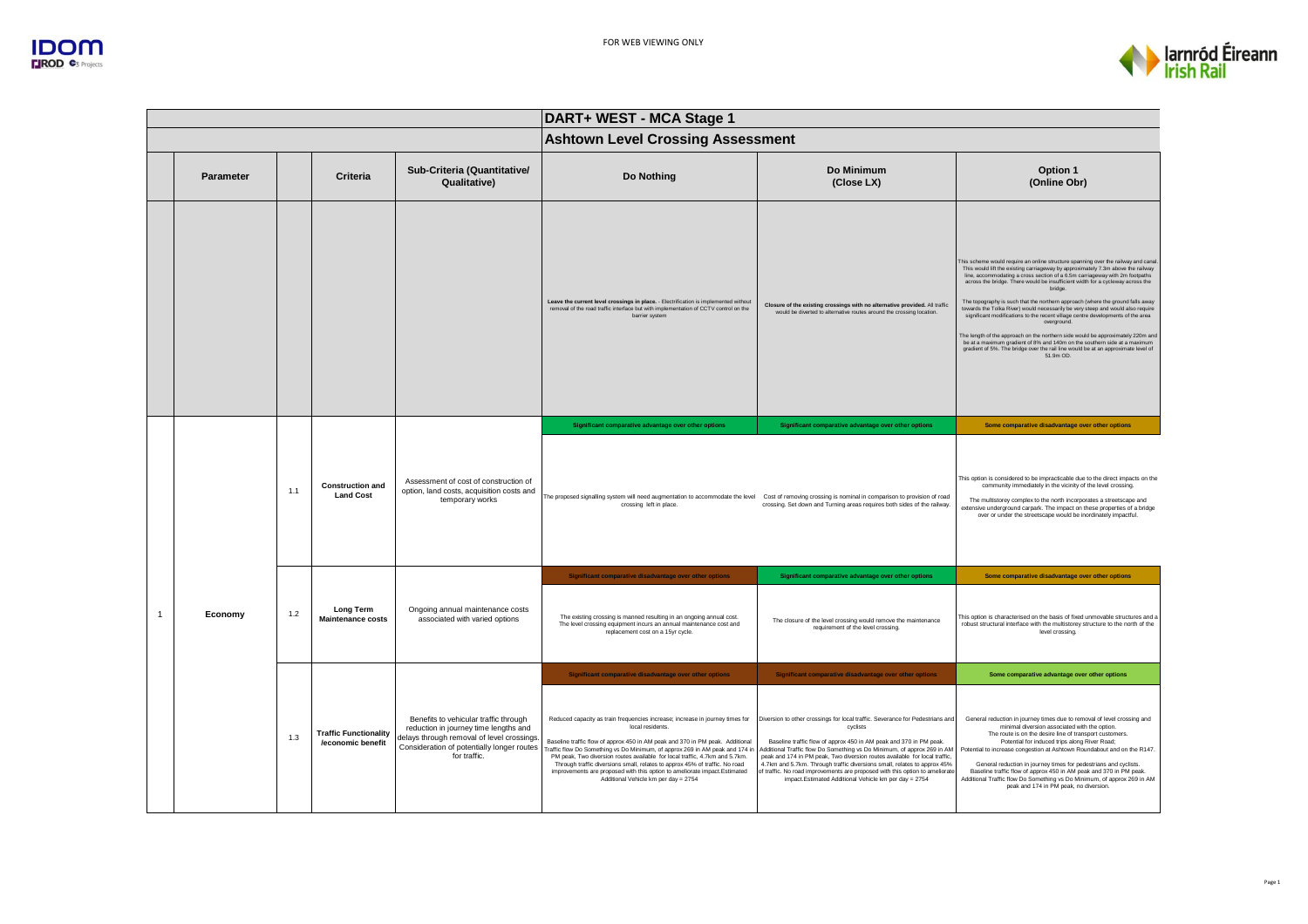

| DART+ WEST - MCA Stage 1 |           |     |                                                   |                                                                                                                                                                                            |                                                                                                                                                                                                                                                                                                                                                                                                                                                                                                                                                                                                                                                                                                                                                                                                                                                                                                                                                                                                                                                                                                                                                                                                                                                                                                                                                                                                                                                                                                            |                                                                                                                                                                                                                                                                                                                                                                                                                                                                                                                                                                                                                                                                                                                                                                                                                                                                                                                                                                                                                                                                                                                                                                                                                                                                                                                                                                                                                                                                                                                                                                                                                                                                                                                                                                                                                                                                                                                                            |                                                                                                                                                                                                                                                                                                                                                                                                                                                                                                                                                                                                                                                                                                                                                                                                                                                                                                                                                                                                                                                                                                                                                                                                                                                                                                                                                                                                                                                                                                                                                                                                                                                                                                                                                                                                                                                                                                                                                                                                                                                                                                       |  |
|--------------------------|-----------|-----|---------------------------------------------------|--------------------------------------------------------------------------------------------------------------------------------------------------------------------------------------------|------------------------------------------------------------------------------------------------------------------------------------------------------------------------------------------------------------------------------------------------------------------------------------------------------------------------------------------------------------------------------------------------------------------------------------------------------------------------------------------------------------------------------------------------------------------------------------------------------------------------------------------------------------------------------------------------------------------------------------------------------------------------------------------------------------------------------------------------------------------------------------------------------------------------------------------------------------------------------------------------------------------------------------------------------------------------------------------------------------------------------------------------------------------------------------------------------------------------------------------------------------------------------------------------------------------------------------------------------------------------------------------------------------------------------------------------------------------------------------------------------------|--------------------------------------------------------------------------------------------------------------------------------------------------------------------------------------------------------------------------------------------------------------------------------------------------------------------------------------------------------------------------------------------------------------------------------------------------------------------------------------------------------------------------------------------------------------------------------------------------------------------------------------------------------------------------------------------------------------------------------------------------------------------------------------------------------------------------------------------------------------------------------------------------------------------------------------------------------------------------------------------------------------------------------------------------------------------------------------------------------------------------------------------------------------------------------------------------------------------------------------------------------------------------------------------------------------------------------------------------------------------------------------------------------------------------------------------------------------------------------------------------------------------------------------------------------------------------------------------------------------------------------------------------------------------------------------------------------------------------------------------------------------------------------------------------------------------------------------------------------------------------------------------------------------------------------------------|-------------------------------------------------------------------------------------------------------------------------------------------------------------------------------------------------------------------------------------------------------------------------------------------------------------------------------------------------------------------------------------------------------------------------------------------------------------------------------------------------------------------------------------------------------------------------------------------------------------------------------------------------------------------------------------------------------------------------------------------------------------------------------------------------------------------------------------------------------------------------------------------------------------------------------------------------------------------------------------------------------------------------------------------------------------------------------------------------------------------------------------------------------------------------------------------------------------------------------------------------------------------------------------------------------------------------------------------------------------------------------------------------------------------------------------------------------------------------------------------------------------------------------------------------------------------------------------------------------------------------------------------------------------------------------------------------------------------------------------------------------------------------------------------------------------------------------------------------------------------------------------------------------------------------------------------------------------------------------------------------------------------------------------------------------------------------------------------------------|--|
|                          |           |     |                                                   |                                                                                                                                                                                            | <b>Ashtown Level Crossing Assessment</b>                                                                                                                                                                                                                                                                                                                                                                                                                                                                                                                                                                                                                                                                                                                                                                                                                                                                                                                                                                                                                                                                                                                                                                                                                                                                                                                                                                                                                                                                   |                                                                                                                                                                                                                                                                                                                                                                                                                                                                                                                                                                                                                                                                                                                                                                                                                                                                                                                                                                                                                                                                                                                                                                                                                                                                                                                                                                                                                                                                                                                                                                                                                                                                                                                                                                                                                                                                                                                                            |                                                                                                                                                                                                                                                                                                                                                                                                                                                                                                                                                                                                                                                                                                                                                                                                                                                                                                                                                                                                                                                                                                                                                                                                                                                                                                                                                                                                                                                                                                                                                                                                                                                                                                                                                                                                                                                                                                                                                                                                                                                                                                       |  |
|                          | Parameter |     | Criteria                                          | Sub-Criteria (Quantitative/<br>Qualitative)                                                                                                                                                | Option 2<br>(Underbridge on Mill Lane)                                                                                                                                                                                                                                                                                                                                                                                                                                                                                                                                                                                                                                                                                                                                                                                                                                                                                                                                                                                                                                                                                                                                                                                                                                                                                                                                                                                                                                                                     | Option 3<br>(Overbridge on Mill Lane)                                                                                                                                                                                                                                                                                                                                                                                                                                                                                                                                                                                                                                                                                                                                                                                                                                                                                                                                                                                                                                                                                                                                                                                                                                                                                                                                                                                                                                                                                                                                                                                                                                                                                                                                                                                                                                                                                                      | Option 4 & 4a<br>(Road bridge West + PedCycUndBridge)                                                                                                                                                                                                                                                                                                                                                                                                                                                                                                                                                                                                                                                                                                                                                                                                                                                                                                                                                                                                                                                                                                                                                                                                                                                                                                                                                                                                                                                                                                                                                                                                                                                                                                                                                                                                                                                                                                                                                                                                                                                 |  |
|                          |           |     |                                                   |                                                                                                                                                                                            | Bridge under railway and canal at Mill Lane: This option would entail re-routing<br>Ashtown Road along its old alignment (pre Royal Canal) on Mill Lane and passing<br>under both the railway and the Royal Canal. To curtail the impact on Ashtown Stable<br>road traffic only is proposed to be carried under the railway. The option can<br>accommodate a cross section of a 6.5m carriageway with 1.5m rubbing strips on both<br>sides between walled approaches.<br>An at-grade turning head and drop-off will be provided to the south of Ashtown Station.<br>The length of the option is approximately 150m on the northern side and 300m south of<br>the rail line. The option would drop to an approximate level of 37.5m OD Malin Head,<br>under the railway which is a at a level of 45.6m.<br>A new mini roundabout is proposed at the junction of Mill Lane and Ashtown Road<br>south of the railway to accommodate traffic interactions.<br>It is proposed that pedestrians, cyclists and disabled users would be accommodated b<br>the construction of a new pedestrian / cycle bridge on the footbridge of the existing tra<br>station. This will require reconstruction of the train station.<br>This requires the existing entrance gates to Ashton House to be relocated and the<br>portion of the boundary fronting Mill Lane north of the canal to be taken down and a<br>new higher wall constructed on a new boundary line.<br>This option would require some property acquisition. | Bridge over railway and canal at Mill Lane: This option would entail re-routing Ashtow<br>Road along its old alignment (pre Royal Canal) on Mill Lane and passing over both the<br>railway and the Royal Canal. To curtail the impact on Ashtown Stabled road traffic only is<br>proposed to be carried along the roadway. The option can accommodate a cross section<br>of a 6.5m carriageway with 1.5m rubbing strips on both sides between walled approacher<br>Gradients on the proposed road north of the railway would be in excess of 8.0%.<br>An at-grade turning head and drop-off will be provided to the south of Ashtown Station.<br>The length of the option is approximately 150m on the northern side and 300m south of the<br>rail line. The option would rise to an approximate level of 52.5m OD Malin Head over the<br>railway which is a at a level of 45.6m. A half through bridge form of construction would be<br>required similar to the adjacent Ratoath Road Bridge.<br>new mini roundabout is proposed at the junction of Mill Lane and Ashtown Road south of<br>the railway to accommodate traffic interactions.<br>It is proposed that pedestrians, cyclists and disabled users would be accommodated by<br>the construction of a new pedestrian / cycle bridge on the footbridge of the existing train<br>station. This will require reconstruction of the train station.<br>This option crosses through the grounds of Ashton House and will require an additional<br>bridge to be constructed over the access road to the house. It is anticipated the proposed<br>roadway would be walled along the extent passing through the estate. The proposal is to<br>tie into the existing roundabout immediately north of ashtown village. A portion of the<br>boundary wall to Ashton house would need to be demolished to accommodate the link<br>road<br>This option would require some property acquisition. | toadbridge at Navan Parkway with link to River Road, Selected upgrade works to<br>River Road as far as Ashtown, Pedestrian and cycle underpass at Ashtown This<br>option is located approximately 1km to the west of the existing level crossing at<br>Ashtown at the grade separated junction on the Navan Road serving Phoenix Park<br>Railway Station. At this location there is scope to construct a new road link over the<br>canal and railway to link to River Road. This could either descend to tie into River<br>Road or be designed to pass over it to cross the Tolka River and facilitate an onward<br>connection to the Dunsink lands. In the latter case, a short spur would be provided to<br>link to River Road which would need upgrade as far as Ashtown. In both cases this<br>option would involve some vehicular traffic diversion and land acquisition. The option<br>can accommodate a cross section of a 6.5m carriageway with 2m footpaths and<br>.75m cycle tracks on both sides. Short term connection to River road is likely to be in<br>the form of a mini roundabout. River road would require upgrade to Ashtown with a<br>new footpath constructed along the northern boundary of the road and requiring the<br>removal of the associated boundary treatment - walls, trees, brush.<br>The road would be at a similar level as the existing junction Phoenix Park crossing the<br>rail at a level of approximately 55.4m OD Malin Head before descending to tie into the<br>evel of the River Road at a level of 34.7m. The road on the northern side would be at<br>a gradient of approximately 6% over 300m if permitted to follow a meandering route<br>his option also includes the construction of a new bridge under the canal and railwa'<br>at Ashtown to provide pedestrian and cycle access (Option 4A). This option would<br>drop to a level of approximately 40.1m above MSL to tie in with the existing road to the<br>north of the rail line providing a pedestrian and cycling link north and south of the rail<br>line with a 4m wide cross section |  |
|                          |           | 1.1 | <b>Construction and</b><br><b>Land Cost</b>       | Assessment of cost of construction of<br>option, land costs, acquisition costs and<br>temporary works                                                                                      | Some comparative disadvantage over other options<br>Construction cost impacts are high due to direct impacts on canal and existing<br>rail and more difficult construction. Land costs lower than option to east into<br>zoned lands.<br>Additional pedestrian / cycle bridge required in Ashtown and reconfiguration of<br>the station.                                                                                                                                                                                                                                                                                                                                                                                                                                                                                                                                                                                                                                                                                                                                                                                                                                                                                                                                                                                                                                                                                                                                                                   | Significant comparative disadvantage over other options<br>This option requires a crossing of the canal and railway on skew and an extended<br>road alignment through the listed Ashton House property to facilitate a tie in to the<br>north of the canal and railway.<br>Additional pedestrian / cycle bridge required in Ashtown and reconfiguration of the<br>station                                                                                                                                                                                                                                                                                                                                                                                                                                                                                                                                                                                                                                                                                                                                                                                                                                                                                                                                                                                                                                                                                                                                                                                                                                                                                                                                                                                                                                                                                                                                                                  | Some comparative disadvantage over other options<br>Some realignment and improvement works required on River Road. A two or<br>three span bridge configuration is anticipated here requiring construction<br>activity between the canal and the railway.<br>Additional pedestrian / cycle underbridge required in Ashtown.                                                                                                                                                                                                                                                                                                                                                                                                                                                                                                                                                                                                                                                                                                                                                                                                                                                                                                                                                                                                                                                                                                                                                                                                                                                                                                                                                                                                                                                                                                                                                                                                                                                                                                                                                                            |  |
|                          |           |     |                                                   |                                                                                                                                                                                            | Some comparative disadvantage over other options                                                                                                                                                                                                                                                                                                                                                                                                                                                                                                                                                                                                                                                                                                                                                                                                                                                                                                                                                                                                                                                                                                                                                                                                                                                                                                                                                                                                                                                           | Some comparative disadvantage over other options                                                                                                                                                                                                                                                                                                                                                                                                                                                                                                                                                                                                                                                                                                                                                                                                                                                                                                                                                                                                                                                                                                                                                                                                                                                                                                                                                                                                                                                                                                                                                                                                                                                                                                                                                                                                                                                                                           | Some comparative advantage over other options                                                                                                                                                                                                                                                                                                                                                                                                                                                                                                                                                                                                                                                                                                                                                                                                                                                                                                                                                                                                                                                                                                                                                                                                                                                                                                                                                                                                                                                                                                                                                                                                                                                                                                                                                                                                                                                                                                                                                                                                                                                         |  |
| $\mathbf{1}$             | Economy   | 1.2 | <b>Long Term</b><br><b>Maintenance costs</b>      | Ongoing annual maintenance costs<br>associated with varied options                                                                                                                         | A fixed bridge will reduce maintenance requirements over a level crossing or<br>other mechanical solution. Bridge option would determine overall maintenance<br>costs.                                                                                                                                                                                                                                                                                                                                                                                                                                                                                                                                                                                                                                                                                                                                                                                                                                                                                                                                                                                                                                                                                                                                                                                                                                                                                                                                     | A fixed bridge will reduce maintenance requirements over a level crossing or other<br>mechanical solution. Bridge option would determine overall maintenance costs. The<br>likely need for elevated approach ramps along the northern approach to the bridge<br>from the level crossing results in an additional ongoing maintenance cost                                                                                                                                                                                                                                                                                                                                                                                                                                                                                                                                                                                                                                                                                                                                                                                                                                                                                                                                                                                                                                                                                                                                                                                                                                                                                                                                                                                                                                                                                                                                                                                                  | A fixed bridge will reduce maintenance requirements over a level crossing or<br>other mechanical solution. Bridge option would determine overall maintenance<br>costs. 2No. In this case.                                                                                                                                                                                                                                                                                                                                                                                                                                                                                                                                                                                                                                                                                                                                                                                                                                                                                                                                                                                                                                                                                                                                                                                                                                                                                                                                                                                                                                                                                                                                                                                                                                                                                                                                                                                                                                                                                                             |  |
|                          |           |     |                                                   |                                                                                                                                                                                            | Some comparative advantage over other options                                                                                                                                                                                                                                                                                                                                                                                                                                                                                                                                                                                                                                                                                                                                                                                                                                                                                                                                                                                                                                                                                                                                                                                                                                                                                                                                                                                                                                                              | Some comparative advantage over other options                                                                                                                                                                                                                                                                                                                                                                                                                                                                                                                                                                                                                                                                                                                                                                                                                                                                                                                                                                                                                                                                                                                                                                                                                                                                                                                                                                                                                                                                                                                                                                                                                                                                                                                                                                                                                                                                                              | Significant comparative advantage over other options                                                                                                                                                                                                                                                                                                                                                                                                                                                                                                                                                                                                                                                                                                                                                                                                                                                                                                                                                                                                                                                                                                                                                                                                                                                                                                                                                                                                                                                                                                                                                                                                                                                                                                                                                                                                                                                                                                                                                                                                                                                  |  |
|                          |           | 1.3 | <b>Traffic Functionality</b><br>/economic benefit | Benefits to vehicular traffic through<br>reduction in journey time lengths and<br>lelays through removal of level crossings.<br>Consideration of potentially longer routes<br>for traffic. | Reduces Traffic in Ashtown village.<br>General reduction in journey times due to removal of level crossing and minima<br>diversion associated with the option.<br>The route is largely on the desire line of transport customers.<br>Potential for induced trips along River Road;<br>Potential to increase congestion at Ashtown Roundabout and on the R147.<br>General reduction in journey times for pedestrians and cyclists.<br>Baseline traffic flow of approx 450 in AM peak and 370 in PM peak. Additional<br>Traffic flow Do Something vs Do Minimum, of approx 269 in AM peak and 174<br>in PM peak, 0.1km diversion. Estimated Additional Vehicle km per day = 270<br>Does not cater for cyclists on the roadway - through cyclists will need to<br>negotiate the ramps of the proposed pedestrian cycle bridge.                                                                                                                                                                                                                                                                                                                                                                                                                                                                                                                                                                                                                                                                                | Reduces Traffic in Ashtown village.<br>General reduction in journey times due to removal of level crossing and minimal<br>diversion associated with the option.<br>The route is largely on the desire line of transport customers.<br>Potential for induced trips along River Road;<br>Potential to increase congestion at Ashtown Roundabout and on the R147.<br>General reduction in journey times for pedestrians and cyclists.<br>Baseline traffic flow of approx 450 in AM peak and 370 in PM peak. Additional<br>Traffic flow Do Something vs Do Minimum, of approx 269 in AM peak and 174 in<br>PM peak, 0.1km diversion. Estimated Additional Vehicle km per day = 270<br>Does not cater for cyclists on the roadway - through cyclists will need to negotiate<br>the ramps of the proposed pedestrian cycle bridge.                                                                                                                                                                                                                                                                                                                                                                                                                                                                                                                                                                                                                                                                                                                                                                                                                                                                                                                                                                                                                                                                                                               | Reduces Traffic in Ashtown village.<br>This option requires vehicles to divert from Ashtown to cross the railway.<br>Reduction in Traffic on R147 and at Ashtown Roundabout.<br>Potential for induced trips along River Road.<br>Cycle, pedestrian, mobility impaired and disabled access proposed at station.<br>Fraffic flow of approx 450 in AM peak and 370 in PM peak diverted for approx.<br>Additional Traffic flow Do Something vs Do Minimum, of approx 269 in AM<br>peak and 174 in PM peak. 1.5km minimum diversion. Through traffic<br>diversions small, relates to approx 45% of traffic. Estimated Additional Vehicle<br>km per day $= 810$                                                                                                                                                                                                                                                                                                                                                                                                                                                                                                                                                                                                                                                                                                                                                                                                                                                                                                                                                                                                                                                                                                                                                                                                                                                                                                                                                                                                                                             |  |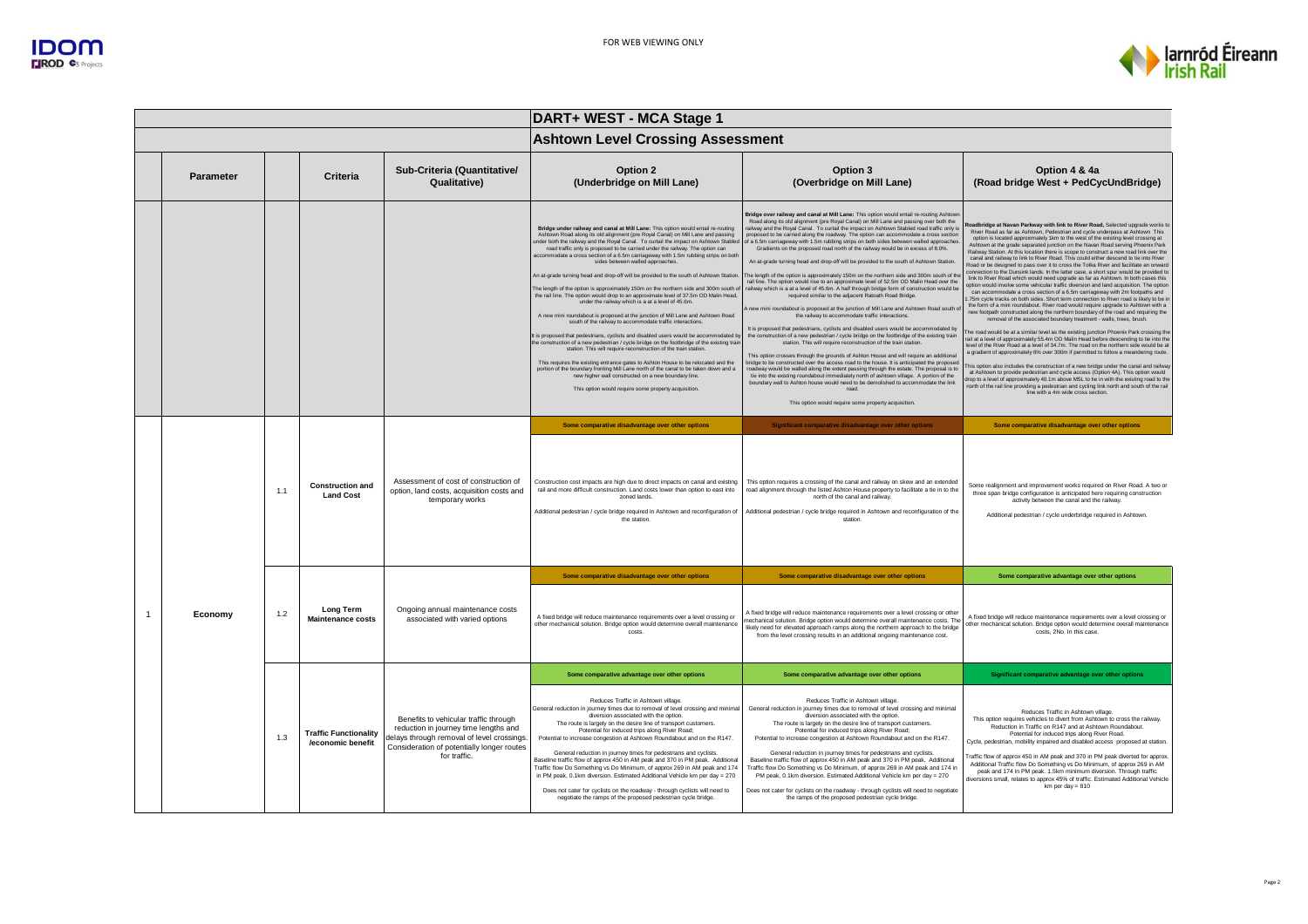

|                  |     |                                                   |                                                                                                                                                                                            | DART+ WEST - MCA Stage 1                                                                                                                                                                                                                                                                                                                                                                                                                                                                                                                                                                                                                                                                                                                                                                                                                                                                                                                                                                                                                                                                                                                                                                                                                                                                                                                                                                                                                                                                                                                                                                                                                                                                                                                                                                                                                                                                                                                                                                                                                                                                                                                                                                                                                                                                                                        |                                                                                                                                                                                                                                                                                                                                                                                                                                                                                                                                                                                                                                                                                                                                                                                                                                                                                                                                                                                                                                                                                                                                                                                                                                                                                                                                                                                                                                                                                                                                                                                                                                                                                                                                                                                                                                                                                                                                                                                                                                                                                                                                                                                               |                                                                                                                                                                                                                                                                                                                                                                                                                                                                                                                                                                                                                                                                                                                                                                                                                                                                                                                                                                                                                                                                                                                                                                                                                                                                                                                                                                                                                                                                                                                                                                                              |
|------------------|-----|---------------------------------------------------|--------------------------------------------------------------------------------------------------------------------------------------------------------------------------------------------|---------------------------------------------------------------------------------------------------------------------------------------------------------------------------------------------------------------------------------------------------------------------------------------------------------------------------------------------------------------------------------------------------------------------------------------------------------------------------------------------------------------------------------------------------------------------------------------------------------------------------------------------------------------------------------------------------------------------------------------------------------------------------------------------------------------------------------------------------------------------------------------------------------------------------------------------------------------------------------------------------------------------------------------------------------------------------------------------------------------------------------------------------------------------------------------------------------------------------------------------------------------------------------------------------------------------------------------------------------------------------------------------------------------------------------------------------------------------------------------------------------------------------------------------------------------------------------------------------------------------------------------------------------------------------------------------------------------------------------------------------------------------------------------------------------------------------------------------------------------------------------------------------------------------------------------------------------------------------------------------------------------------------------------------------------------------------------------------------------------------------------------------------------------------------------------------------------------------------------------------------------------------------------------------------------------------------------|-----------------------------------------------------------------------------------------------------------------------------------------------------------------------------------------------------------------------------------------------------------------------------------------------------------------------------------------------------------------------------------------------------------------------------------------------------------------------------------------------------------------------------------------------------------------------------------------------------------------------------------------------------------------------------------------------------------------------------------------------------------------------------------------------------------------------------------------------------------------------------------------------------------------------------------------------------------------------------------------------------------------------------------------------------------------------------------------------------------------------------------------------------------------------------------------------------------------------------------------------------------------------------------------------------------------------------------------------------------------------------------------------------------------------------------------------------------------------------------------------------------------------------------------------------------------------------------------------------------------------------------------------------------------------------------------------------------------------------------------------------------------------------------------------------------------------------------------------------------------------------------------------------------------------------------------------------------------------------------------------------------------------------------------------------------------------------------------------------------------------------------------------------------------------------------------------|----------------------------------------------------------------------------------------------------------------------------------------------------------------------------------------------------------------------------------------------------------------------------------------------------------------------------------------------------------------------------------------------------------------------------------------------------------------------------------------------------------------------------------------------------------------------------------------------------------------------------------------------------------------------------------------------------------------------------------------------------------------------------------------------------------------------------------------------------------------------------------------------------------------------------------------------------------------------------------------------------------------------------------------------------------------------------------------------------------------------------------------------------------------------------------------------------------------------------------------------------------------------------------------------------------------------------------------------------------------------------------------------------------------------------------------------------------------------------------------------------------------------------------------------------------------------------------------------|
|                  |     |                                                   |                                                                                                                                                                                            | <b>Ashtown Level Crossing Assessment</b>                                                                                                                                                                                                                                                                                                                                                                                                                                                                                                                                                                                                                                                                                                                                                                                                                                                                                                                                                                                                                                                                                                                                                                                                                                                                                                                                                                                                                                                                                                                                                                                                                                                                                                                                                                                                                                                                                                                                                                                                                                                                                                                                                                                                                                                                                        |                                                                                                                                                                                                                                                                                                                                                                                                                                                                                                                                                                                                                                                                                                                                                                                                                                                                                                                                                                                                                                                                                                                                                                                                                                                                                                                                                                                                                                                                                                                                                                                                                                                                                                                                                                                                                                                                                                                                                                                                                                                                                                                                                                                               |                                                                                                                                                                                                                                                                                                                                                                                                                                                                                                                                                                                                                                                                                                                                                                                                                                                                                                                                                                                                                                                                                                                                                                                                                                                                                                                                                                                                                                                                                                                                                                                              |
| <b>Parameter</b> |     | <b>Criteria</b>                                   | Sub-Criteria (Quantitative/<br>Qualitative)                                                                                                                                                | Option 4 & 4b<br>(Road bridge West + PedCycOvBridge)                                                                                                                                                                                                                                                                                                                                                                                                                                                                                                                                                                                                                                                                                                                                                                                                                                                                                                                                                                                                                                                                                                                                                                                                                                                                                                                                                                                                                                                                                                                                                                                                                                                                                                                                                                                                                                                                                                                                                                                                                                                                                                                                                                                                                                                                            | Option 5<br>(Low Clearance UndBridge East)                                                                                                                                                                                                                                                                                                                                                                                                                                                                                                                                                                                                                                                                                                                                                                                                                                                                                                                                                                                                                                                                                                                                                                                                                                                                                                                                                                                                                                                                                                                                                                                                                                                                                                                                                                                                                                                                                                                                                                                                                                                                                                                                                    | Option 6<br>(Fixed Road OvBridge East of Station)                                                                                                                                                                                                                                                                                                                                                                                                                                                                                                                                                                                                                                                                                                                                                                                                                                                                                                                                                                                                                                                                                                                                                                                                                                                                                                                                                                                                                                                                                                                                            |
|                  |     |                                                   |                                                                                                                                                                                            | Roadbridge at Navan Parkway with link to River Road, Selected upgrade<br>works to River Road as far as Ashtown. Pedestrian and cycle overbridge on<br>the footprint of the reconfigured station at Ashtown. This option is located<br>approximately 1km to the west of the existing level crossing at Ashtown at the<br>grade separated junction on the Navan Road serving Phoenix Park Railway<br>Station. At this location there is scope to construct a new road link over the canal<br>and railway to link to River Road. This could either descend to tie into River Road<br>or be designed to pass over it to cross the Tolka River and facilitate an onward<br>connection to the Dunsink lands, In the latter case, a short spur would be provided<br>to link to River Road which would need upgrade as far as Ashtown. In both cases<br>this option would involve some vehicular traffic diversion and land acquisition. The<br>option can accommodate a cross section of a 6.5m carriageway with 2m footpaths<br>and 1.75m cycle tracks on both sides. Short term connection to River road is likely<br>to be in the form of a mini roundabout. River road would require upgrade to<br>Ashtown with a new footpath constructed along the northern boundary of the road<br>and requiring the removal of the associated boundary treatment - walls, trees,<br>hrush<br>The road would be at a similar level as the existing junction Phoenix Park crossing<br>the rail at a level of approximately 55.4m OD Malin Head before descending to tie<br>into the level of the River Road at a level of 34.7m. The road on the northern side<br>would be at a gradient of approximately 6% over 300m if permitted to follow a<br>meandering route<br>It includes the demolition of the existing cable stayed footbridge at the level<br>crossing and the existing station footbridge to provide space for a proposed<br>pedestrian cycle overbridge. The rail level at the crossing is approximately 42.1m<br>OD Malin Head, and the canal at 39.3m with the bridge level over the railway at<br>50.00m. The ramps on either side of the bridge will not exceed 5% gradient.<br>Separate pedestrian stairs could be provided with this option as well to ease<br>pedestrian access and rails for pushing cycle on if required. | Low clearance underbridge at railway and canal east of Ashtown Road. This<br>option would involve construction of a new road link parallel to and south of the<br>railway before turning north, crossing under the rail and canal to connect with<br>Rathborne Avenue north of Ashtown Village. This route would descend from the<br>Ashtown Road and run between Ashtown Railway Station and Martin Sayage Park<br>residential estate. The route would cross under the railway and canal at right angles<br>before rising in a cutting to join into the existing circulatory roads to the north of the<br>Pelletstown Development. The option can accommodate a cross section of a 6.5m<br>carriageway with 2m footpaths and 1.75m cycle tracks on both sides.<br>The railway is at a level of 42.5m OD and the ground level at the canal is 39.5m OD<br>vith this road option lowered to a level of 32.0m OD providing 3.7m clearance. Due to<br>the required levels for tying into the existing road network the clearance envelope<br>under the railway would have to be substandard.<br>This option would have the disadvantage that it would not have the necessary design<br>earance for double decker buses, other higher delivery vehicles and service vehicle<br>that use this route at present. As the option would be in a cutting form most of its<br>length this would be a disadvantage to cyclists, pedestrians and vulnerable road<br>users. The underpass would also require a pumped drainage system. The option<br>would pass under Ashtown station which is constructed on piles. Construction would<br>equire the station to be closed during construction and would require reconstruction<br>of parts of the station. The canal would need to be closed during construction with the<br>bridge constructed below the bed of the canal.<br>The option would introduce traffic along the northern boundary of Martin Sayage Park<br>and would require landtake from St Oliver Plunket's GAA club. It would pass through<br>lands north of the railway. the subject of existing planning permission for residentia<br>development within the Ashtown - Pelletstown SDZ., | Road Overbridge East of Ashtown Road. This option would cross the railway and<br>canal approximately 250m east of the existing level crossing. It incorporates a tightly<br>curved plan layout which facilitates a link to the existing Ashtown road at the train<br>station. The link would traverse the green area between Ashtown Station and Martin<br>Savage Park and would climb to cross over the railway and canal to tie into the new<br>circulation roads through the Pelletstown Development. The option can<br>accommodate a cross section of a 6.5m carriageway with 2m footpaths and 1.75m<br>cycle tracks on both sides.<br>The option would bridge over the railway and canal with approach gradients of 6%<br>either side. The rail level at the crossing is approximately 42.1m above MSL and the<br>canal at 39.3m above MSL with the bridge level over the railway at 50.00m above<br>ISL. The road level crests to a height of 52.0m above MSL, 60m south of the rail line<br>before descending over the rail and canal. The option can be walled or can be<br>onstructed with open embankments to provide a softer texture to the scheme. The<br>provision of landscaped embankments would result in a need for more land<br>acquisition<br>The option would introduce traffic along the northern boundary of Martin Savage Park<br>and would require landtake from St Oliver Plunket's GAA club. It would pass through<br>lands north of the railway. the subject of existing planning permission for residentia<br>development within the Ashtown - Pelletstown SDZ. |
|                  |     |                                                   | Assessment of cost of construction of<br>option, land costs, acquisition costs and<br>temporary works                                                                                      | Some comparative disadvantage over other options                                                                                                                                                                                                                                                                                                                                                                                                                                                                                                                                                                                                                                                                                                                                                                                                                                                                                                                                                                                                                                                                                                                                                                                                                                                                                                                                                                                                                                                                                                                                                                                                                                                                                                                                                                                                                                                                                                                                                                                                                                                                                                                                                                                                                                                                                | Some comparative disadvantage over other options                                                                                                                                                                                                                                                                                                                                                                                                                                                                                                                                                                                                                                                                                                                                                                                                                                                                                                                                                                                                                                                                                                                                                                                                                                                                                                                                                                                                                                                                                                                                                                                                                                                                                                                                                                                                                                                                                                                                                                                                                                                                                                                                              | Some comparative disadvantage over other options                                                                                                                                                                                                                                                                                                                                                                                                                                                                                                                                                                                                                                                                                                                                                                                                                                                                                                                                                                                                                                                                                                                                                                                                                                                                                                                                                                                                                                                                                                                                             |
|                  | 1.1 | <b>Construction and</b><br><b>Land Cost</b>       |                                                                                                                                                                                            | Some realignment and improvement works required on River Road. A two<br>or three span bridge configuration is anticipated here requiring construction<br>activity between the canal and the railway. Requires land acquisition in<br>former demense lands north of the railway.<br>The costs for this option includes the fixed pedestrian and cycle bridge over<br>the canal and railway with associated ramps, station alterations, turning<br>facilities and set down facilities, and associated land acquisition costs.                                                                                                                                                                                                                                                                                                                                                                                                                                                                                                                                                                                                                                                                                                                                                                                                                                                                                                                                                                                                                                                                                                                                                                                                                                                                                                                                                                                                                                                                                                                                                                                                                                                                                                                                                                                                     | Construction of the bridge under the train station presents significant<br>engineering challenges. The station structure is supported on piles and the<br>track is supported on the ground. It is considered a section of the train station<br>would need to be demolished and reconstructed to facilitate this option. This<br>option also requires construction in rock below canal level to provide a<br>tructure of substandard vertical clearance which would only cater for cars and<br>small commercial vehicles                                                                                                                                                                                                                                                                                                                                                                                                                                                                                                                                                                                                                                                                                                                                                                                                                                                                                                                                                                                                                                                                                                                                                                                                                                                                                                                                                                                                                                                                                                                                                                                                                                                                       | Construction cost lowest of road bridge options but impact on zoned lands to<br>the north and impact on sports facilities to the south would result in higher<br>costs                                                                                                                                                                                                                                                                                                                                                                                                                                                                                                                                                                                                                                                                                                                                                                                                                                                                                                                                                                                                                                                                                                                                                                                                                                                                                                                                                                                                                       |
|                  |     |                                                   |                                                                                                                                                                                            | Some comparative advantage over other options                                                                                                                                                                                                                                                                                                                                                                                                                                                                                                                                                                                                                                                                                                                                                                                                                                                                                                                                                                                                                                                                                                                                                                                                                                                                                                                                                                                                                                                                                                                                                                                                                                                                                                                                                                                                                                                                                                                                                                                                                                                                                                                                                                                                                                                                                   | Some comparative disadvantage over other options                                                                                                                                                                                                                                                                                                                                                                                                                                                                                                                                                                                                                                                                                                                                                                                                                                                                                                                                                                                                                                                                                                                                                                                                                                                                                                                                                                                                                                                                                                                                                                                                                                                                                                                                                                                                                                                                                                                                                                                                                                                                                                                                              | Some comparative advantage over other options                                                                                                                                                                                                                                                                                                                                                                                                                                                                                                                                                                                                                                                                                                                                                                                                                                                                                                                                                                                                                                                                                                                                                                                                                                                                                                                                                                                                                                                                                                                                                |
| Economy          | 1.2 | Long Term<br><b>Maintenance costs</b>             | Ongoing annual maintenance costs<br>associated with varied options                                                                                                                         | Maintenance costs include a Composite Steel Railway and Canal<br>Overbridge, extensive retaining walls and 0.6km of new roadway.<br>It also includes a steel pedestrian/cyclist overbridge at the station                                                                                                                                                                                                                                                                                                                                                                                                                                                                                                                                                                                                                                                                                                                                                                                                                                                                                                                                                                                                                                                                                                                                                                                                                                                                                                                                                                                                                                                                                                                                                                                                                                                                                                                                                                                                                                                                                                                                                                                                                                                                                                                       | There is additional costs for maintenance of a pumped drainage system<br>associated with this option.                                                                                                                                                                                                                                                                                                                                                                                                                                                                                                                                                                                                                                                                                                                                                                                                                                                                                                                                                                                                                                                                                                                                                                                                                                                                                                                                                                                                                                                                                                                                                                                                                                                                                                                                                                                                                                                                                                                                                                                                                                                                                         | An overbridge would increase the maintenance requirements over a level<br>crossing, though it would not be significantly more so than other options.                                                                                                                                                                                                                                                                                                                                                                                                                                                                                                                                                                                                                                                                                                                                                                                                                                                                                                                                                                                                                                                                                                                                                                                                                                                                                                                                                                                                                                         |
|                  |     |                                                   |                                                                                                                                                                                            | Significant comparative advantage over other options                                                                                                                                                                                                                                                                                                                                                                                                                                                                                                                                                                                                                                                                                                                                                                                                                                                                                                                                                                                                                                                                                                                                                                                                                                                                                                                                                                                                                                                                                                                                                                                                                                                                                                                                                                                                                                                                                                                                                                                                                                                                                                                                                                                                                                                                            | Some comparative advantage over other options                                                                                                                                                                                                                                                                                                                                                                                                                                                                                                                                                                                                                                                                                                                                                                                                                                                                                                                                                                                                                                                                                                                                                                                                                                                                                                                                                                                                                                                                                                                                                                                                                                                                                                                                                                                                                                                                                                                                                                                                                                                                                                                                                 | Some comparative advantage over other options                                                                                                                                                                                                                                                                                                                                                                                                                                                                                                                                                                                                                                                                                                                                                                                                                                                                                                                                                                                                                                                                                                                                                                                                                                                                                                                                                                                                                                                                                                                                                |
|                  | 1.3 | <b>Traffic Functionality</b><br>/economic benefit | Benefits to vehicular traffic through<br>reduction in journey time lengths and<br>delays through removal of level crossings.<br>Consideration of potentially longer routes<br>for traffic. | Reduces Traffic in Ashtown village.<br>This option requires vehicles to divert from Ashtown to cross the railway.<br>Reduction in Traffic on R147 and at Ashtown Roundabout<br>Potential for induced trips along River Road.<br>Cycle, pedestrian, mobility impaired and disabled access proposed at<br>station.<br>Traffic flow of approx 450 in AM peak and 370 in PM peak diverted for<br>pprox. Additional Traffic flow Do Something vs Do Minimum, of approx 269<br>in AM peak and 174 in PM peak. 1.5km minimum diversion. Through traffic<br>diversions small, relates to approx 45% of traffic. Estimated Additional<br>Vehicle km per day = 810                                                                                                                                                                                                                                                                                                                                                                                                                                                                                                                                                                                                                                                                                                                                                                                                                                                                                                                                                                                                                                                                                                                                                                                                                                                                                                                                                                                                                                                                                                                                                                                                                                                                        | Reduces Traffic in Ashtown village<br>General reduction in journey times due to removal of level crossing and<br>minimal diversion associated with the option.<br>The route is largely on the desire line of transport customers.<br>Potential for induced trips along River Road;<br>Potential to increase congestion at Ashtown Roundabout and on the R147.<br>General reduction in journey times for pedestrians and cyclists.<br>Baseline traffic flow of approx 450 in AM peak and 370 in PM peak. Additiona<br>Fraffic flow Do Something vs Do Minimum, of approx 269 in AM peak and 174<br>in PM peak, 0.1km diversion. Estimated Additional Vehicle km per day = 270<br>Route not suitable for large delivery vehicles, service vehicles and double<br>decker buses. Two diversion routes available 4.7km and 5.7km                                                                                                                                                                                                                                                                                                                                                                                                                                                                                                                                                                                                                                                                                                                                                                                                                                                                                                                                                                                                                                                                                                                                                                                                                                                                                                                                                                   | Reduces Traffic in Ashtown village.<br>General reduction in journey times due to removal of level crossing and<br>minimal diversion associated with the option.<br>The route is largely on the desire line of transport customers.<br>Potential for induced trips along River Road:<br>Potential to increase congestion at Ashtown Roundabout and on the R147.<br>General reduction in journey times for pedestrians and cyclists.<br>Baseline traffic flow of approx 450 in AM peak and 370 in PM peak.<br>Additional Traffic flow Do Something vs Do Minimum, of approx 269 in AM<br>beak and 174 in PM peak, 0.1km diversion. Estimated Additional Vehicle km<br>per day $= 270$                                                                                                                                                                                                                                                                                                                                                                                                                                                                                                                                                                                                                                                                                                                                                                                                                                                                                                          |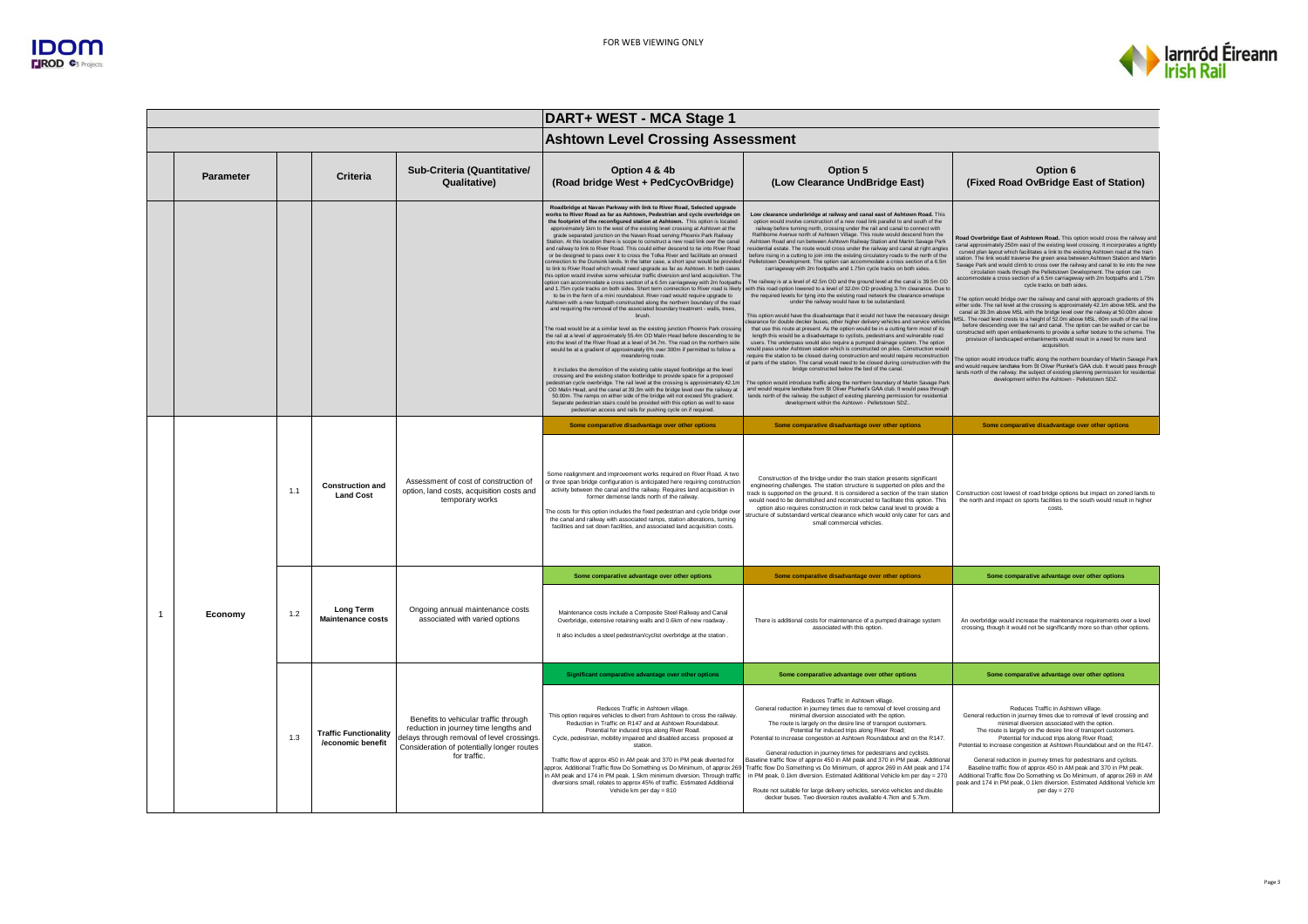

|                  |     |                                                   |                                                                                                                                                                                            | DART+ WEST - MCA Stage 1                                                                                                                                                                                                                                                                                                                                                                                                                                                                                                                                                                                                                                                                                                                                                                                                                                                                                                                                                                                                                                                                                                                                                                                                                                                                                                                                                                                                                                                                                                                                                                                                                                                                                                            |                                                                                                                                                                                                                                                                                                                                                                                                                                                                                                                                                                                                                                                                                                                                                                                                                                                                                                                                                                                                                                                                                                          |                                                                                                                                                                                                                                                                                                                                                                                                                                                                                                                                                                                                                                                                                                                                                                                                                                                                                                                                                                                                                                                                                                                                                                                                                            |  |
|------------------|-----|---------------------------------------------------|--------------------------------------------------------------------------------------------------------------------------------------------------------------------------------------------|-------------------------------------------------------------------------------------------------------------------------------------------------------------------------------------------------------------------------------------------------------------------------------------------------------------------------------------------------------------------------------------------------------------------------------------------------------------------------------------------------------------------------------------------------------------------------------------------------------------------------------------------------------------------------------------------------------------------------------------------------------------------------------------------------------------------------------------------------------------------------------------------------------------------------------------------------------------------------------------------------------------------------------------------------------------------------------------------------------------------------------------------------------------------------------------------------------------------------------------------------------------------------------------------------------------------------------------------------------------------------------------------------------------------------------------------------------------------------------------------------------------------------------------------------------------------------------------------------------------------------------------------------------------------------------------------------------------------------------------|----------------------------------------------------------------------------------------------------------------------------------------------------------------------------------------------------------------------------------------------------------------------------------------------------------------------------------------------------------------------------------------------------------------------------------------------------------------------------------------------------------------------------------------------------------------------------------------------------------------------------------------------------------------------------------------------------------------------------------------------------------------------------------------------------------------------------------------------------------------------------------------------------------------------------------------------------------------------------------------------------------------------------------------------------------------------------------------------------------|----------------------------------------------------------------------------------------------------------------------------------------------------------------------------------------------------------------------------------------------------------------------------------------------------------------------------------------------------------------------------------------------------------------------------------------------------------------------------------------------------------------------------------------------------------------------------------------------------------------------------------------------------------------------------------------------------------------------------------------------------------------------------------------------------------------------------------------------------------------------------------------------------------------------------------------------------------------------------------------------------------------------------------------------------------------------------------------------------------------------------------------------------------------------------------------------------------------------------|--|
|                  |     |                                                   |                                                                                                                                                                                            | <b>Ashtown Level Crossing Assessment</b>                                                                                                                                                                                                                                                                                                                                                                                                                                                                                                                                                                                                                                                                                                                                                                                                                                                                                                                                                                                                                                                                                                                                                                                                                                                                                                                                                                                                                                                                                                                                                                                                                                                                                            |                                                                                                                                                                                                                                                                                                                                                                                                                                                                                                                                                                                                                                                                                                                                                                                                                                                                                                                                                                                                                                                                                                          |                                                                                                                                                                                                                                                                                                                                                                                                                                                                                                                                                                                                                                                                                                                                                                                                                                                                                                                                                                                                                                                                                                                                                                                                                            |  |
| <b>Parameter</b> |     | Criteria                                          | Sub-Criteria (Quantitative/<br>Qualitative)                                                                                                                                                | Option 7<br>(Fixed Road OvBridge East of Station from<br>Navan Road)                                                                                                                                                                                                                                                                                                                                                                                                                                                                                                                                                                                                                                                                                                                                                                                                                                                                                                                                                                                                                                                                                                                                                                                                                                                                                                                                                                                                                                                                                                                                                                                                                                                                | Option 8<br>(PedCycOvbridge Only on Station footprint<br>with reconfiguration of the station)                                                                                                                                                                                                                                                                                                                                                                                                                                                                                                                                                                                                                                                                                                                                                                                                                                                                                                                                                                                                            | Option 9<br>(Lower the Railway with at grade roadbridge at<br>LX)                                                                                                                                                                                                                                                                                                                                                                                                                                                                                                                                                                                                                                                                                                                                                                                                                                                                                                                                                                                                                                                                                                                                                          |  |
|                  |     |                                                   |                                                                                                                                                                                            | Road Overbridge East of Ashtown Road with link to Navan Road. This option would<br>nvolve the construction of a new road in front of Kempton Gardens from the Navan Road an<br>a new bridge over the canal and railway accommodating a cross section of a 6.5m<br>carriageway with 2m footpaths and 1.75m cycle tracks on both sides.<br>The option would bridge over the railway and canal with approach gradients of 6% either side.<br>The rail level at the crossing is approximately 42.1m, OD Malin Head and the canal at 39.3m<br>with the bridge level over the railway at 50.00m. The road level crests to a height of 52.0m,<br>60m south of the rail line before descending over the rail and canal.<br>The route would then tie into the new circulation roads through the Pelletstown Developmen<br>to the north of the canal. Separate 4m wide shared space for vehicles, bicycles and<br>pedestrians with a dedicated disabled access along the eastern boundary would be provided<br>of south of the canal linking Ashtown Road to the proposed option.<br>This option introduce traffic to the rear of Martin Savage Park and along Kempton Gardens.<br>Furthermore, it would require the construction of a significant new iunction on the Navan Road<br>There would also be impacts on St Oliver Plunket's GAA club to the south of the railway and<br>would be located within zoned housing development land within the Ashtown - Pelletstown<br>SDZ to the north of the rail line and canal<br>The option can be walled or can be constructed with open embankments to provide a softer<br>texture to the scheme. The provision of landscaped embankments would result in a need for<br>more land acquisition. | This option includes the provision of a new pedestrian and cycle bridge, 5.0m in width<br>with set down facilities only. The bridge would provide a connection between Ashtown<br>road south of the level crossing and a proposed platform between the canal and the<br>railway. The arrangement of the bridge utilises ramps parallel to and to the rear of the<br>station platforme rising to the east before turning perpendicular to the track to cross the<br>railway.<br>The rail level at the crossing is approximately 42.1m OD Malin Head, and the canal at<br>39.3m with the bridge level over the railway at 50.00m. The ramps on either side of the<br>bridge will not exceed 5% gradient.<br>Separate pedestrian stairs could be provided with this option as well to ease pedestria<br>access and rails for pushing cycle on if required.<br>Constraints on bridge crossing here include the train station, the Royal Canal, the listed<br>railway structures, and the canal bridge. Vehicular traffic will need to divert around the<br>crossing, the diversion being an estimated 4.3km. | ower railway, new road underbridge at level crossing, demolish Canal bridges. This optior<br>provides for lowering the existing railway sufficient to allow the railway pass under a bridge<br>constructed at the level of the existing level crossing. It would require limited road infrastructure<br>works but would require the existing railway to be lowered over a length of approximately 2km<br>centred on the existing level crossing. The railway would require lowering below the existing<br>ater level of the canal upstream and downstream of the level crossing.<br>It would require demolition and reconstruction of the train station at a lower level. The canal<br>would need to be channelised or relined and retaining walls would be required to support the<br>canal west of the existing level crossing.<br>The existing protected canal bridge and locks would likely need to be demolished and replaced.<br>is considered that traffic on the canal and railway would need to be suspended for the duration of<br>the works.                                                                                                                                                                    |  |
|                  |     |                                                   |                                                                                                                                                                                            | Significant comparative disadvantage over other options                                                                                                                                                                                                                                                                                                                                                                                                                                                                                                                                                                                                                                                                                                                                                                                                                                                                                                                                                                                                                                                                                                                                                                                                                                                                                                                                                                                                                                                                                                                                                                                                                                                                             | Some comparative advantage over other options                                                                                                                                                                                                                                                                                                                                                                                                                                                                                                                                                                                                                                                                                                                                                                                                                                                                                                                                                                                                                                                            | Significant comparative disadvantage over other options                                                                                                                                                                                                                                                                                                                                                                                                                                                                                                                                                                                                                                                                                                                                                                                                                                                                                                                                                                                                                                                                                                                                                                    |  |
|                  | 1.1 | <b>Construction and</b><br><b>Land Cost</b>       | Assessment of cost of construction of<br>option, land costs, acquisition costs and<br>temporary works                                                                                      | Construction costs higher than option 6 and greater impact on lands north and south<br>would result in higher costs.                                                                                                                                                                                                                                                                                                                                                                                                                                                                                                                                                                                                                                                                                                                                                                                                                                                                                                                                                                                                                                                                                                                                                                                                                                                                                                                                                                                                                                                                                                                                                                                                                | The costs for this option include the fixed pedestrian and cycle bridge over the<br>canal and railway with associated ramps, station reconfiguration, turning<br>facilities and set down facilities and associated land acquisition costs. There is<br>no road bridge associated with this option.                                                                                                                                                                                                                                                                                                                                                                                                                                                                                                                                                                                                                                                                                                                                                                                                       | The railway will need to be lowered over a length of approximately 2km by a maximum of<br>7.0m at the level crossing where a new bridge would be required to carry traffic over the<br>railway. The width of the proposed bridge would be constrained by the width of the<br>contiguous Longford bridge. This option would require reconstruction of the train station<br>at a lower level. The lowered railway would be below water level on the canal over a<br>significant length east of the level crossing and between longford bridge and Navan<br>Parkway Station. This would present a substantial engineering challenge with retaining<br>structures designed to prevent water leaking from the canal. The drainage system along<br>the depressed section of railway would may require pumping or may need to pass under<br>the canal to outfall to the River Tolka. It is likely the option would require substantial<br>reconstruction of the canal channel along it's full length. It may not be practicable to<br>preserve all of the listed structures along the canal. Retaining structures would also be<br>required along the southern boundary of the works to restrict the impact on adjacent<br>lands. |  |
|                  |     |                                                   |                                                                                                                                                                                            | Some comparative advantage over other options                                                                                                                                                                                                                                                                                                                                                                                                                                                                                                                                                                                                                                                                                                                                                                                                                                                                                                                                                                                                                                                                                                                                                                                                                                                                                                                                                                                                                                                                                                                                                                                                                                                                                       | Some comparative advantage over other options                                                                                                                                                                                                                                                                                                                                                                                                                                                                                                                                                                                                                                                                                                                                                                                                                                                                                                                                                                                                                                                            | Significant comparative disadvantage over other options                                                                                                                                                                                                                                                                                                                                                                                                                                                                                                                                                                                                                                                                                                                                                                                                                                                                                                                                                                                                                                                                                                                                                                    |  |
| Economy          | 1.2 | Long Term<br><b>Maintenance costs</b>             | Ongoing annual maintenance costs<br>associated with varied options                                                                                                                         | An overbridge would increase the maintenance requirements over a level crossing,<br>though it would not be significantly more so than other options.                                                                                                                                                                                                                                                                                                                                                                                                                                                                                                                                                                                                                                                                                                                                                                                                                                                                                                                                                                                                                                                                                                                                                                                                                                                                                                                                                                                                                                                                                                                                                                                | with regular inspections and remedial works in the long term. The long term<br>maintenance low compared to other options                                                                                                                                                                                                                                                                                                                                                                                                                                                                                                                                                                                                                                                                                                                                                                                                                                                                                                                                                                                 | A pedestrian/cyclist overbridge would require minimal maintenance in short term In dropping the railway adjacent to the canal a new drainage system will be needed which<br>is likely to be sealed and pumped. In addition the earth retaining structured required over<br>the full length of the proposed cut will require maintenance.                                                                                                                                                                                                                                                                                                                                                                                                                                                                                                                                                                                                                                                                                                                                                                                                                                                                                   |  |
|                  |     |                                                   |                                                                                                                                                                                            | Some comparative advantage over other options                                                                                                                                                                                                                                                                                                                                                                                                                                                                                                                                                                                                                                                                                                                                                                                                                                                                                                                                                                                                                                                                                                                                                                                                                                                                                                                                                                                                                                                                                                                                                                                                                                                                                       | Significant comparative disadvantage over other options                                                                                                                                                                                                                                                                                                                                                                                                                                                                                                                                                                                                                                                                                                                                                                                                                                                                                                                                                                                                                                                  | Some comparative advantage over other options                                                                                                                                                                                                                                                                                                                                                                                                                                                                                                                                                                                                                                                                                                                                                                                                                                                                                                                                                                                                                                                                                                                                                                              |  |
|                  | 1.3 | <b>Traffic Functionality</b><br>/economic benefit | Benefits to vehicular traffic through<br>reduction in journey time lengths and<br>lelays through removal of level crossings.<br>Consideration of potentially longer routes<br>for traffic. | Reduces Traffic in Ashtown village.<br>General reduction in journey times due to removal of level crossing and minimal<br>diversion associated with the option.<br>The route is largely on the desire line of transport customers<br>Potential for induced trips along River Road<br>Potential to increase congestion at Ashtown Roundabout and on the R147.<br>General reduction in journey times for pedestrians and cyclists.<br>Baseline traffic flow of approx 450 in AM peak and 370 in PM peak. Additional Traffic<br>flow Do Something vs Do Minimum, of approx 269 in AM peak and 174 in PM peak,<br>0.1km diversion. Estimated Additional Vehicle km per day = 270<br>Improvement in journey times; potential for induced trips; potential to increase<br>congestion on Navan Road due to proposed new junction and potential for delay on a<br>high frequency multi-modal corridor into the City.                                                                                                                                                                                                                                                                                                                                                                                                                                                                                                                                                                                                                                                                                                                                                                                                                        | Improved access for mobility impaired and cycle traffic via ramped alternative<br>routes:<br>Baseline traffic flow of approx 450 in AM peak and 370 in PM peak. Additional<br>Traffic flow Do Something vs Do Minimum, of approx 269 in AM peak and 174<br>in PM peak, Two diversion routes available for local traffic, 4.7km and 5.7km.<br>Through traffic diversions small, relates to approx 45% of traffic. No road<br>improvements are proposed with this option to ameliorate impact.Estimated<br>Additional Vehicle km per day = 2754                                                                                                                                                                                                                                                                                                                                                                                                                                                                                                                                                            | Increases Traffic through Ashtown village - Additional Traffic flow Do Something vs Do<br>Minimum, of approx 269 in AM peak and 174 in PM peak.<br>General reduction in journey times due to removal of level crossing and minimal diversion<br>associated with the option. Traffic flow will however be constrained by the width of the<br>existing listed canal bridge in Ashtown.<br>This option offers shortest journey times for all modes of transport. Potential to increase<br>congestion at Ashtown Roundabout as a result of induced traffic.                                                                                                                                                                                                                                                                                                                                                                                                                                                                                                                                                                                                                                                                    |  |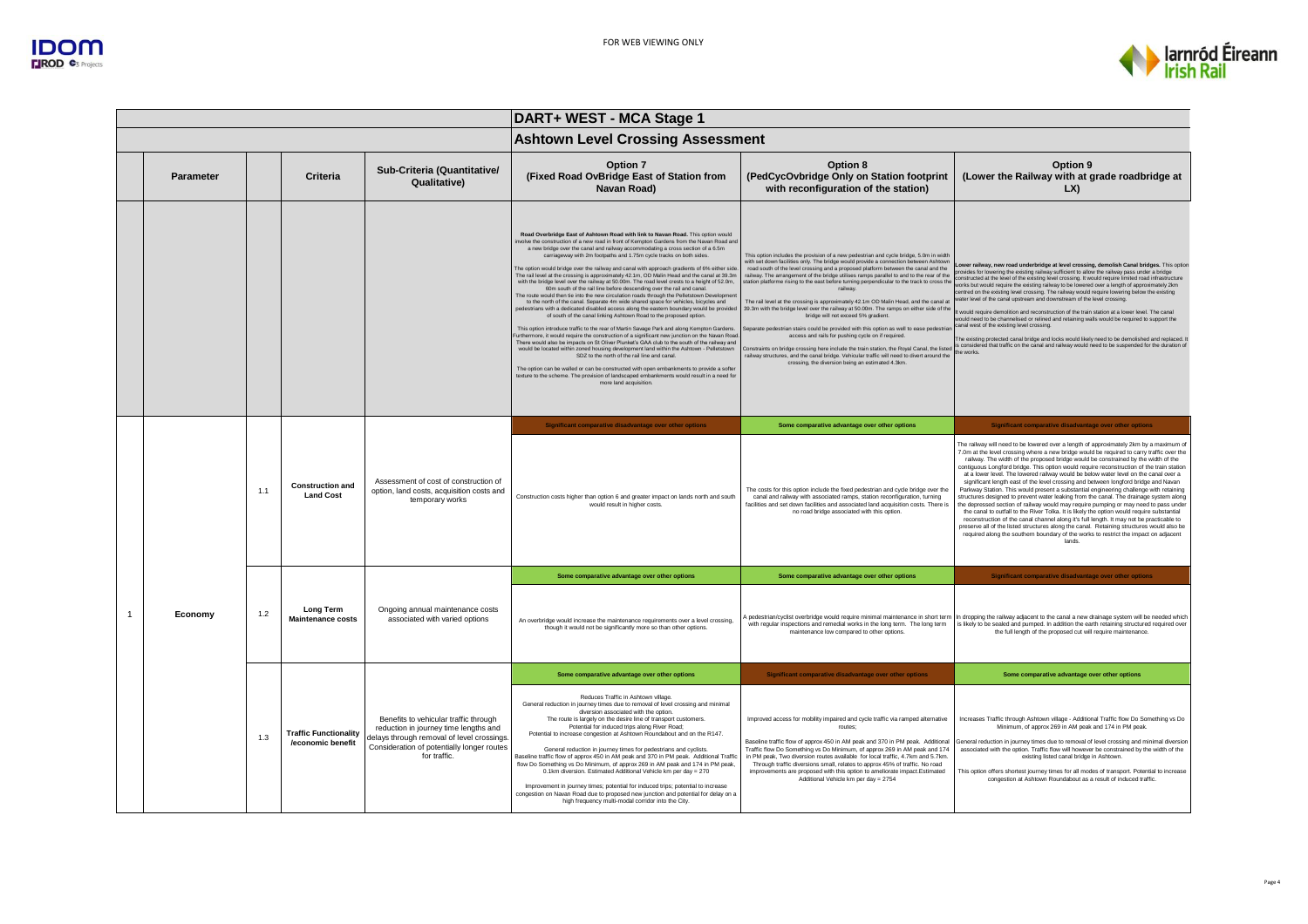



|                |           |     |                                                   |                                                                                                                                                                                            | DART+ WEST - MCA Stage 1                                                                                                                                                                                                                                                                                                                                                                                                                                                                                                                                                                                                                                                                                                                                                                                                                                                                                                                                                                                                                                                                                                                                                                                                                                                                                                                                                                                                                                                                                                                                                                                                                                                                                                                                 |                                                                                                                                                                                                                                                                                                                                                                                                                                                                                                                                                                                                                                                                                                                                                                                                                                                                                                                                                                                                                                                                                                                                                                                                                                                                                                                                                                                                                                                                                                                                                                                                                                                                                                                                                                                                                                                                                                                                                                                                                                                                                                                                                                                                             |  |  |
|----------------|-----------|-----|---------------------------------------------------|--------------------------------------------------------------------------------------------------------------------------------------------------------------------------------------------|----------------------------------------------------------------------------------------------------------------------------------------------------------------------------------------------------------------------------------------------------------------------------------------------------------------------------------------------------------------------------------------------------------------------------------------------------------------------------------------------------------------------------------------------------------------------------------------------------------------------------------------------------------------------------------------------------------------------------------------------------------------------------------------------------------------------------------------------------------------------------------------------------------------------------------------------------------------------------------------------------------------------------------------------------------------------------------------------------------------------------------------------------------------------------------------------------------------------------------------------------------------------------------------------------------------------------------------------------------------------------------------------------------------------------------------------------------------------------------------------------------------------------------------------------------------------------------------------------------------------------------------------------------------------------------------------------------------------------------------------------------|-------------------------------------------------------------------------------------------------------------------------------------------------------------------------------------------------------------------------------------------------------------------------------------------------------------------------------------------------------------------------------------------------------------------------------------------------------------------------------------------------------------------------------------------------------------------------------------------------------------------------------------------------------------------------------------------------------------------------------------------------------------------------------------------------------------------------------------------------------------------------------------------------------------------------------------------------------------------------------------------------------------------------------------------------------------------------------------------------------------------------------------------------------------------------------------------------------------------------------------------------------------------------------------------------------------------------------------------------------------------------------------------------------------------------------------------------------------------------------------------------------------------------------------------------------------------------------------------------------------------------------------------------------------------------------------------------------------------------------------------------------------------------------------------------------------------------------------------------------------------------------------------------------------------------------------------------------------------------------------------------------------------------------------------------------------------------------------------------------------------------------------------------------------------------------------------------------------|--|--|
|                |           |     |                                                   |                                                                                                                                                                                            | <b>Ashtown Level Crossing Assessment</b>                                                                                                                                                                                                                                                                                                                                                                                                                                                                                                                                                                                                                                                                                                                                                                                                                                                                                                                                                                                                                                                                                                                                                                                                                                                                                                                                                                                                                                                                                                                                                                                                                                                                                                                 |                                                                                                                                                                                                                                                                                                                                                                                                                                                                                                                                                                                                                                                                                                                                                                                                                                                                                                                                                                                                                                                                                                                                                                                                                                                                                                                                                                                                                                                                                                                                                                                                                                                                                                                                                                                                                                                                                                                                                                                                                                                                                                                                                                                                             |  |  |
|                | Parameter |     | Criteria                                          | Sub-Criteria (Quantitative/<br>Qualitative)                                                                                                                                                | Option 10<br>(UnBridge West of Mill, PedOvBridge at Station)                                                                                                                                                                                                                                                                                                                                                                                                                                                                                                                                                                                                                                                                                                                                                                                                                                                                                                                                                                                                                                                                                                                                                                                                                                                                                                                                                                                                                                                                                                                                                                                                                                                                                             | Option 11<br>(Improvements on Local Road Network,<br><b>PedOvBridge at Station)</b>                                                                                                                                                                                                                                                                                                                                                                                                                                                                                                                                                                                                                                                                                                                                                                                                                                                                                                                                                                                                                                                                                                                                                                                                                                                                                                                                                                                                                                                                                                                                                                                                                                                                                                                                                                                                                                                                                                                                                                                                                                                                                                                         |  |  |
|                |           |     |                                                   |                                                                                                                                                                                            | Road and cycleway bridge under Railway and Canal West of the Mill and linking to Mill Lane<br>at each end: This option would entail re-routing Ashtown Road along its old alignment (pre<br>railway) along a section of Mill Lane, diverting through commercial lands to the west of the<br>protected mill and passing under both the railway and the Royal Canal to tie into Mill Lane north of<br>the railway. The option is proposed to accommodate a cross section of a 6.5m carriageway with<br>5m rubbing strip to the west and a 3.65m cycleway to the east. An at-grade turning head and drop<br>off would be provided to the south of Ashtown Station and a set down area north of the canal.<br>The length of the option is approximately 150m on the northern side and 300m south of the rail line<br>The option would drop to an approximate level of 36.2m OD Malin Head, under the rail which is a at<br>a level of 45.6m at the crossing point.<br>It is proposed to construct a pedestrian cycle bridge at the train station. The bridge will cater for<br>disabled and mobility impaired users.<br>The option will provide for a setdown, maintenance and emergency vehicular access to the station<br>It is proposed that pedestrians, cyclists and disabled users would be accommodated by the<br>construction of a new pedestrian / cycle bridge on the footbridge of the existing train station. This<br>will require reconstruction of the train station.<br>It is feasible to cross at this location, as it is upstream of the double lock on the canal and the canal<br>is at the same approximate level as the adjacent railway. This option would require some property<br>acquisition and modifications to existing accesses. | This option includes the provision of a new pedestrian and cycle overbridge at the location of the<br>train station and local road improvements. The bridge would provide for disabled and mobility<br>mpaired users. The arrangement of the bridge would utilise nested ramps parallel to and over the<br>station platforms rising to the east before turning perpendicular to the track to cross the railway.<br>This option requires reconstruction and reconfiguration of the train station under the footprint of the<br>proposed footbridge.<br>The rail level at the crossing is approximately 42.1m to OD Malin Head and the canal water level is<br>approximately 39.3m. The walking surface on the proposed bridge over the railway rises to a level<br>of approximately 50.0m. The proposed parapets will be approximately 1.35m high remote from the<br>ailway and 1.85m high over and adjacent to the live railway. The ramps on either side of the bridge<br>would not exceed 5% gradient and landings are proposed at 10m centres.<br>Separate pedestrian stairs are proposed to be provided with this option also to provide for direct<br>pedestrian access and rails for pushing bicycles could be installed if required.<br>Constraints on a bridge crossing here include the train station, the Royal Canal, the listed railway<br>structures, and the canal bridge.<br>This option provides for motorised traffic to be diverted along the local road network. Upgrades will<br>be necessary to River Road with the construction of a 2.0m pedestrian way along the southern<br>edge of the road west of Ashtown and localised improvements to the east. Where this is adjacent<br>to Ashton House it is proposed to run the pedestrian way along the northern boundary of the road<br>due to the protected status of the property. It would be necessary to provide public lighting along the<br>pedestrian way. It is also proposed to carry out small scale improvement works to junctions along<br>Ratoath Road between river road and the Navan Road. These improvements will include the<br>implementation of signal control on the junction of River Road and the Ratoath Road. |  |  |
|                |           | 1.1 | <b>Construction and</b><br><b>Land Cost</b>       | Assessment of cost of construction of<br>option, land costs, acquisition costs and<br>temporary works                                                                                      | Some comparative disadvantage over other options<br>Construction cost impacts are high due to direct impacts on canal and existing railway and<br>more difficult construction<br>The costs for this option includes the fixed pedestrian and cycle bridge over the canal and<br>railway with associated ramps, station alterations, turning facilities and set down facilities<br>and associated land acquisition costs                                                                                                                                                                                                                                                                                                                                                                                                                                                                                                                                                                                                                                                                                                                                                                                                                                                                                                                                                                                                                                                                                                                                                                                                                                                                                                                                  | Some comparative advantage over other options<br>The costs for this option include the fixed pedestrian and cycle bridge over the canal and<br>railway with associated ramps, station alterations, turning facilities and set down facilities<br>and associated land acquisition costs. There is no road bridge associated with this option<br>Upgrades are proposed along the local road network including new footpaths, signalling at<br>the River Road junction with Ratoath Road, shuttle working at locations and improvements<br>on bends                                                                                                                                                                                                                                                                                                                                                                                                                                                                                                                                                                                                                                                                                                                                                                                                                                                                                                                                                                                                                                                                                                                                                                                                                                                                                                                                                                                                                                                                                                                                                                                                                                                            |  |  |
|                |           |     |                                                   |                                                                                                                                                                                            | Some comparative disadvantage over other options                                                                                                                                                                                                                                                                                                                                                                                                                                                                                                                                                                                                                                                                                                                                                                                                                                                                                                                                                                                                                                                                                                                                                                                                                                                                                                                                                                                                                                                                                                                                                                                                                                                                                                         | Some comparative advantage over other options                                                                                                                                                                                                                                                                                                                                                                                                                                                                                                                                                                                                                                                                                                                                                                                                                                                                                                                                                                                                                                                                                                                                                                                                                                                                                                                                                                                                                                                                                                                                                                                                                                                                                                                                                                                                                                                                                                                                                                                                                                                                                                                                                               |  |  |
| $\overline{1}$ | Economy   | 1.2 | <b>Long Term</b><br><b>Maintenance costs</b>      | Ongoing annual maintenance costs<br>associated with varied options                                                                                                                         | Maintenance costs include a Composite Concrete bridge under Railway and Canal, a single<br>span access bridge over the proposed road and retainng walls along sections of the<br>roadway.<br>It also includes a steel pedestrian/cyclist overbridge at the station.                                                                                                                                                                                                                                                                                                                                                                                                                                                                                                                                                                                                                                                                                                                                                                                                                                                                                                                                                                                                                                                                                                                                                                                                                                                                                                                                                                                                                                                                                      | A pedestrian/cyclist overbridge would require minimal maintenance in short term with<br>regular inspections and remedial works in the long term. The long term maintenance low<br>compared to other options.                                                                                                                                                                                                                                                                                                                                                                                                                                                                                                                                                                                                                                                                                                                                                                                                                                                                                                                                                                                                                                                                                                                                                                                                                                                                                                                                                                                                                                                                                                                                                                                                                                                                                                                                                                                                                                                                                                                                                                                                |  |  |
|                |           |     |                                                   |                                                                                                                                                                                            | Some comparative advantage over other options                                                                                                                                                                                                                                                                                                                                                                                                                                                                                                                                                                                                                                                                                                                                                                                                                                                                                                                                                                                                                                                                                                                                                                                                                                                                                                                                                                                                                                                                                                                                                                                                                                                                                                            | Some comparative disadvantage over other options                                                                                                                                                                                                                                                                                                                                                                                                                                                                                                                                                                                                                                                                                                                                                                                                                                                                                                                                                                                                                                                                                                                                                                                                                                                                                                                                                                                                                                                                                                                                                                                                                                                                                                                                                                                                                                                                                                                                                                                                                                                                                                                                                            |  |  |
|                |           | 1.3 | <b>Traffic Functionality</b><br>/economic benefit | Benefits to vehicular traffic through<br>reduction in journey time lengths and<br>delays through removal of level crossings.<br>Consideration of potentially longer routes<br>for traffic. | Reduces Traffic in Ashtown village<br>General reduction in journey times due to removal of level crossing and minimal diversion<br>associated with the option.<br>The route is largely on the desire line of transport customers.<br>Potential for induced trips along River Road;<br>Potential to increase congestion at Ashtown Roundabout and on the R147.<br>General reduction in journey times for pedestrians and cyclists.<br>Baseline traffic flow of approx 450 in AM peak and 370 in PM peak. Additional Traffic flow<br>Do Something vs Do Minimum, of approx 269 in AM peak and 174 in PM peak, 0.1km<br>diversion. Estimated Additional Vehicle km per day = 270                                                                                                                                                                                                                                                                                                                                                                                                                                                                                                                                                                                                                                                                                                                                                                                                                                                                                                                                                                                                                                                                            | Reduces Traffic in Ashtown village.<br>General increase in journey time due to diversion along local road network and the<br>introduction of controlled single lane shuttle running on sections of River Road.<br>Journey time savings for pedestrians and cyclists<br>Potential for negative impact along diversion routes with up to 2.0mins additional delay at<br>existing junctions.<br>Baseline traffic flow of approx 450 in AM peak and 370 in PM peak. Additional Traffic flow<br>Do Something vs Do Minimum, of approx 269 in AM peak and 174 in PM peak, Two<br>diversion routes available for local traffic, 4.7km and 5.7km. Through traffic diversions<br>small, relates to approx 45% of traffic. Road improvements will ameliorate<br>impact.Estimated Additional Vehicle km per day = 2754                                                                                                                                                                                                                                                                                                                                                                                                                                                                                                                                                                                                                                                                                                                                                                                                                                                                                                                                                                                                                                                                                                                                                                                                                                                                                                                                                                                                 |  |  |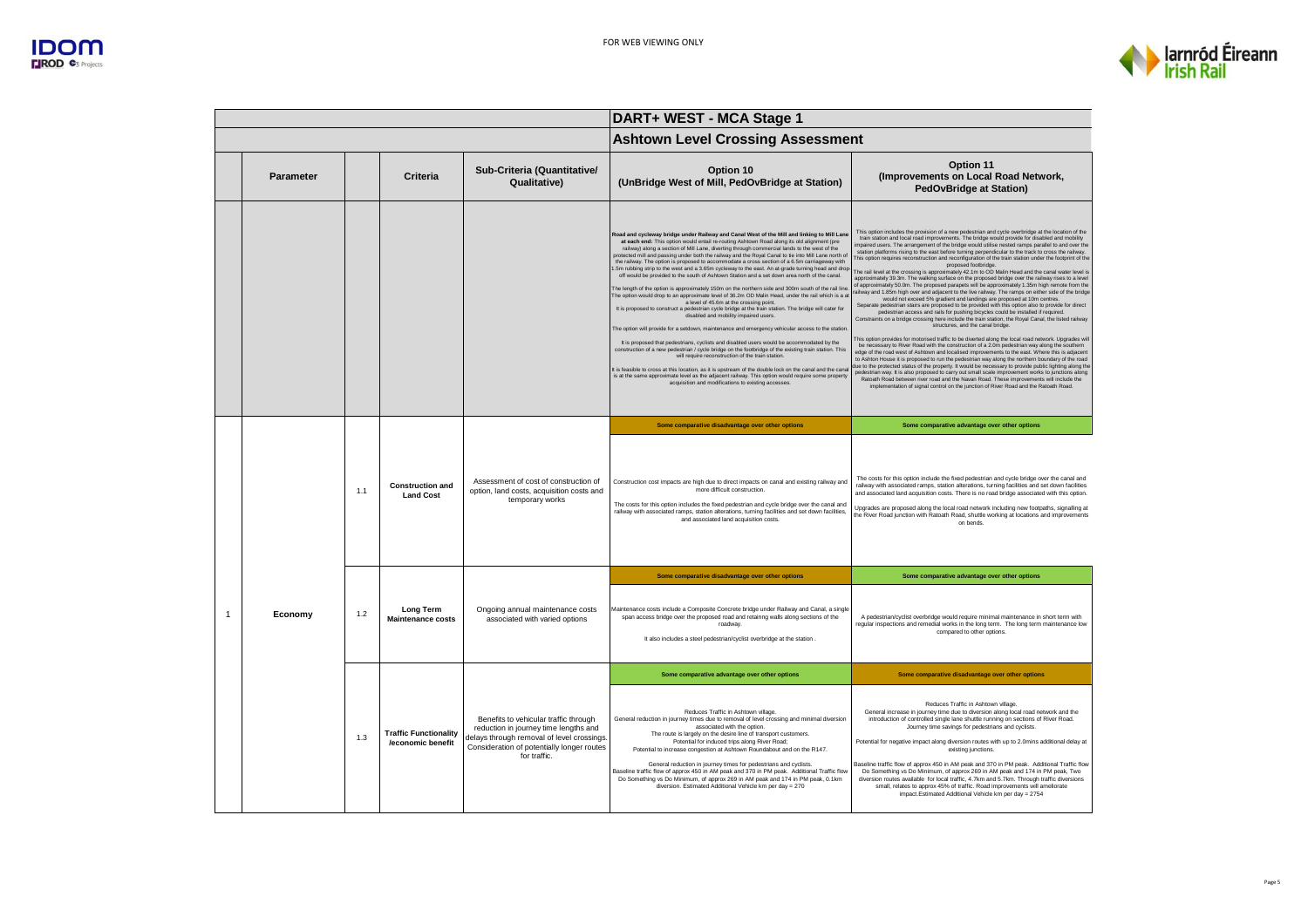



|                |           |     |                                                   |                                                                                                                                                                                            | DART+ WEST - MCA Stage 1                                                                                                                                                                                                                                                                                                                                                                                                                                                                                                                                                                                                                                                                                                                                                                                                                                                                                                                                                                                                                                                                                                                                                                                                                                                                                                                                                                                                                                                                                                                                                                                                                                                        |                                                                                                                                                                                                                                                                                                                                                                                                                                                                                                                                                                                                                                                                                                                                                                                                                                                                                                                                                                                                                                                                                                                                                                                                                                                                                                                                                                                                                                                                                                                                                                                                                                                                                                                                                                                                                                                                                                                                                                                                                                                                                    |  |
|----------------|-----------|-----|---------------------------------------------------|--------------------------------------------------------------------------------------------------------------------------------------------------------------------------------------------|---------------------------------------------------------------------------------------------------------------------------------------------------------------------------------------------------------------------------------------------------------------------------------------------------------------------------------------------------------------------------------------------------------------------------------------------------------------------------------------------------------------------------------------------------------------------------------------------------------------------------------------------------------------------------------------------------------------------------------------------------------------------------------------------------------------------------------------------------------------------------------------------------------------------------------------------------------------------------------------------------------------------------------------------------------------------------------------------------------------------------------------------------------------------------------------------------------------------------------------------------------------------------------------------------------------------------------------------------------------------------------------------------------------------------------------------------------------------------------------------------------------------------------------------------------------------------------------------------------------------------------------------------------------------------------|------------------------------------------------------------------------------------------------------------------------------------------------------------------------------------------------------------------------------------------------------------------------------------------------------------------------------------------------------------------------------------------------------------------------------------------------------------------------------------------------------------------------------------------------------------------------------------------------------------------------------------------------------------------------------------------------------------------------------------------------------------------------------------------------------------------------------------------------------------------------------------------------------------------------------------------------------------------------------------------------------------------------------------------------------------------------------------------------------------------------------------------------------------------------------------------------------------------------------------------------------------------------------------------------------------------------------------------------------------------------------------------------------------------------------------------------------------------------------------------------------------------------------------------------------------------------------------------------------------------------------------------------------------------------------------------------------------------------------------------------------------------------------------------------------------------------------------------------------------------------------------------------------------------------------------------------------------------------------------------------------------------------------------------------------------------------------------|--|
|                |           |     |                                                   |                                                                                                                                                                                            | <b>Ashtown Level Crossing Assessment</b>                                                                                                                                                                                                                                                                                                                                                                                                                                                                                                                                                                                                                                                                                                                                                                                                                                                                                                                                                                                                                                                                                                                                                                                                                                                                                                                                                                                                                                                                                                                                                                                                                                        |                                                                                                                                                                                                                                                                                                                                                                                                                                                                                                                                                                                                                                                                                                                                                                                                                                                                                                                                                                                                                                                                                                                                                                                                                                                                                                                                                                                                                                                                                                                                                                                                                                                                                                                                                                                                                                                                                                                                                                                                                                                                                    |  |
|                | Parameter |     | Criteria                                          | Sub-Criteria (Quantitative/<br><b>Qualitative)</b>                                                                                                                                         | Option 12<br>(Road OvBridge West from Navan Parkway Stn,<br>PedCycOvBridge at Ashtown Station)                                                                                                                                                                                                                                                                                                                                                                                                                                                                                                                                                                                                                                                                                                                                                                                                                                                                                                                                                                                                                                                                                                                                                                                                                                                                                                                                                                                                                                                                                                                                                                                  | Option 13<br>(OvrBridge West of Mill, PedOvBridge at Station)                                                                                                                                                                                                                                                                                                                                                                                                                                                                                                                                                                                                                                                                                                                                                                                                                                                                                                                                                                                                                                                                                                                                                                                                                                                                                                                                                                                                                                                                                                                                                                                                                                                                                                                                                                                                                                                                                                                                                                                                                      |  |
|                |           |     |                                                   |                                                                                                                                                                                            | Road link between Navan Parkway Station and the Road network immediatley north of Ashtown Village<br>incorporating a bridge over the railway and canal and a pedestrian cycle bridge over the station in Ashtown<br>This option would entail re-routing through road traffic away from Ashtown village. The option can<br>ccommodate a cross section of a 6.5m carriageway with 2m footpaths on both sides and 2.5m two-way cycle<br>track on the eastern side. An at-grade turning head and drop-off will be provided to the south of Ashtown<br>Station.<br>The length of the option is approximately 300m each side of the rail line and canal. The option would rise to<br>an approximate deck level of 52.9m OD which is a at a level of 45.6m OD at the crossing point. On the<br>southern side a separate pedestrian and cyclist link and link to the riding school are proposed to maintain<br>access for non-motorised use these would have cross section of 4.0m<br>It is feasible to cross at this location, as it is unstream of the double lock on the canal and the canal is at the<br>same approximate level as the adiacent railway. This option would require some property acquisition and<br>modifications to existing accesses. It would pass through the grounds of the listed Ashton House.<br>The option will provide for a setdown, maintenance and emergency vehicular access to the station<br>It is proposed that pedestrians, cyclists and disabled users would be accommodated by the construction of a<br>new pedestrian / cycle bridge on the footbridge of the existing train station. This will require reconstruction of<br>the train station | Road with cycleway under Railway and Canal West of the Mill and linking to Mill Lane at<br>each end: This option would entail re-routing Ashtown Road along its old alignment (pre railway<br>along a section of Mill Lane, diverting through commercial lands to the west of the protected mill<br>and passing under both the railway and the Royal Canal to tie into Mill Lane north of the railway.<br>The option is proposed to accommodate a cross section of a 6.5m carriageway with 1.5m rubbing<br>trip to the West and a 3.65m cycleway to the east. An at-grade turning head and drop-off would be<br>provided to the south of Ashtown Station and a set down area north of the cana<br>An at-grade turning head and drop-off will be provided to the south of Ashtown Station.<br>he length of the option is approximately 150m on the northern side and 300m south of the rail line<br>The option would rise to an approximate level of 52.5m OD Malin Head over the railway which is a<br>at a level of 45.6m. A half through bridge form of construction would be required similar to the<br>adiacent Ratoath Road Bridge.<br>A new mini roundabout is proposed at the junction of Mill Lane and Ashtown Road south of the<br>railway to accommodate traffic interactions<br>It is proposed that pedestrians, cyclists and disabled users would be accommodated by the<br>construction of a new pedestrian / cycle bridge on the footbridge of the existing train station. This<br>will require reconstruction of the train station.<br>This option crosses through the grounds of Ashton House and will require an additional bridge to<br>e constructed over the access road to the house. It is anticipated the proposed roadway would be<br>walled along the extent passing through the estate. The proposal is to tie into the existing<br>roundabout immediately north of ashtown village. A portion of the boundary wall to Ashton house<br>would need to be demolished to accommodate the link road.<br>This option would require some property acquisition. |  |
|                |           |     |                                                   |                                                                                                                                                                                            | Significant comparative disadvantage over other options                                                                                                                                                                                                                                                                                                                                                                                                                                                                                                                                                                                                                                                                                                                                                                                                                                                                                                                                                                                                                                                                                                                                                                                                                                                                                                                                                                                                                                                                                                                                                                                                                         | Some comparative disadvantage over other options                                                                                                                                                                                                                                                                                                                                                                                                                                                                                                                                                                                                                                                                                                                                                                                                                                                                                                                                                                                                                                                                                                                                                                                                                                                                                                                                                                                                                                                                                                                                                                                                                                                                                                                                                                                                                                                                                                                                                                                                                                   |  |
|                |           | 1.1 | <b>Construction and</b><br><b>Land Cost</b>       | Assessment of cost of construction of<br>option, land costs, acquisition costs and<br>temporary works                                                                                      | This option requires a crossing of the canal and railway on skew and an extended road alignment<br>through the listed Ashton House property to facilitate a tie in to the north of the canal and railway.<br>The costs for this option includes the fixed pedestrian and cycle bridge over the canal and railway<br>with associated ramps, station alterations, turning facilities and set down facilities, and associated<br>land acquisition.                                                                                                                                                                                                                                                                                                                                                                                                                                                                                                                                                                                                                                                                                                                                                                                                                                                                                                                                                                                                                                                                                                                                                                                                                                 | This option requires a crossing of the canal and railway on skew and an extended road<br>alignment through the listed Ashton House property to facilitate a tie in to the north of the<br>canal and railway.<br>The costs for this option includes the fixed pedestrian and cycle bridge over the canal and<br>railway with associated ramps, station alterations, turning facilities and set down facilities,<br>and associated land acquisition                                                                                                                                                                                                                                                                                                                                                                                                                                                                                                                                                                                                                                                                                                                                                                                                                                                                                                                                                                                                                                                                                                                                                                                                                                                                                                                                                                                                                                                                                                                                                                                                                                  |  |
|                |           |     |                                                   |                                                                                                                                                                                            | Some comparative disadvantage over other options                                                                                                                                                                                                                                                                                                                                                                                                                                                                                                                                                                                                                                                                                                                                                                                                                                                                                                                                                                                                                                                                                                                                                                                                                                                                                                                                                                                                                                                                                                                                                                                                                                | Some comparative disadvantage over other options                                                                                                                                                                                                                                                                                                                                                                                                                                                                                                                                                                                                                                                                                                                                                                                                                                                                                                                                                                                                                                                                                                                                                                                                                                                                                                                                                                                                                                                                                                                                                                                                                                                                                                                                                                                                                                                                                                                                                                                                                                   |  |
| $\overline{1}$ | Economy   | 1.2 | <b>Long Term</b><br><b>Maintenance costs</b>      | Ongoing annual maintenance costs<br>associated with varied options                                                                                                                         | Maintenance costs include a Composite Steel Railway and Canal Overbridge, a single span bridge<br>for access to Ashton House, extensive retaining walls and 1km of new roadway<br>It also includes a steel pedestrian/cyclist overbridge at the station                                                                                                                                                                                                                                                                                                                                                                                                                                                                                                                                                                                                                                                                                                                                                                                                                                                                                                                                                                                                                                                                                                                                                                                                                                                                                                                                                                                                                         | Maintenance costs include a Composite Steel Railway and Canal Overbridge, a single span<br>bridge for access to Ashton House, and extensive retaining walls<br>It also includes a steel pedestrian/cyclist overbridge at the station                                                                                                                                                                                                                                                                                                                                                                                                                                                                                                                                                                                                                                                                                                                                                                                                                                                                                                                                                                                                                                                                                                                                                                                                                                                                                                                                                                                                                                                                                                                                                                                                                                                                                                                                                                                                                                               |  |
|                |           |     |                                                   |                                                                                                                                                                                            | Significant comparative advantage over other options                                                                                                                                                                                                                                                                                                                                                                                                                                                                                                                                                                                                                                                                                                                                                                                                                                                                                                                                                                                                                                                                                                                                                                                                                                                                                                                                                                                                                                                                                                                                                                                                                            | Some comparative advantage over other options                                                                                                                                                                                                                                                                                                                                                                                                                                                                                                                                                                                                                                                                                                                                                                                                                                                                                                                                                                                                                                                                                                                                                                                                                                                                                                                                                                                                                                                                                                                                                                                                                                                                                                                                                                                                                                                                                                                                                                                                                                      |  |
|                |           | 1.3 | <b>Traffic Functionality</b><br>/economic benefit | Benefits to vehicular traffic through<br>reduction in journey time lengths and<br>lelays through removal of level crossings.<br>Consideration of potentially longer routes<br>for traffic. | Reduces Traffic in Ashtown village<br>This option requires vehicles to divert from Ashtown to cross the railway.<br>Reduction in Traffic on R147 and at Ashtown Roundabout.<br>Potential for induced trips along River Road.<br>Cycle, pedestrian, mobility impaired and disabled access proposed at station.<br>General reduction in journey times for pedestrians and cyclists.<br>Traffic flow of approx 450 in AM peak and 370 in PM peak diverted for approx. Additional Traffic flow<br>Do Something vs Do Minimum, of approx 269 in AM peak and 174 in PM peak. 1.5km minimum<br>diversion. Through traffic diversions small, relates to approx 45% of traffic. Estimated Additional<br>Vehicle km per day $= 810$                                                                                                                                                                                                                                                                                                                                                                                                                                                                                                                                                                                                                                                                                                                                                                                                                                                                                                                                                       | Reduces Traffic in Ashtown village<br>General reduction in journey times due to removal of level crossing and minimal diversion<br>associated with the option<br>The route is largely on the desire line of transport customers.<br>Potential for induced trips along River Road;<br>Potential to increase congestion at Ashtown Roundabout and on the R147.<br>General reduction in journey times for pedestrians and cyclists.<br>Baseline traffic flow of approx 450 in AM peak and 370 in PM peak. Additional Traffic flow<br>Do Something vs Do Minimum, of approx 269 in AM peak and 174 in PM peak, 0.1km<br>diversion. Estimated Additional Vehicle km per day = 270                                                                                                                                                                                                                                                                                                                                                                                                                                                                                                                                                                                                                                                                                                                                                                                                                                                                                                                                                                                                                                                                                                                                                                                                                                                                                                                                                                                                       |  |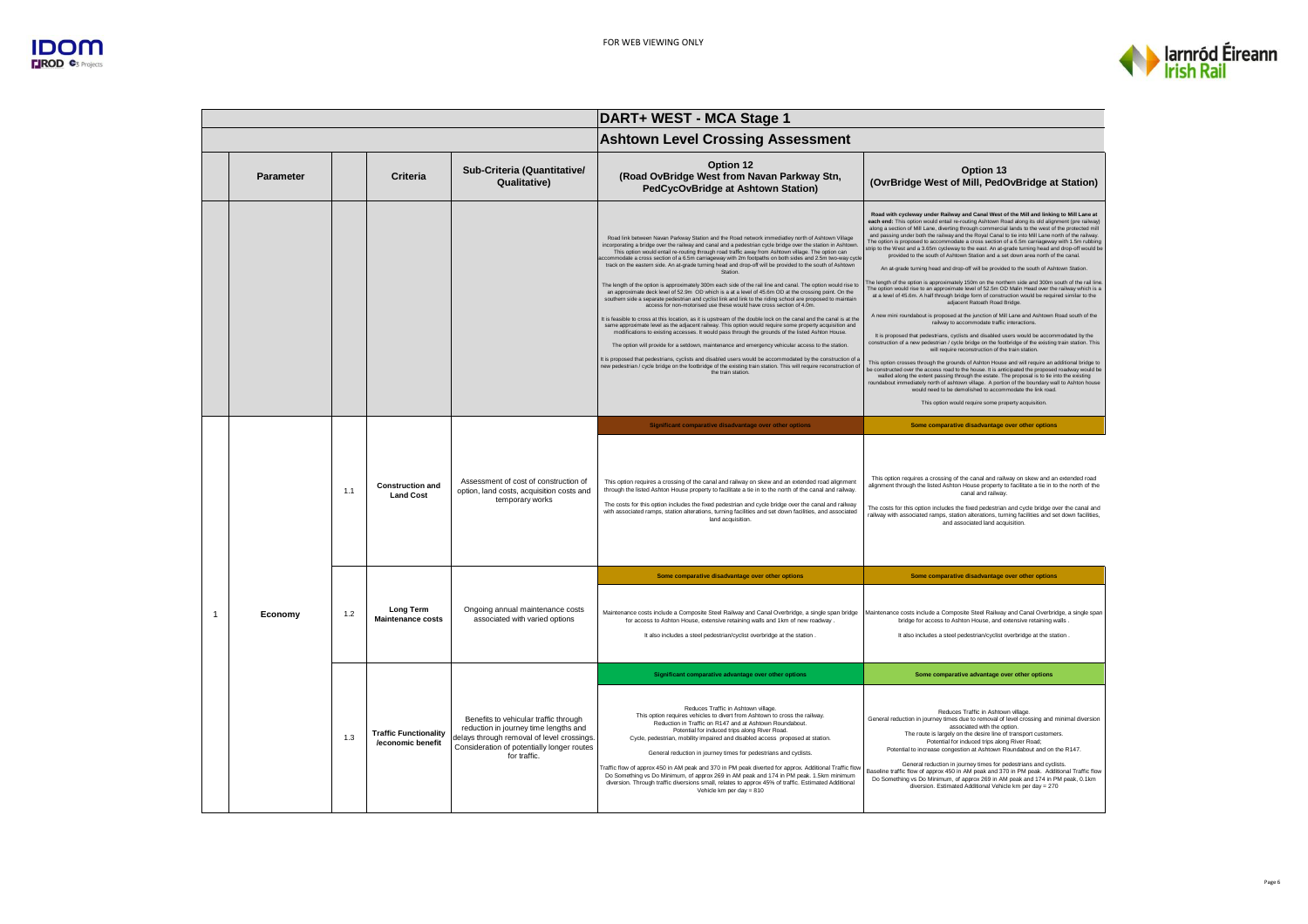



|                |             |     |                                                      |                                                                                                                                                                                                                                                                                                                                                                                              | DART+ WEST - MCA Stage 1                                                                                                                                                                                                                                                                                 |                                                                                                                                                                                                                                                                                                                                                                                                                                                                                                                                                                                                                                |                                                                                                                                                                                                                                                                                                                                                                                                                                                                                                                                                                                                                                                                                                                                                                                                                                                                                           |  |
|----------------|-------------|-----|------------------------------------------------------|----------------------------------------------------------------------------------------------------------------------------------------------------------------------------------------------------------------------------------------------------------------------------------------------------------------------------------------------------------------------------------------------|----------------------------------------------------------------------------------------------------------------------------------------------------------------------------------------------------------------------------------------------------------------------------------------------------------|--------------------------------------------------------------------------------------------------------------------------------------------------------------------------------------------------------------------------------------------------------------------------------------------------------------------------------------------------------------------------------------------------------------------------------------------------------------------------------------------------------------------------------------------------------------------------------------------------------------------------------|-------------------------------------------------------------------------------------------------------------------------------------------------------------------------------------------------------------------------------------------------------------------------------------------------------------------------------------------------------------------------------------------------------------------------------------------------------------------------------------------------------------------------------------------------------------------------------------------------------------------------------------------------------------------------------------------------------------------------------------------------------------------------------------------------------------------------------------------------------------------------------------------|--|
|                |             |     |                                                      |                                                                                                                                                                                                                                                                                                                                                                                              | <b>Ashtown Level Crossing Assessment</b>                                                                                                                                                                                                                                                                 |                                                                                                                                                                                                                                                                                                                                                                                                                                                                                                                                                                                                                                |                                                                                                                                                                                                                                                                                                                                                                                                                                                                                                                                                                                                                                                                                                                                                                                                                                                                                           |  |
|                | Parameter   |     | Criteria                                             | Sub-Criteria (Quantitative/<br>Qualitative)                                                                                                                                                                                                                                                                                                                                                  | Do Nothing                                                                                                                                                                                                                                                                                               | Do Minimum<br>(Close LX)                                                                                                                                                                                                                                                                                                                                                                                                                                                                                                                                                                                                       | Option 1<br>(Online Obr)                                                                                                                                                                                                                                                                                                                                                                                                                                                                                                                                                                                                                                                                                                                                                                                                                                                                  |  |
|                |             |     |                                                      |                                                                                                                                                                                                                                                                                                                                                                                              | Leave the current level crossings in place. - Electrification is implemented without<br>removal of the road traffic interface but with implementation of CCTV control on the<br>barrier system                                                                                                           | Closure of the existing crossings with no alternative provided. All traffic<br>would be diverted to alternative routes around the crossing location                                                                                                                                                                                                                                                                                                                                                                                                                                                                            | This scheme would require an online structure spanning over the railway and canal<br>This would lift the existing carriageway by approximately 7.3m above the railway<br>line, accommodating a cross section of a 6.5m carriageway with 2m footpaths<br>across the bridge. There would be insufficient width for a cycleway across the<br>bridge.<br>The topography is such that the northern approach (where the ground falls away<br>towards the Tolka River) would necessarily be very steep and would also require<br>significant modifications to the recent village centre developments of the area<br>overground.<br>The length of the approach on the northern side would be approximately 220m and<br>be at a maximum gradient of 8% and 140m on the southern side at a maximum<br>gradient of 5%. The bridge over the rail line would be at an approximate level of<br>51 9m OD |  |
|                |             | 2.1 |                                                      | Impact on scope for and ease of<br>interchange between modes. Impact on<br>the operation of other transport services<br>both during construction and in operation.<br>New interchange nodes and facilities;<br>Reduced walking and wait times<br>associated with interchanges. Modal shift<br>figures during construction and<br>operations. Changes to journey times to<br>transport nodes. | Significant comparative disadvantage over other options                                                                                                                                                                                                                                                  | Significant comparative disadvantage over other options                                                                                                                                                                                                                                                                                                                                                                                                                                                                                                                                                                        | Significant comparative disadvantage over other options                                                                                                                                                                                                                                                                                                                                                                                                                                                                                                                                                                                                                                                                                                                                                                                                                                   |  |
|                |             |     | <b>Transport Integration</b>                         |                                                                                                                                                                                                                                                                                                                                                                                              | The train timetable will result in the level crossing being closed for extensive<br>periods of time. GDA Cycle Network Plan cannot be realised with such poor<br>connectivity. Reduced access to train station, Ashtown Village, and local<br>businesses caused by extensive queuing along Ashtown Road. | Inconsistent with GDA Cycle Network Plan - which shows a secondary<br>route on Ashtown Road; Reduction in accessibility to and from the train<br>station, local businesses and Ashtown Village Centre. Severance issue for<br>all modes.                                                                                                                                                                                                                                                                                                                                                                                       | General reduction in journey times. Cycle and pedestrian routes not provided<br>for due to narrow corridor available. Possible negative impact on cyclists due<br>to increased traffic (induced demand). Reduction in accessibility to and from<br>train station                                                                                                                                                                                                                                                                                                                                                                                                                                                                                                                                                                                                                          |  |
|                |             |     |                                                      |                                                                                                                                                                                                                                                                                                                                                                                              | Significant comparative disadvantage over other options                                                                                                                                                                                                                                                  | Significant comparative disadvantage over other options                                                                                                                                                                                                                                                                                                                                                                                                                                                                                                                                                                        | Significant comparative disadvantage over other options                                                                                                                                                                                                                                                                                                                                                                                                                                                                                                                                                                                                                                                                                                                                                                                                                                   |  |
| $\overline{2}$ | Integration | 2.2 | <b>Land Use Integration</b>                          | Impact on land use strategies and<br>regional and local plans. Assessment of<br>support for land use factors local land use<br>and planning. Inclusion of project in<br>relevant local planning documents.                                                                                                                                                                                   | The retention of the level crossing in it's current form would not support the<br>delivery of a sustainable public transport system for a growing population. Do-<br>Nothing would not bring forward objectives regaerding supporting the DART<br>Expansion contained in Dublin MASP, FDP and DCC        | At local planning policy level, this option would not significanly impact on<br>either the Fingal DP or DCC planning policies/objectives. However, closure<br>of the level crossing with no cycle or vehicular alternatives provided will<br>negatively impact connectivity in the area and all modes of transport. No<br>alternatives access is likely to impact on existing and future planning &<br>transport development which is due to take place in the area. (e.g. lands<br>associated with Navan Road Parkway LAP and the Ashtown - Pelletstowr<br>LAP 2014. (subject to details of these plans and traffic studies). | The Ashtown - Pelletstown LAP 2014 has defined the area north of the<br>evel crossing as "village node" which is an established mixed use local retail<br>and commercial space. The area has a high quality public realm and<br>community function. The introduction of an overbridge option and raised<br>roadway along Ashtown Road would result in significant<br>planning/development, landscape impacts, community severance and<br>onnectivity issues that would negatively impact on the function of this core<br>retail area. These changes would also influence future land use factors.                                                                                                                                                                                                                                                                                         |  |
|                |             |     | Geographical                                         | Alternative level crossing options are<br>mostly neutral in respect of Geographical                                                                                                                                                                                                                                                                                                          | <b>Comparable to other options</b>                                                                                                                                                                                                                                                                       | <b>Comparable to other options</b>                                                                                                                                                                                                                                                                                                                                                                                                                                                                                                                                                                                             | <b>Comparable to other options</b>                                                                                                                                                                                                                                                                                                                                                                                                                                                                                                                                                                                                                                                                                                                                                                                                                                                        |  |
|                |             | 2.3 | Integration                                          | Integration due to localised nature of the<br>level crossings.                                                                                                                                                                                                                                                                                                                               | No significant effect on geographical integration.                                                                                                                                                                                                                                                       | No significant effect on geographical integration.                                                                                                                                                                                                                                                                                                                                                                                                                                                                                                                                                                             | No significant effect on geographical integration.                                                                                                                                                                                                                                                                                                                                                                                                                                                                                                                                                                                                                                                                                                                                                                                                                                        |  |
|                |             |     |                                                      |                                                                                                                                                                                                                                                                                                                                                                                              | Significant comparative disadvantage over other options                                                                                                                                                                                                                                                  | Significant comparative disadvantage over other options                                                                                                                                                                                                                                                                                                                                                                                                                                                                                                                                                                        | Significant comparative disadvantage over other options                                                                                                                                                                                                                                                                                                                                                                                                                                                                                                                                                                                                                                                                                                                                                                                                                                   |  |
|                |             | 2.4 | <b>Other Government</b><br><b>Policy Integration</b> | Integration with the other Government<br>policy such as the NPF and RSES.                                                                                                                                                                                                                                                                                                                    | This option would not support the delivery of the higher level national and regional<br>planning policies regarding the DART + programme (NPF- (NS04), RSES & GDA<br>Transport Strategy).                                                                                                                | Closing the level crossing would support national and regional planning policy<br>and sustainable mobility (NS04 of the NPF) with regards to the delivery of the<br>DART + West however the provision of no alternatives for cyclists and vehicuilar<br>traffic would lead to impacts on Smarter Travel policy, GDA Transporrt Strategy<br>and other modes of transport.                                                                                                                                                                                                                                                       | This option supports government policies relating to DART + programme.<br>However, likely significant impacts due to overbridge option along Ashtown<br>Road particlarly regarding landscape, access issues, integeration affecting<br>social & economic development of Rathborne/Ashtown core village area.                                                                                                                                                                                                                                                                                                                                                                                                                                                                                                                                                                              |  |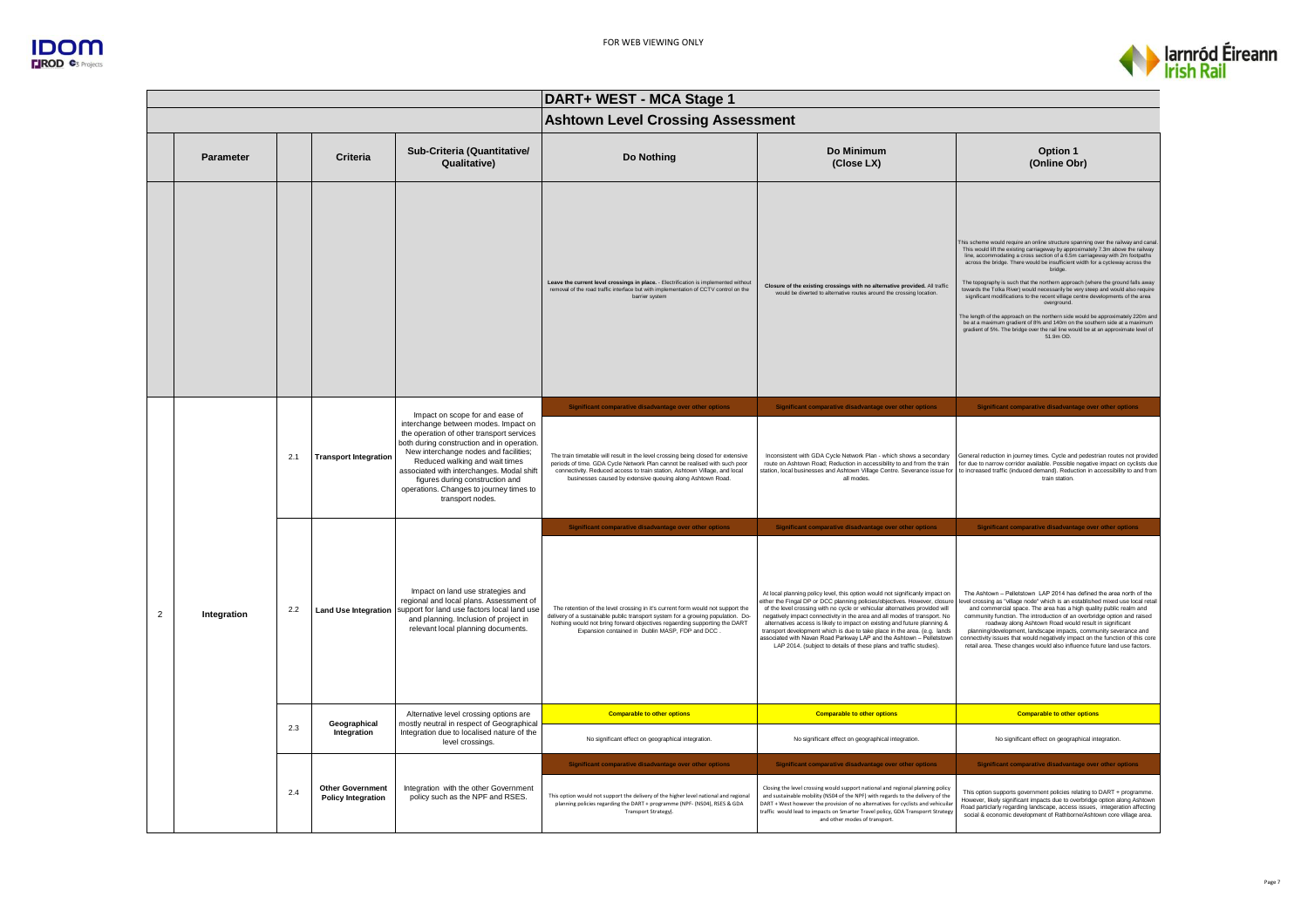



|                |                  |     |                                                      |                                                                                                                                                                                                                                                                                                                                                           | DART+ WEST - MCA Stage 1                                                                                                                                                                                                                                                                                                                                                                                                                                                                                                                                                                                                                                                                                                                                                                                                                                                                                                                                                                                                                                                                                                                                                                                                                                                                                                                                                                                                                                                                             |                                                                                                                                                                                                                                                                                                                                                                                                                                                                                                                                                                                                                                                                                                                                                                                                                                                                                                                                                                                                                                                                                                                                                                                                                                                                                                                                                                                                                                                                                                                                                                                                                                                                                                                                                                                                                                                                                                                                            |                                                                                                                                                                                                                                                                                                                                                                                                                                                                                                                                                                                                                                                                                                                                                                                                                                                                                                                                                                                                                                                                                                                                                                                                                                                                                                                                                                                                                                                                                                                                                                                                                                                                                                                                                                                                                                                                                                                                                                                                                                                                                                   |
|----------------|------------------|-----|------------------------------------------------------|-----------------------------------------------------------------------------------------------------------------------------------------------------------------------------------------------------------------------------------------------------------------------------------------------------------------------------------------------------------|------------------------------------------------------------------------------------------------------------------------------------------------------------------------------------------------------------------------------------------------------------------------------------------------------------------------------------------------------------------------------------------------------------------------------------------------------------------------------------------------------------------------------------------------------------------------------------------------------------------------------------------------------------------------------------------------------------------------------------------------------------------------------------------------------------------------------------------------------------------------------------------------------------------------------------------------------------------------------------------------------------------------------------------------------------------------------------------------------------------------------------------------------------------------------------------------------------------------------------------------------------------------------------------------------------------------------------------------------------------------------------------------------------------------------------------------------------------------------------------------------|--------------------------------------------------------------------------------------------------------------------------------------------------------------------------------------------------------------------------------------------------------------------------------------------------------------------------------------------------------------------------------------------------------------------------------------------------------------------------------------------------------------------------------------------------------------------------------------------------------------------------------------------------------------------------------------------------------------------------------------------------------------------------------------------------------------------------------------------------------------------------------------------------------------------------------------------------------------------------------------------------------------------------------------------------------------------------------------------------------------------------------------------------------------------------------------------------------------------------------------------------------------------------------------------------------------------------------------------------------------------------------------------------------------------------------------------------------------------------------------------------------------------------------------------------------------------------------------------------------------------------------------------------------------------------------------------------------------------------------------------------------------------------------------------------------------------------------------------------------------------------------------------------------------------------------------------|---------------------------------------------------------------------------------------------------------------------------------------------------------------------------------------------------------------------------------------------------------------------------------------------------------------------------------------------------------------------------------------------------------------------------------------------------------------------------------------------------------------------------------------------------------------------------------------------------------------------------------------------------------------------------------------------------------------------------------------------------------------------------------------------------------------------------------------------------------------------------------------------------------------------------------------------------------------------------------------------------------------------------------------------------------------------------------------------------------------------------------------------------------------------------------------------------------------------------------------------------------------------------------------------------------------------------------------------------------------------------------------------------------------------------------------------------------------------------------------------------------------------------------------------------------------------------------------------------------------------------------------------------------------------------------------------------------------------------------------------------------------------------------------------------------------------------------------------------------------------------------------------------------------------------------------------------------------------------------------------------------------------------------------------------------------------------------------------------|
|                |                  |     |                                                      |                                                                                                                                                                                                                                                                                                                                                           | <b>Ashtown Level Crossing Assessment</b>                                                                                                                                                                                                                                                                                                                                                                                                                                                                                                                                                                                                                                                                                                                                                                                                                                                                                                                                                                                                                                                                                                                                                                                                                                                                                                                                                                                                                                                             |                                                                                                                                                                                                                                                                                                                                                                                                                                                                                                                                                                                                                                                                                                                                                                                                                                                                                                                                                                                                                                                                                                                                                                                                                                                                                                                                                                                                                                                                                                                                                                                                                                                                                                                                                                                                                                                                                                                                            |                                                                                                                                                                                                                                                                                                                                                                                                                                                                                                                                                                                                                                                                                                                                                                                                                                                                                                                                                                                                                                                                                                                                                                                                                                                                                                                                                                                                                                                                                                                                                                                                                                                                                                                                                                                                                                                                                                                                                                                                                                                                                                   |
|                | <b>Parameter</b> |     | Criteria                                             | Sub-Criteria (Quantitative/<br>Qualitative)                                                                                                                                                                                                                                                                                                               | Option 2<br>(Underbridge on Mill Lane)                                                                                                                                                                                                                                                                                                                                                                                                                                                                                                                                                                                                                                                                                                                                                                                                                                                                                                                                                                                                                                                                                                                                                                                                                                                                                                                                                                                                                                                               | Option 3<br>(Overbridge on Mill Lane)                                                                                                                                                                                                                                                                                                                                                                                                                                                                                                                                                                                                                                                                                                                                                                                                                                                                                                                                                                                                                                                                                                                                                                                                                                                                                                                                                                                                                                                                                                                                                                                                                                                                                                                                                                                                                                                                                                      | Option 4 & 4a<br>(Road bridge West + PedCycUndBridge)                                                                                                                                                                                                                                                                                                                                                                                                                                                                                                                                                                                                                                                                                                                                                                                                                                                                                                                                                                                                                                                                                                                                                                                                                                                                                                                                                                                                                                                                                                                                                                                                                                                                                                                                                                                                                                                                                                                                                                                                                                             |
|                |                  |     |                                                      |                                                                                                                                                                                                                                                                                                                                                           | Bridge under railway and canal at Mill Lane: This option would entail re-routing<br>Ashtown Road along its old alignment (pre Royal Canal) on Mill Lane and passing<br>under both the railway and the Royal Canal. To curtail the impact on Ashtown Stable<br>road traffic only is proposed to be carried under the railway. The option can<br>nmodate a cross section of a 6.5m carriageway with 1.5m rubbing strips on both<br>sides between walled approaches.<br>An at-grade turning head and drop-off will be provided to the south of Ashtown Station.<br>The length of the option is approximately 150m on the northern side and 300m south o<br>the rail line. The option would drop to an approximate level of 37.5m OD Malin Head,<br>under the railway which is a at a level of 45.6m<br>A new mini roundabout is proposed at the junction of Mill Lane and Ashtown Road<br>south of the railway to accommodate traffic interactions.<br>It is proposed that pedestrians, cyclists and disabled users would be accommodated b<br>the construction of a new pedestrian / cycle bridge on the footbridge of the existing trai<br>station. This will require reconstruction of the train station<br>This requires the existing entrance gates to Ashton House to be relocated and the<br>portion of the boundary fronting Mill Lane north of the canal to be taken down and a<br>new higher wall constructed on a new boundary line.<br>This option would require some property acquisition. | Bridge over railway and canal at Mill Lane: This option would entail re-routing Ashtov<br>Road along its old alignment (pre Royal Canal) on Mill Lane and passing over both the<br>railway and the Royal Canal. To curtail the impact on Ashtown Stabled road traffic only is<br>proposed to be carried along the roadway. The option can accommodate a cross section<br>of a 6.5m carriageway with 1.5m rubbing strips on both sides between walled approacher<br>Gradients on the proposed road north of the railway would be in excess of 8.0%.<br>An at-grade turning head and drop-off will be provided to the south of Ashtown Station<br>The length of the option is approximately 150m on the northern side and 300m south of the<br>rail line. The option would rise to an approximate level of 52.5m OD Malin Head over the<br>railway which is a at a level of 45.6m. A half through bridge form of construction would be<br>required similar to the adiacent Ratoath Road Bridge.<br>new mini roundabout is proposed at the junction of Mill Lane and Ashtown Road south of<br>the railway to accor<br>nodate traffic interactions<br>It is proposed that pedestrians, cyclists and disabled users would be accommodated by<br>the construction of a new pedestrian / cycle bridge on the footbridge of the existing train<br>station. This will require reconstruction of the train station.<br>This option crosses through the grounds of Ashton House and will require an additional<br>bridge to be constructed over the access road to the house. It is anticipated the proposed roadway would be walled along the extent passing through the estate. The proposal is to<br>tie into the existing roundabout immediately north of ashtown village. A portion of the<br>boundary wall to Ashton house would need to be demolished to accommodate the link<br>road.<br>This option would require some property acquisition. | dbridge at Navan Parkway with link to River Road, Selected upgrade works to<br>River Road as far as Ashtown, Pedestrian and cycle underpass at Ashtown This<br>option is located approximately 1km to the west of the existing level crossing at<br>Ashtown at the grade separated junction on the Navan Road serving Phoenix Park<br>Railway Station. At this location there is scope to construct a new road link over the<br>canal and railway to link to River Road. This could either descend to tie into River<br>Road or be designed to pass over it to cross the Tolka River and facilitate an onward<br>onnection to the Dunsink lands. In the latter case, a short spur would be provided to<br>link to River Road which would need upgrade as far as Ashtown. In both cases this option would involve some vehicular traffic diversion and land acquisition. The option<br>can accommodate a cross section of a 6.5m carriageway with 2m footpaths and<br>1.75m cycle tracks on both sides. Short term connection to River road is likely to be in<br>the form of a mini roundabout. River road would require upgrade to Ashtown with a<br>new footpath constructed along the northern boundary of the road and requiring the<br>emoval of the associated boundary treatment - walls, trees, brush<br>The road would be at a similar level as the existing junction Phoenix Park crossing the<br>rail at a level of approximately 55.4m OD Malin Head before descending to tie into the<br>level of the River Road at a level of 34.7m. The road on the northern side would be at<br>a gradient of approximately 6% over 300m if permitted to follow a meandering route.<br>This option also includes the construction of a new bridge under the canal and railway<br>at Ashtown to provide pedestrian and cycle access (Option 4A). This option would<br>drop to a level of approximately 40.1m above MSL to tie in with the existing road to the<br>north of the rail line providing a pedestrian and cycling link north and south of the rail<br>line with a 4m wide cross section. |
|                |                  |     |                                                      | Impact on scope for and ease of                                                                                                                                                                                                                                                                                                                           | Some comparative disadvantage over other options                                                                                                                                                                                                                                                                                                                                                                                                                                                                                                                                                                                                                                                                                                                                                                                                                                                                                                                                                                                                                                                                                                                                                                                                                                                                                                                                                                                                                                                     | Some comparative disadvantage over other options                                                                                                                                                                                                                                                                                                                                                                                                                                                                                                                                                                                                                                                                                                                                                                                                                                                                                                                                                                                                                                                                                                                                                                                                                                                                                                                                                                                                                                                                                                                                                                                                                                                                                                                                                                                                                                                                                           | Some comparative advantage over other options                                                                                                                                                                                                                                                                                                                                                                                                                                                                                                                                                                                                                                                                                                                                                                                                                                                                                                                                                                                                                                                                                                                                                                                                                                                                                                                                                                                                                                                                                                                                                                                                                                                                                                                                                                                                                                                                                                                                                                                                                                                     |
|                |                  | 2.1 | <b>Transport Integration</b>                         | interchange between modes. Impact on<br>the operation of other transport services<br>both during construction and in operation.<br>New interchange nodes and facilities;<br>Reduced walking and wait times<br>associated with interchanges. Modal shift<br>figures during construction and<br>operations. Changes to journey times to<br>transport nodes. | General reduction in journey times. The route is largely on the desire line of<br>transport customers. Cycle, pedestrian, mobility impaired and disabled access<br>proposed at station.<br>Substandard (narrow and two way) cycle track, due to lack of space, pedestria<br>footpath proposed along the western side of the new road ends just north of<br>bend coming out of the tunnel. Not as effective as options 10 and 13 due to<br>narrow width of roadway corridor.                                                                                                                                                                                                                                                                                                                                                                                                                                                                                                                                                                                                                                                                                                                                                                                                                                                                                                                                                                                                                          | General reduction in journey times. The route is largely on the desire line of<br>transport customers. Cycle, pedestrian, mobility impaired and disabled access<br>proposed at station.<br>No Cycle track or pedestrian access proposed along roadway due to lack of space.<br>Not as effective as options 10 and 13 due to narrow width of roadway corridor.                                                                                                                                                                                                                                                                                                                                                                                                                                                                                                                                                                                                                                                                                                                                                                                                                                                                                                                                                                                                                                                                                                                                                                                                                                                                                                                                                                                                                                                                                                                                                                              | mproved interchange between modes. The route is largely on the desire line of<br>transport customers. Cycle, pedestrian, mobility impaired and disabled access<br>proposed at station<br>Cycle track provided.                                                                                                                                                                                                                                                                                                                                                                                                                                                                                                                                                                                                                                                                                                                                                                                                                                                                                                                                                                                                                                                                                                                                                                                                                                                                                                                                                                                                                                                                                                                                                                                                                                                                                                                                                                                                                                                                                    |
|                |                  |     | <b>Land Use Integration</b>                          | Impact on land use strategies and<br>regional and local plans. Assessment of<br>support for land use factors local land use<br>and planning. Inclusion of project in<br>relevant local planning documents.                                                                                                                                                | Significant comparative advantage over other options                                                                                                                                                                                                                                                                                                                                                                                                                                                                                                                                                                                                                                                                                                                                                                                                                                                                                                                                                                                                                                                                                                                                                                                                                                                                                                                                                                                                                                                 | Some comparative advantage over other options                                                                                                                                                                                                                                                                                                                                                                                                                                                                                                                                                                                                                                                                                                                                                                                                                                                                                                                                                                                                                                                                                                                                                                                                                                                                                                                                                                                                                                                                                                                                                                                                                                                                                                                                                                                                                                                                                              | Some comparative disadvantage over other options                                                                                                                                                                                                                                                                                                                                                                                                                                                                                                                                                                                                                                                                                                                                                                                                                                                                                                                                                                                                                                                                                                                                                                                                                                                                                                                                                                                                                                                                                                                                                                                                                                                                                                                                                                                                                                                                                                                                                                                                                                                  |
| $\overline{2}$ | Integration      | 2.2 |                                                      |                                                                                                                                                                                                                                                                                                                                                           | Underbridge online option on mill lane: At local planning policy level, a small<br>section of this option is located on DCC (DP) lands close to Ashtown Station,<br>zoned Z11 and also contains the conservation area of the Roval Canal. The<br>remainder of this option is located in FDP area: relevant zoning includes "High<br>Technology' (to the south of the Canal) and travel north of the canal into the<br>start of a large area of land zoned 'High Amenity'. This option is within close<br>proximity to the future Navan Road Parkway LAP (map based objective: LAP<br>13.B) and is likely to support overall land use and transport planning integration<br>Subject to further deisgn and traffic data.<br>The pedestrian and cyclist overbridge is located entirely within the Dublin CDP<br>area. The bridge is located within lands zoned for Z9 (Amenity, Open Space,<br>Green Network) and Z11 (canal, coastal and river amenities) associated with<br>the Royal Canal. The overbridge will provide an improved walking and cycling<br>access into the Village Centre.                                                                                                                                                                                                                                                                                                                                                                                                           | Overbridge on Mill Lane: At local planning policy level, Option 3 is similar to Option<br>2, however its entire extent is located within the FDP area only: relevant zoning<br>includes "High Technology' (to the south of the Canal). This route travels along the<br>astern boundary of a large area of land zoned 'High Amenity' (north of the canal)<br>The introduction of a new overbridge in a High Amenity area would not work<br>owards 'Objective NH51 (FCDP) "Protect High Amenity areas from inappropriate<br>development and reinforce their character, distinctiveness and sense of place".<br>However, for the most part this option follows the edge of High Amenity lands<br>which would reduce the overal impact on those lands. The option travels east of<br>the future Navan Road Parkway LAP (map based objective: LAP 13.B) which<br>would be linked by vehicular, pedestrian and cycle access. This option is likely to<br>work towards overall land use and transport planning integration in this local area<br>Subject to further deison and traffic data.<br>The pedestrian and cyclist overbridge is located entirely within the Dublin CDP<br>area. The bridge is located within lands zoned for Z9 (Amenity, Open Space,<br>Green Network) and Z11 (canal, coastal and river amenities) associated with the<br>Royal Canal. The overbridge will provide an improved walking and cycling access<br>into the Village Centre.                                                                                                                                                                                                                                                                                                                                                                                                                                                                                  | At local level, the majority Option 4 is located within lands zoned by Fingal DP<br>as "High Amenity". The route travels close to the boundary of the existing<br>Coolmine Rugby Club and could support Fingal DP local map-based Specific<br>Objective 136 "Facilitate pedestrian access from Coolmine Rugby Club<br>grounds over the Canal adjacent to the Phoenix Park Railway Station".<br>lowever, the introduction of a new road infrastructure in 'High Amenity' zoned<br>land would go against Objective NH51 (FCDP) "Protect High Amenity areas<br>from inappropriate development and reinforce their character, distinctiveness<br>and sense of place". However, in terms of future land use factors. Option 4<br>could create a direct link into map based objective (LAP13.B - Navan Road<br>Parkway Local Area Plan) and also linking into LAP13.C. Option 4a section<br>would result in a direct pedestrian and cycle access from the station into the<br>The Village Centre" via a new underbridge structure. This option has some<br>comparative disadvantage due to the impact on zoned high amenity lands.                                                                                                                                                                                                                                                                                                                                                                                                                                                                                                                                                                                                                                                                                                                                                                                                                                                                                                                                                                      |
|                |                  |     | Geographical                                         | Alternative level crossing options are<br>mostly neutral in respect of Geographical                                                                                                                                                                                                                                                                       | <b>Comparable to other options</b>                                                                                                                                                                                                                                                                                                                                                                                                                                                                                                                                                                                                                                                                                                                                                                                                                                                                                                                                                                                                                                                                                                                                                                                                                                                                                                                                                                                                                                                                   | <b>Comparable to other options</b>                                                                                                                                                                                                                                                                                                                                                                                                                                                                                                                                                                                                                                                                                                                                                                                                                                                                                                                                                                                                                                                                                                                                                                                                                                                                                                                                                                                                                                                                                                                                                                                                                                                                                                                                                                                                                                                                                                         | <b>Comparable to other options</b>                                                                                                                                                                                                                                                                                                                                                                                                                                                                                                                                                                                                                                                                                                                                                                                                                                                                                                                                                                                                                                                                                                                                                                                                                                                                                                                                                                                                                                                                                                                                                                                                                                                                                                                                                                                                                                                                                                                                                                                                                                                                |
|                |                  | 2.3 | Integration                                          | Integration due to localised nature of the<br>level crossings.                                                                                                                                                                                                                                                                                            | No significant effect on geographical integration.                                                                                                                                                                                                                                                                                                                                                                                                                                                                                                                                                                                                                                                                                                                                                                                                                                                                                                                                                                                                                                                                                                                                                                                                                                                                                                                                                                                                                                                   | No significant effect on geographical integration.                                                                                                                                                                                                                                                                                                                                                                                                                                                                                                                                                                                                                                                                                                                                                                                                                                                                                                                                                                                                                                                                                                                                                                                                                                                                                                                                                                                                                                                                                                                                                                                                                                                                                                                                                                                                                                                                                         | No significant effect on geographical integration.                                                                                                                                                                                                                                                                                                                                                                                                                                                                                                                                                                                                                                                                                                                                                                                                                                                                                                                                                                                                                                                                                                                                                                                                                                                                                                                                                                                                                                                                                                                                                                                                                                                                                                                                                                                                                                                                                                                                                                                                                                                |
|                |                  |     |                                                      |                                                                                                                                                                                                                                                                                                                                                           | Significant comparative advantage over other options                                                                                                                                                                                                                                                                                                                                                                                                                                                                                                                                                                                                                                                                                                                                                                                                                                                                                                                                                                                                                                                                                                                                                                                                                                                                                                                                                                                                                                                 | Significant comparative advantage over other options                                                                                                                                                                                                                                                                                                                                                                                                                                                                                                                                                                                                                                                                                                                                                                                                                                                                                                                                                                                                                                                                                                                                                                                                                                                                                                                                                                                                                                                                                                                                                                                                                                                                                                                                                                                                                                                                                       | Significant comparative advantage over other options                                                                                                                                                                                                                                                                                                                                                                                                                                                                                                                                                                                                                                                                                                                                                                                                                                                                                                                                                                                                                                                                                                                                                                                                                                                                                                                                                                                                                                                                                                                                                                                                                                                                                                                                                                                                                                                                                                                                                                                                                                              |
|                |                  | 2.4 | <b>Other Government</b><br><b>Policy Integration</b> | Integration with the other Government<br>policy such as the NPF and RSES.                                                                                                                                                                                                                                                                                 | This option supports the delivery of the higher level national and regional planning<br>policies regarding the DART + programme (NPF, RSES, GDA Transport Strategy).                                                                                                                                                                                                                                                                                                                                                                                                                                                                                                                                                                                                                                                                                                                                                                                                                                                                                                                                                                                                                                                                                                                                                                                                                                                                                                                                 | This option supports the delivery of the higher level national and regional planning<br>policies regarding the DART + programme (NPF, RSES, GDA Transport Strategy).                                                                                                                                                                                                                                                                                                                                                                                                                                                                                                                                                                                                                                                                                                                                                                                                                                                                                                                                                                                                                                                                                                                                                                                                                                                                                                                                                                                                                                                                                                                                                                                                                                                                                                                                                                       | This option supports the delivery of the higher level national and regional planning<br>policies regarding the DART + programme (NPF, RSES, GDA Transport Strategy).                                                                                                                                                                                                                                                                                                                                                                                                                                                                                                                                                                                                                                                                                                                                                                                                                                                                                                                                                                                                                                                                                                                                                                                                                                                                                                                                                                                                                                                                                                                                                                                                                                                                                                                                                                                                                                                                                                                              |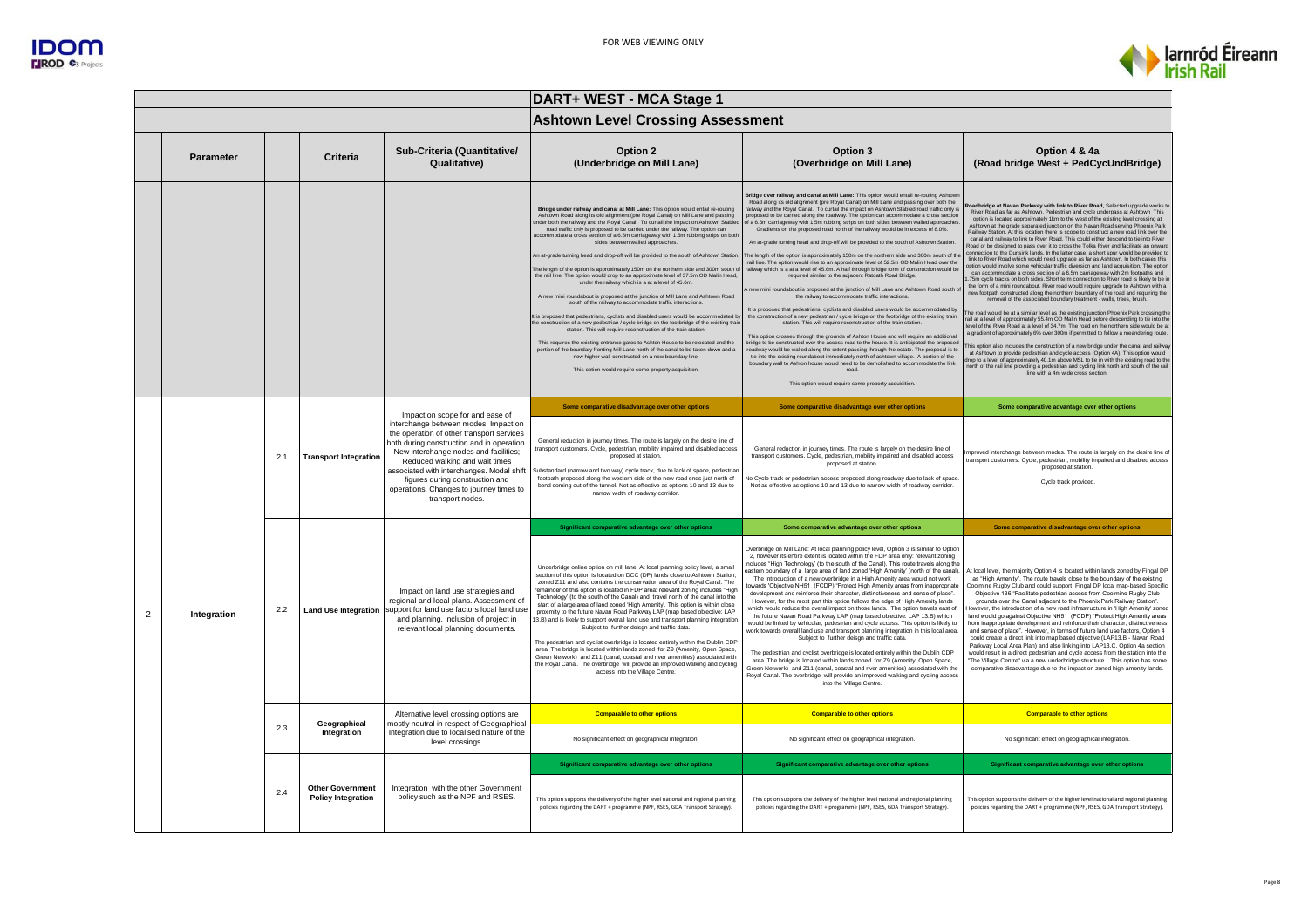

|                |             |     |                                                      |                                                                                                                                                                                                                                                                                                                                                           | DART+ WEST - MCA Stage 1                                                                                                                                                                                                                                                                                                                                                                                                                                                                                                                                                                                                                                                                                                                                                                                                                                                                                                                                                                                                                                                                                                                                                                                                                                                                                                                                                                                                                                                                                                                                                                                                                                                                                                                                                                                                                                                                                                                                                                                                                                                                                                                                                                                                                                                                                                       |                                                                                                                                                                                                                                                                                                                                                                                                                                                                                                                                                                                                                                                                                                                                                                                                                                                                                                                                                                                                                                                                                                                                                                                                                                                                                                                                                                                                                                                                                                                                                                                                                                                                                                                                                                                                                                                                                                                                                                                                                                                                                                                                                                                          |                                                                                                                                                                                                                                                                                                                                                                                                                                                                                                                                                                                                                                                                                                                                                                                                                                                                                                                                                                                                                                                                                                                                                                                                                                                                                                                                                                                                                                                                                                                                                                                               |  |
|----------------|-------------|-----|------------------------------------------------------|-----------------------------------------------------------------------------------------------------------------------------------------------------------------------------------------------------------------------------------------------------------------------------------------------------------------------------------------------------------|--------------------------------------------------------------------------------------------------------------------------------------------------------------------------------------------------------------------------------------------------------------------------------------------------------------------------------------------------------------------------------------------------------------------------------------------------------------------------------------------------------------------------------------------------------------------------------------------------------------------------------------------------------------------------------------------------------------------------------------------------------------------------------------------------------------------------------------------------------------------------------------------------------------------------------------------------------------------------------------------------------------------------------------------------------------------------------------------------------------------------------------------------------------------------------------------------------------------------------------------------------------------------------------------------------------------------------------------------------------------------------------------------------------------------------------------------------------------------------------------------------------------------------------------------------------------------------------------------------------------------------------------------------------------------------------------------------------------------------------------------------------------------------------------------------------------------------------------------------------------------------------------------------------------------------------------------------------------------------------------------------------------------------------------------------------------------------------------------------------------------------------------------------------------------------------------------------------------------------------------------------------------------------------------------------------------------------|------------------------------------------------------------------------------------------------------------------------------------------------------------------------------------------------------------------------------------------------------------------------------------------------------------------------------------------------------------------------------------------------------------------------------------------------------------------------------------------------------------------------------------------------------------------------------------------------------------------------------------------------------------------------------------------------------------------------------------------------------------------------------------------------------------------------------------------------------------------------------------------------------------------------------------------------------------------------------------------------------------------------------------------------------------------------------------------------------------------------------------------------------------------------------------------------------------------------------------------------------------------------------------------------------------------------------------------------------------------------------------------------------------------------------------------------------------------------------------------------------------------------------------------------------------------------------------------------------------------------------------------------------------------------------------------------------------------------------------------------------------------------------------------------------------------------------------------------------------------------------------------------------------------------------------------------------------------------------------------------------------------------------------------------------------------------------------------------------------------------------------------------------------------------------------------|-----------------------------------------------------------------------------------------------------------------------------------------------------------------------------------------------------------------------------------------------------------------------------------------------------------------------------------------------------------------------------------------------------------------------------------------------------------------------------------------------------------------------------------------------------------------------------------------------------------------------------------------------------------------------------------------------------------------------------------------------------------------------------------------------------------------------------------------------------------------------------------------------------------------------------------------------------------------------------------------------------------------------------------------------------------------------------------------------------------------------------------------------------------------------------------------------------------------------------------------------------------------------------------------------------------------------------------------------------------------------------------------------------------------------------------------------------------------------------------------------------------------------------------------------------------------------------------------------|--|
|                |             |     |                                                      |                                                                                                                                                                                                                                                                                                                                                           | <b>Ashtown Level Crossing Assessment</b>                                                                                                                                                                                                                                                                                                                                                                                                                                                                                                                                                                                                                                                                                                                                                                                                                                                                                                                                                                                                                                                                                                                                                                                                                                                                                                                                                                                                                                                                                                                                                                                                                                                                                                                                                                                                                                                                                                                                                                                                                                                                                                                                                                                                                                                                                       |                                                                                                                                                                                                                                                                                                                                                                                                                                                                                                                                                                                                                                                                                                                                                                                                                                                                                                                                                                                                                                                                                                                                                                                                                                                                                                                                                                                                                                                                                                                                                                                                                                                                                                                                                                                                                                                                                                                                                                                                                                                                                                                                                                                          |                                                                                                                                                                                                                                                                                                                                                                                                                                                                                                                                                                                                                                                                                                                                                                                                                                                                                                                                                                                                                                                                                                                                                                                                                                                                                                                                                                                                                                                                                                                                                                                               |  |
|                | Parameter   |     | <b>Criteria</b>                                      | Sub-Criteria (Quantitative/<br>Qualitative)                                                                                                                                                                                                                                                                                                               | Option 4 & 4b<br>(Road bridge West + PedCycOvBridge)                                                                                                                                                                                                                                                                                                                                                                                                                                                                                                                                                                                                                                                                                                                                                                                                                                                                                                                                                                                                                                                                                                                                                                                                                                                                                                                                                                                                                                                                                                                                                                                                                                                                                                                                                                                                                                                                                                                                                                                                                                                                                                                                                                                                                                                                           | Option 5<br>(Low Clearance UndBridge East)                                                                                                                                                                                                                                                                                                                                                                                                                                                                                                                                                                                                                                                                                                                                                                                                                                                                                                                                                                                                                                                                                                                                                                                                                                                                                                                                                                                                                                                                                                                                                                                                                                                                                                                                                                                                                                                                                                                                                                                                                                                                                                                                               | Option 6<br>(Fixed Road OvBridge East of Station)                                                                                                                                                                                                                                                                                                                                                                                                                                                                                                                                                                                                                                                                                                                                                                                                                                                                                                                                                                                                                                                                                                                                                                                                                                                                                                                                                                                                                                                                                                                                             |  |
|                |             |     |                                                      |                                                                                                                                                                                                                                                                                                                                                           | Roadbridge at Navan Parkway with link to River Road, Selected upgrade<br>vorks to River Road as far as Ashtown, Pedestrian and cycle overbridge on<br>the footprint of the reconfigured station at Ashtown. This option is located<br>approximately 1km to the west of the existing level crossing at Ashtown at the<br>grade separated junction on the Navan Road serving Phoenix Park Railway<br>Station. At this location there is scope to construct a new road link over the cana<br>and railway to link to River Road. This could either descend to tie into River Road<br>or be designed to pass over it to cross the Tolka River and facilitate an onward<br>connection to the Dunsink lands. In the latter case, a short spur would be provided<br>to link to River Road which would need upgrade as far as Ashtown. In both cases<br>this option would involve some vehicular traffic diversion and land acquisition. The<br>option can accommodate a cross section of a 6.5m carriageway with 2m footpaths<br>and 1.75m cycle tracks on both sides. Short term connection to River road is likely<br>to be in the form of a mini roundabout. River road would require upgrade to<br>Ashtown with a new footpath constructed along the northern boundary of the road<br>and requiring the removal of the associated boundary treatment - walls, trees,<br>hrush<br>The road would be at a similar level as the existing junction Phoenix Park crossing<br>the rail at a level of approximately 55.4m OD Malin Head before descending to tie<br>into the level of the River Road at a level of 34.7m. The road on the northern side<br>would be at a gradient of approximately 6% over 300m if permitted to follow a<br>meandering route.<br>It includes the demolition of the existing cable stayed footbridge at the level<br>crossing and the existing station footbridge to provide space for a proposed<br>edestrian cycle overbridge. The rail level at the crossing is approximately 42.1m<br>OD Malin Head, and the canal at 39.3m with the bridge level over the railway at<br>50.00m. The ramps on either side of the bridge will not exceed 5% gradient.<br>Separate pedestrian stairs could be provided with this option as well to ease<br>pedestrian access and rails for pushing cycle on if required. | Low clearance underbridge at railway and canal east of Ashtown Road. This<br>option would involve construction of a new road link parallel to and south of the<br>railway before turning north, crossing under the rail and canal to connect with<br>Rathborne Avenue north of Ashtown Village. This route would descend from the<br>Ashtown Road and run between Ashtown Railway Station and Martin Savage Park<br>residential estate. The route would cross under the railway and canal at right angles<br>before rising in a cutting to join into the existing circulatory roads to the north of the<br>Pelletstown Development. The option can accommodate a cross section of a 6.5m<br>carriageway with 2m footpaths and 1.75m cycle tracks on both sides.<br>The railway is at a level of 42.5m OD and the ground level at the canal is 39.5m OD<br>with this road option lowered to a level of 32.0m OD providing 3.7m clearance. Due to<br>the required levels for tying into the existing road network the clearance envelope<br>under the railway would have to be substandard.<br>This option would have the disadvantage that it would not have the necessary design<br>learance for double decker buses, other higher delivery vehicles and service vehicles<br>that use this route at present. As the option would be in a cutting form most of its<br>length this would be a disadvantage to cyclists, pedestrians and vulnerable road users. The underpass would also require a pumped drainage system. The option<br>would pass under Ashtown station which is constructed on piles. Construction would<br>require the station to be closed during construction and would require reconstruction<br>of parts of the station. The canal would need to be closed during construction with the<br>bridge constructed below the bed of the cana<br>The option would introduce traffic along the northern boundary of Martin Savage Parl<br>and would require landtake from St Oliver Plunket's GAA club. It would pass through<br>lands north of the railway. the subject of existing planning permission for residenti<br>development within the Ashtown - Pelletstown SDZ | Road Overbridge East of Ashtown Road. This option would cross the railway and<br>anal approximately 250m east of the existing level crossing. It incorporates a tightly<br>curved plan layout which facilitates a link to the existing Ashtown road at the train<br>station. The link would traverse the green area between Ashtown Station and Martin<br>Savage Park and would climb to cross over the railway and canal to tie into the new<br>circulation roads through the Pelletstown Development. The option can<br>accommodate a cross section of a 6.5m carriageway with 2m footpaths and 1.75m<br>cycle tracks on both sides.<br>The option would bridge over the railway and canal with approach gradients of 6%<br>either side. The rail level at the crossing is approximately 42.1m above MSL and the<br>canal at 39.3m above MSL with the bridge level over the railway at 50.00m above<br>MSL. The road level crests to a height of 52.0m above MSL, 60m south of the rail line<br>before descending over the rail and canal. The option can be walled or can be<br>constructed with open embankments to provide a softer texture to the scheme. The<br>provision of landscaped embankments would result in a need for more land<br>acquisition<br>The option would introduce traffic along the northern boundary of Martin Savage Park<br>and would require landtake from St Oliver Plunket's GAA club. It would pass through<br>lands north of the railway, the subject of existing planning permission for residential<br>development within the Ashtown - Pelletstown SDZ. |  |
|                |             |     |                                                      | Impact on scope for and ease of                                                                                                                                                                                                                                                                                                                           | Some comparative advantage over other options                                                                                                                                                                                                                                                                                                                                                                                                                                                                                                                                                                                                                                                                                                                                                                                                                                                                                                                                                                                                                                                                                                                                                                                                                                                                                                                                                                                                                                                                                                                                                                                                                                                                                                                                                                                                                                                                                                                                                                                                                                                                                                                                                                                                                                                                                  | Some comparative disadvantage over other options                                                                                                                                                                                                                                                                                                                                                                                                                                                                                                                                                                                                                                                                                                                                                                                                                                                                                                                                                                                                                                                                                                                                                                                                                                                                                                                                                                                                                                                                                                                                                                                                                                                                                                                                                                                                                                                                                                                                                                                                                                                                                                                                         | Some comparative disadvantage over other options                                                                                                                                                                                                                                                                                                                                                                                                                                                                                                                                                                                                                                                                                                                                                                                                                                                                                                                                                                                                                                                                                                                                                                                                                                                                                                                                                                                                                                                                                                                                              |  |
|                |             | 2.1 | <b>Transport Integration</b>                         | interchange between modes. Impact on<br>the operation of other transport services<br>both during construction and in operation.<br>New interchange nodes and facilities;<br>Reduced walking and wait times<br>associated with interchanges. Modal shift<br>figures during construction and<br>operations. Changes to journey times to<br>transport nodes. | Improved interchange between modes due to veh access to PnR.<br>Route encourages customers away from Ashtown<br>Cycle, pedestrian, mobility impaired and disabled access proposed at<br>station.<br>Cycletrack provided along New roadway, not practicable on River Road.                                                                                                                                                                                                                                                                                                                                                                                                                                                                                                                                                                                                                                                                                                                                                                                                                                                                                                                                                                                                                                                                                                                                                                                                                                                                                                                                                                                                                                                                                                                                                                                                                                                                                                                                                                                                                                                                                                                                                                                                                                                      | Improved interchange between modes, subject to satisfactory access to train<br>station platforms. General reduction in journey times.<br>Vehicular access across the railway would be curtailed to cars and small vans<br>Slightly more circuitous route for pedestrians & cyclists. Cycle track provided.<br>No drop off at the station<br>Commercial and bus traffic would need to divert along the local road network<br>Option would require closure of railway station and canal traffic during<br>construction period.                                                                                                                                                                                                                                                                                                                                                                                                                                                                                                                                                                                                                                                                                                                                                                                                                                                                                                                                                                                                                                                                                                                                                                                                                                                                                                                                                                                                                                                                                                                                                                                                                                                             | mproved interchange between modes, subject to satisfactory access to train<br>station platforms. General reduction in journey times. There may be<br>severance to existing connectivity on the northern side of the canal and<br>ailway as a result of the construction of the required approach ramps. Slightly<br>nore circuitous route for pedestrians & cyclists. Cycle track provided. No drop<br>off at the station                                                                                                                                                                                                                                                                                                                                                                                                                                                                                                                                                                                                                                                                                                                                                                                                                                                                                                                                                                                                                                                                                                                                                                     |  |
|                |             |     | <b>Land Use Integration</b>                          | Impact on land use strategies and<br>regional and local plans. Assessment of<br>support for land use factors local land use<br>and planning. Inclusion of project in<br>relevant local planning documents.                                                                                                                                                | Some comparative disadvantage over other options                                                                                                                                                                                                                                                                                                                                                                                                                                                                                                                                                                                                                                                                                                                                                                                                                                                                                                                                                                                                                                                                                                                                                                                                                                                                                                                                                                                                                                                                                                                                                                                                                                                                                                                                                                                                                                                                                                                                                                                                                                                                                                                                                                                                                                                                               | Significant comparative disadvantage over other options                                                                                                                                                                                                                                                                                                                                                                                                                                                                                                                                                                                                                                                                                                                                                                                                                                                                                                                                                                                                                                                                                                                                                                                                                                                                                                                                                                                                                                                                                                                                                                                                                                                                                                                                                                                                                                                                                                                                                                                                                                                                                                                                  | Significant comparative disadvantage over other options                                                                                                                                                                                                                                                                                                                                                                                                                                                                                                                                                                                                                                                                                                                                                                                                                                                                                                                                                                                                                                                                                                                                                                                                                                                                                                                                                                                                                                                                                                                                       |  |
| $\overline{2}$ | Integration | 2.2 |                                                      |                                                                                                                                                                                                                                                                                                                                                           | At local level, the majority Option 4 is located within lands zoned by Fingal<br>DP as "High Amenity". The route travels close to the boundary of the<br>existing Coolmine Rugby Club and could support Fingal DP local map-<br>pased Specific Objective 136 "Facilitate pedestrian access from Coolmine<br>Rugby Club grounds over the Canal adjacent to the Phoenix Park Railway<br>Station" However, the introduction of a new road infrastructure in 'High<br>Amenity' zoned land would go against Objective NH51 (FCDP) "Protect<br>High Amenity areas from inappropriate development and reinforce their<br>character, distinctiveness and sense of place". However, in terms of future<br>land use factors. Option 4 could create a direct link into map based<br>objective (LAP13.B - Navan Road Parkway Local Area Plan) and also<br>linking into LAP13.C. Option 4b section would result in a direct pedestrian<br>and cycle access from the station into residential zoned lands associated<br>with Ashtown - Pelletstown LAP 2014. This option has some comparative<br>disadvantage due to the impact on zoned high amenity lands.                                                                                                                                                                                                                                                                                                                                                                                                                                                                                                                                                                                                                                                                                                                                                                                                                                                                                                                                                                                                                                                                                                                                                                                 | Option 5 (is similar to 6 and 7), located entirely within the DCDP area. This<br>option is located on lands zoned Z11 'canal, coastal and river amenities'<br>associated with the royal canal and travels along the north edge of the (Z9<br>zoned) existing Martin Savage Park (GAA pitch). North of the Canal it travels<br>hrough currently a greenfield site, zoned for residential use in the Pelletstowr<br>Action Area Plan 2014. This option goes against the LAP residential zoning<br>however, subiect to traffic and design studies it may support the overall future<br>and use and transport planning integration. Option 5 is at some disadvantage<br>due to the impact on the functionality of the GAA/ amenity lands however it is<br>still at a disadvantage due to the negative effects on zoned residential land.<br>(even though it is less than options 6 and 7).<br>On the north side of the canal, Option 5 is routed through a permitted<br>residential development (DCC Ref. 3666/15, ABP ref. PL29N.246373). This<br>option is likely to have an impact on this development                                                                                                                                                                                                                                                                                                                                                                                                                                                                                                                                                                                                                                                                                                                                                                                                                                                                                                                                                                                                                                                                                    | Option 6 (is similar to 5 and 7) located entirely within the DCDP area. This<br>option is located on lands zoned Z11 'canal, coastal and river amenities'<br>associated with the royal canal and travels along the north edge of the<br>existing Martin Savage Park (GAA pitch) (Z9 zoned - recreational, amenity<br>and open space). North of the Canal it travels through currently a greenfield<br>site, zoned for residential use in the Pelletstown Action Area Plan 2014 . This<br>option goes against the LAP residential zoning. Option 6 is at some<br>advantage (over option 7) as it will have less of an impact on the functionality<br>of the GAA/ amenity lands however it will also have a disadvantage due on<br>future zoned residential land.<br>On the north side of the canal, Option 6 is routed through a permitted<br>residential development (DCC Ref. 3666/15, ABP ref. PL29N.246373).                                                                                                                                                                                                                                                                                                                                                                                                                                                                                                                                                                                                                                                                               |  |
|                |             |     |                                                      | Alternative level crossing options are                                                                                                                                                                                                                                                                                                                    | <b>Comparable to other options</b>                                                                                                                                                                                                                                                                                                                                                                                                                                                                                                                                                                                                                                                                                                                                                                                                                                                                                                                                                                                                                                                                                                                                                                                                                                                                                                                                                                                                                                                                                                                                                                                                                                                                                                                                                                                                                                                                                                                                                                                                                                                                                                                                                                                                                                                                                             | <b>Comparable to other options</b>                                                                                                                                                                                                                                                                                                                                                                                                                                                                                                                                                                                                                                                                                                                                                                                                                                                                                                                                                                                                                                                                                                                                                                                                                                                                                                                                                                                                                                                                                                                                                                                                                                                                                                                                                                                                                                                                                                                                                                                                                                                                                                                                                       | <b>Comparable to other options</b>                                                                                                                                                                                                                                                                                                                                                                                                                                                                                                                                                                                                                                                                                                                                                                                                                                                                                                                                                                                                                                                                                                                                                                                                                                                                                                                                                                                                                                                                                                                                                            |  |
|                |             | 2.3 | Geographical<br>Integration                          | mostly neutral in respect of Geographical<br>Integration due to localised nature of the<br>level crossings.                                                                                                                                                                                                                                               | No significant effect on geographical integration.                                                                                                                                                                                                                                                                                                                                                                                                                                                                                                                                                                                                                                                                                                                                                                                                                                                                                                                                                                                                                                                                                                                                                                                                                                                                                                                                                                                                                                                                                                                                                                                                                                                                                                                                                                                                                                                                                                                                                                                                                                                                                                                                                                                                                                                                             | No significant effect on geographical integration.                                                                                                                                                                                                                                                                                                                                                                                                                                                                                                                                                                                                                                                                                                                                                                                                                                                                                                                                                                                                                                                                                                                                                                                                                                                                                                                                                                                                                                                                                                                                                                                                                                                                                                                                                                                                                                                                                                                                                                                                                                                                                                                                       | No significant effect on geographical integration.                                                                                                                                                                                                                                                                                                                                                                                                                                                                                                                                                                                                                                                                                                                                                                                                                                                                                                                                                                                                                                                                                                                                                                                                                                                                                                                                                                                                                                                                                                                                            |  |
|                |             |     |                                                      |                                                                                                                                                                                                                                                                                                                                                           | Significant comparative advantage over other options                                                                                                                                                                                                                                                                                                                                                                                                                                                                                                                                                                                                                                                                                                                                                                                                                                                                                                                                                                                                                                                                                                                                                                                                                                                                                                                                                                                                                                                                                                                                                                                                                                                                                                                                                                                                                                                                                                                                                                                                                                                                                                                                                                                                                                                                           | Significant comparative advantage over other options                                                                                                                                                                                                                                                                                                                                                                                                                                                                                                                                                                                                                                                                                                                                                                                                                                                                                                                                                                                                                                                                                                                                                                                                                                                                                                                                                                                                                                                                                                                                                                                                                                                                                                                                                                                                                                                                                                                                                                                                                                                                                                                                     | Significant comparative advantage over other options                                                                                                                                                                                                                                                                                                                                                                                                                                                                                                                                                                                                                                                                                                                                                                                                                                                                                                                                                                                                                                                                                                                                                                                                                                                                                                                                                                                                                                                                                                                                          |  |
|                |             | 2.4 | <b>Other Government</b><br><b>Policy Integration</b> | Integration with the other Government<br>policy such as the NPF and RSES.                                                                                                                                                                                                                                                                                 | This option supports the delivery of the higher level national and regional<br>planning policies regarding the DART + programme (NPF, RSES, GDA Transport<br>Strategy).                                                                                                                                                                                                                                                                                                                                                                                                                                                                                                                                                                                                                                                                                                                                                                                                                                                                                                                                                                                                                                                                                                                                                                                                                                                                                                                                                                                                                                                                                                                                                                                                                                                                                                                                                                                                                                                                                                                                                                                                                                                                                                                                                        | This option supports the delivery of the higher level national and regional planning<br>policies regarding the DART + programme (NPF, RSES, GDA Transport Strategy).                                                                                                                                                                                                                                                                                                                                                                                                                                                                                                                                                                                                                                                                                                                                                                                                                                                                                                                                                                                                                                                                                                                                                                                                                                                                                                                                                                                                                                                                                                                                                                                                                                                                                                                                                                                                                                                                                                                                                                                                                     | This option supports the delivery of the higher level national and regional planning<br>policies regarding the DART + programme (NPF, RSES, GDA Transport Strategy).                                                                                                                                                                                                                                                                                                                                                                                                                                                                                                                                                                                                                                                                                                                                                                                                                                                                                                                                                                                                                                                                                                                                                                                                                                                                                                                                                                                                                          |  |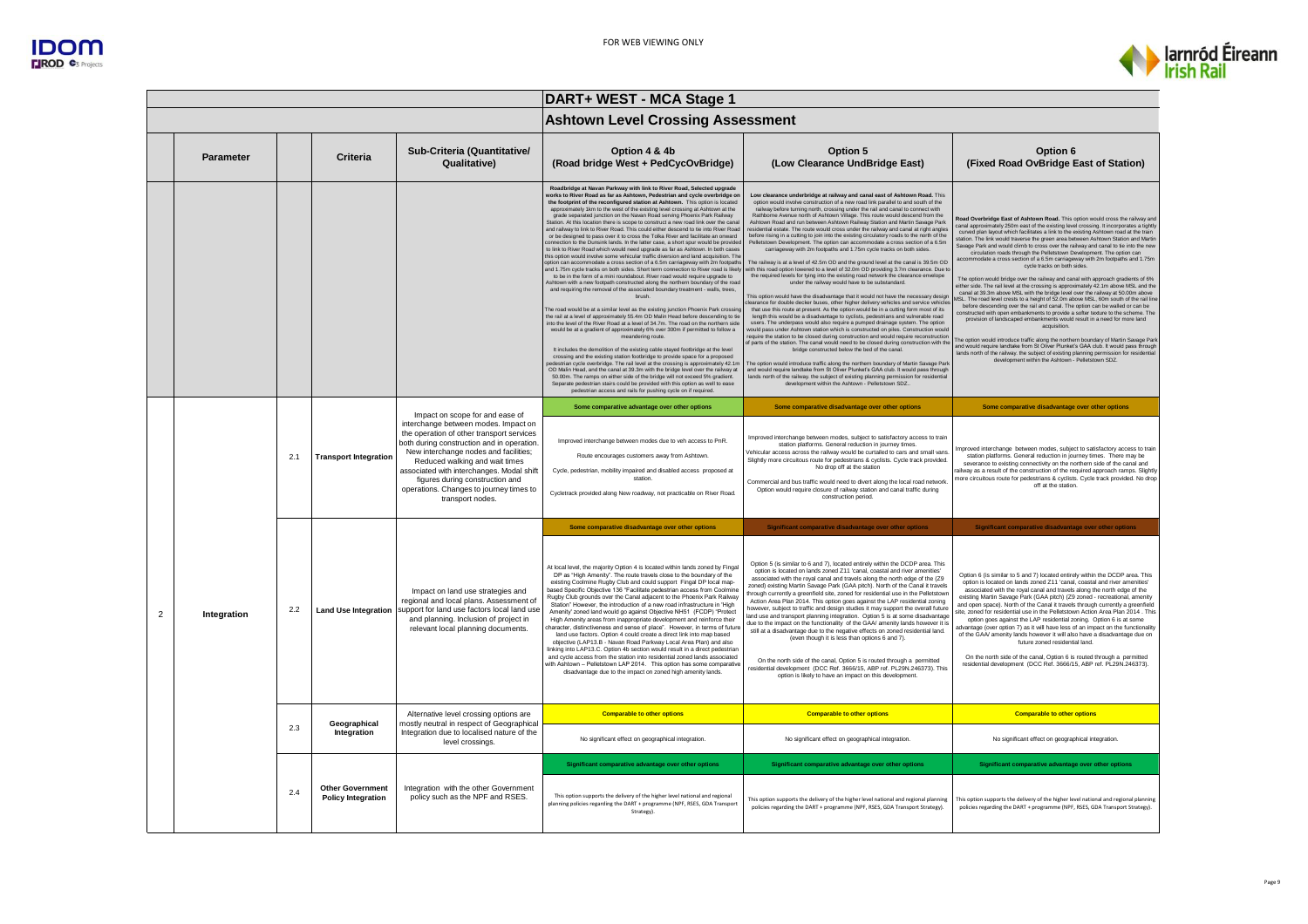



|                |                  |     |                                                      |                                                                                                                                                                                                                                                                                                                                                           | DART+ WEST - MCA Stage 1                                                                                                                                                                                                                                                                                                                                                                                                                                                                                                                                                                                                                                                                                                                                                                                                                                                                                                                                                                                                                                                                                                                                                                                                                                                                                                                                                                                                                                                                                                                                                                                                                                                                                                         |                                                                                                                                                                                                                                                                                                                                                                                                                                                                                                                                                                                                                                                                                                                                                                                                                                                                                                                                                                                                                                                                                                      |                                                                                                                                                                                                                                                                                                                                                                                                                                                                                                                                                                                                                                                                                                                                                                                                                                                                                                                                                                                                                                                         |  |
|----------------|------------------|-----|------------------------------------------------------|-----------------------------------------------------------------------------------------------------------------------------------------------------------------------------------------------------------------------------------------------------------------------------------------------------------------------------------------------------------|----------------------------------------------------------------------------------------------------------------------------------------------------------------------------------------------------------------------------------------------------------------------------------------------------------------------------------------------------------------------------------------------------------------------------------------------------------------------------------------------------------------------------------------------------------------------------------------------------------------------------------------------------------------------------------------------------------------------------------------------------------------------------------------------------------------------------------------------------------------------------------------------------------------------------------------------------------------------------------------------------------------------------------------------------------------------------------------------------------------------------------------------------------------------------------------------------------------------------------------------------------------------------------------------------------------------------------------------------------------------------------------------------------------------------------------------------------------------------------------------------------------------------------------------------------------------------------------------------------------------------------------------------------------------------------------------------------------------------------|------------------------------------------------------------------------------------------------------------------------------------------------------------------------------------------------------------------------------------------------------------------------------------------------------------------------------------------------------------------------------------------------------------------------------------------------------------------------------------------------------------------------------------------------------------------------------------------------------------------------------------------------------------------------------------------------------------------------------------------------------------------------------------------------------------------------------------------------------------------------------------------------------------------------------------------------------------------------------------------------------------------------------------------------------------------------------------------------------|---------------------------------------------------------------------------------------------------------------------------------------------------------------------------------------------------------------------------------------------------------------------------------------------------------------------------------------------------------------------------------------------------------------------------------------------------------------------------------------------------------------------------------------------------------------------------------------------------------------------------------------------------------------------------------------------------------------------------------------------------------------------------------------------------------------------------------------------------------------------------------------------------------------------------------------------------------------------------------------------------------------------------------------------------------|--|
|                |                  |     |                                                      |                                                                                                                                                                                                                                                                                                                                                           | <b>Ashtown Level Crossing Assessment</b>                                                                                                                                                                                                                                                                                                                                                                                                                                                                                                                                                                                                                                                                                                                                                                                                                                                                                                                                                                                                                                                                                                                                                                                                                                                                                                                                                                                                                                                                                                                                                                                                                                                                                         |                                                                                                                                                                                                                                                                                                                                                                                                                                                                                                                                                                                                                                                                                                                                                                                                                                                                                                                                                                                                                                                                                                      |                                                                                                                                                                                                                                                                                                                                                                                                                                                                                                                                                                                                                                                                                                                                                                                                                                                                                                                                                                                                                                                         |  |
|                | <b>Parameter</b> |     | Criteria                                             | Sub-Criteria (Quantitative/<br>Qualitative)                                                                                                                                                                                                                                                                                                               | Option 7<br>(Fixed Road OvBridge East of Station from<br>Navan Road)                                                                                                                                                                                                                                                                                                                                                                                                                                                                                                                                                                                                                                                                                                                                                                                                                                                                                                                                                                                                                                                                                                                                                                                                                                                                                                                                                                                                                                                                                                                                                                                                                                                             | Option 8<br>(PedCycOvbridge Only on Station footprint<br>with reconfiguration of the station)                                                                                                                                                                                                                                                                                                                                                                                                                                                                                                                                                                                                                                                                                                                                                                                                                                                                                                                                                                                                        | Option 9<br>(Lower the Railway with at grade roadbridge at<br>LX                                                                                                                                                                                                                                                                                                                                                                                                                                                                                                                                                                                                                                                                                                                                                                                                                                                                                                                                                                                        |  |
|                |                  |     |                                                      |                                                                                                                                                                                                                                                                                                                                                           | Road Overbridge East of Ashtown Road with link to Navan Road, This option would<br>wolve the construction of a new road in front of Kempton Gardens from the Navan Road and<br>a new bridge over the canal and railway accommodating a cross section of a 6.5m<br>carriageway with 2m footpaths and 1.75m cycle tracks on both sides.<br>The option would bridge over the railway and canal with approach gradients of 6% either side<br>The rail level at the crossing is approximately 42.1m, OD Malin Head and the canal at 39.3m<br>with the bridge level over the railway at 50.00m. The road level crests to a height of 52.0m,<br>60m south of the rail line before descending over the rail and canal<br>The route would then tie into the new circulation roads through the Pelletstown Developmer<br>to the north of the canal. Separate 4m wide shared space for vehicles, bicycles and<br>bedestrians with a dedicated disabled access along the eastern boundary would be provided<br>of south of the canal linking Ashtown Road to the proposed option.<br>This option introduce traffic to the rear of Martin Savage Park and along Kempton Gardens.<br>urthermore, it would require the construction of a significant new junction on the Navan Road<br>There would also be impacts on St Oliver Plunket's GAA club to the south of the railway and<br>would be located within zoned housing development land within the Ashtown - Pelletstown<br>SDZ to the north of the rail line and canal.<br>The option can be walled or can be constructed with open embankments to provide a softer<br>texture to the scheme. The provision of landscaped embankments would result in a need fo<br>more land acquisition. | This option includes the provision of a new pedestrian and cycle bridge, 5.0m in width<br>with set down facilities only. The bridge would provide a connection between Ashtown<br>road south of the level crossing and a proposed platform between the canal and the<br>railway. The arrangement of the bridge utilises ramps parallel to and to the rear of the<br>tation platforme rising to the east before turning perpendicular to the track to cross the<br>railwa<br>The rail level at the crossing is approximately 42.1m OD Malin Head, and the canal at<br>39.3m with the bridge level over the railway at 50.00m. The ramps on either side of the<br>bridge will not exceed 5% gradient.<br>eparate pedestrian stairs could be provided with this option as well to ease pedestria<br>access and rails for pushing cycle on if required.<br>Constraints on bridge crossing here include the train station, the Royal Canal, the listed<br>railway structures, and the canal bridge. Vehicular traffic will need to divert around the<br>crossing, the diversion being an estimated 4.3km. | Lower railway, new road underbridge at level crossing, demolish Canal bridges. This option<br>provides for lowering the existing railway sufficient to allow the railway pass under a bridge<br>constructed at the level of the existing level crossing. It would require limited road infrastructure<br>works but would require the existing railway to be lowered over a length of approximately 2km<br>centred on the existing level crossing. The railway would require lowering below the existing<br>ater level of the canal upstream and downstream of the level crossing.<br>It would require demolition and reconstruction of the train station at a lower level. The canal<br>would need to be channelised or relined and retaining walls would be required to support the<br>canal west of the existing level crossing.<br>The existing protected canal bridge and locks would likely need to be demolished and replaced.<br>is considered that traffic on the canal and railway would need to be suspended for the duration of<br>the works |  |
|                |                  |     |                                                      | Impact on scope for and ease of                                                                                                                                                                                                                                                                                                                           | Some comparative disadvantage over other options                                                                                                                                                                                                                                                                                                                                                                                                                                                                                                                                                                                                                                                                                                                                                                                                                                                                                                                                                                                                                                                                                                                                                                                                                                                                                                                                                                                                                                                                                                                                                                                                                                                                                 | Significant comparative disadvantage over other options                                                                                                                                                                                                                                                                                                                                                                                                                                                                                                                                                                                                                                                                                                                                                                                                                                                                                                                                                                                                                                              | Some comparative disadvantage over other options                                                                                                                                                                                                                                                                                                                                                                                                                                                                                                                                                                                                                                                                                                                                                                                                                                                                                                                                                                                                        |  |
|                |                  | 2.1 | <b>Transport Integration</b>                         | interchange between modes. Impact on<br>the operation of other transport services<br>both during construction and in operation.<br>New interchange nodes and facilities;<br>Reduced walking and wait times<br>associated with interchanges. Modal shift<br>figures during construction and<br>operations. Changes to journey times to<br>transport nodes. | Potential for improved interchange between modes, subject to satisfactory access to<br>rain station platforms. General reduction in journey times. There may be severance to<br>existing connectivity on the northern side of the canal and railway as a result of the<br>construction of the required approach ramps. Cycle track provided.                                                                                                                                                                                                                                                                                                                                                                                                                                                                                                                                                                                                                                                                                                                                                                                                                                                                                                                                                                                                                                                                                                                                                                                                                                                                                                                                                                                     | This option reduces the scope for interaction between modes of transport in<br>comparison to all other options                                                                                                                                                                                                                                                                                                                                                                                                                                                                                                                                                                                                                                                                                                                                                                                                                                                                                                                                                                                       | General reduction in journey times. Disimproved interchange between modes -<br>Ramp/steps and/or elevator required for access to platforms, cycle track not provided on<br>new bridge sue to tie-in with existing bridge.                                                                                                                                                                                                                                                                                                                                                                                                                                                                                                                                                                                                                                                                                                                                                                                                                               |  |
|                |                  |     |                                                      | Impact on land use strategies and<br>regional and local plans. Assessment of<br>support for land use factors local land use<br>and planning. Inclusion of project in<br>relevant local planning documents.                                                                                                                                                | Significant comparative disadvantage over other options                                                                                                                                                                                                                                                                                                                                                                                                                                                                                                                                                                                                                                                                                                                                                                                                                                                                                                                                                                                                                                                                                                                                                                                                                                                                                                                                                                                                                                                                                                                                                                                                                                                                          | Significant comparative disadvantage over other options                                                                                                                                                                                                                                                                                                                                                                                                                                                                                                                                                                                                                                                                                                                                                                                                                                                                                                                                                                                                                                              | Some comparative advantage over other options                                                                                                                                                                                                                                                                                                                                                                                                                                                                                                                                                                                                                                                                                                                                                                                                                                                                                                                                                                                                           |  |
| $\overline{2}$ | Integration      | 2.2 | <b>Land Use Integration</b>                          |                                                                                                                                                                                                                                                                                                                                                           | Option 7 (is similar to 5 and 6) and is located entirely within the DCDP area. This<br>option is located on lands zoned Z11 'canal, coastal and river amenities' associated<br>with the royal canal and travels through Zoned Z9 (associated with Amenity, Open<br>Space, Green Network) associate with the existing Martin Savage Park (GAA pitch).<br>North of the Canal it travels through currently a greenfield site, zoned residential in the<br>Pelletstown Action Area Plan 2014. This option would go against the LAP. Option 7 is<br>more disadvantageous than 5 and 6 due to impact on the continued functionality of the<br>GAA/ amenity lands, larger area of zoned residential land impacted and impacts to<br>residential amenity.<br>On the north side of the canal, Option 7 is routed through a permitted residential<br>evelopment (DCC Ref. 3666/15, ABP ref. PL29N.246373). This option will impact or<br>this permitted development                                                                                                                                                                                                                                                                                                                                                                                                                                                                                                                                                                                                                                                                                                                                                                        | Option 8 is located entirely within the DCDP area. Option 8 is located within<br>lands zoned for Z9 (Amenity, Open Space, Green Network) and Z11 (canal,<br>coastal and river amenities) associated with the Royal Canal. Option 8 provides<br>walking and cycling access only which would impact vehicular connectivity to<br>ixisting and future developments . The GDATS includes an objective to enhance<br>linkages to planned developments                                                                                                                                                                                                                                                                                                                                                                                                                                                                                                                                                                                                                                                     | Upgrades the Irish Rail's railway infrastructure. No direct impacts to planning policy/<br>zoned lands. Significant land use integration during construction stage due to<br>requirement to close railway for approximately 3 years during construction phase<br>impacting rail uses.                                                                                                                                                                                                                                                                                                                                                                                                                                                                                                                                                                                                                                                                                                                                                                   |  |
|                |                  |     | Geographical                                         | Alternative level crossing options are<br>mostly neutral in respect of Geographical                                                                                                                                                                                                                                                                       | <b>Comparable to other options</b>                                                                                                                                                                                                                                                                                                                                                                                                                                                                                                                                                                                                                                                                                                                                                                                                                                                                                                                                                                                                                                                                                                                                                                                                                                                                                                                                                                                                                                                                                                                                                                                                                                                                                               | <b>Comparable to other options</b>                                                                                                                                                                                                                                                                                                                                                                                                                                                                                                                                                                                                                                                                                                                                                                                                                                                                                                                                                                                                                                                                   | <b>Comparable to other options</b>                                                                                                                                                                                                                                                                                                                                                                                                                                                                                                                                                                                                                                                                                                                                                                                                                                                                                                                                                                                                                      |  |
|                |                  | 2.3 | Integration                                          | Integration due to localised nature of the<br>level crossings.                                                                                                                                                                                                                                                                                            | No significant effect on geographical integration.                                                                                                                                                                                                                                                                                                                                                                                                                                                                                                                                                                                                                                                                                                                                                                                                                                                                                                                                                                                                                                                                                                                                                                                                                                                                                                                                                                                                                                                                                                                                                                                                                                                                               | No significant effect on geographical integration.                                                                                                                                                                                                                                                                                                                                                                                                                                                                                                                                                                                                                                                                                                                                                                                                                                                                                                                                                                                                                                                   | No significant effect on geographical integration.                                                                                                                                                                                                                                                                                                                                                                                                                                                                                                                                                                                                                                                                                                                                                                                                                                                                                                                                                                                                      |  |
|                |                  |     |                                                      |                                                                                                                                                                                                                                                                                                                                                           | Significant comparative advantage over other options                                                                                                                                                                                                                                                                                                                                                                                                                                                                                                                                                                                                                                                                                                                                                                                                                                                                                                                                                                                                                                                                                                                                                                                                                                                                                                                                                                                                                                                                                                                                                                                                                                                                             | Significant comparative disadvantage over other options                                                                                                                                                                                                                                                                                                                                                                                                                                                                                                                                                                                                                                                                                                                                                                                                                                                                                                                                                                                                                                              | Significant comparative advantage over other options                                                                                                                                                                                                                                                                                                                                                                                                                                                                                                                                                                                                                                                                                                                                                                                                                                                                                                                                                                                                    |  |
|                |                  | 2.4 | <b>Other Government</b><br><b>Policy Integration</b> | Integration with the other Government<br>policy such as the NPF and RSES.                                                                                                                                                                                                                                                                                 | This option supports the delivery of the higher level national and regional planning policies<br>regarding the DART + programme (NPF, RSES, GDA Transport Strategy).                                                                                                                                                                                                                                                                                                                                                                                                                                                                                                                                                                                                                                                                                                                                                                                                                                                                                                                                                                                                                                                                                                                                                                                                                                                                                                                                                                                                                                                                                                                                                             | This option would not support the delivery of the higher level national and regional<br>planning policies regarding the DART + programme (NPF- (NS04), RSES & GDA<br>Transport Strategy).                                                                                                                                                                                                                                                                                                                                                                                                                                                                                                                                                                                                                                                                                                                                                                                                                                                                                                            | This option supports the delivery of the higher level national and regional planning policies<br>regarding the DART + programme (NPF, RSES, GDA Transport Strategy).                                                                                                                                                                                                                                                                                                                                                                                                                                                                                                                                                                                                                                                                                                                                                                                                                                                                                    |  |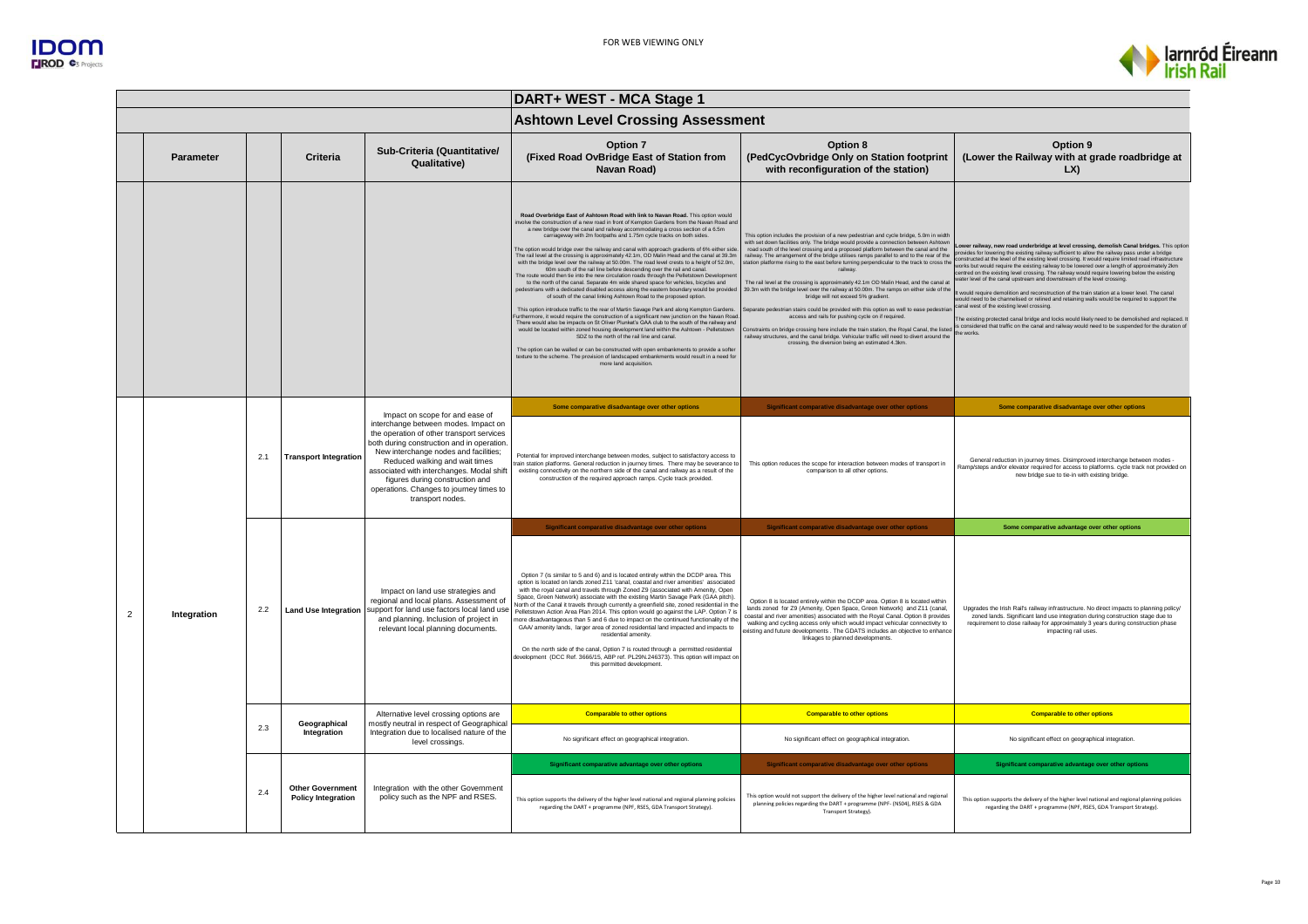



|                |                  |     |                                                      |                                                                                                                                                                                                                                                                                                                                                                                             | DART+ WEST - MCA Stage 1                                                                                                                                                                                                                                                                                                                                                                                                                                                                                                                                                                                                                                                                                                                                                                                                                                                                                                                                                                                                                                                                                                                                                                                                                                                                                                                                                                                                                                                                                                                                                                                                                                                                                                                                |                                                                                                                                                                                                                                                                                                                                                                                                                                                                                                                                                                                                                                                                                                                                                                                                                                                                                                                                                                                                                                                                                                                                                                                                                                                                                                                                                                                                                                                                                                                                                                                                                                                                                                                                                                                                                                                                                                                                                                                                                                                                                                                                                                                                           |  |  |
|----------------|------------------|-----|------------------------------------------------------|---------------------------------------------------------------------------------------------------------------------------------------------------------------------------------------------------------------------------------------------------------------------------------------------------------------------------------------------------------------------------------------------|---------------------------------------------------------------------------------------------------------------------------------------------------------------------------------------------------------------------------------------------------------------------------------------------------------------------------------------------------------------------------------------------------------------------------------------------------------------------------------------------------------------------------------------------------------------------------------------------------------------------------------------------------------------------------------------------------------------------------------------------------------------------------------------------------------------------------------------------------------------------------------------------------------------------------------------------------------------------------------------------------------------------------------------------------------------------------------------------------------------------------------------------------------------------------------------------------------------------------------------------------------------------------------------------------------------------------------------------------------------------------------------------------------------------------------------------------------------------------------------------------------------------------------------------------------------------------------------------------------------------------------------------------------------------------------------------------------------------------------------------------------|-----------------------------------------------------------------------------------------------------------------------------------------------------------------------------------------------------------------------------------------------------------------------------------------------------------------------------------------------------------------------------------------------------------------------------------------------------------------------------------------------------------------------------------------------------------------------------------------------------------------------------------------------------------------------------------------------------------------------------------------------------------------------------------------------------------------------------------------------------------------------------------------------------------------------------------------------------------------------------------------------------------------------------------------------------------------------------------------------------------------------------------------------------------------------------------------------------------------------------------------------------------------------------------------------------------------------------------------------------------------------------------------------------------------------------------------------------------------------------------------------------------------------------------------------------------------------------------------------------------------------------------------------------------------------------------------------------------------------------------------------------------------------------------------------------------------------------------------------------------------------------------------------------------------------------------------------------------------------------------------------------------------------------------------------------------------------------------------------------------------------------------------------------------------------------------------------------------|--|--|
|                |                  |     |                                                      |                                                                                                                                                                                                                                                                                                                                                                                             | <b>Ashtown Level Crossing Assessment</b>                                                                                                                                                                                                                                                                                                                                                                                                                                                                                                                                                                                                                                                                                                                                                                                                                                                                                                                                                                                                                                                                                                                                                                                                                                                                                                                                                                                                                                                                                                                                                                                                                                                                                                                |                                                                                                                                                                                                                                                                                                                                                                                                                                                                                                                                                                                                                                                                                                                                                                                                                                                                                                                                                                                                                                                                                                                                                                                                                                                                                                                                                                                                                                                                                                                                                                                                                                                                                                                                                                                                                                                                                                                                                                                                                                                                                                                                                                                                           |  |  |
|                | <b>Parameter</b> |     | Criteria                                             | Sub-Criteria (Quantitative/<br>Qualitative)                                                                                                                                                                                                                                                                                                                                                 | Option 10<br>(UnBridge West of Mill, PedOvBridge at Station)                                                                                                                                                                                                                                                                                                                                                                                                                                                                                                                                                                                                                                                                                                                                                                                                                                                                                                                                                                                                                                                                                                                                                                                                                                                                                                                                                                                                                                                                                                                                                                                                                                                                                            | Option 11<br>(Improvements on Local Road Network,<br><b>PedOvBridge at Station)</b>                                                                                                                                                                                                                                                                                                                                                                                                                                                                                                                                                                                                                                                                                                                                                                                                                                                                                                                                                                                                                                                                                                                                                                                                                                                                                                                                                                                                                                                                                                                                                                                                                                                                                                                                                                                                                                                                                                                                                                                                                                                                                                                       |  |  |
|                |                  |     |                                                      |                                                                                                                                                                                                                                                                                                                                                                                             | Road and cycleway bridge under Railway and Canal West of the Mill and linking to Mill Lane<br>at each end: This option would entail re-routing Ashtown Road along its old alignment (pre<br>railway) along a section of Mill Lane, diverting through commercial lands to the west of the<br>protected mill and passing under both the railway and the Royal Canal to tie into Mill Lane north of<br>the railway. The option is proposed to accommodate a cross section of a 6.5m carriageway with<br>.5m rubbing strip to the west and a 3.65m cycleway to the east. An at-grade turning head and drop<br>off would be provided to the south of Ashtown Station and a set down area north of the canal.<br>The length of the option is approximately 150m on the northern side and 300m south of the rail line<br>The option would drop to an approximate level of 36.2m OD Malin Head, under the rail which is a a<br>a level of 45.6m at the crossing point.<br>It is proposed to construct a pedestrian cycle bridge at the train station. The bridge will cater for<br>disabled and mobility impaired users.<br>The option will provide for a setdown, maintenance and emergency vehicular access to the station<br>It is proposed that pedestrians, cyclists and disabled users would be accommodated by the<br>construction of a new pedestrian / cycle bridge on the footbridge of the existing train station. This<br>will require reconstruction of the train station.<br>It is feasible to cross at this location, as it is upstream of the double lock on the canal and the cana<br>is at the same approximate level as the adjacent railway. This option would require some property<br>acquisition and modifications to existing accesses. | This option includes the provision of a new pedestrian and cycle overbridge at the location of the<br>train station and local road improvements. The bridge would provide for disabled and mobility<br>mpaired users. The arrangement of the bridge would utilise nested ramps parallel to and over the<br>station platforms rising to the east before turning perpendicular to the track to cross the railway.<br>This option requires reconstruction and reconfiguration of the train station under the footprint of the<br>proposed footbridge.<br>The rail level at the crossing is approximately 42.1m to OD Malin Head and the canal water level is<br>approximately 39.3m. The walking surface on the proposed bridge over the railway rises to a level<br>of approximately 50.0m. The proposed parapets will be approximately 1.35m high remote from the<br>ailway and 1.85m high over and adjacent to the live railway. The ramps on either side of the bridge<br>would not exceed 5% gradient and landings are proposed at 10m centres.<br>Separate pedestrian stairs are proposed to be provided with this option also to provide for direct<br>pedestrian access and rails for pushing bicycles could be installed if required.<br>Constraints on a bridge crossing here include the train station, the Royal Canal, the listed railway<br>structures, and the canal bridge<br>This option provides for motorised traffic to be diverted along the local road network. Upgrades will<br>be necessary to River Road with the construction of a 2.0m pedestrian way along the southern<br>edge of the road west of Ashtown and localised improvements to the east. Where this is adjacent<br>to Ashton House it is proposed to run the pedestrian way along the northern boundary of the road<br>ue to the protected status of the property. It would be necessary to provide public lighting along the<br>pedestrian way. It is also proposed to carry out small scale improvement works to junctions along<br>Ratoath Road between river road and the Navan Road. These improvements will include the<br>implementation of signal control on the junction of River Road and the Ratoath Road. |  |  |
|                |                  |     |                                                      |                                                                                                                                                                                                                                                                                                                                                                                             | Significant comparative advantage over other options                                                                                                                                                                                                                                                                                                                                                                                                                                                                                                                                                                                                                                                                                                                                                                                                                                                                                                                                                                                                                                                                                                                                                                                                                                                                                                                                                                                                                                                                                                                                                                                                                                                                                                    | Some comparative disadvantage over other options                                                                                                                                                                                                                                                                                                                                                                                                                                                                                                                                                                                                                                                                                                                                                                                                                                                                                                                                                                                                                                                                                                                                                                                                                                                                                                                                                                                                                                                                                                                                                                                                                                                                                                                                                                                                                                                                                                                                                                                                                                                                                                                                                          |  |  |
|                |                  | 2.1 | <b>Transport Integration</b>                         | Impact on scope for and ease of<br>interchange between modes. Impact on<br>the operation of other transport services<br>both during construction and in operation<br>New interchange nodes and facilities;<br>Reduced walking and wait times<br>associated with interchanges. Modal shift<br>figures during construction and<br>operations. Changes to journey times to<br>transport nodes. | This option does not enhance access to the Navan Road Park and Ride facility.<br>General reduction in journey times due to removal of level crossing and minimal diversion<br>associated with the option.<br>The route is largely on the desire line of transport customers.<br>Cycle, pedestrian, mobility impaired and disabled access proposed at station.<br>Cycletrack provided along New roadway.                                                                                                                                                                                                                                                                                                                                                                                                                                                                                                                                                                                                                                                                                                                                                                                                                                                                                                                                                                                                                                                                                                                                                                                                                                                                                                                                                 | This option does not enhance access to the Navan Road Park and Ride facility.<br>This option diverts traffic onto the local road network increasing congestion. Where this<br>arises on River road it is not practicable to provided dedicated facilities for cyclists.<br>Cycle, pedestrian, mobility impaired and disabled access proposed at station.<br>Cycletrack not practicable on River Road                                                                                                                                                                                                                                                                                                                                                                                                                                                                                                                                                                                                                                                                                                                                                                                                                                                                                                                                                                                                                                                                                                                                                                                                                                                                                                                                                                                                                                                                                                                                                                                                                                                                                                                                                                                                      |  |  |
|                |                  |     |                                                      |                                                                                                                                                                                                                                                                                                                                                                                             | Significant comparative advantage over other options                                                                                                                                                                                                                                                                                                                                                                                                                                                                                                                                                                                                                                                                                                                                                                                                                                                                                                                                                                                                                                                                                                                                                                                                                                                                                                                                                                                                                                                                                                                                                                                                                                                                                                    | Significant comparative disadvantage over other options                                                                                                                                                                                                                                                                                                                                                                                                                                                                                                                                                                                                                                                                                                                                                                                                                                                                                                                                                                                                                                                                                                                                                                                                                                                                                                                                                                                                                                                                                                                                                                                                                                                                                                                                                                                                                                                                                                                                                                                                                                                                                                                                                   |  |  |
| $\overline{2}$ | Integration      | 2.2 | <b>Land Use Integration</b>                          | Impact on land use strategies and<br>regional and local plans. Assessment of<br>support for land use factors local land use<br>and planning. Inclusion of project in<br>relevant local planning documents.                                                                                                                                                                                  | Option 10 consists of two structures, an overbridge west of Mill Lane and a pedestrian<br>overbridge at Ashtown Station.<br>At local planning policy level, the extents of the underbridge are primarily located within<br>Fingal CDP area. Lands are zoned for 'High Technology' (to the south of the Canal) and<br>travels north of the canal into the start of a large area of land zoned 'High Amenity'. This<br>option is within the future Navan Road Parkway LAP (map-based objective: LAP 13.B) and<br>is likely to support overall land use and transport planning integration. Subject to further<br>design and traffic data. Northern extents of Option 10 are located within High Amenity<br>lands however, for most part the option follows the existing road network which would<br>reduce its impact on this land use. Road works proposed as part of Option 10 are also<br>located within a small section of Dublin CDP area zoned for Z9 (Amenity, Open Space,<br>Green Network)<br>The pedestrian and cyclist overbridge is located entirely within the Dublin CDP area. The<br>bridge is located within lands zoned for Z9 (Amenity, Open Space, Green Network) and<br>Z11 (canal, coastal and river amenities) associated with the Royal Canal. The overbridge<br>will provide an improved walking and cycling access into the Village Centre.                                                                                                                                                                                                                                                                                                                                                                                      | Option 11 consists of upgrade works to River Road and the construction of a pedestrian<br>and cyclist bridge at Ashtown Station. Option 11 is within Dublin CDP and Fingal CDP<br>areas.<br>The road upgrade works are confined largely to the footprint of the existing road, however<br>widening works will be required into lands zoned Z9 (Amenity, Open Space, Green<br>Network) under the Dublin CDP and lands zoned 'High Amenity' under Fingal CDP.<br>The improvement works proposed as part of Option 11 support the realisation of Objective<br>MTO31 of the Dublin CDP to 'To initiate and/or implement the following road improvement<br>schemes and bridges' which lists River Road as one of the roads to be improved.<br>The pedestrian and cyclist overbridge is located entirely within the Dublin CDP area. The<br>bridge is located within lands zoned for Z9 (Amenity, Open Space, Green Network) and<br>Z11 (canal, coastal and river amenities) associated with the Royal Canal.<br>Although Option 11 maintains pedestrian and cyclist access at Ashtown Station, vehicular<br>connectively to existing and future developments will be impacted. The GDATS includes an<br>objective to enhance linkages to planned developments.                                                                                                                                                                                                                                                                                                                                                                                                                                                                                                                                                                                                                                                                                                                                                                                                                                                                                                                                                 |  |  |
|                |                  |     |                                                      | Alternative level crossing options are                                                                                                                                                                                                                                                                                                                                                      | <b>Comparable to other options</b>                                                                                                                                                                                                                                                                                                                                                                                                                                                                                                                                                                                                                                                                                                                                                                                                                                                                                                                                                                                                                                                                                                                                                                                                                                                                                                                                                                                                                                                                                                                                                                                                                                                                                                                      | <b>Comparable to other options</b>                                                                                                                                                                                                                                                                                                                                                                                                                                                                                                                                                                                                                                                                                                                                                                                                                                                                                                                                                                                                                                                                                                                                                                                                                                                                                                                                                                                                                                                                                                                                                                                                                                                                                                                                                                                                                                                                                                                                                                                                                                                                                                                                                                        |  |  |
|                |                  | 2.3 | Geographical<br>Integration                          | mostly neutral in respect of Geographical<br>Integration due to localised nature of the<br>level crossings.                                                                                                                                                                                                                                                                                 | No significant effect on geographical integration.                                                                                                                                                                                                                                                                                                                                                                                                                                                                                                                                                                                                                                                                                                                                                                                                                                                                                                                                                                                                                                                                                                                                                                                                                                                                                                                                                                                                                                                                                                                                                                                                                                                                                                      | No significant effect on geographical integration.                                                                                                                                                                                                                                                                                                                                                                                                                                                                                                                                                                                                                                                                                                                                                                                                                                                                                                                                                                                                                                                                                                                                                                                                                                                                                                                                                                                                                                                                                                                                                                                                                                                                                                                                                                                                                                                                                                                                                                                                                                                                                                                                                        |  |  |
|                |                  |     |                                                      |                                                                                                                                                                                                                                                                                                                                                                                             | Significant comparative advantage over other options                                                                                                                                                                                                                                                                                                                                                                                                                                                                                                                                                                                                                                                                                                                                                                                                                                                                                                                                                                                                                                                                                                                                                                                                                                                                                                                                                                                                                                                                                                                                                                                                                                                                                                    | Significant comparative advantage over other options                                                                                                                                                                                                                                                                                                                                                                                                                                                                                                                                                                                                                                                                                                                                                                                                                                                                                                                                                                                                                                                                                                                                                                                                                                                                                                                                                                                                                                                                                                                                                                                                                                                                                                                                                                                                                                                                                                                                                                                                                                                                                                                                                      |  |  |
|                |                  | 2.4 | <b>Other Government</b><br><b>Policy Integration</b> | Integration with the other Government<br>policy such as the NPF and RSES.                                                                                                                                                                                                                                                                                                                   | This option supports the delivery of the higher level national and regional planning policies<br>regarding the DART + programme (NPF, RSES, GDA Transport Strategy).                                                                                                                                                                                                                                                                                                                                                                                                                                                                                                                                                                                                                                                                                                                                                                                                                                                                                                                                                                                                                                                                                                                                                                                                                                                                                                                                                                                                                                                                                                                                                                                    | This option supports the delivery of the higher level national and regional planning policies<br>regarding the DART + programme (NPF, RSES, GDA Transport Strategy).                                                                                                                                                                                                                                                                                                                                                                                                                                                                                                                                                                                                                                                                                                                                                                                                                                                                                                                                                                                                                                                                                                                                                                                                                                                                                                                                                                                                                                                                                                                                                                                                                                                                                                                                                                                                                                                                                                                                                                                                                                      |  |  |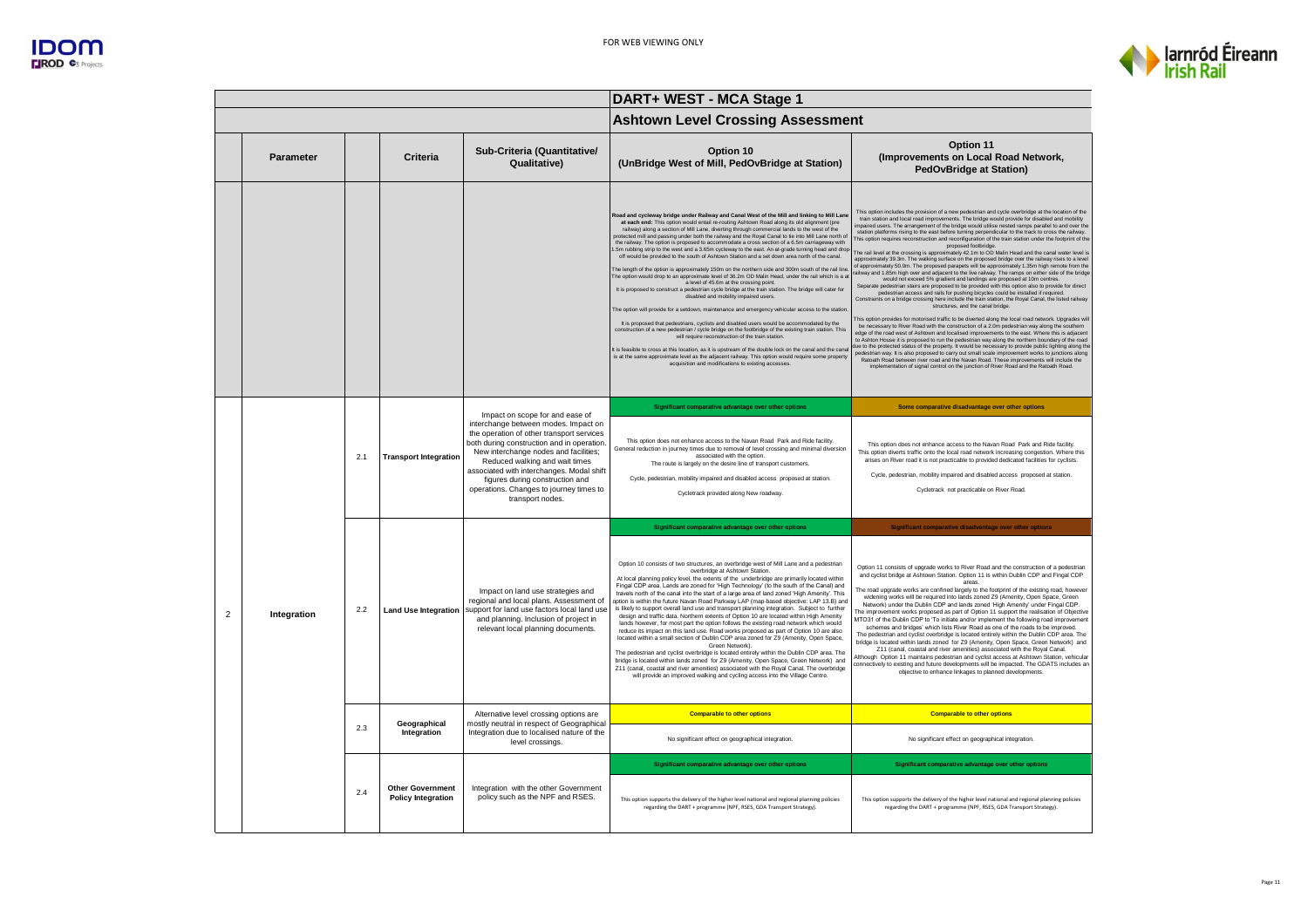



|                |                  |     |                                                      |                                                                                                                                                                                                                                                                                                                                                                                              | DART+ WEST - MCA Stage 1                                                                                                                                                                                                                                                                                                                                                                                                                                                                                                                                                                                                                                                                                                                                                                                                                                                                                                                                                                                                                                                                                                                                                                                                                                                                                                                                                                                                                                                                                                                                                                                                                                                                                                                           |                                                                                                                                                                                                                                                                                                                                                                                                                                                                                                                                                                                                                                                                                                                                                                                                                                                                                                                                                                                                                                                                                                                                                                                                                                                                                                                                                                                                                                                                                                                                                                                                                                                                                                                                                                                                                                                                                                                                                                                                                                                                                      |
|----------------|------------------|-----|------------------------------------------------------|----------------------------------------------------------------------------------------------------------------------------------------------------------------------------------------------------------------------------------------------------------------------------------------------------------------------------------------------------------------------------------------------|----------------------------------------------------------------------------------------------------------------------------------------------------------------------------------------------------------------------------------------------------------------------------------------------------------------------------------------------------------------------------------------------------------------------------------------------------------------------------------------------------------------------------------------------------------------------------------------------------------------------------------------------------------------------------------------------------------------------------------------------------------------------------------------------------------------------------------------------------------------------------------------------------------------------------------------------------------------------------------------------------------------------------------------------------------------------------------------------------------------------------------------------------------------------------------------------------------------------------------------------------------------------------------------------------------------------------------------------------------------------------------------------------------------------------------------------------------------------------------------------------------------------------------------------------------------------------------------------------------------------------------------------------------------------------------------------------------------------------------------------------|--------------------------------------------------------------------------------------------------------------------------------------------------------------------------------------------------------------------------------------------------------------------------------------------------------------------------------------------------------------------------------------------------------------------------------------------------------------------------------------------------------------------------------------------------------------------------------------------------------------------------------------------------------------------------------------------------------------------------------------------------------------------------------------------------------------------------------------------------------------------------------------------------------------------------------------------------------------------------------------------------------------------------------------------------------------------------------------------------------------------------------------------------------------------------------------------------------------------------------------------------------------------------------------------------------------------------------------------------------------------------------------------------------------------------------------------------------------------------------------------------------------------------------------------------------------------------------------------------------------------------------------------------------------------------------------------------------------------------------------------------------------------------------------------------------------------------------------------------------------------------------------------------------------------------------------------------------------------------------------------------------------------------------------------------------------------------------------|
|                |                  |     |                                                      |                                                                                                                                                                                                                                                                                                                                                                                              | <b>Ashtown Level Crossing Assessment</b>                                                                                                                                                                                                                                                                                                                                                                                                                                                                                                                                                                                                                                                                                                                                                                                                                                                                                                                                                                                                                                                                                                                                                                                                                                                                                                                                                                                                                                                                                                                                                                                                                                                                                                           |                                                                                                                                                                                                                                                                                                                                                                                                                                                                                                                                                                                                                                                                                                                                                                                                                                                                                                                                                                                                                                                                                                                                                                                                                                                                                                                                                                                                                                                                                                                                                                                                                                                                                                                                                                                                                                                                                                                                                                                                                                                                                      |
|                | <b>Parameter</b> |     | Criteria                                             | Sub-Criteria (Quantitative/<br><b>Qualitative)</b>                                                                                                                                                                                                                                                                                                                                           | Option 12<br>(Road OvBridge West from Navan Parkway Stn,<br>PedCycOvBridge at Ashtown Station)                                                                                                                                                                                                                                                                                                                                                                                                                                                                                                                                                                                                                                                                                                                                                                                                                                                                                                                                                                                                                                                                                                                                                                                                                                                                                                                                                                                                                                                                                                                                                                                                                                                     | Option 13<br>(OvrBridge West of Mill, PedOvBridge at Station)                                                                                                                                                                                                                                                                                                                                                                                                                                                                                                                                                                                                                                                                                                                                                                                                                                                                                                                                                                                                                                                                                                                                                                                                                                                                                                                                                                                                                                                                                                                                                                                                                                                                                                                                                                                                                                                                                                                                                                                                                        |
|                |                  |     |                                                      |                                                                                                                                                                                                                                                                                                                                                                                              | Road link between Navan Parkway Station and the Road network immediatley north of Ashtown Village<br>incorporating a bridge over the railway and canal and a pedestrian cycle bridge over the station in Ashtowr<br>This option would entail re-routing through road traffic away from Ashtown village. The option can<br>ccommodate a cross section of a 6.5m carriageway with 2m footpaths on both sides and 2.5m two-way cycl<br>track on the eastern side. An at-grade turning head and drop-off will be provided to the south of Ashtown<br>Station<br>The length of the option is approximately 300m each side of the rail line and canal. The option would rise to<br>an approximate deck level of 52.9m OD which is a at a level of 45.6m OD at the crossing point. On the<br>southern side a separate pedestrian and cyclist link and link to the riding school are proposed to maintain<br>access for non-motorised use these would have cross section of 4.0m.<br>It is feasible to cross at this location, as it is upstream of the double lock on the canal and the canal is at the<br>same approximate level as the adiacent railway. This option would require some property acquisition and<br>modifications to existing accesses. It would pass through the grounds of the listed Ashton House.<br>The option will provide for a setdown, maintenance and emergency vehicular access to the station<br>It is proposed that pedestrians, cyclists and disabled users would be accommodated by the construction of a<br>new pedestrian / cycle bridge on the footbridge of the existing train station. This will require reconstruction of<br>the train station.                                                                    | Road with cycleway under Railway and Canal West of the Mill and linking to Mill Lane at<br>each end: This option would entail re-routing Ashtown Road along its old alignment (pre railway)<br>along a section of Mill Lane, diverting through commercial lands to the west of the protected mill<br>and passing under both the railway and the Royal Canal to tie into Mill Lane north of the railway.<br>The option is proposed to accommodate a cross section of a 6.5m carriageway with 1.5m rubbing<br>trip to the West and a 3.65m cycleway to the east. An at-grade turning head and drop-off would be<br>provided to the south of Ashtown Station and a set down area north of the canal.<br>An at-grade turning head and drop-off will be provided to the south of Ashtown Station.<br>he length of the option is approximately 150m on the northern side and 300m south of the rail line<br>The option would rise to an approximate level of 52.5m OD Malin Head over the railway which is a<br>at a level of 45.6m. A half through bridge form of construction would be required similar to the<br>adjacent Ratoath Road Bridge.<br>A new mini roundabout is proposed at the junction of Mill Lane and Ashtown Road south of the<br>railway to accommodate traffic interactions<br>It is proposed that pedestrians, cyclists and disabled users would be accommodated by the<br>construction of a new pedestrian / cycle bridge on the footbridge of the existing train station. This<br>will require reconstruction of the train station<br>This option crosses through the grounds of Ashton House and will require an additional bridge to<br>be constructed over the access road to the house. It is anticipated the proposed roadway would be<br>walled along the extent passing through the estate. The proposal is to tie into the existing<br>roundabout immediately north of ashtown village. A portion of the boundary wall to Ashton house<br>would need to be demolished to accommodate the link road.<br>This option would require some property acquisition |
|                |                  | 2.1 | <b>Transport Integration</b>                         | Impact on scope for and ease of<br>interchange between modes. Impact on<br>the operation of other transport services<br>both during construction and in operation.<br>New interchange nodes and facilities;<br>Reduced walking and wait times<br>associated with interchanges. Modal shift<br>figures during construction and<br>operations. Changes to journey times to<br>transport nodes. | Significant comparative advantage over other options                                                                                                                                                                                                                                                                                                                                                                                                                                                                                                                                                                                                                                                                                                                                                                                                                                                                                                                                                                                                                                                                                                                                                                                                                                                                                                                                                                                                                                                                                                                                                                                                                                                                                               | Some comparative advantage over other options                                                                                                                                                                                                                                                                                                                                                                                                                                                                                                                                                                                                                                                                                                                                                                                                                                                                                                                                                                                                                                                                                                                                                                                                                                                                                                                                                                                                                                                                                                                                                                                                                                                                                                                                                                                                                                                                                                                                                                                                                                        |
|                |                  |     |                                                      |                                                                                                                                                                                                                                                                                                                                                                                              | Improved interchange between modes. General reduction in journey times. The route results in<br>some diversion of motorised transport customers. Cycle, pedestrian, mobility impaired and disabled<br>access proposed at station.<br>Cycle track provided.                                                                                                                                                                                                                                                                                                                                                                                                                                                                                                                                                                                                                                                                                                                                                                                                                                                                                                                                                                                                                                                                                                                                                                                                                                                                                                                                                                                                                                                                                         | This option does not enhance access to the Navan Road, Park and Ride facility<br>General reduction in journey times due to removal of level crossing and minimal diversion<br>associated with the option.<br>The route is largely on the desire line of transport customers.<br>Cycle, pedestrian, mobility impaired and disabled access proposed at station.<br>Cycletrack provided along New roadway, not practicable on River Road                                                                                                                                                                                                                                                                                                                                                                                                                                                                                                                                                                                                                                                                                                                                                                                                                                                                                                                                                                                                                                                                                                                                                                                                                                                                                                                                                                                                                                                                                                                                                                                                                                                |
|                |                  |     |                                                      |                                                                                                                                                                                                                                                                                                                                                                                              | Some comparative disadvantage over other options                                                                                                                                                                                                                                                                                                                                                                                                                                                                                                                                                                                                                                                                                                                                                                                                                                                                                                                                                                                                                                                                                                                                                                                                                                                                                                                                                                                                                                                                                                                                                                                                                                                                                                   | Some comparative disadvantage over other options                                                                                                                                                                                                                                                                                                                                                                                                                                                                                                                                                                                                                                                                                                                                                                                                                                                                                                                                                                                                                                                                                                                                                                                                                                                                                                                                                                                                                                                                                                                                                                                                                                                                                                                                                                                                                                                                                                                                                                                                                                     |
| $\overline{2}$ | Integration      | 2.2 | <b>Land Use Integration</b>                          | Impact on land use strategies and<br>regional and local plans. Assessment of<br>support for land use factors local land use<br>and planning. Inclusion of project in<br>relevant local planning documents.                                                                                                                                                                                   | Option 12 consists of two structures, a vehicular overbridge from Navan Road Parkway station<br>connecting to Ashtown Village Centre and a pedestrian overbridge at Ashtown Station.<br>At local planning policy level, the vehicular overbridge are located within Fingal CDP area. Lands are<br>zoned for 'High Technology' (to the south of the Canal) and travel north of the canal into the start of<br>a large area of land zoned 'High Amenity'. The introduction of a new overbridge in a High Amenity<br>area would not work towards 'Objective NH51' (FCDP) "Protect High Amenity areas from<br>nappropriate development and reinforce their character, distinctiveness and sense of place". Option<br>12 crosses through the middle of lands zoned for 'High Amenity' and would have a greater impact on<br>ts land use zoning objective when compared to Options 2 and 3. Extents of the option to the south of<br>the Royal Canal are within undeveloped lands zoned for development under future Navan Road<br>Parkway LAP (map-based objective: LAP 13.B). Option 12 may reduce the area of land to be<br>developed as part of the LAP but will likely to support overall land use and transport planning<br>integration. Subject to further design and traffic data.<br>The pedestrian and cyclist overbridge is located entirely within the Dublin CDP area. The bridge is<br>located within lands zoned for Z9 (Amenity, Open Space, Green Network) and Z11 (canal, coasta<br>and river amenities) associated with the Royal Canal. The overbridge will provide an improved<br>walking and cycling access into the Village Centre<br>This option has some comparative disadvantage due to the impact on zoned high amenity lands | Option 13 consists of two structures, an all-user overbridge west of Mill Lane and a<br>pedestrian overbridge at Ashtown Station.<br>At local planning policy level, the overbridge is located within Fingal CDP area. Lands are<br>zoned for 'High Technology' (to the south of the Canal) and travel north of the canal into<br>he start of a large area of land zoned 'High Amenity'. The introduction of a new overbridge<br>in a High Amenity area would not work towards 'Objective NH51' (FCDP) "Protect High<br>Amenity areas from inappropriate development and reinforce their character.<br>distinctiveness and sense of place". Option 13 crosses through the middle of lands zoned<br>for 'High Amenity' and would have a greater impact on its land use zoning objective when<br>compared to Options 2 and 3. This option is within the future Navan Road Parkway LAP<br>(map-based objective: LAP 13.B) and is likely to support overall land use and transport<br>planning integration. Subject to further design and traffic data.<br>The pedestrian and cyclist overbridge is located entirely within the Dublin CDP area. The<br>bridge is located within lands zoned for Z9 (Amenity, Open Space, Green Network) and<br>Z11 (canal, coastal and river amenities) associated with the Royal Canal. The overbridge<br>will provide an improved walking and cycling access into the Village Centre.<br>This option has some comparative disadvantage due to the impact on zoned high amenity<br>lands.                                                                                                                                                                                                                                                                                                                                                                                                                                                                                                                                                              |
|                |                  |     | Geographical                                         | Alternative level crossing options are<br>mostly neutral in respect of Geographical                                                                                                                                                                                                                                                                                                          | <b>Comparable to other options</b>                                                                                                                                                                                                                                                                                                                                                                                                                                                                                                                                                                                                                                                                                                                                                                                                                                                                                                                                                                                                                                                                                                                                                                                                                                                                                                                                                                                                                                                                                                                                                                                                                                                                                                                 | <b>Comparable to other options</b>                                                                                                                                                                                                                                                                                                                                                                                                                                                                                                                                                                                                                                                                                                                                                                                                                                                                                                                                                                                                                                                                                                                                                                                                                                                                                                                                                                                                                                                                                                                                                                                                                                                                                                                                                                                                                                                                                                                                                                                                                                                   |
|                |                  | 2.3 | Integration                                          | Integration due to localised nature of the<br>level crossings.                                                                                                                                                                                                                                                                                                                               | No significant effect on geographical integration.                                                                                                                                                                                                                                                                                                                                                                                                                                                                                                                                                                                                                                                                                                                                                                                                                                                                                                                                                                                                                                                                                                                                                                                                                                                                                                                                                                                                                                                                                                                                                                                                                                                                                                 | No significant effect on geographical integration                                                                                                                                                                                                                                                                                                                                                                                                                                                                                                                                                                                                                                                                                                                                                                                                                                                                                                                                                                                                                                                                                                                                                                                                                                                                                                                                                                                                                                                                                                                                                                                                                                                                                                                                                                                                                                                                                                                                                                                                                                    |
|                |                  |     |                                                      |                                                                                                                                                                                                                                                                                                                                                                                              | Significant comparative advantage over other options                                                                                                                                                                                                                                                                                                                                                                                                                                                                                                                                                                                                                                                                                                                                                                                                                                                                                                                                                                                                                                                                                                                                                                                                                                                                                                                                                                                                                                                                                                                                                                                                                                                                                               | Significant comparative advantage over other options                                                                                                                                                                                                                                                                                                                                                                                                                                                                                                                                                                                                                                                                                                                                                                                                                                                                                                                                                                                                                                                                                                                                                                                                                                                                                                                                                                                                                                                                                                                                                                                                                                                                                                                                                                                                                                                                                                                                                                                                                                 |
|                |                  | 2.4 | <b>Other Government</b><br><b>Policy Integration</b> | Integration with the other Government<br>policy such as the NPF and RSES.                                                                                                                                                                                                                                                                                                                    | This option supports the delivery of the higher level national and regional planning policies regarding the<br>DART + programme (NPF, RSES, GDA Transport Strategy).                                                                                                                                                                                                                                                                                                                                                                                                                                                                                                                                                                                                                                                                                                                                                                                                                                                                                                                                                                                                                                                                                                                                                                                                                                                                                                                                                                                                                                                                                                                                                                               | This option supports the delivery of the higher level national and regional planning policies<br>regarding the DART + programme (NPF, RSES, GDA Transport Strategy).                                                                                                                                                                                                                                                                                                                                                                                                                                                                                                                                                                                                                                                                                                                                                                                                                                                                                                                                                                                                                                                                                                                                                                                                                                                                                                                                                                                                                                                                                                                                                                                                                                                                                                                                                                                                                                                                                                                 |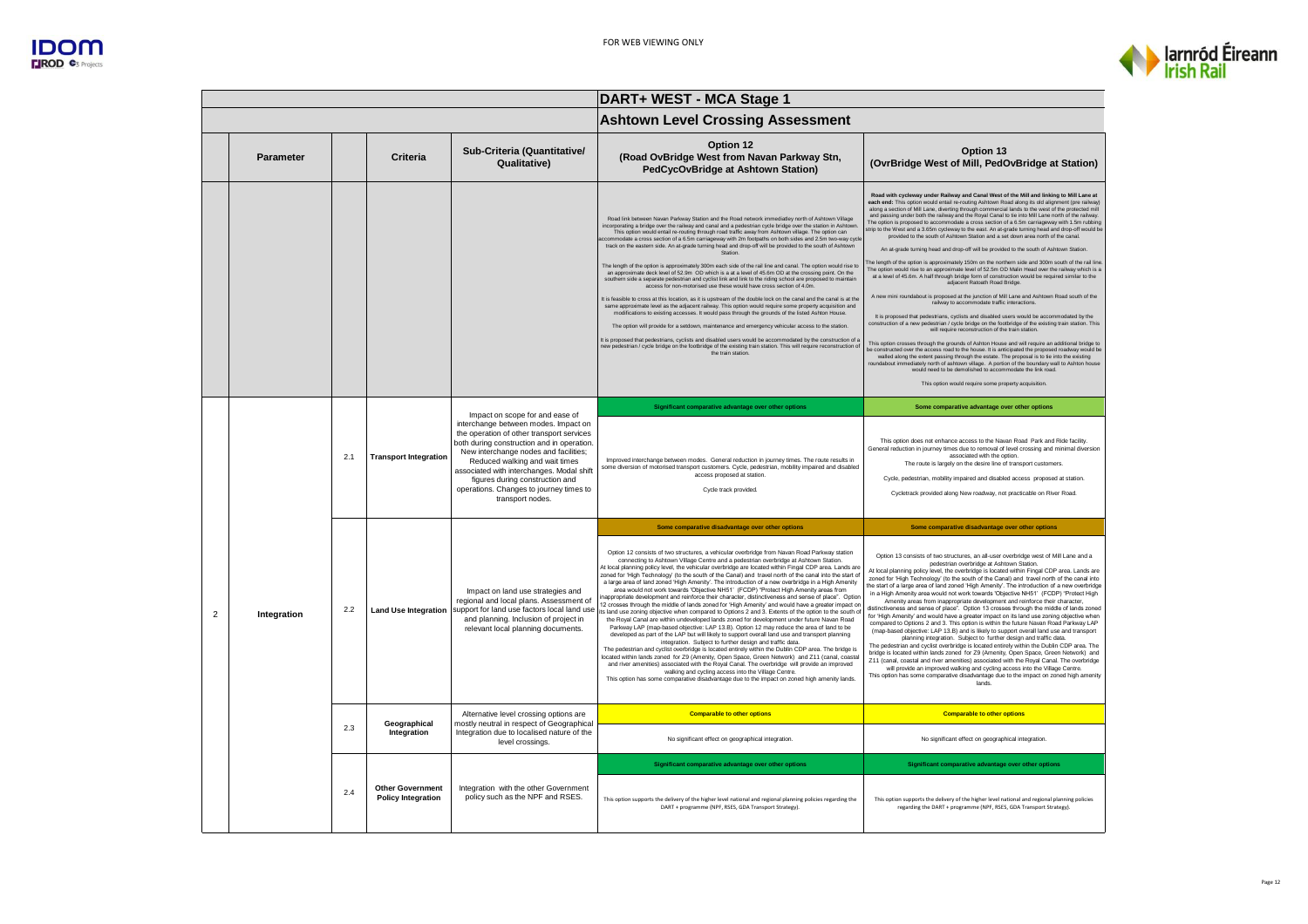

| DART+ WEST - MCA Stage 1 |     |                                           |                                                                                                                                                                                                                                                                                                         |                                                                                                                                                                                                |                                                                                                                                                                                                                                                 |                                                                                                                                                                                                                                                                                                                                                                                                                                                                                                                                                                                                                                                                                                                                                                                                                                                                                                                                                              |  |  |
|--------------------------|-----|-------------------------------------------|---------------------------------------------------------------------------------------------------------------------------------------------------------------------------------------------------------------------------------------------------------------------------------------------------------|------------------------------------------------------------------------------------------------------------------------------------------------------------------------------------------------|-------------------------------------------------------------------------------------------------------------------------------------------------------------------------------------------------------------------------------------------------|--------------------------------------------------------------------------------------------------------------------------------------------------------------------------------------------------------------------------------------------------------------------------------------------------------------------------------------------------------------------------------------------------------------------------------------------------------------------------------------------------------------------------------------------------------------------------------------------------------------------------------------------------------------------------------------------------------------------------------------------------------------------------------------------------------------------------------------------------------------------------------------------------------------------------------------------------------------|--|--|
|                          |     |                                           |                                                                                                                                                                                                                                                                                                         | <b>Ashtown Level Crossing Assessment</b>                                                                                                                                                       |                                                                                                                                                                                                                                                 |                                                                                                                                                                                                                                                                                                                                                                                                                                                                                                                                                                                                                                                                                                                                                                                                                                                                                                                                                              |  |  |
| <b>Parameter</b>         |     | Criteria                                  | Sub-Criteria (Quantitative/<br>Qualitative)                                                                                                                                                                                                                                                             | Do Nothing                                                                                                                                                                                     | Do Minimum<br>(Close LX)                                                                                                                                                                                                                        | Option 1<br>(Online Obr)                                                                                                                                                                                                                                                                                                                                                                                                                                                                                                                                                                                                                                                                                                                                                                                                                                                                                                                                     |  |  |
|                          |     |                                           |                                                                                                                                                                                                                                                                                                         | Leave the current level crossings in place. - Electrification is implemented without<br>removal of the road traffic interface but with implementation of CCTV control on the<br>barrier system | Closure of the existing crossings with no alternative provided. All traffic<br>would be diverted to alternative routes around the crossing location.                                                                                            | This scheme would require an online structure spanning over the railway and canal<br>This would lift the existing carriageway by approximately 7.3m above the railway<br>line, accommodating a cross section of a 6.5m carriageway with 2m footpaths<br>across the bridge. There would be insufficient width for a cycleway across the<br>bridge.<br>The topography is such that the northern approach (where the ground falls away<br>towards the Tolka River) would necessarily be very steep and would also require<br>significant modifications to the recent village centre developments of the area<br>overground.<br>The length of the approach on the northern side would be approximately 220m and<br>be at a maximum gradient of 8% and 140m on the southern side at a maximum<br>gradient of 5%. The bridge over the rail line would be at an approximate level of<br>51.9m OD.                                                                   |  |  |
|                          |     |                                           |                                                                                                                                                                                                                                                                                                         | Some comparative advantage over other options                                                                                                                                                  | Significant comparative advantage over other options                                                                                                                                                                                            | Significant comparative disadvantage over other options                                                                                                                                                                                                                                                                                                                                                                                                                                                                                                                                                                                                                                                                                                                                                                                                                                                                                                      |  |  |
|                          | 3.1 | <b>Noise and Vibration</b>                | Estimated number of sensitive properties<br>within 100m of the works. Options closer<br>to more sensitive locations will have an<br>increased risk of generating a noise<br>impact. However, qualative criteria are<br>also used where necessary to differentiate<br>between the options.               | Retains vehicular traffic which will impact a low number of sensitive receptors in<br>proximity                                                                                                | Removes vehicular traffic and minimal construction impacts.                                                                                                                                                                                     | For the overbridge option the elevated rood way will result in significant<br>elevated structures which is likely to increase noise levels at local receptors<br>and require noise mitigation measures along it's extent/ as it would run<br>directly in front of a number of mixed-use multi-storey buildings in the core<br>village area along Ashtown Road. The construction phase noise and vibration<br>impacts would also be significant. The noise environment has the potential to<br>change for the 199 properties located within 100m.                                                                                                                                                                                                                                                                                                                                                                                                             |  |  |
|                          |     |                                           | Estimated number of number of receptors                                                                                                                                                                                                                                                                 | Some comparative advantage over other options                                                                                                                                                  | Significant comparative advantage over other options                                                                                                                                                                                            | Some comparative disadvantage over other options                                                                                                                                                                                                                                                                                                                                                                                                                                                                                                                                                                                                                                                                                                                                                                                                                                                                                                             |  |  |
| Environment              | 3.2 | Air Quality and<br>Climate                | within 50m reviewed as part of appriasal.<br>Options closer to more sensitive locations<br>will have an increased risk of changes in<br>air quality during construction or<br>operational phases. However, qualative<br>criteria are also used where necessary to<br>differentiate between the options. | Retains vehicular traffic with which will impact a low number of sensitive<br>receptors in proximity.                                                                                          | Removes vehicular traffic and minimal construction phase. No assessemt<br>of traffi redistribution has been completed                                                                                                                           | Online options is similar to the current scenario however due to the elevated<br>nature of the structure air impacts would be located closer to sensitive<br>receptors particularly in the core village area at the multi-storey buildings in<br>Ashtown mixed use area. However no new sensitive receptors impacted.<br>This option does not reduce the number of sensitive receptors within 50m of<br>the route - 112 dwellings within 50m. Potential for construction phase dust<br>impacts particularly at Ashtown village core.                                                                                                                                                                                                                                                                                                                                                                                                                         |  |  |
|                          |     |                                           |                                                                                                                                                                                                                                                                                                         | Significant comparative advantage over other options                                                                                                                                           | Significant comparative advantage over other options                                                                                                                                                                                            | Significant comparative disadvantage over other options                                                                                                                                                                                                                                                                                                                                                                                                                                                                                                                                                                                                                                                                                                                                                                                                                                                                                                      |  |  |
|                          | 3.3 | Landscape and Visual<br>(including light) | Key landscape characteristics affected;<br>Impact on landscape character; Impacts<br>on landscape features, protected<br>landscapes.<br>Key visual characteristics affected;<br>Impacts on properties, amenities,<br>protected views, key views.                                                        | No impact on existing landscape or visual characteristics.<br>Maintains existing environmental conditions.                                                                                     | Minimal impact on existing landscape or visual characteristics - no likely<br>significant landscape or visual impacts. Loss of local connectivity.<br>Potential for some negative townscape / visual effects on the surrounding<br>road network | Online overbridge option is likely to have a significant negative impact on<br>landscape and visual amenity and public realm of Rathborne Village Centre<br>and along the extent of Ashtown Road.<br>Significant visual impact on the architectural heritage setting of 10th Lock on<br>Royal Canal and thus impacts on the achievemnet of Objective CH43 of<br>Fingal Development Plan. Significant impact due to removal of roadside tree<br>lined hedgerows leading to railway - significant visual impact for properties in<br>Martin Savage Park and for Ashtown Stables.<br>[Objective CH43 Protect and enhance the built and natural heritage of the<br>Royal Canal and ensure that development within its vicinity is sensitively<br>designed and does not have a detrimental effect on the character of the<br>Canal, its built elements and its natural heritage values and that it adheres to<br>the Waterways Irelands Heritage Plan 2016-2020.) |  |  |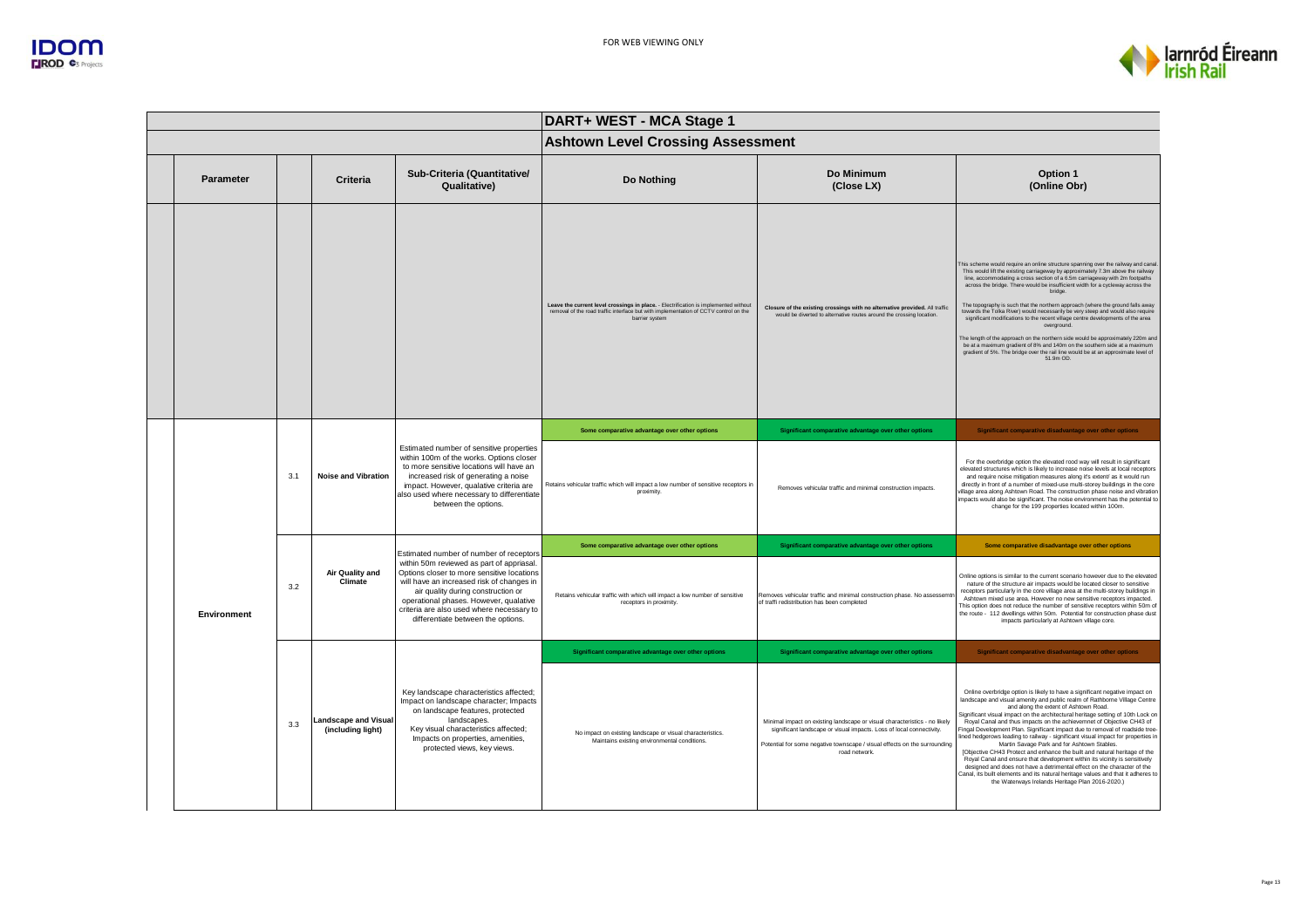

| DART+ WEST - MCA Stage 1 |     |                                                  |                                                                                                                                                                                                                                                                                                                                                    |                                                                                                                                                                                                                                                                                                                                                                                                                                                                                                                                                                                                                                                                                                                                                                                                                                                                                                                                                                                                                                                                                                                                                                                                                                                                                                                                                                                                                                                                                                        |                                                                                                                                                                                                                                                                                                                                                                                                                                                                                                                                                                                                                                                                                                                                                                                                                                                                                                                                                                                                                                                                                                                                                                                                                                                                                                                                                                                                                                                                                                                                                                                                                                                                                                                                                                                                                                                                                                                                           |                                                                                                                                                                                                                                                                                                                                                                                                                                                                                                                                                                                                                                                                                                                                                                                                                                                                                                                                                                                                                                                                                                                                                                                                                                                                                                                                                                                                                                                                                                                                                                                                                                                                                                                                                                                                                                                                                                                                                                                                                                                                                                      |  |  |  |
|--------------------------|-----|--------------------------------------------------|----------------------------------------------------------------------------------------------------------------------------------------------------------------------------------------------------------------------------------------------------------------------------------------------------------------------------------------------------|--------------------------------------------------------------------------------------------------------------------------------------------------------------------------------------------------------------------------------------------------------------------------------------------------------------------------------------------------------------------------------------------------------------------------------------------------------------------------------------------------------------------------------------------------------------------------------------------------------------------------------------------------------------------------------------------------------------------------------------------------------------------------------------------------------------------------------------------------------------------------------------------------------------------------------------------------------------------------------------------------------------------------------------------------------------------------------------------------------------------------------------------------------------------------------------------------------------------------------------------------------------------------------------------------------------------------------------------------------------------------------------------------------------------------------------------------------------------------------------------------------|-------------------------------------------------------------------------------------------------------------------------------------------------------------------------------------------------------------------------------------------------------------------------------------------------------------------------------------------------------------------------------------------------------------------------------------------------------------------------------------------------------------------------------------------------------------------------------------------------------------------------------------------------------------------------------------------------------------------------------------------------------------------------------------------------------------------------------------------------------------------------------------------------------------------------------------------------------------------------------------------------------------------------------------------------------------------------------------------------------------------------------------------------------------------------------------------------------------------------------------------------------------------------------------------------------------------------------------------------------------------------------------------------------------------------------------------------------------------------------------------------------------------------------------------------------------------------------------------------------------------------------------------------------------------------------------------------------------------------------------------------------------------------------------------------------------------------------------------------------------------------------------------------------------------------------------------|------------------------------------------------------------------------------------------------------------------------------------------------------------------------------------------------------------------------------------------------------------------------------------------------------------------------------------------------------------------------------------------------------------------------------------------------------------------------------------------------------------------------------------------------------------------------------------------------------------------------------------------------------------------------------------------------------------------------------------------------------------------------------------------------------------------------------------------------------------------------------------------------------------------------------------------------------------------------------------------------------------------------------------------------------------------------------------------------------------------------------------------------------------------------------------------------------------------------------------------------------------------------------------------------------------------------------------------------------------------------------------------------------------------------------------------------------------------------------------------------------------------------------------------------------------------------------------------------------------------------------------------------------------------------------------------------------------------------------------------------------------------------------------------------------------------------------------------------------------------------------------------------------------------------------------------------------------------------------------------------------------------------------------------------------------------------------------------------------|--|--|--|
|                          |     |                                                  |                                                                                                                                                                                                                                                                                                                                                    | <b>Ashtown Level Crossing Assessment</b>                                                                                                                                                                                                                                                                                                                                                                                                                                                                                                                                                                                                                                                                                                                                                                                                                                                                                                                                                                                                                                                                                                                                                                                                                                                                                                                                                                                                                                                               |                                                                                                                                                                                                                                                                                                                                                                                                                                                                                                                                                                                                                                                                                                                                                                                                                                                                                                                                                                                                                                                                                                                                                                                                                                                                                                                                                                                                                                                                                                                                                                                                                                                                                                                                                                                                                                                                                                                                           |                                                                                                                                                                                                                                                                                                                                                                                                                                                                                                                                                                                                                                                                                                                                                                                                                                                                                                                                                                                                                                                                                                                                                                                                                                                                                                                                                                                                                                                                                                                                                                                                                                                                                                                                                                                                                                                                                                                                                                                                                                                                                                      |  |  |  |
| <b>Parameter</b>         |     | Criteria                                         | Sub-Criteria (Quantitative/<br>Qualitative)                                                                                                                                                                                                                                                                                                        | Option 2<br>(Underbridge on Mill Lane)                                                                                                                                                                                                                                                                                                                                                                                                                                                                                                                                                                                                                                                                                                                                                                                                                                                                                                                                                                                                                                                                                                                                                                                                                                                                                                                                                                                                                                                                 | Option 3<br>(Overbridge on Mill Lane)                                                                                                                                                                                                                                                                                                                                                                                                                                                                                                                                                                                                                                                                                                                                                                                                                                                                                                                                                                                                                                                                                                                                                                                                                                                                                                                                                                                                                                                                                                                                                                                                                                                                                                                                                                                                                                                                                                     | Option 4 & 4a<br>(Road bridge West + PedCycUndBridge)                                                                                                                                                                                                                                                                                                                                                                                                                                                                                                                                                                                                                                                                                                                                                                                                                                                                                                                                                                                                                                                                                                                                                                                                                                                                                                                                                                                                                                                                                                                                                                                                                                                                                                                                                                                                                                                                                                                                                                                                                                                |  |  |  |
|                          |     |                                                  |                                                                                                                                                                                                                                                                                                                                                    | Bridge under railway and canal at Mill Lane: This option would entail re-routing<br>Ashtown Road along its old alignment (pre Royal Canal) on Mill Lane and passing<br>under both the railway and the Royal Canal. To curtail the impact on Ashtown Stabled<br>road traffic only is proposed to be carried under the railway. The option can<br>accommodate a cross section of a 6.5m carriageway with 1.5m rubbing strips on both<br>sides between walled approaches.<br>An at-grade turning head and drop-off will be provided to the south of Ashtown Station<br>The length of the option is approximately 150m on the northern side and 300m south<br>the rail line. The option would drop to an approximate level of 37.5m OD Malin Head,<br>under the railway which is a at a level of 45.6m.<br>A new mini roundabout is proposed at the junction of Mill Lane and Ashtown Road<br>south of the railway to accommodate traffic interactions.<br>It is proposed that pedestrians, cyclists and disabled users would be accommodated b<br>the construction of a new pedestrian / cycle bridge on the footbridge of the existing trai<br>station. This will require reconstruction of the train station<br>This requires the existing entrance gates to Ashton House to be relocated and the<br>portion of the boundary fronting Mill Lane north of the canal to be taken down and a<br>new higher wall constructed on a new boundary line.<br>This option would require some property acquisition | Bridge over railway and canal at Mill Lane: This option would entail re-routing Ashtow<br>Road along its old alignment (pre Royal Canal) on Mill Lane and passing over both the<br>railway and the Royal Canal. To curtail the impact on Ashtown Stabled road traffic only is<br>proposed to be carried along the roadway. The option can accommodate a cross section<br>of a 6.5m carriageway with 1.5m rubbing strips on both sides between walled approaches.<br>Gradients on the proposed road north of the railway would be in excess of 8.0%.<br>An at-grade turning head and drop-off will be provided to the south of Ashtown Station.<br>The length of the option is approximately 150m on the northern side and 300m south of the<br>rail line. The option would rise to an approximate level of 52.5m OD Malin Head over the<br>ailway which is a at a level of 45.6m. A half through bridge form of construction would be<br>required similar to the adjacent Ratoath Road Bridge.<br>new mini roundabout is proposed at the junction of Mill Lane and Ashtown Road south of<br>the railway to accommodate traffic interactions.<br>It is proposed that pedestrians, cyclists and disabled users would be accommodated by<br>the construction of a new pedestrian / cycle bridge on the footbridge of the existing train<br>station. This will require reconstruction of the train station<br>This option crosses through the grounds of Ashton House and will require an additional<br>bridge to be constructed over the access road to the house. It is anticipated the proposed<br>roadway would be walled along the extent passing through the estate. The proposal is to<br>tie into the existing roundabout immediately north of ashtown village. A portion of the<br>boundary wall to Ashton house would need to be demolished to accommodate the link<br>road<br>This option would require some property acquisition. | toadbridge at Navan Parkway with link to River Road, Selected upgrade works to<br>River Road as far as Ashtown, Pedestrian and cycle underpass at Ashtown This<br>option is located approximately 1km to the west of the existing level crossing at<br>Ashtown at the grade separated junction on the Navan Road serving Phoenix Park<br>Railway Station. At this location there is scope to construct a new road link over the<br>canal and railway to link to River Road. This could either descend to tie into River<br>Road or be designed to pass over it to cross the Tolka River and facilitate an onward<br>connection to the Dunsink lands. In the latter case, a short spur would be provided to<br>link to River Road which would need upgrade as far as Ashtown. In both cases this<br>option would involve some vehicular traffic diversion and land acquisition. The option<br>can accommodate a cross section of a 6.5m carriageway with 2m footpaths and<br>75m cycle tracks on both sides. Short term connection to River road is likely to be i<br>the form of a mini roundabout. River road would require upgrade to Ashtown with a<br>new footpath constructed along the northern boundary of the road and requiring the<br>removal of the associated boundary treatment - walls, trees, brush<br>The road would be at a similar level as the existing junction Phoenix Park crossing the<br>rail at a level of approximately 55.4m OD Malin Head before descending to tie into the<br>level of the River Road at a level of 34.7m. The road on the northern side would be at<br>a gradient of approximately 6% over 300m if permitted to follow a meandering route.<br>This option also includes the construction of a new bridge under the canal and railwa<br>at Ashtown to provide pedestrian and cycle access (Option 4A). This option would<br>drop to a level of approximately 40.1m above MSL to tie in with the existing road to the<br>north of the rail line providing a pedestrian and cycling link north and south of the rail<br>line with a 4m wide cross section |  |  |  |
|                          |     |                                                  |                                                                                                                                                                                                                                                                                                                                                    | Some comparative advantage over other options                                                                                                                                                                                                                                                                                                                                                                                                                                                                                                                                                                                                                                                                                                                                                                                                                                                                                                                                                                                                                                                                                                                                                                                                                                                                                                                                                                                                                                                          | Some comparative disadvantage over other options                                                                                                                                                                                                                                                                                                                                                                                                                                                                                                                                                                                                                                                                                                                                                                                                                                                                                                                                                                                                                                                                                                                                                                                                                                                                                                                                                                                                                                                                                                                                                                                                                                                                                                                                                                                                                                                                                          | Some comparative advantage over other options                                                                                                                                                                                                                                                                                                                                                                                                                                                                                                                                                                                                                                                                                                                                                                                                                                                                                                                                                                                                                                                                                                                                                                                                                                                                                                                                                                                                                                                                                                                                                                                                                                                                                                                                                                                                                                                                                                                                                                                                                                                        |  |  |  |
|                          | 3.1 | <b>Noise and Vibration</b>                       | Estimated number of sensitive properties<br>within 100m of the works. Options closer<br>to more sensitive locations will have an<br>increased risk of generating a noise<br>impact. However, qualative criteria are<br>also used where necessary to differentiate<br>between the options.                                                          | Moves traffic to rear of apt block from current road layout. This option will<br>introduce additional noise to the rear apartments while also decreasing road<br>traffic noise levels to the apartments currently facing the front of the apartment<br>block. Construction phase of this option will be more significant due to the<br>excavation required. 198 properties within 100m.                                                                                                                                                                                                                                                                                                                                                                                                                                                                                                                                                                                                                                                                                                                                                                                                                                                                                                                                                                                                                                                                                                                | floves traffic to rear of apt block from current road layout. This option will introduce<br>additional noise to the rear apartments while also decreasing road traffic noise<br>levels to the apartments currently facing the front of the apartment block.<br>Construction phase of this option will be less significant than Option 2 due to less<br>excavation required. 150 dwellings within 100m.                                                                                                                                                                                                                                                                                                                                                                                                                                                                                                                                                                                                                                                                                                                                                                                                                                                                                                                                                                                                                                                                                                                                                                                                                                                                                                                                                                                                                                                                                                                                    | Operational traffic impacts only affects 2 dwellings. Pedestrian crossing will<br>have impacts during construction. 130 dwellings within 100m of both vehicular<br>route and pedestrian crossing. 2 properties within 100m of the vehicular route.                                                                                                                                                                                                                                                                                                                                                                                                                                                                                                                                                                                                                                                                                                                                                                                                                                                                                                                                                                                                                                                                                                                                                                                                                                                                                                                                                                                                                                                                                                                                                                                                                                                                                                                                                                                                                                                   |  |  |  |
|                          |     | Air Quality and<br>Climate                       |                                                                                                                                                                                                                                                                                                                                                    | Some comparative disadvantage over other options                                                                                                                                                                                                                                                                                                                                                                                                                                                                                                                                                                                                                                                                                                                                                                                                                                                                                                                                                                                                                                                                                                                                                                                                                                                                                                                                                                                                                                                       | Some comparative disadvantage over other options                                                                                                                                                                                                                                                                                                                                                                                                                                                                                                                                                                                                                                                                                                                                                                                                                                                                                                                                                                                                                                                                                                                                                                                                                                                                                                                                                                                                                                                                                                                                                                                                                                                                                                                                                                                                                                                                                          | Some comparative advantage over other options                                                                                                                                                                                                                                                                                                                                                                                                                                                                                                                                                                                                                                                                                                                                                                                                                                                                                                                                                                                                                                                                                                                                                                                                                                                                                                                                                                                                                                                                                                                                                                                                                                                                                                                                                                                                                                                                                                                                                                                                                                                        |  |  |  |
| Environment              | 3.2 |                                                  | Estimated number of number of receptors<br>within 50m reviewed as part of appriasal.<br>Options closer to more sensitive locations<br>will have an increased risk of changes in<br>air quality during construction or<br>operational phases. However, qualative<br>criteria are also used where necessary to<br>differentiate between the options. | Moves traffic to rear of apt block from current road layout. 130 dwellings within<br>50m where traffic has been moved from front to back. Embodied carbon for<br>new bridge.<br>Potential for construction phase dust impact is not significant when mitigation<br>measures are put in place.                                                                                                                                                                                                                                                                                                                                                                                                                                                                                                                                                                                                                                                                                                                                                                                                                                                                                                                                                                                                                                                                                                                                                                                                          | Pedestrian crossing will have impacts during construction. 52 dwellings within 50m<br>of both vehicular route and pedestrian crossing. Potential for construction phase<br>dust impact is not significant when mitigation measures are put in place.                                                                                                                                                                                                                                                                                                                                                                                                                                                                                                                                                                                                                                                                                                                                                                                                                                                                                                                                                                                                                                                                                                                                                                                                                                                                                                                                                                                                                                                                                                                                                                                                                                                                                      | Pedestrian crossing will have impacts during construction. 48 dwellings withir<br>50m of pedestrian crossing. Pedestrian crossing will have impacts during<br>construction. Only 1 property within 50m of the vehicular route of operational<br>traffic. Two separate bridges will increase embodied carbon for this option.<br>Potential for construction phase dust impact is not significant when mitigation<br>measures are put in place.                                                                                                                                                                                                                                                                                                                                                                                                                                                                                                                                                                                                                                                                                                                                                                                                                                                                                                                                                                                                                                                                                                                                                                                                                                                                                                                                                                                                                                                                                                                                                                                                                                                        |  |  |  |
|                          |     |                                                  |                                                                                                                                                                                                                                                                                                                                                    | Significant comparative disadvantage over other options                                                                                                                                                                                                                                                                                                                                                                                                                                                                                                                                                                                                                                                                                                                                                                                                                                                                                                                                                                                                                                                                                                                                                                                                                                                                                                                                                                                                                                                | Significant comparative disadvantage over other options                                                                                                                                                                                                                                                                                                                                                                                                                                                                                                                                                                                                                                                                                                                                                                                                                                                                                                                                                                                                                                                                                                                                                                                                                                                                                                                                                                                                                                                                                                                                                                                                                                                                                                                                                                                                                                                                                   | Some comparative disadvantage over other options                                                                                                                                                                                                                                                                                                                                                                                                                                                                                                                                                                                                                                                                                                                                                                                                                                                                                                                                                                                                                                                                                                                                                                                                                                                                                                                                                                                                                                                                                                                                                                                                                                                                                                                                                                                                                                                                                                                                                                                                                                                     |  |  |  |
|                          | 3.3 | <b>Landscape and Visual</b><br>(including light) | Key landscape characteristics affected;<br>Impact on landscape character; Impacts<br>on landscape features, protected<br>landscapes.<br>Key visual characteristics affected;<br>Impacts on properties, amenities,<br>protected views, key views.                                                                                                   | Option will have a very significant impact on boundary trees/woodlands,<br>entrance gates and lodge at Ashton (Ashtown) House, a protected structure<br>(No. 690).<br>Lands of Ashton House and the corridor of the Royal Canal west of Longford<br>Bridge are zoned High Amenity and identified as a Nature Development Area in<br>the Fingal Development Plan, Very significant visual impact for setting of 10th<br>Lock on Royal Canal. Significant impact due to removal of roadside tree-lined<br>nedgerows leading to railway. Very significant impact for the setting of Ashtowr<br>Stables                                                                                                                                                                                                                                                                                                                                                                                                                                                                                                                                                                                                                                                                                                                                                                                                                                                                                                    | Option will have a very significant impact on boundary trees/woodlands, entrance<br>gates and lodge at Ashton (Ashtown) House, a protected structure (No. 690).<br>Lands of Ashton House and the corridor of the Royal Canal west of Longford<br>Bridge are zoned High Amenity and identified as a Nature Development Area in the<br>Fingal Development Plan. Very significant visual impact for setting of 10th Lock on<br>Royal Canal. Significant impact due to removal of roadside tree-lined hedgerows<br>leading to railway. Significant impact for setting of Ashtown Stables.                                                                                                                                                                                                                                                                                                                                                                                                                                                                                                                                                                                                                                                                                                                                                                                                                                                                                                                                                                                                                                                                                                                                                                                                                                                                                                                                                     | Alignment will have a very significant impact on the landscape character and<br>structure, trees and woodlands of lands between Ashtown Lodge (and its<br>associated lodge) and Coolmine Rugby Club. Alignment will impact existing<br>landscape character of River Road and lands north to the Tolka River. The<br>majority of the lands are laid out in mature parkland with trees, walks and<br>boundary woodland - all of which will be impacted by the alignment. The lands<br>and the corridor of the Roval Canal are zoned High Amenity and identified as a<br>lature Development Area in the Fingal Development Plan. Tree and Woodland<br>preservation objectives in Fingal Development Plan apply to the lands.<br>Underbridge will have a significant impact on boundary trees/woodlands,<br>entrance gates and setting of lodge at Ashton (Ashtown) House, a protected<br>structure (No. 690). Lands of Ashton House and the corridor of the Roval<br>Canal west of Longford Bridge are zoned High Amenity and identified as a<br>Nature Development Area in the Fingal Development Plan. Side slopes (if<br>proposed) would have significant impact due to removal of roadside tree-lined<br>hedgerows leading to railway - significant impact for Ashtown Stables.                                                                                                                                                                                                                                                                                                                                                                                                                                                                                                                                                                                                                                                                                                                                                                                                                     |  |  |  |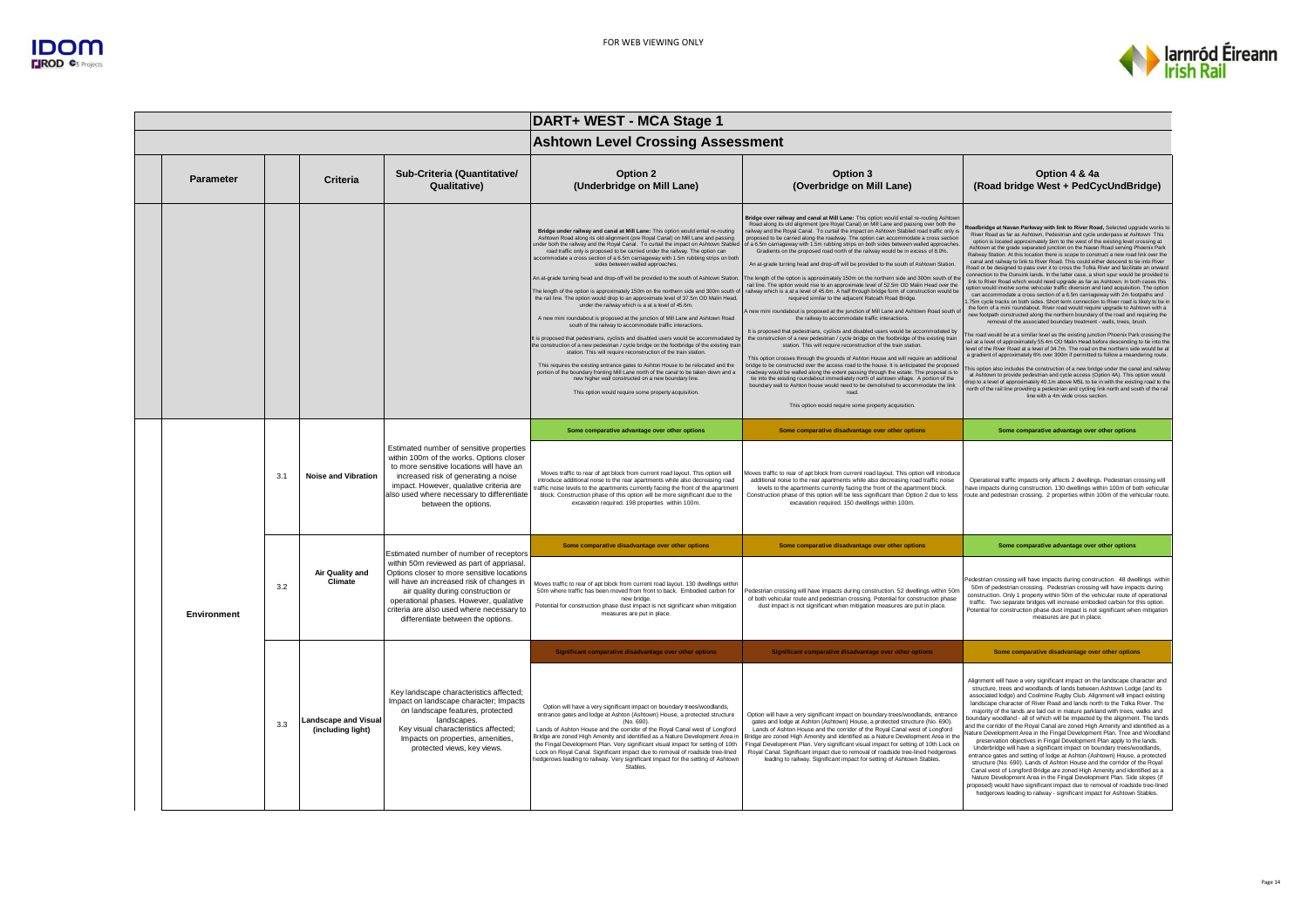

|             |     |                                                  |                                                                                                                                                                                                                                                                                                                                                                                                                                                                                                                                                                                                                                                                                                                                                                                                                                                                                                                                                                                                                                                                                                                                                                                                                                                                                                                                                                                                                                                                                                                                                                                                                                                                                                                                                                                                                                                                                                                                                                                                                                                                                                                                                                                                                                                                                                                               | DART+ WEST - MCA Stage 1                                                                                                                                                                                                                                                                                                                                                                                                                                                                                                                                                                                                                                                                                                                                                                                                                                                                                                                                                                                                                                                                                                                                                                                                                                                                                                                                                                                                                                                                                                                                                                                                                                                                                                                                                                                                                                                                                                                                                                                                                                                                                                                                                                    |                                                                                                                                                                                                                                                                                                                                                                                                                                                                                                                                                                                                                                                                                                                                                                                                                                                                                                                                                                                                                                                                                                                                                                                                                                                                                                                                                                                                                                                                                                                                                                                                 |                                                                                                                                                                                                                                                                                                                                                                                                                                                                                                                                                                                                                                                                                                                                                                                                                                                                                                          |  |
|-------------|-----|--------------------------------------------------|-------------------------------------------------------------------------------------------------------------------------------------------------------------------------------------------------------------------------------------------------------------------------------------------------------------------------------------------------------------------------------------------------------------------------------------------------------------------------------------------------------------------------------------------------------------------------------------------------------------------------------------------------------------------------------------------------------------------------------------------------------------------------------------------------------------------------------------------------------------------------------------------------------------------------------------------------------------------------------------------------------------------------------------------------------------------------------------------------------------------------------------------------------------------------------------------------------------------------------------------------------------------------------------------------------------------------------------------------------------------------------------------------------------------------------------------------------------------------------------------------------------------------------------------------------------------------------------------------------------------------------------------------------------------------------------------------------------------------------------------------------------------------------------------------------------------------------------------------------------------------------------------------------------------------------------------------------------------------------------------------------------------------------------------------------------------------------------------------------------------------------------------------------------------------------------------------------------------------------------------------------------------------------------------------------------------------------|---------------------------------------------------------------------------------------------------------------------------------------------------------------------------------------------------------------------------------------------------------------------------------------------------------------------------------------------------------------------------------------------------------------------------------------------------------------------------------------------------------------------------------------------------------------------------------------------------------------------------------------------------------------------------------------------------------------------------------------------------------------------------------------------------------------------------------------------------------------------------------------------------------------------------------------------------------------------------------------------------------------------------------------------------------------------------------------------------------------------------------------------------------------------------------------------------------------------------------------------------------------------------------------------------------------------------------------------------------------------------------------------------------------------------------------------------------------------------------------------------------------------------------------------------------------------------------------------------------------------------------------------------------------------------------------------------------------------------------------------------------------------------------------------------------------------------------------------------------------------------------------------------------------------------------------------------------------------------------------------------------------------------------------------------------------------------------------------------------------------------------------------------------------------------------------------|-------------------------------------------------------------------------------------------------------------------------------------------------------------------------------------------------------------------------------------------------------------------------------------------------------------------------------------------------------------------------------------------------------------------------------------------------------------------------------------------------------------------------------------------------------------------------------------------------------------------------------------------------------------------------------------------------------------------------------------------------------------------------------------------------------------------------------------------------------------------------------------------------------------------------------------------------------------------------------------------------------------------------------------------------------------------------------------------------------------------------------------------------------------------------------------------------------------------------------------------------------------------------------------------------------------------------------------------------------------------------------------------------------------------------------------------------------------------------------------------------------------------------------------------------------------------------------------------------|----------------------------------------------------------------------------------------------------------------------------------------------------------------------------------------------------------------------------------------------------------------------------------------------------------------------------------------------------------------------------------------------------------------------------------------------------------------------------------------------------------------------------------------------------------------------------------------------------------------------------------------------------------------------------------------------------------------------------------------------------------------------------------------------------------------------------------------------------------------------------------------------------------|--|
|             |     |                                                  |                                                                                                                                                                                                                                                                                                                                                                                                                                                                                                                                                                                                                                                                                                                                                                                                                                                                                                                                                                                                                                                                                                                                                                                                                                                                                                                                                                                                                                                                                                                                                                                                                                                                                                                                                                                                                                                                                                                                                                                                                                                                                                                                                                                                                                                                                                                               | <b>Ashtown Level Crossing Assessment</b>                                                                                                                                                                                                                                                                                                                                                                                                                                                                                                                                                                                                                                                                                                                                                                                                                                                                                                                                                                                                                                                                                                                                                                                                                                                                                                                                                                                                                                                                                                                                                                                                                                                                                                                                                                                                                                                                                                                                                                                                                                                                                                                                                    |                                                                                                                                                                                                                                                                                                                                                                                                                                                                                                                                                                                                                                                                                                                                                                                                                                                                                                                                                                                                                                                                                                                                                                                                                                                                                                                                                                                                                                                                                                                                                                                                 |                                                                                                                                                                                                                                                                                                                                                                                                                                                                                                                                                                                                                                                                                                                                                                                                                                                                                                          |  |
| Parameter   |     | Criteria                                         | Sub-Criteria (Quantitative/<br><b>Qualitative)</b>                                                                                                                                                                                                                                                                                                                                                                                                                                                                                                                                                                                                                                                                                                                                                                                                                                                                                                                                                                                                                                                                                                                                                                                                                                                                                                                                                                                                                                                                                                                                                                                                                                                                                                                                                                                                                                                                                                                                                                                                                                                                                                                                                                                                                                                                            | Option 4 & 4b<br>(Road bridge West + PedCycOvBridge)                                                                                                                                                                                                                                                                                                                                                                                                                                                                                                                                                                                                                                                                                                                                                                                                                                                                                                                                                                                                                                                                                                                                                                                                                                                                                                                                                                                                                                                                                                                                                                                                                                                                                                                                                                                                                                                                                                                                                                                                                                                                                                                                        | Option 5<br>(Low Clearance UndBridge East)                                                                                                                                                                                                                                                                                                                                                                                                                                                                                                                                                                                                                                                                                                                                                                                                                                                                                                                                                                                                                                                                                                                                                                                                                                                                                                                                                                                                                                                                                                                                                      | Option 6<br>(Fixed Road OvBridge East of Station)                                                                                                                                                                                                                                                                                                                                                                                                                                                                                                                                                                                                                                                                                                                                                                                                                                                        |  |
|             |     |                                                  | Roadbridge at Navan Parkway with link to River Road, Selected upgrade<br>works to River Road as far as Ashtown, Pedestrian and cycle overbridge on<br>the footprint of the reconfigured station at Ashtown. This option is located<br>approximately 1km to the west of the existing level crossing at Ashtown at the<br>grade separated junction on the Navan Road serving Phoenix Park Railway<br>Station. At this location there is scope to construct a new road link over the cana<br>and railway to link to River Road. This could either descend to tie into River Road<br>or be designed to pass over it to cross the Tolka River and facilitate an onward<br>connection to the Dunsink lands. In the latter case, a short sour would be provide<br>to link to River Road which would need upgrade as far as Ashtown. In both cases<br>this option would involve some vehicular traffic diversion and land acquisition. The<br>option can accommodate a cross section of a 6.5m carriageway with 2m footpaths<br>and 1.75m cycle tracks on both sides. Short term connection to River road is likel<br>to be in the form of a mini roundabout. River road would require upgrade to<br>Ashtown with a new footpath constructed along the northern boundary of the road<br>and requiring the removal of the associated boundary treatment - walls, trees,<br>brush.<br>The road would be at a similar level as the existing junction Phoenix Park crossing<br>the rail at a level of approximately 55.4m OD Malin Head before descending to tie<br>into the level of the River Road at a level of 34.7m. The road on the northern side<br>would be at a gradient of approximately 6% over 300m if permitted to follow a<br>meandering route.<br>It includes the demolition of the existing cable stayed footbridge at the level<br>crossing and the existing station footbridge to provide space for a proposed<br>edestrian cycle overbridge. The rail level at the crossing is approximately 42.1m<br>OD Malin Head, and the canal at 39.3m with the bridge level over the railway at<br>50,00m. The ramps on either side of the bridge will not exceed 5% gradient.<br>Separate pedestrian stairs could be provided with this option as well to ease<br>pedestrian access and rails for pushing cycle on if required. | Low clearance underbridge at railway and canal east of Ashtown Road. This<br>option would involve construction of a new road link parallel to and south of the<br>railway before turning north, crossing under the rail and canal to connect with<br>Rathborne Avenue north of Ashtown Village. This route would descend from the<br>Ashtown Road and run between Ashtown Railway Station and Martin Savage Park<br>esidential estate. The route would cross under the railway and canal at right angles<br>before rising in a cutting to join into the existing circulatory roads to the north of the<br>Pelletstown Develooment. The option can accommodate a cross section of a 6.5m<br>carriageway with 2m footpaths and 1.75m cycle tracks on both sides.<br>The railway is at a level of 42.5m OD and the ground level at the canal is 39.5m OD<br>ith this road option lowered to a level of 32.0m OD providing 3.7m clearance. Due to<br>the required levels for tying into the existing road network the clearance envelope<br>under the railway would have to be substandard.<br>This option would have the disadvantage that it would not have the necessary design<br>learance for double decker buses, other higher delivery vehicles and service vehicle<br>that use this route at present. As the option would be in a cutting form most of its<br>length this would be a disadvantage to cyclists, pedestrians and vulnerable road<br>users. The underpass would also require a pumped drainage system. The option<br>would pass under Ashtown station which is constructed on piles. Construction would<br>require the station to be closed during construction and would require reconstruction<br>of parts of the station. The canal would need to be closed during construction with the<br>bridge constructed below the bed of the canal.<br>he option would introduce traffic along the northern boundary of Martin Savage Park<br>and would require landtake from St Oliver Plunket's GAA club, It would pass through<br>lands north of the railway. the subject of existing planning permission for residentia<br>development within the Ashtown - Pelletstown SDZ. | Road Overbridge East of Ashtown Road. This option would cross the railway and<br>canal approximately 250m east of the existing level crossing. It incorporates a tightly<br>curved plan layout which facilitates a link to the existing Ashtown road at the train<br>station. The link would traverse the green area between Ashtown Station and Martin<br>Savage Park and would climb to cross over the railway and canal to tie into the new<br>circulation roads through the Pelletstown Development. The option can<br>accommodate a cross section of a 6.5m carriageway with 2m footpaths and 1.75m<br>cycle tracks on both sides.<br>The option would bridge over the railway and canal with approach gradients of 6%<br>either side. The rail level at the crossing is approximately 42.1m above MSL and the<br>canal at 39.3m above MSL with the bridge level over the railway at 50.00m above<br>MSL. The road level crests to a height of 52.0m above MSL, 60m south of the rail line<br>before descending over the rail and canal. The option can be walled or can be<br>constructed with open embankments to provide a softer texture to the scheme. The<br>provision of landscaped embankments would result in a need for more land<br>acquisition.<br>The option would introduce traffic along the northern boundary of Martin Savage Park<br>and would require landtake from St Oliver Plunket's GAA club. It would pass through<br>lands north of the railway, the subject of existing planning permission for residential<br>development within the Ashtown - Pelletstown SDZ. |                                                                                                                                                                                                                                                                                                                                                                                                                                                                                                                                                                                                                                                                                                                                                                                                                                                                                                          |  |
|             |     |                                                  |                                                                                                                                                                                                                                                                                                                                                                                                                                                                                                                                                                                                                                                                                                                                                                                                                                                                                                                                                                                                                                                                                                                                                                                                                                                                                                                                                                                                                                                                                                                                                                                                                                                                                                                                                                                                                                                                                                                                                                                                                                                                                                                                                                                                                                                                                                                               | Some comparative advantage over other options                                                                                                                                                                                                                                                                                                                                                                                                                                                                                                                                                                                                                                                                                                                                                                                                                                                                                                                                                                                                                                                                                                                                                                                                                                                                                                                                                                                                                                                                                                                                                                                                                                                                                                                                                                                                                                                                                                                                                                                                                                                                                                                                               | Some comparative disadvantage over other options                                                                                                                                                                                                                                                                                                                                                                                                                                                                                                                                                                                                                                                                                                                                                                                                                                                                                                                                                                                                                                                                                                                                                                                                                                                                                                                                                                                                                                                                                                                                                | Some comparative disadvantage over other options                                                                                                                                                                                                                                                                                                                                                                                                                                                                                                                                                                                                                                                                                                                                                                                                                                                         |  |
|             | 3.1 | <b>Noise and Vibration</b>                       | Estimated number of sensitive properties<br>within 100m of the works. Options closer<br>to more sensitive locations will have an<br>increased risk of generating a noise<br>impact. However, qualative criteria are<br>also used where necessary to differentiate<br>between the options.                                                                                                                                                                                                                                                                                                                                                                                                                                                                                                                                                                                                                                                                                                                                                                                                                                                                                                                                                                                                                                                                                                                                                                                                                                                                                                                                                                                                                                                                                                                                                                                                                                                                                                                                                                                                                                                                                                                                                                                                                                     | Operational traffic impacts only affects 2 dwellings. Pedestrian crossing will<br>have impacts during construction. 148 dwellings within 100m of both<br>vehicular route and pedestrian crossing. 2 properties within 100m of the<br>vehicular route.                                                                                                                                                                                                                                                                                                                                                                                                                                                                                                                                                                                                                                                                                                                                                                                                                                                                                                                                                                                                                                                                                                                                                                                                                                                                                                                                                                                                                                                                                                                                                                                                                                                                                                                                                                                                                                                                                                                                       | Moves traffic to rear of apt block from current road layout and along the<br>northern edge of Martin Savage Park. This option will introduce additional<br>noise to the rear apartments while also decreasing road traffic noise levels to<br>the apartments currently facing the front of the apartment block. Construction<br>phase is potentially more significant than Option 6 due to greater excavation<br>required. 119 dwellings within 100m.                                                                                                                                                                                                                                                                                                                                                                                                                                                                                                                                                                                                                                                                                                                                                                                                                                                                                                                                                                                                                                                                                                                                           | Moves traffic to rear of apt block from current road layout. This option will<br>introduce additional noise to the rear apartments while also decreasing road<br>traffic noise levels to the apartments currently facing the front of the<br>partment block. Construction phase is potentially less significant than Option<br>5 due to lesser excavation required. 220 dwellings within 100m.                                                                                                                                                                                                                                                                                                                                                                                                                                                                                                           |  |
|             |     |                                                  | Estimated number of number of receptors                                                                                                                                                                                                                                                                                                                                                                                                                                                                                                                                                                                                                                                                                                                                                                                                                                                                                                                                                                                                                                                                                                                                                                                                                                                                                                                                                                                                                                                                                                                                                                                                                                                                                                                                                                                                                                                                                                                                                                                                                                                                                                                                                                                                                                                                                       | Some comparative advantage over other options                                                                                                                                                                                                                                                                                                                                                                                                                                                                                                                                                                                                                                                                                                                                                                                                                                                                                                                                                                                                                                                                                                                                                                                                                                                                                                                                                                                                                                                                                                                                                                                                                                                                                                                                                                                                                                                                                                                                                                                                                                                                                                                                               | Some comparative disadvantage over other options                                                                                                                                                                                                                                                                                                                                                                                                                                                                                                                                                                                                                                                                                                                                                                                                                                                                                                                                                                                                                                                                                                                                                                                                                                                                                                                                                                                                                                                                                                                                                | Some comparative disadvantage over other options                                                                                                                                                                                                                                                                                                                                                                                                                                                                                                                                                                                                                                                                                                                                                                                                                                                         |  |
| Environment | 3.2 | Air Quality and<br>Climate                       | within 50m reviewed as part of appriasal.<br>Options closer to more sensitive locations<br>will have an increased risk of changes in<br>air quality during construction or<br>operational phases. However, qualative<br>criteria are also used where necessary to<br>differentiate between the options.                                                                                                                                                                                                                                                                                                                                                                                                                                                                                                                                                                                                                                                                                                                                                                                                                                                                                                                                                                                                                                                                                                                                                                                                                                                                                                                                                                                                                                                                                                                                                                                                                                                                                                                                                                                                                                                                                                                                                                                                                       | Pedestrian crossing will have impacts during construction. 32 dwellings<br>within 50m of pedestrian crossing. Pedestrian crossing will have impacts<br>during construction. Only 1 property within 50m of the vehicular route of<br>perational traffic. Two separate bridges will increase embodied carbon for<br>this option. Potential for construction phase dust impact is not significant<br>vhen mitigation measures are put in place.                                                                                                                                                                                                                                                                                                                                                                                                                                                                                                                                                                                                                                                                                                                                                                                                                                                                                                                                                                                                                                                                                                                                                                                                                                                                                                                                                                                                                                                                                                                                                                                                                                                                                                                                                | 22 dwellings within 50m. Moves traffic to rear of apt block from current road<br>layout. Potential for construction phase dust impact is not significant when<br>mitigation measures are put in place.                                                                                                                                                                                                                                                                                                                                                                                                                                                                                                                                                                                                                                                                                                                                                                                                                                                                                                                                                                                                                                                                                                                                                                                                                                                                                                                                                                                          | Moves traffic to new route away from current route and therefore impacts on<br>properties. 91 dwellings within 50m. This option also brings additional traffic to<br>proximity of a school (highly sensitive receptor). Potential for construction<br>phase dust impact is not significant when mitigation measures are put in<br>place                                                                                                                                                                                                                                                                                                                                                                                                                                                                                                                                                                  |  |
|             |     |                                                  |                                                                                                                                                                                                                                                                                                                                                                                                                                                                                                                                                                                                                                                                                                                                                                                                                                                                                                                                                                                                                                                                                                                                                                                                                                                                                                                                                                                                                                                                                                                                                                                                                                                                                                                                                                                                                                                                                                                                                                                                                                                                                                                                                                                                                                                                                                                               | Some comparative disadvantage over other options                                                                                                                                                                                                                                                                                                                                                                                                                                                                                                                                                                                                                                                                                                                                                                                                                                                                                                                                                                                                                                                                                                                                                                                                                                                                                                                                                                                                                                                                                                                                                                                                                                                                                                                                                                                                                                                                                                                                                                                                                                                                                                                                            | Significant comparative disadvantage over other options                                                                                                                                                                                                                                                                                                                                                                                                                                                                                                                                                                                                                                                                                                                                                                                                                                                                                                                                                                                                                                                                                                                                                                                                                                                                                                                                                                                                                                                                                                                                         | Significant comparative disadvantage over other options                                                                                                                                                                                                                                                                                                                                                                                                                                                                                                                                                                                                                                                                                                                                                                                                                                                  |  |
|             | 3.3 | <b>Landscape and Visual</b><br>(including light) | Key landscape characteristics affected;<br>Impact on landscape character; Impacts<br>on landscape features, protected<br>landscapes.<br>Key visual characteristics affected;<br>Impacts on properties, amenities,<br>protected views, key views.                                                                                                                                                                                                                                                                                                                                                                                                                                                                                                                                                                                                                                                                                                                                                                                                                                                                                                                                                                                                                                                                                                                                                                                                                                                                                                                                                                                                                                                                                                                                                                                                                                                                                                                                                                                                                                                                                                                                                                                                                                                                              | Alignment will a very significant impact on the landscape character and<br>structure, trees and woodlands of lands between Ashtown Lodge (and its<br>associated lodge) and Coolmine Rugby Club. Alignment will impact existing<br>landscape character of River Road and lands north to the Tolka River. The<br>majority of the lands are laid out in mature parkland with trees, walks, and<br>boundary woodland - all of which will be impacted by the alignment. The<br>lands and the corridor of the Royal Canal are zoned High Amenity and<br>identified as a Nature Development Area in the Fingal Development Plan<br>Tree and Woodland preservation objectives in Fingal Development Plan<br>apply to the lands. Pedestrian/cycle bridge will have a significant impact on<br>trees/hedgerows along the royal canal and on open space north of Martin<br>Savage Park. The bridge overswings the canal in a visually incongruous<br>manner. Royal canal corridor is a conservation area in the Dublin City<br>Development Plan, Lands south of the canal are zoned open space (Z9) fo<br>the protection, provision and improvement of recreational amenity, open<br>space and green networks.                                                                                                                                                                                                                                                                                                                                                                                                                                                                                                                                                                                                                                                                                                                                                                                                                                                                                                                                                                                         | Option cuts through a permitted residential development on north side of cana<br>with very significant implications for the permitted layout (DCC Ref. 3666/15<br>ABP ref. PL29N.246373). Option will have a significant impact on boundary<br>rees/hedgerows along the railway / canal corridor (a conservation area in the<br>Dublin City Development Plan). Option will have a significant impact on open<br>space at Martin Savage Park, including on Oliver Plunket's GAA pitches.<br>otion will have very significant visual impact for properties at the north end of<br>Martin Savage Park and for users of the Royal Canal. NOTE: Further design<br>detail provided for full assessment of likely impact. Note: Option cuts through<br>a permitted residential development on north side of canal - with very<br>significant implications for the permitted layout (DCC Ref. 3666/15, ABP ref.<br>PL29N.246373 - Active planning application 2596/20).                                                                                                                                                                                                                                                                                                                                                                                                                                                                                                                                                                                                                                 | Option will have a significant impact on boundary trees/hedgerows along the<br>railway / canal corridor (a conservation area in the Dublin City Development<br>Plan)<br>Option will have a very significant impact on open space and Oliver Plunket's<br>GAA club/pitches at Martin Savage Park.<br>Options would have a very significant impact on mature tree-lined hedgerow<br>and linear open space between the established residential developments of<br>Kempton Green and Ashbrook. NOTE: Option cuts through a permitted<br>residential development on north side of canal - with very significant<br>implications for the permitted layout (DCC Ref. 3666/15, ABP ref.<br>PL29N.246373 - Active planning application 2596/20)<br>Option will have very significant visual impact for properties at Ashbrook,<br>Kempton Green, and for users of Martin Savage Open Space and the Royal<br>Canal |  |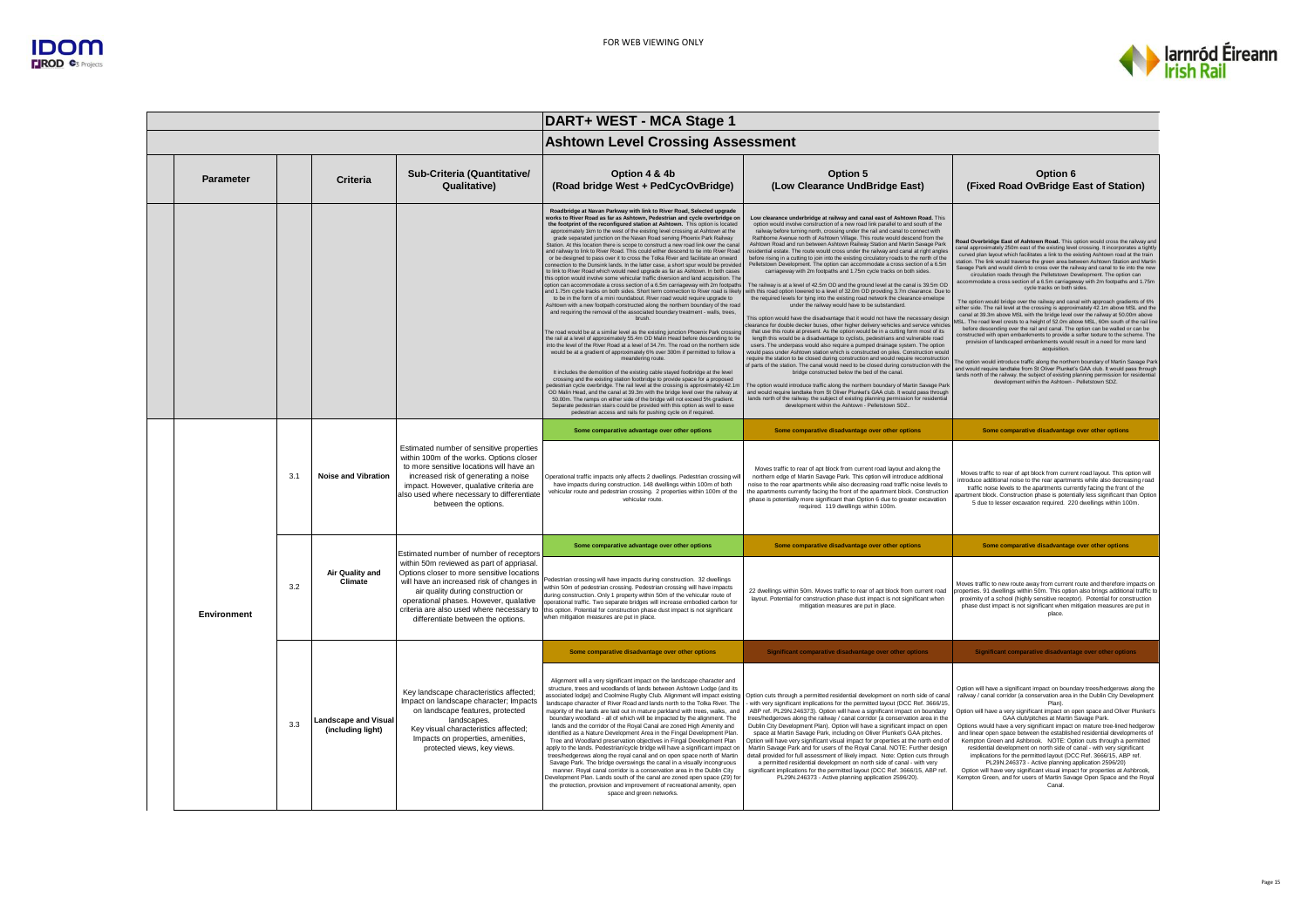

|             |     |                                                  |                                                                                                                                                                                                                                                                                                        | DART+ WEST - MCA Stage 1                                                                                                                                                                                                                                                                                                                                                                                                                                                                                                                                                                                                                                                                                                                                                                                                                                                                                                                                                                                                                                                                                                                                                                                                                                                                                                                                                                                                                                                                                                                                                                                                                                                                                                           |                                                                                                                                                                                                                                                                                                                                                                                                                                                                                                                                                                                                                                                                                                                                                                                                                                                                                                                                                                                                                                                                                                       |                                                                                                                                                                                                                                                                                                                                                                                                                                                                                                                                                                                                                                                                                                                                                                                                                                                                                                                                                                                                                                                          |  |
|-------------|-----|--------------------------------------------------|--------------------------------------------------------------------------------------------------------------------------------------------------------------------------------------------------------------------------------------------------------------------------------------------------------|------------------------------------------------------------------------------------------------------------------------------------------------------------------------------------------------------------------------------------------------------------------------------------------------------------------------------------------------------------------------------------------------------------------------------------------------------------------------------------------------------------------------------------------------------------------------------------------------------------------------------------------------------------------------------------------------------------------------------------------------------------------------------------------------------------------------------------------------------------------------------------------------------------------------------------------------------------------------------------------------------------------------------------------------------------------------------------------------------------------------------------------------------------------------------------------------------------------------------------------------------------------------------------------------------------------------------------------------------------------------------------------------------------------------------------------------------------------------------------------------------------------------------------------------------------------------------------------------------------------------------------------------------------------------------------------------------------------------------------|-------------------------------------------------------------------------------------------------------------------------------------------------------------------------------------------------------------------------------------------------------------------------------------------------------------------------------------------------------------------------------------------------------------------------------------------------------------------------------------------------------------------------------------------------------------------------------------------------------------------------------------------------------------------------------------------------------------------------------------------------------------------------------------------------------------------------------------------------------------------------------------------------------------------------------------------------------------------------------------------------------------------------------------------------------------------------------------------------------|----------------------------------------------------------------------------------------------------------------------------------------------------------------------------------------------------------------------------------------------------------------------------------------------------------------------------------------------------------------------------------------------------------------------------------------------------------------------------------------------------------------------------------------------------------------------------------------------------------------------------------------------------------------------------------------------------------------------------------------------------------------------------------------------------------------------------------------------------------------------------------------------------------------------------------------------------------------------------------------------------------------------------------------------------------|--|
|             |     |                                                  |                                                                                                                                                                                                                                                                                                        |                                                                                                                                                                                                                                                                                                                                                                                                                                                                                                                                                                                                                                                                                                                                                                                                                                                                                                                                                                                                                                                                                                                                                                                                                                                                                                                                                                                                                                                                                                                                                                                                                                                                                                                                    |                                                                                                                                                                                                                                                                                                                                                                                                                                                                                                                                                                                                                                                                                                                                                                                                                                                                                                                                                                                                                                                                                                       |                                                                                                                                                                                                                                                                                                                                                                                                                                                                                                                                                                                                                                                                                                                                                                                                                                                                                                                                                                                                                                                          |  |
| Parameter   |     | Criteria                                         | Sub-Criteria (Quantitative/<br>Qualitative)                                                                                                                                                                                                                                                            | Option 7<br>(Fixed Road OvBridge East of Station from<br>Navan Road)                                                                                                                                                                                                                                                                                                                                                                                                                                                                                                                                                                                                                                                                                                                                                                                                                                                                                                                                                                                                                                                                                                                                                                                                                                                                                                                                                                                                                                                                                                                                                                                                                                                               | Option 8<br>(PedCycOvbridge Only on Station footprint<br>with reconfiguration of the station)                                                                                                                                                                                                                                                                                                                                                                                                                                                                                                                                                                                                                                                                                                                                                                                                                                                                                                                                                                                                         | Option 9<br>(Lower the Railway with at grade roadbridge at<br>LX)                                                                                                                                                                                                                                                                                                                                                                                                                                                                                                                                                                                                                                                                                                                                                                                                                                                                                                                                                                                        |  |
|             |     |                                                  |                                                                                                                                                                                                                                                                                                        | Road Overbridge East of Ashtown Road with link to Navan Road, This option would<br>ivolve the construction of a new road in front of Kempton Gardens from the Navan Road and<br>a new bridge over the canal and railway accommodating a cross section of a 6.5m<br>carriageway with 2m footpaths and 1.75m cycle tracks on both sides.<br>The option would bridge over the railway and canal with approach gradients of 6% either side<br>The rail level at the crossing is approximately 42.1m, OD Malin Head and the canal at 39.3m<br>with the bridge level over the railway at 50.00m. The road level crests to a height of 52.0m,<br>60m south of the rail line before descending over the rail and canal<br>The route would then tie into the new circulation roads through the Pelletstown Developmer<br>to the north of the canal. Separate 4m wide shared space for vehicles, bicycles and<br>pedestrians with a dedicated disabled access along the eastern boundary would be provide<br>of south of the canal linking Ashtown Road to the proposed option.<br>This option introduce traffic to the rear of Martin Savage Park and along Kempton Gardens.<br>Furthermore, it would require the construction of a significant new junction on the Navan Road<br>There would also be impacts on St Oliver Plunket's GAA club to the south of the railway and<br>would be located within zoned housing development land within the Ashtown - Pelletstown<br>SDZ to the north of the rail line and canal.<br>The option can be walled or can be constructed with open embankments to provide a softer<br>texture to the scheme. The provision of landscaped embankments would result in a need for<br>more land acquisition. | This option includes the provision of a new pedestrian and cycle bridge, 5.0m in width<br>with set down facilities only. The bridge would provide a connection between Ashtown<br>road south of the level crossing and a proposed platform between the canal and the<br>railway. The arrangement of the bridge utilises ramps parallel to and to the rear of the<br>station platforme rising to the east before turning perpendicular to the track to cross the<br>railway<br>The rail level at the crossing is approximately 42.1m OD Malin Head, and the canal at<br>39.3m with the bridge level over the railway at 50.00m. The ramps on either side of the<br>bridge will not exceed 5% gradient.<br>eparate pedestrian stairs could be provided with this option as well to ease pedestria<br>access and rails for pushing cycle on if required.<br>Constraints on bridge crossing here include the train station, the Royal Canal, the listed<br>ailway structures, and the canal bridge. Vehicular traffic will need to divert around the<br>crossing, the diversion being an estimated 4.3km. | Lower railway, new road underbridge at level crossing, demolish Canal bridges. This option<br>provides for lowering the existing railway sufficient to allow the railway pass under a bridge<br>constructed at the level of the existing level crossing. It would require limited road infrastructure<br>works but would require the existing railway to be lowered over a length of approximately 2km<br>entred on the existing level crossing. The railway would require lowering below the existing<br>water level of the canal upstream and downstream of the level crossing<br>It would require demolition and reconstruction of the train station at a lower level. The canal<br>would need to be channelised or relined and retaining walls would be required to support the<br>canal west of the existing level crossing.<br>The existing protected canal bridge and locks would likely need to be demolished and replaced. I<br>is considered that traffic on the canal and railway would need to be suspended for the duration of<br>the works |  |
|             | 3.1 |                                                  |                                                                                                                                                                                                                                                                                                        | Significant comparative disadvantage over other options                                                                                                                                                                                                                                                                                                                                                                                                                                                                                                                                                                                                                                                                                                                                                                                                                                                                                                                                                                                                                                                                                                                                                                                                                                                                                                                                                                                                                                                                                                                                                                                                                                                                            | Some comparative advantage over other options                                                                                                                                                                                                                                                                                                                                                                                                                                                                                                                                                                                                                                                                                                                                                                                                                                                                                                                                                                                                                                                         | Some comparative disadvantage over other options                                                                                                                                                                                                                                                                                                                                                                                                                                                                                                                                                                                                                                                                                                                                                                                                                                                                                                                                                                                                         |  |
|             |     | <b>Noise and Vibration</b>                       | Estimated number of sensitive properties<br>within 100m of the works. Options closer<br>to more sensitive locations will have an<br>increased risk of generating a noise<br>impact. However, qualative criteria are<br>also used where necessary to differentiate<br>between the options.              | Moves traffic to new route away from current route and therefore introduces traffic -<br>related impacts on other properties, 316 properties within 100m.                                                                                                                                                                                                                                                                                                                                                                                                                                                                                                                                                                                                                                                                                                                                                                                                                                                                                                                                                                                                                                                                                                                                                                                                                                                                                                                                                                                                                                                                                                                                                                          | Pedestrian crossing will have impacts during construction. 147 dwellings within<br>100m of both vehicular route and pedestrian crossing. Traffic is removed in<br>during the operational phase and diverted to Ratoath Road, River Road, Nephin<br>Road and the Navan Road.                                                                                                                                                                                                                                                                                                                                                                                                                                                                                                                                                                                                                                                                                                                                                                                                                           | The construction stage impacts of this option are potentially significant on a greater<br>umber of properties due to the 2km extent either side. Operational noise impacts are not<br>expected to change compared to the Do Nothing scenario.                                                                                                                                                                                                                                                                                                                                                                                                                                                                                                                                                                                                                                                                                                                                                                                                            |  |
|             |     |                                                  |                                                                                                                                                                                                                                                                                                        | Some comparative disadvantage over other options                                                                                                                                                                                                                                                                                                                                                                                                                                                                                                                                                                                                                                                                                                                                                                                                                                                                                                                                                                                                                                                                                                                                                                                                                                                                                                                                                                                                                                                                                                                                                                                                                                                                                   | Significant comparative advantage over other options                                                                                                                                                                                                                                                                                                                                                                                                                                                                                                                                                                                                                                                                                                                                                                                                                                                                                                                                                                                                                                                  | Significant comparative disadvantage over other options                                                                                                                                                                                                                                                                                                                                                                                                                                                                                                                                                                                                                                                                                                                                                                                                                                                                                                                                                                                                  |  |
| Environment | 3.2 | Air Quality and<br>Climate                       | within 50m reviewed as part of appriasal<br>Options closer to more sensitive locations<br>will have an increased risk of changes in<br>air quality during construction or<br>operational phases. However, qualative<br>criteria are also used where necessary to<br>differentiate between the options. | Moves traffic to new route away from current route and therefore impacts on<br>properties. 100 properties within 50m. Additional road infrastructure would increase<br>embodied carbon for this option. Potential for construction phase dust impact is not<br>significant when mitigation measures are put in place.                                                                                                                                                                                                                                                                                                                                                                                                                                                                                                                                                                                                                                                                                                                                                                                                                                                                                                                                                                                                                                                                                                                                                                                                                                                                                                                                                                                                              | Pedestrian crossing will have impacts during construction. 30 dwellings within<br>50m of pedestrian crossing with only construction phase impacts. Potential for<br>construction phase dust impact is not significant when mitigation measures are<br>put in place. Traffic is diverted onto the local road network during the operational<br>phase. Traffic requires rerouting a significant distance however traffic.<br>redistribution has not been considered.                                                                                                                                                                                                                                                                                                                                                                                                                                                                                                                                                                                                                                    | The construction stage impacts of this option are potentially significant on a greater<br>number of properties due to the 2km extent either side. The construction phase is also<br>likely to have a great embodied energy and due to the closure of the railway for an<br>extended period impact on potential rail users. Potential for construction phase dust<br>impact is not significant when mitigation measures are put in place.                                                                                                                                                                                                                                                                                                                                                                                                                                                                                                                                                                                                                 |  |
|             |     |                                                  |                                                                                                                                                                                                                                                                                                        | Significant comparative disadvantage over other options                                                                                                                                                                                                                                                                                                                                                                                                                                                                                                                                                                                                                                                                                                                                                                                                                                                                                                                                                                                                                                                                                                                                                                                                                                                                                                                                                                                                                                                                                                                                                                                                                                                                            | Some comparative advantage over other options                                                                                                                                                                                                                                                                                                                                                                                                                                                                                                                                                                                                                                                                                                                                                                                                                                                                                                                                                                                                                                                         | Significant comparative disadvantage over other options                                                                                                                                                                                                                                                                                                                                                                                                                                                                                                                                                                                                                                                                                                                                                                                                                                                                                                                                                                                                  |  |
|             | 3.3 | <b>Landscape and Visual</b><br>(including light) | Key landscape characteristics affected;<br>Impact on landscape character; Impacts<br>on landscape features, protected<br>landscapes.<br>Key visual characteristics affected;<br>Impacts on properties, amenities,<br>protected views, key views.                                                       | Option will have a significant visual impact along the canal corridor and for users of the<br>canal (a conservation area in the Dublin City Development Plan)<br>Option will have a very significant impact on open space and sports pitches at Martin<br>Savage Park. Option will have very significant visual impact for properties at the north<br>end of Martin Savage Open Space. Note: Option cuts through a permitted residential<br>evelopment on north side of canal - with very significant implications for the permitted<br>layout (DCC Ref. 3666/15, ABP ref. PL29N.246373 - Active planning application<br>2596/20)                                                                                                                                                                                                                                                                                                                                                                                                                                                                                                                                                                                                                                                                                                                                                                                                                                                                                                                                                                                                                                                                                                  | The bridge overswings the canal in a visually incongruous manner. Royal canal<br>corridor is identifed as a conservation area in the Dublin City Development Plan<br>Lands south of the canal are zoned open space (Z9) for the protection, provision<br>and improvement of recreational amenity, open space and green networks.                                                                                                                                                                                                                                                                                                                                                                                                                                                                                                                                                                                                                                                                                                                                                                      | Signficant loss of trees and vegetation along canal and railway corridor. Visual impact for<br>properties along lowered railway / works areas. Signficant construction period with<br>associated signficant landscape and visual disruption.                                                                                                                                                                                                                                                                                                                                                                                                                                                                                                                                                                                                                                                                                                                                                                                                             |  |
|             |     |                                                  |                                                                                                                                                                                                                                                                                                        | Estimated number of number of receptors                                                                                                                                                                                                                                                                                                                                                                                                                                                                                                                                                                                                                                                                                                                                                                                                                                                                                                                                                                                                                                                                                                                                                                                                                                                                                                                                                                                                                                                                                                                                                                                                                                                                                            |                                                                                                                                                                                                                                                                                                                                                                                                                                                                                                                                                                                                                                                                                                                                                                                                                                                                                                                                                                                                                                                                                                       | <b>Ashtown Level Crossing Assessment</b>                                                                                                                                                                                                                                                                                                                                                                                                                                                                                                                                                                                                                                                                                                                                                                                                                                                                                                                                                                                                                 |  |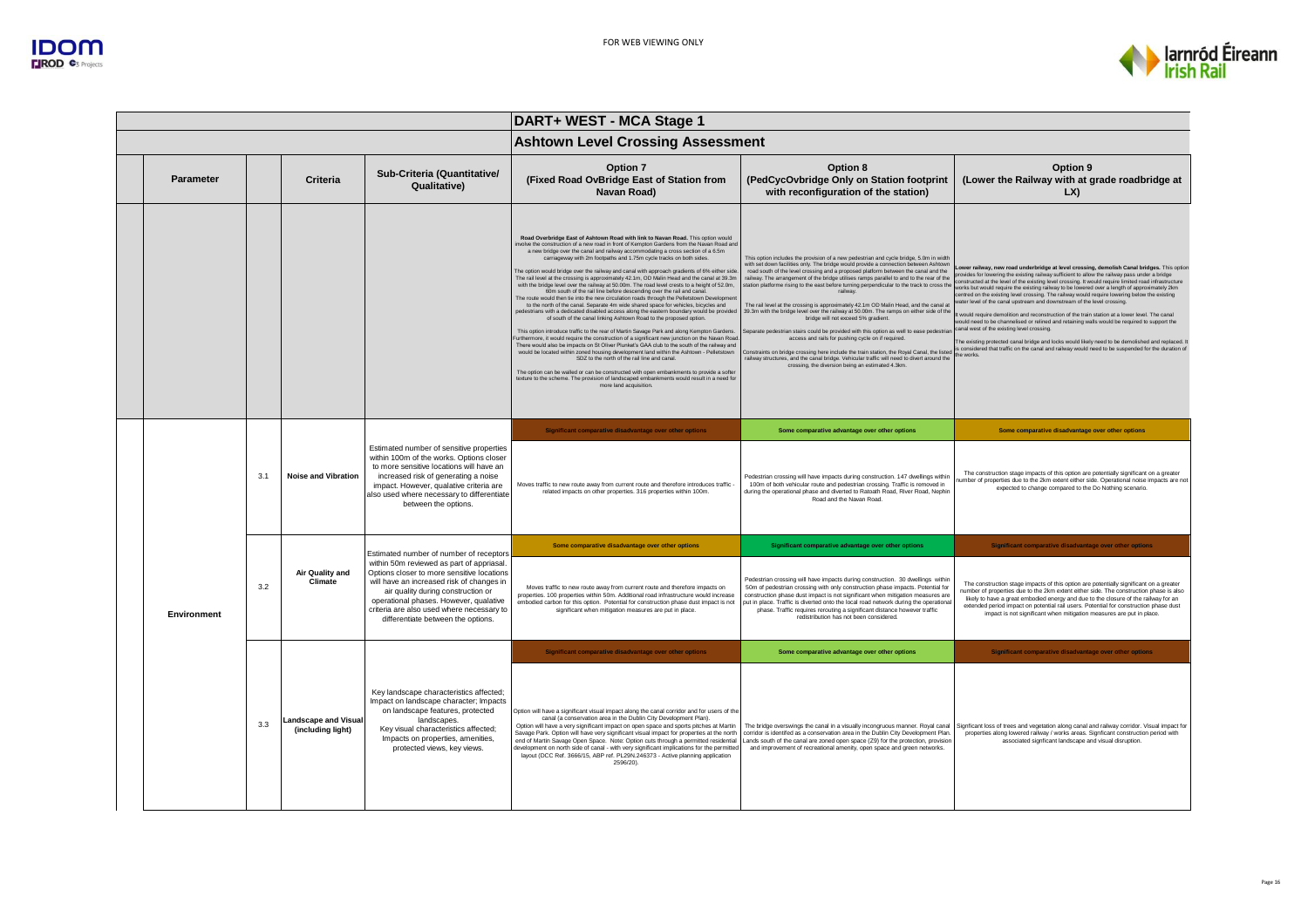



|             |     |                                                  |                                                                                                                                                                                                                                                                                                                                                    | DART+ WEST - MCA Stage 1                                                                                                                                                                                                                                                                                                                                                                                                                                                                                                                                                                                                                                                                                                                                                                                                                                                                                                                                                                                                                                                                                                                                                                                                                                                                                                                                                                                                                                                                                                                                                                                                                                                                                                                                  |                                                                                                                                                                                                                                                                                                                                                                                                                                                                                                                                                                                                                                                                                                                                                                                                                                                                                                                                                                                                                                                                                                                                                                                                                                                                                                                                                                                                                                                                                                                                                                                                                                                                                                                                                                                                                                                                                                                                                                                                                                                                                                                                                                                                             |  |
|-------------|-----|--------------------------------------------------|----------------------------------------------------------------------------------------------------------------------------------------------------------------------------------------------------------------------------------------------------------------------------------------------------------------------------------------------------|-----------------------------------------------------------------------------------------------------------------------------------------------------------------------------------------------------------------------------------------------------------------------------------------------------------------------------------------------------------------------------------------------------------------------------------------------------------------------------------------------------------------------------------------------------------------------------------------------------------------------------------------------------------------------------------------------------------------------------------------------------------------------------------------------------------------------------------------------------------------------------------------------------------------------------------------------------------------------------------------------------------------------------------------------------------------------------------------------------------------------------------------------------------------------------------------------------------------------------------------------------------------------------------------------------------------------------------------------------------------------------------------------------------------------------------------------------------------------------------------------------------------------------------------------------------------------------------------------------------------------------------------------------------------------------------------------------------------------------------------------------------|-------------------------------------------------------------------------------------------------------------------------------------------------------------------------------------------------------------------------------------------------------------------------------------------------------------------------------------------------------------------------------------------------------------------------------------------------------------------------------------------------------------------------------------------------------------------------------------------------------------------------------------------------------------------------------------------------------------------------------------------------------------------------------------------------------------------------------------------------------------------------------------------------------------------------------------------------------------------------------------------------------------------------------------------------------------------------------------------------------------------------------------------------------------------------------------------------------------------------------------------------------------------------------------------------------------------------------------------------------------------------------------------------------------------------------------------------------------------------------------------------------------------------------------------------------------------------------------------------------------------------------------------------------------------------------------------------------------------------------------------------------------------------------------------------------------------------------------------------------------------------------------------------------------------------------------------------------------------------------------------------------------------------------------------------------------------------------------------------------------------------------------------------------------------------------------------------------------|--|
|             |     |                                                  |                                                                                                                                                                                                                                                                                                                                                    | <b>Ashtown Level Crossing Assessment</b>                                                                                                                                                                                                                                                                                                                                                                                                                                                                                                                                                                                                                                                                                                                                                                                                                                                                                                                                                                                                                                                                                                                                                                                                                                                                                                                                                                                                                                                                                                                                                                                                                                                                                                                  |                                                                                                                                                                                                                                                                                                                                                                                                                                                                                                                                                                                                                                                                                                                                                                                                                                                                                                                                                                                                                                                                                                                                                                                                                                                                                                                                                                                                                                                                                                                                                                                                                                                                                                                                                                                                                                                                                                                                                                                                                                                                                                                                                                                                             |  |
| Parameter   |     | <b>Criteria</b>                                  | Sub-Criteria (Quantitative/<br>Qualitative)                                                                                                                                                                                                                                                                                                        | Option 10<br>(UnBridge West of Mill, PedOvBridge at Station)                                                                                                                                                                                                                                                                                                                                                                                                                                                                                                                                                                                                                                                                                                                                                                                                                                                                                                                                                                                                                                                                                                                                                                                                                                                                                                                                                                                                                                                                                                                                                                                                                                                                                              | Option 11<br>(Improvements on Local Road Network,<br><b>PedOvBridge at Station)</b>                                                                                                                                                                                                                                                                                                                                                                                                                                                                                                                                                                                                                                                                                                                                                                                                                                                                                                                                                                                                                                                                                                                                                                                                                                                                                                                                                                                                                                                                                                                                                                                                                                                                                                                                                                                                                                                                                                                                                                                                                                                                                                                         |  |
|             |     |                                                  |                                                                                                                                                                                                                                                                                                                                                    | Road and cycleway bridge under Railway and Canal West of the Mill and linking to Mill Lane<br>at each end: This option would entail re-routing Ashtown Road along its old alignment (pre<br>railway) along a section of Mill Lane, diverting through commercial lands to the west of the<br>protected mill and passing under both the railway and the Royal Canal to tie into Mill Lane north of<br>the railway. The option is proposed to accommodate a cross section of a 6.5m carriageway with<br>.5m rubbing strip to the west and a 3.65m cycleway to the east. An at-grade turning head and drop<br>off would be provided to the south of Ashtown Station and a set down area north of the canal.<br>The length of the option is approximately 150m on the northern side and 300m south of the rail line<br>The option would drop to an approximate level of 36.2m OD Malin Head, under the rail which is a at<br>a level of 45.6m at the crossing point.<br>It is proposed to construct a pedestrian cycle bridge at the train station. The bridge will cater for<br>disabled and mobility impaired users.<br>The option will provide for a setdown, maintenance and emergency vehicular access to the station<br>It is proposed that pedestrians, cyclists and disabled users would be accommodated by the<br>construction of a new pedestrian / cycle bridge on the footbridge of the existing train station. This<br>will require reconstruction of the train station.<br>It is feasible to cross at this location, as it is upstream of the double lock on the canal and the canal<br>is at the same approximate level as the adjacent railway. This option would require some property<br>acquisition and modifications to existing accesses. | This option includes the provision of a new pedestrian and cycle overbridge at the location of the<br>train station and local road improvements. The bridge would provide for disabled and mobility<br>impaired users. The arrangement of the bridge would utilise nested ramps parallel to and over the<br>station platforms rising to the east before turning perpendicular to the track to cross the railway.<br>This option requires reconstruction and reconfiguration of the train station under the footprint of the<br>proposed footbridge.<br>The rail level at the crossing is approximately 42.1m to OD Malin Head and the canal water level is<br>approximately 39.3m. The walking surface on the proposed bridge over the railway rises to a level<br>of approximately 50.0m. The proposed parapets will be approximately 1.35m high remote from the<br>ailway and 1.85m high over and adjacent to the live railway. The ramps on either side of the bridge<br>would not exceed 5% gradient and landings are proposed at 10m centres.<br>Separate pedestrian stairs are proposed to be provided with this option also to provide for direct<br>pedestrian access and rails for pushing bicycles could be installed if required.<br>Constraints on a bridge crossing here include the train station, the Royal Canal, the listed railway<br>structures, and the canal bridge.<br>This option provides for motorised traffic to be diverted along the local road network. Upgrades wil<br>be necessary to River Road with the construction of a 2.0m pedestrian way along the southern<br>edge of the road west of Ashtown and localised improvements to the east. Where this is adjacent<br>to Ashton House it is proposed to run the pedestrian way along the northern boundary of the road<br>lue to the protected status of the property. It would be necessary to provide public lighting along the<br>pedestrian way. It is also proposed to carry out small scale improvement works to junctions along<br>Ratoath Road between river road and the Navan Road. These improvements will include the<br>implementation of signal control on the junction of River Road and the Ratoath Road. |  |
|             |     |                                                  | Estimated number of sensitive properties<br>within 100m of the works. Options closer<br>to more sensitive locations will have an<br>increased risk of generating a noise<br>impact. However, qualative criteria are<br>also used where necessary to differentiate<br>between the options.                                                          | Some comparative advantage over other options                                                                                                                                                                                                                                                                                                                                                                                                                                                                                                                                                                                                                                                                                                                                                                                                                                                                                                                                                                                                                                                                                                                                                                                                                                                                                                                                                                                                                                                                                                                                                                                                                                                                                                             | Significant comparative advantage over other options                                                                                                                                                                                                                                                                                                                                                                                                                                                                                                                                                                                                                                                                                                                                                                                                                                                                                                                                                                                                                                                                                                                                                                                                                                                                                                                                                                                                                                                                                                                                                                                                                                                                                                                                                                                                                                                                                                                                                                                                                                                                                                                                                        |  |
|             | 3.1 | <b>Noise and Vibration</b>                       |                                                                                                                                                                                                                                                                                                                                                    | Moves traffic to rear of apt block from current road layout. This option will introduce<br>additional noise to the rear apartments while also decreasing road traffic noise levels to the<br>apartments currently facing the front of the apartment block. Construction phase of this<br>option will be more significant due to the excavation required. 206 properties within 100m                                                                                                                                                                                                                                                                                                                                                                                                                                                                                                                                                                                                                                                                                                                                                                                                                                                                                                                                                                                                                                                                                                                                                                                                                                                                                                                                                                       | The pedestrian bridge and station upgrades will have some impacts during construction.<br>673 dwellings within 100m of both vehicular route and pedestrian crossing, however, this<br>option is expected to reduce noise impacts within Ashtown and is expected to result in<br>small scale change in noise levels elsewhere due to traffic redistribution during the<br>operational phase.                                                                                                                                                                                                                                                                                                                                                                                                                                                                                                                                                                                                                                                                                                                                                                                                                                                                                                                                                                                                                                                                                                                                                                                                                                                                                                                                                                                                                                                                                                                                                                                                                                                                                                                                                                                                                 |  |
|             |     |                                                  |                                                                                                                                                                                                                                                                                                                                                    | Some comparative disadvantage over other options                                                                                                                                                                                                                                                                                                                                                                                                                                                                                                                                                                                                                                                                                                                                                                                                                                                                                                                                                                                                                                                                                                                                                                                                                                                                                                                                                                                                                                                                                                                                                                                                                                                                                                          | Significant comparative advantage over other options                                                                                                                                                                                                                                                                                                                                                                                                                                                                                                                                                                                                                                                                                                                                                                                                                                                                                                                                                                                                                                                                                                                                                                                                                                                                                                                                                                                                                                                                                                                                                                                                                                                                                                                                                                                                                                                                                                                                                                                                                                                                                                                                                        |  |
| Environment | 3.2 | <b>Air Quality and</b><br>Climate                | Estimated number of number of receptors<br>within 50m reviewed as part of appriasal.<br>Options closer to more sensitive locations<br>will have an increased risk of changes in<br>air quality during construction or<br>operational phases. However, qualative<br>criteria are also used where necessary to<br>differentiate between the options. | Moves traffic to rear of apt block from current road lavout, 117 dwellings within 50m where<br>traffic has been moved from front to back. Embodied carbon for new over and under<br>bridge<br>Potential for construction phase dust impact is not significant when mitigation measures<br>are put in place                                                                                                                                                                                                                                                                                                                                                                                                                                                                                                                                                                                                                                                                                                                                                                                                                                                                                                                                                                                                                                                                                                                                                                                                                                                                                                                                                                                                                                                | Pedestrian cycle bridge and station reconstruction will have minor impacts during<br>construction. 158 dwellings within 50m of both vehicular route and pedestrian crossing.<br>however, this option is expected to reduce air emission impacts within Ashtown. This rating<br>is chosen on the assumption that congestion is not increased elsewhere as a result of the<br>new road arrangement                                                                                                                                                                                                                                                                                                                                                                                                                                                                                                                                                                                                                                                                                                                                                                                                                                                                                                                                                                                                                                                                                                                                                                                                                                                                                                                                                                                                                                                                                                                                                                                                                                                                                                                                                                                                            |  |
|             |     |                                                  |                                                                                                                                                                                                                                                                                                                                                    | Some comparative advantage over other options                                                                                                                                                                                                                                                                                                                                                                                                                                                                                                                                                                                                                                                                                                                                                                                                                                                                                                                                                                                                                                                                                                                                                                                                                                                                                                                                                                                                                                                                                                                                                                                                                                                                                                             | Some comparative disadvantage over other options                                                                                                                                                                                                                                                                                                                                                                                                                                                                                                                                                                                                                                                                                                                                                                                                                                                                                                                                                                                                                                                                                                                                                                                                                                                                                                                                                                                                                                                                                                                                                                                                                                                                                                                                                                                                                                                                                                                                                                                                                                                                                                                                                            |  |
|             | 3.3 | <b>Landscape and Visual</b><br>(including light) | Key landscape characteristics affected;<br>Impact on landscape character; Impacts<br>on landscape features, protected<br>landscapes.<br>Key visual characteristics affected;<br>Impacts on properties, amenities,<br>protected views, key views.                                                                                                   | Option will have a very significant impact on boundary trees/woodlands, entrance gates and<br>lodge at Ashton (Ashtown) House, a protected structure (No. 690).<br>Lands of Ashton House and the corridor of the Royal Canal west of Longford Bridge are<br>zoned High Amenity and identified as a Nature Development Area in the Fingal<br>Development Plan. Option underpassess canal, which reduces landscape and visual<br>impact on canal corridor. Moderate visual impact for setting of 10th Lock on Royal Canal<br>and for mill buildings south of canal. Moderate impact due to removal of roadside tree-lined<br>hedgerows leading to railway                                                                                                                                                                                                                                                                                                                                                                                                                                                                                                                                                                                                                                                                                                                                                                                                                                                                                                                                                                                                                                                                                                   | The footbridge overswings the canal in a visually incongruous manner. Royal canal corridor<br>is identified as a conservation area in the Dublin City Development Plan. Lands south of<br>the canal are zoned open space (Z9) for the protection, provision and improvement of<br>recreational amenity, open space and green networks. Significant landscape and visual<br>impact associated with construction works on River Road.                                                                                                                                                                                                                                                                                                                                                                                                                                                                                                                                                                                                                                                                                                                                                                                                                                                                                                                                                                                                                                                                                                                                                                                                                                                                                                                                                                                                                                                                                                                                                                                                                                                                                                                                                                         |  |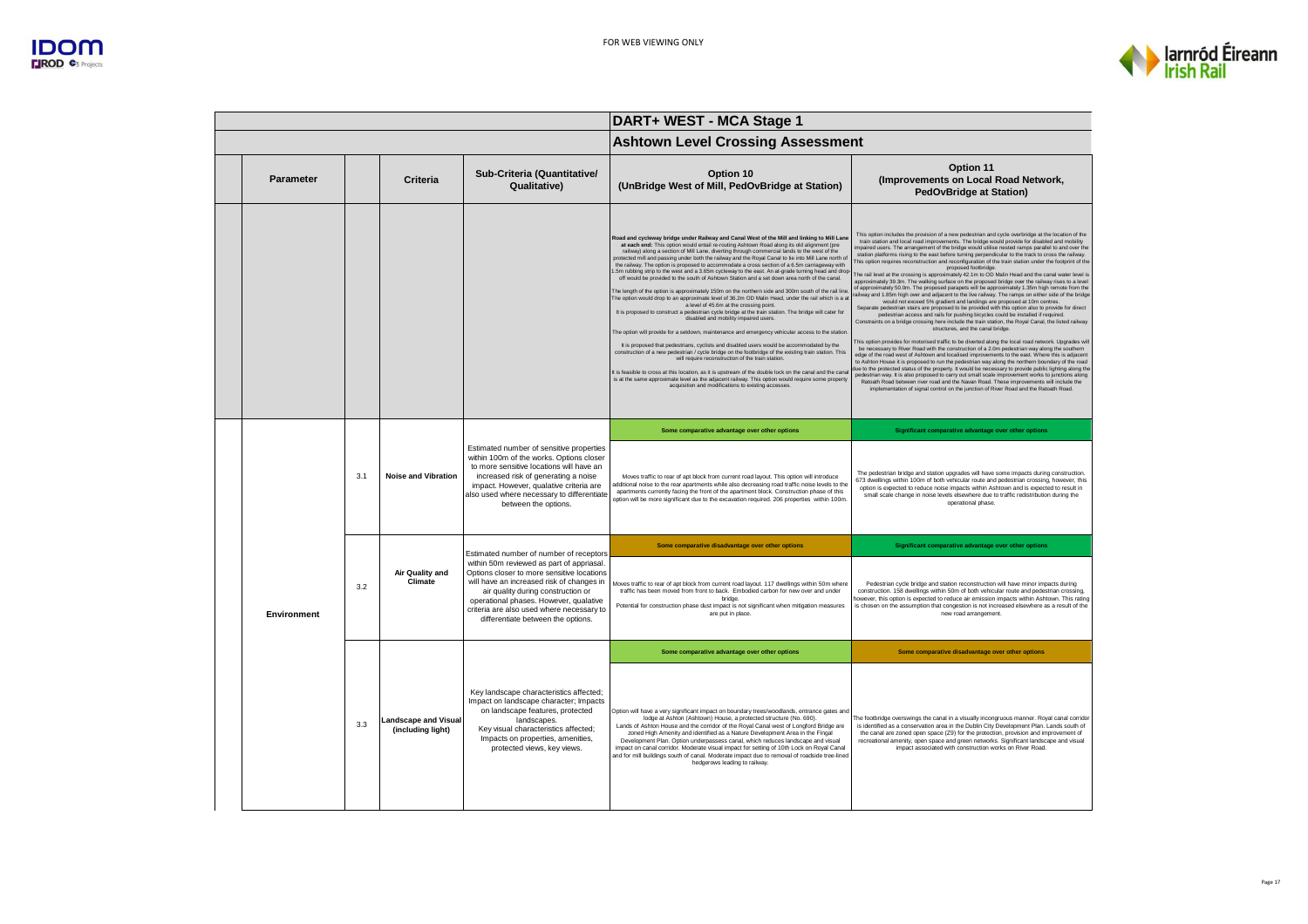

|             |     |                                                  |                                                                                                                                                                                                                                                                                                                                                    | DART+ WEST - MCA Stage 1                                                                                                                                                                                                                                                                                                                                                                                                                                                                                                                                                                                                                                                                                                                                                                                                                                                                                                                                                                                                                                                                                                                                                                                                                                                                                                                                                                                                                                                                                                                                                                                                                                                          |                                                                                                                                                                                                                                                                                                                                                                                                                                                                                                                                                                                                                                                                                                                                                                                                                                                                                                                                                                                                                                                                                                                                                                                                                                                                                                                                                                                                                                                                                                                                                                                                                                                                                                                                                                                                                                                                                                                                                                                                                                                                                         |  |
|-------------|-----|--------------------------------------------------|----------------------------------------------------------------------------------------------------------------------------------------------------------------------------------------------------------------------------------------------------------------------------------------------------------------------------------------------------|-----------------------------------------------------------------------------------------------------------------------------------------------------------------------------------------------------------------------------------------------------------------------------------------------------------------------------------------------------------------------------------------------------------------------------------------------------------------------------------------------------------------------------------------------------------------------------------------------------------------------------------------------------------------------------------------------------------------------------------------------------------------------------------------------------------------------------------------------------------------------------------------------------------------------------------------------------------------------------------------------------------------------------------------------------------------------------------------------------------------------------------------------------------------------------------------------------------------------------------------------------------------------------------------------------------------------------------------------------------------------------------------------------------------------------------------------------------------------------------------------------------------------------------------------------------------------------------------------------------------------------------------------------------------------------------|-----------------------------------------------------------------------------------------------------------------------------------------------------------------------------------------------------------------------------------------------------------------------------------------------------------------------------------------------------------------------------------------------------------------------------------------------------------------------------------------------------------------------------------------------------------------------------------------------------------------------------------------------------------------------------------------------------------------------------------------------------------------------------------------------------------------------------------------------------------------------------------------------------------------------------------------------------------------------------------------------------------------------------------------------------------------------------------------------------------------------------------------------------------------------------------------------------------------------------------------------------------------------------------------------------------------------------------------------------------------------------------------------------------------------------------------------------------------------------------------------------------------------------------------------------------------------------------------------------------------------------------------------------------------------------------------------------------------------------------------------------------------------------------------------------------------------------------------------------------------------------------------------------------------------------------------------------------------------------------------------------------------------------------------------------------------------------------------|--|
|             |     |                                                  |                                                                                                                                                                                                                                                                                                                                                    | <b>Ashtown Level Crossing Assessment</b>                                                                                                                                                                                                                                                                                                                                                                                                                                                                                                                                                                                                                                                                                                                                                                                                                                                                                                                                                                                                                                                                                                                                                                                                                                                                                                                                                                                                                                                                                                                                                                                                                                          |                                                                                                                                                                                                                                                                                                                                                                                                                                                                                                                                                                                                                                                                                                                                                                                                                                                                                                                                                                                                                                                                                                                                                                                                                                                                                                                                                                                                                                                                                                                                                                                                                                                                                                                                                                                                                                                                                                                                                                                                                                                                                         |  |
| Parameter   |     | Criteria                                         | Sub-Criteria (Quantitative/<br>Qualitative)                                                                                                                                                                                                                                                                                                        | Option 12<br>(Road OvBridge West from Navan Parkway Stn,<br>PedCycOvBridge at Ashtown Station)                                                                                                                                                                                                                                                                                                                                                                                                                                                                                                                                                                                                                                                                                                                                                                                                                                                                                                                                                                                                                                                                                                                                                                                                                                                                                                                                                                                                                                                                                                                                                                                    | Option 13<br>(OvrBridge West of Mill, PedOvBridge at Station)                                                                                                                                                                                                                                                                                                                                                                                                                                                                                                                                                                                                                                                                                                                                                                                                                                                                                                                                                                                                                                                                                                                                                                                                                                                                                                                                                                                                                                                                                                                                                                                                                                                                                                                                                                                                                                                                                                                                                                                                                           |  |
|             |     |                                                  |                                                                                                                                                                                                                                                                                                                                                    | Road link between Navan Parkway Station and the Road network immediatley north of Ashtown Village<br>incorporating a bridge over the railway and canal and a pedestrian cycle bridge over the station in Ashtown<br>This option would entail re-routing through road traffic away from Ashtown village. The option can<br>ccommodate a cross section of a 6.5m carriageway with 2m footpaths on both sides and 2.5m two-way cycl<br>track on the eastern side. An at-grade turning head and drop-off will be provided to the south of Ashtown<br>Station.<br>The length of the option is approximately 300m each side of the rail line and canal. The option would rise to<br>an approximate deck level of 52.9m OD which is a at a level of 45.6m OD at the crossing point. On the<br>southern side a separate pedestrian and cyclist link and link to the riding school are proposed to maintain<br>access for non-motorised use these would have cross section of 4.0m.<br>It is feasible to cross at this location, as it is upstream of the double lock on the canal and the canal is at the<br>same approximate level as the adjacent railway. This option would require some property acquisition and<br>modifications to existing accesses. It would pass through the grounds of the listed Ashton House.<br>The option will provide for a setdown, maintenance and emergency vehicular access to the station.<br>It is proposed that pedestrians, cyclists and disabled users would be accommodated by the construction of a<br>new pedestrian / cycle bridge on the footbridge of the existing train station. This will require reconstruction of<br>the train station. | Road with cycleway under Railway and Canal West of the Mill and linking to Mill Lane at<br>each end: This option would entail re-routing Ashtown Road along its old alignment (pre railway)<br>along a section of Mill Lane, diverting through commercial lands to the west of the protected mill<br>and passing under both the railway and the Royal Canal to tie into Mill Lane north of the railway.<br>The option is proposed to accommodate a cross section of a 6.5m carriageway with 1.5m rubbing<br>strip to the West and a 3.65m cycleway to the east. An at-grade turning head and drop-off would be<br>provided to the south of Ashtown Station and a set down area north of the canal.<br>An at-grade turning head and drop-off will be provided to the south of Ashtown Station.<br>The length of the option is approximately 150m on the northern side and 300m south of the rail line<br>The option would rise to an approximate level of 52.5m OD Malin Head over the railway which is a<br>at a level of 45.6m. A half through bridge form of construction would be required similar to the<br>adiacent Ratoath Road Bridge.<br>A new mini roundabout is proposed at the junction of Mill Lane and Ashtown Road south of the<br>railway to accommodate traffic interactions.<br>It is proposed that pedestrians, cyclists and disabled users would be accommodated by the<br>construction of a new pedestrian / cycle bridge on the footbridge of the existing train station. This<br>will require reconstruction of the train station<br>This option crosses through the grounds of Ashton House and will require an additional bridge to<br>be constructed over the access road to the house. It is anticipated the proposed roadway would be<br>walled along the extent passing through the estate. The proposal is to tie into the existing<br>roundabout immediately north of ashtown village. A portion of the boundary wall to Ashton house<br>would need to be demolished to accommodate the link road.<br>This option would require some property acquisition |  |
|             |     | <b>Noise and Vibration</b>                       | Estimated number of sensitive properties<br>within 100m of the works. Options closer<br>to more sensitive locations will have an<br>increased risk of generating a noise<br>impact. However, qualative criteria are<br>also used where necessary to differentiate<br>between the options.                                                          | Some comparative advantage over other options                                                                                                                                                                                                                                                                                                                                                                                                                                                                                                                                                                                                                                                                                                                                                                                                                                                                                                                                                                                                                                                                                                                                                                                                                                                                                                                                                                                                                                                                                                                                                                                                                                     | Some comparative advantage over other options                                                                                                                                                                                                                                                                                                                                                                                                                                                                                                                                                                                                                                                                                                                                                                                                                                                                                                                                                                                                                                                                                                                                                                                                                                                                                                                                                                                                                                                                                                                                                                                                                                                                                                                                                                                                                                                                                                                                                                                                                                           |  |
|             | 3.1 |                                                  |                                                                                                                                                                                                                                                                                                                                                    | Moves traffic to rear of apt block from current road layout. This option will introduce additional noise<br>to the rear apartments while also decreasing road traffic noise levels to the apartments currently<br>facing the front of the apartment block. Construction phase of this option will be less significant than<br>Option 2 due to less excavation required. 168 dwellings within 100m.                                                                                                                                                                                                                                                                                                                                                                                                                                                                                                                                                                                                                                                                                                                                                                                                                                                                                                                                                                                                                                                                                                                                                                                                                                                                                | Moves traffic to rear of apt block from current road lavout. This option will introduce<br>additional noise to the rear apartments while also decreasing road traffic noise levels to the<br>apartments currently facing the front of the apartment block. Construction phase of this<br>option will be more significant due to the excavation required. 206 properties within 100m.                                                                                                                                                                                                                                                                                                                                                                                                                                                                                                                                                                                                                                                                                                                                                                                                                                                                                                                                                                                                                                                                                                                                                                                                                                                                                                                                                                                                                                                                                                                                                                                                                                                                                                    |  |
|             |     |                                                  |                                                                                                                                                                                                                                                                                                                                                    | Some comparative disadvantage over other options                                                                                                                                                                                                                                                                                                                                                                                                                                                                                                                                                                                                                                                                                                                                                                                                                                                                                                                                                                                                                                                                                                                                                                                                                                                                                                                                                                                                                                                                                                                                                                                                                                  | Some comparative disadvantage over other options                                                                                                                                                                                                                                                                                                                                                                                                                                                                                                                                                                                                                                                                                                                                                                                                                                                                                                                                                                                                                                                                                                                                                                                                                                                                                                                                                                                                                                                                                                                                                                                                                                                                                                                                                                                                                                                                                                                                                                                                                                        |  |
| Environment | 3.2 | <b>Air Quality and</b><br>Climate                | Estimated number of number of receptors<br>within 50m reviewed as part of appriasal.<br>Options closer to more sensitive locations<br>will have an increased risk of changes in<br>air quality during construction or<br>operational phases. However, qualative<br>criteria are also used where necessary to<br>differentiate between the options. | Pedestrian crossing will have impacts during construction. 94 dwellings within 50m of both vehicular<br>route and pedestrian crossing. Potential for construction phase dust impact is not significant when<br>mitigation measures are put in place                                                                                                                                                                                                                                                                                                                                                                                                                                                                                                                                                                                                                                                                                                                                                                                                                                                                                                                                                                                                                                                                                                                                                                                                                                                                                                                                                                                                                               | Moves traffic to rear of apt block from current road layout. 114 dwellings within 50m where<br>traffic has been moved from front to back. Embodied carbon for new bridge and<br>excavation<br>Potential for construction phase dust impact is not significant when mitigation measures<br>are put in place                                                                                                                                                                                                                                                                                                                                                                                                                                                                                                                                                                                                                                                                                                                                                                                                                                                                                                                                                                                                                                                                                                                                                                                                                                                                                                                                                                                                                                                                                                                                                                                                                                                                                                                                                                              |  |
|             |     |                                                  |                                                                                                                                                                                                                                                                                                                                                    | Some comparative disadvantage over other options                                                                                                                                                                                                                                                                                                                                                                                                                                                                                                                                                                                                                                                                                                                                                                                                                                                                                                                                                                                                                                                                                                                                                                                                                                                                                                                                                                                                                                                                                                                                                                                                                                  | Significant comparative disadvantage over other options                                                                                                                                                                                                                                                                                                                                                                                                                                                                                                                                                                                                                                                                                                                                                                                                                                                                                                                                                                                                                                                                                                                                                                                                                                                                                                                                                                                                                                                                                                                                                                                                                                                                                                                                                                                                                                                                                                                                                                                                                                 |  |
|             | 3.3 | <b>Landscape and Visual</b><br>(including light) | Key landscape characteristics affected;<br>Impact on landscape character; Impacts<br>on landscape features, protected<br>landscapes.<br>Key visual characteristics affected;<br>Impacts on properties, amenities,<br>protected views, key views.                                                                                                   | Option will have a very significant impact on boundary trees/woodlands, entrance gates and lodge at<br>Ashton (Ashtown) House, a protected structure (No. 690).<br>Lands of Ashton House and the corridor of the Royal Canal west of Longford Bridge are zoned High<br>Amenity and identified as a Nature Development Area in the Fingal Development Plan.                                                                                                                                                                                                                                                                                                                                                                                                                                                                                                                                                                                                                                                                                                                                                                                                                                                                                                                                                                                                                                                                                                                                                                                                                                                                                                                        | Option will have a very significant impact on boundary trees/woodlands, entrance gates and<br>lodge at Ashton (Ashtown) House, a protected structure (No. 690).<br>Lands of Ashton House and the corridor of the Royal Canal west of Longford Bridge are<br>zoned High Amenity and identified as a Nature Development Area in the Fingal<br>Development Plan.                                                                                                                                                                                                                                                                                                                                                                                                                                                                                                                                                                                                                                                                                                                                                                                                                                                                                                                                                                                                                                                                                                                                                                                                                                                                                                                                                                                                                                                                                                                                                                                                                                                                                                                           |  |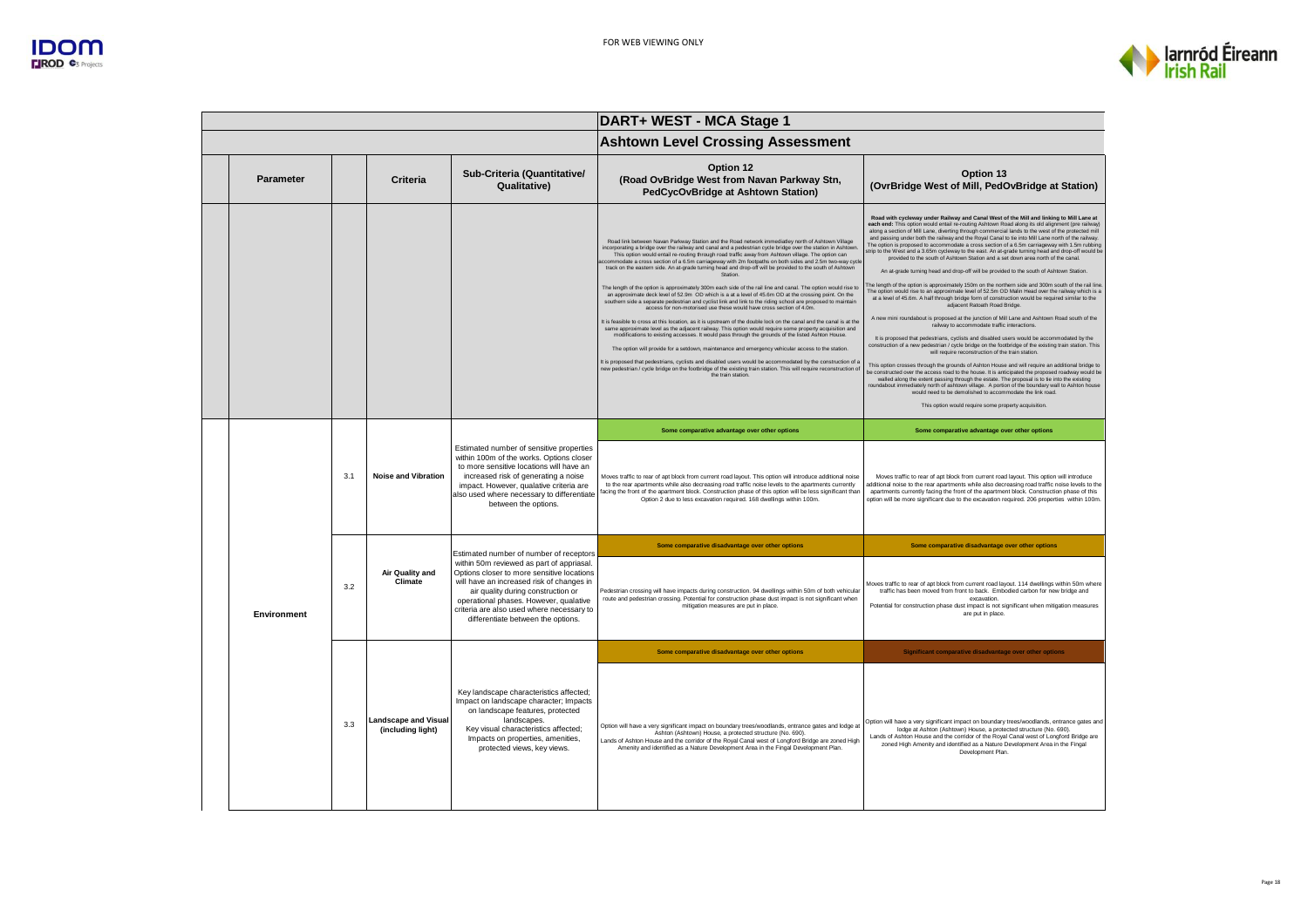



|   | DART+ WEST - MCA Stage 1 |     |                                                                  |                                                                                                                                                                                                                                                                                   |                                                                                                                                                                                                |                                                                                                                                                                                                             |                                                                                                                                                                                                                                                                                                                                                                                                                                                                                                                                                                                                                                                                                                                                                                                                                                                                                         |  |  |  |
|---|--------------------------|-----|------------------------------------------------------------------|-----------------------------------------------------------------------------------------------------------------------------------------------------------------------------------------------------------------------------------------------------------------------------------|------------------------------------------------------------------------------------------------------------------------------------------------------------------------------------------------|-------------------------------------------------------------------------------------------------------------------------------------------------------------------------------------------------------------|-----------------------------------------------------------------------------------------------------------------------------------------------------------------------------------------------------------------------------------------------------------------------------------------------------------------------------------------------------------------------------------------------------------------------------------------------------------------------------------------------------------------------------------------------------------------------------------------------------------------------------------------------------------------------------------------------------------------------------------------------------------------------------------------------------------------------------------------------------------------------------------------|--|--|--|
|   |                          |     |                                                                  |                                                                                                                                                                                                                                                                                   | <b>Ashtown Level Crossing Assessment</b>                                                                                                                                                       |                                                                                                                                                                                                             |                                                                                                                                                                                                                                                                                                                                                                                                                                                                                                                                                                                                                                                                                                                                                                                                                                                                                         |  |  |  |
|   | <b>Parameter</b>         |     | Criteria                                                         | Sub-Criteria (Quantitative/<br>Qualitative)                                                                                                                                                                                                                                       | Do Nothing                                                                                                                                                                                     | Do Minimum<br>(Close LX)                                                                                                                                                                                    | Option 1<br>(Online Obr)                                                                                                                                                                                                                                                                                                                                                                                                                                                                                                                                                                                                                                                                                                                                                                                                                                                                |  |  |  |
|   |                          |     |                                                                  |                                                                                                                                                                                                                                                                                   | Leave the current level crossings in place. - Electrification is implemented without<br>removal of the road traffic interface but with implementation of CCTV control on the<br>barrier system | Closure of the existing crossings with no alternative provided. All traffic<br>would be diverted to alternative routes around the crossing location                                                         | This scheme would require an online structure spanning over the railway and canal<br>This would lift the existing carriageway by approximately 7.3m above the railway<br>line, accommodating a cross section of a 6.5m carriageway with 2m footpaths<br>across the bridge. There would be insufficient width for a cycleway across the<br>bridge.<br>The topography is such that the northern approach (where the ground falls away<br>towards the Tolka River) would necessarily be very steep and would also require<br>significant modifications to the recent village centre developments of the area<br>overground.<br>The length of the approach on the northern side would be approximately 220m and<br>be at a maximum gradient of 8% and 140m on the southern side at a maximum gradient of 5%. The bridge over the rail line would be at an approximate level of<br>51.9m OD. |  |  |  |
|   |                          |     | <b>Biodiversity (flora and</b><br>fauna)                         | Potential compliance/conflict with<br>biodiversity objectives; Indirect impacts on<br>protected species, designated sites;<br>Overall effect on nature conservation<br>resource.                                                                                                  | Significant comparative advantage over other options                                                                                                                                           | Significant comparative advantage over other options                                                                                                                                                        | Some comparative advantage over other options                                                                                                                                                                                                                                                                                                                                                                                                                                                                                                                                                                                                                                                                                                                                                                                                                                           |  |  |  |
| 3 |                          | 3.4 |                                                                  |                                                                                                                                                                                                                                                                                   | No direct impacts.                                                                                                                                                                             | No direct impacts.                                                                                                                                                                                          | This option is hydrologically connected to European Sites downstream in the<br>Tolka Estuary and Dublin Bay. There is no risk of Likely Significant Effects to<br>these sites or any other European Site. There is potential for impacts to<br>Royal Canal pNHA arising from noise, artificial lighting and impacts to water<br>quality during construction. As the new structure over the railway and canal<br>is aligned with the existing crossing there will be minimal habitat loss and<br>less impact on the overall integrity of the pNHA than some other options.                                                                                                                                                                                                                                                                                                               |  |  |  |
|   |                          |     |                                                                  |                                                                                                                                                                                                                                                                                   | Significant comparative advantage over other options                                                                                                                                           | Significant comparative advantage over other options                                                                                                                                                        | Some comparative disadvantage over other options                                                                                                                                                                                                                                                                                                                                                                                                                                                                                                                                                                                                                                                                                                                                                                                                                                        |  |  |  |
|   | Environment              | 3.5 | Cultural,<br>Archaeological and<br><b>Architectural Heritage</b> | Overall effect on cultural, archaeological<br>and architecture heritage resource. Likely<br>effects on RPS, National Monuments,<br>SMRs, Conservation areas, etc.<br>Number of designated sites/structures (by<br>level of designation) directly impacted by<br>scheme (landtake) | No direct impacts.                                                                                                                                                                             | No direct impacts                                                                                                                                                                                           | Indirect impacts on Longford Bridge (RPS No. 693). Potential for indirect<br>impacts to the Royal Canal (RPS No. 944a) and setting of protected<br>structures in the area.                                                                                                                                                                                                                                                                                                                                                                                                                                                                                                                                                                                                                                                                                                              |  |  |  |
|   |                          |     |                                                                  |                                                                                                                                                                                                                                                                                   | Significant comparative advantage over other options                                                                                                                                           | Significant comparative advantage over other options                                                                                                                                                        | Some comparative advantage over other options                                                                                                                                                                                                                                                                                                                                                                                                                                                                                                                                                                                                                                                                                                                                                                                                                                           |  |  |  |
|   |                          | 3.6 | <b>Water Resources</b>                                           | Overall potential significant effects on<br>water resource attributes likely to be<br>affected during construction and<br>operation.                                                                                                                                              | This Option will have neutral impacts on water resources as there will be no<br>changes to the receiving environment. Has a significant comparative advantage<br>over other options.           | Removes vehicular traffic borne pollutants and minimal construction phase<br>& no increased flood risk. The Do Minimum Option has a significant<br>comparative advantage compared to other options overall. | This option has the potential to impact on water quality of the Royal Canal<br>during the construction phase of the overbridge. Has some comparative<br>advantage over other options.                                                                                                                                                                                                                                                                                                                                                                                                                                                                                                                                                                                                                                                                                                   |  |  |  |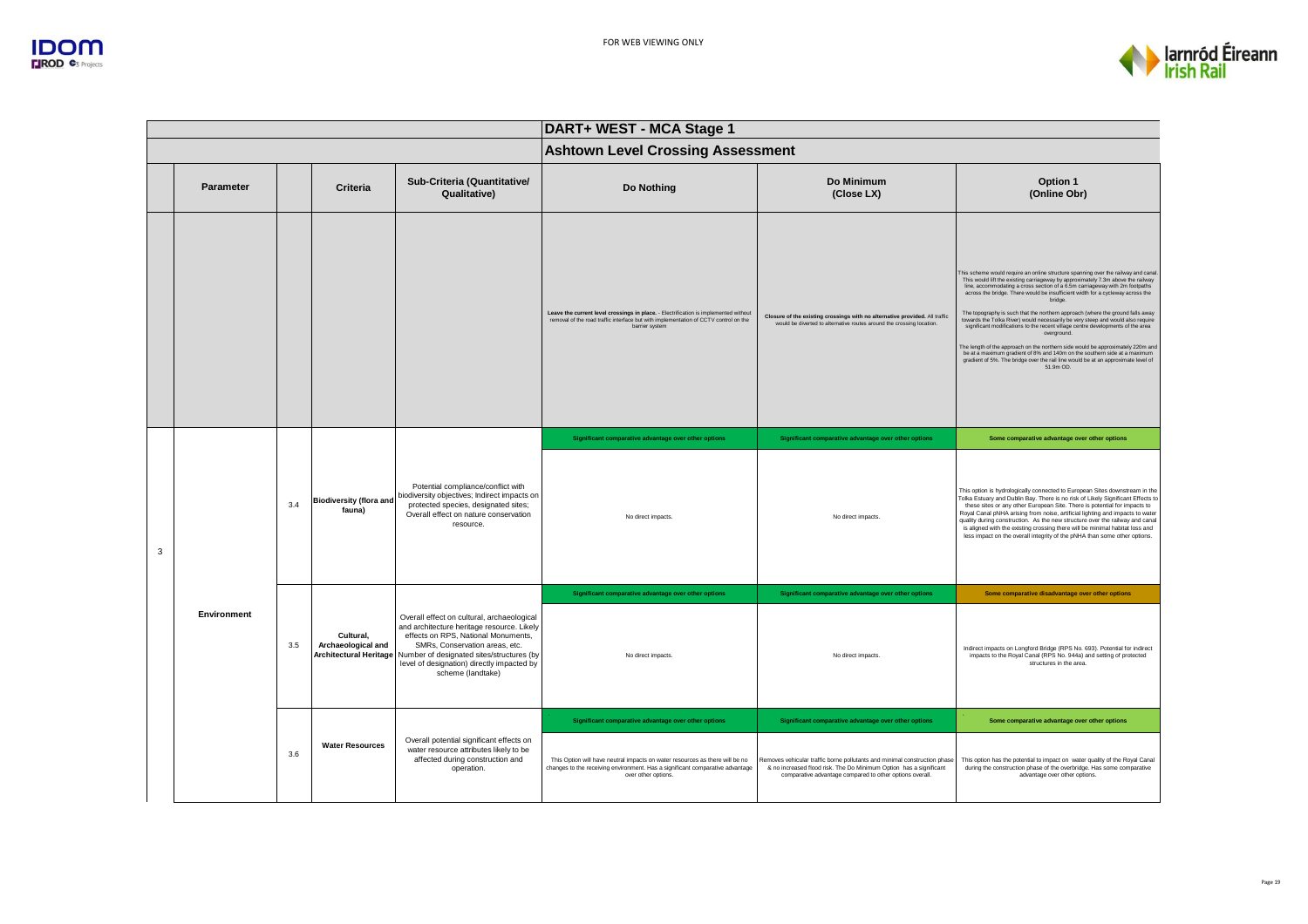

|   |                    |     |                                          |                                                                                                                                                                                                                                                                                                          | DART+ WEST - MCA Stage 1                                                                                                                                                                                                                                                                                                                                                                                                                                                                                                                                                                                                                                                                                                                                                                                                                                                                                                                                                                                                                                                                                                                                                                                                                                                                                                                                                                                                                                                                                 |                                                                                                                                                                                                                                                                                                                                                                                                                                                                                                                                                                                                                                                                                                                                                                                                                                                                                                                                                                                                                                                                                                                                                                                                                                                                                                                                                                                                                                                                                                                                                                                                                                                                                                                                                                                                                                                                                                                                           |                                                                                                                                                                                                                                                                                                                                                                                                                                                                                                                                                                                                                                                                                                                                                                                                                                                                                                                                                                                                                                                                                                                                                                                                                                                                                                                                                                                                                                                                                                                                                                                                                                                                                                                                                                                                                                                                                                                                                                                                                                                                                                          |  |
|---|--------------------|-----|------------------------------------------|----------------------------------------------------------------------------------------------------------------------------------------------------------------------------------------------------------------------------------------------------------------------------------------------------------|----------------------------------------------------------------------------------------------------------------------------------------------------------------------------------------------------------------------------------------------------------------------------------------------------------------------------------------------------------------------------------------------------------------------------------------------------------------------------------------------------------------------------------------------------------------------------------------------------------------------------------------------------------------------------------------------------------------------------------------------------------------------------------------------------------------------------------------------------------------------------------------------------------------------------------------------------------------------------------------------------------------------------------------------------------------------------------------------------------------------------------------------------------------------------------------------------------------------------------------------------------------------------------------------------------------------------------------------------------------------------------------------------------------------------------------------------------------------------------------------------------|-------------------------------------------------------------------------------------------------------------------------------------------------------------------------------------------------------------------------------------------------------------------------------------------------------------------------------------------------------------------------------------------------------------------------------------------------------------------------------------------------------------------------------------------------------------------------------------------------------------------------------------------------------------------------------------------------------------------------------------------------------------------------------------------------------------------------------------------------------------------------------------------------------------------------------------------------------------------------------------------------------------------------------------------------------------------------------------------------------------------------------------------------------------------------------------------------------------------------------------------------------------------------------------------------------------------------------------------------------------------------------------------------------------------------------------------------------------------------------------------------------------------------------------------------------------------------------------------------------------------------------------------------------------------------------------------------------------------------------------------------------------------------------------------------------------------------------------------------------------------------------------------------------------------------------------------|----------------------------------------------------------------------------------------------------------------------------------------------------------------------------------------------------------------------------------------------------------------------------------------------------------------------------------------------------------------------------------------------------------------------------------------------------------------------------------------------------------------------------------------------------------------------------------------------------------------------------------------------------------------------------------------------------------------------------------------------------------------------------------------------------------------------------------------------------------------------------------------------------------------------------------------------------------------------------------------------------------------------------------------------------------------------------------------------------------------------------------------------------------------------------------------------------------------------------------------------------------------------------------------------------------------------------------------------------------------------------------------------------------------------------------------------------------------------------------------------------------------------------------------------------------------------------------------------------------------------------------------------------------------------------------------------------------------------------------------------------------------------------------------------------------------------------------------------------------------------------------------------------------------------------------------------------------------------------------------------------------------------------------------------------------------------------------------------------------|--|
|   |                    |     |                                          |                                                                                                                                                                                                                                                                                                          | <b>Ashtown Level Crossing Assessment</b>                                                                                                                                                                                                                                                                                                                                                                                                                                                                                                                                                                                                                                                                                                                                                                                                                                                                                                                                                                                                                                                                                                                                                                                                                                                                                                                                                                                                                                                                 |                                                                                                                                                                                                                                                                                                                                                                                                                                                                                                                                                                                                                                                                                                                                                                                                                                                                                                                                                                                                                                                                                                                                                                                                                                                                                                                                                                                                                                                                                                                                                                                                                                                                                                                                                                                                                                                                                                                                           |                                                                                                                                                                                                                                                                                                                                                                                                                                                                                                                                                                                                                                                                                                                                                                                                                                                                                                                                                                                                                                                                                                                                                                                                                                                                                                                                                                                                                                                                                                                                                                                                                                                                                                                                                                                                                                                                                                                                                                                                                                                                                                          |  |
|   | Parameter          |     | Criteria                                 | Sub-Criteria (Quantitative/<br>Qualitative)                                                                                                                                                                                                                                                              | Option 2<br>(Underbridge on Mill Lane)                                                                                                                                                                                                                                                                                                                                                                                                                                                                                                                                                                                                                                                                                                                                                                                                                                                                                                                                                                                                                                                                                                                                                                                                                                                                                                                                                                                                                                                                   | Option 3<br>(Overbridge on Mill Lane)                                                                                                                                                                                                                                                                                                                                                                                                                                                                                                                                                                                                                                                                                                                                                                                                                                                                                                                                                                                                                                                                                                                                                                                                                                                                                                                                                                                                                                                                                                                                                                                                                                                                                                                                                                                                                                                                                                     | Option 4 & 4a<br>(Road bridge West + PedCycUndBridge)                                                                                                                                                                                                                                                                                                                                                                                                                                                                                                                                                                                                                                                                                                                                                                                                                                                                                                                                                                                                                                                                                                                                                                                                                                                                                                                                                                                                                                                                                                                                                                                                                                                                                                                                                                                                                                                                                                                                                                                                                                                    |  |
|   |                    |     |                                          |                                                                                                                                                                                                                                                                                                          | Bridge under railway and canal at Mill Lane: This option would entail re-routing<br>Ashtown Road along its old alignment (pre Royal Canal) on Mill Lane and passing<br>under both the railway and the Royal Canal. To curtail the impact on Ashtown Stable<br>road traffic only is proposed to be carried under the railway. The option can<br>accommodate a cross section of a 6.5m carriageway with 1.5m rubbing strips on both<br>sides between walled approaches.<br>An at-grade turning head and drop-off will be provided to the south of Ashtown Station.<br>The length of the option is approximately 150m on the northern side and 300m south o<br>the rail line. The option would drop to an approximate level of 37.5m OD Malin Head,<br>under the railway which is a at a level of 45.6m.<br>A new mini roundabout is proposed at the junction of Mill Lane and Ashtown Road<br>south of the railway to accommodate traffic interactions.<br>It is proposed that pedestrians, cyclists and disabled users would be accommodated b<br>the construction of a new pedestrian / cycle bridge on the footbridge of the existing trai<br>station. This will require reconstruction of the train station<br>This requires the existing entrance gates to Ashton House to be relocated and the<br>portion of the boundary fronting Mill Lane north of the canal to be taken down and a<br>new higher wall constructed on a new boundary line.<br>This option would require some property acquisition | Bridge over railway and canal at Mill Lane: This option would entail re-routing Ashtow<br>Road along its old alignment (pre Royal Canal) on Mill Lane and passing over both the<br>railway and the Royal Canal. To curtail the impact on Ashtown Stabled road traffic only is<br>proposed to be carried along the roadway. The option can accommodate a cross section<br>of a 6.5m carriageway with 1.5m rubbing strips on both sides between walled approaches<br>Gradients on the proposed road north of the railway would be in excess of 8.0%.<br>An at-grade turning head and drop-off will be provided to the south of Ashtown Station<br>The length of the option is approximately 150m on the northern side and 300m south of th<br>rail line. The option would rise to an approximate level of 52.5m OD Malin Head over the<br>railway which is a at a level of 45.6m. A half through bridge form of construction would be<br>required similar to the adiacent Ratoath Road Bridge.<br>A new mini roundabout is proposed at the junction of Mill Lane and Ashtown Road south o<br>the railway to accommodate traffic interactions.<br>It is proposed that pedestrians, cyclists and disabled users would be accommodated by<br>the construction of a new pedestrian / cycle bridge on the footbridge of the existing train<br>station. This will require reconstruction of the train station.<br>This option crosses through the grounds of Ashton House and will require an additional<br>bridge to be constructed over the access road to the house. It is anticipated the proposed<br>roadway would be walled along the extent passing through the estate. The proposal is to<br>tie into the existing roundabout immediately north of ashtown village. A portion of the<br>boundary wall to Ashton house would need to be demolished to accommodate the link<br>road<br>This option would require some property acquisition. | <b>Roadbridge at Navan Parkway with link to River Road, Selected upgrade works to</b><br>River Road as far as Ashtown, Pedestrian and cycle underpass at Ashtown This<br>option is located approximately 1km to the west of the existing level crossing at<br>Ashtown at the grade separated junction on the Navan Road serving Phoenix Park<br>Railway Station. At this location there is scope to construct a new road link over the<br>canal and railway to link to River Road. This could either descend to tie into River<br>Road or be designed to pass over it to cross the Tolka River and facilitate an onward<br>connection to the Dunsink lands. In the latter case, a short spur would be provided to<br>link to River Road which would need upgrade as far as Ashtown. In both cases this<br>potion would involve some vehicular traffic diversion and land acquisition. The option<br>can accommodate a cross section of a 6.5m carriageway with 2m footpaths and<br>75m cycle tracks on both sides. Short term connection to River mad is likely to be in<br>the form of a mini roundabout. River road would require upgrade to Ashtown with a<br>new footpath constructed along the northern boundary of the road and requiring the<br>removal of the associated boundary treatment - walls, trees, brush.<br>he road would be at a similar level as the existing junction Phoenix Park crossing the<br>ail at a level of approximately 55.4m OD Malin Head before descending to tie into the<br>evel of the River Road at a level of 34.7m. The road on the northern side would be at<br>a gradient of approximately 6% over 300m if permitted to follow a meandering route<br>his option also includes the construction of a new bridge under the canal and railwa'<br>at Ashtown to provide pedestrian and cycle access (Option 4A). This option would<br>frop to a level of approximately 40.1m above MSL to tie in with the existing road to the<br>north of the rail line providing a pedestrian and cycling link north and south of the rail<br>line with a 4m wide cross section |  |
|   |                    |     |                                          |                                                                                                                                                                                                                                                                                                          | Some comparative disadvantage over other options                                                                                                                                                                                                                                                                                                                                                                                                                                                                                                                                                                                                                                                                                                                                                                                                                                                                                                                                                                                                                                                                                                                                                                                                                                                                                                                                                                                                                                                         | Some comparative disadvantage over other options                                                                                                                                                                                                                                                                                                                                                                                                                                                                                                                                                                                                                                                                                                                                                                                                                                                                                                                                                                                                                                                                                                                                                                                                                                                                                                                                                                                                                                                                                                                                                                                                                                                                                                                                                                                                                                                                                          | Some comparative disadvantage over other options                                                                                                                                                                                                                                                                                                                                                                                                                                                                                                                                                                                                                                                                                                                                                                                                                                                                                                                                                                                                                                                                                                                                                                                                                                                                                                                                                                                                                                                                                                                                                                                                                                                                                                                                                                                                                                                                                                                                                                                                                                                         |  |
| 3 |                    | 3.4 | <b>Biodiversity (flora and</b><br>fauna) | Potential compliance/conflict with<br>biodiversity objectives; Indirect impacts on<br>protected species, designated sites;<br>Overall effect on nature conservation<br>resource.                                                                                                                         | This option is hydrologically connected to European Sites downstream in the<br>Tolka Estuary and Dublin Bay. There is no risk of Likely Significant Effects to<br>these sites or any other European Site. There is potential for impacts to Royal<br>Canal pNHA arising from noise, artificial lighting and impacts to water quality<br>during construction. During construction of the pedestrian/cycle overbridge,<br>water quality in the canal could be impacted during the dewatering required for<br>the realignment of the canal in addition to the demolition of the existing bridge.<br>Works within the canal could impact fish and native white-clawed cravfish which<br>will have to be taken from the water in advance of the works. Demolition works<br>could also disturb and displace fauna. Badger and their setts could be disturbed<br>during construction leading to sett abandonment. Demolition of Old Mill Lane<br>buildings may impact bats but further studies would be required to determine<br>potential impacts on bats.                                                                                                                                                                                                                                                                                                                                                                                                                                                     | This option is hydrologically connected to European Sites downstream in the Tolka<br>Estuary and Dublin Bay. There is no risk of Likely Significant Effects to these sites<br>or any other European site. There is potential for impacts to Royal Canal pNHA<br>arising from noise, artificial lighting and impacts to water quality during<br>construction. During construction of the pedestrian/cycle overbridge, water quality<br>in the canal could be impacted during the dewatering required for the realignment<br>of the canal in addition to the demolition of the existing bridge. Works within the<br>canal could impact fish and native white-clawed cravfish which will have to be<br>taken from the water in advance of the works. Demolition works could also disturb<br>and displace fauna. Badger and their setts could be disturbed during construction<br>leading to sett abandonment. Demolition of Old Mill Lane buildings may impact bats<br>but further studies would be required to determine potential impacts on bats. Loss<br>of woodland habitat is anticinated.                                                                                                                                                                                                                                                                                                                                                                                                                                                                                                                                                                                                                                                                                                                                                                                                                                             | This option is hydrologically connected to European sites downstream in the<br>Tolka Estuary and Dublin Bay. There is no risk of Likely Significant Effects to<br>this or any other European site. There is potential for impacts to Royal Canal<br>pNHA arising from noise, artificial lighting and impacts to water quality during<br>construction. During construction of the pedestrian/cycle overbridge, water<br>quality in the canal could be impacted during the dewatering required for the<br>realignment of the canal in addition to the demolition of the existing bridge.<br>Works within the canal could impact fish and native white-clawed crayfish<br>which will have to be taken from the water in advance of the works. Demolition<br>works could also disturb and displace fauna. Works along the north side of<br>River Road have the potential impact negatively on water quality in the Tolka<br>River and European sites downstream. Loss of linear woodland and<br>treeline/hedgerow habitat along this road will fragment ecological connectivity<br>and disturb dwelling and resting habitats for fauna therefore negatively<br>mpacting biodiversity within the river corridor. Disturbance and displacement of<br>fauna may occur where vegetation is removed but further studies would be<br>required to determine potential impacts.                                                                                                                                                                                                                                                                                                                                                                                                                                                                                                                                                                                                                                                                                                                                      |  |
|   |                    |     |                                          |                                                                                                                                                                                                                                                                                                          | Significant comparative disadvantage over other options                                                                                                                                                                                                                                                                                                                                                                                                                                                                                                                                                                                                                                                                                                                                                                                                                                                                                                                                                                                                                                                                                                                                                                                                                                                                                                                                                                                                                                                  | Significant comparative disadvantage over other options                                                                                                                                                                                                                                                                                                                                                                                                                                                                                                                                                                                                                                                                                                                                                                                                                                                                                                                                                                                                                                                                                                                                                                                                                                                                                                                                                                                                                                                                                                                                                                                                                                                                                                                                                                                                                                                                                   | Significant comparative disadvantage over other options                                                                                                                                                                                                                                                                                                                                                                                                                                                                                                                                                                                                                                                                                                                                                                                                                                                                                                                                                                                                                                                                                                                                                                                                                                                                                                                                                                                                                                                                                                                                                                                                                                                                                                                                                                                                                                                                                                                                                                                                                                                  |  |
|   | <b>Environment</b> | 3.5 | Cultural.<br>Archaeological and          | Overall effect on cultural, archaeological<br>and architecture heritage resource. Likely<br>effects on RPS. National Monuments.<br>SMRs. Conservation areas, etc.<br>Architectural Heritage Number of designated sites/structures (by<br>level of designation) directly impacted by<br>scheme (landtake) | Direct impacts on gate lodge, entrance and demesne associated with Ashton<br>House (RPS 0690). Indirect impacts on mill and outbuildings (RPS 691). Direct<br>impacts on Pelletstown House and outbuildings (structures of architectural<br>merit). . Potential indirect impacts on Royal Canal (RPS No. 944a) and the<br>Royal Canal 10th Lock (RPS No. 944b). Potential to encounter archaeological<br>deposits that may survive in undeveloped areas and path of former road way.                                                                                                                                                                                                                                                                                                                                                                                                                                                                                                                                                                                                                                                                                                                                                                                                                                                                                                                                                                                                                     | Direct impacts on gate lodge, entrance and demesne associated with Ashton<br>House (RPS No. 0690). Indirect impacts on mill and outbuildings (RPS No. 691).<br>Direct impact on Pelletstown House and outbuildings (structures of architectural<br>merit). Potential indirect impacts on Royal Canal (RPS No. 944a) and the Royal<br>Canal 10th Lock (RPS No. 944b). Potential to encounter archaeological deposits<br>that may survive in undeveloped areas and path of former road way.                                                                                                                                                                                                                                                                                                                                                                                                                                                                                                                                                                                                                                                                                                                                                                                                                                                                                                                                                                                                                                                                                                                                                                                                                                                                                                                                                                                                                                                 | Direct impacts on River Tolka and former demesne landscapes associated with<br>Ashbrook (RPS No. 941) & Ashtown Lodge. Direct impacts on entrance and<br>demesne associated with Ashton House (RPS 690), Indirect impacts on mill<br>and outbuildings (RPS 691). Direct impacts on Pelletstown House and<br>outbuildings (structures of architectural merit). Potential indirect impacts on<br>Royal Canal (RPS No. 944a) and the Royal Canal 10th Lock (RPS No. 944b).<br>Potential to encounter archaeological deposits that may survive in undeveloped<br>areas.                                                                                                                                                                                                                                                                                                                                                                                                                                                                                                                                                                                                                                                                                                                                                                                                                                                                                                                                                                                                                                                                                                                                                                                                                                                                                                                                                                                                                                                                                                                                      |  |
|   |                    |     |                                          |                                                                                                                                                                                                                                                                                                          | Some comparative disadvantage over other options                                                                                                                                                                                                                                                                                                                                                                                                                                                                                                                                                                                                                                                                                                                                                                                                                                                                                                                                                                                                                                                                                                                                                                                                                                                                                                                                                                                                                                                         | Some comparative advantage over other options                                                                                                                                                                                                                                                                                                                                                                                                                                                                                                                                                                                                                                                                                                                                                                                                                                                                                                                                                                                                                                                                                                                                                                                                                                                                                                                                                                                                                                                                                                                                                                                                                                                                                                                                                                                                                                                                                             | Significant comparative disadvantage over other options                                                                                                                                                                                                                                                                                                                                                                                                                                                                                                                                                                                                                                                                                                                                                                                                                                                                                                                                                                                                                                                                                                                                                                                                                                                                                                                                                                                                                                                                                                                                                                                                                                                                                                                                                                                                                                                                                                                                                                                                                                                  |  |
|   |                    | 3.6 | <b>Water Resources</b>                   | Overall potential significant effects on<br>water resource attributes likely to be<br>affected during construction and<br>operation.                                                                                                                                                                     | Underpass excavations pose potential risk to Groundwater quality and residual<br>flood risk.<br>Has some comparative disadvantage over other options                                                                                                                                                                                                                                                                                                                                                                                                                                                                                                                                                                                                                                                                                                                                                                                                                                                                                                                                                                                                                                                                                                                                                                                                                                                                                                                                                     | This option has the potential to impact on water quality of the Royal Canal during<br>the construction phase of the overbridge. Has some comparative advantage over<br>other options.                                                                                                                                                                                                                                                                                                                                                                                                                                                                                                                                                                                                                                                                                                                                                                                                                                                                                                                                                                                                                                                                                                                                                                                                                                                                                                                                                                                                                                                                                                                                                                                                                                                                                                                                                     | Some works north of river road are within floodplain of the river Tolka creating<br>potential increase in flood risk to neighbouring lands.<br>Creates potential pathway for pollutants to Tolka River resulting on negative<br>impacts to Water Quality.<br>Underpass excavations also pose potential risk to Groundwater quality.<br>Options 4a is disadvantageous across all sub-criteria and has a significant<br>comparative disadvantage over other options.                                                                                                                                                                                                                                                                                                                                                                                                                                                                                                                                                                                                                                                                                                                                                                                                                                                                                                                                                                                                                                                                                                                                                                                                                                                                                                                                                                                                                                                                                                                                                                                                                                       |  |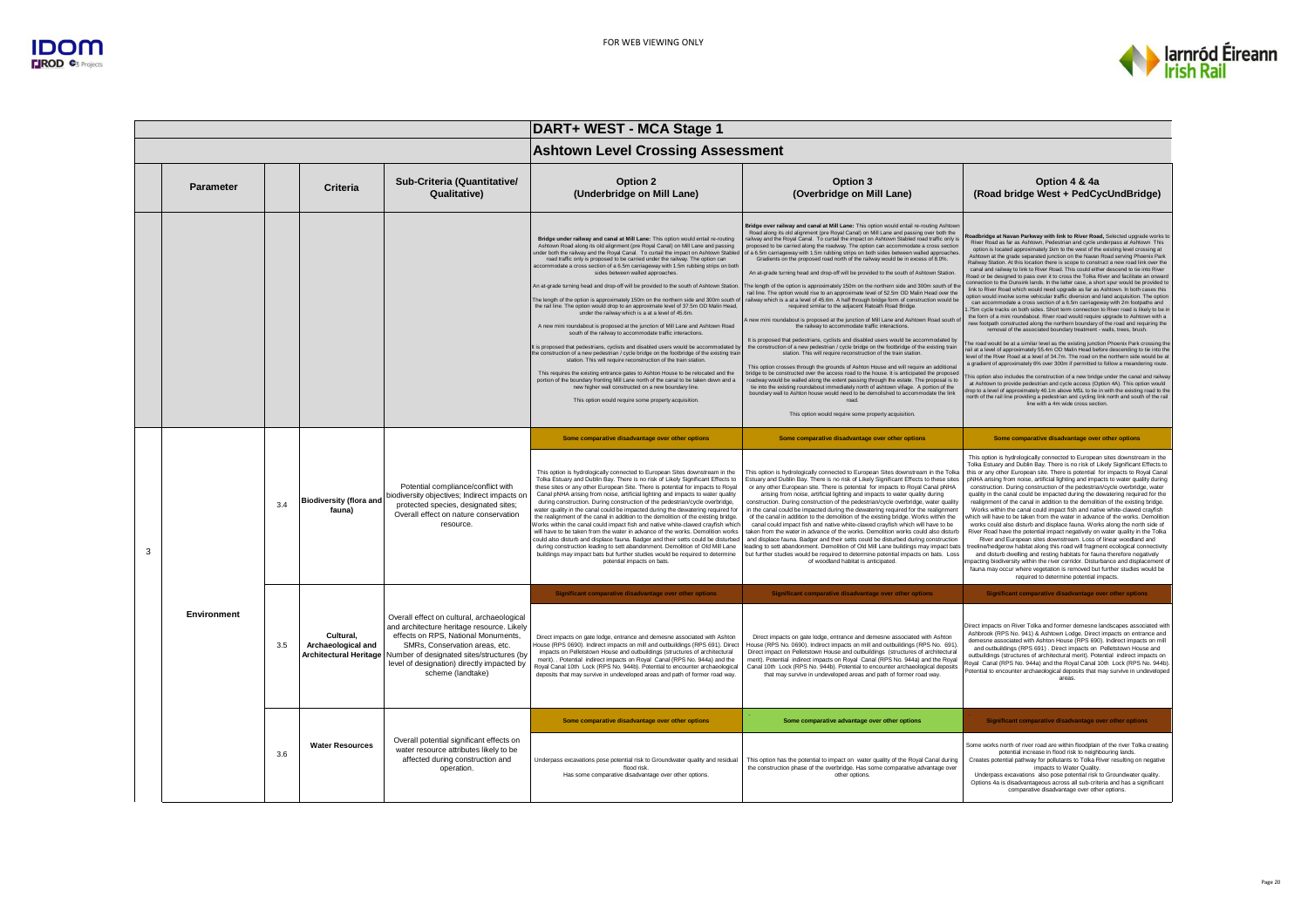

|   |                  |     |                                                                  |                                                                                                                                                                                                                                                                                   | DART+ WEST - MCA Stage 1                                                                                                                                                                                                                                                                                                                                                                                                                                                                                                                                                                                                                                                                                                                                                                                                                                                                                                                                                                                                                                                                                                                                                                                                                                                                                                                                                                                                                                                                                                                                                                                                                                                                                                                                                                                                                                                                                                                                                                                                                                                                                                                                                                                                                                                                                                         |                                                                                                                                                                                                                                                                                                                                                                                                                                                                                                                                                                                                                                                                                                                                                                                                                                                                                                                                                                                                                                                                                                                                                                                                                                                                                                                                                                                                                                                                                                                                                                                                                                                                                                                                                                                                                                                                                                                                                                                                                                                                                                                                                                                              |                                                                                                                                                                                                                                                                                                                                                                                                                                                                                                                                                                                                                                                                                                                                                                                                                                                                                                                                                                                                                                                                                                                                                                                                                                                                                                                                                                                                                                                                                                                                                                                                 |  |
|---|------------------|-----|------------------------------------------------------------------|-----------------------------------------------------------------------------------------------------------------------------------------------------------------------------------------------------------------------------------------------------------------------------------|----------------------------------------------------------------------------------------------------------------------------------------------------------------------------------------------------------------------------------------------------------------------------------------------------------------------------------------------------------------------------------------------------------------------------------------------------------------------------------------------------------------------------------------------------------------------------------------------------------------------------------------------------------------------------------------------------------------------------------------------------------------------------------------------------------------------------------------------------------------------------------------------------------------------------------------------------------------------------------------------------------------------------------------------------------------------------------------------------------------------------------------------------------------------------------------------------------------------------------------------------------------------------------------------------------------------------------------------------------------------------------------------------------------------------------------------------------------------------------------------------------------------------------------------------------------------------------------------------------------------------------------------------------------------------------------------------------------------------------------------------------------------------------------------------------------------------------------------------------------------------------------------------------------------------------------------------------------------------------------------------------------------------------------------------------------------------------------------------------------------------------------------------------------------------------------------------------------------------------------------------------------------------------------------------------------------------------|----------------------------------------------------------------------------------------------------------------------------------------------------------------------------------------------------------------------------------------------------------------------------------------------------------------------------------------------------------------------------------------------------------------------------------------------------------------------------------------------------------------------------------------------------------------------------------------------------------------------------------------------------------------------------------------------------------------------------------------------------------------------------------------------------------------------------------------------------------------------------------------------------------------------------------------------------------------------------------------------------------------------------------------------------------------------------------------------------------------------------------------------------------------------------------------------------------------------------------------------------------------------------------------------------------------------------------------------------------------------------------------------------------------------------------------------------------------------------------------------------------------------------------------------------------------------------------------------------------------------------------------------------------------------------------------------------------------------------------------------------------------------------------------------------------------------------------------------------------------------------------------------------------------------------------------------------------------------------------------------------------------------------------------------------------------------------------------------------------------------------------------------------------------------------------------------|-------------------------------------------------------------------------------------------------------------------------------------------------------------------------------------------------------------------------------------------------------------------------------------------------------------------------------------------------------------------------------------------------------------------------------------------------------------------------------------------------------------------------------------------------------------------------------------------------------------------------------------------------------------------------------------------------------------------------------------------------------------------------------------------------------------------------------------------------------------------------------------------------------------------------------------------------------------------------------------------------------------------------------------------------------------------------------------------------------------------------------------------------------------------------------------------------------------------------------------------------------------------------------------------------------------------------------------------------------------------------------------------------------------------------------------------------------------------------------------------------------------------------------------------------------------------------------------------------|--|
|   |                  |     |                                                                  |                                                                                                                                                                                                                                                                                   | <b>Ashtown Level Crossing Assessment</b>                                                                                                                                                                                                                                                                                                                                                                                                                                                                                                                                                                                                                                                                                                                                                                                                                                                                                                                                                                                                                                                                                                                                                                                                                                                                                                                                                                                                                                                                                                                                                                                                                                                                                                                                                                                                                                                                                                                                                                                                                                                                                                                                                                                                                                                                                         |                                                                                                                                                                                                                                                                                                                                                                                                                                                                                                                                                                                                                                                                                                                                                                                                                                                                                                                                                                                                                                                                                                                                                                                                                                                                                                                                                                                                                                                                                                                                                                                                                                                                                                                                                                                                                                                                                                                                                                                                                                                                                                                                                                                              |                                                                                                                                                                                                                                                                                                                                                                                                                                                                                                                                                                                                                                                                                                                                                                                                                                                                                                                                                                                                                                                                                                                                                                                                                                                                                                                                                                                                                                                                                                                                                                                                 |  |
|   | <b>Parameter</b> |     | Criteria                                                         | Sub-Criteria (Quantitative/<br>Qualitative)                                                                                                                                                                                                                                       | Option 4 & 4b<br>(Road bridge West + PedCycOvBridge)                                                                                                                                                                                                                                                                                                                                                                                                                                                                                                                                                                                                                                                                                                                                                                                                                                                                                                                                                                                                                                                                                                                                                                                                                                                                                                                                                                                                                                                                                                                                                                                                                                                                                                                                                                                                                                                                                                                                                                                                                                                                                                                                                                                                                                                                             | Option 5<br>(Low Clearance UndBridge East)                                                                                                                                                                                                                                                                                                                                                                                                                                                                                                                                                                                                                                                                                                                                                                                                                                                                                                                                                                                                                                                                                                                                                                                                                                                                                                                                                                                                                                                                                                                                                                                                                                                                                                                                                                                                                                                                                                                                                                                                                                                                                                                                                   | Option 6<br>(Fixed Road OvBridge East of Station)                                                                                                                                                                                                                                                                                                                                                                                                                                                                                                                                                                                                                                                                                                                                                                                                                                                                                                                                                                                                                                                                                                                                                                                                                                                                                                                                                                                                                                                                                                                                               |  |
|   |                  |     |                                                                  |                                                                                                                                                                                                                                                                                   | Roadbridge at Navan Parkway with link to River Road, Selected upgrade<br>works to River Road as far as Ashtown. Pedestrian and cycle overbridge on<br>the footprint of the reconfigured station at Ashtown. This option is located<br>approximately 1km to the west of the existing level crossing at Ashtown at the<br>grade separated junction on the Navan Road serving Phoenix Park Railway<br>Station. At this location there is scope to construct a new road link over the canal<br>and railway to link to River Road. This could either descend to tie into River Road<br>or be designed to pass over it to cross the Tolka River and facilitate an onward<br>connection to the Dunsink lands. In the latter case, a short spur would be provided<br>to link to River Road which would need upgrade as far as Ashtown. In both cases<br>this option would involve some vehicular traffic diversion and land acquisition. The<br>option can accommodate a cross section of a 6.5m carriageway with 2m footpaths<br>and 1.75m cycle tracks on both sides. Short term connection to River road is likely<br>to be in the form of a mini roundabout. River road would require upgrade to<br>Ashtown with a new footpath constructed along the northern boundary of the road<br>and requiring the removal of the associated boundary treatment - walls, trees,<br>brush.<br>The road would be at a similar level as the existing junction Phoenix Park crossing<br>the rail at a level of approximately 55.4m OD Malin Head before descending to tie<br>into the level of the River Road at a level of 34.7m. The road on the northern side<br>would be at a gradient of approximately 6% over 300m if permitted to follow a<br>meandering route.<br>It includes the demolition of the existing cable stayed footbridge at the level<br>crossing and the existing station footbridge to provide space for a proposed<br>edestrian cycle overbridge. The rail level at the crossing is approximately 42.1m<br>OD Malin Head, and the canal at 39.3m with the bridge level over the railway at<br>50,00m. The ramps on either side of the bridge will not exceed 5% gradient.<br>Separate pedestrian stairs could be provided with this option as well to ease<br>pedestrian access and rails for pushing cycle on if required. | Low clearance underbridge at railway and canal east of Ashtown Road. This<br>option would involve construction of a new road link parallel to and south of the<br>railway before turning north, crossing under the rail and canal to connect with<br>Rathborne Avenue north of Ashtown Village. This route would descend from the<br>Ashtown Road and run between Ashtown Railway Station and Martin Savage Park<br>residential estate. The route would cross under the railway and canal at right angles<br>before rising in a cutting to join into the existing circulatory roads to the north of the<br>Pelletstown Development. The option can accommodate a cross section of a 6.5m<br>carriageway with 2m footpaths and 1.75m cycle tracks on both sides.<br>The railway is at a level of 42.5m OD and the ground level at the canal is 39.5m OD<br>rith this road option lowered to a level of 32.0m OD providing 3.7m clearance. Due to<br>the required levels for tying into the existing road network the clearance envelope<br>under the railway would have to be substandard.<br>This option would have the disadvantage that it would not have the necessary design<br>learance for double decker buses, other higher delivery vehicles and service vehicle<br>that use this route at present. As the option would be in a cutting form most of its<br>length this would be a disadvantage to cyclists, pedestrians and vulnerable road<br>users. The underpass would also require a pumped drainage system. The option<br>would pass under Ashtown station which is constructed on piles. Construction would<br>equire the station to be closed during construction and would require reconstruction<br>f parts of the station. The canal would need to be closed during construction with the<br>bridge constructed below the bed of the canal<br>The option would introduce traffic along the northern boundary of Martin Savage Park<br>and would require landtake from St Oliver Plunket's GAA club, It would pass through<br>lands north of the railway, the subject of existing planning permission for residential<br>development within the Ashtown - Pelletstown SDZ. | load Overbridge East of Ashtown Road. This option would cross the railway and<br>canal approximately 250m east of the existing level crossing. It incorporates a tightly<br>curved plan layout which facilitates a link to the existing Ashtown road at the train<br>station. The link would traverse the green area between Ashtown Station and Martin<br>Savage Park and would climb to cross over the railway and canal to tie into the new<br>circulation roads through the Pelletstown Development. The option can<br>accommodate a cross section of a 6.5m carriageway with 2m footpaths and 1.75m<br>cycle tracks on both sides.<br>The option would bridge over the railway and canal with approach gradients of 6%<br>either side. The rail level at the crossing is approximately 42.1m above MSL and the<br>canal at 39.3m above MSL with the bridge level over the railway at 50.00m above<br>MSL. The road level crests to a height of 52.0m above MSL, 60m south of the rail line<br>before descending over the rail and canal. The option can be walled or can be<br>constructed with open embankments to provide a softer texture to the scheme. The<br>provision of landscaped embankments would result in a need for more land<br>acquisition.<br>The option would introduce traffic along the northern boundary of Martin Savage Park<br>and would require landtake from St Oliver Plunket's GAA club, It would pass through<br>lands north of the railway, the subject of existing planning permission for residential<br>development within the Ashtown - Pelletstown SDZ. |  |
|   |                  |     |                                                                  |                                                                                                                                                                                                                                                                                   | Some comparative disadvantage over other options                                                                                                                                                                                                                                                                                                                                                                                                                                                                                                                                                                                                                                                                                                                                                                                                                                                                                                                                                                                                                                                                                                                                                                                                                                                                                                                                                                                                                                                                                                                                                                                                                                                                                                                                                                                                                                                                                                                                                                                                                                                                                                                                                                                                                                                                                 | Significant comparative disadvantage over other options                                                                                                                                                                                                                                                                                                                                                                                                                                                                                                                                                                                                                                                                                                                                                                                                                                                                                                                                                                                                                                                                                                                                                                                                                                                                                                                                                                                                                                                                                                                                                                                                                                                                                                                                                                                                                                                                                                                                                                                                                                                                                                                                      | Significant comparative disadvantage over other options                                                                                                                                                                                                                                                                                                                                                                                                                                                                                                                                                                                                                                                                                                                                                                                                                                                                                                                                                                                                                                                                                                                                                                                                                                                                                                                                                                                                                                                                                                                                         |  |
| 3 |                  | 3.4 | <b>Biodiversity (flora and</b><br>fauna)                         | Potential compliance/conflict with<br>biodiversity objectives; Indirect impacts on<br>protected species, designated sites;<br>Overall effect on nature conservation<br>resource.                                                                                                  | This option is hydrologically connected to European sites downstream in the<br>Tolka Estuary and Dublin Bay. There is no risk of Likely Significant Effects<br>to this or any other European site. There is potential for impacts to Royal<br>Canal pNHA arising from noise, artificial lighting and impacts to water<br>quality during construction. During construction of the pedestrian/cycle<br>overbridge, water quality in the canal could be impacted during the<br>dewatering required for the realignment of the canal in addition to the<br>demolition of the existing bridge. Works within the canal could impact fish<br>and native white-clawed crayfish which will have to be taken from the water<br>in advance of the works. Demolition works could also disturb and displace<br>fauna. Works along the north side of River Road have the potential impact<br>negatively on water quality in the Tolka River and European sites<br>downstream. Loss of linear woodland and treeline/hedgerow habitat along<br>this road will fragment ecological connectivity and disturb dwelling and<br>resting habitats for fauna therefore negatively impacting biodiversity within<br>the river corridor. Disturbance and displacement of fauna may occur where<br>vegetation is removed but further studies would be required to determine<br>potential impacts.                                                                                                                                                                                                                                                                                                                                                                                                                                                                                                                                                                                                                                                                                                                                                                                                                                                                                                                                                          | This option is hydrologically connected to European Sites downstream in the<br>Tolka Estuary and Dublin Bay. Construction at Martin Savage Park could<br>esult in disturbance to Light-bellied Brent Goose (Qualifying Interest of SPAs)<br>which are known forage in significant numbers at this location. There is<br>ootential for impacts to Royal Canal pNHA arising from noise, artificial lighting<br>and impacts to water quality during construction. Loss of grassland habitat<br>anticipated.                                                                                                                                                                                                                                                                                                                                                                                                                                                                                                                                                                                                                                                                                                                                                                                                                                                                                                                                                                                                                                                                                                                                                                                                                                                                                                                                                                                                                                                                                                                                                                                                                                                                                     | This option is hydrologically connected to European Sites downstream in the<br>Tolka Estuary and Dublin Bay. Construction at Martin Savage Park could<br>result in permanent loss of habitat and disturbance to Light-bellied Brent<br>Goose (Qualifying Interest of SPAs) which are known forage in significant<br>numbers at this location. There is potential for impacts to Royal Canal pNHA<br>arising from noise, artificial lighting and impacts to water quality during<br>construction. Loss of grassland habitat anticipated.                                                                                                                                                                                                                                                                                                                                                                                                                                                                                                                                                                                                                                                                                                                                                                                                                                                                                                                                                                                                                                                         |  |
|   |                  |     |                                                                  |                                                                                                                                                                                                                                                                                   | Some comparative disadvantage over other options                                                                                                                                                                                                                                                                                                                                                                                                                                                                                                                                                                                                                                                                                                                                                                                                                                                                                                                                                                                                                                                                                                                                                                                                                                                                                                                                                                                                                                                                                                                                                                                                                                                                                                                                                                                                                                                                                                                                                                                                                                                                                                                                                                                                                                                                                 | Some comparative advantage over other options                                                                                                                                                                                                                                                                                                                                                                                                                                                                                                                                                                                                                                                                                                                                                                                                                                                                                                                                                                                                                                                                                                                                                                                                                                                                                                                                                                                                                                                                                                                                                                                                                                                                                                                                                                                                                                                                                                                                                                                                                                                                                                                                                | Some comparative advantage over other options                                                                                                                                                                                                                                                                                                                                                                                                                                                                                                                                                                                                                                                                                                                                                                                                                                                                                                                                                                                                                                                                                                                                                                                                                                                                                                                                                                                                                                                                                                                                                   |  |
|   | Environment      | 3.5 | Cultural,<br>Archaeological and<br><b>Architectural Heritage</b> | Overall effect on cultural, archaeological<br>and architecture heritage resource. Likely<br>effects on RPS, National Monuments,<br>SMRs, Conservation areas, etc.<br>Number of designated sites/structures (by<br>level of designation) directly impacted by<br>scheme (landtake) | Direct impact on demesne landscape associated with Ashtown Lodge,<br>which is not a protected structure. Potential for direct impact on the Royal<br>Canal (RPS No. 944a). Potential to encounter on archaeological deposits<br>that may survive in undeveloped areas.                                                                                                                                                                                                                                                                                                                                                                                                                                                                                                                                                                                                                                                                                                                                                                                                                                                                                                                                                                                                                                                                                                                                                                                                                                                                                                                                                                                                                                                                                                                                                                                                                                                                                                                                                                                                                                                                                                                                                                                                                                                           |                                                                                                                                                                                                                                                                                                                                                                                                                                                                                                                                                                                                                                                                                                                                                                                                                                                                                                                                                                                                                                                                                                                                                                                                                                                                                                                                                                                                                                                                                                                                                                                                                                                                                                                                                                                                                                                                                                                                                                                                                                                                                                                                                                                              | Potential for indirect impacts on the Royal Canal (RPS No. 944a). Potential to Potential for indirect impacts on the Royal Canal (RPS No. 944a). Potential to<br>ancounter archaeological deposits that may survive within undeveloped areas. encounter archaeological deposits that may survive within undeveloped areas.                                                                                                                                                                                                                                                                                                                                                                                                                                                                                                                                                                                                                                                                                                                                                                                                                                                                                                                                                                                                                                                                                                                                                                                                                                                                      |  |
|   |                  |     |                                                                  |                                                                                                                                                                                                                                                                                   | Significant comparative disadvantage over other options                                                                                                                                                                                                                                                                                                                                                                                                                                                                                                                                                                                                                                                                                                                                                                                                                                                                                                                                                                                                                                                                                                                                                                                                                                                                                                                                                                                                                                                                                                                                                                                                                                                                                                                                                                                                                                                                                                                                                                                                                                                                                                                                                                                                                                                                          | Some comparative disadvantage over other options                                                                                                                                                                                                                                                                                                                                                                                                                                                                                                                                                                                                                                                                                                                                                                                                                                                                                                                                                                                                                                                                                                                                                                                                                                                                                                                                                                                                                                                                                                                                                                                                                                                                                                                                                                                                                                                                                                                                                                                                                                                                                                                                             | Some comparative advantage over other options                                                                                                                                                                                                                                                                                                                                                                                                                                                                                                                                                                                                                                                                                                                                                                                                                                                                                                                                                                                                                                                                                                                                                                                                                                                                                                                                                                                                                                                                                                                                                   |  |
|   |                  | 3.6 | <b>Water Resources</b>                                           | Overall potential significant effects on<br>water resource attributes likely to be<br>affected during construction and<br>operation.                                                                                                                                              | Some works north of river road are within floodplain of the river Tolka<br>creating potential increase in flood risk to neighbouring lands.<br>Creates potential pathway for pollutants to Tolka River resulting on negative<br>impacts to Water Quality<br>Options 4b has significant comparative disadvantage over other options.                                                                                                                                                                                                                                                                                                                                                                                                                                                                                                                                                                                                                                                                                                                                                                                                                                                                                                                                                                                                                                                                                                                                                                                                                                                                                                                                                                                                                                                                                                                                                                                                                                                                                                                                                                                                                                                                                                                                                                                              | Underpass excavations pose potential risk to Groundwater quality & residual<br>flood risk<br>Has some comparative disadvantage over other options.                                                                                                                                                                                                                                                                                                                                                                                                                                                                                                                                                                                                                                                                                                                                                                                                                                                                                                                                                                                                                                                                                                                                                                                                                                                                                                                                                                                                                                                                                                                                                                                                                                                                                                                                                                                                                                                                                                                                                                                                                                           | This option has the potential to impact on water quality of the Royal Canal<br>during the construction phase of the overbridge. Has some comparative<br>advantage over other options.                                                                                                                                                                                                                                                                                                                                                                                                                                                                                                                                                                                                                                                                                                                                                                                                                                                                                                                                                                                                                                                                                                                                                                                                                                                                                                                                                                                                           |  |
|   |                  |     |                                                                  |                                                                                                                                                                                                                                                                                   |                                                                                                                                                                                                                                                                                                                                                                                                                                                                                                                                                                                                                                                                                                                                                                                                                                                                                                                                                                                                                                                                                                                                                                                                                                                                                                                                                                                                                                                                                                                                                                                                                                                                                                                                                                                                                                                                                                                                                                                                                                                                                                                                                                                                                                                                                                                                  |                                                                                                                                                                                                                                                                                                                                                                                                                                                                                                                                                                                                                                                                                                                                                                                                                                                                                                                                                                                                                                                                                                                                                                                                                                                                                                                                                                                                                                                                                                                                                                                                                                                                                                                                                                                                                                                                                                                                                                                                                                                                                                                                                                                              |                                                                                                                                                                                                                                                                                                                                                                                                                                                                                                                                                                                                                                                                                                                                                                                                                                                                                                                                                                                                                                                                                                                                                                                                                                                                                                                                                                                                                                                                                                                                                                                                 |  |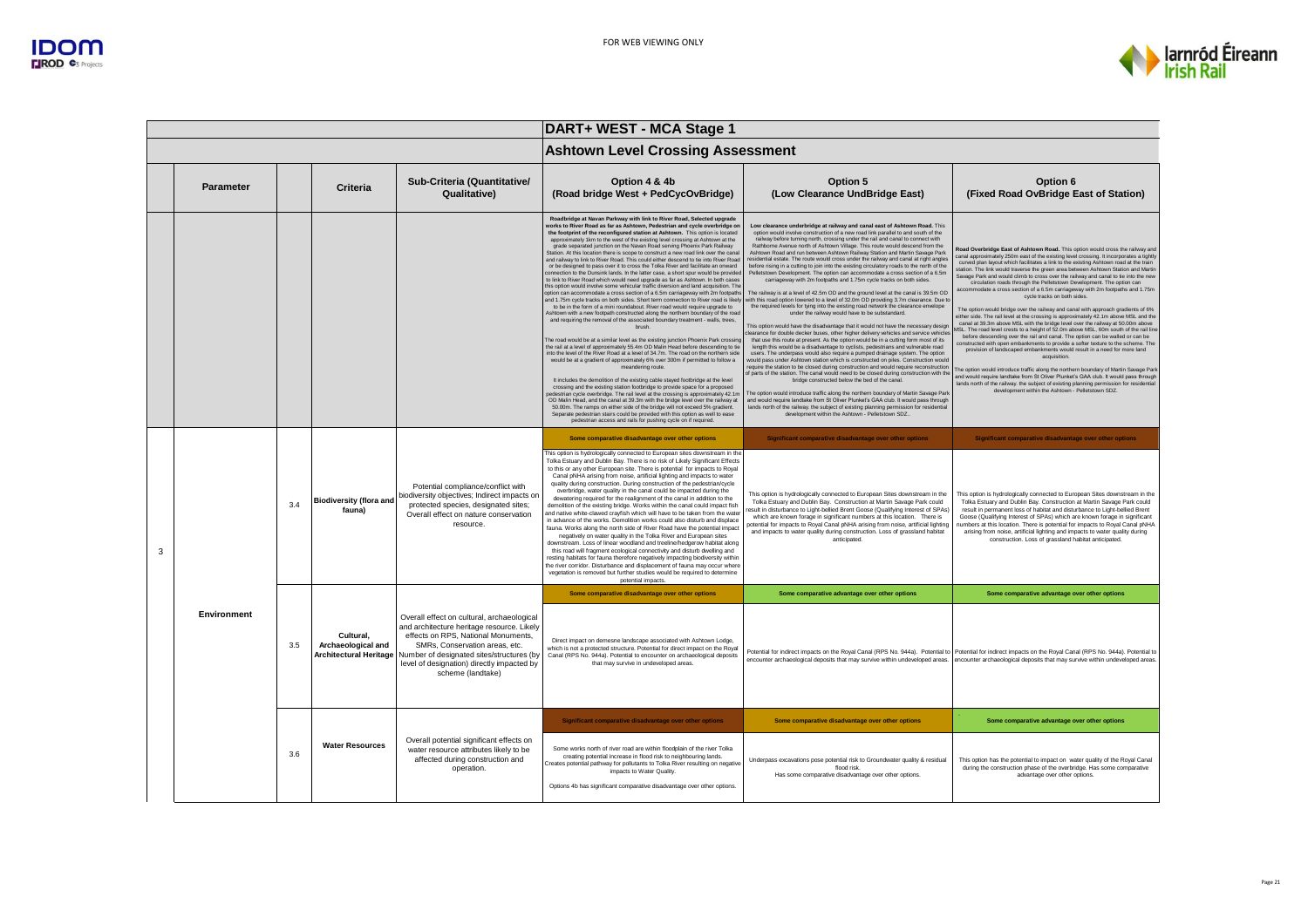

| DART+ WEST - MCA Stage 1                                                                                                                                                                                                                                                                                                                                                                                                                                                                                                                                                                                                                                                                                                                                                                                                                                                                                                                                                                                                                                                                                                                                                                                                                                                                                                                                                                                                                                                                                                                                                                                                                                                                                                                                                                                                                                                                                                                                                                                 |  |  |  |
|----------------------------------------------------------------------------------------------------------------------------------------------------------------------------------------------------------------------------------------------------------------------------------------------------------------------------------------------------------------------------------------------------------------------------------------------------------------------------------------------------------------------------------------------------------------------------------------------------------------------------------------------------------------------------------------------------------------------------------------------------------------------------------------------------------------------------------------------------------------------------------------------------------------------------------------------------------------------------------------------------------------------------------------------------------------------------------------------------------------------------------------------------------------------------------------------------------------------------------------------------------------------------------------------------------------------------------------------------------------------------------------------------------------------------------------------------------------------------------------------------------------------------------------------------------------------------------------------------------------------------------------------------------------------------------------------------------------------------------------------------------------------------------------------------------------------------------------------------------------------------------------------------------------------------------------------------------------------------------------------------------|--|--|--|
|                                                                                                                                                                                                                                                                                                                                                                                                                                                                                                                                                                                                                                                                                                                                                                                                                                                                                                                                                                                                                                                                                                                                                                                                                                                                                                                                                                                                                                                                                                                                                                                                                                                                                                                                                                                                                                                                                                                                                                                                          |  |  |  |
| Option 9<br>(PedCycOvbridge Only on Station footprint<br>(Lower the Railway with at grade roadbridge at<br>LX                                                                                                                                                                                                                                                                                                                                                                                                                                                                                                                                                                                                                                                                                                                                                                                                                                                                                                                                                                                                                                                                                                                                                                                                                                                                                                                                                                                                                                                                                                                                                                                                                                                                                                                                                                                                                                                                                            |  |  |  |
| This option includes the provision of a new pedestrian and cycle bridge, 5.0m in width<br>vith set down facilities only. The bridge would provide a connection between Ashtown<br>Lower railway, new road underbridge at level crossing, demolish Canal bridges. This option<br>road south of the level crossing and a proposed platform between the canal and the<br>provides for lowering the existing railway sufficient to allow the railway pass under a bridge<br>railway. The arrangement of the bridge utilises ramps parallel to and to the rear of the<br>constructed at the level of the existing level crossing, It would require limited road infrastructure<br>station platforme rising to the east before turning perpendicular to the track to cross the<br>works but would require the existing railway to be lowered over a length of approximately 2km<br>centred on the existing level crossing. The railway would require lowering below the existing<br>water level of the canal upstream and downstream of the level crossing.<br>The rail level at the crossing is approximately 42.1m OD Malin Head, and the canal at<br>39.3m with the bridge level over the railway at 50.00m. The ramps on either side of the<br>t would require demolition and reconstruction of the train station at a lower level. The canal<br>would need to be channelised or relined and retaining walls would be required to support the<br>anal west of the existing level crossing.<br>Separate pedestrian stairs could be provided with this option as well to ease pedestriar<br>The existing protected canal bridge and locks would likely need to be demolished and replaced. I<br>is considered that traffic on the canal and railway would need to be suspended for the duration of<br>Constraints on bridge crossing here include the train station, the Royal Canal, the listed<br>the works.<br>railway structures, and the canal bridge. Vehicular traffic will need to divert around the |  |  |  |
| Significant comparative disadvantage over other options                                                                                                                                                                                                                                                                                                                                                                                                                                                                                                                                                                                                                                                                                                                                                                                                                                                                                                                                                                                                                                                                                                                                                                                                                                                                                                                                                                                                                                                                                                                                                                                                                                                                                                                                                                                                                                                                                                                                                  |  |  |  |
| This option is hydrologically connected to European Sites downstream in the Tolka<br>Estuary and Dublin Bay. There is no risk of Likely Significant Effects to this or any other<br>This option is hydrologically connected to European Sites downstream in the<br>European Site. There is potential for construction and operational stage impacts to Royal<br>Tolka Estuary and Dublin Bay. There is no risk of Likely Significant Effects to<br>Canal pNHA arising from noise and artificial lighting. During the construction stages<br>these sites or any other European Site. There is potential for construction and<br>water quality in the canal could be impacted during the dewatering required for the<br>operational stage impacts to Royal Canal pNHA arising from noise and artificial<br>channelisation and relining of the canal in addition to the demolition of the canal bridge<br>lighting. During construction of the pedestrian/cycle overbridge, water quality in<br>and locks. Works within the canal could impact fish and native white-clawed crayfish<br>the canal could be impacted during the dewatering required for the realignment<br>which will have to be taken from the water in advance of the works. Demolition works<br>of the canal in addition to the demolition of the existing bridge. Works within the<br>could also disturb and displace fauna. Long term closure of the canal will act as barrier to<br>canal could impact fish and native white-clawed crayfish which will have to be<br>connectivity for Otter and result in loss of foraging resources for Otter and Bats which<br>taken from the water in advance of the works. Demolition works could also<br>commute and forage along the canal. Badger and their setts could be disturbed during<br>construction leading to sett abandonment.                                                                                                                                                       |  |  |  |
| Significant comparative disadvantage over other options                                                                                                                                                                                                                                                                                                                                                                                                                                                                                                                                                                                                                                                                                                                                                                                                                                                                                                                                                                                                                                                                                                                                                                                                                                                                                                                                                                                                                                                                                                                                                                                                                                                                                                                                                                                                                                                                                                                                                  |  |  |  |
| Potential for indirect impacts to the Royal Canal (RPS No. 944a). Potential to<br>Potential direct impacts on Royal Canal (RPS No. 944a) and the Royal Canal 10th Lock<br>encounter archaeological deposits that may survive within undeveloped areas.<br>(RPS No. 944b) and direct impact on Longford Bridge.                                                                                                                                                                                                                                                                                                                                                                                                                                                                                                                                                                                                                                                                                                                                                                                                                                                                                                                                                                                                                                                                                                                                                                                                                                                                                                                                                                                                                                                                                                                                                                                                                                                                                           |  |  |  |
| Significant comparative disadvantage over other options                                                                                                                                                                                                                                                                                                                                                                                                                                                                                                                                                                                                                                                                                                                                                                                                                                                                                                                                                                                                                                                                                                                                                                                                                                                                                                                                                                                                                                                                                                                                                                                                                                                                                                                                                                                                                                                                                                                                                  |  |  |  |
| Construction works for this option are adjacent to the Royal Canal and has the<br>The in-stream works required constitute a flood hazard and is significantly<br>disadvantageous compared to the other options. The construction works within the Roya<br>potential for minor impact on surface water quality during construction. This<br>Canal proposed as part of Option 9 is likely to have a significant negative impact on<br>Surface water quality. Excavations required for lowering of the railway vertical alignment<br>also pose potential risk to Groundwater quality. Option is disadvantageous across all<br>water sub-criteria and has a significant comparative disadvantage.                                                                                                                                                                                                                                                                                                                                                                                                                                                                                                                                                                                                                                                                                                                                                                                                                                                                                                                                                                                                                                                                                                                                                                                                                                                                                                            |  |  |  |
|                                                                                                                                                                                                                                                                                                                                                                                                                                                                                                                                                                                                                                                                                                                                                                                                                                                                                                                                                                                                                                                                                                                                                                                                                                                                                                                                                                                                                                                                                                                                                                                                                                                                                                                                                                                                                                                                                                                                                                                                          |  |  |  |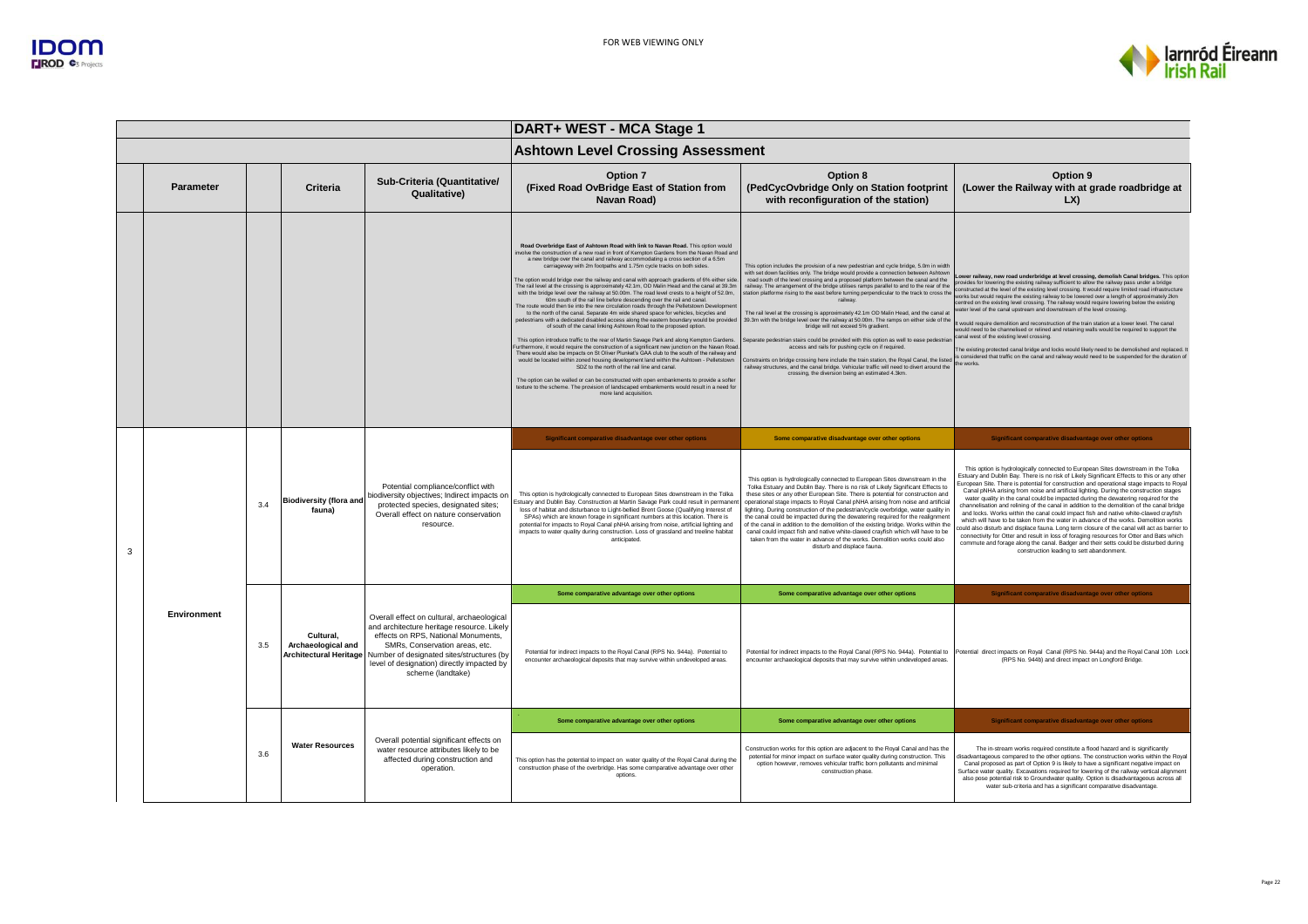

|   |                  |            |                                                                  |                                                                                                                                                                                                                                                                                   | DART+ WEST - MCA Stage 1                                                                                                                                                                                                                                                                                                                                                                                                                                                                                                                                                                                                                                                                                                                                                                                                                                                                                                                                                                                                                                                                                                                                                                                                                                                                                                                                                                                                                                                                                                                                                                                                                                                                                                                                |                                                                                                                                                                                                                                                                                                                                                                                                                                                                                                                                                                                                                                                                                                                                                                                                                                                                                                                                                                                                                                                                                                                                                                                                                                                                                                                                                                                                                                                                                                                                                                                                                                                                                                                                                                                                                                                                                                                                                                                                                                                                                                                                                                                                              |  |
|---|------------------|------------|------------------------------------------------------------------|-----------------------------------------------------------------------------------------------------------------------------------------------------------------------------------------------------------------------------------------------------------------------------------|---------------------------------------------------------------------------------------------------------------------------------------------------------------------------------------------------------------------------------------------------------------------------------------------------------------------------------------------------------------------------------------------------------------------------------------------------------------------------------------------------------------------------------------------------------------------------------------------------------------------------------------------------------------------------------------------------------------------------------------------------------------------------------------------------------------------------------------------------------------------------------------------------------------------------------------------------------------------------------------------------------------------------------------------------------------------------------------------------------------------------------------------------------------------------------------------------------------------------------------------------------------------------------------------------------------------------------------------------------------------------------------------------------------------------------------------------------------------------------------------------------------------------------------------------------------------------------------------------------------------------------------------------------------------------------------------------------------------------------------------------------|--------------------------------------------------------------------------------------------------------------------------------------------------------------------------------------------------------------------------------------------------------------------------------------------------------------------------------------------------------------------------------------------------------------------------------------------------------------------------------------------------------------------------------------------------------------------------------------------------------------------------------------------------------------------------------------------------------------------------------------------------------------------------------------------------------------------------------------------------------------------------------------------------------------------------------------------------------------------------------------------------------------------------------------------------------------------------------------------------------------------------------------------------------------------------------------------------------------------------------------------------------------------------------------------------------------------------------------------------------------------------------------------------------------------------------------------------------------------------------------------------------------------------------------------------------------------------------------------------------------------------------------------------------------------------------------------------------------------------------------------------------------------------------------------------------------------------------------------------------------------------------------------------------------------------------------------------------------------------------------------------------------------------------------------------------------------------------------------------------------------------------------------------------------------------------------------------------------|--|
|   |                  |            |                                                                  |                                                                                                                                                                                                                                                                                   | <b>Ashtown Level Crossing Assessment</b>                                                                                                                                                                                                                                                                                                                                                                                                                                                                                                                                                                                                                                                                                                                                                                                                                                                                                                                                                                                                                                                                                                                                                                                                                                                                                                                                                                                                                                                                                                                                                                                                                                                                                                                |                                                                                                                                                                                                                                                                                                                                                                                                                                                                                                                                                                                                                                                                                                                                                                                                                                                                                                                                                                                                                                                                                                                                                                                                                                                                                                                                                                                                                                                                                                                                                                                                                                                                                                                                                                                                                                                                                                                                                                                                                                                                                                                                                                                                              |  |
|   | <b>Parameter</b> |            | Criteria                                                         | Sub-Criteria (Quantitative/<br>Qualitative)                                                                                                                                                                                                                                       | Option 10<br>(UnBridge West of Mill, PedOvBridge at Station)                                                                                                                                                                                                                                                                                                                                                                                                                                                                                                                                                                                                                                                                                                                                                                                                                                                                                                                                                                                                                                                                                                                                                                                                                                                                                                                                                                                                                                                                                                                                                                                                                                                                                            | <b>Option 11</b><br>(Improvements on Local Road Network,<br><b>PedOvBridge at Station)</b>                                                                                                                                                                                                                                                                                                                                                                                                                                                                                                                                                                                                                                                                                                                                                                                                                                                                                                                                                                                                                                                                                                                                                                                                                                                                                                                                                                                                                                                                                                                                                                                                                                                                                                                                                                                                                                                                                                                                                                                                                                                                                                                   |  |
|   |                  |            |                                                                  |                                                                                                                                                                                                                                                                                   | Road and cycleway bridge under Railway and Canal West of the Mill and linking to Mill Lane<br>at each end: This option would entail re-routing Ashtown Road along its old alignment (pre<br>railway) along a section of Mill Lane, diverting through commercial lands to the west of the<br>protected mill and passing under both the railway and the Royal Canal to tie into Mill Lane north of<br>the railway. The option is proposed to accommodate a cross section of a 6.5m carriageway with<br>.5m rubbing strip to the west and a 3.65m cycleway to the east. An at-grade turning head and drop<br>off would be provided to the south of Ashtown Station and a set down area north of the canal.<br>The length of the option is approximately 150m on the northern side and 300m south of the rail line<br>The option would drop to an approximate level of 36.2m OD Malin Head, under the rail which is a at<br>a level of 45.6m at the crossing point.<br>It is proposed to construct a pedestrian cycle bridge at the train station. The bridge will cater for<br>disabled and mobility impaired users<br>The option will provide for a setdown, maintenance and emergency vehicular access to the station<br>It is proposed that pedestrians, cyclists and disabled users would be accommodated by the<br>construction of a new pedestrian / cycle bridge on the footbridge of the existing train station. This<br>will require reconstruction of the train station.<br>It is feasible to cross at this location, as it is upstream of the double lock on the canal and the cana<br>is at the same approximate level as the adjacent railway. This option would require some property<br>acquisition and modifications to existing accesses. | This option includes the provision of a new pedestrian and cycle overbridge at the location of the<br>train station and local road improvements. The bridge would provide for disabled and mobility<br>impaired users. The arrangement of the bridge would utilise nested ramps parallel to and over the<br>station platforms rising to the east before turning perpendicular to the track to cross the railway.<br>This option requires reconstruction and reconfiguration of the train station under the footprint of the<br>proposed footbridge.<br>The rail level at the crossing is approximately 42.1m to OD Malin Head and the canal water level is<br>approximately 39.3m. The walking surface on the proposed bridge over the railway rises to a level<br>of approximately 50.0m. The proposed parapets will be approximately 1.35m high remote from the<br>ailway and 1.85m high over and adjacent to the live railway. The ramps on either side of the bridge<br>would not exceed 5% gradient and landings are proposed at 10m centres.<br>Separate pedestrian stairs are proposed to be provided with this option also to provide for direct<br>pedestrian access and rails for pushing bicycles could be installed if required.<br>Constraints on a bridge crossing here include the train station, the Royal Canal, the listed railway<br>structures, and the canal bridge.<br>This option provides for motorised traffic to be diverted along the local road network. Upgrades will<br>be necessary to River Road with the construction of a 2.0m pedestrian way along the southern<br>edge of the road west of Ashtown and localised improvements to the east. Where this is adjacent<br>to Ashton House it is proposed to run the pedestrian way along the northern boundary of the road<br>lue to the protected status of the property. It would be necessary to provide public lighting along the<br>pedestrian way. It is also proposed to carry out small scale improvement works to junctions along<br>Ratoath Road between river road and the Navan Road. These improvements will include the<br>implementation of signal control on the junction of River Road and the Ratoath Road. |  |
|   |                  |            |                                                                  |                                                                                                                                                                                                                                                                                   | Some comparative disadvantage over other options                                                                                                                                                                                                                                                                                                                                                                                                                                                                                                                                                                                                                                                                                                                                                                                                                                                                                                                                                                                                                                                                                                                                                                                                                                                                                                                                                                                                                                                                                                                                                                                                                                                                                                        | Significant comparative disadvantage over other options                                                                                                                                                                                                                                                                                                                                                                                                                                                                                                                                                                                                                                                                                                                                                                                                                                                                                                                                                                                                                                                                                                                                                                                                                                                                                                                                                                                                                                                                                                                                                                                                                                                                                                                                                                                                                                                                                                                                                                                                                                                                                                                                                      |  |
| 3 |                  | 3.4        | <b>Biodiversity (flora and</b><br>fauna)                         | Potential compliance/conflict with<br>piodiversity objectives; Indirect impacts on<br>protected species, designated sites;<br>Overall effect on nature conservation<br>resource                                                                                                   | This option is hydrologically connected to European Sites downstream in the Tolka Estuary<br>and Dublin Bay. There is no risk of Likely Significant Effects to these sites or any other<br>European site. There is potential for impacts to Royal Canal pNHA arising from noise.<br>artificial lighting and impacts to water quality during construction. During construction of the<br>pedestrian/cycle overbridge, water quality in the canal could be impacted during the<br>dewatering required for the realignment of the canal in addition to the demolition of the<br>existing bridge. Works within the canal could impact fish and native white-clawed cravfish<br>which will have to be taken from the water in advance of the works. Demolition works could<br>also disturb and displace fauna. Badger and their setts could be disturbed during<br>construction leading to sett abandonment. Demolition of Old Mill Lane buildings may impact<br>bats but further studies would be required to determine potential impacts on bats. Loss of<br>woodland habitat is anticipated.                                                                                                                                                                                                                                                                                                                                                                                                                                                                                                                                                                                                                                                              | This option is hydrologically connected to European Sites downstream in the Tolka Estuary<br>and Dublin Bay through both the Royal Canal and Tolka River. There is no risk of Likely<br>Significant Effects to these Sites or any other European site. There is potential for<br>construction and operational stage impacts to Royal Canal pNHA arising from noise and<br>artificial lighting. During construction of the pedestrian/cycle overbridge, water quality in the<br>canal could be impacted during the dewatering required for the realignment of the canal in<br>addition to the demolition of the existing bridge. Works within the canal could impact fish<br>and native white-clawed crayfish which will have to be taken from the water in advance of<br>the works. Demolition works could also disturb and displace fauna. Works along the north<br>side of River Road have the potential impact negatively on water quality in the Tolka River<br>and European sites downstream. Extensive loss of linear woodland and treeline/hedgerow<br>habitat along this road will fragment ecological connectivity and disturb dwelling and resting<br>habitats for fauna therefore negatively impacting biodiversity within the river corridor.<br>Disturbance and displacement of fauna may occur where vegetation is removed but further<br>studies would be required to determine potential impacts.                                                                                                                                                                                                                                                                                                                                                                                                                                                                                                                                                                                                                                                                                                                                                                                            |  |
|   |                  |            |                                                                  |                                                                                                                                                                                                                                                                                   | Significant comparative disadvantage over other options                                                                                                                                                                                                                                                                                                                                                                                                                                                                                                                                                                                                                                                                                                                                                                                                                                                                                                                                                                                                                                                                                                                                                                                                                                                                                                                                                                                                                                                                                                                                                                                                                                                                                                 | Some comparative advantage over other options                                                                                                                                                                                                                                                                                                                                                                                                                                                                                                                                                                                                                                                                                                                                                                                                                                                                                                                                                                                                                                                                                                                                                                                                                                                                                                                                                                                                                                                                                                                                                                                                                                                                                                                                                                                                                                                                                                                                                                                                                                                                                                                                                                |  |
|   | Environment      | 3.5<br>3.6 | Cultural,<br>Archaeological and<br><b>Architectural Heritage</b> | Overall effect on cultural, archaeological<br>and architecture heritage resource. Likely<br>effects on RPS, National Monuments,<br>SMRs, Conservation areas, etc.<br>Number of designated sites/structures (by<br>level of designation) directly impacted by<br>scheme (landtake) | Indirect impacts on mill and outbuildings (RPS 691) . Potential indirect impacts on<br>Longford Bridge (RPS No. 693 FCC, 907 DCC), Royal Canal (RPS No. 944a) and the<br>Royal Canal 10th Lock (RPS No. 944b). Direct impact on demesne of Ashton House in the<br>nmediate vicinity of the gate lodge, which is protected (RPS 0690). Potential to encounter<br>archaeological deposits that may survive in undeveloped areas and path of former road<br>way.                                                                                                                                                                                                                                                                                                                                                                                                                                                                                                                                                                                                                                                                                                                                                                                                                                                                                                                                                                                                                                                                                                                                                                                                                                                                                           | Potential for indirect impacts to Longford Bridge (RPS No. 693), the Royal Canal (RPS No.<br>944a). Potential to encounter archaeological deposits that may survive within undeveloped<br>areas.                                                                                                                                                                                                                                                                                                                                                                                                                                                                                                                                                                                                                                                                                                                                                                                                                                                                                                                                                                                                                                                                                                                                                                                                                                                                                                                                                                                                                                                                                                                                                                                                                                                                                                                                                                                                                                                                                                                                                                                                             |  |
|   |                  |            | <b>Water Resources</b>                                           |                                                                                                                                                                                                                                                                                   | Some comparative disadvantage over other options                                                                                                                                                                                                                                                                                                                                                                                                                                                                                                                                                                                                                                                                                                                                                                                                                                                                                                                                                                                                                                                                                                                                                                                                                                                                                                                                                                                                                                                                                                                                                                                                                                                                                                        | Some comparative advantage over other options                                                                                                                                                                                                                                                                                                                                                                                                                                                                                                                                                                                                                                                                                                                                                                                                                                                                                                                                                                                                                                                                                                                                                                                                                                                                                                                                                                                                                                                                                                                                                                                                                                                                                                                                                                                                                                                                                                                                                                                                                                                                                                                                                                |  |
|   |                  |            |                                                                  | Overall potential significant effects on<br>water resource attributes likely to be<br>affected during construction and<br>operation.                                                                                                                                              | Underpass excavations pose potential risk to groundwater quality and residual flood risk.<br>This option also has some minor potential impacts on surface water from the construction<br>of the pedestrian / cyclist overbridge<br>Has some comparative disadvantage over other options                                                                                                                                                                                                                                                                                                                                                                                                                                                                                                                                                                                                                                                                                                                                                                                                                                                                                                                                                                                                                                                                                                                                                                                                                                                                                                                                                                                                                                                                 | Construction works for this option are adjacent to the River Tolka/Royal Canal and has the<br>potential for minor impact on surface water quality during construction of the overbridge.<br>Potential impacts on River Tolka are greater over other options. This option however,<br>removes vehicular traffic borne pollutants by removing traffic at the Royal Canal. Overall<br>minimal construction works are required for this option when compared to other options.                                                                                                                                                                                                                                                                                                                                                                                                                                                                                                                                                                                                                                                                                                                                                                                                                                                                                                                                                                                                                                                                                                                                                                                                                                                                                                                                                                                                                                                                                                                                                                                                                                                                                                                                   |  |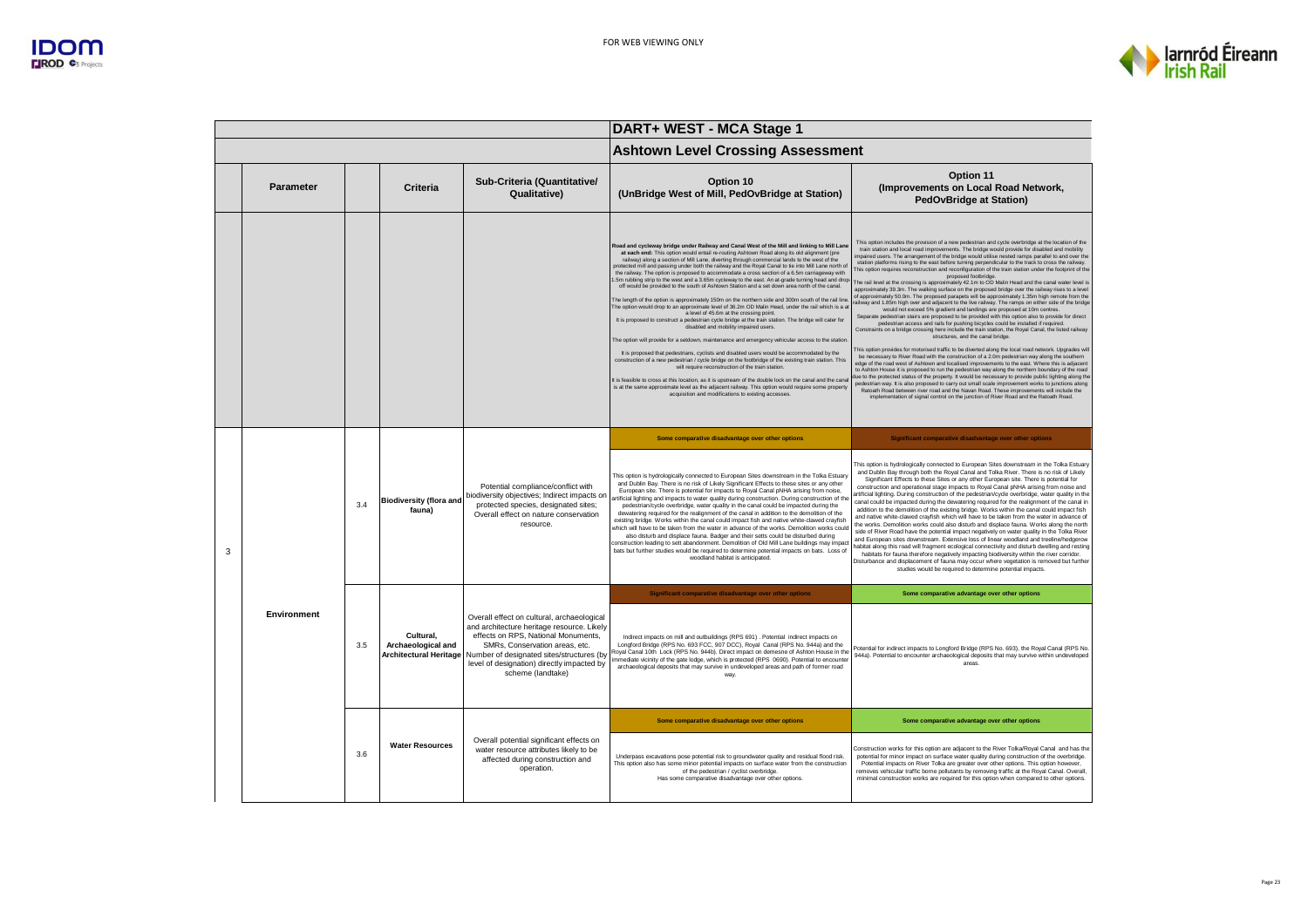

|   |             |     |                                                                  |                                                                                                                                                                                                                                                                                   | DART+ WEST - MCA Stage 1                                                                                                                                                                                                                                                                                                                                                                                                                                                                                                                                                                                                                                                                                                                                                                                                                                                                                                                                                                                                                                                                                                                                                                                                                                                                                                                                                                                                                                                                                                                                                                                                                                                          |                                                                                                                                                                                                                                                                                                                                                                                                                                                                                                                                                                                                                                                                                                                                                                                                                                                                                                                                                                                                                                                                                                                                                                                                                                                                                                                                                                                                                                                                                                                                                                                                                                                                                                                                                                                                                                                                                                                                                                                                                                                                                          |  |
|---|-------------|-----|------------------------------------------------------------------|-----------------------------------------------------------------------------------------------------------------------------------------------------------------------------------------------------------------------------------------------------------------------------------|-----------------------------------------------------------------------------------------------------------------------------------------------------------------------------------------------------------------------------------------------------------------------------------------------------------------------------------------------------------------------------------------------------------------------------------------------------------------------------------------------------------------------------------------------------------------------------------------------------------------------------------------------------------------------------------------------------------------------------------------------------------------------------------------------------------------------------------------------------------------------------------------------------------------------------------------------------------------------------------------------------------------------------------------------------------------------------------------------------------------------------------------------------------------------------------------------------------------------------------------------------------------------------------------------------------------------------------------------------------------------------------------------------------------------------------------------------------------------------------------------------------------------------------------------------------------------------------------------------------------------------------------------------------------------------------|------------------------------------------------------------------------------------------------------------------------------------------------------------------------------------------------------------------------------------------------------------------------------------------------------------------------------------------------------------------------------------------------------------------------------------------------------------------------------------------------------------------------------------------------------------------------------------------------------------------------------------------------------------------------------------------------------------------------------------------------------------------------------------------------------------------------------------------------------------------------------------------------------------------------------------------------------------------------------------------------------------------------------------------------------------------------------------------------------------------------------------------------------------------------------------------------------------------------------------------------------------------------------------------------------------------------------------------------------------------------------------------------------------------------------------------------------------------------------------------------------------------------------------------------------------------------------------------------------------------------------------------------------------------------------------------------------------------------------------------------------------------------------------------------------------------------------------------------------------------------------------------------------------------------------------------------------------------------------------------------------------------------------------------------------------------------------------------|--|
|   |             |     |                                                                  |                                                                                                                                                                                                                                                                                   | <b>Ashtown Level Crossing Assessment</b>                                                                                                                                                                                                                                                                                                                                                                                                                                                                                                                                                                                                                                                                                                                                                                                                                                                                                                                                                                                                                                                                                                                                                                                                                                                                                                                                                                                                                                                                                                                                                                                                                                          |                                                                                                                                                                                                                                                                                                                                                                                                                                                                                                                                                                                                                                                                                                                                                                                                                                                                                                                                                                                                                                                                                                                                                                                                                                                                                                                                                                                                                                                                                                                                                                                                                                                                                                                                                                                                                                                                                                                                                                                                                                                                                          |  |
|   | Parameter   |     | Criteria                                                         | Sub-Criteria (Quantitative/<br>Qualitative)                                                                                                                                                                                                                                       | Option 12<br>(Road OvBridge West from Navan Parkway Stn,<br>PedCycOvBridge at Ashtown Station)                                                                                                                                                                                                                                                                                                                                                                                                                                                                                                                                                                                                                                                                                                                                                                                                                                                                                                                                                                                                                                                                                                                                                                                                                                                                                                                                                                                                                                                                                                                                                                                    | Option 13<br>(OvrBridge West of Mill, PedOvBridge at Station)                                                                                                                                                                                                                                                                                                                                                                                                                                                                                                                                                                                                                                                                                                                                                                                                                                                                                                                                                                                                                                                                                                                                                                                                                                                                                                                                                                                                                                                                                                                                                                                                                                                                                                                                                                                                                                                                                                                                                                                                                            |  |
|   |             |     |                                                                  |                                                                                                                                                                                                                                                                                   | Road link between Navan Parkway Station and the Road network immediatiev north of Ashtown Village<br>incorporating a bridge over the railway and canal and a pedestrian cycle bridge over the station in Ashtown<br>This option would entail re-routing through road traffic away from Ashtown village. The option can<br>ccommodate a cross section of a 6.5m carriageway with 2m footpaths on both sides and 2.5m two-way cycle<br>track on the eastern side. An at-grade turning head and drop-off will be provided to the south of Ashtown<br>Station<br>The length of the option is approximately 300m each side of the rail line and canal. The option would rise to<br>an approximate deck level of 52.9m OD which is a at a level of 45.6m OD at the crossing point. On the<br>southern side a separate pedestrian and cyclist link and link to the riding school are proposed to maintain<br>access for non-motorised use these would have cross section of 4.0m.<br>It is feasible to cross at this location, as it is upstream of the double lock on the canal and the canal is at the<br>same approximate level as the adjacent railway. This option would require some property acquisition and<br>modifications to existing accesses. It would pass through the grounds of the listed Ashton House.<br>The option will provide for a setdown, maintenance and emergency vehicular access to the station.<br>It is proposed that pedestrians, cyclists and disabled users would be accommodated by the construction of a<br>new pedestrian / cycle bridge on the footbridge of the existing train station. This will require reconstruction of<br>the train station. | Road with cycleway under Railway and Canal West of the Mill and linking to Mill Lane at<br>each end: This option would entail re-routing Ashtown Road along its old alignment (pre railway)<br>along a section of Mill Lane, diverting through commercial lands to the west of the protected mill<br>and passing under both the railway and the Royal Canal to tie into Mill Lane north of the railway.<br>The option is proposed to accommodate a cross section of a 6.5m carriageway with 1.5m rubbing<br>strip to the West and a 3.65m cycleway to the east. An at-grade turning head and drop-off would be<br>provided to the south of Ashtown Station and a set down area north of the canal.<br>An at-grade turning head and drop-off will be provided to the south of Ashtown Station<br>The length of the option is approximately 150m on the northern side and 300m south of the rail line<br>The option would rise to an approximate level of 52.5m OD Malin Head over the railway which is a<br>at a level of 45.6m. A half through bridge form of construction would be required similar to the<br>adjacent Ratoath Road Bridge.<br>A new mini roundabout is proposed at the junction of Mill Lane and Ashtown Road south of the<br>railway to accommodate traffic interactions.<br>It is proposed that pedestrians, cyclists and disabled users would be accommodated by the<br>construction of a new pedestrian / cycle bridge on the footbridge of the existing train station. This<br>will require reconstruction of the train station.<br>This option crosses through the grounds of Ashton House and will require an additional bridge to<br>be constructed over the access road to the house. It is anticipated the proposed roadway would be<br>walled along the extent passing through the estate. The proposal is to tie into the existing<br>roundabout immediately north of ashtown village. A portion of the boundary wall to Ashton house<br>would need to be demolished to accommodate the link road.<br>This option would require some property acquisition. |  |
|   |             |     |                                                                  |                                                                                                                                                                                                                                                                                   | Some comparative disadvantage over other options                                                                                                                                                                                                                                                                                                                                                                                                                                                                                                                                                                                                                                                                                                                                                                                                                                                                                                                                                                                                                                                                                                                                                                                                                                                                                                                                                                                                                                                                                                                                                                                                                                  | Some comparative disadvantage over other options                                                                                                                                                                                                                                                                                                                                                                                                                                                                                                                                                                                                                                                                                                                                                                                                                                                                                                                                                                                                                                                                                                                                                                                                                                                                                                                                                                                                                                                                                                                                                                                                                                                                                                                                                                                                                                                                                                                                                                                                                                         |  |
| 3 |             | 3.4 | <b>Biodiversity (flora and</b><br>fauna)                         | Potential compliance/conflict with<br>biodiversity objectives; Indirect impacts on<br>protected species, designated sites;<br>Overall effect on nature conservation<br>resource.                                                                                                  | This option is hydrologically connected to European Sites downstream in the Tolka Estuary and<br>Dublin Bay. There is no risk of Likely Significant Effects to these sites or any other European Site.<br>There is potential for impacts to Royal Canal pNHA arising from noise, artificial lighting and impacts<br>to water quality during construction. During construction of the pedestrian/cycle overbridge, water<br>quality in the canal could be impacted during the dewatering required for the realignment of the canal<br>in addition to the demolition of the existing bridge. Works within the canal could impact fish and<br>native white-clawed cravfish which will have to be taken from the water in advance of the works.<br>Demolition works could also disturb and displace fauna. Badger and their setts could be disturbed<br>during construction leading to sett abandonment. Demolition of Old Mill Lane buildings may impact<br>bats but further studies would be required to determine potential impacts on bats. Loss of woodland,<br>scrub and grassland habitat is anticipated.                                                                                                                                                                                                                                                                                                                                                                                                                                                                                                                                                                      | This option is hydrologically connected to European Sites downstream in the Tolka Estuary<br>and Dublin Bay. There is no risk of Likely Significant Effects to this or any other European<br>site. There is potential for impacts to Royal Canal pNHA arising from noise, artificial<br>lighting and impacts to water quality during construction. During construction of the<br>pedestrian/cycle overbridge, water quality in the canal could be impacted during the<br>dewatering required for the realignment of the canal in addition to the demolition of the<br>existing bridge. Works within the canal could impact fish and native white-clawed crayfish<br>which will have to be taken from the water in advance of the works. Demolition works could<br>also disturb and displace fauna. Demolition of Old Mill Lane buildings may impact bats but<br>further studies would be required to determine potential impacts on bats. Loss of woodland<br>and grassland habitat is anticipated.                                                                                                                                                                                                                                                                                                                                                                                                                                                                                                                                                                                                                                                                                                                                                                                                                                                                                                                                                                                                                                                                                      |  |
|   |             |     |                                                                  |                                                                                                                                                                                                                                                                                   | Significant comparative disadvantage over other options                                                                                                                                                                                                                                                                                                                                                                                                                                                                                                                                                                                                                                                                                                                                                                                                                                                                                                                                                                                                                                                                                                                                                                                                                                                                                                                                                                                                                                                                                                                                                                                                                           | Significant comparative disadvantage over other options                                                                                                                                                                                                                                                                                                                                                                                                                                                                                                                                                                                                                                                                                                                                                                                                                                                                                                                                                                                                                                                                                                                                                                                                                                                                                                                                                                                                                                                                                                                                                                                                                                                                                                                                                                                                                                                                                                                                                                                                                                  |  |
|   | Environment | 3.5 | Cultural.<br>Archaeological and<br><b>Architectural Heritage</b> | Overall effect on cultural, archaeological<br>and architecture heritage resource. Likely<br>effects on RPS. National Monuments.<br>SMRs, Conservation areas, etc.<br>Number of designated sites/structures (by<br>level of designation) directly impacted by<br>scheme (landtake) | Direct impacts on entrance and demesne associated with Ashton House and indirect impact on<br>setting of Ashton House (RPS No. 0690). Indirect impacts on mill and outbuildings (RPS No. 691)<br>and Pelletstown House (structure of architectural merit). Potential indirect impacts on Royal Canal<br>(RPS No. 944a) and the Royal Canal 10th Lock (RPS No. 944b). Potential to encounter<br>archaeological deposits that may survive in undeveloped areas and path of former road way.                                                                                                                                                                                                                                                                                                                                                                                                                                                                                                                                                                                                                                                                                                                                                                                                                                                                                                                                                                                                                                                                                                                                                                                         | Direct impacts on entrance and demesne associated with Ashton House (RPS 0690),<br>though at a further distance from Ashton House than option 12. Indirect impacts on mill<br>and outbuildings (RPS 691) and Pelletstown House (structure of architectural merit).<br>Potential indirect impacts on Royal Canal (RPS No. 944a) and the Royal Canal 10th Lock<br>(RPS No. 944b). Potential to encounter archaeological deposits that may survive in<br>undeveloped areas and path of former road way.                                                                                                                                                                                                                                                                                                                                                                                                                                                                                                                                                                                                                                                                                                                                                                                                                                                                                                                                                                                                                                                                                                                                                                                                                                                                                                                                                                                                                                                                                                                                                                                     |  |
|   |             |     | <b>Water Resources</b>                                           |                                                                                                                                                                                                                                                                                   | Some comparative advantage over other options                                                                                                                                                                                                                                                                                                                                                                                                                                                                                                                                                                                                                                                                                                                                                                                                                                                                                                                                                                                                                                                                                                                                                                                                                                                                                                                                                                                                                                                                                                                                                                                                                                     | Some comparative advantage over other options                                                                                                                                                                                                                                                                                                                                                                                                                                                                                                                                                                                                                                                                                                                                                                                                                                                                                                                                                                                                                                                                                                                                                                                                                                                                                                                                                                                                                                                                                                                                                                                                                                                                                                                                                                                                                                                                                                                                                                                                                                            |  |
|   |             | 3.6 |                                                                  | Overall potential significant effects on<br>water resource attributes likely to be<br>affected during construction and<br>operation.                                                                                                                                              | This option has the potential to impact on water quality of the Royal Canal during the construction<br>phase of the road and the pedestrian / cyclist overbridge. Has some comparative advantage over<br>other options.                                                                                                                                                                                                                                                                                                                                                                                                                                                                                                                                                                                                                                                                                                                                                                                                                                                                                                                                                                                                                                                                                                                                                                                                                                                                                                                                                                                                                                                           | This option has the potential to impact on water quality of the Royal Canal during the<br>construction phase of the road and the pedestrian / cyclist overbridge. Has some<br>comparative advantage over other options                                                                                                                                                                                                                                                                                                                                                                                                                                                                                                                                                                                                                                                                                                                                                                                                                                                                                                                                                                                                                                                                                                                                                                                                                                                                                                                                                                                                                                                                                                                                                                                                                                                                                                                                                                                                                                                                   |  |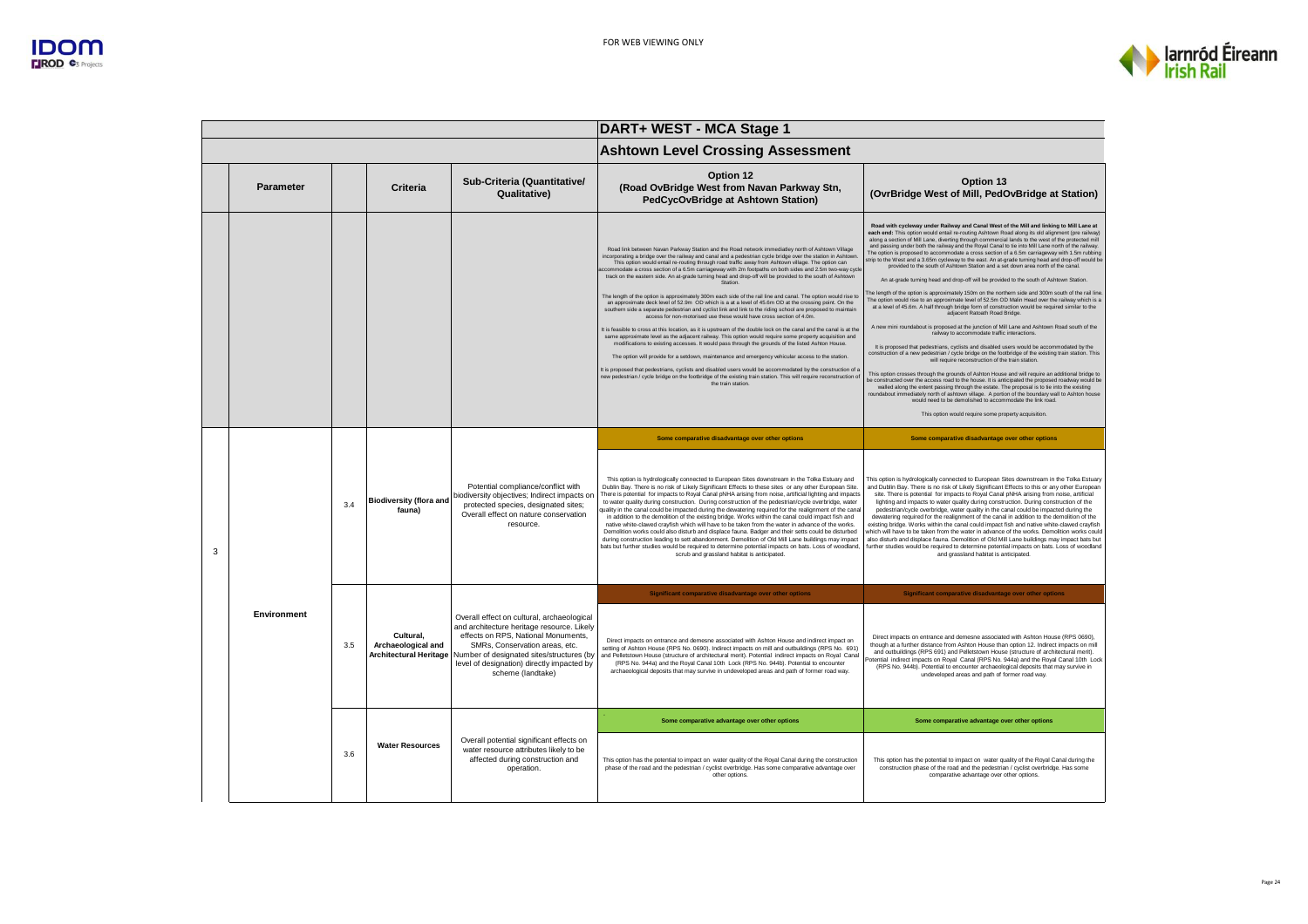

|                  |     |                                               |                                                                                                                                                                                                                                                                                                                                                              | DART+ WEST - MCA Stage 1                                                                                                                                                                       |                                                                                                                                                      |                                                                                                                                                                                                                                                                                                                                                                                                                                                                                                                                                                                                                                                                                                                                                                                                                                                                                             |  |
|------------------|-----|-----------------------------------------------|--------------------------------------------------------------------------------------------------------------------------------------------------------------------------------------------------------------------------------------------------------------------------------------------------------------------------------------------------------------|------------------------------------------------------------------------------------------------------------------------------------------------------------------------------------------------|------------------------------------------------------------------------------------------------------------------------------------------------------|---------------------------------------------------------------------------------------------------------------------------------------------------------------------------------------------------------------------------------------------------------------------------------------------------------------------------------------------------------------------------------------------------------------------------------------------------------------------------------------------------------------------------------------------------------------------------------------------------------------------------------------------------------------------------------------------------------------------------------------------------------------------------------------------------------------------------------------------------------------------------------------------|--|
|                  |     |                                               |                                                                                                                                                                                                                                                                                                                                                              | <b>Ashtown Level Crossing Assessment</b>                                                                                                                                                       |                                                                                                                                                      |                                                                                                                                                                                                                                                                                                                                                                                                                                                                                                                                                                                                                                                                                                                                                                                                                                                                                             |  |
| <b>Parameter</b> |     | Criteria                                      | Sub-Criteria (Quantitative/<br>Qualitative)                                                                                                                                                                                                                                                                                                                  | <b>Do Nothing</b>                                                                                                                                                                              | Do Minimum<br>(Close LX)                                                                                                                             | Option 1<br>(Online Obr)                                                                                                                                                                                                                                                                                                                                                                                                                                                                                                                                                                                                                                                                                                                                                                                                                                                                    |  |
|                  |     |                                               |                                                                                                                                                                                                                                                                                                                                                              | Leave the current level crossings in place. - Electrification is implemented without<br>removal of the road traffic interface but with implementation of CCTV control on the<br>barrier system | Closure of the existing crossings with no alternative provided. All traffic<br>would be diverted to alternative routes around the crossing location. | This scheme would require an online structure spanning over the railway and canal.<br>This would lift the existing carriageway by approximately 7.3m above the railway<br>line, accommodating a cross section of a 6.5m carriageway with 2m footpaths<br>across the bridge. There would be insufficient width for a cycleway across the<br>bridge.<br>The topography is such that the northern approach (where the ground falls away<br>towards the Tolka River) would necessarily be very steep and would also require<br>significant modifications to the recent village centre developments of the area<br>overground.<br>The length of the approach on the northern side would be approximately 220m and<br>be at a maximum gradient of 8% and 140m on the southern side at a maximum<br>gradient of 5%. The bridge over the rail line would be at an approximate level of<br>51.9m OD. |  |
|                  |     | <b>Agriculture and Non-</b><br>Agricultural   | Overall impact on land take & property.<br>Number of properties to be<br>impacted/acquired. Likely temporary or<br>permanent severance effects, etc.                                                                                                                                                                                                         | Significant comparative advantage over other options                                                                                                                                           | Significant comparative advantage over other options                                                                                                 | Some comparative disadvantage over other options                                                                                                                                                                                                                                                                                                                                                                                                                                                                                                                                                                                                                                                                                                                                                                                                                                            |  |
|                  | 3.7 |                                               |                                                                                                                                                                                                                                                                                                                                                              | No direct impacts.                                                                                                                                                                             | No direct impacts.                                                                                                                                   | The agricultural impact will have a significant impact on Ashtown Stables.<br>The non-agricultural impact will include a significant impact on one<br>residential property.                                                                                                                                                                                                                                                                                                                                                                                                                                                                                                                                                                                                                                                                                                                 |  |
|                  |     |                                               | Soils and Geology and likely impact on<br>geological resources based on                                                                                                                                                                                                                                                                                      | Significant comparative advantage over other options                                                                                                                                           | Significant comparative advantage over other options                                                                                                 | Some comparative advantage over other options                                                                                                                                                                                                                                                                                                                                                                                                                                                                                                                                                                                                                                                                                                                                                                                                                                               |  |
| Environment      | 3.8 | <b>Geology and Soils</b><br>(including Waste) | preliminary/likely construction details. Soil<br>or topsoil resources to be<br>developed/removed. Existing information<br>relating to potential to encounter<br>contaminated land. High-level<br>assessment based on the likely<br>structures/ works required and the<br>potential for ground contamination due to<br>historic landfills, pits and quarries. | No direct impacts                                                                                                                                                                              | No direct impacts                                                                                                                                    | Overbridge options require fill import to the site for construction over existing<br>roadway (Minor negative). Potential for ground contamination is considered<br>low, subject to further investigation. Comparative advantage is considered as<br>construction is proposed on existing route and unlikely to encounter new<br>areas of soft ground or contamination.                                                                                                                                                                                                                                                                                                                                                                                                                                                                                                                      |  |
|                  |     |                                               |                                                                                                                                                                                                                                                                                                                                                              | Some comparative advantage over other options                                                                                                                                                  | Some comparative advantage over other options                                                                                                        | Some comparative disadvantage over other options                                                                                                                                                                                                                                                                                                                                                                                                                                                                                                                                                                                                                                                                                                                                                                                                                                            |  |
|                  | 3.9 | <b>Radiation and Stray</b><br>Current         | Overall likely impact on existing sources<br>of electromagnetic radiation.                                                                                                                                                                                                                                                                                   | No changes from an EMI perspective transverse to the railway therefore<br>advantage over other options.                                                                                        | No changes from an EMI perspective transverse to the railway therefore<br>advantage over other options.                                              | It is assumed that the routing of the cabling, the location of existing<br>substations, hubs etc. along the line will be changed or impacted by the<br>selection of any of the options over the entire project. All Do-Something<br>options are comparable from an EMI perspective at this stage in the<br>assessment.                                                                                                                                                                                                                                                                                                                                                                                                                                                                                                                                                                      |  |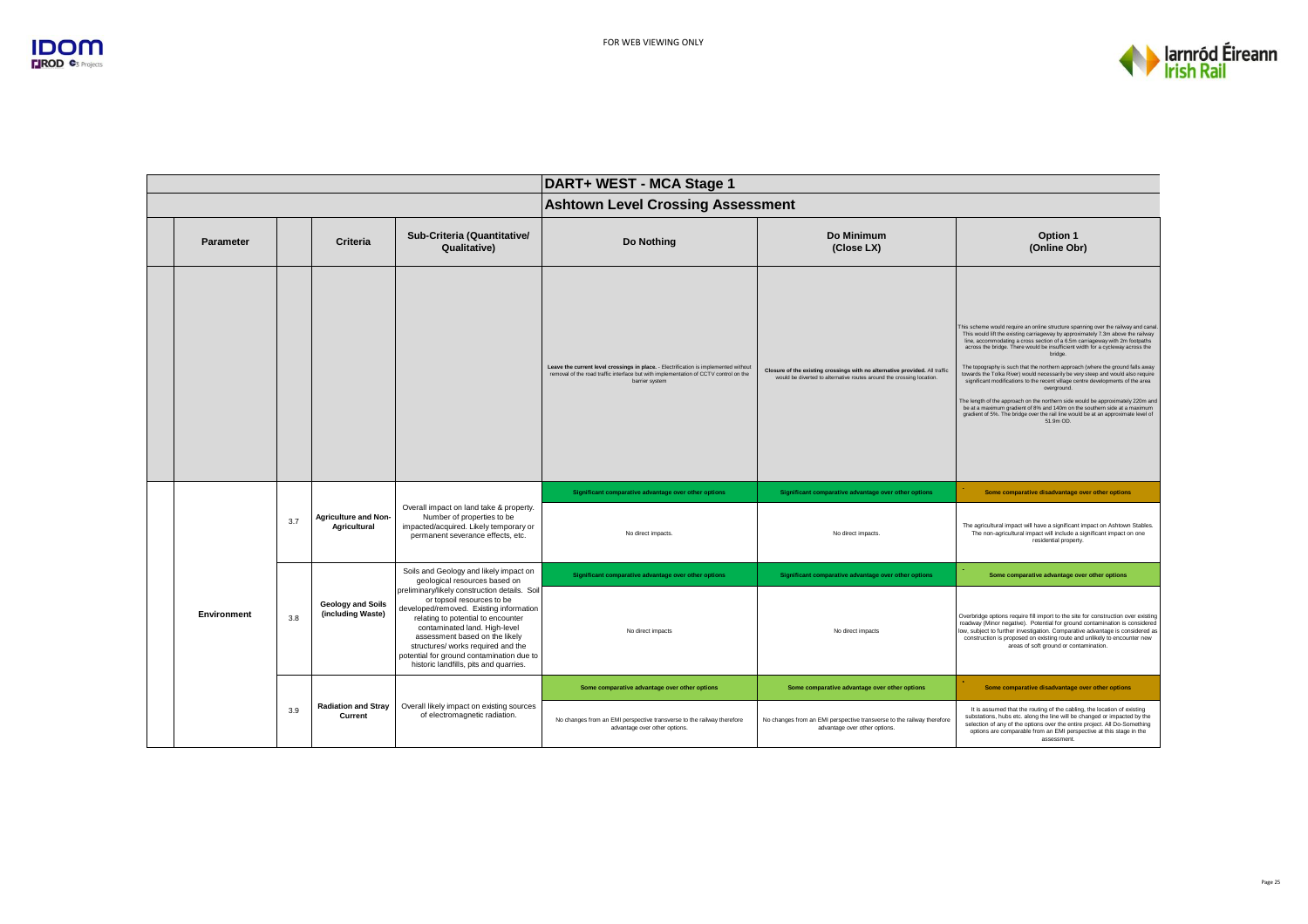

|                  |     |                                               |                                                                                                                                                                                                                                                                                                                                                              | DART+ WEST - MCA Stage 1                                                                                                                                                                                                                                                                                                                                                                                                                                                                                                                                                                                                                                                                                                                                                                                                                                                                                                                                                                                                                                                                                                                                                                                                                                                                                                                                                                                                                                                                                       |                                                                                                                                                                                                                                                                                                                                                                                                                                                                                                                                                                                                                                                                                                                                                                                                                                                                                                                                                                                                                                                                                                                                                                                                                                                                                                                                                                                                                                                                                                                                                                                                                                                                                                                                                                                                                                                                                                                                                 |                                                                                                                                                                                                                                                                                                                                                                                                                                                                                                                                                                                                                                                                                                                                                                                                                                                                                                                                                                                                                                                                                                                                                                                                                                                                                                                                                                                                                                                                                                                                                                                                                                                                                                                                                                                                                                                                                                                                                                                                                                                                                                         |
|------------------|-----|-----------------------------------------------|--------------------------------------------------------------------------------------------------------------------------------------------------------------------------------------------------------------------------------------------------------------------------------------------------------------------------------------------------------------|----------------------------------------------------------------------------------------------------------------------------------------------------------------------------------------------------------------------------------------------------------------------------------------------------------------------------------------------------------------------------------------------------------------------------------------------------------------------------------------------------------------------------------------------------------------------------------------------------------------------------------------------------------------------------------------------------------------------------------------------------------------------------------------------------------------------------------------------------------------------------------------------------------------------------------------------------------------------------------------------------------------------------------------------------------------------------------------------------------------------------------------------------------------------------------------------------------------------------------------------------------------------------------------------------------------------------------------------------------------------------------------------------------------------------------------------------------------------------------------------------------------|-------------------------------------------------------------------------------------------------------------------------------------------------------------------------------------------------------------------------------------------------------------------------------------------------------------------------------------------------------------------------------------------------------------------------------------------------------------------------------------------------------------------------------------------------------------------------------------------------------------------------------------------------------------------------------------------------------------------------------------------------------------------------------------------------------------------------------------------------------------------------------------------------------------------------------------------------------------------------------------------------------------------------------------------------------------------------------------------------------------------------------------------------------------------------------------------------------------------------------------------------------------------------------------------------------------------------------------------------------------------------------------------------------------------------------------------------------------------------------------------------------------------------------------------------------------------------------------------------------------------------------------------------------------------------------------------------------------------------------------------------------------------------------------------------------------------------------------------------------------------------------------------------------------------------------------------------|---------------------------------------------------------------------------------------------------------------------------------------------------------------------------------------------------------------------------------------------------------------------------------------------------------------------------------------------------------------------------------------------------------------------------------------------------------------------------------------------------------------------------------------------------------------------------------------------------------------------------------------------------------------------------------------------------------------------------------------------------------------------------------------------------------------------------------------------------------------------------------------------------------------------------------------------------------------------------------------------------------------------------------------------------------------------------------------------------------------------------------------------------------------------------------------------------------------------------------------------------------------------------------------------------------------------------------------------------------------------------------------------------------------------------------------------------------------------------------------------------------------------------------------------------------------------------------------------------------------------------------------------------------------------------------------------------------------------------------------------------------------------------------------------------------------------------------------------------------------------------------------------------------------------------------------------------------------------------------------------------------------------------------------------------------------------------------------------------------|
|                  |     |                                               |                                                                                                                                                                                                                                                                                                                                                              | <b>Ashtown Level Crossing Assessment</b>                                                                                                                                                                                                                                                                                                                                                                                                                                                                                                                                                                                                                                                                                                                                                                                                                                                                                                                                                                                                                                                                                                                                                                                                                                                                                                                                                                                                                                                                       |                                                                                                                                                                                                                                                                                                                                                                                                                                                                                                                                                                                                                                                                                                                                                                                                                                                                                                                                                                                                                                                                                                                                                                                                                                                                                                                                                                                                                                                                                                                                                                                                                                                                                                                                                                                                                                                                                                                                                 |                                                                                                                                                                                                                                                                                                                                                                                                                                                                                                                                                                                                                                                                                                                                                                                                                                                                                                                                                                                                                                                                                                                                                                                                                                                                                                                                                                                                                                                                                                                                                                                                                                                                                                                                                                                                                                                                                                                                                                                                                                                                                                         |
| <b>Parameter</b> |     | Criteria                                      | Sub-Criteria (Quantitative/<br>Qualitative)                                                                                                                                                                                                                                                                                                                  | Option 2<br>(Underbridge on Mill Lane)                                                                                                                                                                                                                                                                                                                                                                                                                                                                                                                                                                                                                                                                                                                                                                                                                                                                                                                                                                                                                                                                                                                                                                                                                                                                                                                                                                                                                                                                         | Option 3<br>(Overbridge on Mill Lane)                                                                                                                                                                                                                                                                                                                                                                                                                                                                                                                                                                                                                                                                                                                                                                                                                                                                                                                                                                                                                                                                                                                                                                                                                                                                                                                                                                                                                                                                                                                                                                                                                                                                                                                                                                                                                                                                                                           | Option 4 & 4a<br>(Road bridge West + PedCycUndBridge)                                                                                                                                                                                                                                                                                                                                                                                                                                                                                                                                                                                                                                                                                                                                                                                                                                                                                                                                                                                                                                                                                                                                                                                                                                                                                                                                                                                                                                                                                                                                                                                                                                                                                                                                                                                                                                                                                                                                                                                                                                                   |
|                  |     |                                               |                                                                                                                                                                                                                                                                                                                                                              | Bridge under railway and canal at Mill Lane: This option would entail re-routing<br>Ashtown Road along its old alignment (pre Royal Canal) on Mill Lane and passing<br>under both the railway and the Royal Canal. To curtail the impact on Ashtown Stabled<br>road traffic only is proposed to be carried under the railway. The option can<br>accommodate a cross section of a 6.5m carriageway with 1.5m rubbing strips on both<br>sides between walled approaches.<br>An at-grade turning head and drop-off will be provided to the south of Ashtown Station.<br>The length of the option is approximately 150m on the northern side and 300m south of<br>the rail line. The option would drop to an approximate level of 37.5m OD Malin Head,<br>under the railway which is a at a level of 45.6m.<br>A new mini roundabout is proposed at the junction of Mill Lane and Ashtown Road<br>south of the railway to accommodate traffic interactions.<br>It is proposed that pedestrians, cyclists and disabled users would be accommodated by<br>the construction of a new pedestrian / cycle bridge on the footbridge of the existing train<br>station. This will require reconstruction of the train station.<br>This requires the existing entrance gates to Ashton House to be relocated and the<br>portion of the boundary fronting Mill Lane north of the canal to be taken down and a<br>new higher wall constructed on a new boundary line.<br>This option would require some property acquisition. | Bridge over railway and canal at Mill Lane: This option would entail re-routing Ashtown<br>Road along its old alignment (pre Royal Canal) on Mill Lane and passing over both the<br>railway and the Royal Canal. To curtail the impact on Ashtown Stabled road traffic only is<br>proposed to be carried along the roadway. The option can accommodate a cross section<br>of a 6.5m carriageway with 1.5m rubbing strips on both sides between walled approaches.<br>Gradients on the proposed road north of the railway would be in excess of 8.0%.<br>An at-grade turning head and drop-off will be provided to the south of Ashtown Station.<br>The length of the option is approximately 150m on the northern side and 300m south of the<br>rail line. The option would rise to an approximate level of 52.5m OD Malin Head over the<br>railway which is a at a level of 45.6m. A half through bridge form of construction would be<br>required similar to the adjacent Ratoath Road Bridge.<br>A new mini roundabout is proposed at the junction of Mill Lane and Ashtown Road south of<br>the railway to accommodate traffic interactions.<br>It is proposed that pedestrians, cyclists and disabled users would be accommodated by<br>the construction of a new pedestrian / cycle bridge on the footbridge of the existing train<br>station. This will require reconstruction of the train station.<br>This option crosses through the grounds of Ashton House and will require an additional<br>bridge to be constructed over the access road to the house. It is anticipated the proposed<br>roadway would be walled along the extent passing through the estate. The proposal is to<br>tie into the existing roundabout immediately north of ashtown village. A portion of the<br>boundary wall to Ashton house would need to be demolished to accommodate the link<br>road.<br>This option would require some property acquisition. | Roadbridge at Navan Parkway with link to River Road, Selected upgrade works to<br>River Road as far as Ashtown, Pedestrian and cycle underpass at Ashtown This<br>option is located approximately 1km to the west of the existing level crossing at<br>Ashtown at the grade separated junction on the Navan Road serving Phoenix Park<br>Railway Station. At this location there is scope to construct a new road link over the<br>canal and railway to link to River Road. This could either descend to tie into River<br>Road or be designed to pass over it to cross the Tolka River and facilitate an onward<br>connection to the Dunsink lands. In the latter case, a short spur would be provided to<br>link to River Road which would need upgrade as far as Ashtown. In both cases this<br>option would involve some vehicular traffic diversion and land acquisition. The option<br>can accommodate a cross section of a 6.5m carriageway with 2m footpaths and<br>.75m cycle tracks on both sides. Short term connection to River road is likely to be in<br>the form of a mini roundabout. River road would require upgrade to Ashtown with a<br>new footpath constructed along the northern boundary of the road and requiring the<br>removal of the associated boundary treatment - walls, trees, brush.<br>he road would be at a similar level as the existing junction Phoenix Park crossing the<br>rail at a level of approximately 55.4m OD Malin Head before descending to tie into the<br>level of the River Road at a level of 34.7m. The road on the northern side would be at<br>a gradient of approximately 6% over 300m if permitted to follow a meandering route.<br>his option also includes the construction of a new bridge under the canal and railway<br>at Ashtown to provide pedestrian and cycle access (Option 4A). This option would<br>drop to a level of approximately 40.1m above MSL to tie in with the existing road to the<br>north of the rail line providing a pedestrian and cycling link north and south of the rail<br>line with a 4m wide cross section. |
|                  | 3.7 | <b>Agriculture and Non-</b><br>Agricultural   | Overall impact on land take & property.<br>Number of properties to be<br>impacted/acquired. Likely temporary or<br>permanent severance effects, etc.                                                                                                                                                                                                         | Significant comparative disadvantage over other options<br>The agricultural impact will have a profound impact on Ashtown Stables. The<br>non-agricultural impact will include a significant impact on one residential<br>property. The remaining residential, commercial and amenity property impacts<br>will be slight.                                                                                                                                                                                                                                                                                                                                                                                                                                                                                                                                                                                                                                                                                                                                                                                                                                                                                                                                                                                                                                                                                                                                                                                      | Significant comparative disadvantage over other options<br>The agricultural impact will have a profound impact on Ashtown Stables. The non-<br>agricultural impact will include a moderate impact on Ashtown House lands. The<br>remaining residential, commercial and amenity property impacts will be slight.                                                                                                                                                                                                                                                                                                                                                                                                                                                                                                                                                                                                                                                                                                                                                                                                                                                                                                                                                                                                                                                                                                                                                                                                                                                                                                                                                                                                                                                                                                                                                                                                                                 | Significant comparative disadvantage over other options<br>The agricultural impact will have a profound impact on Ashtown Stables. The<br>non-agricultural impact will have a significant impact on one residential<br>property. The remaining residential, commercial and amenity property impacts<br>will be slight.                                                                                                                                                                                                                                                                                                                                                                                                                                                                                                                                                                                                                                                                                                                                                                                                                                                                                                                                                                                                                                                                                                                                                                                                                                                                                                                                                                                                                                                                                                                                                                                                                                                                                                                                                                                  |
|                  |     |                                               | Soils and Geology and likely impact on<br>geological resources based on                                                                                                                                                                                                                                                                                      | Some comparative disadvantage over other options                                                                                                                                                                                                                                                                                                                                                                                                                                                                                                                                                                                                                                                                                                                                                                                                                                                                                                                                                                                                                                                                                                                                                                                                                                                                                                                                                                                                                                                               | Some comparative advantage over other options                                                                                                                                                                                                                                                                                                                                                                                                                                                                                                                                                                                                                                                                                                                                                                                                                                                                                                                                                                                                                                                                                                                                                                                                                                                                                                                                                                                                                                                                                                                                                                                                                                                                                                                                                                                                                                                                                                   | Some comparative disadvantage over other options                                                                                                                                                                                                                                                                                                                                                                                                                                                                                                                                                                                                                                                                                                                                                                                                                                                                                                                                                                                                                                                                                                                                                                                                                                                                                                                                                                                                                                                                                                                                                                                                                                                                                                                                                                                                                                                                                                                                                                                                                                                        |
| Environment      | 3.8 | <b>Geology and Soils</b><br>(including Waste) | preliminary/likely construction details. Soil<br>or topsoil resources to be<br>developed/removed. Existing information<br>relating to potential to encounter<br>contaminated land, High-level<br>assessment based on the likely<br>structures/ works required and the<br>potential for ground contamination due to<br>historic landfills, pits and quarries. | Underbridge option means that some materials may arise, which could possibly<br>be suitable for reuse elsewhere on the project (Minor positive). This is balanced<br>by an associated impact of interfering with the canal and existing railway, which<br>may require specific materials be imported. Involves other geotechnical risks to<br>design and construction which would require further studies and design<br>information                                                                                                                                                                                                                                                                                                                                                                                                                                                                                                                                                                                                                                                                                                                                                                                                                                                                                                                                                                                                                                                                            | Overbridge options require fill import to the site for construction over existing<br>roadway (Minor negative). Potential for ground contamination is considered low,<br>subject to further investigation. Comparative advantage is considered as<br>construction is proposed on existing route and unlikely to encounter new areas of<br>soft ground or contamination.                                                                                                                                                                                                                                                                                                                                                                                                                                                                                                                                                                                                                                                                                                                                                                                                                                                                                                                                                                                                                                                                                                                                                                                                                                                                                                                                                                                                                                                                                                                                                                          | Fill import requirements (Minor negative). Option 4A footbridge has higher<br>comparative earthworks needs, interfering with the canal and existing railway,<br>which may require specific materials be imported. Involves other geotechnical<br>risks to design and construction which would require further studies and design<br>information.                                                                                                                                                                                                                                                                                                                                                                                                                                                                                                                                                                                                                                                                                                                                                                                                                                                                                                                                                                                                                                                                                                                                                                                                                                                                                                                                                                                                                                                                                                                                                                                                                                                                                                                                                        |
|                  | 3.9 | <b>Radiation and Stray</b><br>Current         | Overall likely impact on existing sources<br>of electromagnetic radiation.                                                                                                                                                                                                                                                                                   | Some comparative disadvantage over other options<br>It is assumed that the routing of the cabling, the location of existing substations.<br>hubs etc. along the line will be changed or impacted by the selection of any of<br>the options over the entire project. All Do-Something options are comparable                                                                                                                                                                                                                                                                                                                                                                                                                                                                                                                                                                                                                                                                                                                                                                                                                                                                                                                                                                                                                                                                                                                                                                                                    | Some comparative disadvantage over other options<br>It is assumed that the routing of the cabling, the location of existing substations,<br>hubs etc. along the line will be changed or impacted by the selection of any of the<br>options over the entire project. All Do-Something options are comparable from an                                                                                                                                                                                                                                                                                                                                                                                                                                                                                                                                                                                                                                                                                                                                                                                                                                                                                                                                                                                                                                                                                                                                                                                                                                                                                                                                                                                                                                                                                                                                                                                                                             | Some comparative disadvantage over other options<br>It is assumed that the routing of the cabling, the location of existing<br>substations, hubs etc. along the line will be changed or impacted by the<br>selection of any of the options over the entire project. All Do-Something options                                                                                                                                                                                                                                                                                                                                                                                                                                                                                                                                                                                                                                                                                                                                                                                                                                                                                                                                                                                                                                                                                                                                                                                                                                                                                                                                                                                                                                                                                                                                                                                                                                                                                                                                                                                                            |
|                  |     |                                               |                                                                                                                                                                                                                                                                                                                                                              | from an EMI perspective at this stage in the assessment.                                                                                                                                                                                                                                                                                                                                                                                                                                                                                                                                                                                                                                                                                                                                                                                                                                                                                                                                                                                                                                                                                                                                                                                                                                                                                                                                                                                                                                                       | EMI perspective at this stage in the assessment.                                                                                                                                                                                                                                                                                                                                                                                                                                                                                                                                                                                                                                                                                                                                                                                                                                                                                                                                                                                                                                                                                                                                                                                                                                                                                                                                                                                                                                                                                                                                                                                                                                                                                                                                                                                                                                                                                                | are comparable from an EMI perspective at this stage in the assessment.                                                                                                                                                                                                                                                                                                                                                                                                                                                                                                                                                                                                                                                                                                                                                                                                                                                                                                                                                                                                                                                                                                                                                                                                                                                                                                                                                                                                                                                                                                                                                                                                                                                                                                                                                                                                                                                                                                                                                                                                                                 |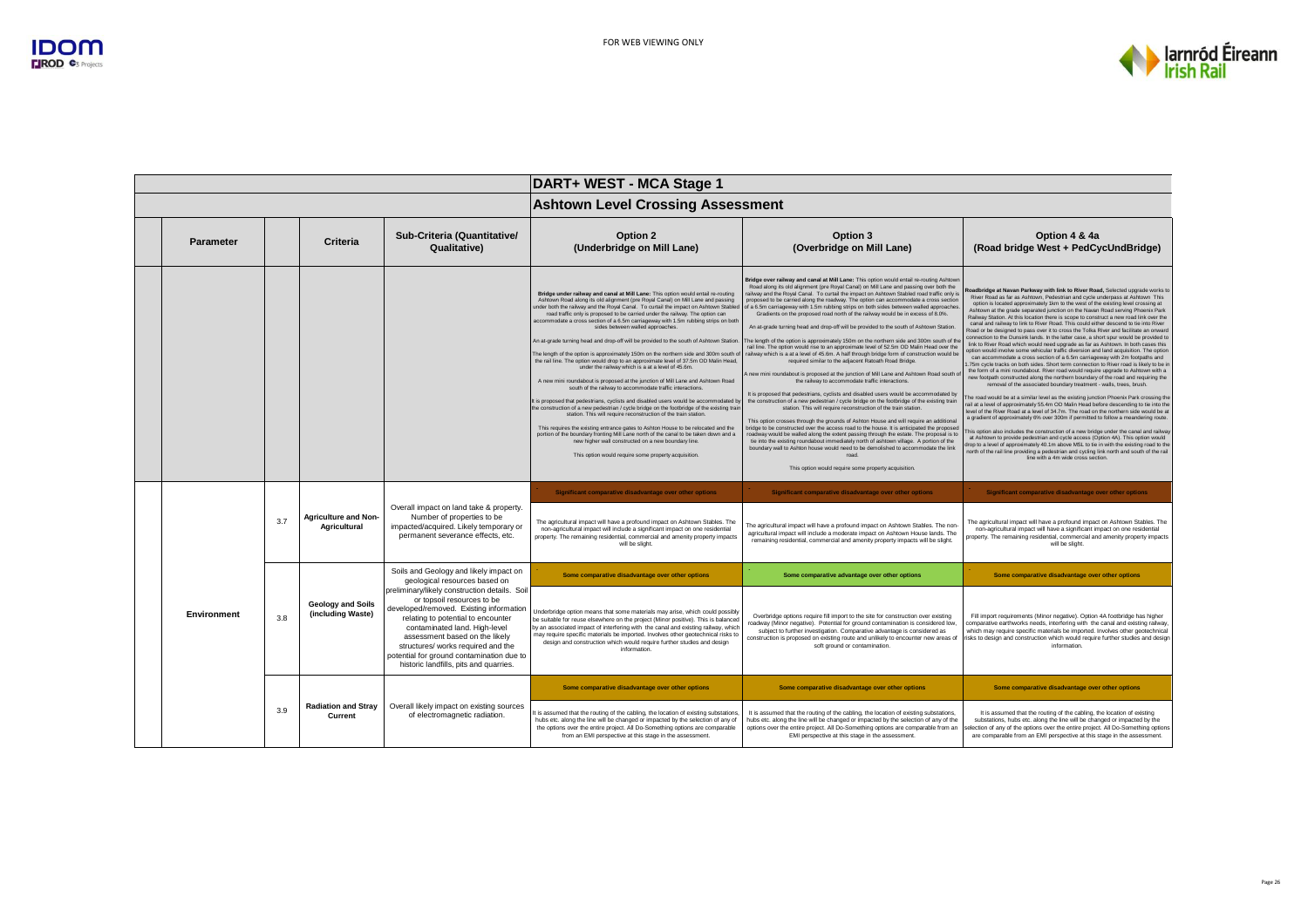

|  |             |     |                                               |                                                                                                                                                                                                                                                                                                                                                              | DART+ WEST - MCA Stage 1                                                                                                                                                                                                                                                                                                                                                                                                                                                                                                                                                                                                                                                                                                                                                                                                                                                                                                                                                                                                                                                                                                                                                                                                                                                                                                                                                                                                                                                                                                                                                                                                                                                                                                                                                                                                                                                                                                                                                                                                                                                                                                                                                                                                                                                                                                         |                                                                                                                                                                                                                                                                                                                                                                                                                                                                                                                                                                                                                                                                                                                                                                                                                                                                                                                                                                                                                                                                                                                                                                                                                                                                                                                                                                                                                                                                                                                                                                                                                                                                                                                                                                                                                                                                                                                                                                                                                                                                                                                                                                                                |                                                                                                                                                                                                                                                                                                                                                                                                                                                                                                                                                                                                                                                                                                                                                                                                                                                                                                                                                                                                                                                                                                                                                                                                                                                                                                                                                                                                                                                                                                                                                                                                 |  |
|--|-------------|-----|-----------------------------------------------|--------------------------------------------------------------------------------------------------------------------------------------------------------------------------------------------------------------------------------------------------------------------------------------------------------------------------------------------------------------|----------------------------------------------------------------------------------------------------------------------------------------------------------------------------------------------------------------------------------------------------------------------------------------------------------------------------------------------------------------------------------------------------------------------------------------------------------------------------------------------------------------------------------------------------------------------------------------------------------------------------------------------------------------------------------------------------------------------------------------------------------------------------------------------------------------------------------------------------------------------------------------------------------------------------------------------------------------------------------------------------------------------------------------------------------------------------------------------------------------------------------------------------------------------------------------------------------------------------------------------------------------------------------------------------------------------------------------------------------------------------------------------------------------------------------------------------------------------------------------------------------------------------------------------------------------------------------------------------------------------------------------------------------------------------------------------------------------------------------------------------------------------------------------------------------------------------------------------------------------------------------------------------------------------------------------------------------------------------------------------------------------------------------------------------------------------------------------------------------------------------------------------------------------------------------------------------------------------------------------------------------------------------------------------------------------------------------|------------------------------------------------------------------------------------------------------------------------------------------------------------------------------------------------------------------------------------------------------------------------------------------------------------------------------------------------------------------------------------------------------------------------------------------------------------------------------------------------------------------------------------------------------------------------------------------------------------------------------------------------------------------------------------------------------------------------------------------------------------------------------------------------------------------------------------------------------------------------------------------------------------------------------------------------------------------------------------------------------------------------------------------------------------------------------------------------------------------------------------------------------------------------------------------------------------------------------------------------------------------------------------------------------------------------------------------------------------------------------------------------------------------------------------------------------------------------------------------------------------------------------------------------------------------------------------------------------------------------------------------------------------------------------------------------------------------------------------------------------------------------------------------------------------------------------------------------------------------------------------------------------------------------------------------------------------------------------------------------------------------------------------------------------------------------------------------------------------------------------------------------------------------------------------------------|-------------------------------------------------------------------------------------------------------------------------------------------------------------------------------------------------------------------------------------------------------------------------------------------------------------------------------------------------------------------------------------------------------------------------------------------------------------------------------------------------------------------------------------------------------------------------------------------------------------------------------------------------------------------------------------------------------------------------------------------------------------------------------------------------------------------------------------------------------------------------------------------------------------------------------------------------------------------------------------------------------------------------------------------------------------------------------------------------------------------------------------------------------------------------------------------------------------------------------------------------------------------------------------------------------------------------------------------------------------------------------------------------------------------------------------------------------------------------------------------------------------------------------------------------------------------------------------------------|--|
|  |             |     |                                               |                                                                                                                                                                                                                                                                                                                                                              | <b>Ashtown Level Crossing Assessment</b>                                                                                                                                                                                                                                                                                                                                                                                                                                                                                                                                                                                                                                                                                                                                                                                                                                                                                                                                                                                                                                                                                                                                                                                                                                                                                                                                                                                                                                                                                                                                                                                                                                                                                                                                                                                                                                                                                                                                                                                                                                                                                                                                                                                                                                                                                         |                                                                                                                                                                                                                                                                                                                                                                                                                                                                                                                                                                                                                                                                                                                                                                                                                                                                                                                                                                                                                                                                                                                                                                                                                                                                                                                                                                                                                                                                                                                                                                                                                                                                                                                                                                                                                                                                                                                                                                                                                                                                                                                                                                                                |                                                                                                                                                                                                                                                                                                                                                                                                                                                                                                                                                                                                                                                                                                                                                                                                                                                                                                                                                                                                                                                                                                                                                                                                                                                                                                                                                                                                                                                                                                                                                                                                 |  |
|  | Parameter   |     | Criteria                                      | Sub-Criteria (Quantitative/<br>Qualitative)                                                                                                                                                                                                                                                                                                                  | Option 4 & 4b<br>(Road bridge West + PedCycOvBridge)                                                                                                                                                                                                                                                                                                                                                                                                                                                                                                                                                                                                                                                                                                                                                                                                                                                                                                                                                                                                                                                                                                                                                                                                                                                                                                                                                                                                                                                                                                                                                                                                                                                                                                                                                                                                                                                                                                                                                                                                                                                                                                                                                                                                                                                                             | Option 5<br>(Low Clearance UndBridge East)                                                                                                                                                                                                                                                                                                                                                                                                                                                                                                                                                                                                                                                                                                                                                                                                                                                                                                                                                                                                                                                                                                                                                                                                                                                                                                                                                                                                                                                                                                                                                                                                                                                                                                                                                                                                                                                                                                                                                                                                                                                                                                                                                     | Option 6<br>(Fixed Road OvBridge East of Station)                                                                                                                                                                                                                                                                                                                                                                                                                                                                                                                                                                                                                                                                                                                                                                                                                                                                                                                                                                                                                                                                                                                                                                                                                                                                                                                                                                                                                                                                                                                                               |  |
|  |             |     |                                               |                                                                                                                                                                                                                                                                                                                                                              | Roadbridge at Navan Parkway with link to River Road, Selected upgrade<br>works to River Road as far as Ashtown, Pedestrian and cycle overbridge on<br>the footprint of the reconfigured station at Ashtown. This option is located<br>approximately 1km to the west of the existing level crossing at Ashtown at the<br>grade separated junction on the Navan Road serving Phoenix Park Railway<br>Station. At this location there is scope to construct a new road link over the canal<br>and railway to link to River Road. This could either descend to tie into River Road<br>or be designed to pass over it to cross the Tolka River and facilitate an onward<br>connection to the Dunsink lands. In the latter case, a short spur would be provided<br>to link to River Road which would need upgrade as far as Ashtown. In both cases<br>this option would involve some vehicular traffic diversion and land acquisition. The<br>option can accommodate a cross section of a 6.5m carriageway with 2m footpaths<br>and 1.75m cycle tracks on both sides. Short term connection to River road is likely<br>to be in the form of a mini roundabout. River road would require upgrade to<br>Ashtown with a new footpath constructed along the northern boundary of the road<br>and requiring the removal of the associated boundary treatment - walls, trees,<br>hrush<br>The road would be at a similar level as the existing junction Phoenix Park crossing<br>the rail at a level of approximately 55.4m OD Malin Head before descending to tie<br>into the level of the River Road at a level of 34.7m. The road on the northern side<br>would be at a gradient of approximately 6% over 300m if permitted to follow a<br>meandering route.<br>It includes the demolition of the existing cable stayed footbridge at the level<br>crossing and the existing station footbridge to provide space for a proposed<br>pedestrian cycle overbridge. The rail level at the crossing is approximately 42.1m<br>OD Malin Head, and the canal at 39.3m with the bridge level over the railway at<br>50.00m. The ramps on either side of the bridge will not exceed 5% gradient.<br>Separate pedestrian stairs could be provided with this option as well to ease<br>pedestrian access and rails for pushing cycle on if required. | Low clearance underbridge at railway and canal east of Ashtown Road. This<br>option would involve construction of a new road link parallel to and south of the<br>railway before turning north, crossing under the rail and canal to connect with<br>Rathborne Avenue north of Ashtown Village. This route would descend from the<br>Ashtown Road and run between Ashtown Railway Station and Martin Savage Park<br>residential estate. The route would cross under the railway and canal at right angles<br>before rising in a cutting to join into the existing circulatory roads to the north of the<br>Pelletstown Development. The option can accommodate a cross section of a 6.5m<br>carriageway with 2m footpaths and 1.75m cycle tracks on both sides.<br>The railway is at a level of 42.5m OD and the ground level at the canal is 39.5m OD<br>with this road option lowered to a level of 32.0m OD providing 3.7m clearance. Due to<br>the required levels for tying into the existing road network the clearance envelope<br>under the railway would have to be substandard.<br>This option would have the disadvantage that it would not have the necessary design<br>clearance for double decker buses, other higher delivery vehicles and service vehicle<br>that use this route at present. As the option would be in a cutting form most of its<br>length this would be a disadvantage to cyclists, pedestrians and vulnerable road<br>users. The underpass would also require a pumped drainage system. The option<br>would pass under Ashtown station which is constructed on piles. Construction would<br>require the station to be closed during construction and would require reconstruction<br>of parts of the station. The canal would need to be closed during construction with the<br>bridge constructed below the bed of the canal<br>The option would introduce traffic along the northern boundary of Martin Savage Park<br>and would require landtake from St Oliver Plunket's GAA club, It would pass through<br>lands north of the railway. the subject of existing planning permission for residential<br>development within the Ashtown - Pelletstown SDZ | Road Overbridge East of Ashtown Road. This option would cross the railway and<br>canal approximately 250m east of the existing level crossing. It incorporates a tightly<br>curved plan layout which facilitates a link to the existing Ashtown road at the train<br>station. The link would traverse the green area between Ashtown Station and Martin<br>Savage Park and would climb to cross over the railway and canal to tie into the new<br>circulation roads through the Pelletstown Development. The option can<br>accommodate a cross section of a 6.5m carriageway with 2m footpaths and 1.75m<br>cycle tracks on both sides.<br>The option would bridge over the railway and canal with approach gradients of 6%<br>either side. The rail level at the crossing is approximately 42.1m above MSL and the<br>canal at 39.3m above MSL with the bridge level over the railway at 50.00m above<br>ISL. The road level crests to a height of 52.0m above MSL, 60m south of the rail line<br>before descending over the rail and canal. The option can be walled or can be<br>constructed with open embankments to provide a softer texture to the scheme. The<br>provision of landscaped embankments would result in a need for more land<br>acquisition.<br>The option would introduce traffic along the northern boundary of Martin Savage Park<br>and would require landtake from St Oliver Plunket's GAA club. It would pass through<br>lands north of the railway, the subject of existing planning permission for residential<br>development within the Ashtown - Pelletstown SDZ. |  |
|  |             |     |                                               |                                                                                                                                                                                                                                                                                                                                                              | Some comparative advantage over other options                                                                                                                                                                                                                                                                                                                                                                                                                                                                                                                                                                                                                                                                                                                                                                                                                                                                                                                                                                                                                                                                                                                                                                                                                                                                                                                                                                                                                                                                                                                                                                                                                                                                                                                                                                                                                                                                                                                                                                                                                                                                                                                                                                                                                                                                                    | Some comparative disadvantage over other options                                                                                                                                                                                                                                                                                                                                                                                                                                                                                                                                                                                                                                                                                                                                                                                                                                                                                                                                                                                                                                                                                                                                                                                                                                                                                                                                                                                                                                                                                                                                                                                                                                                                                                                                                                                                                                                                                                                                                                                                                                                                                                                                               | Some comparative disadvantage over other options                                                                                                                                                                                                                                                                                                                                                                                                                                                                                                                                                                                                                                                                                                                                                                                                                                                                                                                                                                                                                                                                                                                                                                                                                                                                                                                                                                                                                                                                                                                                                |  |
|  |             | 3.7 | <b>Agriculture and Non-</b><br>Agricultural   | Overall impact on land take & property.<br>Number of properties to be<br>impacted/acquired. Likely temporary or<br>permanent severance effects, etc.                                                                                                                                                                                                         | The agricultural impact will have a slight impact on Ashtown Stables. The<br>non-agricultural impact will have a significant impact on one residential<br>property. The remaining residential and commercial property impacts will be<br>slight                                                                                                                                                                                                                                                                                                                                                                                                                                                                                                                                                                                                                                                                                                                                                                                                                                                                                                                                                                                                                                                                                                                                                                                                                                                                                                                                                                                                                                                                                                                                                                                                                                                                                                                                                                                                                                                                                                                                                                                                                                                                                  | The agricultural impact will have a slight impact on Ashtown Stables. The non-<br>agricultural impact will have significant impacts on a development property<br>with planning permission (Ref. 3666/15) for residential development) and on<br>St. Oliver Plunkett Club lands. The remaining residential and commercial<br>property impacts will be slight.                                                                                                                                                                                                                                                                                                                                                                                                                                                                                                                                                                                                                                                                                                                                                                                                                                                                                                                                                                                                                                                                                                                                                                                                                                                                                                                                                                                                                                                                                                                                                                                                                                                                                                                                                                                                                                   | The agricultural impact will have a slight impact on Ashtown Stables. The non-<br>agricultural impact will have significant impacts on a development property<br>with planning permission (Ref. 3666/15) for residential development) and on<br>a playing pitch on St. Oliver Plunkett Club lands. The remaining residential<br>and commercial property impacts will be slight.                                                                                                                                                                                                                                                                                                                                                                                                                                                                                                                                                                                                                                                                                                                                                                                                                                                                                                                                                                                                                                                                                                                                                                                                                 |  |
|  |             |     |                                               | Soils and Geology and likely impact on<br>geological resources based on                                                                                                                                                                                                                                                                                      | Some comparative advantage over other options                                                                                                                                                                                                                                                                                                                                                                                                                                                                                                                                                                                                                                                                                                                                                                                                                                                                                                                                                                                                                                                                                                                                                                                                                                                                                                                                                                                                                                                                                                                                                                                                                                                                                                                                                                                                                                                                                                                                                                                                                                                                                                                                                                                                                                                                                    | Some comparative advantage over other options                                                                                                                                                                                                                                                                                                                                                                                                                                                                                                                                                                                                                                                                                                                                                                                                                                                                                                                                                                                                                                                                                                                                                                                                                                                                                                                                                                                                                                                                                                                                                                                                                                                                                                                                                                                                                                                                                                                                                                                                                                                                                                                                                  | Some comparative disadvantage over other options                                                                                                                                                                                                                                                                                                                                                                                                                                                                                                                                                                                                                                                                                                                                                                                                                                                                                                                                                                                                                                                                                                                                                                                                                                                                                                                                                                                                                                                                                                                                                |  |
|  | Environment | 3.8 | <b>Geology and Soils</b><br>(including Waste) | preliminary/likely construction details. Soil<br>or topsoil resources to be<br>developed/removed. Existing information<br>relating to potential to encounter<br>contaminated land. High-level<br>assessment based on the likely<br>structures/ works required and the<br>potential for ground contamination due to<br>historic landfills, pits and quarries. | Fill import requirements (Minor negative). Option 4b limited to existing<br>footprint (minimal impact) however difficulties in interaction with existing<br>platform structures - survey / investigation required to manage geotechnical<br>risks.                                                                                                                                                                                                                                                                                                                                                                                                                                                                                                                                                                                                                                                                                                                                                                                                                                                                                                                                                                                                                                                                                                                                                                                                                                                                                                                                                                                                                                                                                                                                                                                                                                                                                                                                                                                                                                                                                                                                                                                                                                                                               | Underbridge option means that some materials may arise, which could<br>ossibly be suitable for reuse elsewhere on the project (Minor positive). This is<br>balanced by an associated impact of interfering with the canal and existing<br>railway, which may require specific materials be imported. Involves other<br>geotechnical risks to design and construction which would require further<br>studies and design information.                                                                                                                                                                                                                                                                                                                                                                                                                                                                                                                                                                                                                                                                                                                                                                                                                                                                                                                                                                                                                                                                                                                                                                                                                                                                                                                                                                                                                                                                                                                                                                                                                                                                                                                                                            | Some made ground on-site (requires walkover survey / investigation).<br>Overbridge options require increased fill import to the site (Minor negative).                                                                                                                                                                                                                                                                                                                                                                                                                                                                                                                                                                                                                                                                                                                                                                                                                                                                                                                                                                                                                                                                                                                                                                                                                                                                                                                                                                                                                                          |  |
|  |             |     |                                               |                                                                                                                                                                                                                                                                                                                                                              | Some comparative disadvantage over other options                                                                                                                                                                                                                                                                                                                                                                                                                                                                                                                                                                                                                                                                                                                                                                                                                                                                                                                                                                                                                                                                                                                                                                                                                                                                                                                                                                                                                                                                                                                                                                                                                                                                                                                                                                                                                                                                                                                                                                                                                                                                                                                                                                                                                                                                                 | Some comparative disadvantage over other options                                                                                                                                                                                                                                                                                                                                                                                                                                                                                                                                                                                                                                                                                                                                                                                                                                                                                                                                                                                                                                                                                                                                                                                                                                                                                                                                                                                                                                                                                                                                                                                                                                                                                                                                                                                                                                                                                                                                                                                                                                                                                                                                               | Some comparative disadvantage over other options                                                                                                                                                                                                                                                                                                                                                                                                                                                                                                                                                                                                                                                                                                                                                                                                                                                                                                                                                                                                                                                                                                                                                                                                                                                                                                                                                                                                                                                                                                                                                |  |
|  |             | 3.9 | <b>Radiation and Strav</b><br>Current         | Overall likely impact on existing sources<br>of electromagnetic radiation.                                                                                                                                                                                                                                                                                   | It is assumed that the routing of the cabling, the location of existing<br>substations, hubs etc. along the line will be changed or impacted by the<br>selection of any of the options over the entire project. All Do-Something<br>options are comparable from an EMI perspective at this stage in the<br>assessment                                                                                                                                                                                                                                                                                                                                                                                                                                                                                                                                                                                                                                                                                                                                                                                                                                                                                                                                                                                                                                                                                                                                                                                                                                                                                                                                                                                                                                                                                                                                                                                                                                                                                                                                                                                                                                                                                                                                                                                                            | It is assumed that the routing of the cabling, the location of existing<br>substations, hubs etc. along the line will be changed or impacted by the<br>selection of any of the options over the entire project. All Do-Something<br>options are comparable from an EMI perspective at this stage in the<br>assessment.                                                                                                                                                                                                                                                                                                                                                                                                                                                                                                                                                                                                                                                                                                                                                                                                                                                                                                                                                                                                                                                                                                                                                                                                                                                                                                                                                                                                                                                                                                                                                                                                                                                                                                                                                                                                                                                                         | It is assumed that the routing of the cabling, the location of existing<br>substations, hubs etc. along the line will be changed or impacted by the<br>selection of any of the options over the entire project. All Do-Something<br>options are comparable from an EMI perspective at this stage in the<br>assessment.                                                                                                                                                                                                                                                                                                                                                                                                                                                                                                                                                                                                                                                                                                                                                                                                                                                                                                                                                                                                                                                                                                                                                                                                                                                                          |  |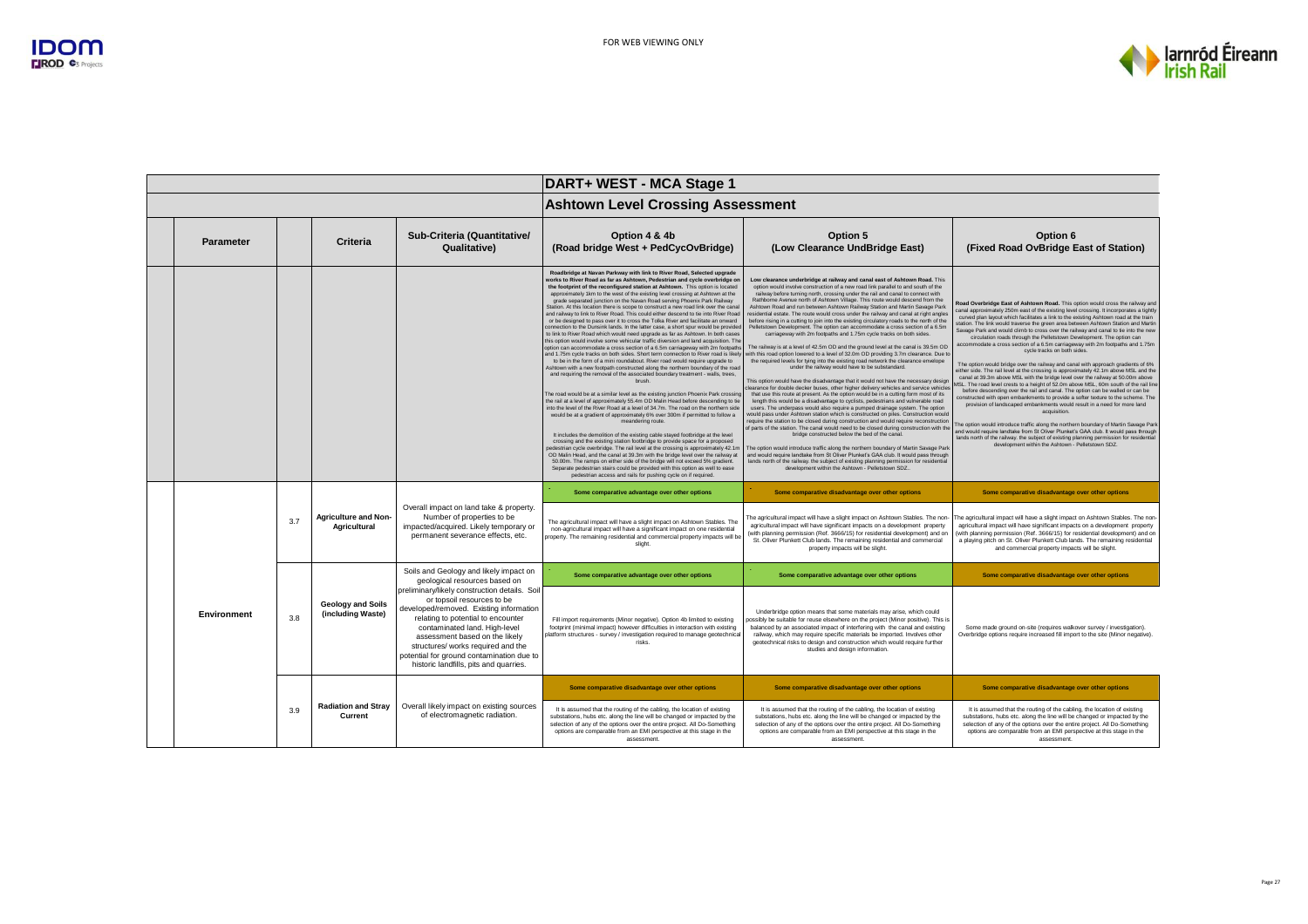

|  |                  |     |                                               |                                                                                                                                                                                                                                                                                                                                                              | DART+ WEST - MCA Stage 1                                                                                                                                                                                                                                                                                                                                                                                                                                                                                                                                                                                                                                                                                                                                                                                                                                                                                                                                                                                                                                                                                                                                                                                                                                                                                                                                                                                                                                                                                                                                                                                                                                                                                                           |                                                                                                                                                                                                                                                                                                                                                                                                                                                                                                                                                                                                                                                                                                                                                                                                                                                                                                                                                                                                                                                                                                         |                                                                                                                                                                                                                                                                                                                                                                                                                                                                                                                                                                                                                                                                                                                                                                                                                                                                                                                                                                                                                                                         |  |
|--|------------------|-----|-----------------------------------------------|--------------------------------------------------------------------------------------------------------------------------------------------------------------------------------------------------------------------------------------------------------------------------------------------------------------------------------------------------------------|------------------------------------------------------------------------------------------------------------------------------------------------------------------------------------------------------------------------------------------------------------------------------------------------------------------------------------------------------------------------------------------------------------------------------------------------------------------------------------------------------------------------------------------------------------------------------------------------------------------------------------------------------------------------------------------------------------------------------------------------------------------------------------------------------------------------------------------------------------------------------------------------------------------------------------------------------------------------------------------------------------------------------------------------------------------------------------------------------------------------------------------------------------------------------------------------------------------------------------------------------------------------------------------------------------------------------------------------------------------------------------------------------------------------------------------------------------------------------------------------------------------------------------------------------------------------------------------------------------------------------------------------------------------------------------------------------------------------------------|---------------------------------------------------------------------------------------------------------------------------------------------------------------------------------------------------------------------------------------------------------------------------------------------------------------------------------------------------------------------------------------------------------------------------------------------------------------------------------------------------------------------------------------------------------------------------------------------------------------------------------------------------------------------------------------------------------------------------------------------------------------------------------------------------------------------------------------------------------------------------------------------------------------------------------------------------------------------------------------------------------------------------------------------------------------------------------------------------------|---------------------------------------------------------------------------------------------------------------------------------------------------------------------------------------------------------------------------------------------------------------------------------------------------------------------------------------------------------------------------------------------------------------------------------------------------------------------------------------------------------------------------------------------------------------------------------------------------------------------------------------------------------------------------------------------------------------------------------------------------------------------------------------------------------------------------------------------------------------------------------------------------------------------------------------------------------------------------------------------------------------------------------------------------------|--|
|  |                  |     |                                               |                                                                                                                                                                                                                                                                                                                                                              | <b>Ashtown Level Crossing Assessment</b>                                                                                                                                                                                                                                                                                                                                                                                                                                                                                                                                                                                                                                                                                                                                                                                                                                                                                                                                                                                                                                                                                                                                                                                                                                                                                                                                                                                                                                                                                                                                                                                                                                                                                           |                                                                                                                                                                                                                                                                                                                                                                                                                                                                                                                                                                                                                                                                                                                                                                                                                                                                                                                                                                                                                                                                                                         |                                                                                                                                                                                                                                                                                                                                                                                                                                                                                                                                                                                                                                                                                                                                                                                                                                                                                                                                                                                                                                                         |  |
|  | <b>Parameter</b> |     | Criteria                                      | Sub-Criteria (Quantitative/<br>Qualitative)                                                                                                                                                                                                                                                                                                                  | Option 7<br>(Fixed Road OvBridge East of Station from<br>Navan Road)                                                                                                                                                                                                                                                                                                                                                                                                                                                                                                                                                                                                                                                                                                                                                                                                                                                                                                                                                                                                                                                                                                                                                                                                                                                                                                                                                                                                                                                                                                                                                                                                                                                               | Option 8<br>(PedCycOvbridge Only on Station footprint<br>with reconfiguration of the station)                                                                                                                                                                                                                                                                                                                                                                                                                                                                                                                                                                                                                                                                                                                                                                                                                                                                                                                                                                                                           | Option 9<br>(Lower the Railway with at grade roadbridge at<br>LX                                                                                                                                                                                                                                                                                                                                                                                                                                                                                                                                                                                                                                                                                                                                                                                                                                                                                                                                                                                        |  |
|  |                  |     |                                               |                                                                                                                                                                                                                                                                                                                                                              | Road Overbridge East of Ashtown Road with link to Navan Road. This option would<br>tvolve the construction of a new road in front of Kempton Gardens from the Navan Road and<br>a new bridge over the canal and railway accommodating a cross section of a 6.5m<br>carriageway with 2m footpaths and 1.75m cycle tracks on both sides.<br>The option would bridge over the railway and canal with approach gradients of 6% either side<br>The rail level at the crossing is approximately 42.1m, OD Malin Head and the canal at 39.3m<br>with the bridge level over the railway at 50.00m. The road level crests to a height of 52.0m,<br>60m south of the rail line before descending over the rail and canal.<br>The route would then tie into the new circulation roads through the Pelletstown Developmer<br>to the north of the canal. Separate 4m wide shared space for vehicles, bicycles and<br>pedestrians with a dedicated disabled access along the eastern boundary would be provided<br>of south of the canal linking Ashtown Road to the proposed option.<br>This option introduce traffic to the rear of Martin Savage Park and along Kempton Gardens.<br>Furthermore, it would require the construction of a significant new junction on the Navan Road<br>There would also be impacts on St Oliver Plunket's GAA club to the south of the railway and<br>would be located within zoned housing development land within the Ashtown - Pelletstown<br>SDZ to the north of the rail line and canal<br>The option can be walled or can be constructed with open embankments to provide a softer<br>texture to the scheme. The provision of landscaped embankments would result in a need for<br>more land acquisition | This option includes the provision of a new pedestrian and cycle bridge, 5.0m in width<br>with set down facilities only. The bridge would provide a connection between Ashtown<br>road south of the level crossing and a proposed platform between the canal and the<br>railway. The arrangement of the bridge utilises ramps parallel to and to the rear of the<br>station platforme rising to the east before turning perpendicular to the track to cross the<br>railway<br>The rail level at the crossing is approximately 42.1m OD Malin Head, and the canal at<br>39.3m with the bridge level over the railway at 50.00m. The ramps on either side of the<br>bridge will not exceed 5% gradient.<br>Separate pedestrian stairs could be provided with this option as well to ease pedestriar<br>access and rails for pushing cycle on if required.<br>Constraints on bridge crossing here include the train station, the Royal Canal, the listed<br>railway structures, and the canal bridge. Vehicular traffic will need to divert around the<br>crossing, the diversion being an estimated 4.3km | Lower railway, new road underbridge at level crossing, demolish Canal bridges. This option<br>provides for lowering the existing railway sufficient to allow the railway pass under a bridge<br>constructed at the level of the existing level crossing. It would require limited road infrastructure<br>works but would require the existing railway to be lowered over a length of approximately 2km<br>centred on the existing level crossing. The railway would require lowering below the existing<br>ater level of the canal upstream and downstream of the level crossing.<br>t would require demolition and reconstruction of the train station at a lower level. The canal<br>would need to be channelised or relined and retaining walls would be required to support the<br>canal west of the existing level crossing.<br>The existing protected canal bridge and locks would likely need to be demolished and replaced.<br>is considered that traffic on the canal and railway would need to be suspended for the duration of<br>the works. |  |
|  |                  |     |                                               |                                                                                                                                                                                                                                                                                                                                                              | Some comparative disadvantage over other options                                                                                                                                                                                                                                                                                                                                                                                                                                                                                                                                                                                                                                                                                                                                                                                                                                                                                                                                                                                                                                                                                                                                                                                                                                                                                                                                                                                                                                                                                                                                                                                                                                                                                   | Significant comparative advantage over other options                                                                                                                                                                                                                                                                                                                                                                                                                                                                                                                                                                                                                                                                                                                                                                                                                                                                                                                                                                                                                                                    | Significant comparative advantage over other options                                                                                                                                                                                                                                                                                                                                                                                                                                                                                                                                                                                                                                                                                                                                                                                                                                                                                                                                                                                                    |  |
|  |                  | 3.7 | <b>Agriculture and Non-</b><br>Agricultural   | Overall impact on land take & property.<br>Number of properties to be<br>impacted/acquired. Likely temporary or<br>permanent severance effects, etc.                                                                                                                                                                                                         | The non-agricultural impact will have significant impacts on a development property<br>(with planning permission (Ref. 3666/15) for residential development) and on two<br>playing pitches in St. Oliver Plunkett's Club. The remaining residential and commercial<br>property impacts will be slight.                                                                                                                                                                                                                                                                                                                                                                                                                                                                                                                                                                                                                                                                                                                                                                                                                                                                                                                                                                                                                                                                                                                                                                                                                                                                                                                                                                                                                             | The agricultural impact will have a slight impact on Ashtown Stables. The non-<br>agricultural impact will have a slight impact on amenity lands including Martin<br>Savage Park and St. Oliver Plunkett Club lands.                                                                                                                                                                                                                                                                                                                                                                                                                                                                                                                                                                                                                                                                                                                                                                                                                                                                                    | The agricultural impact will have a slight impact on Ashtown Stables. The non-agricultural<br>impact will involve impacts on the existing Ashtown train station which is proposed to be<br>demolished and then reconstructed. The remaining works will occur within the confines of<br>existing railway corridor therefore no significant impacts.                                                                                                                                                                                                                                                                                                                                                                                                                                                                                                                                                                                                                                                                                                      |  |
|  |                  |     |                                               | Soils and Geology and likely impact on<br>geological resources based on                                                                                                                                                                                                                                                                                      | Some comparative disadvantage over other options                                                                                                                                                                                                                                                                                                                                                                                                                                                                                                                                                                                                                                                                                                                                                                                                                                                                                                                                                                                                                                                                                                                                                                                                                                                                                                                                                                                                                                                                                                                                                                                                                                                                                   | Significant comparative advantage over other options                                                                                                                                                                                                                                                                                                                                                                                                                                                                                                                                                                                                                                                                                                                                                                                                                                                                                                                                                                                                                                                    | Significant comparative disadvantage over other options                                                                                                                                                                                                                                                                                                                                                                                                                                                                                                                                                                                                                                                                                                                                                                                                                                                                                                                                                                                                 |  |
|  | Environment      | 3.8 | <b>Geology and Soils</b><br>(including Waste) | preliminary/likely construction details. Soil<br>or topsoil resources to be<br>developed/removed. Existing information<br>relating to potential to encounter<br>contaminated land. High-level<br>assessment based on the likely<br>structures/ works required and the<br>potential for ground contamination due to<br>historic landfills, pits and quarries. | Some made ground on-site (requires walkover survey / investigation). Overbridge<br>options require increased fill import to the site (Minor negative). This option appears to<br>have the highest earthworks needs.                                                                                                                                                                                                                                                                                                                                                                                                                                                                                                                                                                                                                                                                                                                                                                                                                                                                                                                                                                                                                                                                                                                                                                                                                                                                                                                                                                                                                                                                                                                | Development limited to existing footprint with minimal/low fill import<br>requirements (minimal impact) however difficulties in interaction with existing<br>platform structures - survey / investigation required to manage geotechnical<br>risks.                                                                                                                                                                                                                                                                                                                                                                                                                                                                                                                                                                                                                                                                                                                                                                                                                                                     | Although overbridge and approach roads construction requires less fill import to the site.<br>the arisings from the railway lowering are much more likely to include ground<br>contamination (considered medium to high risk, subject to further investigation). No pits<br>or quarries are present. Comparative disadvantage is due to likelihood of ground<br>contamination and more extensive length of works interfacing the canal.                                                                                                                                                                                                                                                                                                                                                                                                                                                                                                                                                                                                                 |  |
|  |                  |     |                                               |                                                                                                                                                                                                                                                                                                                                                              | Some comparative disadvantage over other options                                                                                                                                                                                                                                                                                                                                                                                                                                                                                                                                                                                                                                                                                                                                                                                                                                                                                                                                                                                                                                                                                                                                                                                                                                                                                                                                                                                                                                                                                                                                                                                                                                                                                   | Some comparative disadvantage over other options                                                                                                                                                                                                                                                                                                                                                                                                                                                                                                                                                                                                                                                                                                                                                                                                                                                                                                                                                                                                                                                        | Some comparative disadvantage over other options                                                                                                                                                                                                                                                                                                                                                                                                                                                                                                                                                                                                                                                                                                                                                                                                                                                                                                                                                                                                        |  |
|  |                  | 3.9 | <b>Radiation and Stray</b><br>Current         | Overall likely impact on existing sources<br>of electromagnetic radiation.                                                                                                                                                                                                                                                                                   | It is assumed that the routing of the cabling, the location of existing substations, hubs<br>etc. along the line will be changed or impacted by the selection of any of the options<br>over the entire project. All Do-Something options are comparable from an EMI<br>perspective at this stage in the assessment.                                                                                                                                                                                                                                                                                                                                                                                                                                                                                                                                                                                                                                                                                                                                                                                                                                                                                                                                                                                                                                                                                                                                                                                                                                                                                                                                                                                                                | t is assumed that the routing of the cabling, the location of existing substations,<br>hubs etc. along the line will be changed or impacted by the selection of any of<br>the options over the entire project. All Do-Something options are comparable<br>from an EMI perspective at this stage in the assessment.                                                                                                                                                                                                                                                                                                                                                                                                                                                                                                                                                                                                                                                                                                                                                                                      | It is assumed that the routing of the cabling, the location of existing substations, hubs etc.<br>along the line will be changed or impacted by the selection of any of the options over the<br>entire project. All Do-Something options are comparable from an EMI perspective at this<br>stage in the assessment.                                                                                                                                                                                                                                                                                                                                                                                                                                                                                                                                                                                                                                                                                                                                     |  |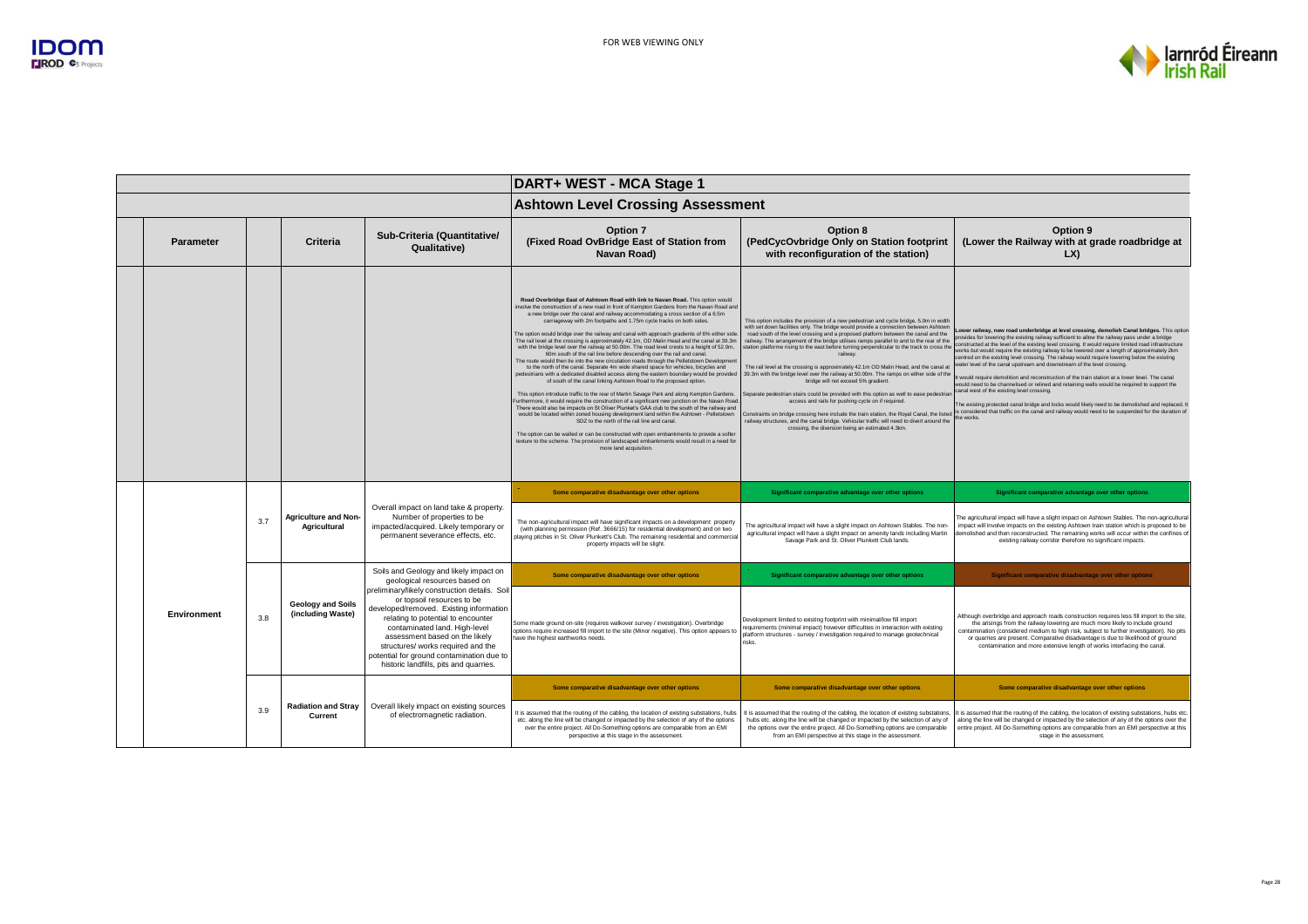

|                  |     |                                                    |                                                                                                                                                                                                                                                                                                                                                                                               | DART+ WEST - MCA Stage 1                                                                                                                                                                                                                                                                                                                                                                                                                                                                                                                                                                                                                                                                                                                                                                                                                                                                                                                                                                                                                                                                                                                                                                                                                                                                                                                                                                                                                                                                                                                                                                                                                                                                                                                                 |                                                                                                                                                                                                                                                                                                                                                                                                                                                                                                                                                                                                                                                                                                                                                                                                                                                                                                                                                                                                                                                                                                                                                                                                                                                                                                                                                                                                                                                                                                                                                                                                                                                                                                                                                                                                                                                                                                                                                                                                                                                                                                                                                                                                              |  |  |
|------------------|-----|----------------------------------------------------|-----------------------------------------------------------------------------------------------------------------------------------------------------------------------------------------------------------------------------------------------------------------------------------------------------------------------------------------------------------------------------------------------|----------------------------------------------------------------------------------------------------------------------------------------------------------------------------------------------------------------------------------------------------------------------------------------------------------------------------------------------------------------------------------------------------------------------------------------------------------------------------------------------------------------------------------------------------------------------------------------------------------------------------------------------------------------------------------------------------------------------------------------------------------------------------------------------------------------------------------------------------------------------------------------------------------------------------------------------------------------------------------------------------------------------------------------------------------------------------------------------------------------------------------------------------------------------------------------------------------------------------------------------------------------------------------------------------------------------------------------------------------------------------------------------------------------------------------------------------------------------------------------------------------------------------------------------------------------------------------------------------------------------------------------------------------------------------------------------------------------------------------------------------------|--------------------------------------------------------------------------------------------------------------------------------------------------------------------------------------------------------------------------------------------------------------------------------------------------------------------------------------------------------------------------------------------------------------------------------------------------------------------------------------------------------------------------------------------------------------------------------------------------------------------------------------------------------------------------------------------------------------------------------------------------------------------------------------------------------------------------------------------------------------------------------------------------------------------------------------------------------------------------------------------------------------------------------------------------------------------------------------------------------------------------------------------------------------------------------------------------------------------------------------------------------------------------------------------------------------------------------------------------------------------------------------------------------------------------------------------------------------------------------------------------------------------------------------------------------------------------------------------------------------------------------------------------------------------------------------------------------------------------------------------------------------------------------------------------------------------------------------------------------------------------------------------------------------------------------------------------------------------------------------------------------------------------------------------------------------------------------------------------------------------------------------------------------------------------------------------------------------|--|--|
|                  |     |                                                    |                                                                                                                                                                                                                                                                                                                                                                                               | <b>Ashtown Level Crossing Assessment</b>                                                                                                                                                                                                                                                                                                                                                                                                                                                                                                                                                                                                                                                                                                                                                                                                                                                                                                                                                                                                                                                                                                                                                                                                                                                                                                                                                                                                                                                                                                                                                                                                                                                                                                                 |                                                                                                                                                                                                                                                                                                                                                                                                                                                                                                                                                                                                                                                                                                                                                                                                                                                                                                                                                                                                                                                                                                                                                                                                                                                                                                                                                                                                                                                                                                                                                                                                                                                                                                                                                                                                                                                                                                                                                                                                                                                                                                                                                                                                              |  |  |
| <b>Parameter</b> |     | Criteria                                           | Sub-Criteria (Quantitative/<br>Qualitative)                                                                                                                                                                                                                                                                                                                                                   | Option 10<br>(UnBridge West of Mill, PedOvBridge at Station)                                                                                                                                                                                                                                                                                                                                                                                                                                                                                                                                                                                                                                                                                                                                                                                                                                                                                                                                                                                                                                                                                                                                                                                                                                                                                                                                                                                                                                                                                                                                                                                                                                                                                             | Option 11<br>(Improvements on Local Road Network,<br><b>PedOvBridge at Station)</b>                                                                                                                                                                                                                                                                                                                                                                                                                                                                                                                                                                                                                                                                                                                                                                                                                                                                                                                                                                                                                                                                                                                                                                                                                                                                                                                                                                                                                                                                                                                                                                                                                                                                                                                                                                                                                                                                                                                                                                                                                                                                                                                          |  |  |
|                  |     |                                                    |                                                                                                                                                                                                                                                                                                                                                                                               | Road and cycleway bridge under Railway and Canal West of the Mill and linking to Mill Lane<br>at each end: This option would entail re-routing Ashtown Road along its old alignment (pre<br>railway) along a section of Mill Lane, diverting through commercial lands to the west of the<br>protected mill and passing under both the railway and the Royal Canal to tie into Mill Lane north of<br>the railway. The option is proposed to accommodate a cross section of a 6.5m carriageway with<br>5m rubbing strip to the west and a 3.65m cycleway to the east. An at-grade turning head and drop.<br>off would be provided to the south of Ashtown Station and a set down area north of the canal.<br>The length of the option is approximately 150m on the northern side and 300m south of the rail line<br>The option would drop to an approximate level of 36.2m OD Malin Head, under the rail which is a at<br>a level of 45.6m at the crossing point.<br>It is proposed to construct a pedestrian cycle bridge at the train station. The bridge will cater for<br>disabled and mobility impaired users.<br>The option will provide for a setdown, maintenance and emergency vehicular access to the station<br>It is proposed that pedestrians, cyclists and disabled users would be accommodated by the<br>construction of a new pedestrian / cycle bridge on the footbridge of the existing train station. This<br>will require reconstruction of the train station.<br>It is feasible to cross at this location, as it is upstream of the double lock on the canal and the cana<br>is at the same approximate level as the adjacent railway. This option would require some property<br>acquisition and modifications to existing accesses. | This option includes the provision of a new pedestrian and cycle overbridge at the location of the<br>train station and local road improvements. The bridge would provide for disabled and mobility<br>impaired users. The arrangement of the bridge would utilise pested ramps parallel to and over the<br>station platforms rising to the east before turning perpendicular to the track to cross the railway.<br>This option requires reconstruction and reconfiguration of the train station under the footprint of the<br>proposed footbridge.<br>The rail level at the crossing is approximately 42.1m to OD Malin Head and the canal water level is<br>approximately 39.3m. The walking surface on the proposed bridge over the railway rises to a level<br>of approximately 50.0m. The proposed parapets will be approximately 1.35m high remote from the<br>ailway and 1.85m high over and adjacent to the live railway. The ramps on either side of the bridge<br>would not exceed 5% gradient and landings are proposed at 10m centres.<br>Separate pedestrian stairs are proposed to be provided with this option also to provide for direct<br>pedestrian access and rails for pushing bicycles could be installed if required.<br>Constraints on a bridge crossing here include the train station, the Royal Canal, the listed railway<br>structures, and the canal bridge.<br>This option provides for motorised traffic to be diverted along the local road network. Upgrades will<br>be necessary to River Road with the construction of a 2.0m pedestrian way along the southern<br>edge of the road west of Ashtown and localised improvements to the east. Where this is adjacent<br>to Ashton House it is proposed to run the pedestrian way along the northern boundary of the road<br>lue to the protected status of the property. It would be necessary to provide public lighting along the<br>pedestrian way. It is also proposed to carry out small scale improvement works to junctions along<br>Ratoath Road between river road and the Navan Road. These improvements will include the<br>implementation of signal control on the junction of River Road and the Ratoath Road. |  |  |
|                  | 3.7 | <b>Agriculture and Non-</b><br><b>Agricultural</b> | Overall impact on land take & property.<br>Number of properties to be<br>impacted/acquired. Likely temporary or<br>permanent severance effects, etc.                                                                                                                                                                                                                                          | Significant comparative disadvantage over other options<br>The agricultural impact will have a slight impact on Ashtown Stables. The non-agricultural<br>impact will include a profound impact on one commercial (Burke Bros Ltd.) property and<br>significant impacts on one commercial property (Gowans) and development property. The<br>remaining residential, commercial and amenity property impacts will be slight.                                                                                                                                                                                                                                                                                                                                                                                                                                                                                                                                                                                                                                                                                                                                                                                                                                                                                                                                                                                                                                                                                                                                                                                                                                                                                                                               | Significant comparative advantage over other options<br>The agricultural and non-agricultural property impacts will have slight property impacts<br>associated with upgrade of local road network including River road from Dunsink Lane to<br>Rathoath Road.                                                                                                                                                                                                                                                                                                                                                                                                                                                                                                                                                                                                                                                                                                                                                                                                                                                                                                                                                                                                                                                                                                                                                                                                                                                                                                                                                                                                                                                                                                                                                                                                                                                                                                                                                                                                                                                                                                                                                |  |  |
|                  |     |                                                    | Soils and Geology and likely impact on                                                                                                                                                                                                                                                                                                                                                        | Some comparative disadvantage over other options                                                                                                                                                                                                                                                                                                                                                                                                                                                                                                                                                                                                                                                                                                                                                                                                                                                                                                                                                                                                                                                                                                                                                                                                                                                                                                                                                                                                                                                                                                                                                                                                                                                                                                         | Significant comparative advantage over other options                                                                                                                                                                                                                                                                                                                                                                                                                                                                                                                                                                                                                                                                                                                                                                                                                                                                                                                                                                                                                                                                                                                                                                                                                                                                                                                                                                                                                                                                                                                                                                                                                                                                                                                                                                                                                                                                                                                                                                                                                                                                                                                                                         |  |  |
| Environment      | 3.8 | <b>Geology and Soils</b><br>(including Waste)      | geological resources based on<br>preliminary/likely construction details. Soil<br>or topsoil resources to be<br>developed/removed. Existing information<br>relating to potential to encounter<br>contaminated land. High-level<br>assessment based on the likely<br>structures/ works required and the<br>potential for ground contamination due to<br>historic landfills, pits and quarries. | Underbridge option means that some materials may arise, which could possibly be suitable<br>for reuse elsewhere on the project (Minor positive). Some made ground on-site (requires<br>walkover survey / investigation). Associated impact of interfering with the canal and existing<br>railway, which may require specific materials be imported. Involves other geotechnical risks<br>to design and construction which would require further studies and design information.                                                                                                                                                                                                                                                                                                                                                                                                                                                                                                                                                                                                                                                                                                                                                                                                                                                                                                                                                                                                                                                                                                                                                                                                                                                                          | Road network improvements on-line mainly within existing footprint with minimal/low fill<br>mport requirements (minimal impact). Minor impact for pedestrian overbridge plus this has<br>difficulties in interaction with existing platform structures - survey / investigation required to<br>manage geotechnical risks.                                                                                                                                                                                                                                                                                                                                                                                                                                                                                                                                                                                                                                                                                                                                                                                                                                                                                                                                                                                                                                                                                                                                                                                                                                                                                                                                                                                                                                                                                                                                                                                                                                                                                                                                                                                                                                                                                    |  |  |
|                  | 3.9 | <b>Radiation and Stray</b><br>Current              | Overall likely impact on existing sources<br>of electromagnetic radiation.                                                                                                                                                                                                                                                                                                                    | Some comparative disadvantage over other options<br>It is assumed that the routing of the cabling, the location of existing substations, hubs etc.<br>along the line will be changed or impacted by the selection of any of the options over the<br>entire project. All Do-Something options are comparable from an EMI perspective at this<br>stage in the assessment.                                                                                                                                                                                                                                                                                                                                                                                                                                                                                                                                                                                                                                                                                                                                                                                                                                                                                                                                                                                                                                                                                                                                                                                                                                                                                                                                                                                  | Some comparative disadvantage over other options<br>It is assumed that the routing of the cabling, the location of existing substations, hubs etc.<br>along the line will be changed or impacted by the selection of any of the options over the<br>entire project. All Do-Something options are comparable from an EMI perspective at this<br>stage in the assessment.                                                                                                                                                                                                                                                                                                                                                                                                                                                                                                                                                                                                                                                                                                                                                                                                                                                                                                                                                                                                                                                                                                                                                                                                                                                                                                                                                                                                                                                                                                                                                                                                                                                                                                                                                                                                                                      |  |  |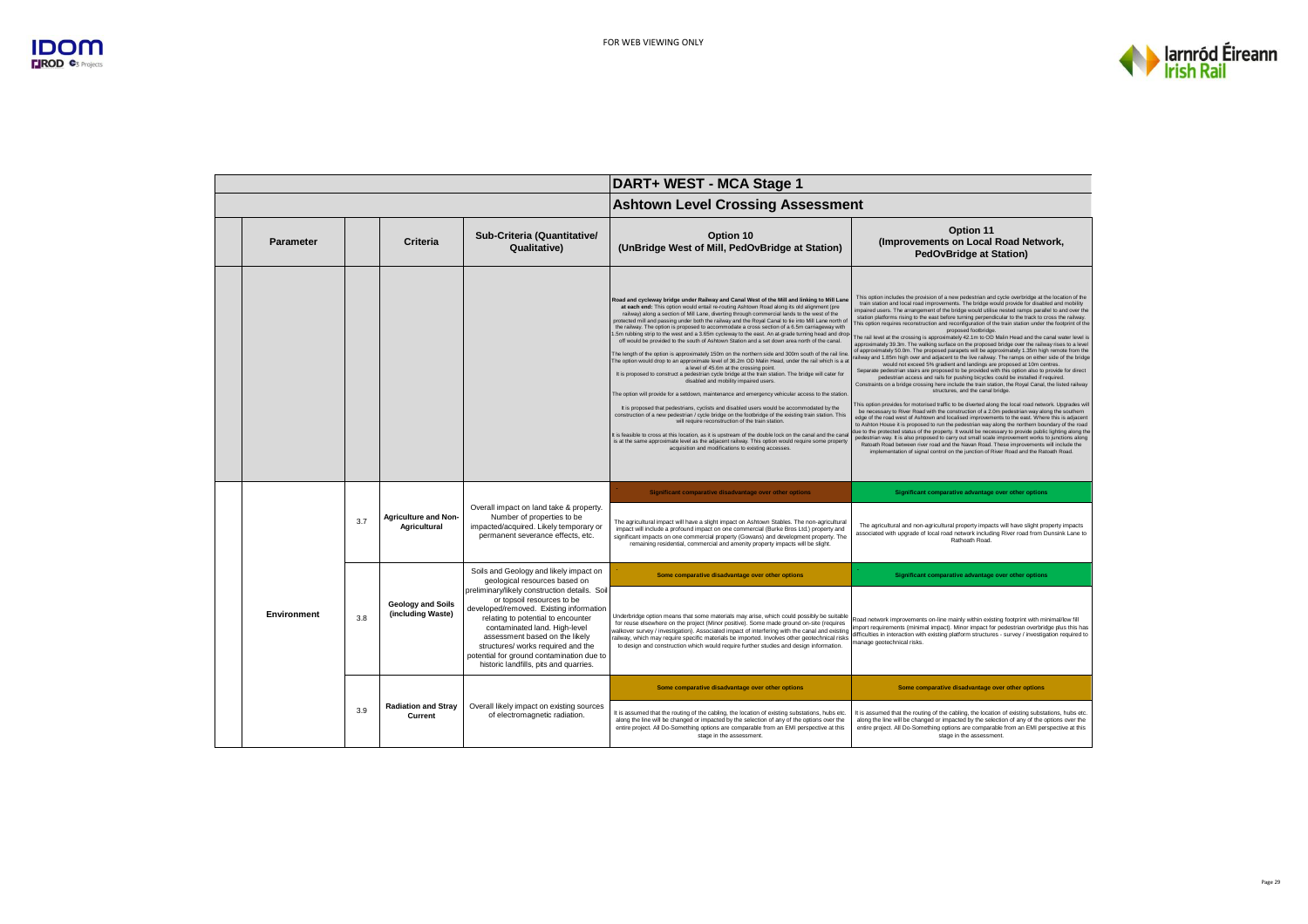

|                    |     |                                               |                                                                                                                                                                                                                                                                                                                                                              | DART+ WEST - MCA Stage 1                                                                                                                                                                                                                                                                                                                                                                                                                                                                                                                                                                                                                                                                                                                                                                                                                                                                                                                                                                                                                                                                                                                                                                                                                                                                                                                                                                                                                                                                                                                                                                                                                                                          |                                                                                                                                                                                                                                                                                                                                                                                                                                                                                                                                                                                                                                                                                                                                                                                                                                                                                                                                                                                                                                                                                                                                                                                                                                                                                                                                                                                                                                                                                                                                                                                                                                                                                                                                                                                                                                                                                                                                                                                                                                                                                          |  |
|--------------------|-----|-----------------------------------------------|--------------------------------------------------------------------------------------------------------------------------------------------------------------------------------------------------------------------------------------------------------------------------------------------------------------------------------------------------------------|-----------------------------------------------------------------------------------------------------------------------------------------------------------------------------------------------------------------------------------------------------------------------------------------------------------------------------------------------------------------------------------------------------------------------------------------------------------------------------------------------------------------------------------------------------------------------------------------------------------------------------------------------------------------------------------------------------------------------------------------------------------------------------------------------------------------------------------------------------------------------------------------------------------------------------------------------------------------------------------------------------------------------------------------------------------------------------------------------------------------------------------------------------------------------------------------------------------------------------------------------------------------------------------------------------------------------------------------------------------------------------------------------------------------------------------------------------------------------------------------------------------------------------------------------------------------------------------------------------------------------------------------------------------------------------------|------------------------------------------------------------------------------------------------------------------------------------------------------------------------------------------------------------------------------------------------------------------------------------------------------------------------------------------------------------------------------------------------------------------------------------------------------------------------------------------------------------------------------------------------------------------------------------------------------------------------------------------------------------------------------------------------------------------------------------------------------------------------------------------------------------------------------------------------------------------------------------------------------------------------------------------------------------------------------------------------------------------------------------------------------------------------------------------------------------------------------------------------------------------------------------------------------------------------------------------------------------------------------------------------------------------------------------------------------------------------------------------------------------------------------------------------------------------------------------------------------------------------------------------------------------------------------------------------------------------------------------------------------------------------------------------------------------------------------------------------------------------------------------------------------------------------------------------------------------------------------------------------------------------------------------------------------------------------------------------------------------------------------------------------------------------------------------------|--|
|                    |     |                                               |                                                                                                                                                                                                                                                                                                                                                              | <b>Ashtown Level Crossing Assessment</b>                                                                                                                                                                                                                                                                                                                                                                                                                                                                                                                                                                                                                                                                                                                                                                                                                                                                                                                                                                                                                                                                                                                                                                                                                                                                                                                                                                                                                                                                                                                                                                                                                                          |                                                                                                                                                                                                                                                                                                                                                                                                                                                                                                                                                                                                                                                                                                                                                                                                                                                                                                                                                                                                                                                                                                                                                                                                                                                                                                                                                                                                                                                                                                                                                                                                                                                                                                                                                                                                                                                                                                                                                                                                                                                                                          |  |
| <b>Parameter</b>   |     | Criteria                                      | Sub-Criteria (Quantitative/<br>Qualitative)                                                                                                                                                                                                                                                                                                                  | Option 12<br>(Road OvBridge West from Navan Parkway Stn,<br>PedCycOvBridge at Ashtown Station)                                                                                                                                                                                                                                                                                                                                                                                                                                                                                                                                                                                                                                                                                                                                                                                                                                                                                                                                                                                                                                                                                                                                                                                                                                                                                                                                                                                                                                                                                                                                                                                    | Option 13<br>(OvrBridge West of Mill, PedOvBridge at Station)                                                                                                                                                                                                                                                                                                                                                                                                                                                                                                                                                                                                                                                                                                                                                                                                                                                                                                                                                                                                                                                                                                                                                                                                                                                                                                                                                                                                                                                                                                                                                                                                                                                                                                                                                                                                                                                                                                                                                                                                                            |  |
|                    |     |                                               |                                                                                                                                                                                                                                                                                                                                                              | Road link between Navan Parkway Station and the Road network immediatley north of Ashtown Village<br>incorporating a bridge over the railway and canal and a pedestrian cycle bridge over the station in Ashtown<br>This option would entail re-routing through road traffic away from Ashtown village. The option can<br>accommodate a cross section of a 6.5m carriageway with 2m footpaths on both sides and 2.5m two-way cycle<br>track on the eastern side. An at-grade turning head and drop-off will be provided to the south of Ashtown<br>Station<br>The length of the option is approximately 300m each side of the rail line and canal. The option would rise to<br>an approximate deck level of 52.9m OD which is a at a level of 45.6m OD at the crossing point. On the<br>southern side a separate pedestrian and cyclist link and link to the riding school are proposed to maintain<br>access for non-motorised use these would have cross section of 4.0m.<br>It is feasible to cross at this location, as it is upstream of the double lock on the canal and the canal is at the<br>same approximate level as the adjacent railway. This option would require some property acquisition and<br>modifications to existing accesses. It would pass through the grounds of the listed Ashton House.<br>The option will provide for a setdown, maintenance and emergency vehicular access to the station.<br>It is proposed that pedestrians, cyclists and disabled users would be accommodated by the construction of a<br>new pedestrian / cycle bridge on the footbridge of the existing train station. This will require reconstruction of<br>the train station | Road with cycleway under Railway and Canal West of the Mill and linking to Mill Lane at<br>each end: This option would entail re-routing Ashtown Road along its old alignment (pre railway)<br>along a section of Mill Lane, diverting through commercial lands to the west of the protected mill<br>and passing under both the railway and the Royal Canal to tie into Mill Lane north of the railway.<br>The option is proposed to accommodate a cross section of a 6.5m carriageway with 1.5m rubbing<br>strip to the West and a 3.65m cycleway to the east. An at-grade turning head and drop-off would be<br>provided to the south of Ashtown Station and a set down area north of the canal.<br>An at-grade turning head and drop-off will be provided to the south of Ashtown Station.<br>he length of the option is approximately 150m on the northern side and 300m south of the rail line<br>The option would rise to an approximate level of 52.5m OD Malin Head over the railway which is a<br>at a level of 45.6m. A half through bridge form of construction would be required similar to the<br>adjacent Ratoath Road Bridge.<br>A new mini roundabout is proposed at the junction of Mill Lane and Ashtown Road south of the<br>railway to accommodate traffic interactions.<br>It is proposed that pedestrians, cyclists and disabled users would be accommodated by the<br>construction of a new pedestrian / cycle bridge on the footbridge of the existing train station. This<br>will require reconstruction of the train station.<br>This option crosses through the grounds of Ashton House and will require an additional bridge to<br>be constructed over the access road to the bouse. It is anticipated the proposed roadway would be<br>walled along the extent passing through the estate. The proposal is to tie into the existing<br>roundabout immediately north of ashtown village. A portion of the boundary wall to Ashton house<br>would need to be demolished to accommodate the link road.<br>This option would require some property acquisition. |  |
|                    |     |                                               |                                                                                                                                                                                                                                                                                                                                                              | Some comparative advantage over other options                                                                                                                                                                                                                                                                                                                                                                                                                                                                                                                                                                                                                                                                                                                                                                                                                                                                                                                                                                                                                                                                                                                                                                                                                                                                                                                                                                                                                                                                                                                                                                                                                                     | Significant comparative disadvantage over other options                                                                                                                                                                                                                                                                                                                                                                                                                                                                                                                                                                                                                                                                                                                                                                                                                                                                                                                                                                                                                                                                                                                                                                                                                                                                                                                                                                                                                                                                                                                                                                                                                                                                                                                                                                                                                                                                                                                                                                                                                                  |  |
|                    | 3.7 | <b>Agriculture and Non-</b><br>Agricultural   | Overall impact on land take & property.<br>Number of properties to be<br>impacted/acquired. Likely temporary or<br>permanent severance effects, etc.                                                                                                                                                                                                         | The non-agricultural impact will have a moderate impact on Ashtown House lands and one<br>development property. The remaining amenity property impacts will be slight.                                                                                                                                                                                                                                                                                                                                                                                                                                                                                                                                                                                                                                                                                                                                                                                                                                                                                                                                                                                                                                                                                                                                                                                                                                                                                                                                                                                                                                                                                                            | The agricultural impact will have a slight impact on Ashtown Stables. The non-agricultural<br>impact will include a profound impact on one commercial (Burke Bros Ltd.) property and<br>significant impacts on one commercial property (Gowans) and one development property. I<br>will also include a moderate impact on Ashtown House lands. The remaining residential,<br>commercial and amenity property impacts will be slight.                                                                                                                                                                                                                                                                                                                                                                                                                                                                                                                                                                                                                                                                                                                                                                                                                                                                                                                                                                                                                                                                                                                                                                                                                                                                                                                                                                                                                                                                                                                                                                                                                                                     |  |
|                    |     |                                               | Soils and Geology and likely impact on<br>geological resources based on                                                                                                                                                                                                                                                                                      | Some comparative advantage over other options                                                                                                                                                                                                                                                                                                                                                                                                                                                                                                                                                                                                                                                                                                                                                                                                                                                                                                                                                                                                                                                                                                                                                                                                                                                                                                                                                                                                                                                                                                                                                                                                                                     | Some comparative advantage over other options                                                                                                                                                                                                                                                                                                                                                                                                                                                                                                                                                                                                                                                                                                                                                                                                                                                                                                                                                                                                                                                                                                                                                                                                                                                                                                                                                                                                                                                                                                                                                                                                                                                                                                                                                                                                                                                                                                                                                                                                                                            |  |
| <b>Environment</b> | 3.8 | <b>Geology and Soils</b><br>(including Waste) | preliminary/likely construction details. Soil<br>or topsoil resources to be<br>developed/removed. Existing information<br>relating to potential to encounter<br>contaminated land. High-level<br>assessment based on the likely<br>structures/ works required and the<br>potential for ground contamination due to<br>historic landfills, pits and quarries. | Some made ground on-site (requires walkover survey / investigation). Road overbridge has fill import<br>requirements (minor negative impact). Minimal impact for pedestrian/station overbridge but this has<br>difficulties in interaction with existing platform structures - survey / investigation required to manage<br>geotechnical risks.                                                                                                                                                                                                                                                                                                                                                                                                                                                                                                                                                                                                                                                                                                                                                                                                                                                                                                                                                                                                                                                                                                                                                                                                                                                                                                                                   | Some made ground on-site (requires walkover survey / investigation). Road overbridge has<br>fill import requirements (minor negative impact). Minimal impact for pedestrian/station<br>overbridge but this has difficulties in interaction with existing platform structures - survey<br>investigation required to manage geotechnical risks.                                                                                                                                                                                                                                                                                                                                                                                                                                                                                                                                                                                                                                                                                                                                                                                                                                                                                                                                                                                                                                                                                                                                                                                                                                                                                                                                                                                                                                                                                                                                                                                                                                                                                                                                            |  |
|                    |     |                                               |                                                                                                                                                                                                                                                                                                                                                              | Some comparative disadvantage over other options                                                                                                                                                                                                                                                                                                                                                                                                                                                                                                                                                                                                                                                                                                                                                                                                                                                                                                                                                                                                                                                                                                                                                                                                                                                                                                                                                                                                                                                                                                                                                                                                                                  | Some comparative disadvantage over other options                                                                                                                                                                                                                                                                                                                                                                                                                                                                                                                                                                                                                                                                                                                                                                                                                                                                                                                                                                                                                                                                                                                                                                                                                                                                                                                                                                                                                                                                                                                                                                                                                                                                                                                                                                                                                                                                                                                                                                                                                                         |  |
|                    | 3.9 | <b>Radiation and Strav</b><br>Current         | Overall likely impact on existing sources<br>of electromagnetic radiation.                                                                                                                                                                                                                                                                                   | It is assumed that the routing of the cabling, the location of existing substations, hubs etc. along the<br>line will be changed or impacted by the selection of any of the options over the entire project. All Do-<br>Something options are comparable from an EMI perspective at this stage in the assessment.                                                                                                                                                                                                                                                                                                                                                                                                                                                                                                                                                                                                                                                                                                                                                                                                                                                                                                                                                                                                                                                                                                                                                                                                                                                                                                                                                                 | It is assumed that the routing of the cabling, the location of existing substations, hubs etc<br>along the line will be changed or impacted by the selection of any of the options over the<br>entire project. All Do-Something options are comparable from an EMI perspective at this<br>stage in the assessment.                                                                                                                                                                                                                                                                                                                                                                                                                                                                                                                                                                                                                                                                                                                                                                                                                                                                                                                                                                                                                                                                                                                                                                                                                                                                                                                                                                                                                                                                                                                                                                                                                                                                                                                                                                       |  |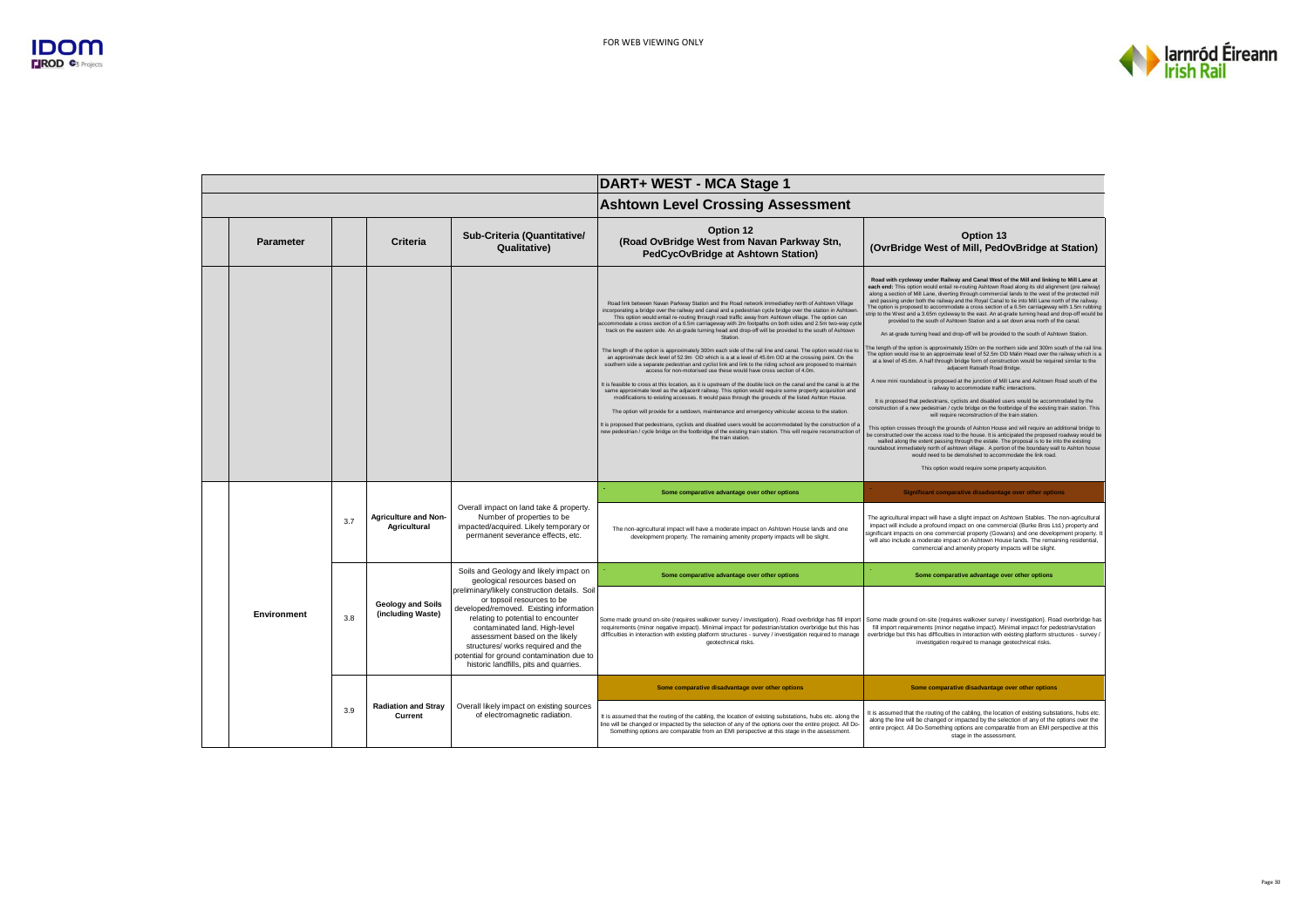

|          |                                                |     |                                              |                                                                                                                                       | DART+ WEST - MCA Stage 1                                                                                                                                                                                                                                                                                                                                                                                                                                                 |                                                                                                                                                                                                                                                                                                                                                                                                                                                                           |                                                                                                                                                                                                                                                                                                                                                                                                                                                                                                                                                                                                                                                                                                                                                                                                                                                                                             |  |
|----------|------------------------------------------------|-----|----------------------------------------------|---------------------------------------------------------------------------------------------------------------------------------------|--------------------------------------------------------------------------------------------------------------------------------------------------------------------------------------------------------------------------------------------------------------------------------------------------------------------------------------------------------------------------------------------------------------------------------------------------------------------------|---------------------------------------------------------------------------------------------------------------------------------------------------------------------------------------------------------------------------------------------------------------------------------------------------------------------------------------------------------------------------------------------------------------------------------------------------------------------------|---------------------------------------------------------------------------------------------------------------------------------------------------------------------------------------------------------------------------------------------------------------------------------------------------------------------------------------------------------------------------------------------------------------------------------------------------------------------------------------------------------------------------------------------------------------------------------------------------------------------------------------------------------------------------------------------------------------------------------------------------------------------------------------------------------------------------------------------------------------------------------------------|--|
|          |                                                |     |                                              |                                                                                                                                       | <b>Ashtown Level Crossing Assessment</b>                                                                                                                                                                                                                                                                                                                                                                                                                                 |                                                                                                                                                                                                                                                                                                                                                                                                                                                                           |                                                                                                                                                                                                                                                                                                                                                                                                                                                                                                                                                                                                                                                                                                                                                                                                                                                                                             |  |
|          | <b>Parameter</b>                               |     | <b>Criteria</b>                              | Sub-Criteria (Quantitative/<br>Qualitative)                                                                                           | Do Nothing                                                                                                                                                                                                                                                                                                                                                                                                                                                               | Do Minimum<br>(Close LX)                                                                                                                                                                                                                                                                                                                                                                                                                                                  | Option 1<br>(Online Obr)                                                                                                                                                                                                                                                                                                                                                                                                                                                                                                                                                                                                                                                                                                                                                                                                                                                                    |  |
|          |                                                |     |                                              |                                                                                                                                       | Leave the current level crossings in place. - Electrification is implemented without<br>removal of the road traffic interface but with implementation of CCTV control on the<br>barrier system                                                                                                                                                                                                                                                                           | Closure of the existing crossings with no alternative provided. All traffic<br>would be diverted to alternative routes around the crossing location.                                                                                                                                                                                                                                                                                                                      | This scheme would require an online structure spanning over the railway and canal.<br>This would lift the existing carriageway by approximately 7.3m above the railway<br>line, accommodating a cross section of a 6.5m carriageway with 2m footpaths<br>across the bridge. There would be insufficient width for a cycleway across the<br>bridge.<br>The topography is such that the northern approach (where the ground falls away<br>towards the Tolka River) would necessarily be very steep and would also require<br>significant modifications to the recent village centre developments of the area<br>overground.<br>The length of the approach on the northern side would be approximately 220m and<br>be at a maximum gradient of 8% and 140m on the southern side at a maximum<br>gradient of 5%. The bridge over the rail line would be at an approximate level of<br>51.9m OD. |  |
|          |                                                | 4.1 | <b>Impact on Vulnerable</b><br><b>Groups</b> | Impacts on low income groups, non-car<br>owners, mobility impaired, visually<br>impaired and people with a disability.                | Significant comparative disadvantage over other options                                                                                                                                                                                                                                                                                                                                                                                                                  | Significant comparative disadvantage over other options                                                                                                                                                                                                                                                                                                                                                                                                                   | Significant comparative disadvantage over other options                                                                                                                                                                                                                                                                                                                                                                                                                                                                                                                                                                                                                                                                                                                                                                                                                                     |  |
|          |                                                |     |                                              |                                                                                                                                       | Original Distance roundabout to roundabout 500m retained.<br>The long closure times associated with the level crossing will, however, restrict<br>access                                                                                                                                                                                                                                                                                                                 | This option severs access locally across the railway                                                                                                                                                                                                                                                                                                                                                                                                                      | This options introduces steepened gradients north of the railway and cannot<br>accommodate appropriate pedestrian and cycle access due to the<br>constrained width of the available corridor.<br>The stables represent a significant amenity for vulnerable persons. This<br>option is likely to result in the stables being unavailable to vulnerable for up to<br>3vrs.                                                                                                                                                                                                                                                                                                                                                                                                                                                                                                                   |  |
|          |                                                |     |                                              |                                                                                                                                       | Significant comparative disadvantage over other options                                                                                                                                                                                                                                                                                                                                                                                                                  | Significant comparative disadvantage over other options                                                                                                                                                                                                                                                                                                                                                                                                                   | Significant comparative disadvantage over other options                                                                                                                                                                                                                                                                                                                                                                                                                                                                                                                                                                                                                                                                                                                                                                                                                                     |  |
| $\Delta$ | <b>Accessibility &amp; Social</b><br>inclusion | 4.2 | <b>Stations Accessibility</b>                | Quantification of increased service levels<br>to the vulnerable groups.                                                               | Station Accessibility is addressed for all level crossing options in proximity to a<br>station<br>This option will require that traffic seeking to access the station from the north<br>will divert along the existing road network due to delays at the level crossing<br>Shortest diversion route 4.5km.(7 x diversion route.<br>Original Distance roundabout to Rockfield Drive crossroads 500m retained.                                                             | Station Accessibility is addressed for all level crossing options in proximity<br>to a station<br>This option requires that all traffic accessing the station from the north<br>must divert along the existing road network<br>Shortest diversion route 4.5km (7x diversion route).                                                                                                                                                                                       | Station Accessibility is addressed for all level crossing options in proximity to<br>a station<br>This options introduces steepened gradients north of the railway and cannot<br>accommodate appropriate pedestrian and cycle access due to the<br>constrained width of the available corridor.                                                                                                                                                                                                                                                                                                                                                                                                                                                                                                                                                                                             |  |
|          |                                                |     |                                              |                                                                                                                                       | Significant comparative disadvantage over other options                                                                                                                                                                                                                                                                                                                                                                                                                  | Significant comparative disadvantage over other options                                                                                                                                                                                                                                                                                                                                                                                                                   | Significant comparative disadvantage over other options                                                                                                                                                                                                                                                                                                                                                                                                                                                                                                                                                                                                                                                                                                                                                                                                                                     |  |
|          |                                                | 4.3 | <b>Social Inclusion</b>                      | Service levels impacts including<br>severance of community groups;<br>Severance from community facilities<br>consequent on an option. | This option causes severance of the community through curtailment of local<br>access over the railway without replacement with effective alternative access.<br>Community facilities affected by reduced access include Shopping facilities,<br>Giraffe Childcare, Pelletstown Educate Together National School - North of the<br>railway and Halfway House, Ashtown Post Oddice St Dominics College,<br>Meaghers Pharmacy, Daughters of Charity - south of the railway. | This option causes severance of the community through curtailment of<br>ocal access over the railway without replacement with effective alternative<br>access<br>Community facilities affected by reduced access include Shopping<br>acilities, Giraffe Childcare, Pelletstown Educate Together National School<br>North of the railway and Halfway House, Ashtown Post Oddice St<br>Dominics College, Meaghers Pharmacy, Daughters of Charity - south of<br>the railway. | This option causes community severance for those on foot or bicycle.<br>Community facilities affected by reduced access include Shopping facilities,<br>Giraffe Childcare, Pelletstown Educate Together National School - North of<br>the railway and Halfway House, Ashtown Post Oddice St Dominics College,<br>Meaghers Pharmacy, Daughters of Charity - south of the railway.                                                                                                                                                                                                                                                                                                                                                                                                                                                                                                            |  |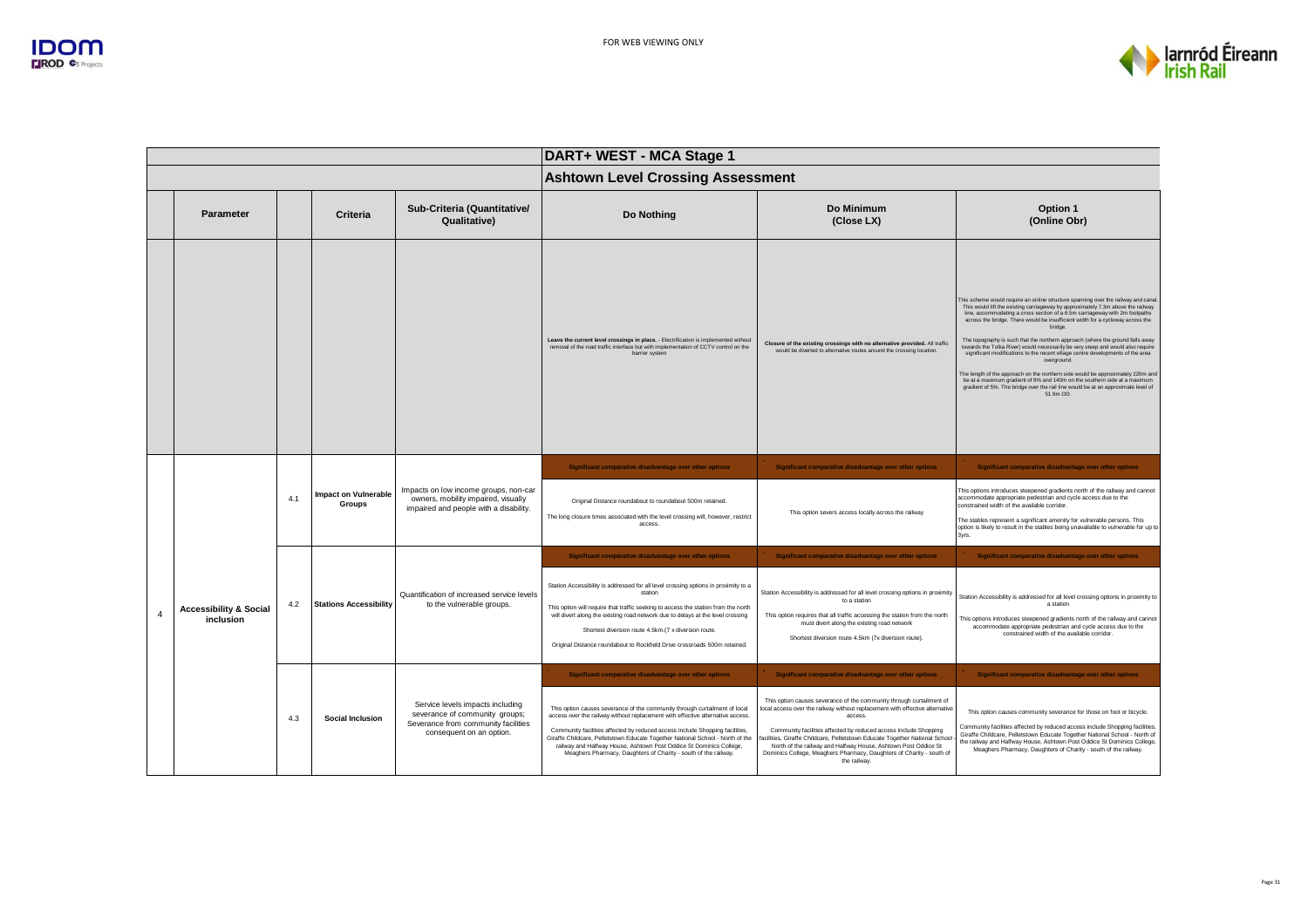

|                                                |     |                                       |                                                                                                                                       | DART+ WEST - MCA Stage 1                                                                                                                                                                                                                                                                                                                                                                                                                                                                                                                                                                                                                                                                                                                                                                                                                                                                                                                                                                                                                                                                                                                                                                                                                                                                                                                                                                                                                                                                                   |                                                                                                                                                                                                                                                                                                                                                                                                                                                                                                                                                                                                                                                                                                                                                                                                                                                                                                                                                                                                                                                                                                                                                                                                                                                                                                                                                                                                                                                                                                                                                                                                                                                                                                                                                                                                                                                                                                                                            |                                                                                                                                                                                                                                                                                                                                                                                                                                                                                                                                                                                                                                                                                                                                                                                                                                                                                                                                                                                                                                                                                                                                                                                                                                                                                                                                                                                                                                                                                                                                                                                                                                                                                                                                                                                                                                                                                                                                                                                                                                                                                                          |  |
|------------------------------------------------|-----|---------------------------------------|---------------------------------------------------------------------------------------------------------------------------------------|------------------------------------------------------------------------------------------------------------------------------------------------------------------------------------------------------------------------------------------------------------------------------------------------------------------------------------------------------------------------------------------------------------------------------------------------------------------------------------------------------------------------------------------------------------------------------------------------------------------------------------------------------------------------------------------------------------------------------------------------------------------------------------------------------------------------------------------------------------------------------------------------------------------------------------------------------------------------------------------------------------------------------------------------------------------------------------------------------------------------------------------------------------------------------------------------------------------------------------------------------------------------------------------------------------------------------------------------------------------------------------------------------------------------------------------------------------------------------------------------------------|--------------------------------------------------------------------------------------------------------------------------------------------------------------------------------------------------------------------------------------------------------------------------------------------------------------------------------------------------------------------------------------------------------------------------------------------------------------------------------------------------------------------------------------------------------------------------------------------------------------------------------------------------------------------------------------------------------------------------------------------------------------------------------------------------------------------------------------------------------------------------------------------------------------------------------------------------------------------------------------------------------------------------------------------------------------------------------------------------------------------------------------------------------------------------------------------------------------------------------------------------------------------------------------------------------------------------------------------------------------------------------------------------------------------------------------------------------------------------------------------------------------------------------------------------------------------------------------------------------------------------------------------------------------------------------------------------------------------------------------------------------------------------------------------------------------------------------------------------------------------------------------------------------------------------------------------|----------------------------------------------------------------------------------------------------------------------------------------------------------------------------------------------------------------------------------------------------------------------------------------------------------------------------------------------------------------------------------------------------------------------------------------------------------------------------------------------------------------------------------------------------------------------------------------------------------------------------------------------------------------------------------------------------------------------------------------------------------------------------------------------------------------------------------------------------------------------------------------------------------------------------------------------------------------------------------------------------------------------------------------------------------------------------------------------------------------------------------------------------------------------------------------------------------------------------------------------------------------------------------------------------------------------------------------------------------------------------------------------------------------------------------------------------------------------------------------------------------------------------------------------------------------------------------------------------------------------------------------------------------------------------------------------------------------------------------------------------------------------------------------------------------------------------------------------------------------------------------------------------------------------------------------------------------------------------------------------------------------------------------------------------------------------------------------------------------|--|
|                                                |     |                                       |                                                                                                                                       | <b>Ashtown Level Crossing Assessment</b>                                                                                                                                                                                                                                                                                                                                                                                                                                                                                                                                                                                                                                                                                                                                                                                                                                                                                                                                                                                                                                                                                                                                                                                                                                                                                                                                                                                                                                                                   |                                                                                                                                                                                                                                                                                                                                                                                                                                                                                                                                                                                                                                                                                                                                                                                                                                                                                                                                                                                                                                                                                                                                                                                                                                                                                                                                                                                                                                                                                                                                                                                                                                                                                                                                                                                                                                                                                                                                            |                                                                                                                                                                                                                                                                                                                                                                                                                                                                                                                                                                                                                                                                                                                                                                                                                                                                                                                                                                                                                                                                                                                                                                                                                                                                                                                                                                                                                                                                                                                                                                                                                                                                                                                                                                                                                                                                                                                                                                                                                                                                                                          |  |
| Parameter                                      |     | Criteria                              | Sub-Criteria (Quantitative/<br>Qualitative)                                                                                           | Option 2<br>(Underbridge on Mill Lane)                                                                                                                                                                                                                                                                                                                                                                                                                                                                                                                                                                                                                                                                                                                                                                                                                                                                                                                                                                                                                                                                                                                                                                                                                                                                                                                                                                                                                                                                     | Option 3<br>(Overbridge on Mill Lane)                                                                                                                                                                                                                                                                                                                                                                                                                                                                                                                                                                                                                                                                                                                                                                                                                                                                                                                                                                                                                                                                                                                                                                                                                                                                                                                                                                                                                                                                                                                                                                                                                                                                                                                                                                                                                                                                                                      | Option 4 & 4a<br>(Road bridge West + PedCycUndBridge)                                                                                                                                                                                                                                                                                                                                                                                                                                                                                                                                                                                                                                                                                                                                                                                                                                                                                                                                                                                                                                                                                                                                                                                                                                                                                                                                                                                                                                                                                                                                                                                                                                                                                                                                                                                                                                                                                                                                                                                                                                                    |  |
|                                                |     |                                       |                                                                                                                                       | Bridge under railway and canal at Mill Lane: This option would entail re-routing<br>Ashtown Road along its old alignment (pre Royal Canal) on Mill Lane and passing<br>under both the railway and the Royal Canal. To curtail the impact on Ashtown Stabled<br>road traffic only is proposed to be carried under the railway. The option can<br>accommodate a cross section of a 6.5m carriageway with 1.5m rubbing strips on both<br>sides between walled approaches.<br>An at-grade turning head and drop-off will be provided to the south of Ashtown Station.<br>The length of the option is approximately 150m on the northern side and 300m south o<br>the rail line. The option would drop to an approximate level of 37.5m OD Malin Head.<br>under the railway which is a at a level of 45.6m.<br>A new mini roundabout is proposed at the junction of Mill Lane and Ashtown Road<br>south of the railway to accommodate traffic interactions.<br>It is proposed that pedestrians, cyclists and disabled users would be accommodated b<br>the construction of a new pedestrian / cycle bridge on the footbridge of the existing trai<br>station. This will require reconstruction of the train station<br>This requires the existing entrance gates to Ashton House to be relocated and the<br>portion of the boundary fronting Mill Lane north of the canal to be taken down and a<br>new higher wall constructed on a new boundary line.<br>This option would require some property acquisition. | Bridge over railway and canal at Mill Lane: This option would entail re-routing Ashtowr<br>Road along its old alignment (pre Royal Canal) on Mill Lane and passing over both the<br>railway and the Royal Canal. To curtail the impact on Ashtown Stabled road traffic only is<br>proposed to be carried along the roadway. The option can accommodate a cross section<br>of a 6.5m carriageway with 1.5m rubbing strips on both sides between walled approaches<br>Gradients on the proposed road north of the railway would be in excess of 8.0%.<br>An at-grade turning head and drop-off will be provided to the south of Ashtown Station.<br>The length of the option is approximately 150m on the northern side and 300m south of the<br>rail line. The option would rise to an approximate level of 52.5m OD Malin Head over the<br>railway which is a at a level of 45.6m. A half through bridge form of construction would be<br>required similar to the adiacent Ratoath Road Bridge.<br>new mini roundabout is proposed at the junction of Mill Lane and Ashtown Road south o<br>the railway to accommodate traffic interactions.<br>It is proposed that pedestrians, cyclists and disabled users would be accommodated by<br>the construction of a new pedestrian / cycle bridge on the footbridge of the existing train<br>station. This will require reconstruction of the train station<br>This option crosses through the grounds of Ashton House and will require an additional<br>bridge to be constructed over the access road to the bouse. It is anticipated the proposed<br>roadway would be walled along the extent passing through the estate. The proposal is to<br>tie into the existing roundabout immediately north of ashtown village. A portion of the<br>boundary wall to Ashton house would need to be demolished to accommodate the link<br>road.<br>This option would require some property acquisition. | Roadbridge at Navan Parkway with link to River Road, Selected upgrade works to<br>River Road as far as Ashtown, Pedestrian and cycle underpass at Ashtown This<br>option is located approximately 1km to the west of the existing level crossing at<br>Ashtown at the grade separated junction on the Navan Road serving Phoenix Park<br>Railway Station. At this location there is scope to construct a new road link over the<br>canal and railway to link to River Road. This could either descend to tie into River<br>Road or be designed to pass over it to cross the Tolka River and facilitate an onward<br>connection to the Dunsink lands. In the latter case, a short spur would be provided to<br>link to River Road which would need upgrade as far as Ashtown. In both cases this<br>option would involve some vehicular traffic diversion and land acquisition. The option<br>can accommodate a cross section of a 6.5m carriageway with 2m footpaths and<br>.75m cycle tracks on both sides. Short term connection to River road is likely to be in<br>the form of a mini roundabout. River road would require upgrade to Ashtown with a<br>new footpath constructed along the northern boundary of the road and requiring the<br>removal of the associated boundary treatment - walls, trees, brush.<br>The road would be at a similar level as the existing junction Phoenix Park crossing the<br>rail at a level of approximately 55.4m OD Malin Head before descending to tie into the<br>level of the River Road at a level of 34.7m. The road on the northern side would be at<br>a gradient of approximately 6% over 300m if permitted to follow a meandering route.<br>This option also includes the construction of a new bridge under the canal and railway<br>at Ashtown to provide pedestrian and cycle access (Option 4A). This option would<br>drop to a level of approximately 40.1m above MSL to tie in with the existing road to the<br>north of the rail line providing a pedestrian and cycling link north and south of the rail<br>line with a 4m wide cross section |  |
|                                                |     |                                       |                                                                                                                                       | Significant comparative disadvantage over other options                                                                                                                                                                                                                                                                                                                                                                                                                                                                                                                                                                                                                                                                                                                                                                                                                                                                                                                                                                                                                                                                                                                                                                                                                                                                                                                                                                                                                                                    | Significant comparative disadvantage over other options                                                                                                                                                                                                                                                                                                                                                                                                                                                                                                                                                                                                                                                                                                                                                                                                                                                                                                                                                                                                                                                                                                                                                                                                                                                                                                                                                                                                                                                                                                                                                                                                                                                                                                                                                                                                                                                                                    | Significant comparative disadvantage over other options                                                                                                                                                                                                                                                                                                                                                                                                                                                                                                                                                                                                                                                                                                                                                                                                                                                                                                                                                                                                                                                                                                                                                                                                                                                                                                                                                                                                                                                                                                                                                                                                                                                                                                                                                                                                                                                                                                                                                                                                                                                  |  |
|                                                | 4.1 | <b>Impact on Vulnerable</b><br>Groups | Impacts on low income groups, non-car<br>owners, mobility impaired, visually<br>impaired and people with a disability.                | Road traffic diverted distance route is 572m (1.1x diversion route). Local<br>bed/cycle access maintained along ramped access through underpass, ~340m<br>diversion.                                                                                                                                                                                                                                                                                                                                                                                                                                                                                                                                                                                                                                                                                                                                                                                                                                                                                                                                                                                                                                                                                                                                                                                                                                                                                                                                       | Road traffic diverted distance route is 750m (1.4 x diversion route) steep gradients<br>on north side of option will be a disadvantage to vulnerable road users. Local<br>ped/cycle access maintained along ramped access over proposed bridge - -400m<br>diversion                                                                                                                                                                                                                                                                                                                                                                                                                                                                                                                                                                                                                                                                                                                                                                                                                                                                                                                                                                                                                                                                                                                                                                                                                                                                                                                                                                                                                                                                                                                                                                                                                                                                        | Road traffic diverted distance route is 2.5km (1.4 x diversion route) steep<br>gradients on north side of option will be a disadvantage to vulnerable road<br>users. Local ped/cycle access maintained along ramped access over proposed<br>bridge - ~400m diversion.                                                                                                                                                                                                                                                                                                                                                                                                                                                                                                                                                                                                                                                                                                                                                                                                                                                                                                                                                                                                                                                                                                                                                                                                                                                                                                                                                                                                                                                                                                                                                                                                                                                                                                                                                                                                                                    |  |
|                                                |     |                                       |                                                                                                                                       | The stables represent a significant amenity for vulnerable persons. This option<br>is likely to require temporary relocation of the stables for 3yrs and reinstatement<br>on a smaller site or permanent loss of the stables.                                                                                                                                                                                                                                                                                                                                                                                                                                                                                                                                                                                                                                                                                                                                                                                                                                                                                                                                                                                                                                                                                                                                                                                                                                                                              | The stables represent a significant amenity for vulnerable persons. This option is<br>likely to require temporary relocation of the stables for 3yrs and reinstatement on a<br>smaller site or permanent loss of the stables.                                                                                                                                                                                                                                                                                                                                                                                                                                                                                                                                                                                                                                                                                                                                                                                                                                                                                                                                                                                                                                                                                                                                                                                                                                                                                                                                                                                                                                                                                                                                                                                                                                                                                                              | The stables represent a significant amenity for vulnerable persons. This option<br>is likely to require temporary relocation of the stables for 3yrs and<br>reinstatement on a smaller site or permanent loss of the stables.                                                                                                                                                                                                                                                                                                                                                                                                                                                                                                                                                                                                                                                                                                                                                                                                                                                                                                                                                                                                                                                                                                                                                                                                                                                                                                                                                                                                                                                                                                                                                                                                                                                                                                                                                                                                                                                                            |  |
|                                                |     |                                       |                                                                                                                                       | Significant comparative advantage over other options                                                                                                                                                                                                                                                                                                                                                                                                                                                                                                                                                                                                                                                                                                                                                                                                                                                                                                                                                                                                                                                                                                                                                                                                                                                                                                                                                                                                                                                       | Significant comparative advantage over other options                                                                                                                                                                                                                                                                                                                                                                                                                                                                                                                                                                                                                                                                                                                                                                                                                                                                                                                                                                                                                                                                                                                                                                                                                                                                                                                                                                                                                                                                                                                                                                                                                                                                                                                                                                                                                                                                                       | Significant comparative advantage over other options                                                                                                                                                                                                                                                                                                                                                                                                                                                                                                                                                                                                                                                                                                                                                                                                                                                                                                                                                                                                                                                                                                                                                                                                                                                                                                                                                                                                                                                                                                                                                                                                                                                                                                                                                                                                                                                                                                                                                                                                                                                     |  |
| <b>Accessibility &amp; Social</b><br>inclusion | 4.2 | <b>Stations Accessibility</b>         | Quantification of increased service levels<br>to the vulnerable groups.                                                               | Station Accessibility is addressed for all level crossing options in proximity to a<br>station<br>This option does not significantly affect access to the station.                                                                                                                                                                                                                                                                                                                                                                                                                                                                                                                                                                                                                                                                                                                                                                                                                                                                                                                                                                                                                                                                                                                                                                                                                                                                                                                                         | Station Accessibility is addressed for all level crossing options in proximity to a<br>station<br>This option does not significantly affect access to the station.                                                                                                                                                                                                                                                                                                                                                                                                                                                                                                                                                                                                                                                                                                                                                                                                                                                                                                                                                                                                                                                                                                                                                                                                                                                                                                                                                                                                                                                                                                                                                                                                                                                                                                                                                                         | Station Accessibility is addressed for all level crossing options in proximity to a<br>station<br>This option does not significantly affect access to the station.                                                                                                                                                                                                                                                                                                                                                                                                                                                                                                                                                                                                                                                                                                                                                                                                                                                                                                                                                                                                                                                                                                                                                                                                                                                                                                                                                                                                                                                                                                                                                                                                                                                                                                                                                                                                                                                                                                                                       |  |
|                                                |     |                                       |                                                                                                                                       | Significant comparative disadvantage over other options                                                                                                                                                                                                                                                                                                                                                                                                                                                                                                                                                                                                                                                                                                                                                                                                                                                                                                                                                                                                                                                                                                                                                                                                                                                                                                                                                                                                                                                    | Significant comparative disadvantage over other options                                                                                                                                                                                                                                                                                                                                                                                                                                                                                                                                                                                                                                                                                                                                                                                                                                                                                                                                                                                                                                                                                                                                                                                                                                                                                                                                                                                                                                                                                                                                                                                                                                                                                                                                                                                                                                                                                    | Significant comparative disadvantage over other options                                                                                                                                                                                                                                                                                                                                                                                                                                                                                                                                                                                                                                                                                                                                                                                                                                                                                                                                                                                                                                                                                                                                                                                                                                                                                                                                                                                                                                                                                                                                                                                                                                                                                                                                                                                                                                                                                                                                                                                                                                                  |  |
|                                                | 4.3 | Social Inclusion                      | Service levels impacts including<br>severance of community groups;<br>Severance from community facilities<br>consequent on an option. | This option does not cause community severance.<br>This option does not curtail access to community amenities<br>Diverted distance route is 572m (1.1x diversion route).                                                                                                                                                                                                                                                                                                                                                                                                                                                                                                                                                                                                                                                                                                                                                                                                                                                                                                                                                                                                                                                                                                                                                                                                                                                                                                                                   | This option does not cause community severance.<br>This option does not significantly affect access to community amenities<br>Diverted distance route is 750m (1.4 x diversion route)                                                                                                                                                                                                                                                                                                                                                                                                                                                                                                                                                                                                                                                                                                                                                                                                                                                                                                                                                                                                                                                                                                                                                                                                                                                                                                                                                                                                                                                                                                                                                                                                                                                                                                                                                      | Diverted distance route 798m (1.6x diversion route) but existing vehicular route<br>severed<br>Community facilities affected by reduced access include Shopping facilities,<br>Giraffe Childcare, Pelletstown Educate Together National School - North of the<br>railway and Halfway House, Ashtown Post Oddice St Dominics College,<br>Meaghers Pharmacy, Daughters of Charity - south of the railway.                                                                                                                                                                                                                                                                                                                                                                                                                                                                                                                                                                                                                                                                                                                                                                                                                                                                                                                                                                                                                                                                                                                                                                                                                                                                                                                                                                                                                                                                                                                                                                                                                                                                                                  |  |
|                                                |     |                                       |                                                                                                                                       | This option requires the demolition of Ashtown Stables which acts as a<br>significant community resource in Ashtown.                                                                                                                                                                                                                                                                                                                                                                                                                                                                                                                                                                                                                                                                                                                                                                                                                                                                                                                                                                                                                                                                                                                                                                                                                                                                                                                                                                                       | This option requires the demolition of Ashtown Stables which acts as a significant<br>community resource in Ashtown.                                                                                                                                                                                                                                                                                                                                                                                                                                                                                                                                                                                                                                                                                                                                                                                                                                                                                                                                                                                                                                                                                                                                                                                                                                                                                                                                                                                                                                                                                                                                                                                                                                                                                                                                                                                                                       | This option requires the demolition of Ashtown Stables which acts as a<br>significant community resource in Ashtown.                                                                                                                                                                                                                                                                                                                                                                                                                                                                                                                                                                                                                                                                                                                                                                                                                                                                                                                                                                                                                                                                                                                                                                                                                                                                                                                                                                                                                                                                                                                                                                                                                                                                                                                                                                                                                                                                                                                                                                                     |  |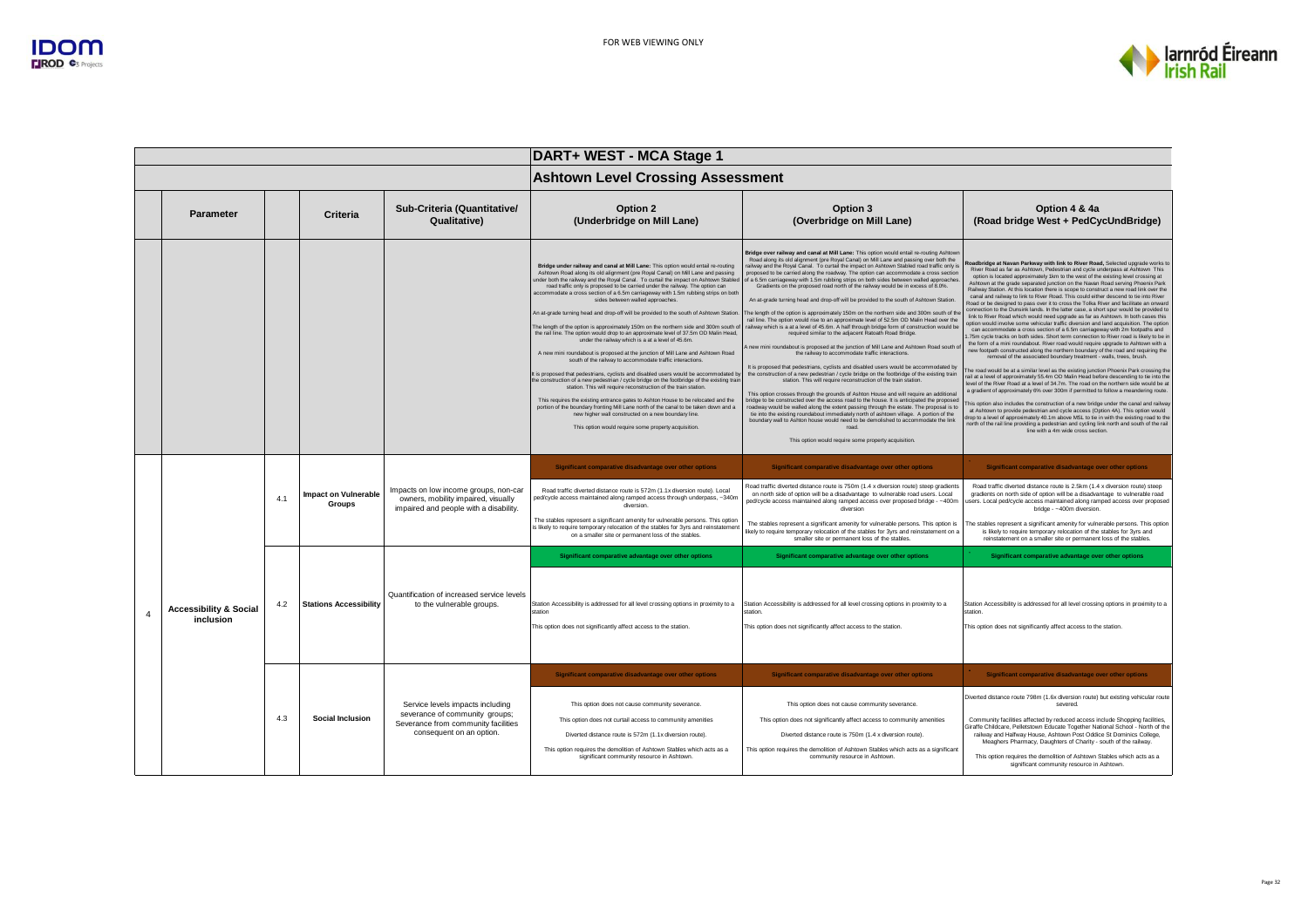

|                                                |     |                                       |                                                                                                                                       | DART+ WEST - MCA Stage 1                                                                                                                                                                                                                                                                                                                                                                                                                                                                                                                                                                                                                                                                                                                                                                                                                                                                                                                                                                                                                                                                                                                                                                                                                                                                                                                                                                                                                                                                                                                                                                                                                                                                                                                                                                                                                                                                                                                                                                                                                                                                                                                                                                                                                                                                                                         |                                                                                                                                                                                                                                                                                                                                                                                                                                                                                                                                                                                                                                                                                                                                                                                                                                                                                                                                                                                                                                                                                                                                                                                                                                                                                                                                                                                                                                                                                                                                                                                                                                                                                                                                                                                                                                                                                                                                                                                                                                                                                                                                                                                                 |                                                                                                                                                                                                                                                                                                                                                                                                                                                                                                                                                                                                                                                                                                                                                                                                                                                                                                                                                                                                                                                                                                                                                                                                                                                                                                                                                                                                                                                                                                                                                                                                 |  |
|------------------------------------------------|-----|---------------------------------------|---------------------------------------------------------------------------------------------------------------------------------------|----------------------------------------------------------------------------------------------------------------------------------------------------------------------------------------------------------------------------------------------------------------------------------------------------------------------------------------------------------------------------------------------------------------------------------------------------------------------------------------------------------------------------------------------------------------------------------------------------------------------------------------------------------------------------------------------------------------------------------------------------------------------------------------------------------------------------------------------------------------------------------------------------------------------------------------------------------------------------------------------------------------------------------------------------------------------------------------------------------------------------------------------------------------------------------------------------------------------------------------------------------------------------------------------------------------------------------------------------------------------------------------------------------------------------------------------------------------------------------------------------------------------------------------------------------------------------------------------------------------------------------------------------------------------------------------------------------------------------------------------------------------------------------------------------------------------------------------------------------------------------------------------------------------------------------------------------------------------------------------------------------------------------------------------------------------------------------------------------------------------------------------------------------------------------------------------------------------------------------------------------------------------------------------------------------------------------------|-------------------------------------------------------------------------------------------------------------------------------------------------------------------------------------------------------------------------------------------------------------------------------------------------------------------------------------------------------------------------------------------------------------------------------------------------------------------------------------------------------------------------------------------------------------------------------------------------------------------------------------------------------------------------------------------------------------------------------------------------------------------------------------------------------------------------------------------------------------------------------------------------------------------------------------------------------------------------------------------------------------------------------------------------------------------------------------------------------------------------------------------------------------------------------------------------------------------------------------------------------------------------------------------------------------------------------------------------------------------------------------------------------------------------------------------------------------------------------------------------------------------------------------------------------------------------------------------------------------------------------------------------------------------------------------------------------------------------------------------------------------------------------------------------------------------------------------------------------------------------------------------------------------------------------------------------------------------------------------------------------------------------------------------------------------------------------------------------------------------------------------------------------------------------------------------------|-------------------------------------------------------------------------------------------------------------------------------------------------------------------------------------------------------------------------------------------------------------------------------------------------------------------------------------------------------------------------------------------------------------------------------------------------------------------------------------------------------------------------------------------------------------------------------------------------------------------------------------------------------------------------------------------------------------------------------------------------------------------------------------------------------------------------------------------------------------------------------------------------------------------------------------------------------------------------------------------------------------------------------------------------------------------------------------------------------------------------------------------------------------------------------------------------------------------------------------------------------------------------------------------------------------------------------------------------------------------------------------------------------------------------------------------------------------------------------------------------------------------------------------------------------------------------------------------------|--|
|                                                |     |                                       |                                                                                                                                       | <b>Ashtown Level Crossing Assessment</b>                                                                                                                                                                                                                                                                                                                                                                                                                                                                                                                                                                                                                                                                                                                                                                                                                                                                                                                                                                                                                                                                                                                                                                                                                                                                                                                                                                                                                                                                                                                                                                                                                                                                                                                                                                                                                                                                                                                                                                                                                                                                                                                                                                                                                                                                                         |                                                                                                                                                                                                                                                                                                                                                                                                                                                                                                                                                                                                                                                                                                                                                                                                                                                                                                                                                                                                                                                                                                                                                                                                                                                                                                                                                                                                                                                                                                                                                                                                                                                                                                                                                                                                                                                                                                                                                                                                                                                                                                                                                                                                 |                                                                                                                                                                                                                                                                                                                                                                                                                                                                                                                                                                                                                                                                                                                                                                                                                                                                                                                                                                                                                                                                                                                                                                                                                                                                                                                                                                                                                                                                                                                                                                                                 |  |
| <b>Parameter</b>                               |     | Criteria                              | Sub-Criteria (Quantitative/<br>Qualitative)                                                                                           | Option 4 & 4b<br>(Road bridge West + PedCycOvBridge)                                                                                                                                                                                                                                                                                                                                                                                                                                                                                                                                                                                                                                                                                                                                                                                                                                                                                                                                                                                                                                                                                                                                                                                                                                                                                                                                                                                                                                                                                                                                                                                                                                                                                                                                                                                                                                                                                                                                                                                                                                                                                                                                                                                                                                                                             | Option 5<br>(Low Clearance UndBridge East)                                                                                                                                                                                                                                                                                                                                                                                                                                                                                                                                                                                                                                                                                                                                                                                                                                                                                                                                                                                                                                                                                                                                                                                                                                                                                                                                                                                                                                                                                                                                                                                                                                                                                                                                                                                                                                                                                                                                                                                                                                                                                                                                                      | Option 6<br>(Fixed Road OvBridge East of Station)                                                                                                                                                                                                                                                                                                                                                                                                                                                                                                                                                                                                                                                                                                                                                                                                                                                                                                                                                                                                                                                                                                                                                                                                                                                                                                                                                                                                                                                                                                                                               |  |
|                                                |     |                                       |                                                                                                                                       | Roadbridge at Navan Parkway with link to River Road, Selected upgrade<br>works to River Road as far as Ashtown, Pedestrian and cycle overbridge on<br>the footprint of the reconfigured station at Ashtown. This option is located<br>approximately 1km to the west of the existing level crossing at Ashtown at the<br>grade separated junction on the Navan Road serving Phoenix Park Railway<br>Station. At this location there is scope to construct a new road link over the canal<br>and railway to link to River Road. This could either descend to tie into River Road<br>or be designed to pass over it to cross the Tolka River and facilitate an onward<br>connection to the Dunsink lands. In the latter case, a short spur would be provided<br>to link to River Road which would need upgrade as far as Ashtown. In both cases<br>this option would involve some vehicular traffic diversion and land acquisition. The<br>option can accommodate a cross section of a 6.5m carriageway with 2m footpaths<br>and 1.75m cycle tracks on both sides. Short term connection to River road is likely<br>to be in the form of a mini roundabout. River road would require upgrade to<br>Ashtown with a new footpath constructed along the northern boundary of the road<br>and requiring the removal of the associated boundary treatment - walls, trees,<br>brush.<br>The road would be at a similar level as the existing junction Phoenix Park crossing<br>the rail at a level of approximately 55.4m OD Malin Head before descending to tie<br>into the level of the River Road at a level of 34.7m. The road on the northern side<br>would be at a gradient of approximately 6% over 300m if permitted to follow a<br>meandering route.<br>It includes the demolition of the existing cable stayed footbridge at the level<br>crossing and the existing station footbridge to provide space for a proposed<br>edestrian cycle overbridge. The rail level at the crossing is approximately 42.1m<br>OD Malin Head, and the canal at 39.3m with the bridge level over the railway at<br>50.00m. The ramps on either side of the bridge will not exceed 5% gradient.<br>Separate pedestrian stairs could be provided with this option as well to ease<br>pedestrian access and rails for pushing cycle on if required. | Low clearance underbridge at railway and canal east of Ashtown Road. This<br>option would involve construction of a new road link parallel to and south of the<br>railway before turning north, crossing under the rail and canal to connect with<br>Rathborne Avenue north of Ashtown Village. This route would descend from the<br>Ashtown Road and run between Ashtown Railway Station and Martin Savage Park<br>residential estate. The route would cross under the railway and canal at right angles<br>before rising in a cutting to join into the existing circulatory roads to the north of the<br>Pelletstown Development. The option can accommodate a cross section of a 6.5m<br>carriageway with 2m footpaths and 1.75m cycle tracks on both sides.<br>The railway is at a level of 42.5m OD and the ground level at the canal is 39.5m OD<br>with this road option lowered to a level of 32.0m OD providing 3.7m clearance. Due to<br>the required levels for tying into the existing road network the clearance envelope<br>under the railway would have to be substandard.<br>This option would have the disadvantage that it would not have the necessary design<br>clearance for double decker buses, other higher delivery vehicles and service vehicles<br>that use this route at present. As the option would be in a cutting form most of its<br>length this would be a disadvantage to cyclists, pedestrians and vulnerable road<br>users. The underpass would also require a pumped drainage system. The option<br>would pass under Ashtown station which is constructed on piles. Construction would<br>require the station to be closed during construction and would require reconstruction<br>of parts of the station. The canal would need to be closed during construction with the<br>bridge constructed below the bed of the canal.<br>The option would introduce traffic along the northern boundary of Martin Savage Park<br>and would require landtake from St Oliver Plunket's GAA club. It would pass through<br>lands north of the railway, the subject of existing planning permission for residentia<br>development within the Ashtown - Pelletstown SDZ | Road Overbridge East of Ashtown Road. This option would cross the railway and<br>canal approximately 250m east of the existing level crossing. It incorporates a tightly<br>curved plan layout which facilitates a link to the existing Ashtown road at the train<br>station. The link would traverse the green area between Ashtown Station and Martin<br>Savage Park and would climb to cross over the railway and canal to tie into the new<br>circulation roads through the Pelletstown Development. The option can<br>accommodate a cross section of a 6.5m carriageway with 2m footpaths and 1.75m<br>cycle tracks on both sides.<br>The option would bridge over the railway and canal with approach gradients of 6%<br>either side. The rail level at the crossing is approximately 42.1m above MSL and the<br>canal at 39.3m above MSL with the bridge level over the railway at 50.00m above<br>MSL. The road level crests to a height of 52.0m above MSL, 60m south of the rail line<br>before descending over the rail and canal. The option can be walled or can be<br>constructed with open embankments to provide a softer texture to the scheme. The<br>provision of landscaped embankments would result in a need for more land<br>acquisition.<br>The option would introduce traffic along the northern boundary of Martin Savage Park<br>and would require landtake from St Oliver Plunket's GAA club, It would pass through<br>lands north of the railway. the subject of existing planning permission for residential<br>development within the Ashtown - Pelletstown SDZ. |  |
|                                                |     |                                       |                                                                                                                                       | Significant comparative advantage over other options                                                                                                                                                                                                                                                                                                                                                                                                                                                                                                                                                                                                                                                                                                                                                                                                                                                                                                                                                                                                                                                                                                                                                                                                                                                                                                                                                                                                                                                                                                                                                                                                                                                                                                                                                                                                                                                                                                                                                                                                                                                                                                                                                                                                                                                                             | Significant comparative advantage over other options                                                                                                                                                                                                                                                                                                                                                                                                                                                                                                                                                                                                                                                                                                                                                                                                                                                                                                                                                                                                                                                                                                                                                                                                                                                                                                                                                                                                                                                                                                                                                                                                                                                                                                                                                                                                                                                                                                                                                                                                                                                                                                                                            | Some comparative advantage over other options                                                                                                                                                                                                                                                                                                                                                                                                                                                                                                                                                                                                                                                                                                                                                                                                                                                                                                                                                                                                                                                                                                                                                                                                                                                                                                                                                                                                                                                                                                                                                   |  |
|                                                | 4.1 | <b>Impact on Vulnerable</b><br>Groups | Impacts on low income groups, non-car<br>owners, mobility impaired, visually<br>impaired and people with a disability.                | Road traffic diverted distance route is 2.5km (1.4 x diversion route) steep<br>gradients on north side of option will be a disadvantage to vulnerable road<br>users. Local ped/cycle access maintained along ramped access over<br>proposed bridge - ~400m diversion.                                                                                                                                                                                                                                                                                                                                                                                                                                                                                                                                                                                                                                                                                                                                                                                                                                                                                                                                                                                                                                                                                                                                                                                                                                                                                                                                                                                                                                                                                                                                                                                                                                                                                                                                                                                                                                                                                                                                                                                                                                                            | Diverted distance route is 450m (1.0x diversion route).                                                                                                                                                                                                                                                                                                                                                                                                                                                                                                                                                                                                                                                                                                                                                                                                                                                                                                                                                                                                                                                                                                                                                                                                                                                                                                                                                                                                                                                                                                                                                                                                                                                                                                                                                                                                                                                                                                                                                                                                                                                                                                                                         | Diverted distance route is 650m (1.4 x diversion route).                                                                                                                                                                                                                                                                                                                                                                                                                                                                                                                                                                                                                                                                                                                                                                                                                                                                                                                                                                                                                                                                                                                                                                                                                                                                                                                                                                                                                                                                                                                                        |  |
|                                                | 4.2 | <b>Stations Accessibility</b>         |                                                                                                                                       | Significant comparative advantage over other options                                                                                                                                                                                                                                                                                                                                                                                                                                                                                                                                                                                                                                                                                                                                                                                                                                                                                                                                                                                                                                                                                                                                                                                                                                                                                                                                                                                                                                                                                                                                                                                                                                                                                                                                                                                                                                                                                                                                                                                                                                                                                                                                                                                                                                                                             | Significant comparative advantage over other options                                                                                                                                                                                                                                                                                                                                                                                                                                                                                                                                                                                                                                                                                                                                                                                                                                                                                                                                                                                                                                                                                                                                                                                                                                                                                                                                                                                                                                                                                                                                                                                                                                                                                                                                                                                                                                                                                                                                                                                                                                                                                                                                            | Significant comparative advantage over other options                                                                                                                                                                                                                                                                                                                                                                                                                                                                                                                                                                                                                                                                                                                                                                                                                                                                                                                                                                                                                                                                                                                                                                                                                                                                                                                                                                                                                                                                                                                                            |  |
| <b>Accessibility &amp; Social</b><br>inclusion |     |                                       | Quantification of increased service levels<br>to the vulnerable groups.                                                               | a station<br>This option does not significantly affect access to the station.                                                                                                                                                                                                                                                                                                                                                                                                                                                                                                                                                                                                                                                                                                                                                                                                                                                                                                                                                                                                                                                                                                                                                                                                                                                                                                                                                                                                                                                                                                                                                                                                                                                                                                                                                                                                                                                                                                                                                                                                                                                                                                                                                                                                                                                    | Station Accessibility is addressed for all level crossing options in proximity to Station Accessibility is addressed for all level crossing options in proximity to a Station Accessibility is and research of all level cross<br>station<br>This option does not significantly affect access to the station.                                                                                                                                                                                                                                                                                                                                                                                                                                                                                                                                                                                                                                                                                                                                                                                                                                                                                                                                                                                                                                                                                                                                                                                                                                                                                                                                                                                                                                                                                                                                                                                                                                                                                                                                                                                                                                                                                   | station<br>This option does not significantly affect access to the station.                                                                                                                                                                                                                                                                                                                                                                                                                                                                                                                                                                                                                                                                                                                                                                                                                                                                                                                                                                                                                                                                                                                                                                                                                                                                                                                                                                                                                                                                                                                     |  |
|                                                |     |                                       |                                                                                                                                       | Some comparative disadvantage over other options                                                                                                                                                                                                                                                                                                                                                                                                                                                                                                                                                                                                                                                                                                                                                                                                                                                                                                                                                                                                                                                                                                                                                                                                                                                                                                                                                                                                                                                                                                                                                                                                                                                                                                                                                                                                                                                                                                                                                                                                                                                                                                                                                                                                                                                                                 | Significant comparative advantage over other options                                                                                                                                                                                                                                                                                                                                                                                                                                                                                                                                                                                                                                                                                                                                                                                                                                                                                                                                                                                                                                                                                                                                                                                                                                                                                                                                                                                                                                                                                                                                                                                                                                                                                                                                                                                                                                                                                                                                                                                                                                                                                                                                            | Some comparative disadvantage over other options                                                                                                                                                                                                                                                                                                                                                                                                                                                                                                                                                                                                                                                                                                                                                                                                                                                                                                                                                                                                                                                                                                                                                                                                                                                                                                                                                                                                                                                                                                                                                |  |
|                                                | 4.3 | <b>Social Inclusion</b>               | Service levels impacts including<br>severance of community groups;<br>Severance from community facilities<br>consequent on an option. | Diverted distance route 798m (1.6x diversion route) but existing vehicular<br>route severed.<br>Community facilities affected by reduced access include Shopping facilities,<br>Giraffe Childcare, Pelletstown Educate Together National School - North of<br>the railway and Halfway House, Ashtown Post Oddice St Dominics College,<br>Meaghers Pharmacy, Daughters of Charity - south of the railway.                                                                                                                                                                                                                                                                                                                                                                                                                                                                                                                                                                                                                                                                                                                                                                                                                                                                                                                                                                                                                                                                                                                                                                                                                                                                                                                                                                                                                                                                                                                                                                                                                                                                                                                                                                                                                                                                                                                         | This option does not cause community severance.<br>This option does not curtail access to community amenities<br>Diverted distance route is 450m (1.0 x diversion route).                                                                                                                                                                                                                                                                                                                                                                                                                                                                                                                                                                                                                                                                                                                                                                                                                                                                                                                                                                                                                                                                                                                                                                                                                                                                                                                                                                                                                                                                                                                                                                                                                                                                                                                                                                                                                                                                                                                                                                                                                       | This option does not cause community severance.<br>This option does not curtail access to community amenities<br>Diverted distance route is 650m (1.4 x diversion route).                                                                                                                                                                                                                                                                                                                                                                                                                                                                                                                                                                                                                                                                                                                                                                                                                                                                                                                                                                                                                                                                                                                                                                                                                                                                                                                                                                                                                       |  |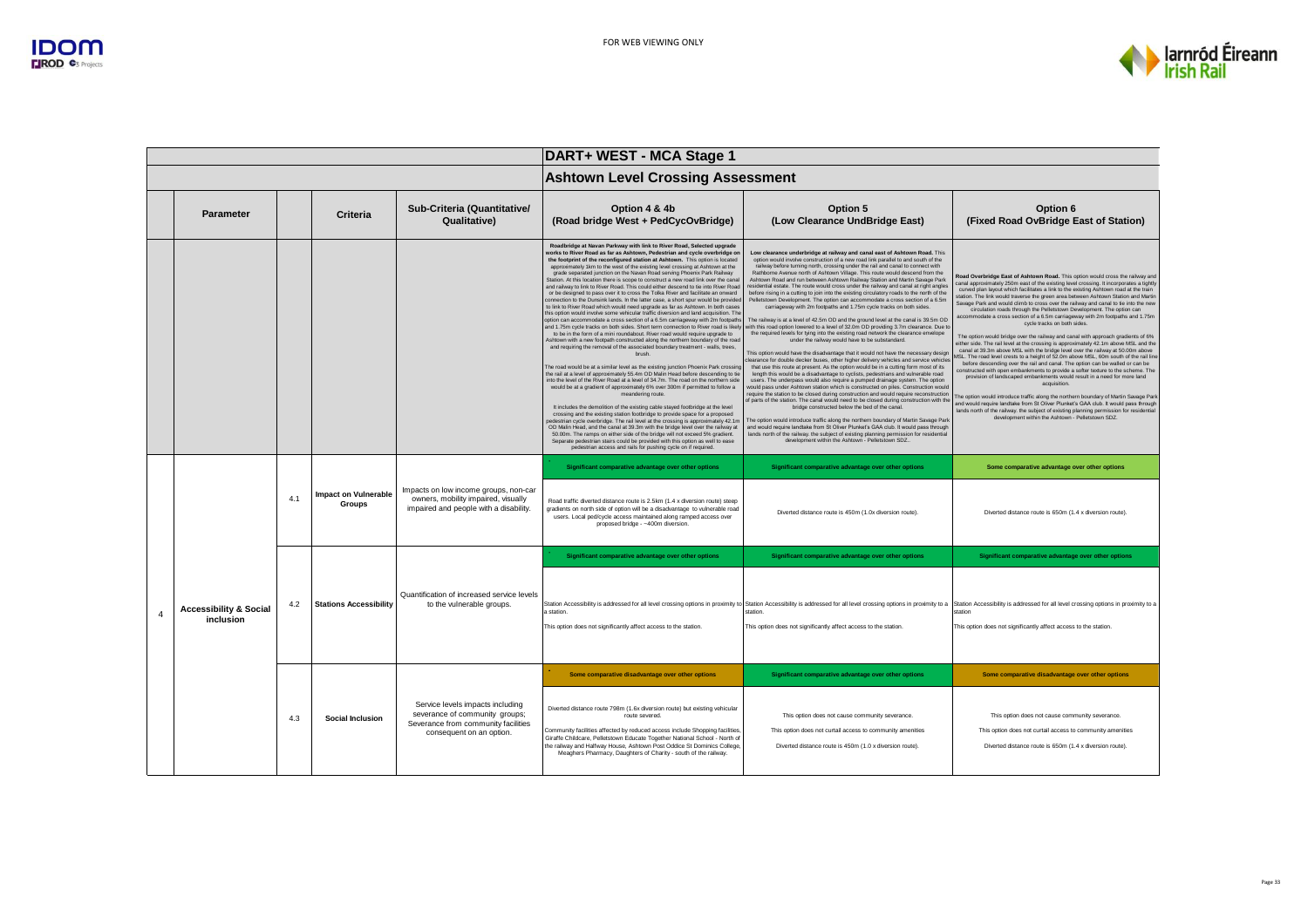

|                |                                                |     |                                       |                                                                                                                                       | DART+ WEST - MCA Stage 1                                                                                                                                                                                                                                                                                                                                                                                                                                                                                                                                                                                                                                                                                                                                                                                                                                                                                                                                                                                                                                                                                                                                                                                                                                                                                                                                                                                                                                                                                                                                                                                                                                                                                                              |                                                                                                                                                                                                                                                                                                                                                                                                                                                                                                                                                                                                                                                                                                                                                                                                                                                                                                                                                                                                             |                                                                                                                                                                                                                                                                                                                                                                                                                                                                                                                                                                                                                                                                                                                                                                                                                                                                                                                                                                                                                                                                                                                                                      |  |
|----------------|------------------------------------------------|-----|---------------------------------------|---------------------------------------------------------------------------------------------------------------------------------------|---------------------------------------------------------------------------------------------------------------------------------------------------------------------------------------------------------------------------------------------------------------------------------------------------------------------------------------------------------------------------------------------------------------------------------------------------------------------------------------------------------------------------------------------------------------------------------------------------------------------------------------------------------------------------------------------------------------------------------------------------------------------------------------------------------------------------------------------------------------------------------------------------------------------------------------------------------------------------------------------------------------------------------------------------------------------------------------------------------------------------------------------------------------------------------------------------------------------------------------------------------------------------------------------------------------------------------------------------------------------------------------------------------------------------------------------------------------------------------------------------------------------------------------------------------------------------------------------------------------------------------------------------------------------------------------------------------------------------------------|-------------------------------------------------------------------------------------------------------------------------------------------------------------------------------------------------------------------------------------------------------------------------------------------------------------------------------------------------------------------------------------------------------------------------------------------------------------------------------------------------------------------------------------------------------------------------------------------------------------------------------------------------------------------------------------------------------------------------------------------------------------------------------------------------------------------------------------------------------------------------------------------------------------------------------------------------------------------------------------------------------------|------------------------------------------------------------------------------------------------------------------------------------------------------------------------------------------------------------------------------------------------------------------------------------------------------------------------------------------------------------------------------------------------------------------------------------------------------------------------------------------------------------------------------------------------------------------------------------------------------------------------------------------------------------------------------------------------------------------------------------------------------------------------------------------------------------------------------------------------------------------------------------------------------------------------------------------------------------------------------------------------------------------------------------------------------------------------------------------------------------------------------------------------------|--|
|                |                                                |     |                                       |                                                                                                                                       | <b>Ashtown Level Crossing Assessment</b>                                                                                                                                                                                                                                                                                                                                                                                                                                                                                                                                                                                                                                                                                                                                                                                                                                                                                                                                                                                                                                                                                                                                                                                                                                                                                                                                                                                                                                                                                                                                                                                                                                                                                              |                                                                                                                                                                                                                                                                                                                                                                                                                                                                                                                                                                                                                                                                                                                                                                                                                                                                                                                                                                                                             |                                                                                                                                                                                                                                                                                                                                                                                                                                                                                                                                                                                                                                                                                                                                                                                                                                                                                                                                                                                                                                                                                                                                                      |  |
|                | <b>Parameter</b>                               |     | Criteria                              | Sub-Criteria (Quantitative/<br>Qualitative)                                                                                           | <b>Option 7</b><br>(Fixed Road OvBridge East of Station from<br>Navan Road)                                                                                                                                                                                                                                                                                                                                                                                                                                                                                                                                                                                                                                                                                                                                                                                                                                                                                                                                                                                                                                                                                                                                                                                                                                                                                                                                                                                                                                                                                                                                                                                                                                                           | Option 8<br>(PedCycOvbridge Only on Station footprint<br>with reconfiguration of the station)                                                                                                                                                                                                                                                                                                                                                                                                                                                                                                                                                                                                                                                                                                                                                                                                                                                                                                               | Option 9<br>(Lower the Railway with at grade roadbridge at<br>LX)                                                                                                                                                                                                                                                                                                                                                                                                                                                                                                                                                                                                                                                                                                                                                                                                                                                                                                                                                                                                                                                                                    |  |
|                |                                                |     |                                       |                                                                                                                                       | Road Overbridge East of Ashtown Road with link to Navan Road. This option would<br>involve the construction of a new road in front of Kempton Gardens from the Navan Road and<br>a new bridge over the canal and railway accommodating a cross section of a 6.5m<br>carriageway with 2m footpaths and 1.75m cycle tracks on both sides.<br>The option would bridge over the railway and canal with approach gradients of 6% either side.<br>The rail level at the crossing is approximately 42.1m, OD Malin Head and the canal at 39.3m<br>with the bridge level over the railway at 50.00m. The road level crests to a height of 52.0m,<br>60m south of the rail line before descending over the rail and canal.<br>The route would then tie into the new circulation roads through the Pelletstown Developmen<br>to the north of the canal. Separate 4m wide shared space for vehicles, bicycles and<br>pedestrians with a dedicated disabled access along the eastern boundary would be provided<br>of south of the canal linking Ashtown Road to the proposed option.<br>This option introduce traffic to the rear of Martin Savage Park and along Kempton Gardens.<br>Furthermore, it would require the construction of a significant new junction on the Navan Road<br>There would also be impacts on St Oliver Plunket's GAA club to the south of the railway and<br>would be located within zoned housing development land within the Ashtown - Pelletstown<br>SDZ to the north of the rail line and canal.<br>The option can be walled or can be constructed with open embankments to provide a softer<br>texture to the scheme. The provision of landscaped embankments would result in a need for<br>more land acquisition | This option includes the provision of a new pedestrian and cycle bridge, 5.0m in width<br>with set down facilities only. The bridge would provide a connection between Ashtown<br>road south of the level crossing and a proposed platform between the canal and the<br>railway. The arrangement of the bridge utilises ramps parallel to and to the rear of the<br>station platforme rising to the east before turning perpendicular to the track to cross the<br>railway.<br>The rail level at the crossing is approximately 42.1m OD Malin Head, and the canal at<br>39.3m with the bridge level over the railway at 50.00m. The ramps on either side of the<br>bridge will not exceed 5% gradient.<br>Separate pedestrian stairs could be provided with this option as well to ease pedestriar<br>access and rails for pushing cycle on if required.<br>railway structures, and the canal bridge. Vehicular traffic will need to divert around the<br>crossing, the diversion being an estimated 4.3km. | Lower railway, new road underbridge at level crossing, demolish Canal bridges. This option<br>provides for lowering the existing railway sufficient to allow the railway pass under a bridge<br>constructed at the level of the existing level crossing. It would require limited road infrastructure<br>works but would require the existing railway to be lowered over a length of approximately 2km<br>centred on the existing level crossing. The railway would require lowering below the existing<br>water level of the canal upstream and downstream of the level crossing.<br>It would require demolition and reconstruction of the train station at a lower level. The canal<br>would need to be channelised or relined and retaining walls would be required to support the<br>canal west of the existing level crossing.<br>The existing protected canal bridge and locks would likely need to be demolished and replaced.<br>Constraints on bridge crossing here include the train station, the Royal Canal, the listed is considered that traffic on the canal and railway would need to be suspended for the duration of<br>the works. |  |
|                |                                                |     | <b>Impact on Vulnerable</b><br>Groups | Impacts on low income groups, non-car<br>owners, mobility impaired, visually<br>impaired and people with a disability.                | Some comparative advantage over other options                                                                                                                                                                                                                                                                                                                                                                                                                                                                                                                                                                                                                                                                                                                                                                                                                                                                                                                                                                                                                                                                                                                                                                                                                                                                                                                                                                                                                                                                                                                                                                                                                                                                                         | Significant comparative advantage over other options                                                                                                                                                                                                                                                                                                                                                                                                                                                                                                                                                                                                                                                                                                                                                                                                                                                                                                                                                        | Significant comparative advantage over other options                                                                                                                                                                                                                                                                                                                                                                                                                                                                                                                                                                                                                                                                                                                                                                                                                                                                                                                                                                                                                                                                                                 |  |
|                |                                                | 4.1 |                                       |                                                                                                                                       | Diverted distance route is 650m (1.4 x diversion route).                                                                                                                                                                                                                                                                                                                                                                                                                                                                                                                                                                                                                                                                                                                                                                                                                                                                                                                                                                                                                                                                                                                                                                                                                                                                                                                                                                                                                                                                                                                                                                                                                                                                              | Road traffic diverted distance route is 4.3km (10 x diversion route) steep<br>gradients on north side of option will be a disadvantage to vulnerable road<br>users. Local ped/cycle access maintained along ramped access over proposed<br>bridge - ~400m diversion.                                                                                                                                                                                                                                                                                                                                                                                                                                                                                                                                                                                                                                                                                                                                        | Original Distance roundabout to roundabout 500m retained.                                                                                                                                                                                                                                                                                                                                                                                                                                                                                                                                                                                                                                                                                                                                                                                                                                                                                                                                                                                                                                                                                            |  |
|                |                                                |     |                                       |                                                                                                                                       | Significant comparative advantage over other options                                                                                                                                                                                                                                                                                                                                                                                                                                                                                                                                                                                                                                                                                                                                                                                                                                                                                                                                                                                                                                                                                                                                                                                                                                                                                                                                                                                                                                                                                                                                                                                                                                                                                  | Significant comparative advantage over other options                                                                                                                                                                                                                                                                                                                                                                                                                                                                                                                                                                                                                                                                                                                                                                                                                                                                                                                                                        | Significant comparative advantage over other options                                                                                                                                                                                                                                                                                                                                                                                                                                                                                                                                                                                                                                                                                                                                                                                                                                                                                                                                                                                                                                                                                                 |  |
| $\overline{4}$ | <b>Accessibility &amp; Social</b><br>inclusion | 4.2 | <b>Stations Accessibility</b>         | Quantification of increased service levels<br>to the vulnerable groups.                                                               | Station Accessibility is addressed for all level crossing options in proximity to a station.<br>This option does not significantly affect access to the station.                                                                                                                                                                                                                                                                                                                                                                                                                                                                                                                                                                                                                                                                                                                                                                                                                                                                                                                                                                                                                                                                                                                                                                                                                                                                                                                                                                                                                                                                                                                                                                      | Station Accessibility is addressed for all level crossing options in proximity to a<br>This option does not significantly affect access to the station.                                                                                                                                                                                                                                                                                                                                                                                                                                                                                                                                                                                                                                                                                                                                                                                                                                                     | Station Accessibility is addressed for all level crossing options in proximity to a station.<br>This option does not significantly affect access to the station.                                                                                                                                                                                                                                                                                                                                                                                                                                                                                                                                                                                                                                                                                                                                                                                                                                                                                                                                                                                     |  |
|                |                                                |     |                                       |                                                                                                                                       | Some comparative disadvantage over other options                                                                                                                                                                                                                                                                                                                                                                                                                                                                                                                                                                                                                                                                                                                                                                                                                                                                                                                                                                                                                                                                                                                                                                                                                                                                                                                                                                                                                                                                                                                                                                                                                                                                                      | Significant comparative disadvantage over other options                                                                                                                                                                                                                                                                                                                                                                                                                                                                                                                                                                                                                                                                                                                                                                                                                                                                                                                                                     | Significant comparative advantage over other options                                                                                                                                                                                                                                                                                                                                                                                                                                                                                                                                                                                                                                                                                                                                                                                                                                                                                                                                                                                                                                                                                                 |  |
|                |                                                | 4.3 | <b>Social Inclusion</b>               | Service levels impacts including<br>severance of community groups;<br>Severance from community facilities<br>consequent on an option. | This option does not cause community severance.<br>This option does not curtail access to community amenities<br>Diverted distance route is 650m (1.4 x diversion route).                                                                                                                                                                                                                                                                                                                                                                                                                                                                                                                                                                                                                                                                                                                                                                                                                                                                                                                                                                                                                                                                                                                                                                                                                                                                                                                                                                                                                                                                                                                                                             | Diverted distance for vehicular traffic 4.3km (10 x diversion route), proposed<br>pedestrian / cycle bridge maintains local non-vehicular access.<br>Community facilities affected by reduced access include Shopping facilities,<br>Giraffe Childcare, Pelletstown Educate Together National School - North of the<br>railway and Halfway House, Ashtown Post Oddice St Dominics College,<br>Meaghers Pharmacy, Daughters of Charity - south of the railway.                                                                                                                                                                                                                                                                                                                                                                                                                                                                                                                                               | This option does not cause community severance.<br>This option does not affect access to community amenities.                                                                                                                                                                                                                                                                                                                                                                                                                                                                                                                                                                                                                                                                                                                                                                                                                                                                                                                                                                                                                                        |  |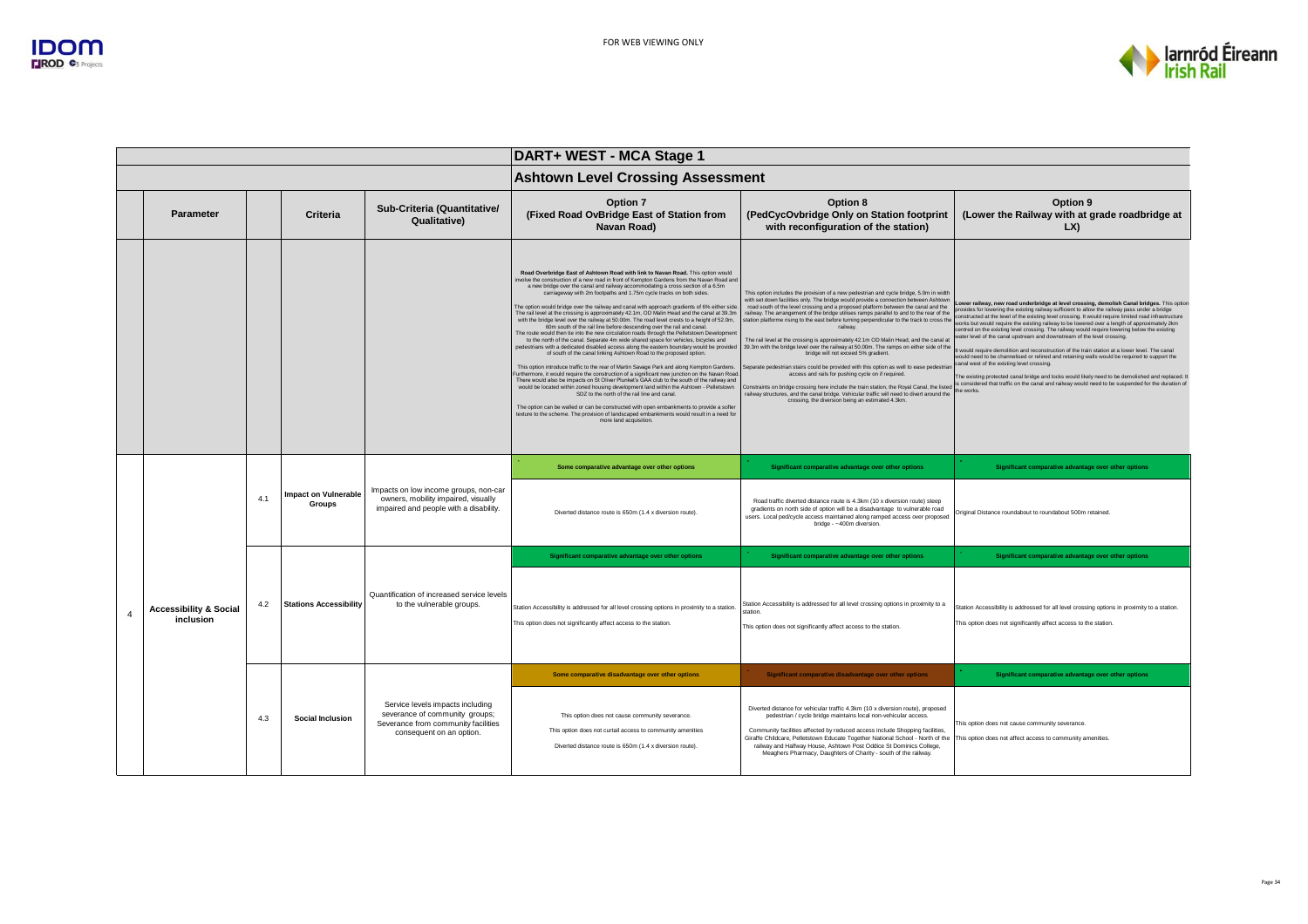

|                |                                                |     |                                       |                                                                                                                                       | DART+ WEST - MCA Stage 1                                                                                                                                                                                                                                                                                                                                                                                                                                                                                                                                                                                                                                                                                                                                                                                                                                                                                                                                                                                                                                                                                                                                                                                                                                                                                                                                                                                                                                                                                                                                                                                                                                                                                                                                 |                                                                                                                                                                                                                                                                                                                                                                                                                                                                                                                                                                                                                                                                                                                                                                                                                                                                                                                                                                                                                                                                                                                                                                                                                                                                                                                                                                                                                                                                                                                                                                                                                                                                                                                                                                                                                                                                                                                                                                                                                                                                                                                                                                                                               |  |
|----------------|------------------------------------------------|-----|---------------------------------------|---------------------------------------------------------------------------------------------------------------------------------------|----------------------------------------------------------------------------------------------------------------------------------------------------------------------------------------------------------------------------------------------------------------------------------------------------------------------------------------------------------------------------------------------------------------------------------------------------------------------------------------------------------------------------------------------------------------------------------------------------------------------------------------------------------------------------------------------------------------------------------------------------------------------------------------------------------------------------------------------------------------------------------------------------------------------------------------------------------------------------------------------------------------------------------------------------------------------------------------------------------------------------------------------------------------------------------------------------------------------------------------------------------------------------------------------------------------------------------------------------------------------------------------------------------------------------------------------------------------------------------------------------------------------------------------------------------------------------------------------------------------------------------------------------------------------------------------------------------------------------------------------------------|---------------------------------------------------------------------------------------------------------------------------------------------------------------------------------------------------------------------------------------------------------------------------------------------------------------------------------------------------------------------------------------------------------------------------------------------------------------------------------------------------------------------------------------------------------------------------------------------------------------------------------------------------------------------------------------------------------------------------------------------------------------------------------------------------------------------------------------------------------------------------------------------------------------------------------------------------------------------------------------------------------------------------------------------------------------------------------------------------------------------------------------------------------------------------------------------------------------------------------------------------------------------------------------------------------------------------------------------------------------------------------------------------------------------------------------------------------------------------------------------------------------------------------------------------------------------------------------------------------------------------------------------------------------------------------------------------------------------------------------------------------------------------------------------------------------------------------------------------------------------------------------------------------------------------------------------------------------------------------------------------------------------------------------------------------------------------------------------------------------------------------------------------------------------------------------------------------------|--|
|                |                                                |     |                                       |                                                                                                                                       | <b>Ashtown Level Crossing Assessment</b>                                                                                                                                                                                                                                                                                                                                                                                                                                                                                                                                                                                                                                                                                                                                                                                                                                                                                                                                                                                                                                                                                                                                                                                                                                                                                                                                                                                                                                                                                                                                                                                                                                                                                                                 |                                                                                                                                                                                                                                                                                                                                                                                                                                                                                                                                                                                                                                                                                                                                                                                                                                                                                                                                                                                                                                                                                                                                                                                                                                                                                                                                                                                                                                                                                                                                                                                                                                                                                                                                                                                                                                                                                                                                                                                                                                                                                                                                                                                                               |  |
|                | <b>Parameter</b>                               |     | Criteria                              | Sub-Criteria (Quantitative/<br>Qualitative)                                                                                           | Option 10<br>(UnBridge West of Mill, PedOvBridge at Station)                                                                                                                                                                                                                                                                                                                                                                                                                                                                                                                                                                                                                                                                                                                                                                                                                                                                                                                                                                                                                                                                                                                                                                                                                                                                                                                                                                                                                                                                                                                                                                                                                                                                                             | Option 11<br>(Improvements on Local Road Network,<br><b>PedOvBridge at Station)</b>                                                                                                                                                                                                                                                                                                                                                                                                                                                                                                                                                                                                                                                                                                                                                                                                                                                                                                                                                                                                                                                                                                                                                                                                                                                                                                                                                                                                                                                                                                                                                                                                                                                                                                                                                                                                                                                                                                                                                                                                                                                                                                                           |  |
|                |                                                |     |                                       |                                                                                                                                       | Road and cycleway bridge under Railway and Canal West of the Mill and linking to Mill Lane<br>at each end: This option would entail re-routing Ashtown Road along its old alignment (pre<br>railway) along a section of Mill Lane, diverting through commercial lands to the west of the<br>protected mill and passing under both the railway and the Royal Canal to tie into Mill Lane north of<br>the railway. The option is proposed to accommodate a cross section of a 6.5m carriageway with<br>5m rubbing strip to the west and a 3.65m cycleway to the east. An at-grade turning head and drop.<br>off would be provided to the south of Ashtown Station and a set down area north of the canal.<br>The length of the option is approximately 150m on the northern side and 300m south of the rail line<br>The option would drop to an approximate level of 36.2m OD Malin Head, under the rail which is a at<br>a level of 45.6m at the crossing point.<br>It is proposed to construct a pedestrian cycle bridge at the train station. The bridge will cater for<br>disabled and mobility impaired users.<br>The option will provide for a setdown, maintenance and emergency vehicular access to the station<br>It is proposed that pedestrians, cyclists and disabled users would be accommodated by the<br>construction of a new pedestrian / cycle bridge on the footbridge of the existing train station. This<br>will require reconstruction of the train station.<br>It is feasible to cross at this location, as it is upstream of the double lock on the canal and the cana<br>is at the same approximate level as the adjacent railway. This option would require some property<br>acquisition and modifications to existing accesses. | This option includes the provision of a new pedestrian and cycle overbridge at the location of the<br>train station and local road improvements. The bridge would provide for disabled and mobility<br>impaired users. The arrangement of the bridge would utilise nested ramps parallel to and over the<br>station platforms rising to the east before turning perpendicular to the track to cross the railway.<br>This option requires reconstruction and reconfiguration of the train station under the footprint of the<br>proposed footbridge.<br>The rail level at the crossing is approximately 42.1m to OD Malin Head and the canal water level is<br>approximately 39.3m. The walking surface on the proposed bridge over the railway rises to a level<br>of approximately 50.0m. The proposed parapets will be approximately 1.35m high remote from the<br>railway and 1.85m high over and adjacent to the live railway. The ramps on either side of the bridge<br>would not exceed 5% gradient and landings are proposed at 10m centres.<br>Separate pedestrian stairs are proposed to be provided with this option also to provide for direct<br>pedestrian access and rails for pushing bicycles could be installed if required.<br>Constraints on a bridge crossing here include the train station, the Royal Canal, the listed railway<br>structures, and the canal bridge.<br>This option provides for motorised traffic to be diverted along the local road network. Upgrades will<br>be necessary to River Road with the construction of a 2.0m pedestrian way along the southern<br>edge of the road west of Ashtown and localised improvements to the east. Where this is adjacent<br>to Ashton House it is proposed to run the pedestrian way along the northern boundary of the road<br>due to the protected status of the property. It would be necessary to provide public lighting along the<br>pedestrian way. It is also proposed to carry out small scale improvement works to junctions along<br>Ratoath Road between river road and the Navan Road. These improvements will include the<br>implementation of signal control on the junction of River Road and the Ratoath Road. |  |
|                |                                                |     |                                       |                                                                                                                                       | Some comparative disadvantage over other options                                                                                                                                                                                                                                                                                                                                                                                                                                                                                                                                                                                                                                                                                                                                                                                                                                                                                                                                                                                                                                                                                                                                                                                                                                                                                                                                                                                                                                                                                                                                                                                                                                                                                                         | Significant comparative advantage over other options                                                                                                                                                                                                                                                                                                                                                                                                                                                                                                                                                                                                                                                                                                                                                                                                                                                                                                                                                                                                                                                                                                                                                                                                                                                                                                                                                                                                                                                                                                                                                                                                                                                                                                                                                                                                                                                                                                                                                                                                                                                                                                                                                          |  |
|                |                                                | 4.1 | <b>Impact on Vulnerable</b><br>Groups | Impacts on low income groups, non-car<br>owners, mobility impaired, visually<br>impaired and people with a disability.                | Road traffic diverted distance route is 572m (1.1x diversion route). Local ped/cycle access<br>maintained along ramped access over ped/cycle bridge, ~340m diversion.<br>The stables represent a significant amenity for vulnerable persons. This option is likely to<br>result in some impact on the stables during construction.                                                                                                                                                                                                                                                                                                                                                                                                                                                                                                                                                                                                                                                                                                                                                                                                                                                                                                                                                                                                                                                                                                                                                                                                                                                                                                                                                                                                                       | Road traffic diverted distance route is 4.3km (10 x diversion route). Local ped/cycle access<br>maintained along ramped access over proposed bridge - ~400m diversion.                                                                                                                                                                                                                                                                                                                                                                                                                                                                                                                                                                                                                                                                                                                                                                                                                                                                                                                                                                                                                                                                                                                                                                                                                                                                                                                                                                                                                                                                                                                                                                                                                                                                                                                                                                                                                                                                                                                                                                                                                                        |  |
|                |                                                |     |                                       |                                                                                                                                       | Significant comparative advantage over other options                                                                                                                                                                                                                                                                                                                                                                                                                                                                                                                                                                                                                                                                                                                                                                                                                                                                                                                                                                                                                                                                                                                                                                                                                                                                                                                                                                                                                                                                                                                                                                                                                                                                                                     | Significant comparative advantage over other options                                                                                                                                                                                                                                                                                                                                                                                                                                                                                                                                                                                                                                                                                                                                                                                                                                                                                                                                                                                                                                                                                                                                                                                                                                                                                                                                                                                                                                                                                                                                                                                                                                                                                                                                                                                                                                                                                                                                                                                                                                                                                                                                                          |  |
| $\overline{4}$ | <b>Accessibility &amp; Social</b><br>inclusion | 4.2 | <b>Stations Accessibility</b>         | Quantification of increased service levels<br>to the vulnerable groups.                                                               | Station Accessibility is addressed for all level crossing options in proximity to a station.<br>This option does not significantly affect access to the station.                                                                                                                                                                                                                                                                                                                                                                                                                                                                                                                                                                                                                                                                                                                                                                                                                                                                                                                                                                                                                                                                                                                                                                                                                                                                                                                                                                                                                                                                                                                                                                                         | Station Accessibility is addressed for all level crossing options in proximity to a station.<br>This option does not significantly affect access to the station.                                                                                                                                                                                                                                                                                                                                                                                                                                                                                                                                                                                                                                                                                                                                                                                                                                                                                                                                                                                                                                                                                                                                                                                                                                                                                                                                                                                                                                                                                                                                                                                                                                                                                                                                                                                                                                                                                                                                                                                                                                              |  |
|                |                                                |     |                                       |                                                                                                                                       | Some comparative advantage over other options                                                                                                                                                                                                                                                                                                                                                                                                                                                                                                                                                                                                                                                                                                                                                                                                                                                                                                                                                                                                                                                                                                                                                                                                                                                                                                                                                                                                                                                                                                                                                                                                                                                                                                            | Some comparative disadvantage over other options                                                                                                                                                                                                                                                                                                                                                                                                                                                                                                                                                                                                                                                                                                                                                                                                                                                                                                                                                                                                                                                                                                                                                                                                                                                                                                                                                                                                                                                                                                                                                                                                                                                                                                                                                                                                                                                                                                                                                                                                                                                                                                                                                              |  |
|                |                                                | 4.3 | <b>Social Inclusion</b>               | Service levels impacts including<br>severance of community groups;<br>Severance from community facilities<br>consequent on an option. | This option does not cause community severance.<br>This option does not curtail access to community amenities<br>Diverted distance route is 572m (1.1x diversion route).<br>This option impacts the southern extremity of Ashtown Stables only.                                                                                                                                                                                                                                                                                                                                                                                                                                                                                                                                                                                                                                                                                                                                                                                                                                                                                                                                                                                                                                                                                                                                                                                                                                                                                                                                                                                                                                                                                                          | Diverted distance for vehicular traffic 4.3km (10 x diversion route), proposed pedestrian /<br>cycle bridge maintains local non-vehicular access.<br>Community facilities affected by reduced access include Shopping facilities, Giraffe<br>Childcare, Pelletstown Educate Together National School - North of the railway and<br>Halfway House, Ashtown Post Oddice St Dominics College, Meaghers Pharmacy,<br>Daughters of Charity - south of the railway.                                                                                                                                                                                                                                                                                                                                                                                                                                                                                                                                                                                                                                                                                                                                                                                                                                                                                                                                                                                                                                                                                                                                                                                                                                                                                                                                                                                                                                                                                                                                                                                                                                                                                                                                                 |  |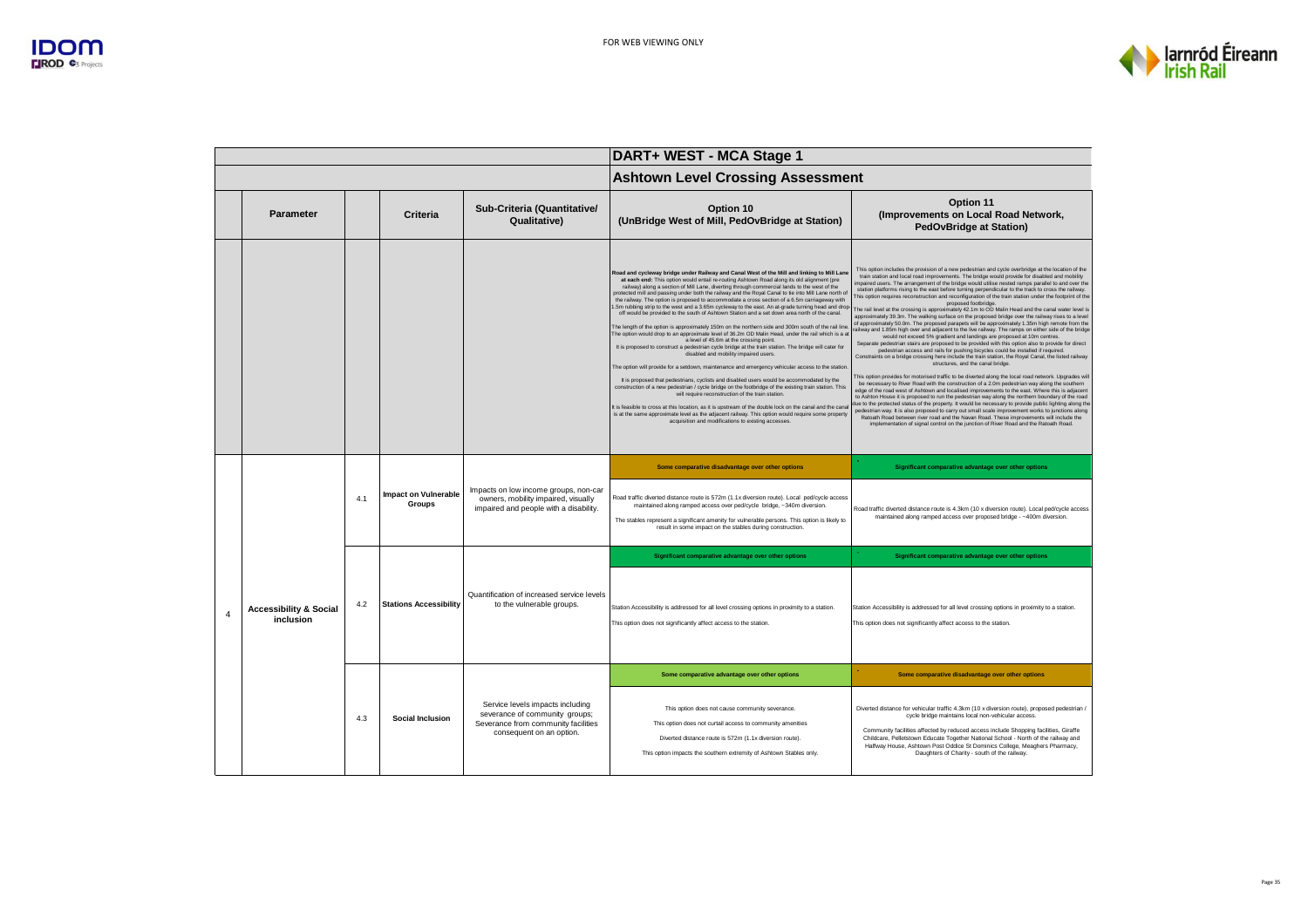

|                |                                                |     |                                              |                                                                                                                                       | DART+ WEST - MCA Stage 1                                                                                                                                                                                                                                                                                                                                                                                                                                                                                                                                                                                                                                                                                                                                                                                                                                                                                                                                                                                                                                                                                                                                                                                                                                                                                                                                                                                                                                                                                                                                                                                                                                                          |                                                                                                                                                                                                                                                                                                                                                                                                                                                                                                                                                                                                                                                                                                                                                                                                                                                                                                                                                                                                                                                                                                                                                                                                                                                                                                                                                                                                                                                                                                                                                                                                                                                                                                                                                                                                                                                                                                                                                                                                                                                                                          |  |
|----------------|------------------------------------------------|-----|----------------------------------------------|---------------------------------------------------------------------------------------------------------------------------------------|-----------------------------------------------------------------------------------------------------------------------------------------------------------------------------------------------------------------------------------------------------------------------------------------------------------------------------------------------------------------------------------------------------------------------------------------------------------------------------------------------------------------------------------------------------------------------------------------------------------------------------------------------------------------------------------------------------------------------------------------------------------------------------------------------------------------------------------------------------------------------------------------------------------------------------------------------------------------------------------------------------------------------------------------------------------------------------------------------------------------------------------------------------------------------------------------------------------------------------------------------------------------------------------------------------------------------------------------------------------------------------------------------------------------------------------------------------------------------------------------------------------------------------------------------------------------------------------------------------------------------------------------------------------------------------------|------------------------------------------------------------------------------------------------------------------------------------------------------------------------------------------------------------------------------------------------------------------------------------------------------------------------------------------------------------------------------------------------------------------------------------------------------------------------------------------------------------------------------------------------------------------------------------------------------------------------------------------------------------------------------------------------------------------------------------------------------------------------------------------------------------------------------------------------------------------------------------------------------------------------------------------------------------------------------------------------------------------------------------------------------------------------------------------------------------------------------------------------------------------------------------------------------------------------------------------------------------------------------------------------------------------------------------------------------------------------------------------------------------------------------------------------------------------------------------------------------------------------------------------------------------------------------------------------------------------------------------------------------------------------------------------------------------------------------------------------------------------------------------------------------------------------------------------------------------------------------------------------------------------------------------------------------------------------------------------------------------------------------------------------------------------------------------------|--|
|                |                                                |     |                                              |                                                                                                                                       | <b>Ashtown Level Crossing Assessment</b>                                                                                                                                                                                                                                                                                                                                                                                                                                                                                                                                                                                                                                                                                                                                                                                                                                                                                                                                                                                                                                                                                                                                                                                                                                                                                                                                                                                                                                                                                                                                                                                                                                          |                                                                                                                                                                                                                                                                                                                                                                                                                                                                                                                                                                                                                                                                                                                                                                                                                                                                                                                                                                                                                                                                                                                                                                                                                                                                                                                                                                                                                                                                                                                                                                                                                                                                                                                                                                                                                                                                                                                                                                                                                                                                                          |  |
|                | <b>Parameter</b>                               |     | Criteria                                     | Sub-Criteria (Quantitative/<br>Qualitative)                                                                                           | Option 12<br>(Road OvBridge West from Navan Parkway Stn,<br>PedCycOvBridge at Ashtown Station)                                                                                                                                                                                                                                                                                                                                                                                                                                                                                                                                                                                                                                                                                                                                                                                                                                                                                                                                                                                                                                                                                                                                                                                                                                                                                                                                                                                                                                                                                                                                                                                    | Option 13<br>(OvrBridge West of Mill, PedOvBridge at Station)                                                                                                                                                                                                                                                                                                                                                                                                                                                                                                                                                                                                                                                                                                                                                                                                                                                                                                                                                                                                                                                                                                                                                                                                                                                                                                                                                                                                                                                                                                                                                                                                                                                                                                                                                                                                                                                                                                                                                                                                                            |  |
|                |                                                |     |                                              |                                                                                                                                       | Road link between Navan Parkway Station and the Road network immediatley north of Ashtown Village<br>incorporating a bridge over the railway and canal and a pedestrian cycle bridge over the station in Ashtown<br>This option would entail re-routing through road traffic away from Ashtown village. The option can<br>accommodate a cross section of a 6.5m carriageway with 2m footpaths on both sides and 2.5m two-way cycle<br>track on the eastern side. An at-grade turning head and drop-off will be provided to the south of Ashtown<br>Station<br>The length of the option is approximately 300m each side of the rail line and canal. The option would rise to<br>an approximate deck level of 52.9m OD which is a at a level of 45.6m OD at the crossing point. On the<br>southern side a separate pedestrian and cyclist link and link to the riding school are proposed to maintain<br>access for non-motorised use these would have cross section of 4.0m.<br>It is feasible to cross at this location, as it is upstream of the double lock on the canal and the canal is at the<br>same approximate level as the adjacent railway. This option would require some property acquisition and<br>modifications to existing accesses. It would pass through the grounds of the listed Ashton House.<br>The option will provide for a setdown, maintenance and emergency vehicular access to the station.<br>It is proposed that pedestrians, cyclists and disabled users would be accommodated by the construction of a<br>new pedestrian / cycle bridge on the footbridge of the existing train station. This will require reconstruction of<br>the train station | Road with cycleway under Railway and Canal West of the Mill and linking to Mill Lane at<br>each end: This option would entail re-routing Ashtown Road along its old alignment (pre railway)<br>along a section of Mill Lane, diverting through commercial lands to the west of the protected mill<br>and passing under both the railway and the Royal Canal to tie into Mill Lane north of the railway.<br>The option is proposed to accommodate a cross section of a 6.5m carriageway with 1.5m rubbing<br>strip to the West and a 3.65m cycleway to the east. An at-grade turning head and drop-off would be<br>provided to the south of Ashtown Station and a set down area north of the canal.<br>An at-grade turning head and drop-off will be provided to the south of Ashtown Station.<br>he length of the option is approximately 150m on the northern side and 300m south of the rail line<br>The option would rise to an approximate level of 52.5m OD Malin Head over the railway which is a<br>at a level of 45.6m. A half through bridge form of construction would be required similar to the<br>adiacent Ratoath Road Bridge.<br>A new mini roundabout is proposed at the junction of Mill Lane and Ashtown Road south of the<br>railway to accommodate traffic interactions.<br>It is proposed that pedestrians, cyclists and disabled users would be accommodated by the<br>construction of a new pedestrian / cycle bridge on the footbridge of the existing train station. This<br>will require reconstruction of the train station.<br>This option crosses through the grounds of Ashton House and will require an additional bridge to<br>be constructed over the access road to the house. It is anticipated the proposed roadway would be<br>walled along the extent passing through the estate. The proposal is to tie into the existing<br>roundabout immediately north of ashtown village. A portion of the boundary wall to Ashton house<br>would need to be demolished to accommodate the link road.<br>This option would require some property acquisition. |  |
|                |                                                |     |                                              |                                                                                                                                       | Significant comparative advantage over other options                                                                                                                                                                                                                                                                                                                                                                                                                                                                                                                                                                                                                                                                                                                                                                                                                                                                                                                                                                                                                                                                                                                                                                                                                                                                                                                                                                                                                                                                                                                                                                                                                              | Some comparative disadvantage over other options                                                                                                                                                                                                                                                                                                                                                                                                                                                                                                                                                                                                                                                                                                                                                                                                                                                                                                                                                                                                                                                                                                                                                                                                                                                                                                                                                                                                                                                                                                                                                                                                                                                                                                                                                                                                                                                                                                                                                                                                                                         |  |
|                |                                                | 4.1 | <b>Impact on Vulnerable</b><br><b>Groups</b> | Impacts on low income groups, non-car<br>owners, mobility impaired, visually<br>impaired and people with a disability.                | Road traffic diverted distance route is 750m (1.4 x diversion route) steep gradients on north side of<br>option will be a disadvantage to vulnerable road users. Local ped/cycle access maintained along<br>ramped access over proposed bridge - ~340m diversion.                                                                                                                                                                                                                                                                                                                                                                                                                                                                                                                                                                                                                                                                                                                                                                                                                                                                                                                                                                                                                                                                                                                                                                                                                                                                                                                                                                                                                 | Road traffic diverted distance route is 572m (1.1x diversion route). Local ped/cycle access<br>maintained along ramped access across overbridge, ~340m diversion.<br>The stables represent a significant amenity for vulnerable persons. This option is likely to<br>result in a small degree of impact on the stables during construction.                                                                                                                                                                                                                                                                                                                                                                                                                                                                                                                                                                                                                                                                                                                                                                                                                                                                                                                                                                                                                                                                                                                                                                                                                                                                                                                                                                                                                                                                                                                                                                                                                                                                                                                                              |  |
|                |                                                |     |                                              |                                                                                                                                       | Significant comparative advantage over other options                                                                                                                                                                                                                                                                                                                                                                                                                                                                                                                                                                                                                                                                                                                                                                                                                                                                                                                                                                                                                                                                                                                                                                                                                                                                                                                                                                                                                                                                                                                                                                                                                              | Significant comparative advantage over other options                                                                                                                                                                                                                                                                                                                                                                                                                                                                                                                                                                                                                                                                                                                                                                                                                                                                                                                                                                                                                                                                                                                                                                                                                                                                                                                                                                                                                                                                                                                                                                                                                                                                                                                                                                                                                                                                                                                                                                                                                                     |  |
| $\overline{4}$ | <b>Accessibility &amp; Social</b><br>inclusion | 4.2 | <b>Stations Accessibility</b>                | Quantification of increased service levels<br>to the vulnerable groups.                                                               | Station Accessibility is addressed for all level crossing options in proximity to a station.<br>This option does not significantly affect access to the station.                                                                                                                                                                                                                                                                                                                                                                                                                                                                                                                                                                                                                                                                                                                                                                                                                                                                                                                                                                                                                                                                                                                                                                                                                                                                                                                                                                                                                                                                                                                  | Station Accessibility is addressed for all level crossing options in proximity to a station.<br>This option does not significantly affect access to the station.                                                                                                                                                                                                                                                                                                                                                                                                                                                                                                                                                                                                                                                                                                                                                                                                                                                                                                                                                                                                                                                                                                                                                                                                                                                                                                                                                                                                                                                                                                                                                                                                                                                                                                                                                                                                                                                                                                                         |  |
|                |                                                |     |                                              |                                                                                                                                       | Some comparative disadvantage over other options                                                                                                                                                                                                                                                                                                                                                                                                                                                                                                                                                                                                                                                                                                                                                                                                                                                                                                                                                                                                                                                                                                                                                                                                                                                                                                                                                                                                                                                                                                                                                                                                                                  | Some comparative advantage over other options                                                                                                                                                                                                                                                                                                                                                                                                                                                                                                                                                                                                                                                                                                                                                                                                                                                                                                                                                                                                                                                                                                                                                                                                                                                                                                                                                                                                                                                                                                                                                                                                                                                                                                                                                                                                                                                                                                                                                                                                                                            |  |
|                |                                                | 4.3 | <b>Social Inclusion</b>                      | Service levels impacts including<br>severance of community groups;<br>Severance from community facilities<br>consequent on an option. | Diverted distance route 798m (1.6x diversion route) but existing vehicular route severed.<br>Community facilities affected by reduced access include Shopping facilities, Giraffe Childcare,<br>Pelletstown Educate Together National School - North of the railway and Halfway House, Ashtown<br>Post Oddice St Dominics College, Meaghers Pharmacy, Daughters of Charity - south of the railway.                                                                                                                                                                                                                                                                                                                                                                                                                                                                                                                                                                                                                                                                                                                                                                                                                                                                                                                                                                                                                                                                                                                                                                                                                                                                                | This option does not cause community severance.<br>This option does not curtail access to community amenities<br>Diverted distance route is 572m (1.1x diversion route).<br>This option impacts the southern extremity of Ashtown Stables                                                                                                                                                                                                                                                                                                                                                                                                                                                                                                                                                                                                                                                                                                                                                                                                                                                                                                                                                                                                                                                                                                                                                                                                                                                                                                                                                                                                                                                                                                                                                                                                                                                                                                                                                                                                                                                |  |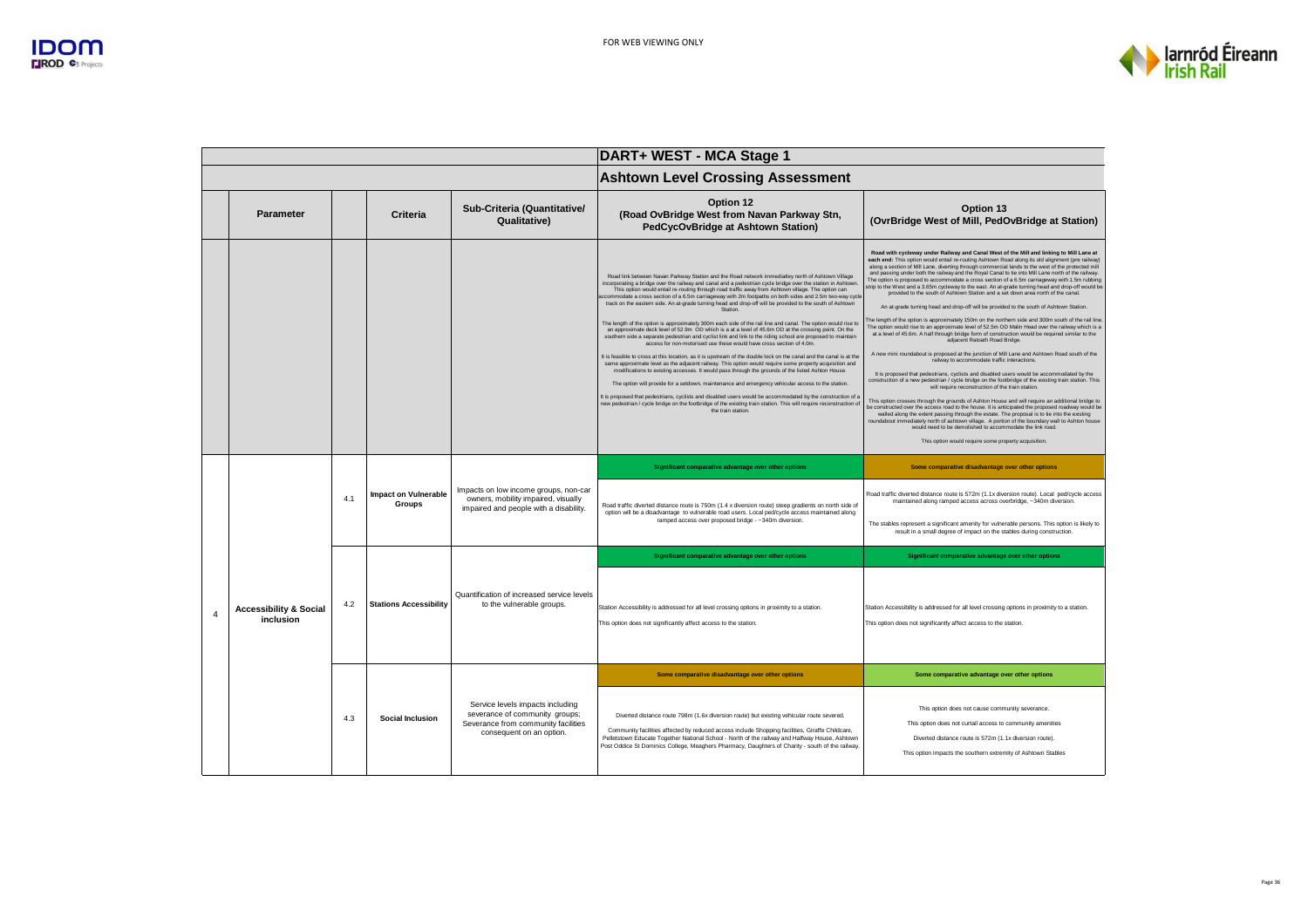

|                |           |     |                                    |                                                                                                         | DART+ WEST - MCA Stage 1                                                                                                                                                                                                |                                                                                                                                                                                                                         |                                                                                                                                                                                                                                                                                                                                                                                                                                                                                                                                                                                                                                                                                                                                                                                                                                                                                             |  |
|----------------|-----------|-----|------------------------------------|---------------------------------------------------------------------------------------------------------|-------------------------------------------------------------------------------------------------------------------------------------------------------------------------------------------------------------------------|-------------------------------------------------------------------------------------------------------------------------------------------------------------------------------------------------------------------------|---------------------------------------------------------------------------------------------------------------------------------------------------------------------------------------------------------------------------------------------------------------------------------------------------------------------------------------------------------------------------------------------------------------------------------------------------------------------------------------------------------------------------------------------------------------------------------------------------------------------------------------------------------------------------------------------------------------------------------------------------------------------------------------------------------------------------------------------------------------------------------------------|--|
|                |           |     |                                    |                                                                                                         | <b>Ashtown Level Crossing Assessment</b>                                                                                                                                                                                |                                                                                                                                                                                                                         |                                                                                                                                                                                                                                                                                                                                                                                                                                                                                                                                                                                                                                                                                                                                                                                                                                                                                             |  |
|                | Parameter |     | Criteria                           | Sub-Criteria (Quantitative/<br>Qualitative)                                                             | Do Nothing                                                                                                                                                                                                              | Do Minimum<br>(Close LX)                                                                                                                                                                                                | Option 1<br>(Online Obr)                                                                                                                                                                                                                                                                                                                                                                                                                                                                                                                                                                                                                                                                                                                                                                                                                                                                    |  |
|                |           |     |                                    |                                                                                                         | Leave the current level crossings in place. - Electrification is implemented without<br>removal of the road traffic interface but with implementation of CCTV control on the<br>barrier system                          | Closure of the existing crossings with no alternative provided. All traffic<br>would be diverted to alternative routes around the crossing location.                                                                    | This scheme would require an online structure spanning over the railway and canal.<br>This would lift the existing carriageway by approximately 7.3m above the railway<br>line, accommodating a cross section of a 6.5m carriageway with 2m footpaths<br>across the bridge. There would be insufficient width for a cycleway across the<br>bridge.<br>The topography is such that the northern approach (where the ground falls away<br>towards the Tolka River) would necessarily be very steep and would also require<br>significant modifications to the recent village centre developments of the area<br>overground.<br>The length of the approach on the northern side would be approximately 220m and<br>be at a maximum gradient of 8% and 140m on the southern side at a maximum<br>gradient of 5%. The bridge over the rail line would be at an approximate level of<br>51.9m OD. |  |
|                |           |     | <b>Rail Safety</b>                 | Safety for Rail users - removal of Level<br>crossings is considered a significant safety<br>enhancement | Significant comparative disadvantage over other options                                                                                                                                                                 | Significant comparative advantage over other options                                                                                                                                                                    | Significant comparative advantage over other options                                                                                                                                                                                                                                                                                                                                                                                                                                                                                                                                                                                                                                                                                                                                                                                                                                        |  |
|                |           | 5.1 |                                    |                                                                                                         | This Option leaves the railway level crossing in place, a characteristic which is<br>considered negative from the perspective of railway safety.                                                                        | This option removes the railway level crossing, a characteristic which is<br>considered positive from the perspective of railway safety.                                                                                | This option removes the railway level crossing, a characteristic which is considered<br>positive from the perspective of railway safety.                                                                                                                                                                                                                                                                                                                                                                                                                                                                                                                                                                                                                                                                                                                                                    |  |
|                |           |     |                                    |                                                                                                         | This option will require construction activity associated with signalling along the live<br>railway associated with the level crossing.                                                                                 | There is no significant construction activity along the railway associated with the<br>level crossing                                                                                                                   | There is no significant construction activity along the railway associated with the<br>level crossing                                                                                                                                                                                                                                                                                                                                                                                                                                                                                                                                                                                                                                                                                                                                                                                       |  |
|                |           |     |                                    |                                                                                                         | Significant comparative disadvantage over other options                                                                                                                                                                 | Significant comparative disadvantage over other options                                                                                                                                                                 | Some comparative advantage over other options                                                                                                                                                                                                                                                                                                                                                                                                                                                                                                                                                                                                                                                                                                                                                                                                                                               |  |
|                |           | 5.2 | <b>Vehicular Traffic</b><br>Safety | Quality of Access for these road users,<br>lengths of diversions, removal of interface                  | This option retains the level crossing - a signficant hazard to transport users;<br>This option will result in traffic diversions of up to 4.3km and increased congestion on                                            | This option closes the level crossing - removes a signficant hazard to transport<br>users:                                                                                                                              | This option closes the level crossing - removes a signficant hazard to transport<br>users:                                                                                                                                                                                                                                                                                                                                                                                                                                                                                                                                                                                                                                                                                                                                                                                                  |  |
| $\overline{5}$ | Safety    |     |                                    | with rail and other modes of transport                                                                  | the local road network.                                                                                                                                                                                                 | This option will result in traffic diversions of up to 4.3km and increased<br>congestion on the local road network.                                                                                                     | This option will not significantly divert traffic.                                                                                                                                                                                                                                                                                                                                                                                                                                                                                                                                                                                                                                                                                                                                                                                                                                          |  |
|                |           |     |                                    |                                                                                                         | Significant comparative disadvantage over other options                                                                                                                                                                 | Significant comparative disadvantage over other options                                                                                                                                                                 | Significant comparative disadvantage over other options                                                                                                                                                                                                                                                                                                                                                                                                                                                                                                                                                                                                                                                                                                                                                                                                                                     |  |
|                |           |     | <b>Pedestrian, Cyclist</b>         | Quality of Access for these road users.                                                                 | The curtailed availability of access over the level crossing associated with this<br>option will divert vulnerable road users onto the existing road network.                                                           | The removal access over the level crossing associated with this option will<br>divert vulnerable road users onto the existing road network.                                                                             | The removal access over the level crossing associated with this option will<br>divert vulnerable road users onto the existing road network.                                                                                                                                                                                                                                                                                                                                                                                                                                                                                                                                                                                                                                                                                                                                                 |  |
|                |           | 5.3 | and Vulnerable Road<br>user Safety | removal of interfaces                                                                                   | Diverted road users will be required to negotiate up to 6No additional junctions<br>including traffic light junctions and roundabouts, typically turning left travelling<br>southbound, right if travelling northbound. | Diverted road users will be required to negotiate up to 6No additional<br>junctions including traffic light junctions and roundabouts, typically turning<br>left travelling southbound, right if travelling northbound. | Diverted road users will be required to negotiate up to 6No additional<br>junctions including traffic light junctions and roundabouts, typically turning<br>left travelling southbound, right if travelling northbound.                                                                                                                                                                                                                                                                                                                                                                                                                                                                                                                                                                                                                                                                     |  |
|                |           |     |                                    |                                                                                                         | This options does not provide for segregation on the diversion routes for<br>vulnerable road users.                                                                                                                     | This options does not provide for segregation on the diversion routes for<br>vulnerable road users                                                                                                                      | This options does not provide for segregation on the diversion routes for<br>vulnerable road users.                                                                                                                                                                                                                                                                                                                                                                                                                                                                                                                                                                                                                                                                                                                                                                                         |  |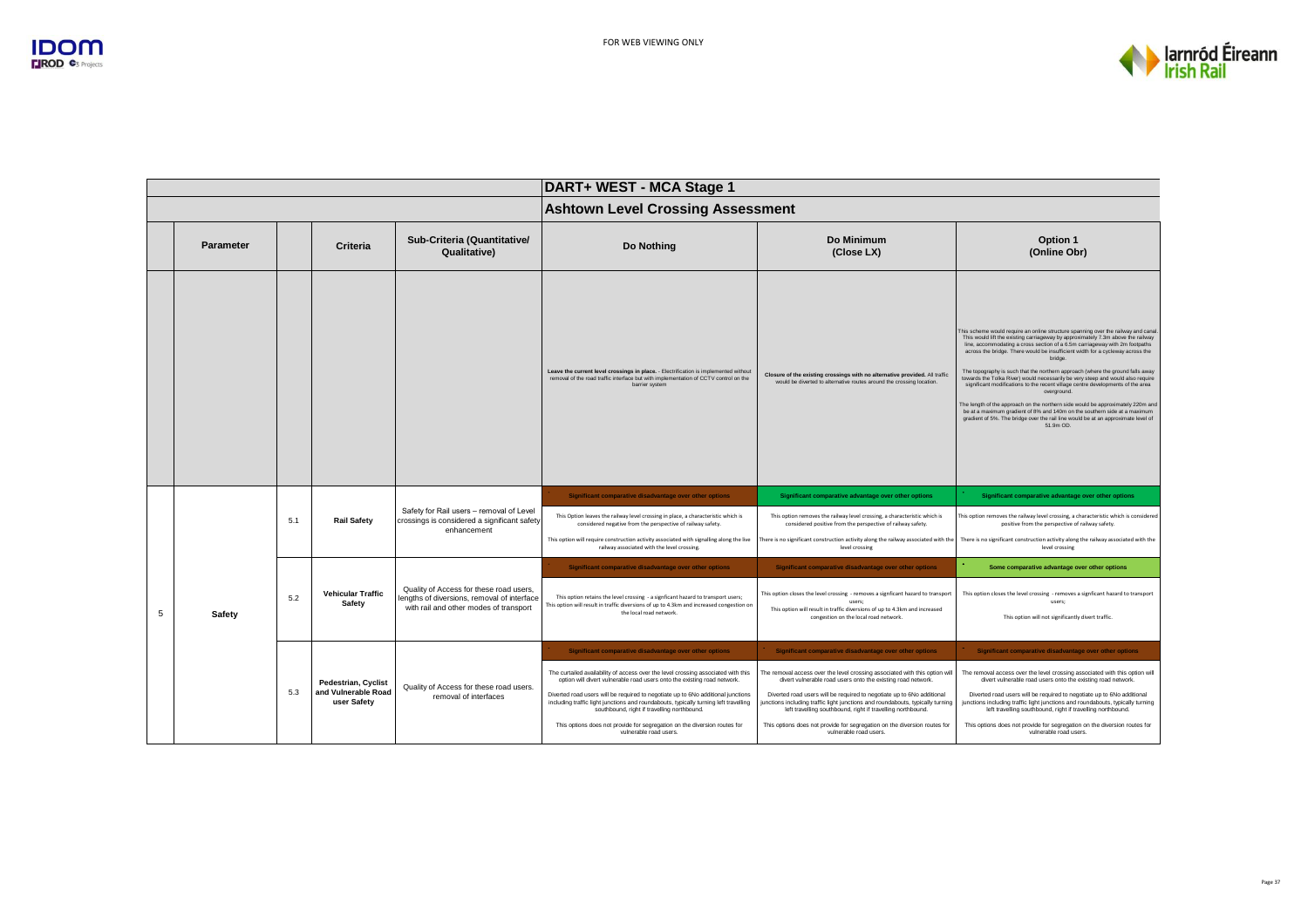

|   |                  |     |                                                                  |                                                                                                                                  | DART+ WEST - MCA Stage 1                                                                                                                                                                                                                                                                                                                                                                                                                                                                                                                                                                                                                                                                                                                                                                                                                                                                                                                                                                                                                                                                                                                                                                                                                                                                                                                                                                                                                                                                                      |                                                                                                                                                                                                                                                                                                                                                                                                                                                                                                                                                                                                                                                                                                                                                                                                                                                                                                                                                                                                                                                                                                                                                                                                                                                                                                                                                                                                                                                                                                                                                                                                                                                                                                                                                                                                                                                                                                                                            |                                                                                                                                                                                                                                                                                                                                                                                                                                                                                                                                                                                                                                                                                                                                                                                                                                                                                                                                                                                                                                                                                                                                                                                                                                                                                                                                                                                                                                                                                                                                                                                                                                                                                                                                                                                                                                                                                                                                                                                                                                                                                                           |  |
|---|------------------|-----|------------------------------------------------------------------|----------------------------------------------------------------------------------------------------------------------------------|---------------------------------------------------------------------------------------------------------------------------------------------------------------------------------------------------------------------------------------------------------------------------------------------------------------------------------------------------------------------------------------------------------------------------------------------------------------------------------------------------------------------------------------------------------------------------------------------------------------------------------------------------------------------------------------------------------------------------------------------------------------------------------------------------------------------------------------------------------------------------------------------------------------------------------------------------------------------------------------------------------------------------------------------------------------------------------------------------------------------------------------------------------------------------------------------------------------------------------------------------------------------------------------------------------------------------------------------------------------------------------------------------------------------------------------------------------------------------------------------------------------|--------------------------------------------------------------------------------------------------------------------------------------------------------------------------------------------------------------------------------------------------------------------------------------------------------------------------------------------------------------------------------------------------------------------------------------------------------------------------------------------------------------------------------------------------------------------------------------------------------------------------------------------------------------------------------------------------------------------------------------------------------------------------------------------------------------------------------------------------------------------------------------------------------------------------------------------------------------------------------------------------------------------------------------------------------------------------------------------------------------------------------------------------------------------------------------------------------------------------------------------------------------------------------------------------------------------------------------------------------------------------------------------------------------------------------------------------------------------------------------------------------------------------------------------------------------------------------------------------------------------------------------------------------------------------------------------------------------------------------------------------------------------------------------------------------------------------------------------------------------------------------------------------------------------------------------------|-----------------------------------------------------------------------------------------------------------------------------------------------------------------------------------------------------------------------------------------------------------------------------------------------------------------------------------------------------------------------------------------------------------------------------------------------------------------------------------------------------------------------------------------------------------------------------------------------------------------------------------------------------------------------------------------------------------------------------------------------------------------------------------------------------------------------------------------------------------------------------------------------------------------------------------------------------------------------------------------------------------------------------------------------------------------------------------------------------------------------------------------------------------------------------------------------------------------------------------------------------------------------------------------------------------------------------------------------------------------------------------------------------------------------------------------------------------------------------------------------------------------------------------------------------------------------------------------------------------------------------------------------------------------------------------------------------------------------------------------------------------------------------------------------------------------------------------------------------------------------------------------------------------------------------------------------------------------------------------------------------------------------------------------------------------------------------------------------------------|--|
|   |                  |     |                                                                  |                                                                                                                                  | <b>Ashtown Level Crossing Assessment</b>                                                                                                                                                                                                                                                                                                                                                                                                                                                                                                                                                                                                                                                                                                                                                                                                                                                                                                                                                                                                                                                                                                                                                                                                                                                                                                                                                                                                                                                                      |                                                                                                                                                                                                                                                                                                                                                                                                                                                                                                                                                                                                                                                                                                                                                                                                                                                                                                                                                                                                                                                                                                                                                                                                                                                                                                                                                                                                                                                                                                                                                                                                                                                                                                                                                                                                                                                                                                                                            |                                                                                                                                                                                                                                                                                                                                                                                                                                                                                                                                                                                                                                                                                                                                                                                                                                                                                                                                                                                                                                                                                                                                                                                                                                                                                                                                                                                                                                                                                                                                                                                                                                                                                                                                                                                                                                                                                                                                                                                                                                                                                                           |  |
|   | <b>Parameter</b> |     | Criteria                                                         | Sub-Criteria (Quantitative/<br>Qualitative)                                                                                      | Option 2<br>(Underbridge on Mill Lane)                                                                                                                                                                                                                                                                                                                                                                                                                                                                                                                                                                                                                                                                                                                                                                                                                                                                                                                                                                                                                                                                                                                                                                                                                                                                                                                                                                                                                                                                        | Option 3<br>(Overbridge on Mill Lane)                                                                                                                                                                                                                                                                                                                                                                                                                                                                                                                                                                                                                                                                                                                                                                                                                                                                                                                                                                                                                                                                                                                                                                                                                                                                                                                                                                                                                                                                                                                                                                                                                                                                                                                                                                                                                                                                                                      | Option 4 & 4a<br>(Road bridge West + PedCycUndBridge)                                                                                                                                                                                                                                                                                                                                                                                                                                                                                                                                                                                                                                                                                                                                                                                                                                                                                                                                                                                                                                                                                                                                                                                                                                                                                                                                                                                                                                                                                                                                                                                                                                                                                                                                                                                                                                                                                                                                                                                                                                                     |  |
|   |                  |     |                                                                  |                                                                                                                                  | Bridge under railway and canal at Mill Lane: This option would entail re-routing<br>Ashtown Road along its old alignment (pre Royal Canal) on Mill Lane and passing<br>under both the railway and the Royal Canal. To curtail the impact on Ashtown Stabled<br>road traffic only is proposed to be carried under the railway. The option can<br>accommodate a cross section of a 6.5m carriageway with 1.5m rubbing strips on both<br>sides between walled approaches.<br>An at-grade turning head and drop-off will be provided to the south of Ashtown Station.<br>The length of the option is approximately 150m on the northern side and 300m south o<br>the rail line. The option would drop to an approximate level of 37.5m OD Malin Head,<br>under the railway which is a at a level of 45.6m.<br>A new mini roundabout is proposed at the junction of Mill Lane and Ashtown Road<br>south of the railway to accommodate traffic interactions.<br>It is proposed that pedestrians, cyclists and disabled users would be accommodated by<br>the construction of a new pedestrian / cycle bridge on the footbridge of the existing train<br>station. This will require reconstruction of the train station.<br>This requires the existing entrance gates to Ashton House to be relocated and the<br>portion of the boundary fronting Mill Lane north of the canal to be taken down and a<br>new higher wall constructed on a new boundary line.<br>This option would require some property acquisition. | Bridge over railway and canal at Mill Lane: This option would entail re-routing Ashtowr<br>Road along its old alignment (pre Royal Canal) on Mill Lane and passing over both the<br>railway and the Royal Canal. To curtail the impact on Ashtown Stabled road traffic only is<br>proposed to be carried along the roadway. The option can accommodate a cross section<br>of a 6.5m carriageway with 1.5m rubbing strips on both sides between walled approaches<br>Gradients on the proposed road north of the railway would be in excess of 8.0%.<br>An at-grade turning head and drop-off will be provided to the south of Ashtown Station.<br>The length of the option is approximately 150m on the northern side and 300m south of the<br>rail line. The option would rise to an approximate level of 52.5m OD Malin Head over the<br>railway which is a at a level of 45.6m. A half through bridge form of construction would be<br>required similar to the adjacent Ratoath Road Bridge.<br>new mini roundabout is proposed at the junction of Mill Lane and Ashtown Road south o<br>the railway to accommodate traffic interactions.<br>It is proposed that pedestrians, cyclists and disabled users would be accommodated by<br>the construction of a new pedestrian / cycle bridge on the footbridge of the existing train<br>station. This will require reconstruction of the train station.<br>This option crosses through the grounds of Ashton House and will require an additional<br>bridge to be constructed over the access road to the house. It is anticipated the proposed<br>roadway would be walled along the extent passing through the estate. The proposal is to<br>tie into the existing roundabout immediately north of ashtown village. A portion of the<br>boundary wall to Ashton house would need to be demolished to accommodate the link<br>road<br>This option would require some property acquisition. | Roadbridge at Navan Parkway with link to River Road, Selected upgrade works to<br>River Road as far as Ashtown, Pedestrian and cycle underpass at Ashtown This<br>option is located approximately 1km to the west of the existing level crossing at<br>Ashtown at the grade separated junction on the Navan Road serving Phoenix Park<br>Railway Station. At this location there is scope to construct a new road link over the<br>canal and railway to link to River Road. This could either descend to tie into River<br>Road or be designed to pass over it to cross the Tolka River and facilitate an onward<br>connection to the Dunsink lands. In the latter case, a short spur would be provided to<br>link to River Road which would need upgrade as far as Ashtown. In both cases this<br>option would involve some vehicular traffic diversion and land acquisition. The option<br>can accommodate a cross section of a 6.5m carriageway with 2m footpaths and<br>.75m cycle tracks on both sides. Short term connection to River road is likely to be in<br>the form of a mini roundabout. River road would require upgrade to Ashtown with a<br>new footpath constructed along the northern boundary of the road and requiring the<br>removal of the associated boundary treatment - walls, trees, brush.<br>The road would be at a similar level as the existing junction Phoenix Park crossing the<br>rail at a level of approximately 55.4m OD Malin Head before descending to tie into the<br>level of the River Road at a level of 34.7m. The road on the northern side would be at<br>a gradient of approximately 6% over 300m if permitted to follow a meandering route.<br>This option also includes the construction of a new bridge under the canal and railway<br>at Ashtown to provide pedestrian and cycle access (Option 4A). This option would<br>drop to a level of approximately 40.1m above MSL to tie in with the existing road to the<br>north of the rail line providing a pedestrian and cycling link north and south of the rail<br>line with a 4m wide cross section. |  |
|   |                  | 5.1 | <b>Rail Safety</b>                                               | Safety for Rail users - removal of Level<br>crossings is considered a significant safety<br>enhancement                          | Significant comparative advantage over other options<br>Option removes the rail - road interface                                                                                                                                                                                                                                                                                                                                                                                                                                                                                                                                                                                                                                                                                                                                                                                                                                                                                                                                                                                                                                                                                                                                                                                                                                                                                                                                                                                                              | Significant comparative advantage over other options<br>Option removes the rail - road interface                                                                                                                                                                                                                                                                                                                                                                                                                                                                                                                                                                                                                                                                                                                                                                                                                                                                                                                                                                                                                                                                                                                                                                                                                                                                                                                                                                                                                                                                                                                                                                                                                                                                                                                                                                                                                                           | Significant comparative advantage over other options<br>Option removes the rail - road interface                                                                                                                                                                                                                                                                                                                                                                                                                                                                                                                                                                                                                                                                                                                                                                                                                                                                                                                                                                                                                                                                                                                                                                                                                                                                                                                                                                                                                                                                                                                                                                                                                                                                                                                                                                                                                                                                                                                                                                                                          |  |
|   |                  |     |                                                                  |                                                                                                                                  | Significant comparative advantage over other options                                                                                                                                                                                                                                                                                                                                                                                                                                                                                                                                                                                                                                                                                                                                                                                                                                                                                                                                                                                                                                                                                                                                                                                                                                                                                                                                                                                                                                                          | Significant comparative advantage over other options                                                                                                                                                                                                                                                                                                                                                                                                                                                                                                                                                                                                                                                                                                                                                                                                                                                                                                                                                                                                                                                                                                                                                                                                                                                                                                                                                                                                                                                                                                                                                                                                                                                                                                                                                                                                                                                                                       | Significant comparative advantage over other options                                                                                                                                                                                                                                                                                                                                                                                                                                                                                                                                                                                                                                                                                                                                                                                                                                                                                                                                                                                                                                                                                                                                                                                                                                                                                                                                                                                                                                                                                                                                                                                                                                                                                                                                                                                                                                                                                                                                                                                                                                                      |  |
| 5 | Safety           | 5.2 | <b>Vehicular Traffic</b><br>Safety                               | Quality of Access for these road users,<br>lengths of diversions, removal of interface<br>with rail and other modes of transport | is not crossing the live rail.                                                                                                                                                                                                                                                                                                                                                                                                                                                                                                                                                                                                                                                                                                                                                                                                                                                                                                                                                                                                                                                                                                                                                                                                                                                                                                                                                                                                                                                                                | Providing a segregated crossing would have a significant advantage as vehicular traffic Providing a segregated crossing would have a significant advantage as vehicular traffic is<br>not crossing the live rail.                                                                                                                                                                                                                                                                                                                                                                                                                                                                                                                                                                                                                                                                                                                                                                                                                                                                                                                                                                                                                                                                                                                                                                                                                                                                                                                                                                                                                                                                                                                                                                                                                                                                                                                          | Providing a segregated crossing would have a significant advantage as vehicular<br>traffic is not crossing the live rail.                                                                                                                                                                                                                                                                                                                                                                                                                                                                                                                                                                                                                                                                                                                                                                                                                                                                                                                                                                                                                                                                                                                                                                                                                                                                                                                                                                                                                                                                                                                                                                                                                                                                                                                                                                                                                                                                                                                                                                                 |  |
|   |                  |     |                                                                  |                                                                                                                                  | Some comparative advantage over other options                                                                                                                                                                                                                                                                                                                                                                                                                                                                                                                                                                                                                                                                                                                                                                                                                                                                                                                                                                                                                                                                                                                                                                                                                                                                                                                                                                                                                                                                 | Some comparative disadvantage over other options                                                                                                                                                                                                                                                                                                                                                                                                                                                                                                                                                                                                                                                                                                                                                                                                                                                                                                                                                                                                                                                                                                                                                                                                                                                                                                                                                                                                                                                                                                                                                                                                                                                                                                                                                                                                                                                                                           | Some comparative advantage over other options                                                                                                                                                                                                                                                                                                                                                                                                                                                                                                                                                                                                                                                                                                                                                                                                                                                                                                                                                                                                                                                                                                                                                                                                                                                                                                                                                                                                                                                                                                                                                                                                                                                                                                                                                                                                                                                                                                                                                                                                                                                             |  |
|   |                  | 5.3 | <b>Pedestrian, Cyclist</b><br>and Vulnerable Road<br>user Safety | Quality of Access for these road users.<br>removal of interfaces                                                                 | Diverted distance route is 572m (1.1x diversion route)                                                                                                                                                                                                                                                                                                                                                                                                                                                                                                                                                                                                                                                                                                                                                                                                                                                                                                                                                                                                                                                                                                                                                                                                                                                                                                                                                                                                                                                        | Diverted distance route is 565m (1.1x diversion route) steep gradients on north side<br>of option will be a disadvantage to vulnerable road users.                                                                                                                                                                                                                                                                                                                                                                                                                                                                                                                                                                                                                                                                                                                                                                                                                                                                                                                                                                                                                                                                                                                                                                                                                                                                                                                                                                                                                                                                                                                                                                                                                                                                                                                                                                                         | Diverted distance route 798m (1.6x diversion route).<br>With the incorporation of a pedestrian / cycle bridge in this option, any impact<br>on prdestrians, cyclists and vulnerable road users is significantly reduced.<br>Detour ~400m                                                                                                                                                                                                                                                                                                                                                                                                                                                                                                                                                                                                                                                                                                                                                                                                                                                                                                                                                                                                                                                                                                                                                                                                                                                                                                                                                                                                                                                                                                                                                                                                                                                                                                                                                                                                                                                                  |  |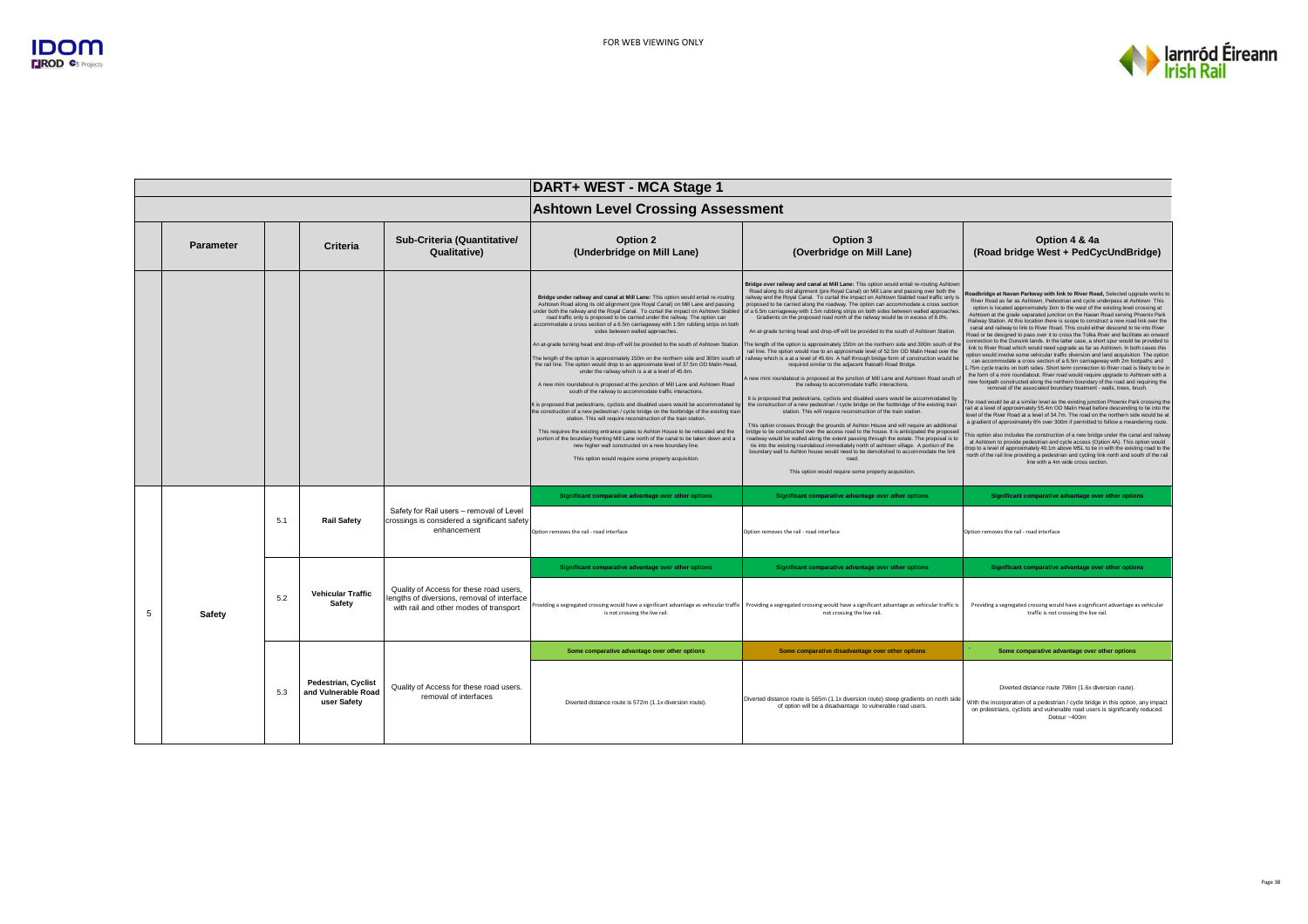

|   |                  |     |                                                                  |                                                                                                                                 | DART+ WEST - MCA Stage 1                                                                                                                                                                                                                                                                                                                                                                                                                                                                                                                                                                                                                                                                                                                                                                                                                                                                                                                                                                                                                                                                                                                                                                                                                                                                                                                                                                                                                                                                                                                                                                                                                                                                                                                                                                                                                                                                                                                                                                                                                                                                                                                                                                                                                                                                                                         |                                                                                                                                                                                                                                                                                                                                                                                                                                                                                                                                                                                                                                                                                                                                                                                                                                                                                                                                                                                                                                                                                                                                                                                                                                                                                                                                                                                                                                                                                                                                                                                                                                                                                                                                                                                                                                                                                                                                                                                                                                                                                                                                                                                                  |                                                                                                                                                                                                                                                                                                                                                                                                                                                                                                                                                                                                                                                                                                                                                                                                                                                                                                                                                                                                                                                                                                                                                                                                                                                                                                                                                                                                                                                                                                                                                                                                 |  |
|---|------------------|-----|------------------------------------------------------------------|---------------------------------------------------------------------------------------------------------------------------------|----------------------------------------------------------------------------------------------------------------------------------------------------------------------------------------------------------------------------------------------------------------------------------------------------------------------------------------------------------------------------------------------------------------------------------------------------------------------------------------------------------------------------------------------------------------------------------------------------------------------------------------------------------------------------------------------------------------------------------------------------------------------------------------------------------------------------------------------------------------------------------------------------------------------------------------------------------------------------------------------------------------------------------------------------------------------------------------------------------------------------------------------------------------------------------------------------------------------------------------------------------------------------------------------------------------------------------------------------------------------------------------------------------------------------------------------------------------------------------------------------------------------------------------------------------------------------------------------------------------------------------------------------------------------------------------------------------------------------------------------------------------------------------------------------------------------------------------------------------------------------------------------------------------------------------------------------------------------------------------------------------------------------------------------------------------------------------------------------------------------------------------------------------------------------------------------------------------------------------------------------------------------------------------------------------------------------------|--------------------------------------------------------------------------------------------------------------------------------------------------------------------------------------------------------------------------------------------------------------------------------------------------------------------------------------------------------------------------------------------------------------------------------------------------------------------------------------------------------------------------------------------------------------------------------------------------------------------------------------------------------------------------------------------------------------------------------------------------------------------------------------------------------------------------------------------------------------------------------------------------------------------------------------------------------------------------------------------------------------------------------------------------------------------------------------------------------------------------------------------------------------------------------------------------------------------------------------------------------------------------------------------------------------------------------------------------------------------------------------------------------------------------------------------------------------------------------------------------------------------------------------------------------------------------------------------------------------------------------------------------------------------------------------------------------------------------------------------------------------------------------------------------------------------------------------------------------------------------------------------------------------------------------------------------------------------------------------------------------------------------------------------------------------------------------------------------------------------------------------------------------------------------------------------------|-------------------------------------------------------------------------------------------------------------------------------------------------------------------------------------------------------------------------------------------------------------------------------------------------------------------------------------------------------------------------------------------------------------------------------------------------------------------------------------------------------------------------------------------------------------------------------------------------------------------------------------------------------------------------------------------------------------------------------------------------------------------------------------------------------------------------------------------------------------------------------------------------------------------------------------------------------------------------------------------------------------------------------------------------------------------------------------------------------------------------------------------------------------------------------------------------------------------------------------------------------------------------------------------------------------------------------------------------------------------------------------------------------------------------------------------------------------------------------------------------------------------------------------------------------------------------------------------------|--|
|   |                  |     |                                                                  |                                                                                                                                 | <b>Ashtown Level Crossing Assessment</b>                                                                                                                                                                                                                                                                                                                                                                                                                                                                                                                                                                                                                                                                                                                                                                                                                                                                                                                                                                                                                                                                                                                                                                                                                                                                                                                                                                                                                                                                                                                                                                                                                                                                                                                                                                                                                                                                                                                                                                                                                                                                                                                                                                                                                                                                                         |                                                                                                                                                                                                                                                                                                                                                                                                                                                                                                                                                                                                                                                                                                                                                                                                                                                                                                                                                                                                                                                                                                                                                                                                                                                                                                                                                                                                                                                                                                                                                                                                                                                                                                                                                                                                                                                                                                                                                                                                                                                                                                                                                                                                  |                                                                                                                                                                                                                                                                                                                                                                                                                                                                                                                                                                                                                                                                                                                                                                                                                                                                                                                                                                                                                                                                                                                                                                                                                                                                                                                                                                                                                                                                                                                                                                                                 |  |
|   | <b>Parameter</b> |     | Criteria                                                         | Sub-Criteria (Quantitative/<br>Qualitative)                                                                                     | Option 4 & 4b<br>(Road bridge West + PedCycOvBridge)                                                                                                                                                                                                                                                                                                                                                                                                                                                                                                                                                                                                                                                                                                                                                                                                                                                                                                                                                                                                                                                                                                                                                                                                                                                                                                                                                                                                                                                                                                                                                                                                                                                                                                                                                                                                                                                                                                                                                                                                                                                                                                                                                                                                                                                                             | Option 5<br>(Low Clearance UndBridge East)                                                                                                                                                                                                                                                                                                                                                                                                                                                                                                                                                                                                                                                                                                                                                                                                                                                                                                                                                                                                                                                                                                                                                                                                                                                                                                                                                                                                                                                                                                                                                                                                                                                                                                                                                                                                                                                                                                                                                                                                                                                                                                                                                       | Option 6<br>(Fixed Road OvBridge East of Station)                                                                                                                                                                                                                                                                                                                                                                                                                                                                                                                                                                                                                                                                                                                                                                                                                                                                                                                                                                                                                                                                                                                                                                                                                                                                                                                                                                                                                                                                                                                                               |  |
|   |                  |     |                                                                  |                                                                                                                                 | Roadbridge at Navan Parkway with link to River Road, Selected upgrade<br>works to River Road as far as Ashtown, Pedestrian and cycle overbridge on<br>the footprint of the reconfigured station at Ashtown. This option is located<br>approximately 1km to the west of the existing level crossing at Ashtown at the<br>grade separated junction on the Navan Road serving Phoenix Park Railway<br>Station. At this location there is scope to construct a new road link over the canal<br>and railway to link to River Road. This could either descend to tie into River Road<br>or be designed to pass over it to cross the Tolka River and facilitate an onward<br>connection to the Dunsink lands. In the latter case, a short spur would be provided<br>to link to River Road which would need upgrade as far as Ashtown. In both cases<br>this option would involve some vehicular traffic diversion and land acquisition. The<br>option can accommodate a cross section of a 6.5m carriageway with 2m footpaths<br>and 1.75m cycle tracks on both sides. Short term connection to River road is likely<br>to be in the form of a mini roundabout. River road would require upgrade to<br>Ashtown with a new footpath constructed along the northern boundary of the road<br>and requiring the removal of the associated boundary treatment - walls, trees.<br>hrush<br>The road would be at a similar level as the existing junction Phoenix Park crossing<br>the rail at a level of approximately 55.4m OD Malin Head before descending to tie<br>into the level of the River Road at a level of 34.7m. The road on the northern side<br>would be at a gradient of approximately 6% over 300m if permitted to follow a<br>meandering route.<br>It includes the demolition of the existing cable stayed footbridge at the level<br>crossing and the existing station footbridge to provide space for a proposed<br>pedestrian cycle overbridge. The rail level at the crossing is approximately 42.1m<br>OD Malin Head, and the canal at 39.3m with the bridge level over the railway at<br>50.00m. The ramps on either side of the bridge will not exceed 5% gradient.<br>Separate pedestrian stairs could be provided with this option as well to ease<br>pedestrian access and rails for pushing cycle on if required. | Low clearance underbridge at railway and canal east of Ashtown Road. This<br>option would involve construction of a new road link parallel to and south of the<br>railway before turning north, crossing under the rail and canal to connect with<br>Rathborne Avenue north of Ashtown Village. This route would descend from the<br>Ashtown Road and run between Ashtown Railway Station and Martin Sayage Park<br>residential estate. The route would cross under the railway and canal at right angles<br>before rising in a cutting to join into the existing circulatory roads to the north of the<br>Pelletstown Development. The option can accommodate a cross section of a 6.5m<br>carriageway with 2m footpaths and 1.75m cycle tracks on both sides.<br>The railway is at a level of 42.5m OD and the ground level at the canal is 39.5m OD<br>with this road option lowered to a level of 32.0m OD providing 3.7m clearance. Due to<br>the required levels for tying into the existing road network the clearance envelope<br>under the railway would have to be substandard.<br>This option would have the disadvantage that it would not have the necessary design<br>clearance for double decker buses, other higher delivery vehicles and service vehicles<br>that use this route at present. As the option would be in a cutting form most of its<br>length this would be a disadvantage to cyclists, pedestrians and vulnerable road<br>users. The underpass would also require a pumped drainage system. The option<br>would pass under Ashtown station which is constructed on piles. Construction would<br>require the station to be closed during construction and would require reconstruction<br>of parts of the station. The canal would need to be closed during construction with the<br>bridge constructed below the bed of the canal.<br>The option would introduce traffic along the northern boundary of Martin Savage Park<br>and would require landtake from St Oliver Plunket's GAA club. It would pass through<br>lands north of the railway. the subject of existing planning permission for residential<br>development within the Ashtown - Pelletstown SDZ | Road Overbridge East of Ashtown Road. This option would cross the railway and<br>canal approximately 250m east of the existing level crossing. It incorporates a tightly<br>curved plan layout which facilitates a link to the existing Ashtown road at the train<br>station. The link would traverse the green area between Ashtown Station and Martin<br>Savage Park and would climb to cross over the railway and canal to tie into the new<br>circulation roads through the Pelletstown Development. The option can<br>accommodate a cross section of a 6.5m carriageway with 2m footpaths and 1.75m<br>cycle tracks on both sides.<br>The option would bridge over the railway and canal with approach gradients of 6%<br>either side. The rail level at the crossing is approximately 42.1m above MSL and the<br>canal at 39.3m above MSL with the bridge level over the railway at 50.00m above<br>MSL. The road level crests to a height of 52.0m above MSL, 60m south of the rail line<br>before descending over the rail and canal. The option can be walled or can be<br>constructed with open embankments to provide a softer texture to the scheme. The<br>provision of landscaped embankments would result in a need for more land<br>acquisition.<br>The option would introduce traffic along the northern boundary of Martin Savage Park<br>and would require landtake from St Oliver Plunket's GAA club. It would pass through<br>lands north of the railway. the subject of existing planning permission for residential<br>development within the Ashtown - Pelletstown SDZ. |  |
|   |                  |     |                                                                  | Safety for Rail users - removal of Level                                                                                        | Significant comparative advantage over other options                                                                                                                                                                                                                                                                                                                                                                                                                                                                                                                                                                                                                                                                                                                                                                                                                                                                                                                                                                                                                                                                                                                                                                                                                                                                                                                                                                                                                                                                                                                                                                                                                                                                                                                                                                                                                                                                                                                                                                                                                                                                                                                                                                                                                                                                             | Significant comparative disadvantage over other options                                                                                                                                                                                                                                                                                                                                                                                                                                                                                                                                                                                                                                                                                                                                                                                                                                                                                                                                                                                                                                                                                                                                                                                                                                                                                                                                                                                                                                                                                                                                                                                                                                                                                                                                                                                                                                                                                                                                                                                                                                                                                                                                          | Significant comparative advantage over other options                                                                                                                                                                                                                                                                                                                                                                                                                                                                                                                                                                                                                                                                                                                                                                                                                                                                                                                                                                                                                                                                                                                                                                                                                                                                                                                                                                                                                                                                                                                                            |  |
|   |                  | 5.1 | <b>Rail Safety</b>                                               | crossings is considered a significant safety<br>enhancement                                                                     | Option removes the rail - road interface                                                                                                                                                                                                                                                                                                                                                                                                                                                                                                                                                                                                                                                                                                                                                                                                                                                                                                                                                                                                                                                                                                                                                                                                                                                                                                                                                                                                                                                                                                                                                                                                                                                                                                                                                                                                                                                                                                                                                                                                                                                                                                                                                                                                                                                                                         | Option removes the rail - road interface. Limited clearance underbridge poses<br>potential hazard to structure and in turn rail users if a bridge strike occurs.                                                                                                                                                                                                                                                                                                                                                                                                                                                                                                                                                                                                                                                                                                                                                                                                                                                                                                                                                                                                                                                                                                                                                                                                                                                                                                                                                                                                                                                                                                                                                                                                                                                                                                                                                                                                                                                                                                                                                                                                                                 | This option removes the railway level crossing, a characteristic which is considered<br>positive from the perspective of railway safety.<br>There is no significant construction activity along the railway associated with the<br>level crossing                                                                                                                                                                                                                                                                                                                                                                                                                                                                                                                                                                                                                                                                                                                                                                                                                                                                                                                                                                                                                                                                                                                                                                                                                                                                                                                                               |  |
|   |                  |     |                                                                  |                                                                                                                                 | Significant comparative advantage over other options                                                                                                                                                                                                                                                                                                                                                                                                                                                                                                                                                                                                                                                                                                                                                                                                                                                                                                                                                                                                                                                                                                                                                                                                                                                                                                                                                                                                                                                                                                                                                                                                                                                                                                                                                                                                                                                                                                                                                                                                                                                                                                                                                                                                                                                                             | Significant comparative disadvantage over other options                                                                                                                                                                                                                                                                                                                                                                                                                                                                                                                                                                                                                                                                                                                                                                                                                                                                                                                                                                                                                                                                                                                                                                                                                                                                                                                                                                                                                                                                                                                                                                                                                                                                                                                                                                                                                                                                                                                                                                                                                                                                                                                                          | Significant comparative advantage over other options                                                                                                                                                                                                                                                                                                                                                                                                                                                                                                                                                                                                                                                                                                                                                                                                                                                                                                                                                                                                                                                                                                                                                                                                                                                                                                                                                                                                                                                                                                                                            |  |
| 5 | Safety           | 5.2 | <b>Vehicular Traffic</b><br>Safety                               | Quality of Access for these road users,<br>engths of diversions, removal of interface<br>with rail and other modes of transport | roviding a segregated crossing would have a significant advantage as vehicular<br>raffic is not crossing the live rail                                                                                                                                                                                                                                                                                                                                                                                                                                                                                                                                                                                                                                                                                                                                                                                                                                                                                                                                                                                                                                                                                                                                                                                                                                                                                                                                                                                                                                                                                                                                                                                                                                                                                                                                                                                                                                                                                                                                                                                                                                                                                                                                                                                                           | Providing a segregated crossing would have a significant advantage as<br>vehicular traffic is not crossing the live rail. Limited clearance underbridge<br>poses potential hazard to high vehicles and and their occupants.                                                                                                                                                                                                                                                                                                                                                                                                                                                                                                                                                                                                                                                                                                                                                                                                                                                                                                                                                                                                                                                                                                                                                                                                                                                                                                                                                                                                                                                                                                                                                                                                                                                                                                                                                                                                                                                                                                                                                                      | Providing a segregated crossing would have a significant advantage as vehicular<br>traffic is not crossing the live rail.                                                                                                                                                                                                                                                                                                                                                                                                                                                                                                                                                                                                                                                                                                                                                                                                                                                                                                                                                                                                                                                                                                                                                                                                                                                                                                                                                                                                                                                                       |  |
|   |                  |     |                                                                  |                                                                                                                                 | Some comparative advantage over other options                                                                                                                                                                                                                                                                                                                                                                                                                                                                                                                                                                                                                                                                                                                                                                                                                                                                                                                                                                                                                                                                                                                                                                                                                                                                                                                                                                                                                                                                                                                                                                                                                                                                                                                                                                                                                                                                                                                                                                                                                                                                                                                                                                                                                                                                                    | Some comparative disadvantage over other options                                                                                                                                                                                                                                                                                                                                                                                                                                                                                                                                                                                                                                                                                                                                                                                                                                                                                                                                                                                                                                                                                                                                                                                                                                                                                                                                                                                                                                                                                                                                                                                                                                                                                                                                                                                                                                                                                                                                                                                                                                                                                                                                                 | Some comparative disadvantage over other options                                                                                                                                                                                                                                                                                                                                                                                                                                                                                                                                                                                                                                                                                                                                                                                                                                                                                                                                                                                                                                                                                                                                                                                                                                                                                                                                                                                                                                                                                                                                                |  |
|   |                  | 5.3 | <b>Pedestrian, Cyclist</b><br>and Vulnerable Road<br>user Safety | Quality of Access for these road users.<br>removal of interfaces                                                                | Diverted distance route is 798m (1.6x diversion route).<br>With the incorporation of a pedestrian / cycle bridge in this option, any<br>impact on prdestrians, cyclists and vulnerable road users is significantly<br>reduced. Detour ~400m                                                                                                                                                                                                                                                                                                                                                                                                                                                                                                                                                                                                                                                                                                                                                                                                                                                                                                                                                                                                                                                                                                                                                                                                                                                                                                                                                                                                                                                                                                                                                                                                                                                                                                                                                                                                                                                                                                                                                                                                                                                                                      | Diverted distance route is 821m (1.6x diversion route).                                                                                                                                                                                                                                                                                                                                                                                                                                                                                                                                                                                                                                                                                                                                                                                                                                                                                                                                                                                                                                                                                                                                                                                                                                                                                                                                                                                                                                                                                                                                                                                                                                                                                                                                                                                                                                                                                                                                                                                                                                                                                                                                          | Diverted distance route is 1.1km (2x diversion route).                                                                                                                                                                                                                                                                                                                                                                                                                                                                                                                                                                                                                                                                                                                                                                                                                                                                                                                                                                                                                                                                                                                                                                                                                                                                                                                                                                                                                                                                                                                                          |  |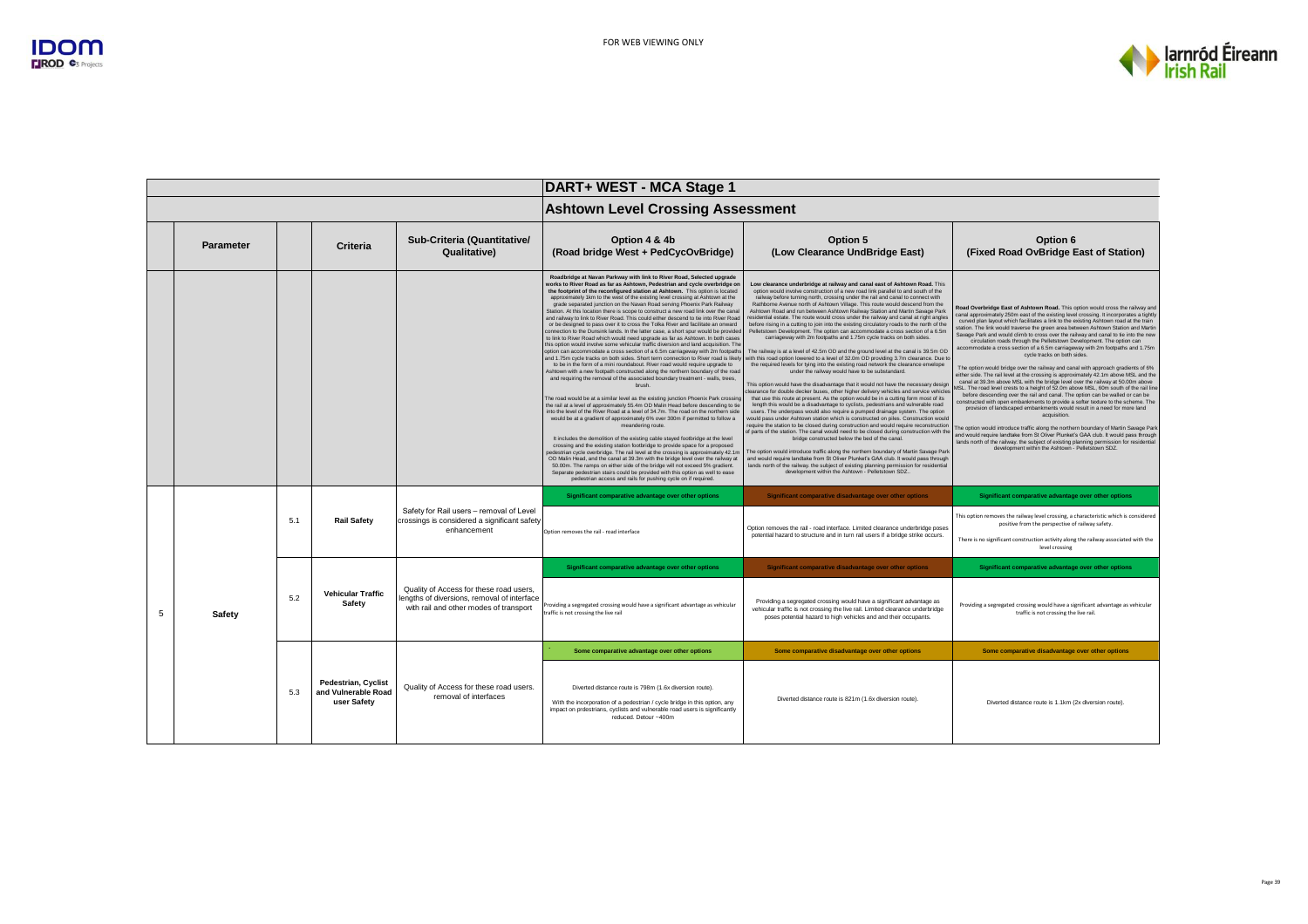

|                |                  |     |                                                                  |                                                                                                                                  | DART+ WEST - MCA Stage 1                                                                                                                                                                                                                                                                                                                                                                                                                                                                                                                                                                                                                                                                                                                                                                                                                                                                                                                                                                                                                                                                                                                                                                                                                                                                                                                                                                                                                                                                                                                                                                                                                                                                                                               |                                                                                                                                                                                                                                                                                                                                                                                                                                                                                                                                                                                                                                                                                                                                                                                                                                                                                                                                                                                                                                                                                                         |                                                                                                                                                                                                                                                                                                                                                                                                                                                                                                                                                                                                                                                                                                                                                                                                                                                                                                                                                                                                                                                          |  |
|----------------|------------------|-----|------------------------------------------------------------------|----------------------------------------------------------------------------------------------------------------------------------|----------------------------------------------------------------------------------------------------------------------------------------------------------------------------------------------------------------------------------------------------------------------------------------------------------------------------------------------------------------------------------------------------------------------------------------------------------------------------------------------------------------------------------------------------------------------------------------------------------------------------------------------------------------------------------------------------------------------------------------------------------------------------------------------------------------------------------------------------------------------------------------------------------------------------------------------------------------------------------------------------------------------------------------------------------------------------------------------------------------------------------------------------------------------------------------------------------------------------------------------------------------------------------------------------------------------------------------------------------------------------------------------------------------------------------------------------------------------------------------------------------------------------------------------------------------------------------------------------------------------------------------------------------------------------------------------------------------------------------------|---------------------------------------------------------------------------------------------------------------------------------------------------------------------------------------------------------------------------------------------------------------------------------------------------------------------------------------------------------------------------------------------------------------------------------------------------------------------------------------------------------------------------------------------------------------------------------------------------------------------------------------------------------------------------------------------------------------------------------------------------------------------------------------------------------------------------------------------------------------------------------------------------------------------------------------------------------------------------------------------------------------------------------------------------------------------------------------------------------|----------------------------------------------------------------------------------------------------------------------------------------------------------------------------------------------------------------------------------------------------------------------------------------------------------------------------------------------------------------------------------------------------------------------------------------------------------------------------------------------------------------------------------------------------------------------------------------------------------------------------------------------------------------------------------------------------------------------------------------------------------------------------------------------------------------------------------------------------------------------------------------------------------------------------------------------------------------------------------------------------------------------------------------------------------|--|
|                |                  |     |                                                                  |                                                                                                                                  | <b>Ashtown Level Crossing Assessment</b>                                                                                                                                                                                                                                                                                                                                                                                                                                                                                                                                                                                                                                                                                                                                                                                                                                                                                                                                                                                                                                                                                                                                                                                                                                                                                                                                                                                                                                                                                                                                                                                                                                                                                               |                                                                                                                                                                                                                                                                                                                                                                                                                                                                                                                                                                                                                                                                                                                                                                                                                                                                                                                                                                                                                                                                                                         |                                                                                                                                                                                                                                                                                                                                                                                                                                                                                                                                                                                                                                                                                                                                                                                                                                                                                                                                                                                                                                                          |  |
|                | <b>Parameter</b> |     | Criteria                                                         | Sub-Criteria (Quantitative/<br><b>Qualitative)</b>                                                                               | <b>Option 7</b><br>(Fixed Road OvBridge East of Station from<br>Navan Road)                                                                                                                                                                                                                                                                                                                                                                                                                                                                                                                                                                                                                                                                                                                                                                                                                                                                                                                                                                                                                                                                                                                                                                                                                                                                                                                                                                                                                                                                                                                                                                                                                                                            | Option 8<br>(PedCycOvbridge Only on Station footprint<br>with reconfiguration of the station)                                                                                                                                                                                                                                                                                                                                                                                                                                                                                                                                                                                                                                                                                                                                                                                                                                                                                                                                                                                                           | Option 9<br>(Lower the Railway with at grade roadbridge at<br>LX                                                                                                                                                                                                                                                                                                                                                                                                                                                                                                                                                                                                                                                                                                                                                                                                                                                                                                                                                                                         |  |
|                |                  |     |                                                                  |                                                                                                                                  | Road Overbridge East of Ashtown Road with link to Navan Road. This option would<br>nvolve the construction of a new road in front of Kempton Gardens from the Navan Road and<br>a new bridge over the canal and railway accommodating a cross section of a 6.5m<br>carriageway with 2m footpaths and 1.75m cycle tracks on both sides.<br>The option would bridge over the railway and canal with approach gradients of 6% either side.<br>The rail level at the crossing is approximately 42.1m, OD Malin Head and the canal at 39.3m<br>with the bridge level over the railway at 50.00m. The road level crests to a height of 52.0m,<br>60m south of the rail line before descending over the rail and canal.<br>The route would then tie into the new circulation roads through the Pelletstown Development<br>to the north of the canal. Separate 4m wide shared space for vehicles, bicycles and<br>bedestrians with a dedicated disabled access along the eastern boundary would be provided<br>of south of the canal linking Ashtown Road to the proposed option.<br>This option introduce traffic to the rear of Martin Savage Park and along Kempton Gardens.<br>Furthermore, it would require the construction of a significant new junction on the Navan Road<br>There would also be impacts on St Oliver Plunket's GAA club to the south of the railway and<br>would be located within zoned housing development land within the Ashtown - Pelletstown<br>SDZ to the north of the rail line and canal.<br>The option can be walled or can be constructed with open embankments to provide a softer<br>texture to the scheme. The provision of landscaped embankments would result in a need for<br>more land acquisition. | This option includes the provision of a new pedestrian and cycle bridge, 5.0m in width<br>with set down facilities only. The bridge would provide a connection between Ashtown<br>road south of the level crossing and a proposed platform between the canal and the<br>railway. The arrangement of the bridge utilises ramps parallel to and to the rear of the<br>station platforme rising to the east before turning perpendicular to the track to cross the<br>railway<br>The rail level at the crossing is approximately 42.1m OD Malin Head, and the canal at<br>39.3m with the bridge level over the railway at 50.00m. The ramps on either side of the<br>bridge will not exceed 5% gradient.<br>Separate pedestrian stairs could be provided with this option as well to ease pedestriar<br>access and rails for pushing cycle on if required.<br>Constraints on bridge crossing here include the train station, the Royal Canal, the listed<br>ailway structures, and the canal bridge. Vehicular traffic will need to divert around the<br>crossing, the diversion being an estimated 4.3km. | Lower railway, new road underbridge at level crossing, demolish Canal bridges. This option<br>provides for lowering the existing railway sufficient to allow the railway pass under a bridge<br>constructed at the level of the existing level crossing. It would require limited road infrastructure<br>works but would require the existing railway to be lowered over a length of approximately 2km<br>centred on the existing level crossing. The railway would require lowering below the existing<br>water level of the canal upstream and downstream of the level crossing.<br>t would require demolition and reconstruction of the train station at a lower level. The canal<br>would need to be channelised or relined and retaining walls would be required to support the<br>canal west of the existing level crossing.<br>The existing protected canal bridge and locks would likely need to be demolished and replaced.<br>is considered that traffic on the canal and railway would need to be suspended for the duration of<br>the works. |  |
|                |                  | 5.1 |                                                                  | Safety for Rail users - removal of Level                                                                                         | Significant comparative advantage over other options                                                                                                                                                                                                                                                                                                                                                                                                                                                                                                                                                                                                                                                                                                                                                                                                                                                                                                                                                                                                                                                                                                                                                                                                                                                                                                                                                                                                                                                                                                                                                                                                                                                                                   | Significant comparative advantage over other options                                                                                                                                                                                                                                                                                                                                                                                                                                                                                                                                                                                                                                                                                                                                                                                                                                                                                                                                                                                                                                                    | Significant comparative disadvantage over other options                                                                                                                                                                                                                                                                                                                                                                                                                                                                                                                                                                                                                                                                                                                                                                                                                                                                                                                                                                                                  |  |
|                |                  |     | <b>Rail Safety</b>                                               | crossings is considered a significant safety<br>enhancement                                                                      | This option removes the railway level crossing, a characteristic which is considered positive<br>from the perspective of railway safety.                                                                                                                                                                                                                                                                                                                                                                                                                                                                                                                                                                                                                                                                                                                                                                                                                                                                                                                                                                                                                                                                                                                                                                                                                                                                                                                                                                                                                                                                                                                                                                                               | This option removes the railway level crossing, a characteristic which is considered<br>positive from the perspective of railway safety.                                                                                                                                                                                                                                                                                                                                                                                                                                                                                                                                                                                                                                                                                                                                                                                                                                                                                                                                                                | his option removes the railway level crossing, a characteristic which is considered positive from<br>the perspective of railway safety.                                                                                                                                                                                                                                                                                                                                                                                                                                                                                                                                                                                                                                                                                                                                                                                                                                                                                                                  |  |
|                |                  |     |                                                                  |                                                                                                                                  | There is no significant construction activity along the railway associated with the level<br>crossing                                                                                                                                                                                                                                                                                                                                                                                                                                                                                                                                                                                                                                                                                                                                                                                                                                                                                                                                                                                                                                                                                                                                                                                                                                                                                                                                                                                                                                                                                                                                                                                                                                  | here is no significant construction activity along the railway associated with the leve<br>crossing                                                                                                                                                                                                                                                                                                                                                                                                                                                                                                                                                                                                                                                                                                                                                                                                                                                                                                                                                                                                     | This option has significant and prolongues impact on the live railway during construction.                                                                                                                                                                                                                                                                                                                                                                                                                                                                                                                                                                                                                                                                                                                                                                                                                                                                                                                                                               |  |
|                |                  |     |                                                                  |                                                                                                                                  | Significant comparative advantage over other options                                                                                                                                                                                                                                                                                                                                                                                                                                                                                                                                                                                                                                                                                                                                                                                                                                                                                                                                                                                                                                                                                                                                                                                                                                                                                                                                                                                                                                                                                                                                                                                                                                                                                   | Significant comparative disadvantage over other options                                                                                                                                                                                                                                                                                                                                                                                                                                                                                                                                                                                                                                                                                                                                                                                                                                                                                                                                                                                                                                                 | Significant comparative advantage over other options                                                                                                                                                                                                                                                                                                                                                                                                                                                                                                                                                                                                                                                                                                                                                                                                                                                                                                                                                                                                     |  |
| $\overline{5}$ | Safety           | 5.2 | <b>Vehicular Traffic</b><br>Safety                               | Quality of Access for these road users,<br>lengths of diversions, removal of interface<br>with rail and other modes of transport | Providing a segregated crossing would have a significant advantage as vehicular traffic is not<br>crossing the live rail.                                                                                                                                                                                                                                                                                                                                                                                                                                                                                                                                                                                                                                                                                                                                                                                                                                                                                                                                                                                                                                                                                                                                                                                                                                                                                                                                                                                                                                                                                                                                                                                                              | This option closes the level crossing - removes a signficant hazard to transport users;<br>This option will result in traffic diversions of up to 4.3km and increased congestion on<br>the local road network.<br>This option incorporates good segregation for pedestrians, cyclists and cars from<br>railway traffic.                                                                                                                                                                                                                                                                                                                                                                                                                                                                                                                                                                                                                                                                                                                                                                                 | This option closes the level crossing - removes a signficant hazard to transport users;<br>This option will not significantly divert traffic.<br>This option incorporates good segregation for pedestrians, cyclists and cars from railway traffic.                                                                                                                                                                                                                                                                                                                                                                                                                                                                                                                                                                                                                                                                                                                                                                                                      |  |
|                |                  |     |                                                                  |                                                                                                                                  | Some comparative disadvantage over other options                                                                                                                                                                                                                                                                                                                                                                                                                                                                                                                                                                                                                                                                                                                                                                                                                                                                                                                                                                                                                                                                                                                                                                                                                                                                                                                                                                                                                                                                                                                                                                                                                                                                                       | Some comparative disadvantage over other options                                                                                                                                                                                                                                                                                                                                                                                                                                                                                                                                                                                                                                                                                                                                                                                                                                                                                                                                                                                                                                                        | Significant comparative advantage over other options                                                                                                                                                                                                                                                                                                                                                                                                                                                                                                                                                                                                                                                                                                                                                                                                                                                                                                                                                                                                     |  |
|                |                  | 5.3 | <b>Pedestrian, Cyclist</b><br>and Vulnerable Road<br>user Safety | Quality of Access for these road users.<br>removal of interfaces                                                                 | Diverted distance route is 974m (1.9x diversion route).                                                                                                                                                                                                                                                                                                                                                                                                                                                                                                                                                                                                                                                                                                                                                                                                                                                                                                                                                                                                                                                                                                                                                                                                                                                                                                                                                                                                                                                                                                                                                                                                                                                                                | This option removes the level crossing. It replaces pedestrian and cycle access<br>with a pedestrian cycle bridge. Other vulnerable road users are diverted onto the<br>existing road network.<br>Diverted road users will be required to negotiate up to 6No additional junctions<br>including traffic light junctions and roundabouts, typically turning left travelling<br>southbound, right if travelling northbound.<br>This options does not provide for segregation on the diversion routes for                                                                                                                                                                                                                                                                                                                                                                                                                                                                                                                                                                                                  | This option closes the level crossing. It provides a new link along approximately the same line as<br>the original;<br>The junction strategy for vulnerable road users is unaffected by this option;<br>This option incorporates good segregation for pedestrians, cyclists and cars from railway traffic                                                                                                                                                                                                                                                                                                                                                                                                                                                                                                                                                                                                                                                                                                                                                |  |
|                |                  |     |                                                                  |                                                                                                                                  |                                                                                                                                                                                                                                                                                                                                                                                                                                                                                                                                                                                                                                                                                                                                                                                                                                                                                                                                                                                                                                                                                                                                                                                                                                                                                                                                                                                                                                                                                                                                                                                                                                                                                                                                        | vulnerable road users.                                                                                                                                                                                                                                                                                                                                                                                                                                                                                                                                                                                                                                                                                                                                                                                                                                                                                                                                                                                                                                                                                  |                                                                                                                                                                                                                                                                                                                                                                                                                                                                                                                                                                                                                                                                                                                                                                                                                                                                                                                                                                                                                                                          |  |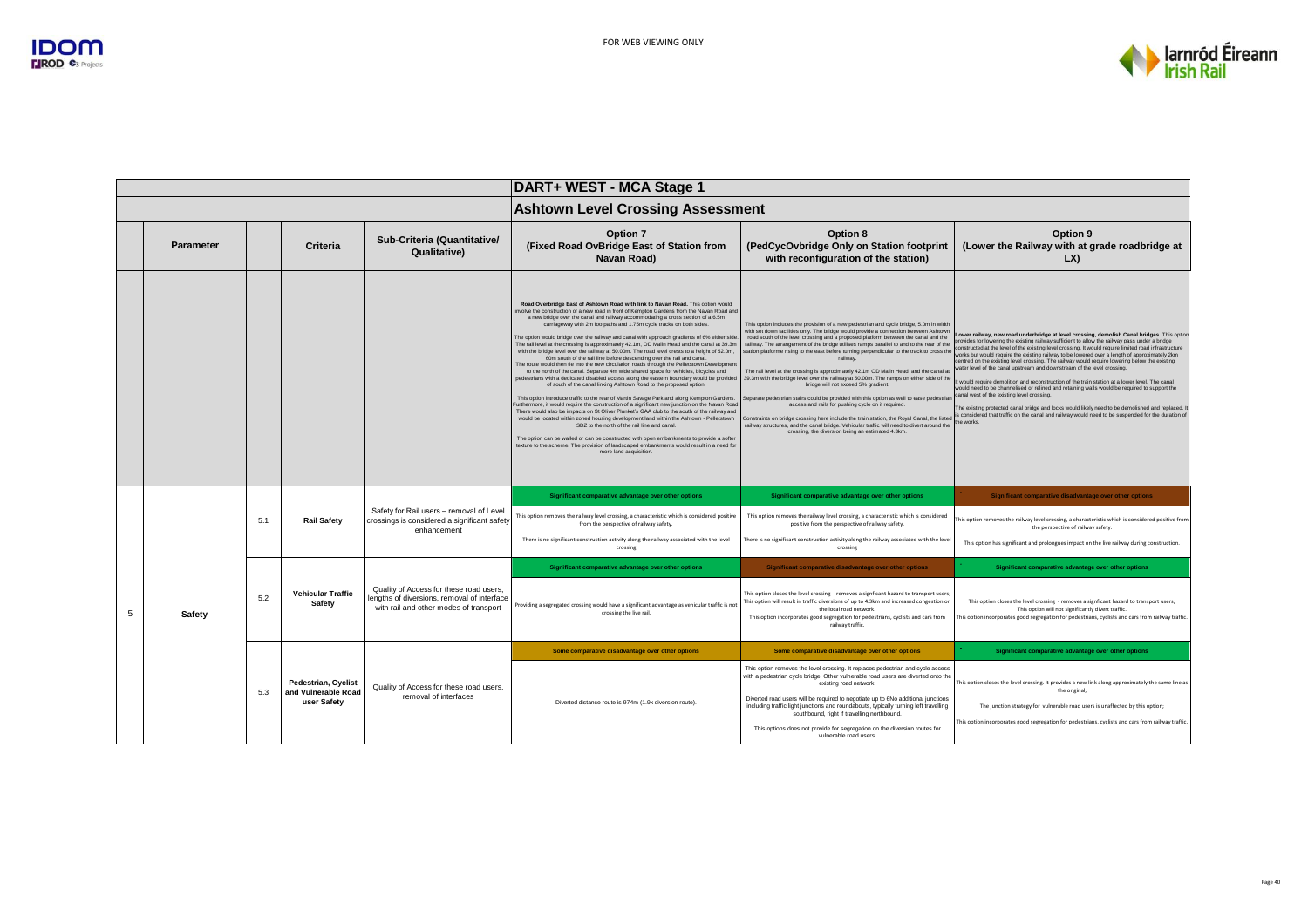

|   |                  |     |                                                                  |                                                                                                                                  | DART+ WEST - MCA Stage 1                                                                                                                                                                                                                                                                                                                                                                                                                                                                                                                                                                                                                                                                                                                                                                                                                                                                                                                                                                                                                                                                                                                                                                                                                                                                                                                                                                                                                                                                                                                                                                                                                                                                                                                                   |                                                                                                                                                                                                                                                                                                                                                                                                                                                                                                                                                                                                                                                                                                                                                                                                                                                                                                                                                                                                                                                                                                                                                                                                                                                                                                                                                                                                                                                                                                                                                                                                                                                                                                                                                                                                                                                                                                                                                                                                                                                                                                                                                                                                              |  |  |
|---|------------------|-----|------------------------------------------------------------------|----------------------------------------------------------------------------------------------------------------------------------|------------------------------------------------------------------------------------------------------------------------------------------------------------------------------------------------------------------------------------------------------------------------------------------------------------------------------------------------------------------------------------------------------------------------------------------------------------------------------------------------------------------------------------------------------------------------------------------------------------------------------------------------------------------------------------------------------------------------------------------------------------------------------------------------------------------------------------------------------------------------------------------------------------------------------------------------------------------------------------------------------------------------------------------------------------------------------------------------------------------------------------------------------------------------------------------------------------------------------------------------------------------------------------------------------------------------------------------------------------------------------------------------------------------------------------------------------------------------------------------------------------------------------------------------------------------------------------------------------------------------------------------------------------------------------------------------------------------------------------------------------------|--------------------------------------------------------------------------------------------------------------------------------------------------------------------------------------------------------------------------------------------------------------------------------------------------------------------------------------------------------------------------------------------------------------------------------------------------------------------------------------------------------------------------------------------------------------------------------------------------------------------------------------------------------------------------------------------------------------------------------------------------------------------------------------------------------------------------------------------------------------------------------------------------------------------------------------------------------------------------------------------------------------------------------------------------------------------------------------------------------------------------------------------------------------------------------------------------------------------------------------------------------------------------------------------------------------------------------------------------------------------------------------------------------------------------------------------------------------------------------------------------------------------------------------------------------------------------------------------------------------------------------------------------------------------------------------------------------------------------------------------------------------------------------------------------------------------------------------------------------------------------------------------------------------------------------------------------------------------------------------------------------------------------------------------------------------------------------------------------------------------------------------------------------------------------------------------------------------|--|--|
|   |                  |     |                                                                  |                                                                                                                                  | <b>Ashtown Level Crossing Assessment</b>                                                                                                                                                                                                                                                                                                                                                                                                                                                                                                                                                                                                                                                                                                                                                                                                                                                                                                                                                                                                                                                                                                                                                                                                                                                                                                                                                                                                                                                                                                                                                                                                                                                                                                                   |                                                                                                                                                                                                                                                                                                                                                                                                                                                                                                                                                                                                                                                                                                                                                                                                                                                                                                                                                                                                                                                                                                                                                                                                                                                                                                                                                                                                                                                                                                                                                                                                                                                                                                                                                                                                                                                                                                                                                                                                                                                                                                                                                                                                              |  |  |
|   | <b>Parameter</b> |     | Criteria                                                         | Sub-Criteria (Quantitative/<br>Qualitative)                                                                                      | Option 10<br>(UnBridge West of Mill, PedOvBridge at Station)                                                                                                                                                                                                                                                                                                                                                                                                                                                                                                                                                                                                                                                                                                                                                                                                                                                                                                                                                                                                                                                                                                                                                                                                                                                                                                                                                                                                                                                                                                                                                                                                                                                                                               | Option 11<br>(Improvements on Local Road Network,<br><b>PedOvBridge at Station)</b>                                                                                                                                                                                                                                                                                                                                                                                                                                                                                                                                                                                                                                                                                                                                                                                                                                                                                                                                                                                                                                                                                                                                                                                                                                                                                                                                                                                                                                                                                                                                                                                                                                                                                                                                                                                                                                                                                                                                                                                                                                                                                                                          |  |  |
|   |                  |     |                                                                  |                                                                                                                                  | Road and cycleway bridge under Railway and Canal West of the Mill and linking to Mill Lane<br>at each end: This option would entail re-routing Ashtown Road along its old alignment (pre<br>railway) along a section of Mill Lane, diverting through commercial lands to the west of the<br>protected mill and passing under both the railway and the Royal Canal to tie into Mill Lane north of<br>the railway. The option is proposed to accommodate a cross section of a 6.5m carriageway with<br>.5m rubbing strip to the west and a 3.65m cycleway to the east. An at-grade turning head and drop-<br>off would be provided to the south of Ashtown Station and a set down area north of the canal.<br>The length of the option is approximately 150m on the northern side and 300m south of the rail line<br>The option would drop to an approximate level of 36.2m OD Malin Head, under the rail which is a at<br>a level of 45.6m at the crossing point.<br>It is proposed to construct a pedestrian cycle bridge at the train station. The bridge will cater for<br>disabled and mobility impaired users.<br>The option will provide for a setdown, maintenance and emergency vehicular access to the station<br>It is proposed that pedestrians, cyclists and disabled users would be accommodated by the<br>construction of a new pedestrian / cycle bridge on the footbridge of the existing train station. This<br>will require reconstruction of the train station.<br>It is feasible to cross at this location, as it is upstream of the double lock on the canal and the canal<br>is at the same approximate level as the adjacent railway. This option would require some property<br>acquisition and modifications to existing accesses. | This option includes the provision of a new pedestrian and cycle overbridge at the location of the<br>train station and local road improvements. The bridge would provide for disabled and mobility<br>impaired users. The arrangement of the bridge would utilise nested ramps parallel to and over the<br>station platforms rising to the east before turning perpendicular to the track to cross the railway.<br>This option requires reconstruction and reconfiguration of the train station under the footprint of the<br>proposed footbridge<br>The rail level at the crossing is approximately 42.1m to OD Malin Head and the canal water level is<br>approximately 39.3m. The walking surface on the proposed bridge over the railway rises to a level<br>of approximately 50.0m. The proposed parapets will be approximately 1.35m high remote from the<br>railway and 1.85m high over and adjacent to the live railway. The ramps on either side of the bridge<br>would not exceed 5% gradient and landings are proposed at 10m centres.<br>Separate pedestrian stairs are proposed to be provided with this option also to provide for direct<br>pedestrian access and rails for pushing bicycles could be installed if required.<br>Constraints on a bridge crossing here include the train station, the Royal Canal, the listed railway<br>structures, and the canal bridge.<br>This option provides for motorised traffic to be diverted along the local road network. Upgrades will<br>be necessary to River Road with the construction of a 2.0m pedestrian way along the southern<br>edge of the road west of Ashtown and localised improvements to the east. Where this is adjacent<br>to Ashton House it is proposed to run the pedestrian way along the northern boundary of the road<br>due to the protected status of the property. It would be necessary to provide public lighting along the<br>pedestrian way. It is also proposed to carry out small scale improvement works to junctions along<br>Ratoath Road between river road and the Navan Road. These improvements will include the<br>implementation of signal control on the junction of River Road and the Ratoath Road. |  |  |
|   |                  | 5.1 | <b>Rail Safety</b>                                               | Safety for Rail users - removal of Level<br>crossings is considered a significant safety<br>enhancement                          | Significant comparative advantage over other options<br>Option removes the rail - road interface                                                                                                                                                                                                                                                                                                                                                                                                                                                                                                                                                                                                                                                                                                                                                                                                                                                                                                                                                                                                                                                                                                                                                                                                                                                                                                                                                                                                                                                                                                                                                                                                                                                           | Significant comparative advantage over other options<br>This option removes the railway level crossing, a characteristic which is considered positive from<br>the perspective of railway safety.<br>There is no significant construction activity along the railway associated with the level crossing                                                                                                                                                                                                                                                                                                                                                                                                                                                                                                                                                                                                                                                                                                                                                                                                                                                                                                                                                                                                                                                                                                                                                                                                                                                                                                                                                                                                                                                                                                                                                                                                                                                                                                                                                                                                                                                                                                       |  |  |
|   |                  |     |                                                                  |                                                                                                                                  | Significant comparative advantage over other options                                                                                                                                                                                                                                                                                                                                                                                                                                                                                                                                                                                                                                                                                                                                                                                                                                                                                                                                                                                                                                                                                                                                                                                                                                                                                                                                                                                                                                                                                                                                                                                                                                                                                                       | Some comparative disadvantage over other options                                                                                                                                                                                                                                                                                                                                                                                                                                                                                                                                                                                                                                                                                                                                                                                                                                                                                                                                                                                                                                                                                                                                                                                                                                                                                                                                                                                                                                                                                                                                                                                                                                                                                                                                                                                                                                                                                                                                                                                                                                                                                                                                                             |  |  |
| 5 | Safety           | 5.2 | <b>Vehicular Traffic</b><br>Safety                               | Quality of Access for these road users,<br>lengths of diversions, removal of interface<br>with rail and other modes of transport | Providing a segregated crossing would have a significant advantage as vehicular traffic is not<br>crossing the live rail.                                                                                                                                                                                                                                                                                                                                                                                                                                                                                                                                                                                                                                                                                                                                                                                                                                                                                                                                                                                                                                                                                                                                                                                                                                                                                                                                                                                                                                                                                                                                                                                                                                  | This option closes the level crossing - removes a signficant hazard to transport users;<br>This option will result in traffic diversions of up to 4.3km and increased congestion on the local<br>road network.<br>This option incorporates good segregation for pedestrians, cyclists and cars from railway traffic.                                                                                                                                                                                                                                                                                                                                                                                                                                                                                                                                                                                                                                                                                                                                                                                                                                                                                                                                                                                                                                                                                                                                                                                                                                                                                                                                                                                                                                                                                                                                                                                                                                                                                                                                                                                                                                                                                         |  |  |
|   |                  |     |                                                                  |                                                                                                                                  | Significant comparative advantage over other options                                                                                                                                                                                                                                                                                                                                                                                                                                                                                                                                                                                                                                                                                                                                                                                                                                                                                                                                                                                                                                                                                                                                                                                                                                                                                                                                                                                                                                                                                                                                                                                                                                                                                                       | Some comparative disadvantage over other options                                                                                                                                                                                                                                                                                                                                                                                                                                                                                                                                                                                                                                                                                                                                                                                                                                                                                                                                                                                                                                                                                                                                                                                                                                                                                                                                                                                                                                                                                                                                                                                                                                                                                                                                                                                                                                                                                                                                                                                                                                                                                                                                                             |  |  |
|   |                  | 5.3 | <b>Pedestrian, Cyclist</b><br>and Vulnerable Road<br>user Safety | Quality of Access for these road users.<br>removal of interfaces                                                                 | Diverted distance route is 572m (1.1x diversion route).                                                                                                                                                                                                                                                                                                                                                                                                                                                                                                                                                                                                                                                                                                                                                                                                                                                                                                                                                                                                                                                                                                                                                                                                                                                                                                                                                                                                                                                                                                                                                                                                                                                                                                    | This option removes the level crossing. It replaces pedestrian and cycle access with a<br>pedestrian cycle bridge. Other vulnerable road users are diverted onto the existing road<br>network<br>Diverted road users will be required to negotiate up to 6No additional junctions including<br>traffic light junctions and roundabouts, typically turning left travelling southbound, right if<br>travelling northbound.<br>This options does not provide for segregation on the diversion routes for vulnerable road<br>users.                                                                                                                                                                                                                                                                                                                                                                                                                                                                                                                                                                                                                                                                                                                                                                                                                                                                                                                                                                                                                                                                                                                                                                                                                                                                                                                                                                                                                                                                                                                                                                                                                                                                              |  |  |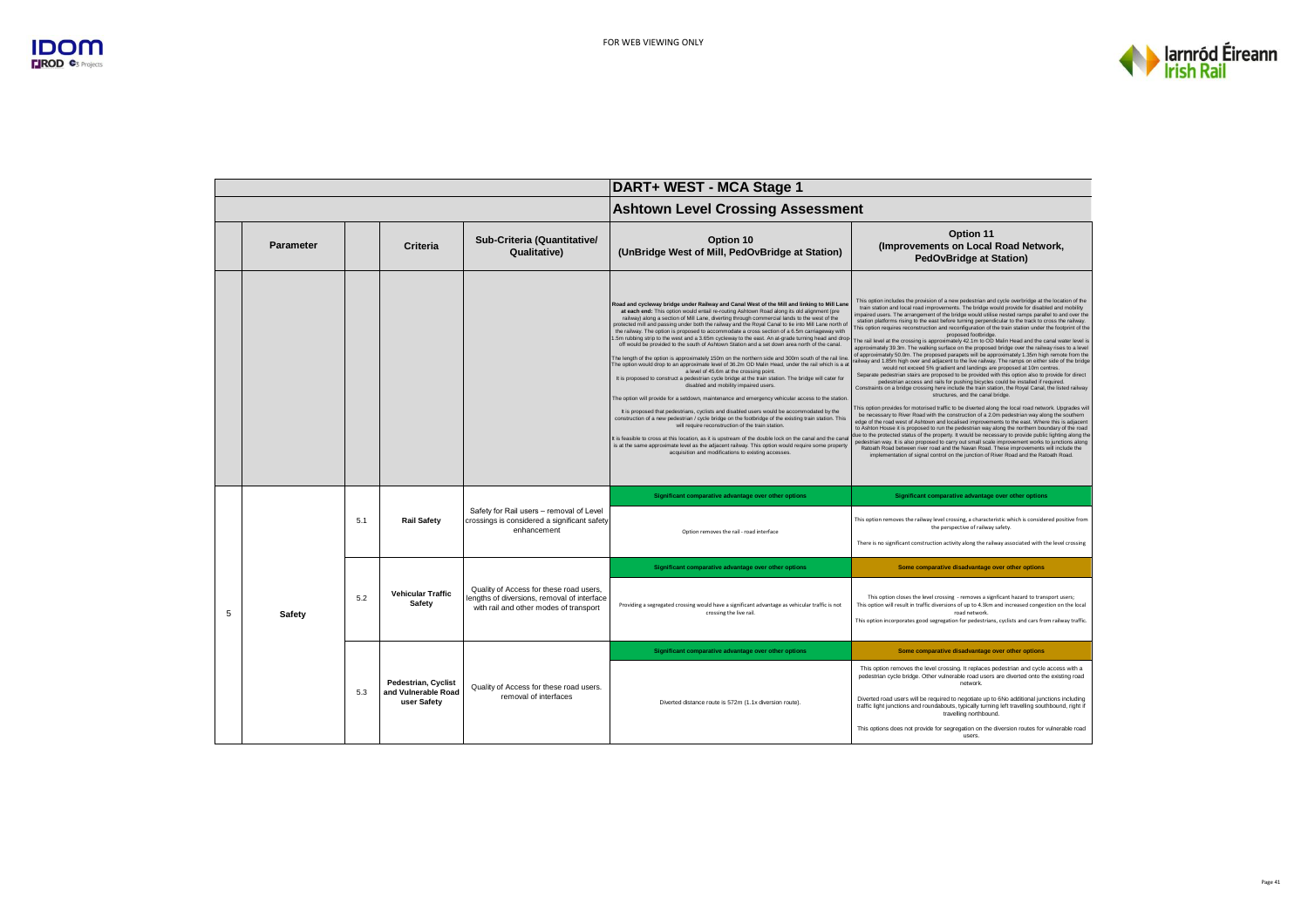

|   |                  |     |                                                                  |                                                                                                                                  | DART+ WEST - MCA Stage 1                                                                                                                                                                                                                                                                                                                                                                                                                                                                                                                                                                                                                                                                                                                                                                                                                                                                                                                                                                                                                                                                                                                                                                                                                                                                                                                                                                                                                                                                                                                                                                                                                                                         |                                                                                                                                                                                                                                                                                                                                                                                                                                                                                                                                                                                                                                                                                                                                                                                                                                                                                                                                                                                                                                                                                                                                                                                                                                                                                                                                                                                                                                                                                                                                                                                                                                                                                                                                                                                                                                                                                                                                                                                                                                                                                           |  |
|---|------------------|-----|------------------------------------------------------------------|----------------------------------------------------------------------------------------------------------------------------------|----------------------------------------------------------------------------------------------------------------------------------------------------------------------------------------------------------------------------------------------------------------------------------------------------------------------------------------------------------------------------------------------------------------------------------------------------------------------------------------------------------------------------------------------------------------------------------------------------------------------------------------------------------------------------------------------------------------------------------------------------------------------------------------------------------------------------------------------------------------------------------------------------------------------------------------------------------------------------------------------------------------------------------------------------------------------------------------------------------------------------------------------------------------------------------------------------------------------------------------------------------------------------------------------------------------------------------------------------------------------------------------------------------------------------------------------------------------------------------------------------------------------------------------------------------------------------------------------------------------------------------------------------------------------------------|-------------------------------------------------------------------------------------------------------------------------------------------------------------------------------------------------------------------------------------------------------------------------------------------------------------------------------------------------------------------------------------------------------------------------------------------------------------------------------------------------------------------------------------------------------------------------------------------------------------------------------------------------------------------------------------------------------------------------------------------------------------------------------------------------------------------------------------------------------------------------------------------------------------------------------------------------------------------------------------------------------------------------------------------------------------------------------------------------------------------------------------------------------------------------------------------------------------------------------------------------------------------------------------------------------------------------------------------------------------------------------------------------------------------------------------------------------------------------------------------------------------------------------------------------------------------------------------------------------------------------------------------------------------------------------------------------------------------------------------------------------------------------------------------------------------------------------------------------------------------------------------------------------------------------------------------------------------------------------------------------------------------------------------------------------------------------------------------|--|
|   |                  |     |                                                                  |                                                                                                                                  | <b>Ashtown Level Crossing Assessment</b>                                                                                                                                                                                                                                                                                                                                                                                                                                                                                                                                                                                                                                                                                                                                                                                                                                                                                                                                                                                                                                                                                                                                                                                                                                                                                                                                                                                                                                                                                                                                                                                                                                         |                                                                                                                                                                                                                                                                                                                                                                                                                                                                                                                                                                                                                                                                                                                                                                                                                                                                                                                                                                                                                                                                                                                                                                                                                                                                                                                                                                                                                                                                                                                                                                                                                                                                                                                                                                                                                                                                                                                                                                                                                                                                                           |  |
|   | <b>Parameter</b> |     | Criteria                                                         | Sub-Criteria (Quantitative/<br>Qualitative)                                                                                      | Option 12<br>(Road OvBridge West from Navan Parkway Stn,<br>PedCycOvBridge at Ashtown Station)                                                                                                                                                                                                                                                                                                                                                                                                                                                                                                                                                                                                                                                                                                                                                                                                                                                                                                                                                                                                                                                                                                                                                                                                                                                                                                                                                                                                                                                                                                                                                                                   | Option 13<br>(OvrBridge West of Mill, PedOvBridge at Station)                                                                                                                                                                                                                                                                                                                                                                                                                                                                                                                                                                                                                                                                                                                                                                                                                                                                                                                                                                                                                                                                                                                                                                                                                                                                                                                                                                                                                                                                                                                                                                                                                                                                                                                                                                                                                                                                                                                                                                                                                             |  |
|   |                  |     |                                                                  |                                                                                                                                  | Road link between Navan Parkway Station and the Road network immediatley north of Ashtown Village<br>incorporating a bridge over the railway and canal and a pedestrian cycle bridge over the station in Ashtown<br>This option would entail re-routing through road traffic away from Ashtown village. The option can<br>ccommodate a cross section of a 6.5m carriageway with 2m footpaths on both sides and 2.5m two-way cycle<br>track on the eastern side. An at-grade turning head and drop-off will be provided to the south of Ashtown<br>Station<br>The length of the option is approximately 300m each side of the rail line and canal. The option would rise to<br>an approximate deck level of 52.9m OD which is a at a level of 45.6m OD at the crossing point. On the<br>southern side a separate pedestrian and cyclist link and link to the riding school are proposed to maintain<br>access for non-motorised use these would have cross section of 4.0m.<br>It is feasible to cross at this location, as it is upstream of the double lock on the canal and the canal is at the<br>same approximate level as the adjacent railway. This option would require some property acquisition and<br>modifications to existing accesses. It would pass through the grounds of the listed Ashton House.<br>The option will provide for a setdown, maintenance and emergency vehicular access to the station.<br>It is proposed that pedestrians, cyclists and disabled users would be accommodated by the construction of a<br>new pedestrian / cycle bridge on the footbridge of the existing train station. This will require reconstruction of<br>the train station | Road with cycleway under Railway and Canal West of the Mill and linking to Mill Lane at<br>each end: This option would entail re-routing Ashtown Road along its old alignment (pre railway)<br>along a section of Mill Lane, diverting through commercial lands to the west of the protected mill<br>and passing under both the railway and the Royal Canal to tie into Mill Lane north of the railway.<br>The option is proposed to accommodate a cross section of a 6.5m carriageway with 1.5m rubbing<br>strip to the West and a 3.65m cycleway to the east. An at-grade turning head and drop-off would be<br>provided to the south of Ashtown Station and a set down area north of the canal.<br>An at-grade turning head and drop-off will be provided to the south of Ashtown Station.<br>he length of the option is approximately 150m on the northern side and 300m south of the rail line.<br>The option would rise to an approximate level of 52.5m OD Malin Head over the railway which is a<br>at a level of 45.6m. A half through bridge form of construction would be required similar to the<br>adjacent Ratoath Road Bridge.<br>A new mini roundabout is proposed at the junction of Mill Lane and Ashtown Road south of the<br>railway to accommodate traffic interactions.<br>It is proposed that pedestrians, cyclists and disabled users would be accommodated by the<br>construction of a new pedestrian / cycle bridge on the footbridge of the existing train station. This<br>will require reconstruction of the train station.<br>This option crosses through the grounds of Ashton House and will require an additional bridge to<br>be constructed over the access road to the house. It is anticipated the proposed roadway would be<br>walled along the extent passing through the estate. The proposal is to tie into the existing<br>roundabout immediately north of ashtown village. A portion of the boundary wall to Ashton house<br>would need to be demolished to accommodate the link road.<br>This option would require some property acquisition. |  |
|   |                  | 5.1 | <b>Rail Safety</b>                                               | Safety for Rail users - removal of Level<br>crossings is considered a significant safety<br>enhancement                          | Significant comparative advantage over other options<br>Option removes the rail - road interface                                                                                                                                                                                                                                                                                                                                                                                                                                                                                                                                                                                                                                                                                                                                                                                                                                                                                                                                                                                                                                                                                                                                                                                                                                                                                                                                                                                                                                                                                                                                                                                 | Significant comparative advantage over other options<br>Option removes the rail - road interface                                                                                                                                                                                                                                                                                                                                                                                                                                                                                                                                                                                                                                                                                                                                                                                                                                                                                                                                                                                                                                                                                                                                                                                                                                                                                                                                                                                                                                                                                                                                                                                                                                                                                                                                                                                                                                                                                                                                                                                          |  |
|   |                  |     |                                                                  |                                                                                                                                  | Significant comparative advantage over other options                                                                                                                                                                                                                                                                                                                                                                                                                                                                                                                                                                                                                                                                                                                                                                                                                                                                                                                                                                                                                                                                                                                                                                                                                                                                                                                                                                                                                                                                                                                                                                                                                             | Significant comparative advantage over other options                                                                                                                                                                                                                                                                                                                                                                                                                                                                                                                                                                                                                                                                                                                                                                                                                                                                                                                                                                                                                                                                                                                                                                                                                                                                                                                                                                                                                                                                                                                                                                                                                                                                                                                                                                                                                                                                                                                                                                                                                                      |  |
| 5 | Safety           | 5.2 | <b>Vehicular Traffic</b><br>Safety                               | Quality of Access for these road users,<br>lengths of diversions, removal of interface<br>with rail and other modes of transport | Providing a segregated crossing would have a significant advantage as vehicular traffic is not crossing the live<br>rail                                                                                                                                                                                                                                                                                                                                                                                                                                                                                                                                                                                                                                                                                                                                                                                                                                                                                                                                                                                                                                                                                                                                                                                                                                                                                                                                                                                                                                                                                                                                                         | Providing a segregated crossing would have a significant advantage as vehicular traffic is not<br>crossing the live rail                                                                                                                                                                                                                                                                                                                                                                                                                                                                                                                                                                                                                                                                                                                                                                                                                                                                                                                                                                                                                                                                                                                                                                                                                                                                                                                                                                                                                                                                                                                                                                                                                                                                                                                                                                                                                                                                                                                                                                  |  |
|   |                  |     |                                                                  |                                                                                                                                  | Significant comparative advantage over other options                                                                                                                                                                                                                                                                                                                                                                                                                                                                                                                                                                                                                                                                                                                                                                                                                                                                                                                                                                                                                                                                                                                                                                                                                                                                                                                                                                                                                                                                                                                                                                                                                             | Significant comparative advantage over other options                                                                                                                                                                                                                                                                                                                                                                                                                                                                                                                                                                                                                                                                                                                                                                                                                                                                                                                                                                                                                                                                                                                                                                                                                                                                                                                                                                                                                                                                                                                                                                                                                                                                                                                                                                                                                                                                                                                                                                                                                                      |  |
|   |                  | 5.3 | <b>Pedestrian, Cyclist</b><br>and Vulnerable Road<br>user Safety | Quality of Access for these road users.<br>removal of interfaces                                                                 | Diverted distance route is 565m (1.1x diversion route) steep gradients on north side of option will be<br>a disadvantage to vulnerable road users.                                                                                                                                                                                                                                                                                                                                                                                                                                                                                                                                                                                                                                                                                                                                                                                                                                                                                                                                                                                                                                                                                                                                                                                                                                                                                                                                                                                                                                                                                                                               | Diverted distance route is 572m (1.1x diversion route).                                                                                                                                                                                                                                                                                                                                                                                                                                                                                                                                                                                                                                                                                                                                                                                                                                                                                                                                                                                                                                                                                                                                                                                                                                                                                                                                                                                                                                                                                                                                                                                                                                                                                                                                                                                                                                                                                                                                                                                                                                   |  |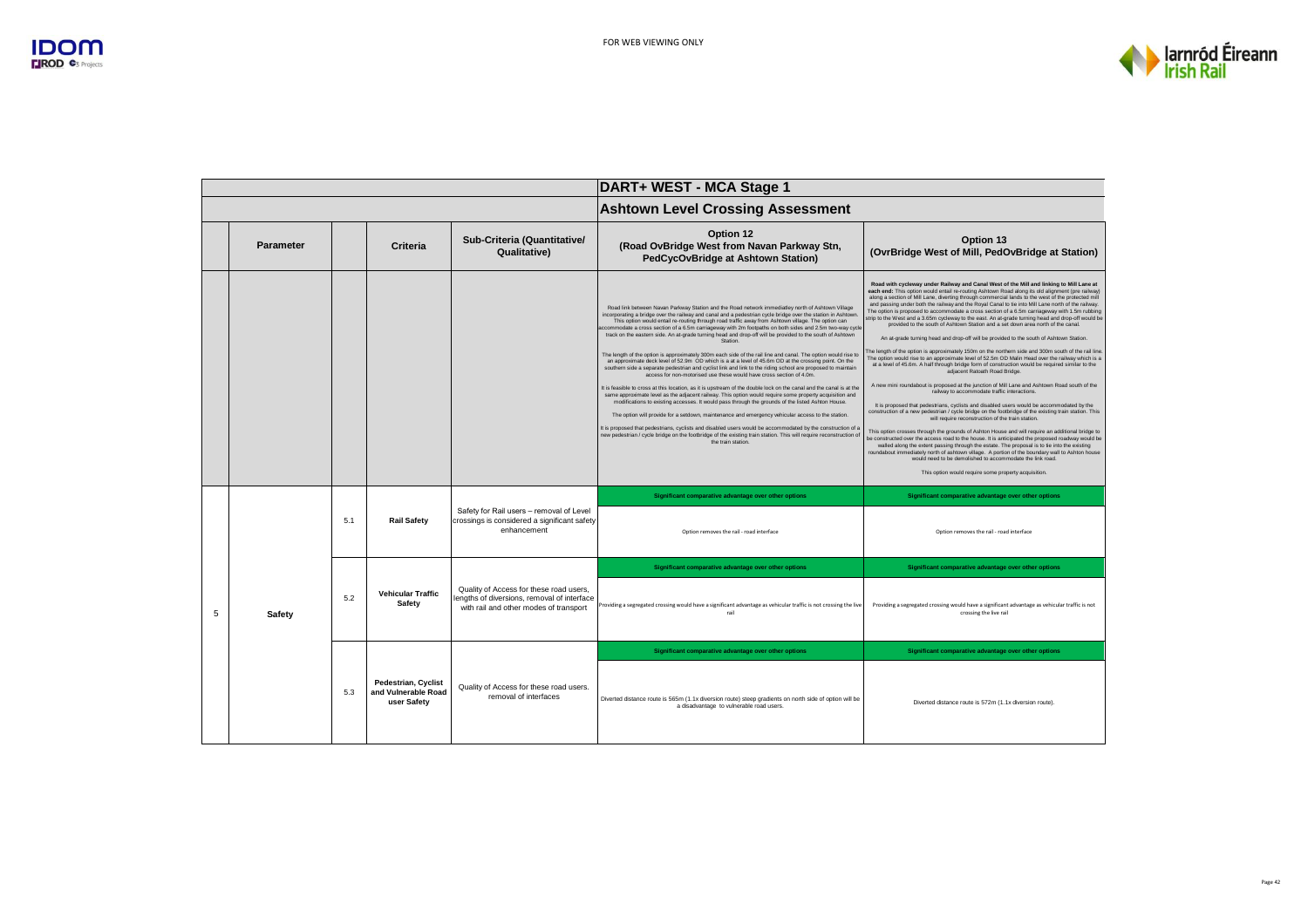



|                                                      |                          |                          |                                                           |                                                                                                                                                                                                      | DART+ WEST - MCA Stage 1                                                                                                                                                                                                                                                                                                                                                                                                                                                                                                                                                              |                                                                                                                                                                                                                                                                                                                                                                                                                                                                                                                                       |                                                                                                                                                                                                                                                                                                                                                                                                                                                                                                                                                                                                                                                                                                                                                                                                                                                                                       |  |
|------------------------------------------------------|--------------------------|--------------------------|-----------------------------------------------------------|------------------------------------------------------------------------------------------------------------------------------------------------------------------------------------------------------|---------------------------------------------------------------------------------------------------------------------------------------------------------------------------------------------------------------------------------------------------------------------------------------------------------------------------------------------------------------------------------------------------------------------------------------------------------------------------------------------------------------------------------------------------------------------------------------|---------------------------------------------------------------------------------------------------------------------------------------------------------------------------------------------------------------------------------------------------------------------------------------------------------------------------------------------------------------------------------------------------------------------------------------------------------------------------------------------------------------------------------------|---------------------------------------------------------------------------------------------------------------------------------------------------------------------------------------------------------------------------------------------------------------------------------------------------------------------------------------------------------------------------------------------------------------------------------------------------------------------------------------------------------------------------------------------------------------------------------------------------------------------------------------------------------------------------------------------------------------------------------------------------------------------------------------------------------------------------------------------------------------------------------------|--|
|                                                      |                          |                          |                                                           |                                                                                                                                                                                                      | <b>Ashtown Level Crossing Assessment</b>                                                                                                                                                                                                                                                                                                                                                                                                                                                                                                                                              |                                                                                                                                                                                                                                                                                                                                                                                                                                                                                                                                       |                                                                                                                                                                                                                                                                                                                                                                                                                                                                                                                                                                                                                                                                                                                                                                                                                                                                                       |  |
|                                                      | Parameter                |                          | Criteria                                                  | Sub-Criteria (Quantitative/<br>Qualitative)                                                                                                                                                          | Do Nothing                                                                                                                                                                                                                                                                                                                                                                                                                                                                                                                                                                            | Do Minimum<br>(Close LX)                                                                                                                                                                                                                                                                                                                                                                                                                                                                                                              | Option 1<br>(Online Obr)                                                                                                                                                                                                                                                                                                                                                                                                                                                                                                                                                                                                                                                                                                                                                                                                                                                              |  |
|                                                      |                          |                          |                                                           |                                                                                                                                                                                                      | Leave the current level crossings in place. - Electrification is implemented without removal of the road traffic interface but with implementation of CCTV control on the<br>barrier system                                                                                                                                                                                                                                                                                                                                                                                           | Closure of the existing crossings with no alternative provided. All traffic<br>would be diverted to alternative routes around the crossing location.                                                                                                                                                                                                                                                                                                                                                                                  | his scheme would require an online structure spanning over the railway and cana<br>This would lift the existing carriageway by approximately 7.3m above the railway line, accommodating a cross section of a 6.5m carriageway with 2m footpaths<br>across the bridge. There would be insufficient width for a cycleway across the<br>bridge.<br>The topography is such that the northern approach (where the ground falls away<br>towards the Tolka River) would necessarily be very steep and would also require<br>significant modifications to the recent village centre developments of the area<br>overground.<br>The length of the approach on the northern side would be approximately 220m and<br>be at a maximum gradient of 8% and 140m on the southern side at a maximum<br>gradient of 5%. The bridge over the rail line would be at an approximate level of<br>51.9m OD. |  |
| 6                                                    |                          | 6.1                      | <b>Connectivity to</b><br>adjoining cycling<br>facilities | Analysis of the extent that the scheme<br>connects with cycle tracks.                                                                                                                                | Significant comparative disadvantage over other options<br>No formal cycle tracks currently present on the immediately surrounding road<br>network, but increased closures of the level crossing would reduce access to the<br>proposed Royal Canal Greenway.<br>Access to the train station for pedestrians and cyclists will be significantly<br>nhibited by the level crossing, particularly with the planned level of service on the<br>railway.                                                                                                                                  | Significant comparative disadvantage over other options<br>No cycle tracks currently present on the immediately surrounding road<br>network, but removal of level crossing will sever access to the Royal Canal<br>Greenway from the opposite side of the railway.<br>Access to the train station for pedestrians and cyclists will be significantly<br>inhibited by removal of the level crossing.                                                                                                                                   | Significant comparative disadvantage over other options<br>This option does not provide good linkage between existing and proposed<br>cycle routes.<br>The quality of access to the train station for pedestrians and cyclists is poor<br>in respect of this option.                                                                                                                                                                                                                                                                                                                                                                                                                                                                                                                                                                                                                  |  |
|                                                      | <b>Physical Activity</b> | 6.2                      | <b>Permeability and local</b><br>access opportunity       | Journey Time and lengths of diversions<br>for active modes and numbers affected.<br>Analysis of the connectivity between level<br>crossing and green areas/key attractions<br>related to active mode | Significant comparative disadvantage over other options<br>Cross Railway journey = nil as crossing remains in place; Inaccessible when<br>crossing is closed.<br>Diversion for cyclists when level crossing closed 4.3km<br>The principal high amenity greenspaces in the vicinity of the existing train station<br>nclude the Royal canal, the gaelic football grounds south of the railway, Pheonix<br>Park, south of the railway and the amenity zoned lands north west of the level<br>crossing. Increased closures of the level crossing would reduce access to each<br>of them. | Significant comparative disadvantage over other options<br>Cross Railway journey = 4.3km as level crossing is removed.<br>Diversion for cyclists when level crossing closed 4.3km<br>The principal high amenity greenspaces in the vicinity of the existing train<br>station include the Royal canal, the gaelic football grounds south of the<br>railway, Pheonix Park, south of the railway and the amenity zoned lands<br>north west of the level crossing. Removal of the level crossing would curtial<br>access to each of them. | Significant comparative disadvantage over other options<br>Cross Railway journey = nil as the proposed option is along the plan<br>alignment of the existing Ashtown Road.<br>This option does not effectively facilitate cycle access due to the constrained<br>width of the corridor.<br>The principal high amenity greenspace in the vicinity of the existing train<br>station is the Royal canal. This access is maintained by the proposed bridge<br>scheme.                                                                                                                                                                                                                                                                                                                                                                                                                     |  |
|                                                      |                          | Criteria                 |                                                           |                                                                                                                                                                                                      | Do Nothing                                                                                                                                                                                                                                                                                                                                                                                                                                                                                                                                                                            | Do Minimum<br>(Close LX)                                                                                                                                                                                                                                                                                                                                                                                                                                                                                                              | Option 1<br>(Online Obr)                                                                                                                                                                                                                                                                                                                                                                                                                                                                                                                                                                                                                                                                                                                                                                                                                                                              |  |
| Economy                                              |                          |                          |                                                           |                                                                                                                                                                                                      | Some comparative disadvantage over other options                                                                                                                                                                                                                                                                                                                                                                                                                                                                                                                                      | Significant comparative advantage over other options                                                                                                                                                                                                                                                                                                                                                                                                                                                                                  | Some comparative disadvantage over other options                                                                                                                                                                                                                                                                                                                                                                                                                                                                                                                                                                                                                                                                                                                                                                                                                                      |  |
| Integration<br>$\overline{\mathbf{2}}$               |                          |                          |                                                           |                                                                                                                                                                                                      | Significant comparative disadvantage over other options                                                                                                                                                                                                                                                                                                                                                                                                                                                                                                                               | Significant comparative disadvantage over other options                                                                                                                                                                                                                                                                                                                                                                                                                                                                               | Significant comparative disadvantage over other options                                                                                                                                                                                                                                                                                                                                                                                                                                                                                                                                                                                                                                                                                                                                                                                                                               |  |
| $\overline{\mathbf{3}}$<br><b>Environment</b>        |                          |                          |                                                           |                                                                                                                                                                                                      | Significant comparative advantage over other options                                                                                                                                                                                                                                                                                                                                                                                                                                                                                                                                  | Significant comparative advantage over other options                                                                                                                                                                                                                                                                                                                                                                                                                                                                                  | Some comparative disadvantage over other options                                                                                                                                                                                                                                                                                                                                                                                                                                                                                                                                                                                                                                                                                                                                                                                                                                      |  |
| $\overline{4}$<br>Accessibility and social inclusion |                          |                          |                                                           |                                                                                                                                                                                                      | Significant comparative disadvantage over other options                                                                                                                                                                                                                                                                                                                                                                                                                                                                                                                               | Significant comparative disadvantage over other options                                                                                                                                                                                                                                                                                                                                                                                                                                                                               | Significant comparative disadvantage over other options                                                                                                                                                                                                                                                                                                                                                                                                                                                                                                                                                                                                                                                                                                                                                                                                                               |  |
| 5                                                    |                          | <b>Safety</b>            |                                                           |                                                                                                                                                                                                      | Significant comparative disadvantage over other options                                                                                                                                                                                                                                                                                                                                                                                                                                                                                                                               | Some comparative disadvantage over other options                                                                                                                                                                                                                                                                                                                                                                                                                                                                                      | Some comparative advantage over other options                                                                                                                                                                                                                                                                                                                                                                                                                                                                                                                                                                                                                                                                                                                                                                                                                                         |  |
| 6                                                    | Progress To Stage 2      | <b>Physical Activity</b> |                                                           |                                                                                                                                                                                                      | Significant comparative disadvantage over other options<br><b>No</b>                                                                                                                                                                                                                                                                                                                                                                                                                                                                                                                  | Significant comparative disadvantage over other options<br><b>No</b>                                                                                                                                                                                                                                                                                                                                                                                                                                                                  | Significant comparative disadvantage over other options<br><b>No</b>                                                                                                                                                                                                                                                                                                                                                                                                                                                                                                                                                                                                                                                                                                                                                                                                                  |  |
|                                                      |                          |                          |                                                           |                                                                                                                                                                                                      |                                                                                                                                                                                                                                                                                                                                                                                                                                                                                                                                                                                       |                                                                                                                                                                                                                                                                                                                                                                                                                                                                                                                                       |                                                                                                                                                                                                                                                                                                                                                                                                                                                                                                                                                                                                                                                                                                                                                                                                                                                                                       |  |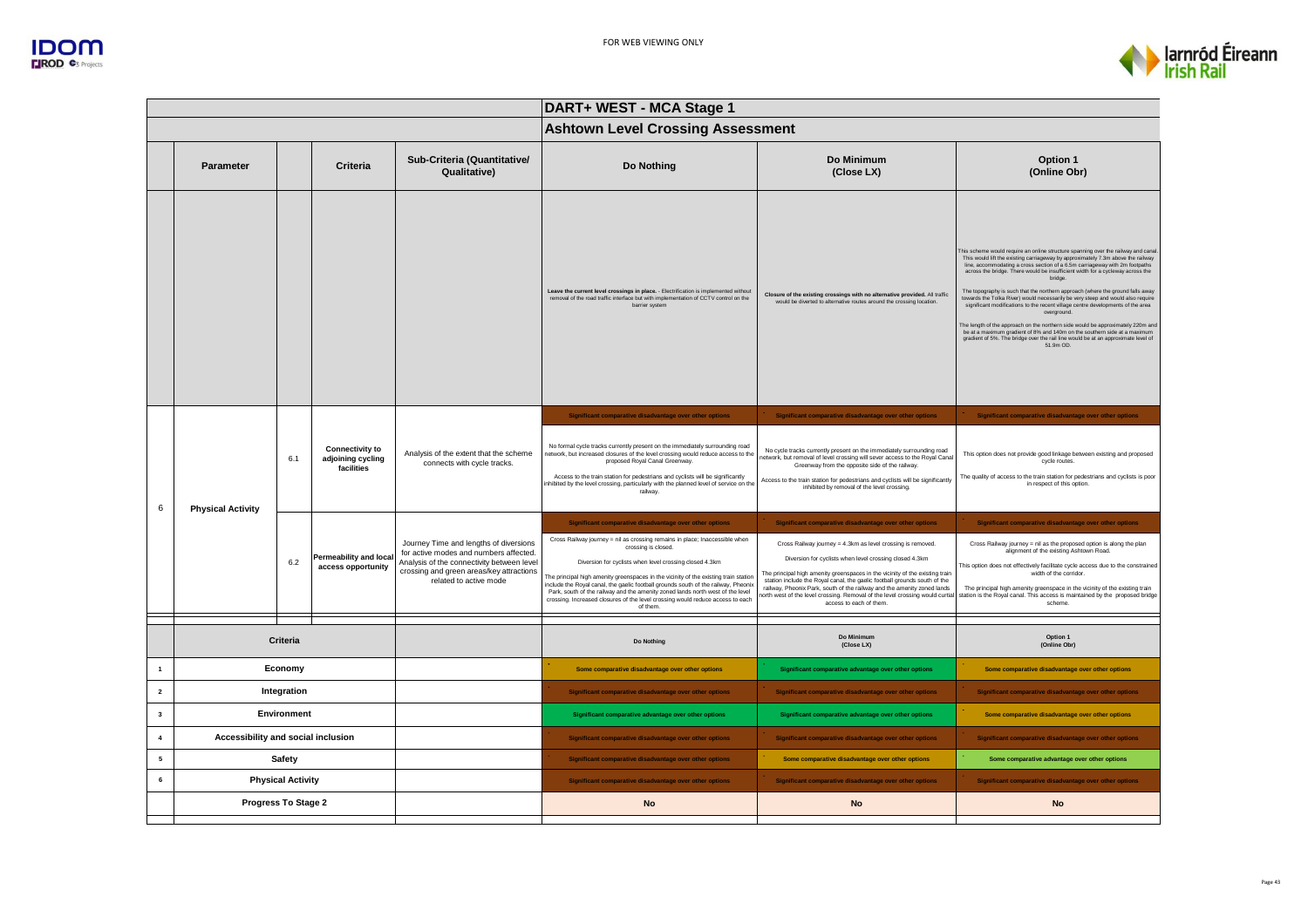

|                |                                    |                          |                                                           |                                                                                                                                                                                                      | DART+ WEST - MCA Stage 1                                                                                                                                                                                                                                                                                                                                                                                                                                                                                                                                                                                                                                                                                                                                                                                                                                                                                                                                                                                                                                                                                                                                                                                                                                                                                                                                                                                                                                                                                      |                                                                                                                                                                                                                                                                                                                                                                                                                                                                                                                                                                                                                                                                                                                                                                                                                                                                                                                                                                                                                                                                                                                                                                                                                                                                                                                                                                                                                                                                                                                                                                                                                                                                                                                                                                                                                                                                                                                                        |                                                                                                                                                                                                                                                                                                                                                                                                                                                                                                                                                                                                                                                                                                                                                                                                                                                                                                                                                                                                                                                                                                                                                                                                                                                                                                                                                                                                                                                                                                                                                                                                                                                                                                                                                                                                                                                                                                                                                                                                                                                                                                     |  |  |
|----------------|------------------------------------|--------------------------|-----------------------------------------------------------|------------------------------------------------------------------------------------------------------------------------------------------------------------------------------------------------------|---------------------------------------------------------------------------------------------------------------------------------------------------------------------------------------------------------------------------------------------------------------------------------------------------------------------------------------------------------------------------------------------------------------------------------------------------------------------------------------------------------------------------------------------------------------------------------------------------------------------------------------------------------------------------------------------------------------------------------------------------------------------------------------------------------------------------------------------------------------------------------------------------------------------------------------------------------------------------------------------------------------------------------------------------------------------------------------------------------------------------------------------------------------------------------------------------------------------------------------------------------------------------------------------------------------------------------------------------------------------------------------------------------------------------------------------------------------------------------------------------------------|----------------------------------------------------------------------------------------------------------------------------------------------------------------------------------------------------------------------------------------------------------------------------------------------------------------------------------------------------------------------------------------------------------------------------------------------------------------------------------------------------------------------------------------------------------------------------------------------------------------------------------------------------------------------------------------------------------------------------------------------------------------------------------------------------------------------------------------------------------------------------------------------------------------------------------------------------------------------------------------------------------------------------------------------------------------------------------------------------------------------------------------------------------------------------------------------------------------------------------------------------------------------------------------------------------------------------------------------------------------------------------------------------------------------------------------------------------------------------------------------------------------------------------------------------------------------------------------------------------------------------------------------------------------------------------------------------------------------------------------------------------------------------------------------------------------------------------------------------------------------------------------------------------------------------------------|-----------------------------------------------------------------------------------------------------------------------------------------------------------------------------------------------------------------------------------------------------------------------------------------------------------------------------------------------------------------------------------------------------------------------------------------------------------------------------------------------------------------------------------------------------------------------------------------------------------------------------------------------------------------------------------------------------------------------------------------------------------------------------------------------------------------------------------------------------------------------------------------------------------------------------------------------------------------------------------------------------------------------------------------------------------------------------------------------------------------------------------------------------------------------------------------------------------------------------------------------------------------------------------------------------------------------------------------------------------------------------------------------------------------------------------------------------------------------------------------------------------------------------------------------------------------------------------------------------------------------------------------------------------------------------------------------------------------------------------------------------------------------------------------------------------------------------------------------------------------------------------------------------------------------------------------------------------------------------------------------------------------------------------------------------------------------------------------------------|--|--|
|                |                                    |                          |                                                           |                                                                                                                                                                                                      | <b>Ashtown Level Crossing Assessment</b>                                                                                                                                                                                                                                                                                                                                                                                                                                                                                                                                                                                                                                                                                                                                                                                                                                                                                                                                                                                                                                                                                                                                                                                                                                                                                                                                                                                                                                                                      |                                                                                                                                                                                                                                                                                                                                                                                                                                                                                                                                                                                                                                                                                                                                                                                                                                                                                                                                                                                                                                                                                                                                                                                                                                                                                                                                                                                                                                                                                                                                                                                                                                                                                                                                                                                                                                                                                                                                        |                                                                                                                                                                                                                                                                                                                                                                                                                                                                                                                                                                                                                                                                                                                                                                                                                                                                                                                                                                                                                                                                                                                                                                                                                                                                                                                                                                                                                                                                                                                                                                                                                                                                                                                                                                                                                                                                                                                                                                                                                                                                                                     |  |  |
|                | Parameter                          |                          | Criteria                                                  | Sub-Criteria (Quantitative/<br>Qualitative)                                                                                                                                                          | Option 2<br>(Underbridge on Mill Lane)                                                                                                                                                                                                                                                                                                                                                                                                                                                                                                                                                                                                                                                                                                                                                                                                                                                                                                                                                                                                                                                                                                                                                                                                                                                                                                                                                                                                                                                                        | Option 3<br>(Overbridge on Mill Lane)                                                                                                                                                                                                                                                                                                                                                                                                                                                                                                                                                                                                                                                                                                                                                                                                                                                                                                                                                                                                                                                                                                                                                                                                                                                                                                                                                                                                                                                                                                                                                                                                                                                                                                                                                                                                                                                                                                  | Option 4 & 4a<br>(Road bridge West + PedCycUndBridge)                                                                                                                                                                                                                                                                                                                                                                                                                                                                                                                                                                                                                                                                                                                                                                                                                                                                                                                                                                                                                                                                                                                                                                                                                                                                                                                                                                                                                                                                                                                                                                                                                                                                                                                                                                                                                                                                                                                                                                                                                                               |  |  |
|                |                                    |                          |                                                           |                                                                                                                                                                                                      | Bridge under railway and canal at Mill Lane: This option would entail re-routing<br>Ashtown Road along its old alignment (pre Royal Canal) on Mill Lane and passing<br>under both the railway and the Royal Canal. To curtail the impact on Ashtown Stabled<br>road traffic only is proposed to be carried under the railway. The option can<br>ccommodate a cross section of a 6.5m carriageway with 1.5m rubbing strips on both<br>sides between walled approaches.<br>An at-grade turning head and drop-off will be provided to the south of Ashtown Station.<br>The length of the option is approximately 150m on the northern side and 300m south of<br>the rail line. The option would drop to an approximate level of 37.5m OD Malin Head.<br>under the railway which is a at a level of 45.6m.<br>A new mini roundabout is proposed at the junction of Mill Lane and Ashtown Road<br>south of the railway to accommodate traffic interactions.<br>It is proposed that pedestrians, cyclists and disabled users would be accommodated by<br>the construction of a new pedestrian / cycle bridge on the footbridge of the existing train<br>station. This will require reconstruction of the train station.<br>This requires the existing entrance gates to Ashton House to be relocated and the<br>portion of the boundary fronting Mill Lane north of the canal to be taken down and a<br>new higher wall constructed on a new boundary line.<br>This option would require some property acquisition. | Bridge over railway and canal at Mill Lane: This option would entail re-routing Ashtow<br>Road along its old alignment (pre Royal Canal) on Mill Lane and passing over both the<br>railway and the Royal Canal. To curtail the impact on Ashtown Stabled road traffic only is<br>proposed to be carried along the roadway. The option can accommodate a cross section<br>of a 6.5m carriageway with 1.5m rubbing strips on both sides between walled approaches.<br>Gradients on the proposed road north of the railway would be in excess of 8.0%.<br>An at-grade turning head and drop-off will be provided to the south of Ashtown Station<br>The length of the option is approximately 150m on the northern side and 300m south of the<br>rail line. The option would rise to an approximate level of 52.5m OD Malin Head over the railway which is a at a level of 45.6m. A half through bridge form of construction would be<br>required similar to the adiacent Ratoath Road Bridge.<br>new mini roundabout is proposed at the junction of Mill Lane and Ashtown Road south o<br>the railway to accommodate traffic interactions.<br>It is proposed that pedestrians, cyclists and disabled users would be accommodated by<br>the construction of a new pedestrian / cycle bridge on the footbridge of the existing train<br>station. This will require reconstruction of the train station<br>This option crosses through the grounds of Ashton House and will require an additional<br>bridge to be constructed over the access road to the house. It is anticipated the proposed<br>roadway would be walled along the extent passing through the estate. The proposal is to<br>tie into the existing roundabout immediately north of ashtown village. A portion of the<br>boundary wall to Ashton house would need to be demolished to accommodate the link<br>road.<br>This option would require some property acquisition. | oadbridge at Navan Parkway with link to River Road, Selected upgrade works to<br>River Road as far as Ashtown, Pedestrian and cycle underpass at Ashtown This<br>option is located approximately 1km to the west of the existing level crossing at<br>Ashtown at the grade separated junction on the Navan Road serving Phoenix Park<br>Railway Station. At this location there is scope to construct a new road link over the<br>canal and railway to link to River Road. This could either descend to tie into River<br>Road or be designed to pass over it to cross the Tolka River and facilitate an onward<br>connection to the Dunsink lands. In the latter case, a short spur would be provided to<br>link to River Road which would need upgrade as far as Ashtown. In both cases this<br>option would involve some vehicular traffic diversion and land acquisition. The option<br>can accommodate a cross section of a 6.5m carriageway with 2m footpaths and<br>.75m cycle tracks on both sides. Short term connection to River road is likely to be in<br>the form of a mini roundabout. River road would require upgrade to Ashtown with a<br>new footpath constructed along the northern boundary of the road and requiring the<br>removal of the associated boundary treatment - walls, trees, brush.<br>he road would be at a similar level as the existing junction Phoenix Park crossing the<br>rail at a level of approximately 55.4m OD Malin Head before descending to tie into the<br>evel of the River Road at a level of 34.7m. The road on the northern side would be at<br>a gradient of approximately 6% over 300m if permitted to follow a meandering route.<br>his option also includes the construction of a new bridge under the canal and railwa<br>at Ashtown to provide pedestrian and cycle access (Option 4A). This option would<br>frop to a level of approximately 40.1m above MSL to tie in with the existing road to the<br>north of the rail line providing a pedestrian and cycling link north and south of the rail<br>line with a 4m wide cross section |  |  |
| 6              | <b>Physical Activity</b>           | 6.1                      | <b>Connectivity to</b><br>adjoining cycling<br>facilities | Analysis of the extent that the scheme<br>connects with cycle tracks.                                                                                                                                | Significant comparative advantage over other options<br>This option supports good linkage between existing and proposed cycle facilities<br>The quality of access to the train station for pedestrians and cyclists is good in<br>respect of this option.                                                                                                                                                                                                                                                                                                                                                                                                                                                                                                                                                                                                                                                                                                                                                                                                                                                                                                                                                                                                                                                                                                                                                                                                                                                     | Significant comparative advantage over other options<br>This option supports good linkage between existing and proposed cycle facilities<br>The quality of access to the train station for pedestrians and cyclists is good in<br>respect of this option.                                                                                                                                                                                                                                                                                                                                                                                                                                                                                                                                                                                                                                                                                                                                                                                                                                                                                                                                                                                                                                                                                                                                                                                                                                                                                                                                                                                                                                                                                                                                                                                                                                                                              | Significant comparative advantage over other options<br>This option supports good linkage between existing and proposed cycle<br>facilities<br>The quality of access to the train station for pedestrians and cyclists is good in<br>respect of this option.                                                                                                                                                                                                                                                                                                                                                                                                                                                                                                                                                                                                                                                                                                                                                                                                                                                                                                                                                                                                                                                                                                                                                                                                                                                                                                                                                                                                                                                                                                                                                                                                                                                                                                                                                                                                                                        |  |  |
|                |                                    | 6.2                      | Permeability and local<br>access opportunity              | Journey Time and lengths of diversions<br>for active modes and numbers affected.<br>Analysis of the connectivity between level<br>crossing and green areas/key attractions<br>related to active mode | Significant comparative advantage over other options<br>Cross Railway journey = nil as the proposed option is along the plan alignment<br>of the existing Coolmine Road.<br>Diversion for cyclists when level crossing closed 0.3km<br>The principal high amenity greenspace in the vicinity of the existing train station<br>is the Royal canal. This access is maintained by the proposed bridge scheme.                                                                                                                                                                                                                                                                                                                                                                                                                                                                                                                                                                                                                                                                                                                                                                                                                                                                                                                                                                                                                                                                                                    | Significant comparative advantage over other options<br>Cross Railway journey = nil as the proposed option is along the plan alignment of<br>the existing Coolmine Road.<br>Diversion for cyclists when level crossing closed 0.4km<br>The principal high amenity greenspace in the vicinity of the existing train station is<br>the Royal canal. This access is maintained by the proposed bridge scheme.                                                                                                                                                                                                                                                                                                                                                                                                                                                                                                                                                                                                                                                                                                                                                                                                                                                                                                                                                                                                                                                                                                                                                                                                                                                                                                                                                                                                                                                                                                                             | Some comparative advantage over other options<br>Cross Railway journey = nil as the proposed option is along the plan alignment<br>of the existing Coolmine Road.<br>Diversion for cyclists when level crossing closed 0.3km<br>The principal high amenity greenspace in the vicinity of the existing train station<br>is the Royal canal. This access is maintained by the proposed bridge scheme.                                                                                                                                                                                                                                                                                                                                                                                                                                                                                                                                                                                                                                                                                                                                                                                                                                                                                                                                                                                                                                                                                                                                                                                                                                                                                                                                                                                                                                                                                                                                                                                                                                                                                                 |  |  |
|                |                                    | Criteria                 |                                                           |                                                                                                                                                                                                      | Option 2<br>(Underbridge on Mill Lane)                                                                                                                                                                                                                                                                                                                                                                                                                                                                                                                                                                                                                                                                                                                                                                                                                                                                                                                                                                                                                                                                                                                                                                                                                                                                                                                                                                                                                                                                        | Option 3<br>(Overbridge on Mill Lane)                                                                                                                                                                                                                                                                                                                                                                                                                                                                                                                                                                                                                                                                                                                                                                                                                                                                                                                                                                                                                                                                                                                                                                                                                                                                                                                                                                                                                                                                                                                                                                                                                                                                                                                                                                                                                                                                                                  | Option 4 & 4a<br>(Road bridge West + PedCycUndBridge)                                                                                                                                                                                                                                                                                                                                                                                                                                                                                                                                                                                                                                                                                                                                                                                                                                                                                                                                                                                                                                                                                                                                                                                                                                                                                                                                                                                                                                                                                                                                                                                                                                                                                                                                                                                                                                                                                                                                                                                                                                               |  |  |
| $\mathbf{1}$   |                                    | Economy                  |                                                           |                                                                                                                                                                                                      | Some comparative disadvantage over other options                                                                                                                                                                                                                                                                                                                                                                                                                                                                                                                                                                                                                                                                                                                                                                                                                                                                                                                                                                                                                                                                                                                                                                                                                                                                                                                                                                                                                                                              | Some comparative disadvantage over other options                                                                                                                                                                                                                                                                                                                                                                                                                                                                                                                                                                                                                                                                                                                                                                                                                                                                                                                                                                                                                                                                                                                                                                                                                                                                                                                                                                                                                                                                                                                                                                                                                                                                                                                                                                                                                                                                                       | Some comparative advantage over other options                                                                                                                                                                                                                                                                                                                                                                                                                                                                                                                                                                                                                                                                                                                                                                                                                                                                                                                                                                                                                                                                                                                                                                                                                                                                                                                                                                                                                                                                                                                                                                                                                                                                                                                                                                                                                                                                                                                                                                                                                                                       |  |  |
| $\overline{2}$ |                                    | Integration              |                                                           |                                                                                                                                                                                                      | Some comparative advantage over other options                                                                                                                                                                                                                                                                                                                                                                                                                                                                                                                                                                                                                                                                                                                                                                                                                                                                                                                                                                                                                                                                                                                                                                                                                                                                                                                                                                                                                                                                 | Some comparative advantage over other options                                                                                                                                                                                                                                                                                                                                                                                                                                                                                                                                                                                                                                                                                                                                                                                                                                                                                                                                                                                                                                                                                                                                                                                                                                                                                                                                                                                                                                                                                                                                                                                                                                                                                                                                                                                                                                                                                          | Some comparative advantage over other options                                                                                                                                                                                                                                                                                                                                                                                                                                                                                                                                                                                                                                                                                                                                                                                                                                                                                                                                                                                                                                                                                                                                                                                                                                                                                                                                                                                                                                                                                                                                                                                                                                                                                                                                                                                                                                                                                                                                                                                                                                                       |  |  |
| $\mathbf{3}$   |                                    | Environment              |                                                           |                                                                                                                                                                                                      | Significant comparative disadvantage over other options                                                                                                                                                                                                                                                                                                                                                                                                                                                                                                                                                                                                                                                                                                                                                                                                                                                                                                                                                                                                                                                                                                                                                                                                                                                                                                                                                                                                                                                       | Significant comparative disadvantage over other options                                                                                                                                                                                                                                                                                                                                                                                                                                                                                                                                                                                                                                                                                                                                                                                                                                                                                                                                                                                                                                                                                                                                                                                                                                                                                                                                                                                                                                                                                                                                                                                                                                                                                                                                                                                                                                                                                | Significant comparative disadvantage over other options                                                                                                                                                                                                                                                                                                                                                                                                                                                                                                                                                                                                                                                                                                                                                                                                                                                                                                                                                                                                                                                                                                                                                                                                                                                                                                                                                                                                                                                                                                                                                                                                                                                                                                                                                                                                                                                                                                                                                                                                                                             |  |  |
| $\overline{4}$ | Accessibility and social inclusion |                          |                                                           |                                                                                                                                                                                                      | Some comparative disadvantage over other options                                                                                                                                                                                                                                                                                                                                                                                                                                                                                                                                                                                                                                                                                                                                                                                                                                                                                                                                                                                                                                                                                                                                                                                                                                                                                                                                                                                                                                                              | Some comparative disadvantage over other options                                                                                                                                                                                                                                                                                                                                                                                                                                                                                                                                                                                                                                                                                                                                                                                                                                                                                                                                                                                                                                                                                                                                                                                                                                                                                                                                                                                                                                                                                                                                                                                                                                                                                                                                                                                                                                                                                       | Some comparative disadvantage over other options                                                                                                                                                                                                                                                                                                                                                                                                                                                                                                                                                                                                                                                                                                                                                                                                                                                                                                                                                                                                                                                                                                                                                                                                                                                                                                                                                                                                                                                                                                                                                                                                                                                                                                                                                                                                                                                                                                                                                                                                                                                    |  |  |
| 5              |                                    | Safety                   |                                                           |                                                                                                                                                                                                      | Significant comparative advantage over other options                                                                                                                                                                                                                                                                                                                                                                                                                                                                                                                                                                                                                                                                                                                                                                                                                                                                                                                                                                                                                                                                                                                                                                                                                                                                                                                                                                                                                                                          | Some comparative advantage over other options                                                                                                                                                                                                                                                                                                                                                                                                                                                                                                                                                                                                                                                                                                                                                                                                                                                                                                                                                                                                                                                                                                                                                                                                                                                                                                                                                                                                                                                                                                                                                                                                                                                                                                                                                                                                                                                                                          | Significant comparative advantage over other options                                                                                                                                                                                                                                                                                                                                                                                                                                                                                                                                                                                                                                                                                                                                                                                                                                                                                                                                                                                                                                                                                                                                                                                                                                                                                                                                                                                                                                                                                                                                                                                                                                                                                                                                                                                                                                                                                                                                                                                                                                                |  |  |
| 6              |                                    | <b>Physical Activity</b> |                                                           |                                                                                                                                                                                                      | Significant comparative advantage over other options                                                                                                                                                                                                                                                                                                                                                                                                                                                                                                                                                                                                                                                                                                                                                                                                                                                                                                                                                                                                                                                                                                                                                                                                                                                                                                                                                                                                                                                          | Significant comparative advantage over other options                                                                                                                                                                                                                                                                                                                                                                                                                                                                                                                                                                                                                                                                                                                                                                                                                                                                                                                                                                                                                                                                                                                                                                                                                                                                                                                                                                                                                                                                                                                                                                                                                                                                                                                                                                                                                                                                                   | Some comparative advantage over other options                                                                                                                                                                                                                                                                                                                                                                                                                                                                                                                                                                                                                                                                                                                                                                                                                                                                                                                                                                                                                                                                                                                                                                                                                                                                                                                                                                                                                                                                                                                                                                                                                                                                                                                                                                                                                                                                                                                                                                                                                                                       |  |  |
|                | Progress To Stage 2                |                          |                                                           |                                                                                                                                                                                                      | <b>No</b>                                                                                                                                                                                                                                                                                                                                                                                                                                                                                                                                                                                                                                                                                                                                                                                                                                                                                                                                                                                                                                                                                                                                                                                                                                                                                                                                                                                                                                                                                                     | <b>No</b>                                                                                                                                                                                                                                                                                                                                                                                                                                                                                                                                                                                                                                                                                                                                                                                                                                                                                                                                                                                                                                                                                                                                                                                                                                                                                                                                                                                                                                                                                                                                                                                                                                                                                                                                                                                                                                                                                                                              | <b>No</b>                                                                                                                                                                                                                                                                                                                                                                                                                                                                                                                                                                                                                                                                                                                                                                                                                                                                                                                                                                                                                                                                                                                                                                                                                                                                                                                                                                                                                                                                                                                                                                                                                                                                                                                                                                                                                                                                                                                                                                                                                                                                                           |  |  |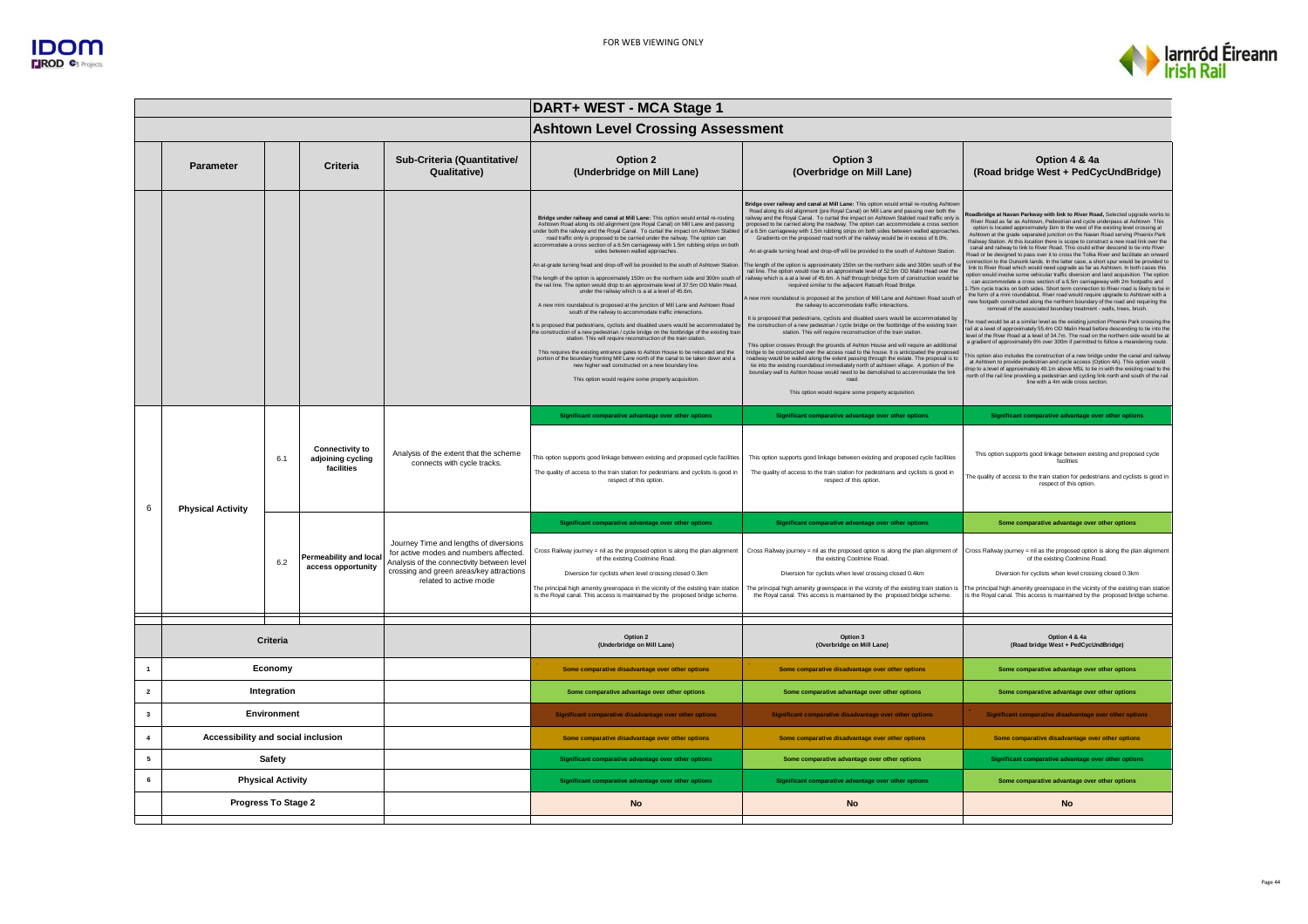

|                         |                                    |                          |                                                           |                                                                                                                                                                                                      | DART+ WEST - MCA Stage 1                                                                                                                                                                                                                                                                                                                                                                                                                                                                                                                                                                                                                                                                                                                                                                                                                                                                                                                                                                                                                                                                                                                                                                                                                                                                                                                                                                                                                                                                                                                                                                                                                                                                                                                                                                                                                                                                                                                                                                                                                                                                                                                                                                                                                                                                                                         |                                                                                                                                                                                                                                                                                                                                                                                                                                                                                                                                                                                                                                                                                                                                                                                                                                                                                                                                                                                                                                                                                                                                                                                                                                                                                                                                                                                                                                                                                                                                                                                                                                                                                                                                                                                                                                                                                                                                                                                                                                                                                                                                                                                              |                                                                                                                                                                                                                                                                                                                                                                                                                                                                                                                                                                                                                                                                                                                                                                                                                                                                                                                                                                                                                                                                                                                                                                                                                                                                                                                                                                                                                                                                                                                                                                                                 |  |
|-------------------------|------------------------------------|--------------------------|-----------------------------------------------------------|------------------------------------------------------------------------------------------------------------------------------------------------------------------------------------------------------|----------------------------------------------------------------------------------------------------------------------------------------------------------------------------------------------------------------------------------------------------------------------------------------------------------------------------------------------------------------------------------------------------------------------------------------------------------------------------------------------------------------------------------------------------------------------------------------------------------------------------------------------------------------------------------------------------------------------------------------------------------------------------------------------------------------------------------------------------------------------------------------------------------------------------------------------------------------------------------------------------------------------------------------------------------------------------------------------------------------------------------------------------------------------------------------------------------------------------------------------------------------------------------------------------------------------------------------------------------------------------------------------------------------------------------------------------------------------------------------------------------------------------------------------------------------------------------------------------------------------------------------------------------------------------------------------------------------------------------------------------------------------------------------------------------------------------------------------------------------------------------------------------------------------------------------------------------------------------------------------------------------------------------------------------------------------------------------------------------------------------------------------------------------------------------------------------------------------------------------------------------------------------------------------------------------------------------|----------------------------------------------------------------------------------------------------------------------------------------------------------------------------------------------------------------------------------------------------------------------------------------------------------------------------------------------------------------------------------------------------------------------------------------------------------------------------------------------------------------------------------------------------------------------------------------------------------------------------------------------------------------------------------------------------------------------------------------------------------------------------------------------------------------------------------------------------------------------------------------------------------------------------------------------------------------------------------------------------------------------------------------------------------------------------------------------------------------------------------------------------------------------------------------------------------------------------------------------------------------------------------------------------------------------------------------------------------------------------------------------------------------------------------------------------------------------------------------------------------------------------------------------------------------------------------------------------------------------------------------------------------------------------------------------------------------------------------------------------------------------------------------------------------------------------------------------------------------------------------------------------------------------------------------------------------------------------------------------------------------------------------------------------------------------------------------------------------------------------------------------------------------------------------------------|-------------------------------------------------------------------------------------------------------------------------------------------------------------------------------------------------------------------------------------------------------------------------------------------------------------------------------------------------------------------------------------------------------------------------------------------------------------------------------------------------------------------------------------------------------------------------------------------------------------------------------------------------------------------------------------------------------------------------------------------------------------------------------------------------------------------------------------------------------------------------------------------------------------------------------------------------------------------------------------------------------------------------------------------------------------------------------------------------------------------------------------------------------------------------------------------------------------------------------------------------------------------------------------------------------------------------------------------------------------------------------------------------------------------------------------------------------------------------------------------------------------------------------------------------------------------------------------------------|--|
|                         |                                    |                          |                                                           |                                                                                                                                                                                                      | <b>Ashtown Level Crossing Assessment</b>                                                                                                                                                                                                                                                                                                                                                                                                                                                                                                                                                                                                                                                                                                                                                                                                                                                                                                                                                                                                                                                                                                                                                                                                                                                                                                                                                                                                                                                                                                                                                                                                                                                                                                                                                                                                                                                                                                                                                                                                                                                                                                                                                                                                                                                                                         |                                                                                                                                                                                                                                                                                                                                                                                                                                                                                                                                                                                                                                                                                                                                                                                                                                                                                                                                                                                                                                                                                                                                                                                                                                                                                                                                                                                                                                                                                                                                                                                                                                                                                                                                                                                                                                                                                                                                                                                                                                                                                                                                                                                              |                                                                                                                                                                                                                                                                                                                                                                                                                                                                                                                                                                                                                                                                                                                                                                                                                                                                                                                                                                                                                                                                                                                                                                                                                                                                                                                                                                                                                                                                                                                                                                                                 |  |
|                         | <b>Parameter</b>                   |                          | Criteria                                                  | Sub-Criteria (Quantitative/<br>Qualitative)                                                                                                                                                          | Option 4 & 4b<br>(Road bridge West + PedCycOvBridge)                                                                                                                                                                                                                                                                                                                                                                                                                                                                                                                                                                                                                                                                                                                                                                                                                                                                                                                                                                                                                                                                                                                                                                                                                                                                                                                                                                                                                                                                                                                                                                                                                                                                                                                                                                                                                                                                                                                                                                                                                                                                                                                                                                                                                                                                             | Option 5<br>(Low Clearance UndBridge East)                                                                                                                                                                                                                                                                                                                                                                                                                                                                                                                                                                                                                                                                                                                                                                                                                                                                                                                                                                                                                                                                                                                                                                                                                                                                                                                                                                                                                                                                                                                                                                                                                                                                                                                                                                                                                                                                                                                                                                                                                                                                                                                                                   | Option 6<br>(Fixed Road OvBridge East of Station)                                                                                                                                                                                                                                                                                                                                                                                                                                                                                                                                                                                                                                                                                                                                                                                                                                                                                                                                                                                                                                                                                                                                                                                                                                                                                                                                                                                                                                                                                                                                               |  |
|                         |                                    |                          |                                                           |                                                                                                                                                                                                      | Roadbridge at Navan Parkway with link to River Road, Selected upgrade<br>works to River Road as far as Ashtown, Pedestrian and cycle overbridge on<br>the footprint of the reconfigured station at Ashtown. This option is located<br>approximately 1km to the west of the existing level crossing at Ashtown at the<br>grade separated junction on the Navan Road serving Phoenix Park Railway<br>Station. At this location there is scope to construct a new road link over the canal<br>and railway to link to River Road. This could either descend to tie into River Road<br>or be designed to pass over it to cross the Tolka River and facilitate an onward<br>connection to the Dunsink lands. In the latter case, a short spur would be provided<br>to link to River Road which would need upgrade as far as Ashtown. In both cases<br>this option would involve some vehicular traffic diversion and land acquisition. The<br>option can accommodate a cross section of a 6.5m carriageway with 2m footpaths<br>and 1.75m cycle tracks on both sides. Short term connection to River road is likely<br>to be in the form of a mini roundabout. River road would require upgrade to<br>Ashtown with a new footpath constructed along the northern boundary of the road<br>and requiring the removal of the associated boundary treatment - walls, trees,<br>brush.<br>The road would be at a similar level as the existing junction Phoenix Park crossing<br>the rail at a level of approximately 55.4m OD Malin Head before descending to tie<br>into the level of the River Road at a level of 34.7m. The road on the northern side<br>would be at a gradient of approximately 6% over 300m if permitted to follow a<br>meandering route.<br>It includes the demolition of the existing cable staved footbridge at the level<br>crossing and the existing station footbridge to provide space for a proposed<br>edestrian cycle overbridge. The rail level at the crossing is approximately 42.1m<br>OD Malin Head, and the canal at 39.3m with the bridge level over the railway at<br>50.00m. The ramps on either side of the bridge will not exceed 5% gradient.<br>Separate pedestrian stairs could be provided with this option as well to ease<br>pedestrian access and rails for pushing cycle on if required. | Low clearance underbridge at railway and canal east of Ashtown Road. This<br>option would involve construction of a new road link parallel to and south of the<br>railway before turning north, crossing under the rail and canal to connect with<br>Rathborne Avenue north of Ashtown Village. This route would descend from the<br>Ashtown Road and run between Ashtown Railway Station and Martin Savage Park<br>residential estate. The route would cross under the railway and canal at right angles<br>before rising in a cutting to join into the existing circulatory roads to the north of the<br>Pelletstown Development. The option can accommodate a cross section of a 6.5m<br>carriageway with 2m footpaths and 1.75m cycle tracks on both sides.<br>The railway is at a level of 42.5m OD and the ground level at the canal is 39.5m OD<br>ith this road option lowered to a level of 32.0m OD providing 3.7m clearance. Due t<br>the required levels for tying into the existing road network the clearance envelope<br>under the railway would have to be substandard.<br>This option would have the disadvantage that it would not have the necessary design<br>clearance for double decker buses, other higher delivery vehicles and service vehicle<br>that use this route at present. As the option would be in a cutting form most of its<br>length this would be a disadvantage to cyclists, pedestrians and vulnerable road<br>users. The underpass would also require a pumped drainage system. The option<br>would pass under Ashtown station which is constructed on piles. Construction would<br>require the station to be closed during construction and would require reconstruction<br>of parts of the station. The canal would need to be closed during construction with the<br>bridge constructed below the bed of the canal.<br>he option would introduce traffic along the northern boundary of Martin Savage Park<br>and would require landtake from St Oliver Plunket's GAA club. It would pass through<br>lands north of the railway. the subject of existing planning permission for residential<br>development within the Ashtown - Pelletstown SDZ | Road Overbridge East of Ashtown Road. This option would cross the railway and<br>canal approximately 250m east of the existing level crossing. It incorporates a tightly<br>curved plan layout which facilitates a link to the existing Ashtown road at the train<br>station. The link would traverse the green area between Ashtown Station and Martin<br>Savage Park and would climb to cross over the railway and canal to tie into the new<br>circulation roads through the Pelletstown Development. The option can<br>accommodate a cross section of a 6.5m carriageway with 2m footpaths and 1.75m<br>cycle tracks on both sides.<br>The option would bridge over the railway and canal with approach gradients of 6%<br>either side. The rail level at the crossing is approximately 42.1m above MSL and the<br>canal at 39.3m above MSL with the bridge level over the railway at 50.00m above<br>MSL. The road level crests to a height of 52.0m above MSL, 60m south of the rail line<br>before descending over the rail and canal. The option can be walled or can be<br>constructed with open embankments to provide a softer texture to the scheme. The<br>provision of landscaped embankments would result in a need for more land<br>acquisition.<br>The option would introduce traffic along the northern boundary of Martin Sayage Park<br>and would require landtake from St Oliver Plunket's GAA club. It would pass through<br>lands north of the railway. the subject of existing planning permission for residential<br>development within the Ashtown - Pelletstown SDZ. |  |
|                         |                                    | 6.1                      | <b>Connectivity to</b><br>adjoining cycling<br>facilities | Analysis of the extent that the scheme<br>connects with cycle tracks.                                                                                                                                | Significant comparative advantage over other options<br>This option supports good linkage between existing and proposed cycle<br>facilities<br>in respect of this option.                                                                                                                                                                                                                                                                                                                                                                                                                                                                                                                                                                                                                                                                                                                                                                                                                                                                                                                                                                                                                                                                                                                                                                                                                                                                                                                                                                                                                                                                                                                                                                                                                                                                                                                                                                                                                                                                                                                                                                                                                                                                                                                                                        | Significant comparative advantage over other options<br>This option supports good linkage between existing and proposed cycle<br>facilities<br>The quality of access to the train station for pedestrians and cyclists is good   The quality of access to the train station for pedestrians and cyclists is good in   The quality of access to the train station for pedestri<br>respect of this option.                                                                                                                                                                                                                                                                                                                                                                                                                                                                                                                                                                                                                                                                                                                                                                                                                                                                                                                                                                                                                                                                                                                                                                                                                                                                                                                                                                                                                                                                                                                                                                                                                                                                                                                                                                                     | Significant comparative advantage over other options<br>This option supports good linkage between existing and proposed cycle<br>facilities<br>respect of this option                                                                                                                                                                                                                                                                                                                                                                                                                                                                                                                                                                                                                                                                                                                                                                                                                                                                                                                                                                                                                                                                                                                                                                                                                                                                                                                                                                                                                           |  |
| 6                       | <b>Physical Activity</b>           | 6.2                      | <b>Permeability and local</b><br>access opportunity       | Journey Time and lengths of diversions<br>for active modes and numbers affected.<br>Analysis of the connectivity between level<br>crossing and green areas/key attractions<br>related to active mode | Significant comparative advantage over other options<br>Cross Railway journey = nil as the proposed option is along the plan<br>alignment of the existing Coolmine Road.<br>Diversion for cyclists when level crossing closed 0.3km<br>The principal high amenity greenspace in the vicinity of the existing train<br>station is the Royal canal. This access is maintained by the proposed<br>bridge scheme.                                                                                                                                                                                                                                                                                                                                                                                                                                                                                                                                                                                                                                                                                                                                                                                                                                                                                                                                                                                                                                                                                                                                                                                                                                                                                                                                                                                                                                                                                                                                                                                                                                                                                                                                                                                                                                                                                                                    | Significant comparative advantage over other options<br>of the existing Coolmine Road.<br>Diversion for cyclists when level crossing closed 0.45km<br>The principal high amenity greenspace in the vicinity of the existing train<br>station is the Royal canal. This access is maintained by the proposed bridge<br>scheme                                                                                                                                                                                                                                                                                                                                                                                                                                                                                                                                                                                                                                                                                                                                                                                                                                                                                                                                                                                                                                                                                                                                                                                                                                                                                                                                                                                                                                                                                                                                                                                                                                                                                                                                                                                                                                                                  | Some comparative disadvantage over other options<br>Cross Railway journey = nil as the proposed option is along the plan alignment Cross Railway journey = nil as the proposed option is along the plan alignment<br>of the existing Coolmine Road.<br>Diversion for cyclists when level crossing closed 0.65km<br>The principal high amenity greenspace in the vicinity of the existing train<br>station is the Royal canal. This access is maintained by the proposed bridge<br>scheme.                                                                                                                                                                                                                                                                                                                                                                                                                                                                                                                                                                                                                                                                                                                                                                                                                                                                                                                                                                                                                                                                                                       |  |
|                         |                                    |                          |                                                           |                                                                                                                                                                                                      |                                                                                                                                                                                                                                                                                                                                                                                                                                                                                                                                                                                                                                                                                                                                                                                                                                                                                                                                                                                                                                                                                                                                                                                                                                                                                                                                                                                                                                                                                                                                                                                                                                                                                                                                                                                                                                                                                                                                                                                                                                                                                                                                                                                                                                                                                                                                  |                                                                                                                                                                                                                                                                                                                                                                                                                                                                                                                                                                                                                                                                                                                                                                                                                                                                                                                                                                                                                                                                                                                                                                                                                                                                                                                                                                                                                                                                                                                                                                                                                                                                                                                                                                                                                                                                                                                                                                                                                                                                                                                                                                                              |                                                                                                                                                                                                                                                                                                                                                                                                                                                                                                                                                                                                                                                                                                                                                                                                                                                                                                                                                                                                                                                                                                                                                                                                                                                                                                                                                                                                                                                                                                                                                                                                 |  |
|                         | Criteria                           |                          |                                                           |                                                                                                                                                                                                      | Option 4 & 4b<br>(Road bridge West + PedCvcOvBridge)                                                                                                                                                                                                                                                                                                                                                                                                                                                                                                                                                                                                                                                                                                                                                                                                                                                                                                                                                                                                                                                                                                                                                                                                                                                                                                                                                                                                                                                                                                                                                                                                                                                                                                                                                                                                                                                                                                                                                                                                                                                                                                                                                                                                                                                                             | Option 5<br>(Low Clearance UndBridge East)                                                                                                                                                                                                                                                                                                                                                                                                                                                                                                                                                                                                                                                                                                                                                                                                                                                                                                                                                                                                                                                                                                                                                                                                                                                                                                                                                                                                                                                                                                                                                                                                                                                                                                                                                                                                                                                                                                                                                                                                                                                                                                                                                   | Option 6<br>(Fixed Road OvBridge East of Station)                                                                                                                                                                                                                                                                                                                                                                                                                                                                                                                                                                                                                                                                                                                                                                                                                                                                                                                                                                                                                                                                                                                                                                                                                                                                                                                                                                                                                                                                                                                                               |  |
|                         |                                    | Economy                  |                                                           |                                                                                                                                                                                                      | Some comparative advantage over other options                                                                                                                                                                                                                                                                                                                                                                                                                                                                                                                                                                                                                                                                                                                                                                                                                                                                                                                                                                                                                                                                                                                                                                                                                                                                                                                                                                                                                                                                                                                                                                                                                                                                                                                                                                                                                                                                                                                                                                                                                                                                                                                                                                                                                                                                                    | Some comparative disadvantage over other options                                                                                                                                                                                                                                                                                                                                                                                                                                                                                                                                                                                                                                                                                                                                                                                                                                                                                                                                                                                                                                                                                                                                                                                                                                                                                                                                                                                                                                                                                                                                                                                                                                                                                                                                                                                                                                                                                                                                                                                                                                                                                                                                             | Some comparative advantage over other options                                                                                                                                                                                                                                                                                                                                                                                                                                                                                                                                                                                                                                                                                                                                                                                                                                                                                                                                                                                                                                                                                                                                                                                                                                                                                                                                                                                                                                                                                                                                                   |  |
| $\overline{\mathbf{2}}$ | Integration                        |                          |                                                           | Some comparative advantage over other options                                                                                                                                                        | Some comparative disadvantage over other options                                                                                                                                                                                                                                                                                                                                                                                                                                                                                                                                                                                                                                                                                                                                                                                                                                                                                                                                                                                                                                                                                                                                                                                                                                                                                                                                                                                                                                                                                                                                                                                                                                                                                                                                                                                                                                                                                                                                                                                                                                                                                                                                                                                                                                                                                 | Some comparative disadvantage over other options                                                                                                                                                                                                                                                                                                                                                                                                                                                                                                                                                                                                                                                                                                                                                                                                                                                                                                                                                                                                                                                                                                                                                                                                                                                                                                                                                                                                                                                                                                                                                                                                                                                                                                                                                                                                                                                                                                                                                                                                                                                                                                                                             |                                                                                                                                                                                                                                                                                                                                                                                                                                                                                                                                                                                                                                                                                                                                                                                                                                                                                                                                                                                                                                                                                                                                                                                                                                                                                                                                                                                                                                                                                                                                                                                                 |  |
| $\mathbf{3}$            | Environment                        |                          |                                                           |                                                                                                                                                                                                      | Some comparative disadvantage over other options                                                                                                                                                                                                                                                                                                                                                                                                                                                                                                                                                                                                                                                                                                                                                                                                                                                                                                                                                                                                                                                                                                                                                                                                                                                                                                                                                                                                                                                                                                                                                                                                                                                                                                                                                                                                                                                                                                                                                                                                                                                                                                                                                                                                                                                                                 | Some comparative disadvantage over other options                                                                                                                                                                                                                                                                                                                                                                                                                                                                                                                                                                                                                                                                                                                                                                                                                                                                                                                                                                                                                                                                                                                                                                                                                                                                                                                                                                                                                                                                                                                                                                                                                                                                                                                                                                                                                                                                                                                                                                                                                                                                                                                                             | Some comparative disadvantage over other options                                                                                                                                                                                                                                                                                                                                                                                                                                                                                                                                                                                                                                                                                                                                                                                                                                                                                                                                                                                                                                                                                                                                                                                                                                                                                                                                                                                                                                                                                                                                                |  |
| $\overline{4}$          | Accessibility and social inclusion |                          |                                                           |                                                                                                                                                                                                      | Some comparative advantage over other options                                                                                                                                                                                                                                                                                                                                                                                                                                                                                                                                                                                                                                                                                                                                                                                                                                                                                                                                                                                                                                                                                                                                                                                                                                                                                                                                                                                                                                                                                                                                                                                                                                                                                                                                                                                                                                                                                                                                                                                                                                                                                                                                                                                                                                                                                    | Significant comparative advantage over other options                                                                                                                                                                                                                                                                                                                                                                                                                                                                                                                                                                                                                                                                                                                                                                                                                                                                                                                                                                                                                                                                                                                                                                                                                                                                                                                                                                                                                                                                                                                                                                                                                                                                                                                                                                                                                                                                                                                                                                                                                                                                                                                                         | Some comparative advantage over other options                                                                                                                                                                                                                                                                                                                                                                                                                                                                                                                                                                                                                                                                                                                                                                                                                                                                                                                                                                                                                                                                                                                                                                                                                                                                                                                                                                                                                                                                                                                                                   |  |
| ${\bf 5}$               |                                    | <b>Safety</b>            |                                                           |                                                                                                                                                                                                      | Significant comparative advantage over other options                                                                                                                                                                                                                                                                                                                                                                                                                                                                                                                                                                                                                                                                                                                                                                                                                                                                                                                                                                                                                                                                                                                                                                                                                                                                                                                                                                                                                                                                                                                                                                                                                                                                                                                                                                                                                                                                                                                                                                                                                                                                                                                                                                                                                                                                             | Significant comparative disadvantage over other options                                                                                                                                                                                                                                                                                                                                                                                                                                                                                                                                                                                                                                                                                                                                                                                                                                                                                                                                                                                                                                                                                                                                                                                                                                                                                                                                                                                                                                                                                                                                                                                                                                                                                                                                                                                                                                                                                                                                                                                                                                                                                                                                      | Some comparative advantage over other options                                                                                                                                                                                                                                                                                                                                                                                                                                                                                                                                                                                                                                                                                                                                                                                                                                                                                                                                                                                                                                                                                                                                                                                                                                                                                                                                                                                                                                                                                                                                                   |  |
| 6                       |                                    | <b>Physical Activity</b> |                                                           |                                                                                                                                                                                                      | Significant comparative advantage over other options                                                                                                                                                                                                                                                                                                                                                                                                                                                                                                                                                                                                                                                                                                                                                                                                                                                                                                                                                                                                                                                                                                                                                                                                                                                                                                                                                                                                                                                                                                                                                                                                                                                                                                                                                                                                                                                                                                                                                                                                                                                                                                                                                                                                                                                                             | Significant comparative advantage over other options                                                                                                                                                                                                                                                                                                                                                                                                                                                                                                                                                                                                                                                                                                                                                                                                                                                                                                                                                                                                                                                                                                                                                                                                                                                                                                                                                                                                                                                                                                                                                                                                                                                                                                                                                                                                                                                                                                                                                                                                                                                                                                                                         | Some comparative disadvantage over other options                                                                                                                                                                                                                                                                                                                                                                                                                                                                                                                                                                                                                                                                                                                                                                                                                                                                                                                                                                                                                                                                                                                                                                                                                                                                                                                                                                                                                                                                                                                                                |  |
|                         | Progress To Stage 2                |                          |                                                           |                                                                                                                                                                                                      | Yes                                                                                                                                                                                                                                                                                                                                                                                                                                                                                                                                                                                                                                                                                                                                                                                                                                                                                                                                                                                                                                                                                                                                                                                                                                                                                                                                                                                                                                                                                                                                                                                                                                                                                                                                                                                                                                                                                                                                                                                                                                                                                                                                                                                                                                                                                                                              | <b>No</b>                                                                                                                                                                                                                                                                                                                                                                                                                                                                                                                                                                                                                                                                                                                                                                                                                                                                                                                                                                                                                                                                                                                                                                                                                                                                                                                                                                                                                                                                                                                                                                                                                                                                                                                                                                                                                                                                                                                                                                                                                                                                                                                                                                                    | <b>No</b>                                                                                                                                                                                                                                                                                                                                                                                                                                                                                                                                                                                                                                                                                                                                                                                                                                                                                                                                                                                                                                                                                                                                                                                                                                                                                                                                                                                                                                                                                                                                                                                       |  |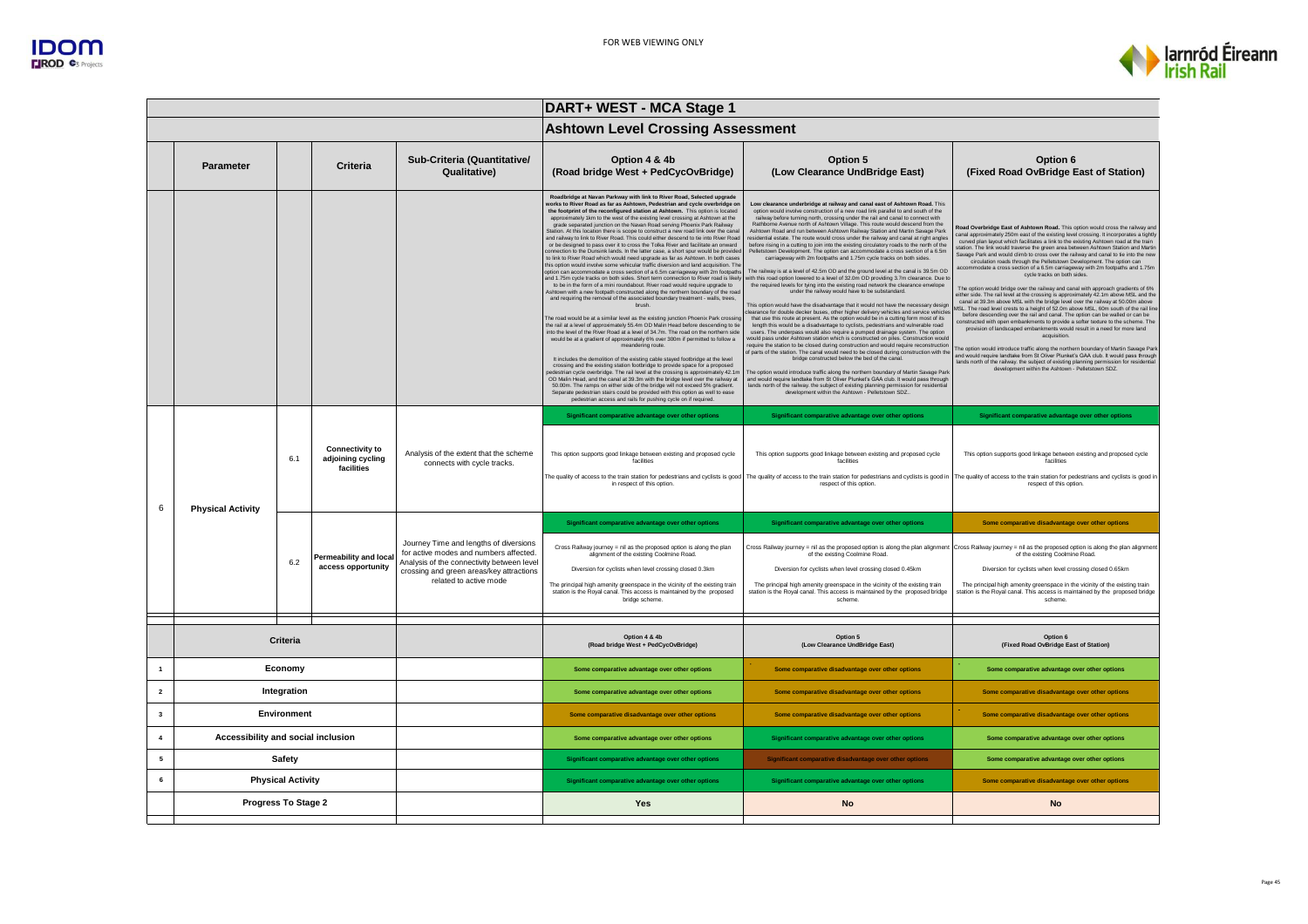



|                         | DART+ WEST - MCA Stage 1           |                          |                                                           |                                                                                                                                                                                                      |                                                                                                                                                                                                                                                                                                                                                                                                                                                                                                                                                                                                                                                                                                                                                                                                                                                                                                                                                                                                                                                                                                                                                                                                                                                                                                                                                                                                                                                                                                                                                                                                                                                                                                                                      |                                                                                                                                                                                                                                                                                                                                                                                                                                                                                                                                                                                                                                                                                                                                                                                                                                                                                                                                                                                                                                                                                                          |                                                                                                                                                                                                                                                                                                                                                                                                                                                                                                                                                                                                                                                                                                                                                                                                                                                                                                                                                                                                                                                       |  |  |
|-------------------------|------------------------------------|--------------------------|-----------------------------------------------------------|------------------------------------------------------------------------------------------------------------------------------------------------------------------------------------------------------|--------------------------------------------------------------------------------------------------------------------------------------------------------------------------------------------------------------------------------------------------------------------------------------------------------------------------------------------------------------------------------------------------------------------------------------------------------------------------------------------------------------------------------------------------------------------------------------------------------------------------------------------------------------------------------------------------------------------------------------------------------------------------------------------------------------------------------------------------------------------------------------------------------------------------------------------------------------------------------------------------------------------------------------------------------------------------------------------------------------------------------------------------------------------------------------------------------------------------------------------------------------------------------------------------------------------------------------------------------------------------------------------------------------------------------------------------------------------------------------------------------------------------------------------------------------------------------------------------------------------------------------------------------------------------------------------------------------------------------------|----------------------------------------------------------------------------------------------------------------------------------------------------------------------------------------------------------------------------------------------------------------------------------------------------------------------------------------------------------------------------------------------------------------------------------------------------------------------------------------------------------------------------------------------------------------------------------------------------------------------------------------------------------------------------------------------------------------------------------------------------------------------------------------------------------------------------------------------------------------------------------------------------------------------------------------------------------------------------------------------------------------------------------------------------------------------------------------------------------|-------------------------------------------------------------------------------------------------------------------------------------------------------------------------------------------------------------------------------------------------------------------------------------------------------------------------------------------------------------------------------------------------------------------------------------------------------------------------------------------------------------------------------------------------------------------------------------------------------------------------------------------------------------------------------------------------------------------------------------------------------------------------------------------------------------------------------------------------------------------------------------------------------------------------------------------------------------------------------------------------------------------------------------------------------|--|--|
|                         |                                    |                          |                                                           |                                                                                                                                                                                                      | <b>Ashtown Level Crossing Assessment</b>                                                                                                                                                                                                                                                                                                                                                                                                                                                                                                                                                                                                                                                                                                                                                                                                                                                                                                                                                                                                                                                                                                                                                                                                                                                                                                                                                                                                                                                                                                                                                                                                                                                                                             |                                                                                                                                                                                                                                                                                                                                                                                                                                                                                                                                                                                                                                                                                                                                                                                                                                                                                                                                                                                                                                                                                                          |                                                                                                                                                                                                                                                                                                                                                                                                                                                                                                                                                                                                                                                                                                                                                                                                                                                                                                                                                                                                                                                       |  |  |
|                         | <b>Parameter</b>                   |                          | Criteria                                                  | Sub-Criteria (Quantitative/<br><b>Qualitative)</b>                                                                                                                                                   | Option 7<br>(Fixed Road OvBridge East of Station from<br>Navan Road)                                                                                                                                                                                                                                                                                                                                                                                                                                                                                                                                                                                                                                                                                                                                                                                                                                                                                                                                                                                                                                                                                                                                                                                                                                                                                                                                                                                                                                                                                                                                                                                                                                                                 | Option 8<br>(PedCycOvbridge Only on Station footprint<br>with reconfiguration of the station)                                                                                                                                                                                                                                                                                                                                                                                                                                                                                                                                                                                                                                                                                                                                                                                                                                                                                                                                                                                                            | Option 9<br>(Lower the Railway with at grade roadbridge at<br>LX                                                                                                                                                                                                                                                                                                                                                                                                                                                                                                                                                                                                                                                                                                                                                                                                                                                                                                                                                                                      |  |  |
|                         |                                    |                          |                                                           |                                                                                                                                                                                                      | Road Overbridge East of Ashtown Road with link to Navan Road, This option would<br>nvolve the construction of a new road in front of Kempton Gardens from the Navan Road and<br>a new bridge over the canal and railway accommodating a cross section of a 6.5m<br>carriageway with 2m footpaths and 1.75m cycle tracks on both sides.<br>The option would bridge over the railway and canal with approach gradients of 6% either side<br>The rail level at the crossing is approximately 42.1m, OD Malin Head and the canal at 39.3m<br>with the bridge level over the railway at 50.00m. The road level crests to a height of 52.0m,<br>60m south of the rail line before descending over the rail and canal.<br>The route would then tie into the new circulation roads through the Pelletstown Developmen<br>to the north of the canal. Separate 4m wide shared space for vehicles, bicycles and<br>bedestrians with a dedicated disabled access along the eastern boundary would be provided<br>of south of the canal linking Ashtown Road to the proposed option.<br>This option introduce traffic to the rear of Martin Savage Park and along Kempton Gardens.<br>urthermore, it would require the construction of a significant new junction on the Navan Road.<br>There would also be impacts on St Oliver Plunket's GAA club to the south of the railway and<br>would be located within zoned housing development land within the Ashtown - Pelletstown<br>SDZ to the north of the rail line and canal.<br>The option can be walled or can be constructed with open embankments to provide a softer<br>texture to the scheme. The provision of landscaped embankments would result in a need for<br>more land acquisition. | This option includes the provision of a new pedestrian and cycle bridge, 5.0m in width<br>with set down facilities only. The bridge would provide a connection between Ashtown<br>road south of the level crossing and a proposed platform between the canal and the<br>railway. The arrangement of the bridge utilises ramps parallel to and to the rear of the<br>station platforme rising to the east before turning perpendicular to the track to cross the<br>railway.<br>The rail level at the crossing is approximately 42.1m OD Malin Head, and the canal at<br>39.3m with the bridge level over the railway at 50.00m. The ramps on either side of the<br>bridge will not exceed 5% gradient.<br>Separate pedestrian stairs could be provided with this option as well to ease pedestria<br>access and rails for pushing cycle on if required.<br>Constraints on bridge crossing here include the train station, the Royal Canal, the listed<br>railway structures, and the canal bridge. Vehicular traffic will need to divert around the<br>crossing, the diversion being an estimated 4.3km. | Lower railway, new road underbridge at level crossing, demolish Canal bridges. This optio<br>provides for lowering the existing railway sufficient to allow the railway pass under a bridge<br>constructed at the level of the existing level crossing. It would require limited road infrastructure<br>works but would require the existing railway to be lowered over a length of approximately 2km<br>centred on the existing level crossing. The railway would require lowering below the existing<br>ater level of the canal upstream and downstream of the level crossing.<br>It would require demolition and reconstruction of the train station at a lower level. The canal<br>would need to be channelised or relined and retaining walls would be required to support the<br>canal west of the existing level crossing.<br>The existing protected canal bridge and locks would likely need to be demolished and replaced.<br>s considered that traffic on the canal and railway would need to be suspended for the duration of<br>the works |  |  |
|                         |                                    |                          |                                                           |                                                                                                                                                                                                      | Significant comparative advantage over other options                                                                                                                                                                                                                                                                                                                                                                                                                                                                                                                                                                                                                                                                                                                                                                                                                                                                                                                                                                                                                                                                                                                                                                                                                                                                                                                                                                                                                                                                                                                                                                                                                                                                                 | Significant comparative advantage over other options                                                                                                                                                                                                                                                                                                                                                                                                                                                                                                                                                                                                                                                                                                                                                                                                                                                                                                                                                                                                                                                     | Significant comparative advantage over other options                                                                                                                                                                                                                                                                                                                                                                                                                                                                                                                                                                                                                                                                                                                                                                                                                                                                                                                                                                                                  |  |  |
|                         | <b>Physical Activity</b>           | 6.1                      | <b>Connectivity to</b><br>adjoining cycling<br>facilities | Analysis of the extent that the scheme<br>connects with cycle tracks.                                                                                                                                | This option supports good linkage between existing and proposed cycle facilities<br>The quality of access to the train station for pedestrians and cyclists is good in respect<br>of this option.                                                                                                                                                                                                                                                                                                                                                                                                                                                                                                                                                                                                                                                                                                                                                                                                                                                                                                                                                                                                                                                                                                                                                                                                                                                                                                                                                                                                                                                                                                                                    | This option supports good linkage between existing and proposed cycle facilities<br>The quality of access to the train station for pedestrians and cyclists is good in<br>respect of this option.                                                                                                                                                                                                                                                                                                                                                                                                                                                                                                                                                                                                                                                                                                                                                                                                                                                                                                        | This option supports good linkage between existing and proposed cycle facilities<br>The quality of access to the train station for pedestrians and cyclists is good in respect of<br>this option.                                                                                                                                                                                                                                                                                                                                                                                                                                                                                                                                                                                                                                                                                                                                                                                                                                                     |  |  |
|                         |                                    |                          |                                                           |                                                                                                                                                                                                      | Some comparative disadvantage over other options                                                                                                                                                                                                                                                                                                                                                                                                                                                                                                                                                                                                                                                                                                                                                                                                                                                                                                                                                                                                                                                                                                                                                                                                                                                                                                                                                                                                                                                                                                                                                                                                                                                                                     | Significant comparative advantage over other options                                                                                                                                                                                                                                                                                                                                                                                                                                                                                                                                                                                                                                                                                                                                                                                                                                                                                                                                                                                                                                                     | Significant comparative advantage over other options                                                                                                                                                                                                                                                                                                                                                                                                                                                                                                                                                                                                                                                                                                                                                                                                                                                                                                                                                                                                  |  |  |
|                         |                                    | 6.2                      | <b>Permeability and local</b><br>access opportunity       | Journey Time and lengths of diversions<br>for active modes and numbers affected.<br>Analysis of the connectivity between level<br>crossing and green areas/key attractions<br>related to active mode | Cross Railway journey = nil as the proposed option is along the plan alignment of the<br>existing Coolmine Road.<br>Diversion for cyclists when level crossing closed is 0.65km.<br>The principal high amenity greenspace in the vicinity of the existing train station is the<br>Royal canal. This access is maintained by the proposed bridge scheme                                                                                                                                                                                                                                                                                                                                                                                                                                                                                                                                                                                                                                                                                                                                                                                                                                                                                                                                                                                                                                                                                                                                                                                                                                                                                                                                                                               | Cross Railway journey = nil as the proposed option is along the plan alignment<br>of the existing Ashtown Road.<br>Diversion for cyclists when level crossing closed is 0.3km<br>The principal high amenity greenspace in the vicinity of the existing train station<br>is the Royal canal. This access is maintained by the proposed bridge scheme                                                                                                                                                                                                                                                                                                                                                                                                                                                                                                                                                                                                                                                                                                                                                      | Cross Railway journey = nil as the proposed option is along the plan alignment of the<br>existing Ashtown Road.<br>Diversion for cyclists when level crossing closed is nil.<br>The principal high amenity greenspace in the vicinity of the existing train station is the<br>Royal canal. This access is maintained by the proposed bridge scheme                                                                                                                                                                                                                                                                                                                                                                                                                                                                                                                                                                                                                                                                                                    |  |  |
|                         |                                    | Criteria                 |                                                           |                                                                                                                                                                                                      | Option 7<br>(Fixed Road OvBridge East of Station from Navan Road)                                                                                                                                                                                                                                                                                                                                                                                                                                                                                                                                                                                                                                                                                                                                                                                                                                                                                                                                                                                                                                                                                                                                                                                                                                                                                                                                                                                                                                                                                                                                                                                                                                                                    | Option 8<br>(PedCvcOvbridge Only on Station footprint with reconfiguration of the                                                                                                                                                                                                                                                                                                                                                                                                                                                                                                                                                                                                                                                                                                                                                                                                                                                                                                                                                                                                                        | Option 9<br>(Lower the Railway with at grade roadbridge at LX)                                                                                                                                                                                                                                                                                                                                                                                                                                                                                                                                                                                                                                                                                                                                                                                                                                                                                                                                                                                        |  |  |
| $\overline{1}$          |                                    | Economy                  |                                                           |                                                                                                                                                                                                      | Some comparative advantage over other options                                                                                                                                                                                                                                                                                                                                                                                                                                                                                                                                                                                                                                                                                                                                                                                                                                                                                                                                                                                                                                                                                                                                                                                                                                                                                                                                                                                                                                                                                                                                                                                                                                                                                        | station<br>Some comparative advantage over other options                                                                                                                                                                                                                                                                                                                                                                                                                                                                                                                                                                                                                                                                                                                                                                                                                                                                                                                                                                                                                                                 | Significant comparative disadvantage over other options                                                                                                                                                                                                                                                                                                                                                                                                                                                                                                                                                                                                                                                                                                                                                                                                                                                                                                                                                                                               |  |  |
| $\overline{\mathbf{2}}$ |                                    | Integration              |                                                           |                                                                                                                                                                                                      | Some comparative disadvantage over other options                                                                                                                                                                                                                                                                                                                                                                                                                                                                                                                                                                                                                                                                                                                                                                                                                                                                                                                                                                                                                                                                                                                                                                                                                                                                                                                                                                                                                                                                                                                                                                                                                                                                                     | Significant comparative disadvantage over other options                                                                                                                                                                                                                                                                                                                                                                                                                                                                                                                                                                                                                                                                                                                                                                                                                                                                                                                                                                                                                                                  | Some comparative advantage over other options                                                                                                                                                                                                                                                                                                                                                                                                                                                                                                                                                                                                                                                                                                                                                                                                                                                                                                                                                                                                         |  |  |
| $\mathbf{3}$            | Environment                        |                          |                                                           |                                                                                                                                                                                                      | Significant comparative disadvantage over other options                                                                                                                                                                                                                                                                                                                                                                                                                                                                                                                                                                                                                                                                                                                                                                                                                                                                                                                                                                                                                                                                                                                                                                                                                                                                                                                                                                                                                                                                                                                                                                                                                                                                              | Some comparative advantage over other options                                                                                                                                                                                                                                                                                                                                                                                                                                                                                                                                                                                                                                                                                                                                                                                                                                                                                                                                                                                                                                                            | Significant comparative disadvantage over other options                                                                                                                                                                                                                                                                                                                                                                                                                                                                                                                                                                                                                                                                                                                                                                                                                                                                                                                                                                                               |  |  |
| $\overline{4}$          | Accessibility and social inclusion |                          |                                                           |                                                                                                                                                                                                      | Some comparative advantage over other options                                                                                                                                                                                                                                                                                                                                                                                                                                                                                                                                                                                                                                                                                                                                                                                                                                                                                                                                                                                                                                                                                                                                                                                                                                                                                                                                                                                                                                                                                                                                                                                                                                                                                        | Some comparative advantage over other options                                                                                                                                                                                                                                                                                                                                                                                                                                                                                                                                                                                                                                                                                                                                                                                                                                                                                                                                                                                                                                                            | Significant comparative advantage over other options                                                                                                                                                                                                                                                                                                                                                                                                                                                                                                                                                                                                                                                                                                                                                                                                                                                                                                                                                                                                  |  |  |
| $\sqrt{5}$              |                                    | <b>Safety</b>            |                                                           |                                                                                                                                                                                                      | Some comparative advantage over other options                                                                                                                                                                                                                                                                                                                                                                                                                                                                                                                                                                                                                                                                                                                                                                                                                                                                                                                                                                                                                                                                                                                                                                                                                                                                                                                                                                                                                                                                                                                                                                                                                                                                                        | Some comparative disadvantage over other options                                                                                                                                                                                                                                                                                                                                                                                                                                                                                                                                                                                                                                                                                                                                                                                                                                                                                                                                                                                                                                                         | Some comparative advantage over other options                                                                                                                                                                                                                                                                                                                                                                                                                                                                                                                                                                                                                                                                                                                                                                                                                                                                                                                                                                                                         |  |  |
| 6                       |                                    | <b>Physical Activity</b> |                                                           |                                                                                                                                                                                                      | Some comparative disadvantage over other options                                                                                                                                                                                                                                                                                                                                                                                                                                                                                                                                                                                                                                                                                                                                                                                                                                                                                                                                                                                                                                                                                                                                                                                                                                                                                                                                                                                                                                                                                                                                                                                                                                                                                     | Significant comparative advantage over other options                                                                                                                                                                                                                                                                                                                                                                                                                                                                                                                                                                                                                                                                                                                                                                                                                                                                                                                                                                                                                                                     | Significant comparative advantage over other options                                                                                                                                                                                                                                                                                                                                                                                                                                                                                                                                                                                                                                                                                                                                                                                                                                                                                                                                                                                                  |  |  |
|                         | Progress To Stage 2                |                          |                                                           |                                                                                                                                                                                                      | <b>No</b>                                                                                                                                                                                                                                                                                                                                                                                                                                                                                                                                                                                                                                                                                                                                                                                                                                                                                                                                                                                                                                                                                                                                                                                                                                                                                                                                                                                                                                                                                                                                                                                                                                                                                                                            | No                                                                                                                                                                                                                                                                                                                                                                                                                                                                                                                                                                                                                                                                                                                                                                                                                                                                                                                                                                                                                                                                                                       | <b>No</b>                                                                                                                                                                                                                                                                                                                                                                                                                                                                                                                                                                                                                                                                                                                                                                                                                                                                                                                                                                                                                                             |  |  |
|                         |                                    |                          |                                                           |                                                                                                                                                                                                      |                                                                                                                                                                                                                                                                                                                                                                                                                                                                                                                                                                                                                                                                                                                                                                                                                                                                                                                                                                                                                                                                                                                                                                                                                                                                                                                                                                                                                                                                                                                                                                                                                                                                                                                                      |                                                                                                                                                                                                                                                                                                                                                                                                                                                                                                                                                                                                                                                                                                                                                                                                                                                                                                                                                                                                                                                                                                          |                                                                                                                                                                                                                                                                                                                                                                                                                                                                                                                                                                                                                                                                                                                                                                                                                                                                                                                                                                                                                                                       |  |  |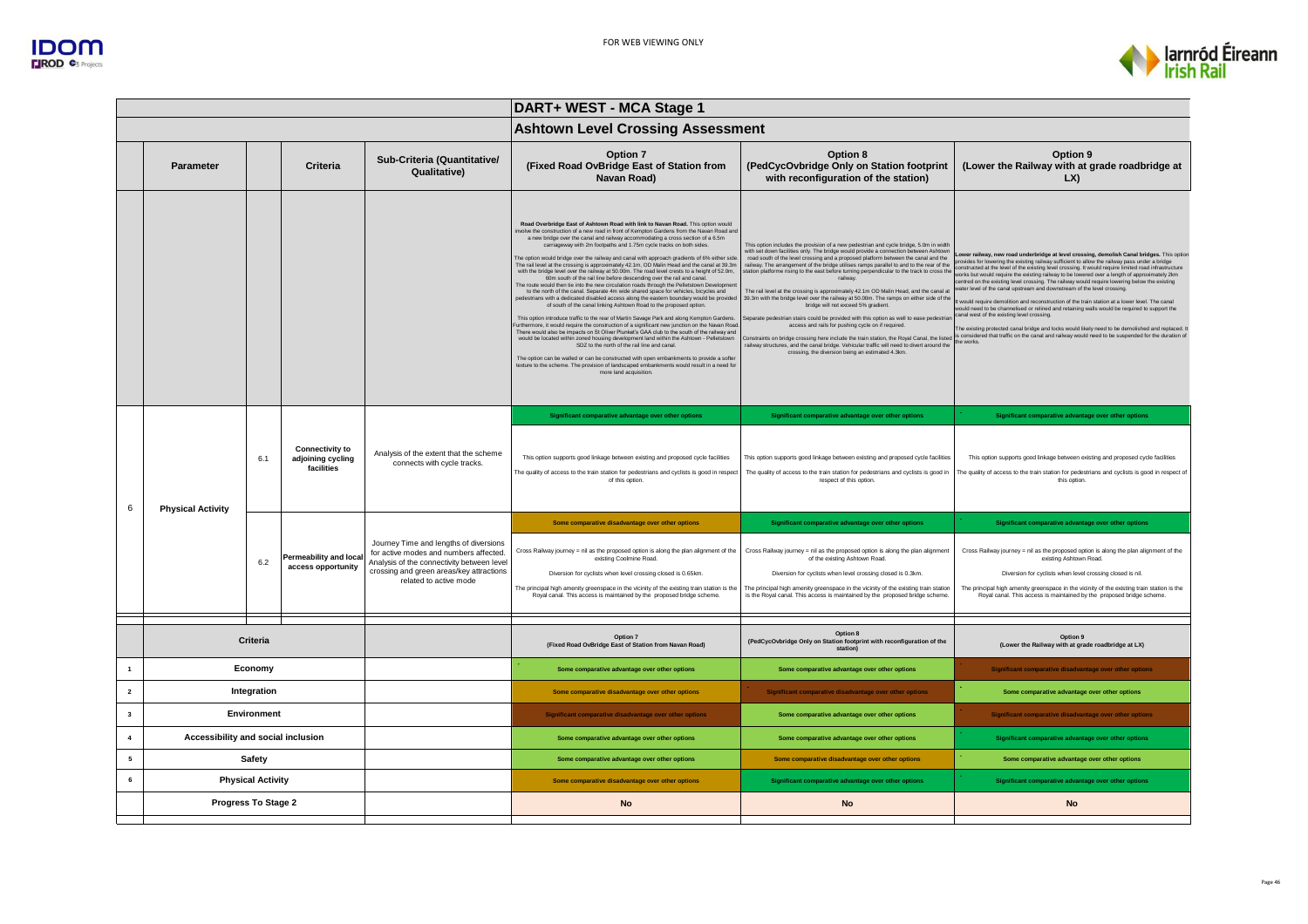



| <b>Ashtown Level Crossing Assessment</b><br>Option 11<br>Sub-Criteria (Quantitative/<br>Option 10<br>(Improvements on Local Road Network,<br><b>Parameter</b><br>Criteria<br>Qualitative)<br>(UnBridge West of Mill, PedOvBridge at Station)<br><b>PedOvBridge at Station)</b><br>This option includes the provision of a new pedestrian and cycle overbridge at the location of the<br>Road and cycleway bridge under Railway and Canal West of the Mill and linking to Mill Lane<br>train station and local road improvements. The bridge would provide for disabled and mobility<br>at each end: This option would entail re-routing Ashtown Road along its old alignment (pre<br>mpaired users. The arrangement of the bridge would utilise nested ramps parallel to and over the<br>railway) along a section of Mill Lane, diverting through commercial lands to the west of the<br>station platforms rising to the east before turning perpendicular to the track to cross the railway.<br>protected mill and passing under both the railway and the Royal Canal to tie into Mill Lane north of<br>This option requires reconstruction and reconfiguration of the train station under the footprint of the<br>the railway. The option is proposed to accommodate a cross section of a 6.5m carriageway with<br>proposed footbridge.<br>.5m rubbing strip to the west and a 3.65m cycleway to the east. An at-grade turning head and drop<br>The rail level at the crossing is approximately 42.1m to OD Malin Head and the canal water level is<br>off would be provided to the south of Ashtown Station and a set down area north of the canal.<br>approximately 39.3m. The walking surface on the proposed bridge over the railway rises to a level<br>of approximately 50.0m. The proposed parapets will be approximately 1.35m high remote from the<br>The length of the option is approximately 150m on the northern side and 300m south of the rail line<br>railway and 1.85m high over and adjacent to the live railway. The ramps on either side of the bridge<br>The option would drop to an approximate level of 36.2m OD Malin Head, under the rail which is a at<br>would not exceed 5% gradient and landings are proposed at 10m centres.<br>a level of 45.6m at the crossing point.<br>Separate pedestrian stairs are proposed to be provided with this option also to provide for direct<br>It is proposed to construct a pedestrian cycle bridge at the train station. The bridge will cater for<br>pedestrian access and rails for pushing bicycles could be installed if required.<br>Constraints on a bridge crossing here include the train station, the Royal Canal, the listed railway<br>disabled and mobility impaired users.<br>structures, and the canal bridge.<br>The option will provide for a setdown, maintenance and emergency vehicular access to the station<br>This option provides for motorised traffic to be diverted along the local road network. Upgrades will<br>It is proposed that pedestrians, cyclists and disabled users would be accommodated by the<br>be necessary to River Road with the construction of a 2.0m pedestrian way along the southern<br>construction of a new pedestrian / cycle bridge on the footbridge of the existing train station. This<br>edge of the road west of Ashtown and localised improvements to the east. Where this is adjacent<br>will require reconstruction of the train station.<br>to Ashton House it is proposed to run the pedestrian way along the northern boundary of the road<br>due to the protected status of the property. It would be necessary to provide public lighting along the<br>It is feasible to cross at this location, as it is upstream of the double lock on the canal and the cana<br>pedestrian way. It is also proposed to carry out small scale improvement works to junctions along<br>is at the same approximate level as the adjacent railway. This option would require some property<br>Ratoath Road between river road and the Navan Road. These improvements will include the<br>acquisition and modifications to existing accesses.<br>implementation of signal control on the junction of River Road and the Ratoath Road. | DART+ WEST - MCA Stage 1 |  |  |  |
|------------------------------------------------------------------------------------------------------------------------------------------------------------------------------------------------------------------------------------------------------------------------------------------------------------------------------------------------------------------------------------------------------------------------------------------------------------------------------------------------------------------------------------------------------------------------------------------------------------------------------------------------------------------------------------------------------------------------------------------------------------------------------------------------------------------------------------------------------------------------------------------------------------------------------------------------------------------------------------------------------------------------------------------------------------------------------------------------------------------------------------------------------------------------------------------------------------------------------------------------------------------------------------------------------------------------------------------------------------------------------------------------------------------------------------------------------------------------------------------------------------------------------------------------------------------------------------------------------------------------------------------------------------------------------------------------------------------------------------------------------------------------------------------------------------------------------------------------------------------------------------------------------------------------------------------------------------------------------------------------------------------------------------------------------------------------------------------------------------------------------------------------------------------------------------------------------------------------------------------------------------------------------------------------------------------------------------------------------------------------------------------------------------------------------------------------------------------------------------------------------------------------------------------------------------------------------------------------------------------------------------------------------------------------------------------------------------------------------------------------------------------------------------------------------------------------------------------------------------------------------------------------------------------------------------------------------------------------------------------------------------------------------------------------------------------------------------------------------------------------------------------------------------------------------------------------------------------------------------------------------------------------------------------------------------------------------------------------------------------------------------------------------------------------------------------------------------------------------------------------------------------------------------------------------------------------------------------------------------------------------------------------------------------------------------------------------------------------------------------------------------------------------------------------------------------------------------------------------------------------------------------------------------------------------------------------------------------------------------------------------------------------------------------------------------------------------------------------------------------------------------------------------------------------------------------------------------------------------------------------------------|--------------------------|--|--|--|
|                                                                                                                                                                                                                                                                                                                                                                                                                                                                                                                                                                                                                                                                                                                                                                                                                                                                                                                                                                                                                                                                                                                                                                                                                                                                                                                                                                                                                                                                                                                                                                                                                                                                                                                                                                                                                                                                                                                                                                                                                                                                                                                                                                                                                                                                                                                                                                                                                                                                                                                                                                                                                                                                                                                                                                                                                                                                                                                                                                                                                                                                                                                                                                                                                                                                                                                                                                                                                                                                                                                                                                                                                                                                                                                                                                                                                                                                                                                                                                                                                                                                                                                                                                                                                                                            |                          |  |  |  |
|                                                                                                                                                                                                                                                                                                                                                                                                                                                                                                                                                                                                                                                                                                                                                                                                                                                                                                                                                                                                                                                                                                                                                                                                                                                                                                                                                                                                                                                                                                                                                                                                                                                                                                                                                                                                                                                                                                                                                                                                                                                                                                                                                                                                                                                                                                                                                                                                                                                                                                                                                                                                                                                                                                                                                                                                                                                                                                                                                                                                                                                                                                                                                                                                                                                                                                                                                                                                                                                                                                                                                                                                                                                                                                                                                                                                                                                                                                                                                                                                                                                                                                                                                                                                                                                            |                          |  |  |  |
|                                                                                                                                                                                                                                                                                                                                                                                                                                                                                                                                                                                                                                                                                                                                                                                                                                                                                                                                                                                                                                                                                                                                                                                                                                                                                                                                                                                                                                                                                                                                                                                                                                                                                                                                                                                                                                                                                                                                                                                                                                                                                                                                                                                                                                                                                                                                                                                                                                                                                                                                                                                                                                                                                                                                                                                                                                                                                                                                                                                                                                                                                                                                                                                                                                                                                                                                                                                                                                                                                                                                                                                                                                                                                                                                                                                                                                                                                                                                                                                                                                                                                                                                                                                                                                                            |                          |  |  |  |
| Significant comparative advantage over other options<br>Significant comparative advantage over other options<br><b>Connectivity to</b><br>Analysis of the extent that the scheme<br>6.1<br>adjoining cycling<br>This option supports good linkage between existing and proposed cycle facilities<br>This option supports good linkage between existing and proposed cycle facilities<br>connects with cycle tracks.<br>facilities<br>The quality of access to the train station for pedestrians and cyclists is good in respect of<br>The quality of access to the train station for pedestrians and cyclists is good in respect of<br>this option.<br>this option.                                                                                                                                                                                                                                                                                                                                                                                                                                                                                                                                                                                                                                                                                                                                                                                                                                                                                                                                                                                                                                                                                                                                                                                                                                                                                                                                                                                                                                                                                                                                                                                                                                                                                                                                                                                                                                                                                                                                                                                                                                                                                                                                                                                                                                                                                                                                                                                                                                                                                                                                                                                                                                                                                                                                                                                                                                                                                                                                                                                                                                                                                                                                                                                                                                                                                                                                                                                                                                                                                                                                                                                        |                          |  |  |  |
| 6<br><b>Physical Activity</b><br>Significant comparative advantage over other options<br>Significant comparative advantage over other options<br>Journey Time and lengths of diversions<br>Cross Railway journey = nil as the proposed option is along the plan alignment of the<br>Cross Railway journey = nil as the proposed option is along the plan alignment of the<br>for active modes and numbers affected.<br>Permeability and local<br>existing Coolmine Road.<br>existing Ashtown Road.<br>6.2<br>Analysis of the connectivity between level<br>access opportunity<br>crossing and green areas/key attractions<br>Diversion for cyclists when level crossing closed 0.3km<br>Diversion for cyclists when level crossing closed is 0.3km.<br>related to active mode<br>The principal high amenity greenspace in the vicinity of the existing train station is the<br>The principal high amenity greenspace in the vicinity of the existing train station is the<br>Roval canal. This access is maintained by the proposed bridge scheme.<br>Roval canal. This access is maintained by the proposed bridge scheme                                                                                                                                                                                                                                                                                                                                                                                                                                                                                                                                                                                                                                                                                                                                                                                                                                                                                                                                                                                                                                                                                                                                                                                                                                                                                                                                                                                                                                                                                                                                                                                                                                                                                                                                                                                                                                                                                                                                                                                                                                                                                                                                                                                                                                                                                                                                                                                                                                                                                                                                                                                                                                                                                                                                                                                                                                                                                                                                                                                                                                                                                                                                 |                          |  |  |  |
| Option 10<br>Option 11<br>Criteria<br>(UnBridge West of Mill, PedOvBridge at Station)<br>(Improvements on Local Road Network, PedOvBridge at Station)                                                                                                                                                                                                                                                                                                                                                                                                                                                                                                                                                                                                                                                                                                                                                                                                                                                                                                                                                                                                                                                                                                                                                                                                                                                                                                                                                                                                                                                                                                                                                                                                                                                                                                                                                                                                                                                                                                                                                                                                                                                                                                                                                                                                                                                                                                                                                                                                                                                                                                                                                                                                                                                                                                                                                                                                                                                                                                                                                                                                                                                                                                                                                                                                                                                                                                                                                                                                                                                                                                                                                                                                                                                                                                                                                                                                                                                                                                                                                                                                                                                                                                      |                          |  |  |  |
| Economy<br>$\mathbf{1}$<br>Some comparative disadvantage over other options<br>Some comparative advantage over other options                                                                                                                                                                                                                                                                                                                                                                                                                                                                                                                                                                                                                                                                                                                                                                                                                                                                                                                                                                                                                                                                                                                                                                                                                                                                                                                                                                                                                                                                                                                                                                                                                                                                                                                                                                                                                                                                                                                                                                                                                                                                                                                                                                                                                                                                                                                                                                                                                                                                                                                                                                                                                                                                                                                                                                                                                                                                                                                                                                                                                                                                                                                                                                                                                                                                                                                                                                                                                                                                                                                                                                                                                                                                                                                                                                                                                                                                                                                                                                                                                                                                                                                               |                          |  |  |  |
| Integration<br>$\overline{2}$<br>Significant comparative advantage over other options<br>Some comparative disadvantage over other options                                                                                                                                                                                                                                                                                                                                                                                                                                                                                                                                                                                                                                                                                                                                                                                                                                                                                                                                                                                                                                                                                                                                                                                                                                                                                                                                                                                                                                                                                                                                                                                                                                                                                                                                                                                                                                                                                                                                                                                                                                                                                                                                                                                                                                                                                                                                                                                                                                                                                                                                                                                                                                                                                                                                                                                                                                                                                                                                                                                                                                                                                                                                                                                                                                                                                                                                                                                                                                                                                                                                                                                                                                                                                                                                                                                                                                                                                                                                                                                                                                                                                                                  |                          |  |  |  |
| Environment<br>3<br>Significant comparative disadvantage over other options<br>Some comparative advantage over other options                                                                                                                                                                                                                                                                                                                                                                                                                                                                                                                                                                                                                                                                                                                                                                                                                                                                                                                                                                                                                                                                                                                                                                                                                                                                                                                                                                                                                                                                                                                                                                                                                                                                                                                                                                                                                                                                                                                                                                                                                                                                                                                                                                                                                                                                                                                                                                                                                                                                                                                                                                                                                                                                                                                                                                                                                                                                                                                                                                                                                                                                                                                                                                                                                                                                                                                                                                                                                                                                                                                                                                                                                                                                                                                                                                                                                                                                                                                                                                                                                                                                                                                               |                          |  |  |  |
| 4<br>Accessibility and social inclusion<br>Some comparative advantage over other options<br>Some comparative advantage over other options                                                                                                                                                                                                                                                                                                                                                                                                                                                                                                                                                                                                                                                                                                                                                                                                                                                                                                                                                                                                                                                                                                                                                                                                                                                                                                                                                                                                                                                                                                                                                                                                                                                                                                                                                                                                                                                                                                                                                                                                                                                                                                                                                                                                                                                                                                                                                                                                                                                                                                                                                                                                                                                                                                                                                                                                                                                                                                                                                                                                                                                                                                                                                                                                                                                                                                                                                                                                                                                                                                                                                                                                                                                                                                                                                                                                                                                                                                                                                                                                                                                                                                                  |                          |  |  |  |
| <b>Safety</b><br>5<br>Significant comparative advantage over other options<br>Some comparative disadvantage over other options                                                                                                                                                                                                                                                                                                                                                                                                                                                                                                                                                                                                                                                                                                                                                                                                                                                                                                                                                                                                                                                                                                                                                                                                                                                                                                                                                                                                                                                                                                                                                                                                                                                                                                                                                                                                                                                                                                                                                                                                                                                                                                                                                                                                                                                                                                                                                                                                                                                                                                                                                                                                                                                                                                                                                                                                                                                                                                                                                                                                                                                                                                                                                                                                                                                                                                                                                                                                                                                                                                                                                                                                                                                                                                                                                                                                                                                                                                                                                                                                                                                                                                                             |                          |  |  |  |
| <b>Physical Activity</b><br>6<br>Significant comparative advantage over other options<br>Significant comparative advantage over other options                                                                                                                                                                                                                                                                                                                                                                                                                                                                                                                                                                                                                                                                                                                                                                                                                                                                                                                                                                                                                                                                                                                                                                                                                                                                                                                                                                                                                                                                                                                                                                                                                                                                                                                                                                                                                                                                                                                                                                                                                                                                                                                                                                                                                                                                                                                                                                                                                                                                                                                                                                                                                                                                                                                                                                                                                                                                                                                                                                                                                                                                                                                                                                                                                                                                                                                                                                                                                                                                                                                                                                                                                                                                                                                                                                                                                                                                                                                                                                                                                                                                                                              |                          |  |  |  |
| Progress To Stage 2<br><b>Yes</b><br><b>Yes</b>                                                                                                                                                                                                                                                                                                                                                                                                                                                                                                                                                                                                                                                                                                                                                                                                                                                                                                                                                                                                                                                                                                                                                                                                                                                                                                                                                                                                                                                                                                                                                                                                                                                                                                                                                                                                                                                                                                                                                                                                                                                                                                                                                                                                                                                                                                                                                                                                                                                                                                                                                                                                                                                                                                                                                                                                                                                                                                                                                                                                                                                                                                                                                                                                                                                                                                                                                                                                                                                                                                                                                                                                                                                                                                                                                                                                                                                                                                                                                                                                                                                                                                                                                                                                            |                          |  |  |  |